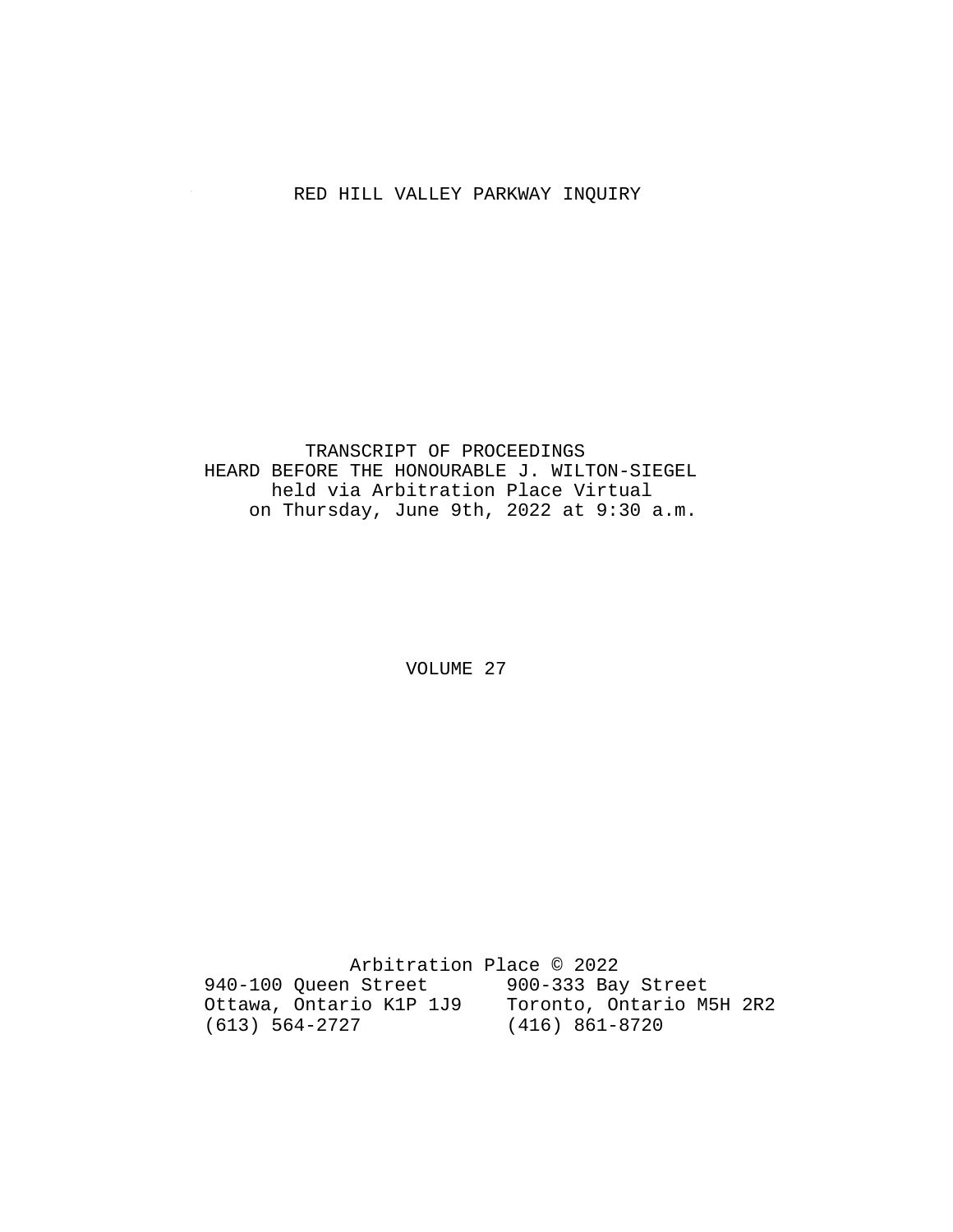## APPEARANCES:

| Emily C. Lawrence<br>Hailey Bruckner<br>Chloe Henderson | For Red Hill Valley<br>Parkway |
|---------------------------------------------------------|--------------------------------|
| Delna Contractor<br>Eli Lederman<br>Jenene Roberts      | For City of Hamilton           |
| Heather McIvor<br>Colin Bourrier                        | For Province of Ontario        |
| Chris Buck                                              | For Dufferin Construction      |
| Jennifer Roberts                                        | For Golder Associates Inc.     |

Page 4558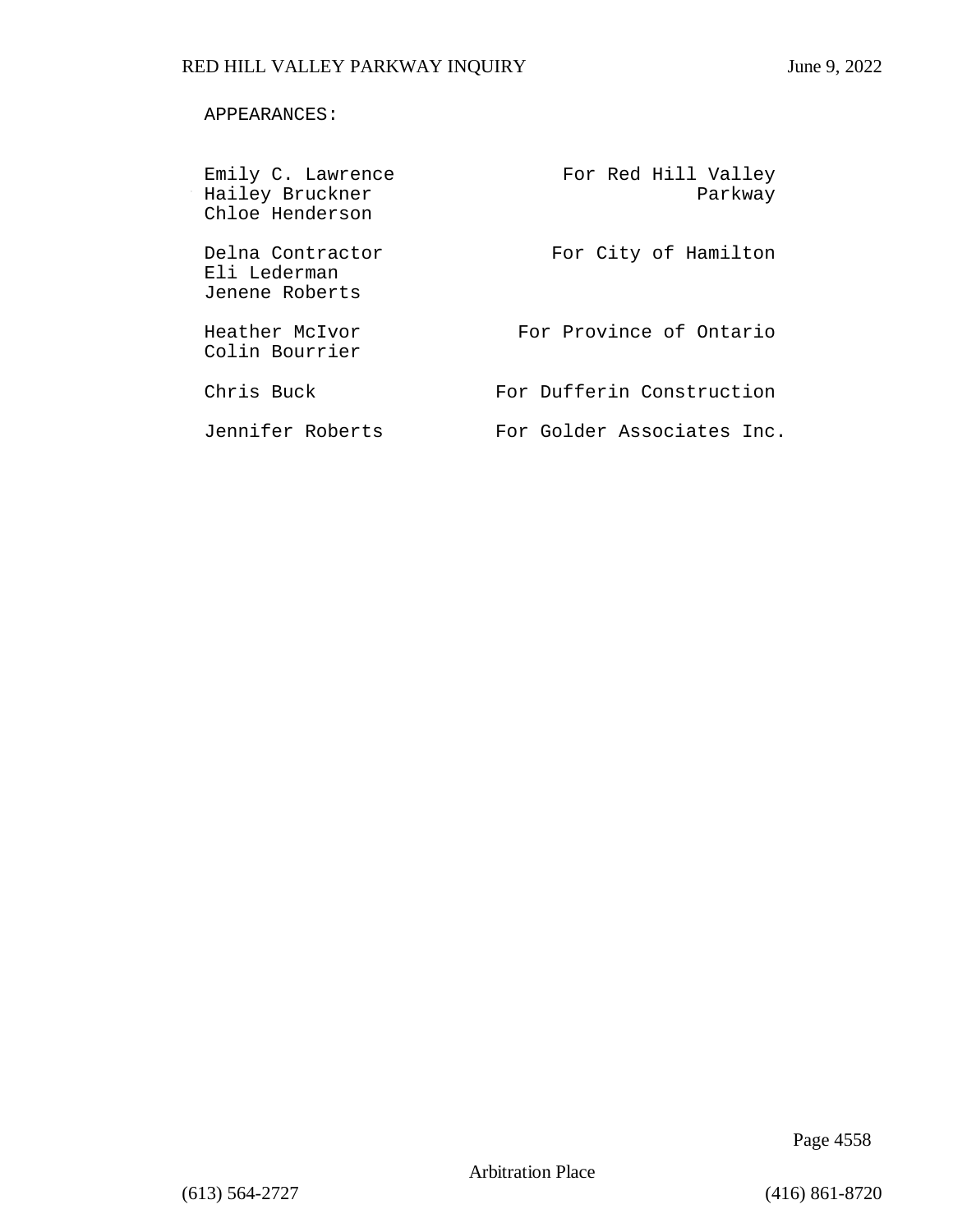$\sim$ 

### INDEX

PAGE

|                               | MARTIN WHITE; PREVIOUSLY AFFIRMED    |      |
|-------------------------------|--------------------------------------|------|
| EXAMINATION BY MS. BRUCKNER   |                                      | 4560 |
|                               | EXAMINATION BY MS. JENNIFER ROBERTS  | 4760 |
| EXAMINATION BY MR. BUCK       |                                      | 4778 |
| EXAMINATION BY MS. CONTRACTOR |                                      | 4781 |
|                               | EXAMINATION BY MS. BRUCKNER (CONT'D) | 4826 |

Page 4559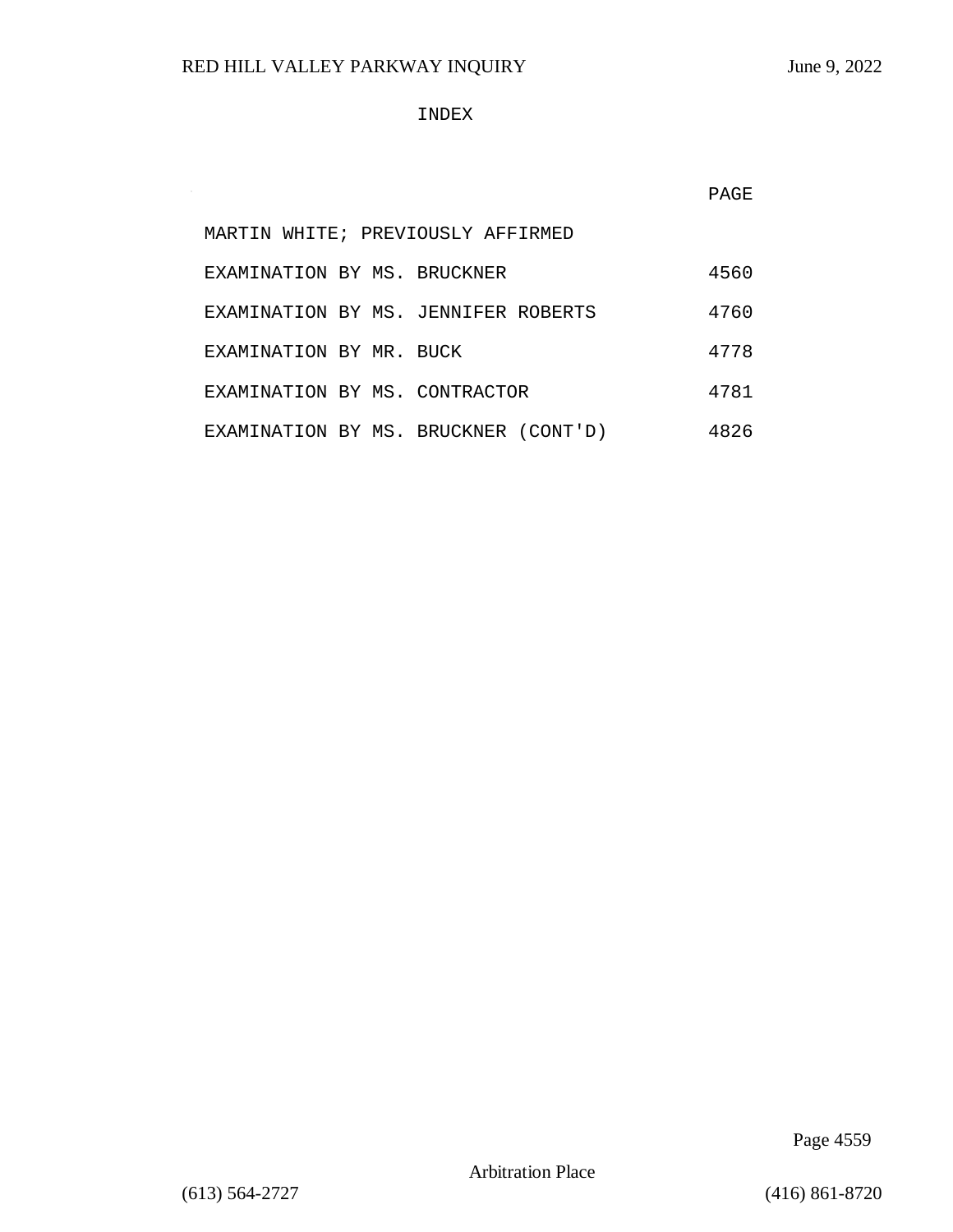| 1  | Arbitration Place Virtual                        |
|----|--------------------------------------------------|
| 2  | --- Upon resuming on Thursday, June 9th, 2022    |
| 3  | at 9:30 a.m.                                     |
| 4  | MS. BRUCKNER: Good morning.                      |
| 5  | May I proceed, Commissioner?                     |
| 6  | JUSTICE WILTON-SIEGEL: Please                    |
| 7  | proceed.                                         |
| 8  | MARTIN WHITE; PREVIOUSLY AFFIRMED                |
| 9  | EXAMINATION BY MS. BRUCKNER (CONT'D):            |
| 10 | Q. Mr. White, at the end of                      |
| 11 | the day yesterday you were discussing the        |
| 12 | information report on the 2013 CIMA report that  |
| 13 | goes to council on November 18th, 2013.          |
| 14 | Registrar, could you take us                     |
| 15 | to OD6, image 70, paragraph 175, 176. If you     |
| 16 | could call out 175 and 176.                      |
| 17 | Mr. White, just to orient you,                   |
| 18 | that information report is finalized and         |
| 19 | circulated on October 25th, 2013. The same day,  |
| 20 | we have a record of a cancelled calendar         |
| 21 | invitation which is titled "Red Hill Valley      |
| 22 | Parkway Safety Review Internal Discussions"      |
| 23 | between you, Mr. Ferguson, Mr. Lupton, and Mr.   |
| 24 | Moore. Do you recall if this meeting took place? |
| 25 | I believe it did not.<br>Α.                      |

Page 4560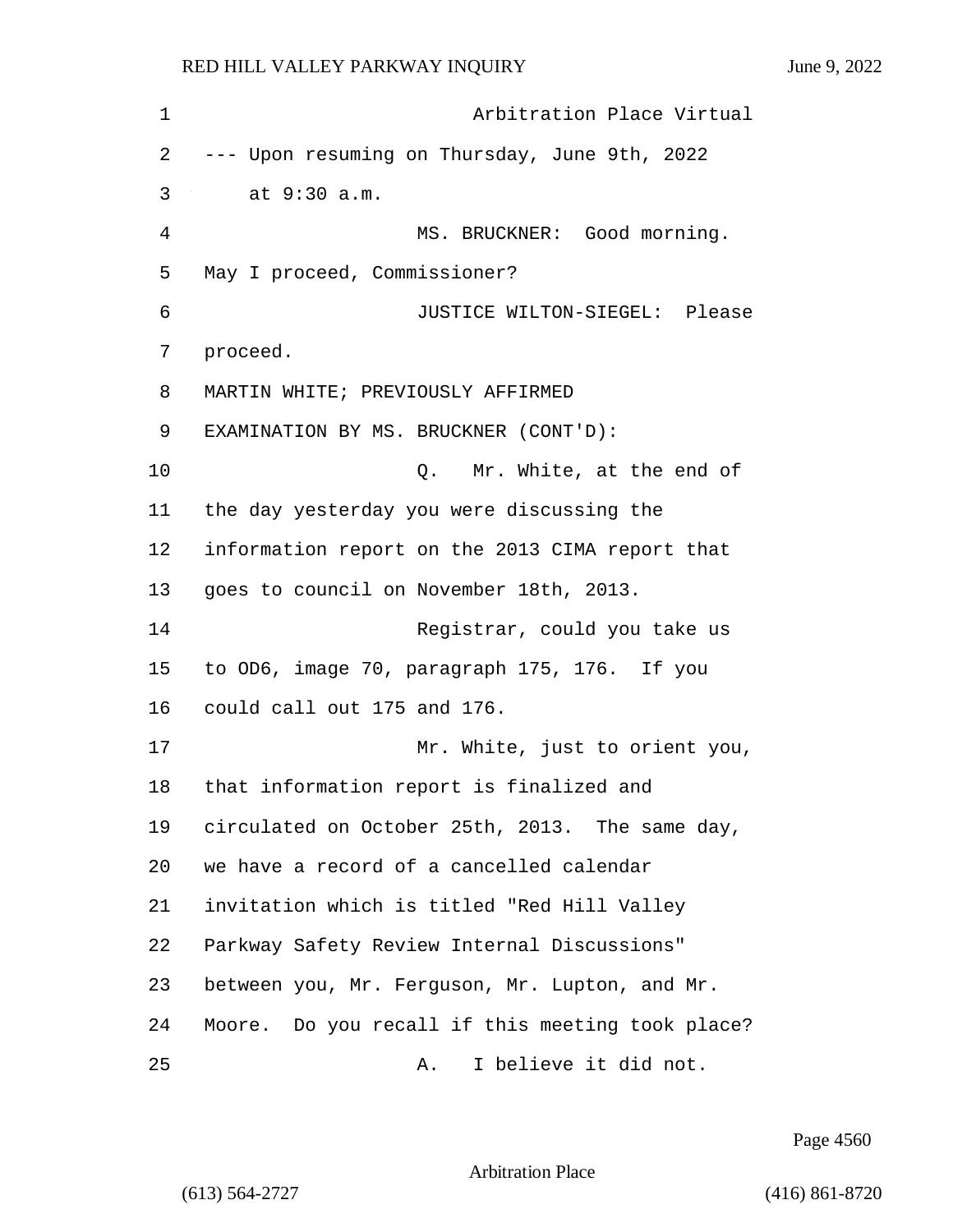| 1  | Q. Registrar, you can close                        |
|----|----------------------------------------------------|
| 2  | those call outs and take us to paragraph 177 which |
| 3  | is just below there.                               |
| 4  | On October 28th, 2013, Mr.                         |
| 5  | Lupton e-mailed you and Mr. Ferguson to update you |
| 6  | on a conversation he had with Gary, and he says:   |
| 7  | "I've reviewed with Gary.                          |
| 8  | He's good, but suggests that                       |
| 9  | we manage the final version of                     |
| 10 | the report to reflect what we                      |
| 11 | are saying. He said it's not                       |
| 12 | uncommon to get an FOI to this                     |
| 13 | type of thing. I'm not asking                      |
| 14 | to change opinions, but to                         |
| 15 | soften and stage the report,                       |
| 16 | similar to what we have done                       |
| 17 | with our information report.                       |
| 18 | Do this first and measure                          |
| 19 | results, etc. Please sit down                      |
| 20 | with CIMA to make this happen.                     |
| 21 | Please ensure you manage this                      |
| 22 | directly." (As read)                               |
| 23 | Do you recall receiving this                       |
| 24 | e-mail from Mr. Lupton?                            |
| 25 | I recall generally<br>Α.                           |

Page 4561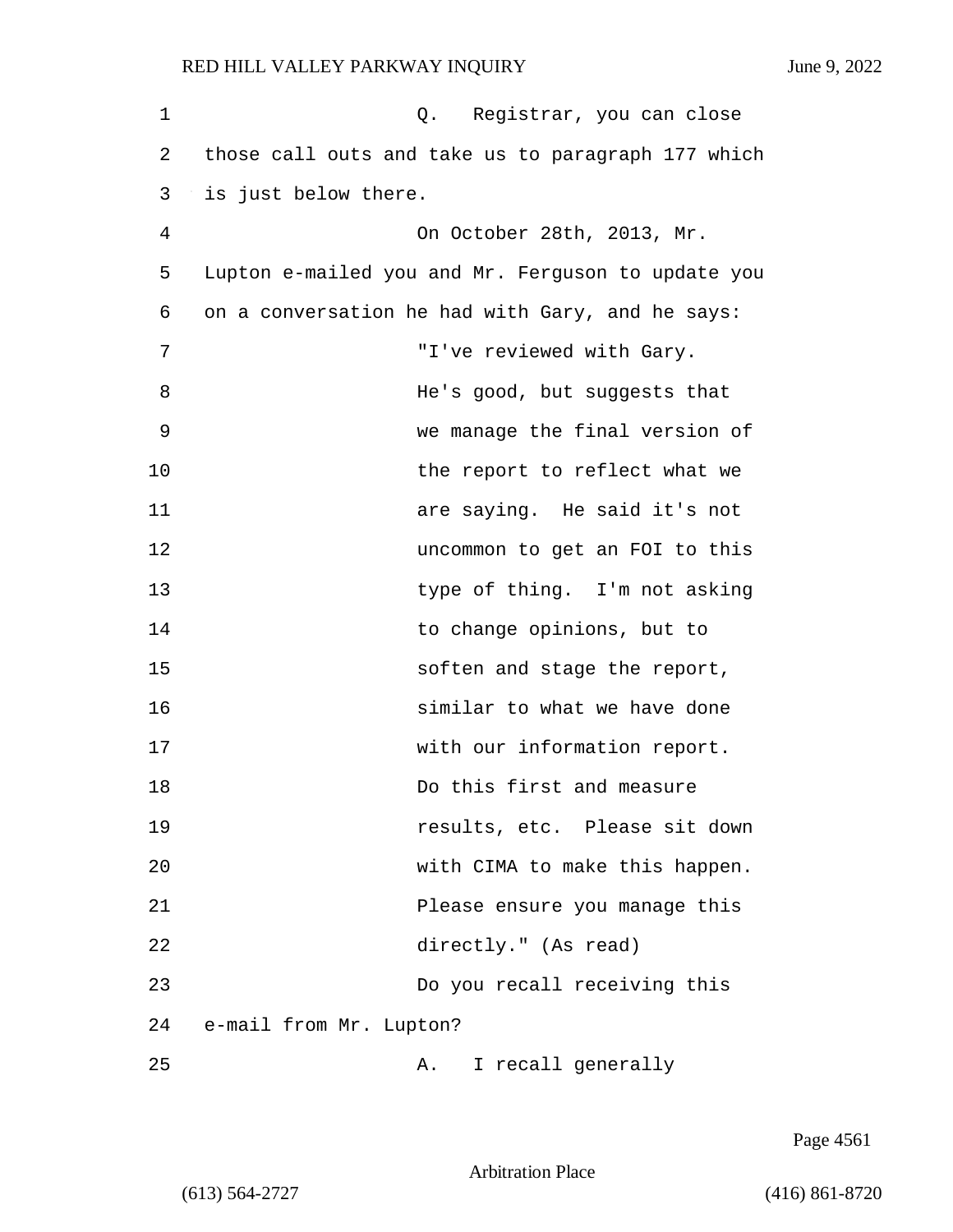1 receiving that instruction. 2 Q. He's sending you an 3 update because you weren't present for the 4 conversation he had had with Mr. Moore. 5 A. Yes, I believe that was 6 the cancelled meeting. 7 Q. You believe the cancelled 8 meeting was replaced by a meeting between Mr. 9 Lupton and Mr. Moore? 10 A. That's my best 11 recollection. 12 C. What did you understand 13 Mr. Lupton to mean when he said: 14 "Mr. Moore suggested that you 15 should manage the final 16 version of the report to 17 **17 reflect** what we are saying and 18 soften and stage the report, 19 similar to what we had done in 20 the information report."? 21 A. Well, I presume now, a 22 number of years later, that he's asking that we 23 put the council report in line with -- or the 24 consultant's report in line with the council 25 report.

Page 4562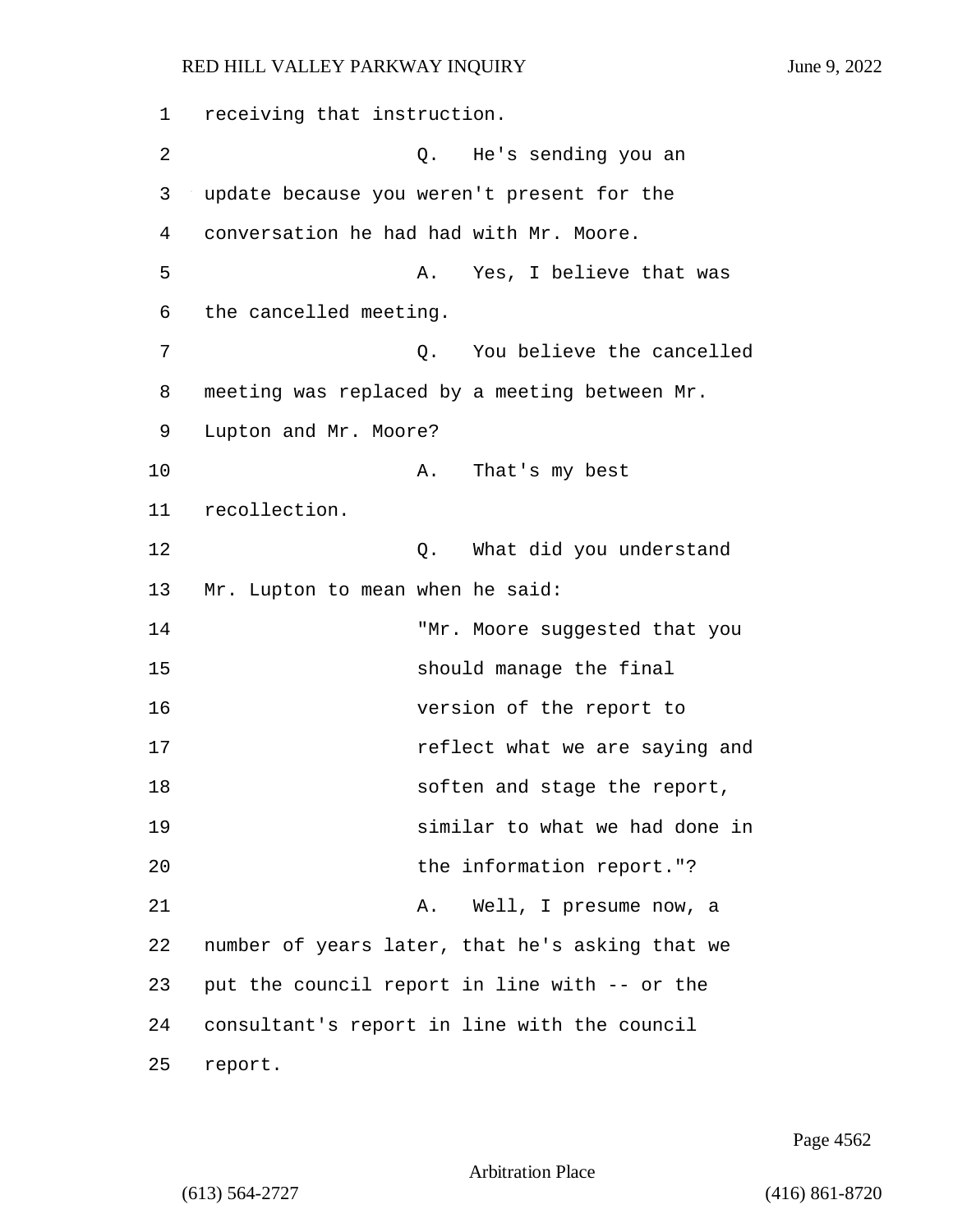1 and 1 and 1 and 1 and 1 and 1 and 1 and 1 and 1 and 1 and 1 and 1 and 1 and 1 and 1 and 1 and 1 and 1 and 1 and 1 and 1 and 1 and 1 and 1 and 1 and 1 and 1 and 1 and 1 and 1 and 1 and 1 and 1 and 1 and 1 and 1 and 1 and direction from Mr. Lupton, your boss? 3 A. Yes. 4 Q. Shouldn't it be the other way around? Shouldn't the staff report reflect the consultant's report? 7 A. They should both reflect each other. I'm not going to -- I'm not sure which one should come first. I guess the consultant's report is produced, we have the opportunity to liaise with the consultant for the content of the report and then move forward with the committee report. 14 C. So you don't have a view on whether or not the consultant report should mirror the staff report or the staff report should mirror the consultant report? 18 A. Well, they should both mirror each other, and that's, you know, how I feel about it. 21 C. And if they aren't the same, which one should be modified to reflect the 23 other? 24 A. Well, I don't know. That's a hypothetical question. I can't answer

Page 4563

Arbitration Place

(613) 564-2727 (416) 861-8720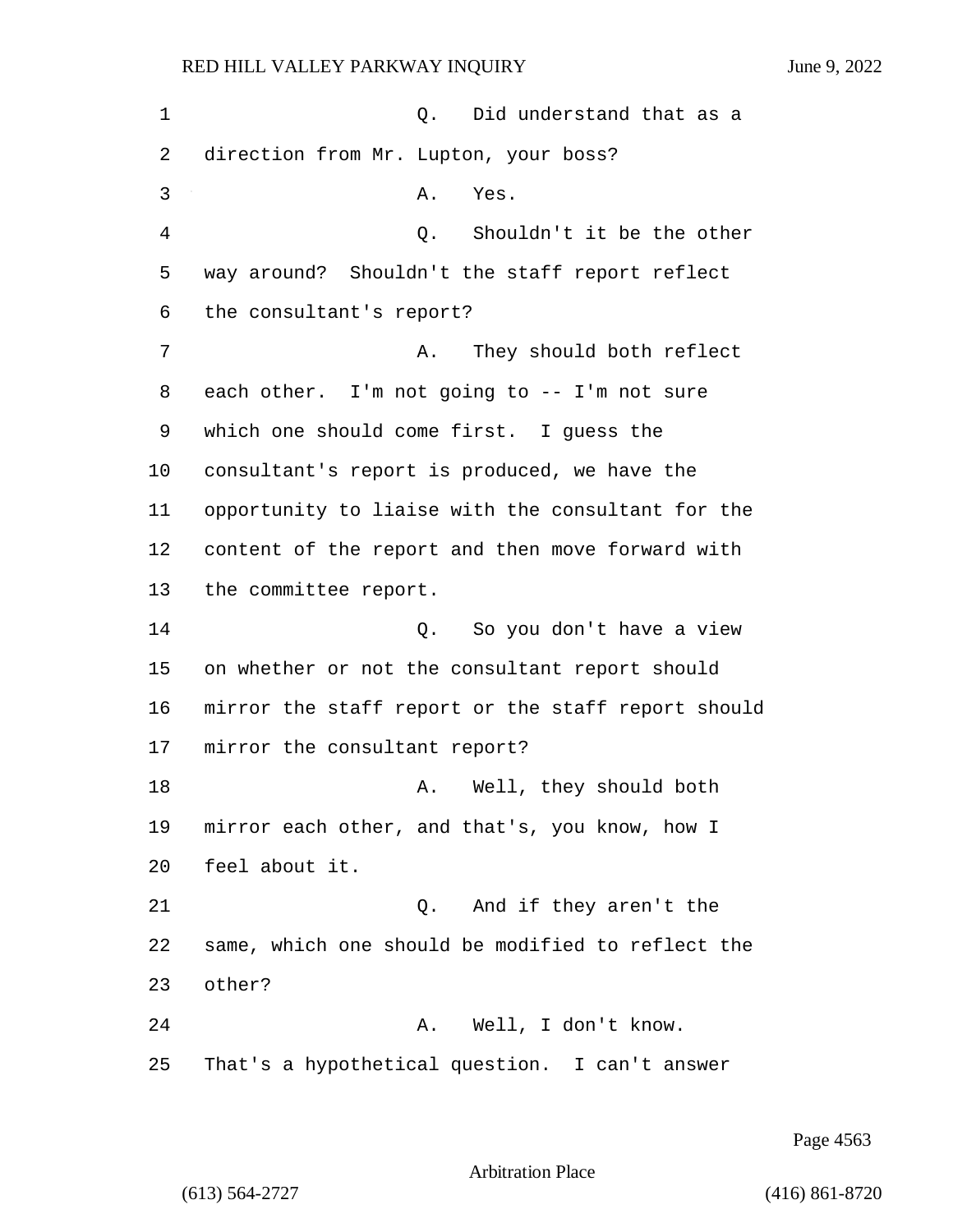that. I was under instructions from Mr. Lupton at this point, and I believe David followed through with it.

4 Q. Mr. Lupton goes on to say "it's not uncommon to get an FOI to this type of thing." What did you understand that to mean? 7 A. Well, you know, I personally don't care if we get an FOI on it. It's all information we're dealing with, and I'm not sure what's common to get an FOI on. I had a large number of FOIs come through me in my career with the City, so I don't know what he meant by uncommon. It's common. I don't know. 14 Q. Did you understand from this e-mail that Mr. Moore and Mr. Lupton were concerned that members of the public could access the consultant's report through the FOI process and see that it was not accurately reflected in the staff report? 20 A. No, I don't particularly believe that. 22 Q. Okay. So I think that we've covered this off already but, Registrar, if you can take us to 178, which is on page 80. 25 So Mr. Ferguson exchanges a

Page 4564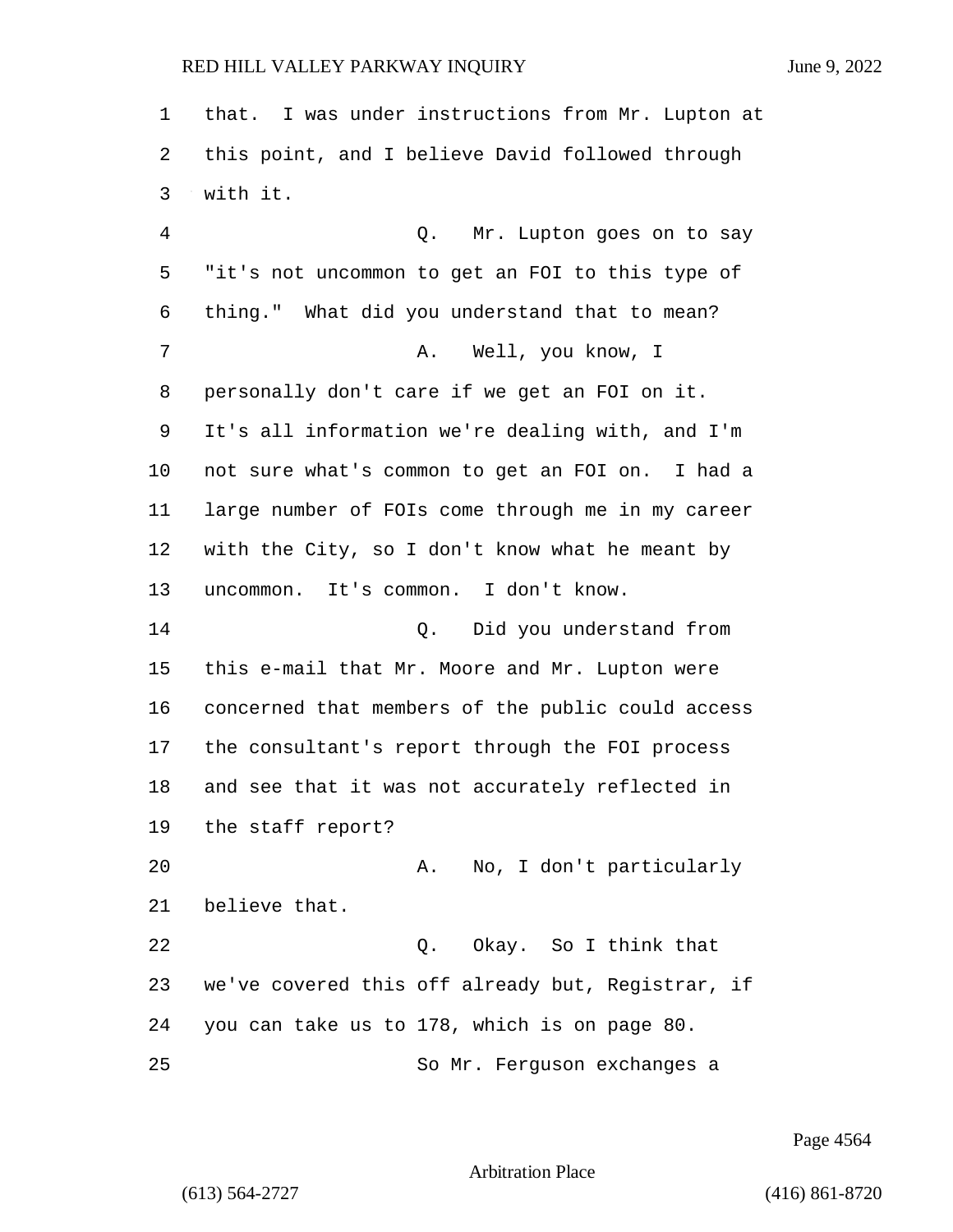series of e-mails with Mr. Cooper, and you'll see below Mr. Cooper asks him -- sorry, Mr. Ferguson asks Mr. Cooper to set up a meeting with CIMA. Mr. Cooper asks him when and why, and you'll see the final line there is Mr. Ferguson's response in which he says modifications to the report to reflect council in the report. 8 A. Okay. 9 Q. Did you direct Mr. Ferguson to sit down with CIMA and ask them to modify the 2013 CIMA report to reflect the information report? 13 A. I think it came from Geoff's e-mail to both of us. I don't think I interjected. 16 Q. So you understood Mr. Lupton's e-mail as a direction to Mr. Ferguson? 18 A. Yes. 19 Q. Registrar, could you please take us to OD6, image 79, paragraph 200. So on November 27th, 2013, City council approves the public works committee report, 1304 -- 014 as presented, so that is the report on the 2013 CIMA report. From this point, what steps were taken to implement the countermeasures identified in that

Page 4565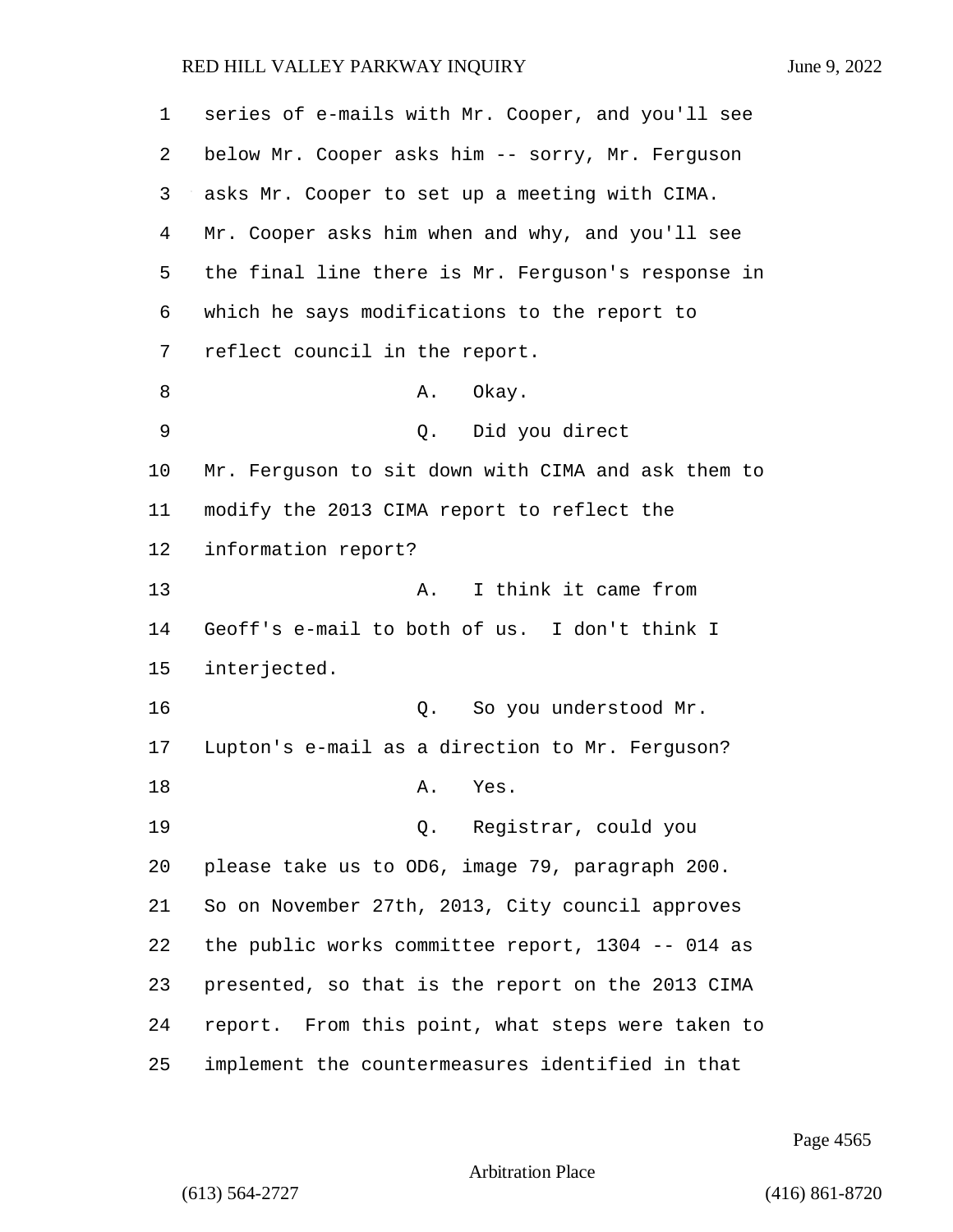information report? And if you would like, I can pull that up. 3 Registrar, could you put RHV668 at image 3. So there are two appendices to the report, and we were looking at this yesterday. The first one is general countermeasures. And, Registrar, if you scroll down, there are area-specific countermeasures in the next appendix on the next image, Registrar. Thank you. 10 So returning to image 3. Which public works department was, in your view, responsible for each of the countermeasures listed on this appendix? 14 A. Do you wish me to itemize them? 16 Q. Yes, please. 17 A. Friction testing engineering services, PRPMs traffic, inverted profile markings traffic, white markings traffic, slippery when wet traffic, enforcement and travel speeds, Hamilton Police Services, trailblazer signage traffic, remove lane exit signs traffic. 23 Q. Registrar, can you take us to image 5, and call out the section under "Mud Street Interchange," just because otherwise we're

Page 4566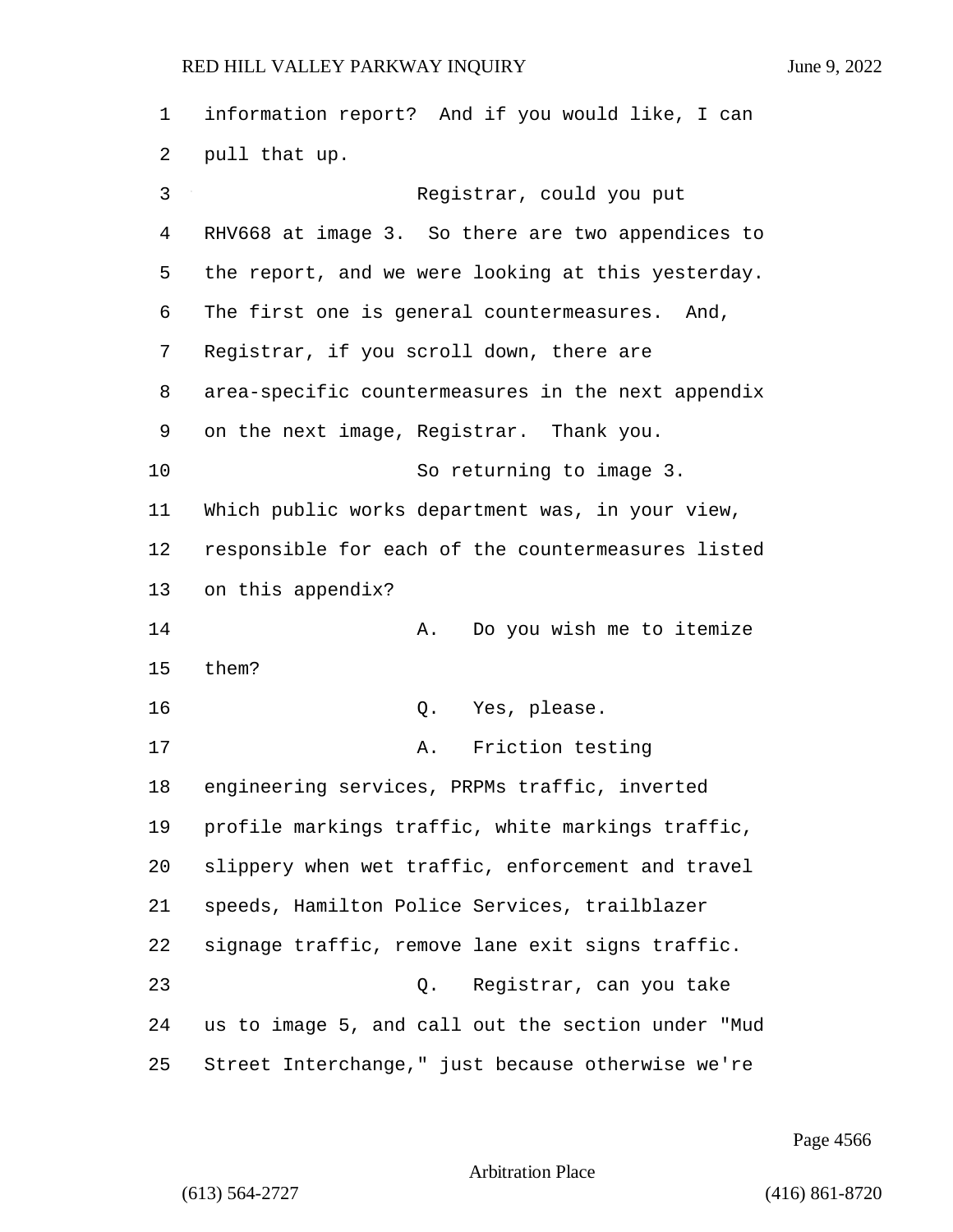going to have some trouble reading this. Thank 2 you. 3 So you'll see that with respect to the Mud Street interchange, there are a number of segment-specific recommendations as well, and one of them you'll see is "install high friction pavement approaching through the curve." Do you see that? Or, Registrar, can you highlight that for Mr. White. 10 A. I can see it, Counsel. 11 Q. Do you know if that recommendation to install high friction pavement through the curve was ever implemented? 14 A. I don't know. 15 Q. Who in your view would have been responsible for implementing that recommendation? 18 A. Engineering services. 19 Q. Registrar, you can close that call out. If you could take us to paragraph OD6, image 79, paragraph 201, and just call out that paragraph. Please, thank you. 23 So on November 29th, 2013 the office of the City clerk sent a council follow-up for the public works report that we were just

Page 4567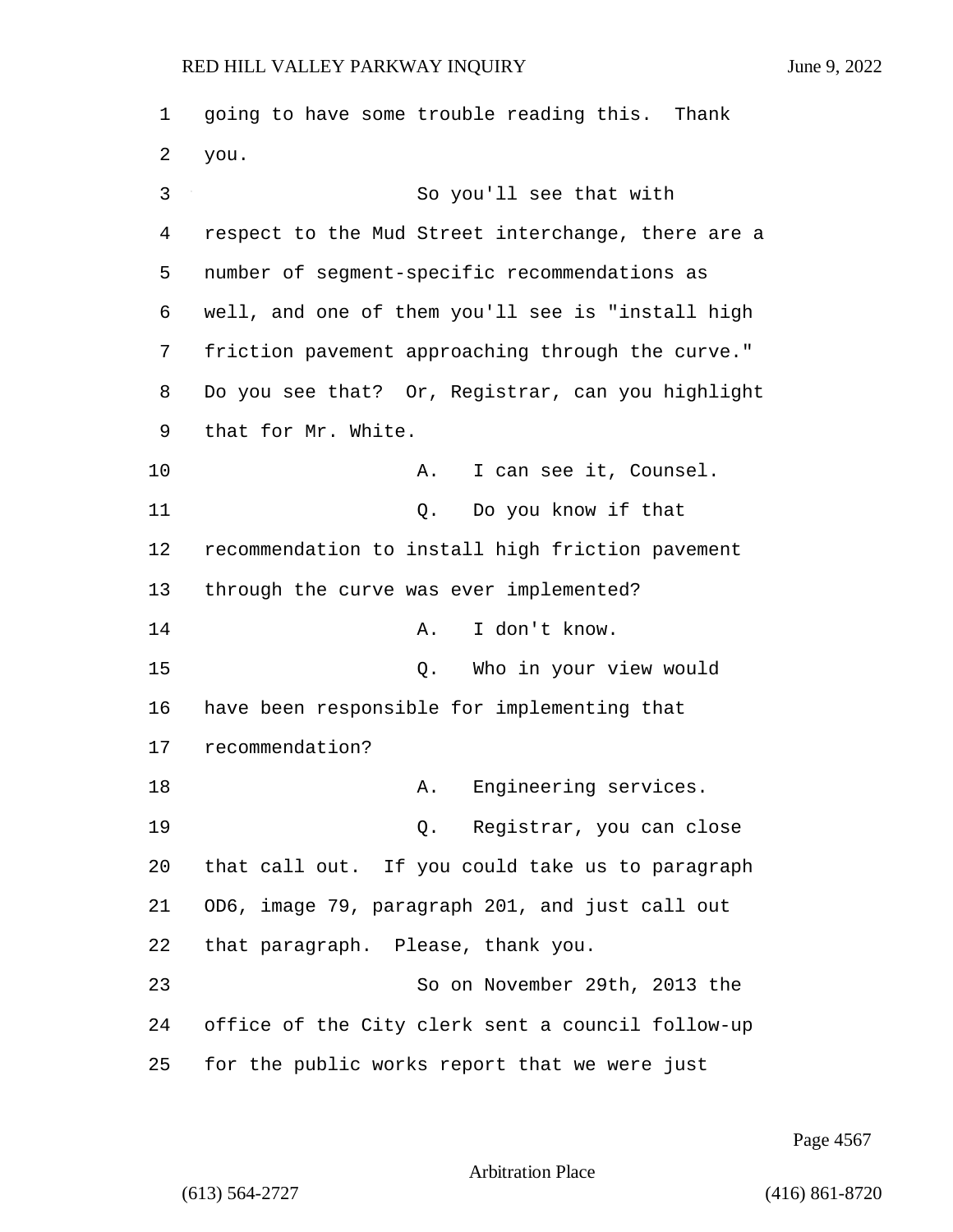looking at. And one of the items for staff action was the outstanding business list item. 3 A. Excuse me, Counsel, I've lost my feed, and the Zoom is trying to tell me that this computer needs to be cleaned or something. 7 Q. Should we take a five to ten-minute break right now so you can resolve your technical issues? 10 A. Well, I'm in legal services department. I'll have to find somebody here to come look at this thing. 13 MS. CONTRACTOR: Mr. White, we'll contact our liaison at the City who is setting up the room and see if they can assist you. 17 THE WITNESS: Thank you. 18 JUSTICE WILTON-SIEGEL: Why don't we take a five-minute break and we'll await -- perhaps, Ms. Contractor, if you could communicate with Mr. White and then communicate with commission counsel when his feed is back up properly. That would be -- 24 THE WITNESS: It just came back up.

Page 4568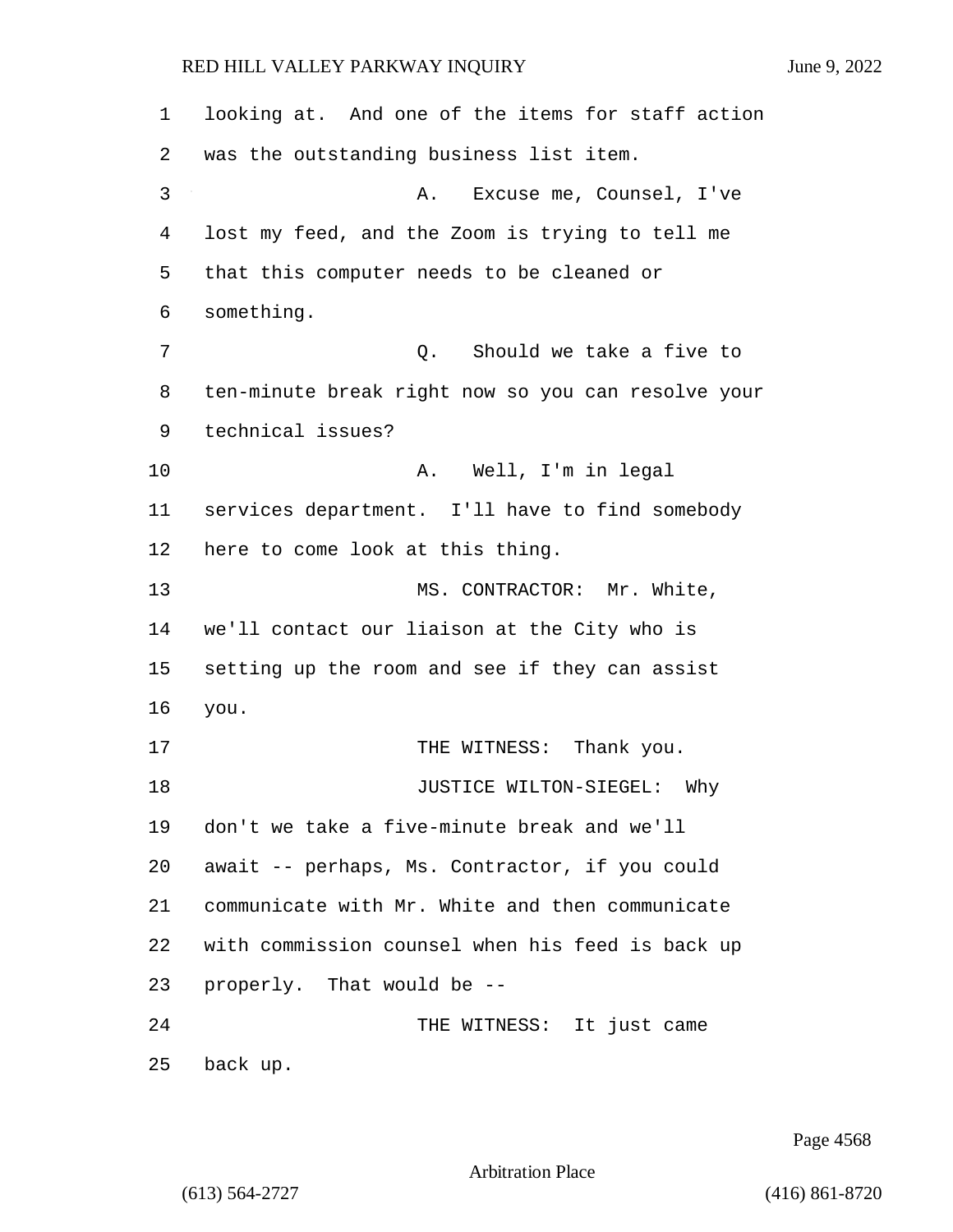1 JUSTICE WILTON-SIEGEL: It 2 just came back up? 3 THE WITNESS: Commissioner, 4 yes, I just came back on-line. 5 JUSTICE WILTON-SIEGEL: Okay. 6 Well, let's proceed in the hopes that that won't 7 re-occur. 8 BY MS. BRUCKNER: 9 Q. Perfect. I will repeat 10 the question. Registrar, can you take us back to 11 OD6, image 79, paragraph 201. 12 You'll see that on November 13 29th, 2013 the office of the City clerk sends a 14 council follow-up for the public works report that 15 we were just looking at, and one of the items 16 listed on the outstanding business list is the 17 section that is excerpted there: 18 "Staff were directed to report 19 back respecting the lighting 20 aspects of outstanding 21 business list C respecting the 22 Red Hill Valley Parkway 23 improvements." 24 Just for a bit of background 25 information, can you tell me what the outstanding

Page 4569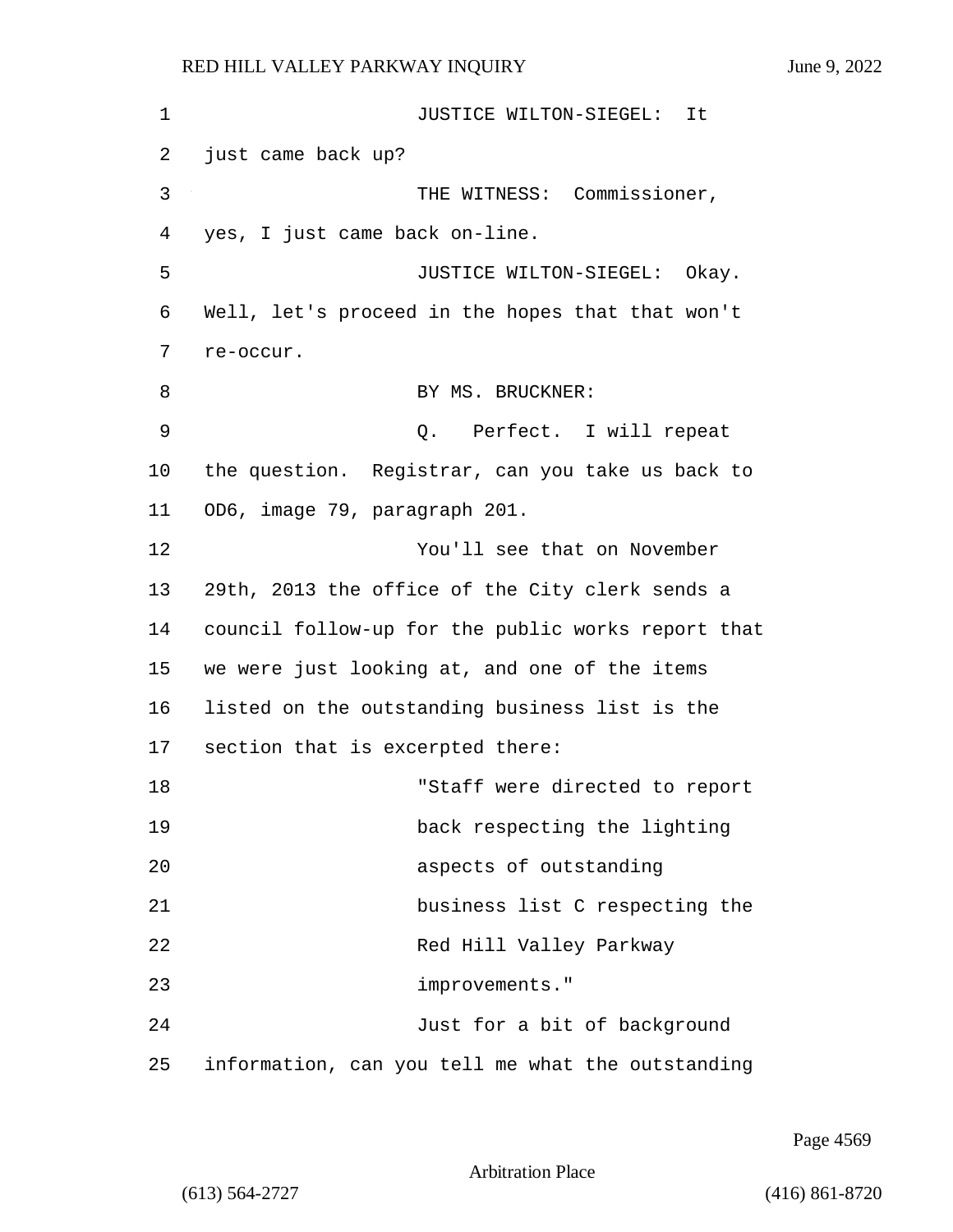business list is? 2 A. My best recollection is the outstanding business list was a listing of topics, projects and reports that had not been completed or that were referred back to staff for further report preparation or for a new report preparation based on items that were discussed at committee and council and came back around to staff to report back on. 10 Q. So my understanding from this is that staff were directed to do further work respecting lighting on the Red Hill Valley Parkway after you reported on the 2013 CIMA report? 15 A. That is -- appears to be accurate, yes. 17 and 0. Thank you. Reqistrar, could you call out HAM4336, please. And you can close the reference to the report there. 20 MS. CONTRACTOR: I'm sorry to interrupt, Mr. Commissioner, but the actual OBL item which is referenced in 11(c), the language is a bit different, so I don't know if you want to go to the actual language. 25 MS. BRUCKNER: I believe it's

Page 4570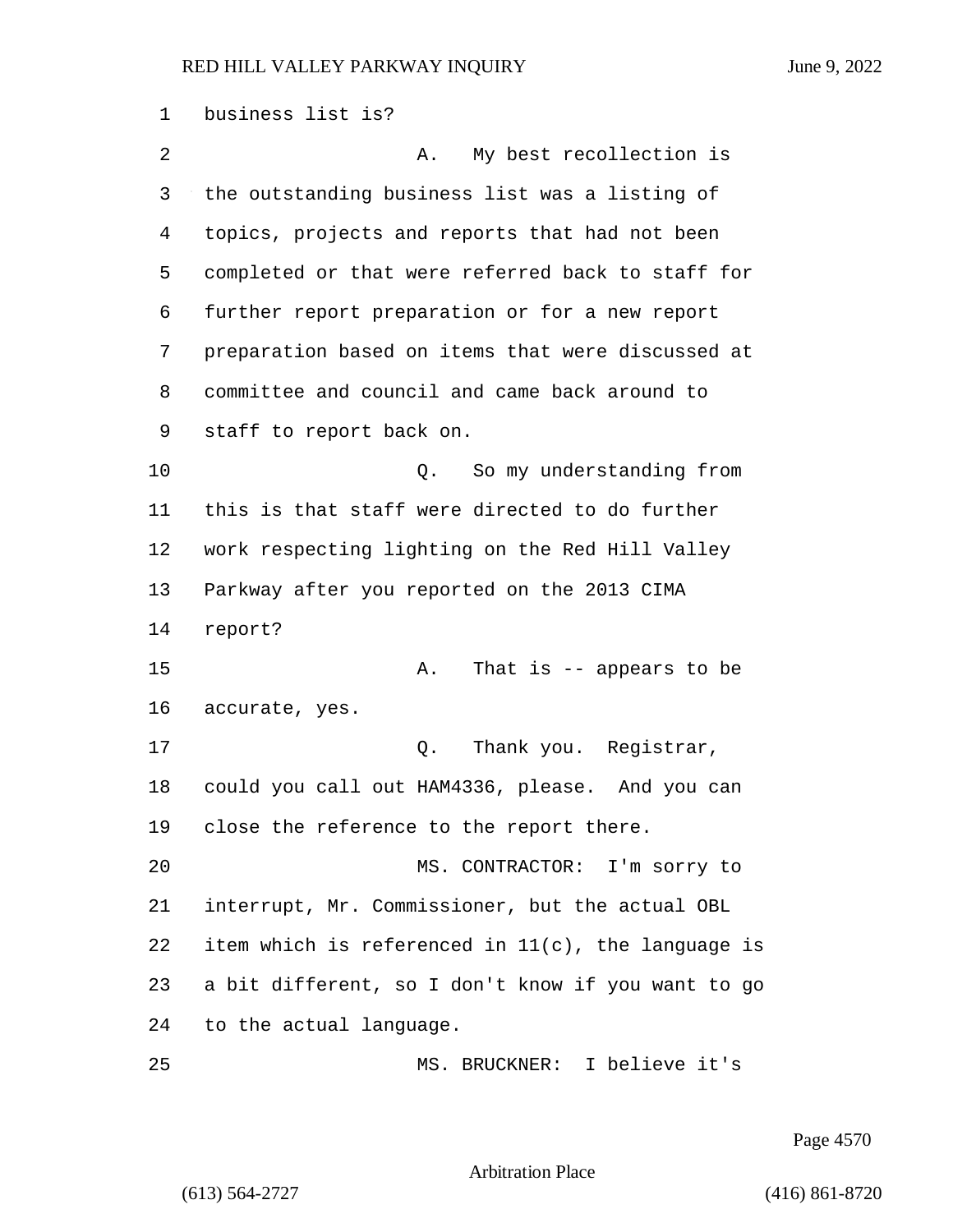1 excerpted in this e-mail here, Delna. Could you 2 please call out, Registrar, the middle e-mail 3 there. 4 BY MS. BRUCKNER: 5 Q. Mr. White, would you like 6 to just take a quick look at that if it helps to 7 refresh your memory about the outstanding business 8 list item. 9 A. Okay. 10 Q. Registrar, could you 11 please close out that callout and call out the 12 e-mail from Mr. Moore that is directly above it. 13 Thank you. 14 So on December 5th, 2013 Mr. 15 Moore sends this e-mail to you, Mr. Lupton and Mr. 16 Mater in response to the OBL item. He says: 17 TWhat part of, 1, the road was 18 approved environmentally, not 19 only without lighting, but 20 specifically not to have it? 21 2, the road geometrics were 22 done with no lighting 23 **required.** 3, there are 24 consistent -- there are 25 constraints that preclude the

Page 4571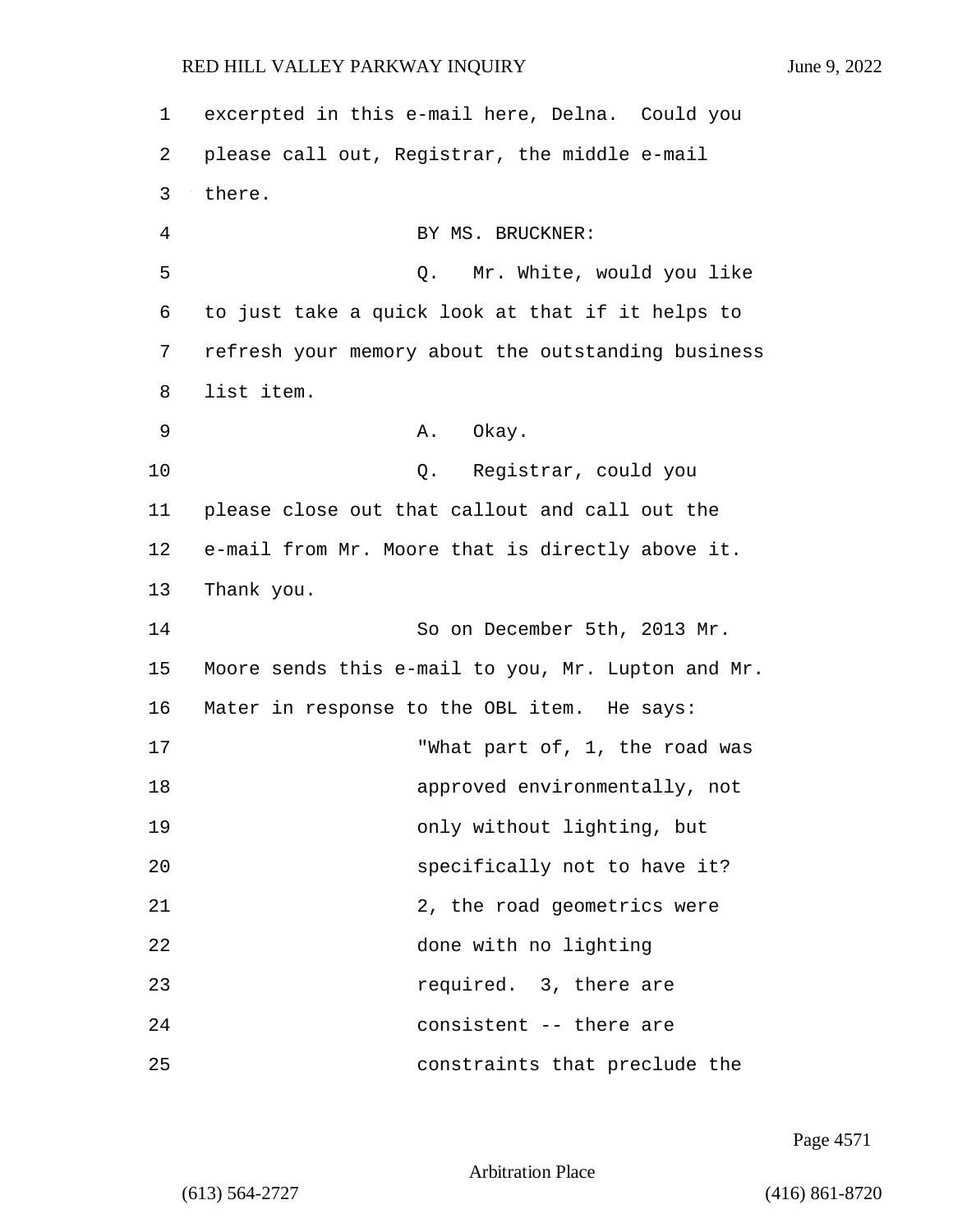| $\mathbf 1$ | erection of lighting on                     |
|-------------|---------------------------------------------|
| 2           | several ramps. 4, it is not                 |
| 3           | recommended in any way, shape               |
| 4           | or form to erect lighting on                |
| 5           | partial basis. And 5, we                    |
| 6           | can't afford it. Didn't                     |
| 7           | committee get?" (As read)                   |
| 8           | He goes on to say:                          |
| 9           | "This doesn't even begin to                 |
| 10          | address the fact that we                    |
| 11          | shouldn't be talking about                  |
| 12          | potential improvements that                 |
| 13          | will give any claimants more                |
| 14          | ammunition. I thought you                   |
| 15          | guys met with Chad and he was               |
| 16          | happy. Did we get CIMA to                   |
| 17          | finalize the report to our                  |
| 18          | liking before they asked for a              |
| 19          | copy?" (As read)                            |
| 20          | Do you recall receiving this                |
| 21          | e-mail from Mr. Moore?                      |
| 22          | Not particularly.<br>A.                     |
| 23          | Do you have any concerns<br>Q.              |
| 24          | with a director responding in this way to a |
| 25          | council direction?                          |

Page 4572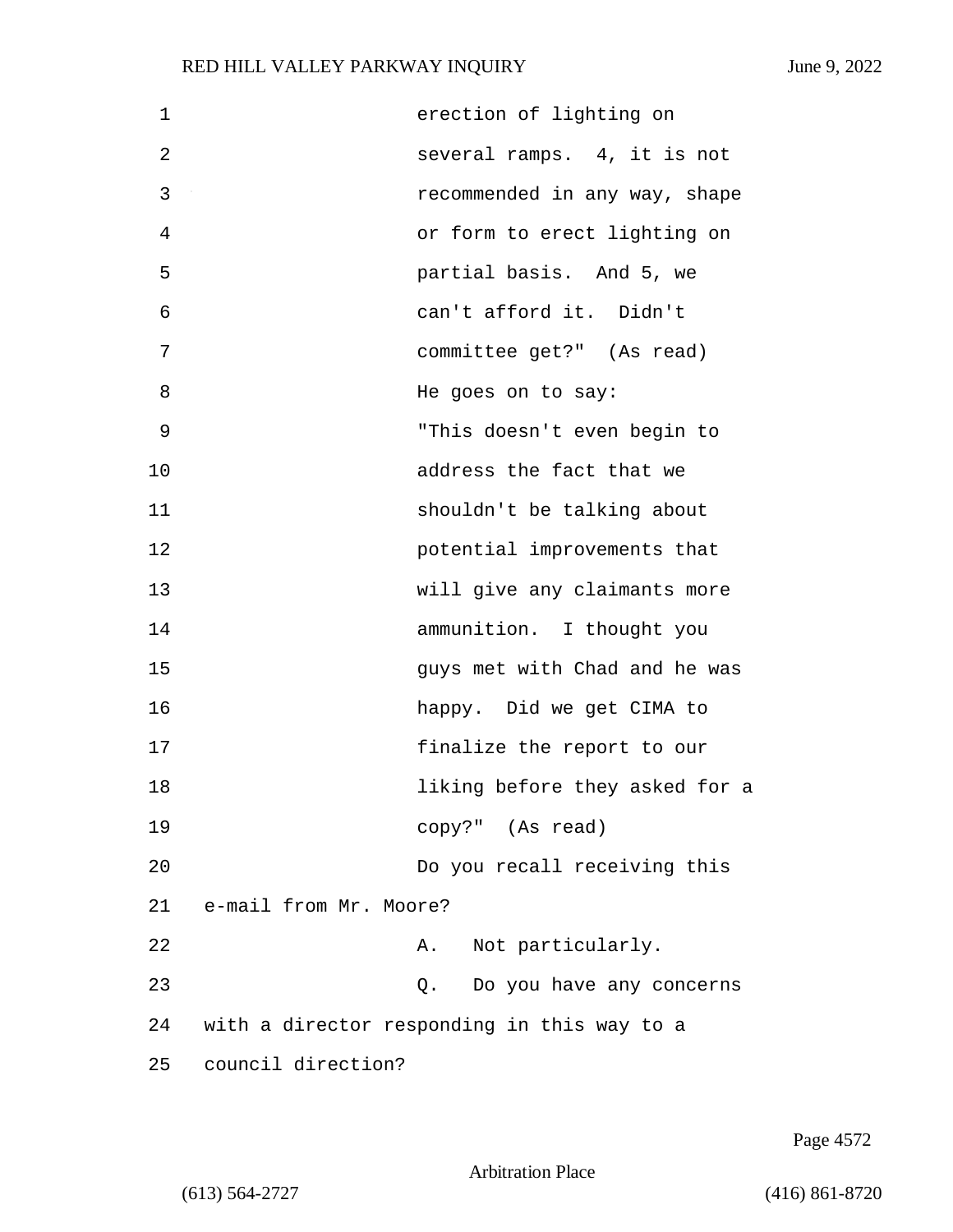1 A. It's Mr. Moore's opinion 2 and I don't share it. 3 Q. So just to dig into that 4 a little bit. The first five points of his e-mail 5 deal with lighting. You don't agree with Moore's 6 comments there about lighting? 7 A. Well, I don't know 8 anything about what the EA said at all, only that 9 I believe the road geometrics were done with no 10 lighting required because they didn't include any 11 lighting, but I wasn't involved in that, that 12 phase. 13 Q. At this time, in December 14 of 2013, what was your source of information about 15 whether or not lighting was viable on the Red 16 Hill? 17 A. Well, there was only --18 really the only background I had is things that I 19 was told by Mr. Moore. 20 Q. And you relied on him for 21 that information? 22 A. I did.

23 Q. Why?

24 A. Because he was the person 25 who was in charge of that asset and had history

Page 4573

Arbitration Place

(613) 564-2727 (416) 861-8720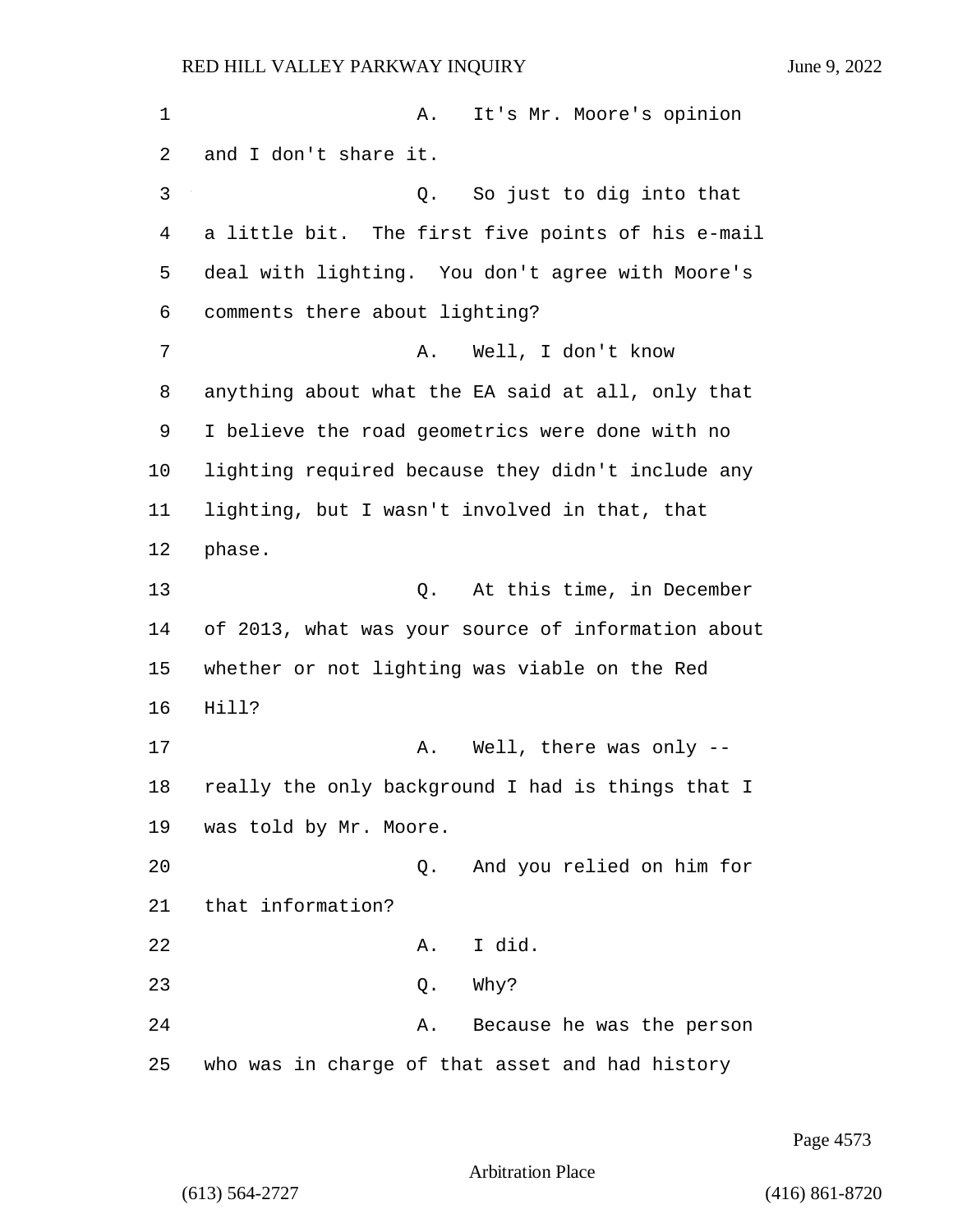with the project. 2 2 Q. So the e-mail goes on and Mr. Moore says the potential safety improvements here -- sorry -- the potential safety improvements here are ones that are recommended by CIMA. What did you think of Mr. Moore saying: 7 "We shouldn't be talking about **8 potential improvements that** 9 will give any claimants more 10 ammunition." 11 A. I disagreed with that. 12 0. How should City staff consider, if at all, the possibility of increasing claims against the City when they are assessing whether or not to move forward with a safety improvement? 17 A. Well, I don't think you should take into account that there could be a claim because you take action. I think you have to take the best action you can at the time that you're aware of any condition or something that requires a remedial action or action. So I think once you find out certain things, you should move forward to examine their feasibility and the proper means of mitigating the concerns that were

Page 4574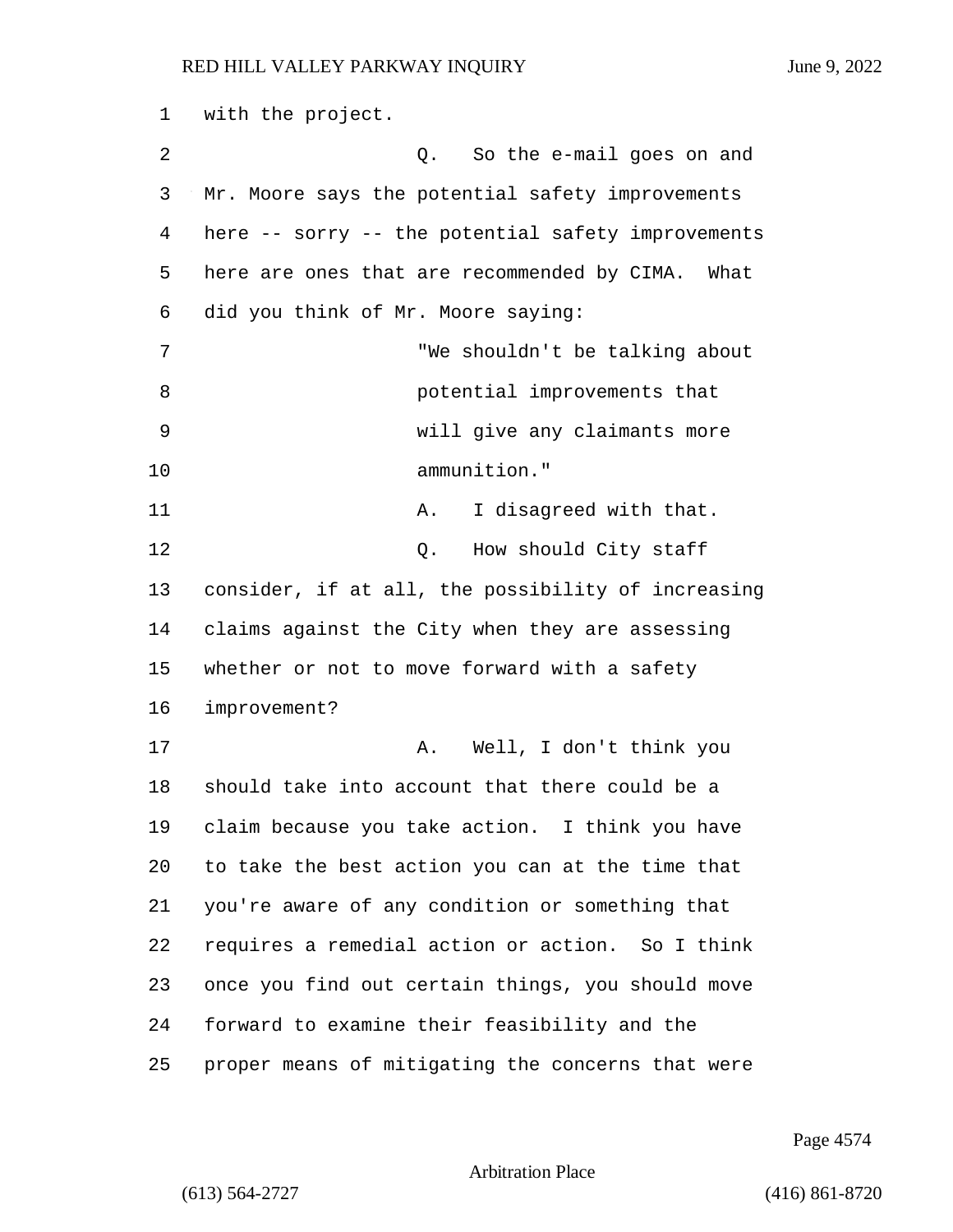1 raised. 2 Q. Mr. Moore goes on to say: 3 "Did we get CIMA to finalize 4 the report to our liking 5 before they asked for a copy?" 6 Who did you understand the 7 "they" to be in that sentence? 8 A. I'm not really sure. I 9 don't know. 10 Q. If the "they" in that 11 question is council, did that raise any concerns 12 for you? 13 A. Well, I don't have 14 problems sharing reports with council if we're 15 asked to, and if you -- I think we shared a lot of 16 this information with several councillors. 17 and 17 Q. When the comment is 18 prefaced by, "Did we get CIMA to finalize the 19 report to our liking before they asked for a 20 copy," does that give rise to any concerns? 21 A. I think it's bad wording. 22 I think we talk to CIMA. We -- under the 23 direction that we were under, that's David and 24 myself, we asked CIMA to modify some -- the report 25 somewhat, but the content of the report in the

Page 4575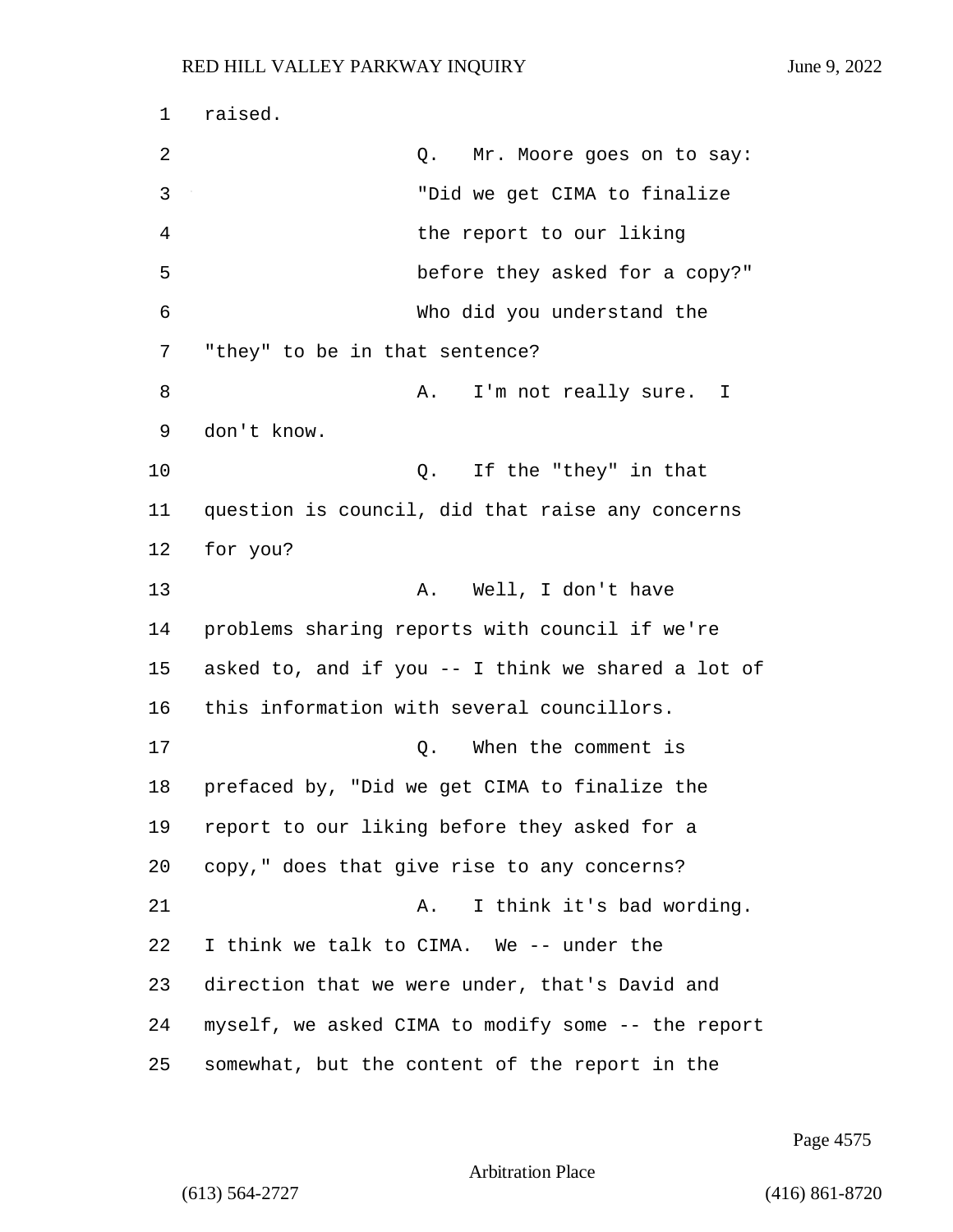| 1  | final version from CIMA was inclusive of          |
|----|---------------------------------------------------|
| 2  | everything that was in their original report, it  |
| 3  | was just put more into a graph or a chart form. I |
| 4  | don't think we changed their results and          |
| 5  | anticipated actions that they were putting        |
| 6  | forward.                                          |
| 7  | Q. So I'm going to move us                        |
| 8  | up a little bit now into January of 2015.         |
| 9  | Registrar, could you take us to HAM4355. If you   |
| 10 | could call out Mr. White's e-mail, which is the   |
| 11 | second e-mail. Sorry, Registrar, the next one     |
| 12 | down. Thank you.                                  |
| 13 | So this is a response that you                    |
| 14 | send further to that e-mail about the OBL item on |
| 15 | January 15th -- on January 14th -- 15th. Sorry.   |
| 16 | And you say:                                      |
| 17 | "Dave and Chris, see below.                       |
| 18 | Please ensure that all                            |
| 19 | remedial works on the LINC are                    |
| 20 | completed, and then we'll have                    |
| 21 | to measure their                                  |
| 22 | effectiveness, and we'll also                     |
| 23 | have to follow up on the                          |
| 24 | entire safety issue on the                        |
| 25 | LINC also. What are we doing                      |

Page 4576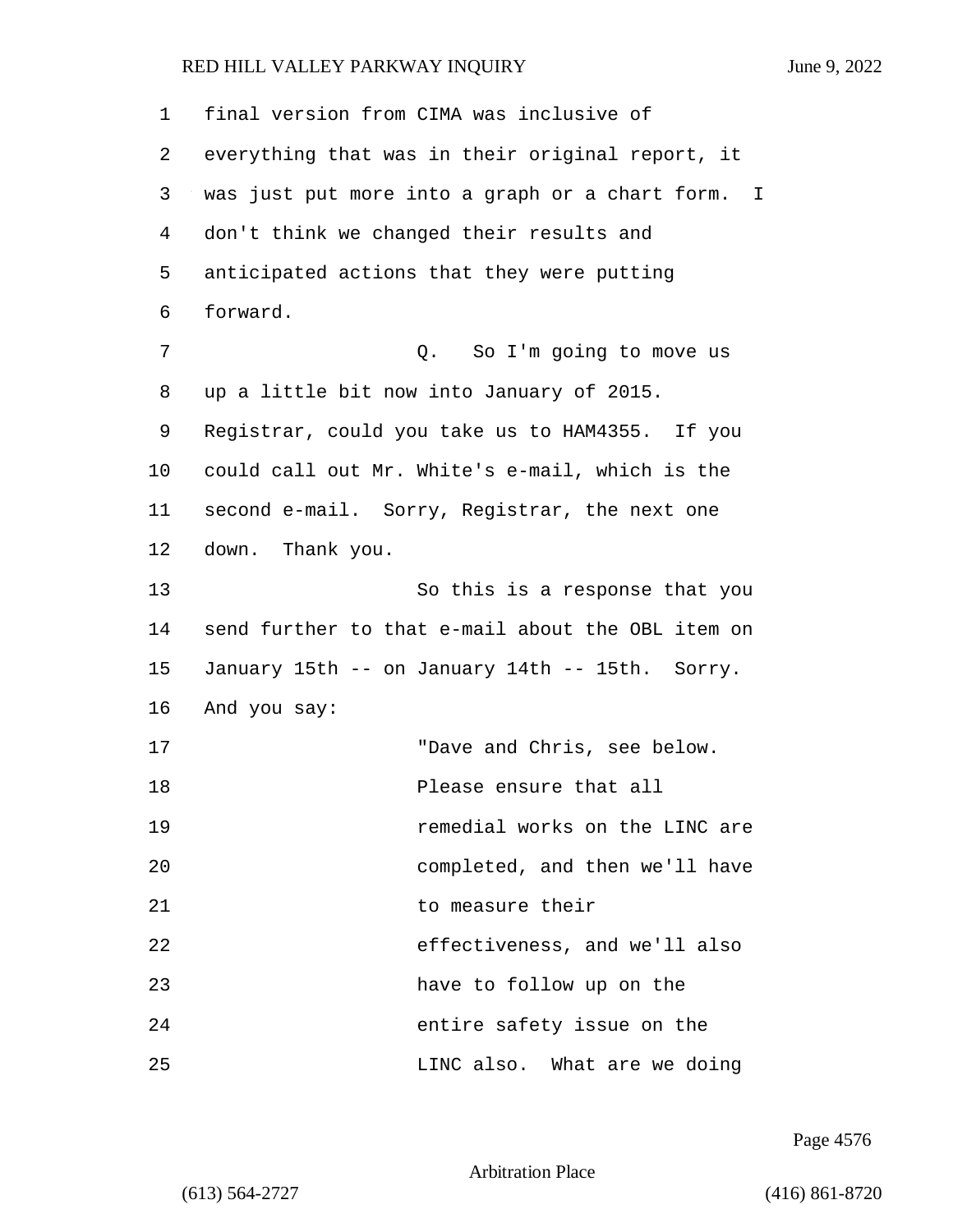1 with the road's request to 2 sign slippery when wet signs 3 everywhere? I forgot about 4 that one. We need the asphalt 5 skid test to see what they 6 determine also." (As read) 7 And my apologies. I think I 8 misled you a moment ago. This is January 2014, 9 not 2015. 10 A. Yes, okay, thank you. I 11 was losing context. 12 C. That was my fault. My 13 apologies. 14 **A.** Is this a direct result 15 of the e-mail we just looked at? I don't remember 16 the chain. 17 Q. Registrar, could you 18 close this callout and call up image 2 of this 19 e-mail exchange. 20 So you'll see that there's a 21 reference there to the improvements on lighting in 22 Ms. Clark's e-mail on the top of the second page. 23 A. Okay, thank you. 24 Q. Registrar, could you take 25 us back to Mr. White's e-mail and call it out

Page 4577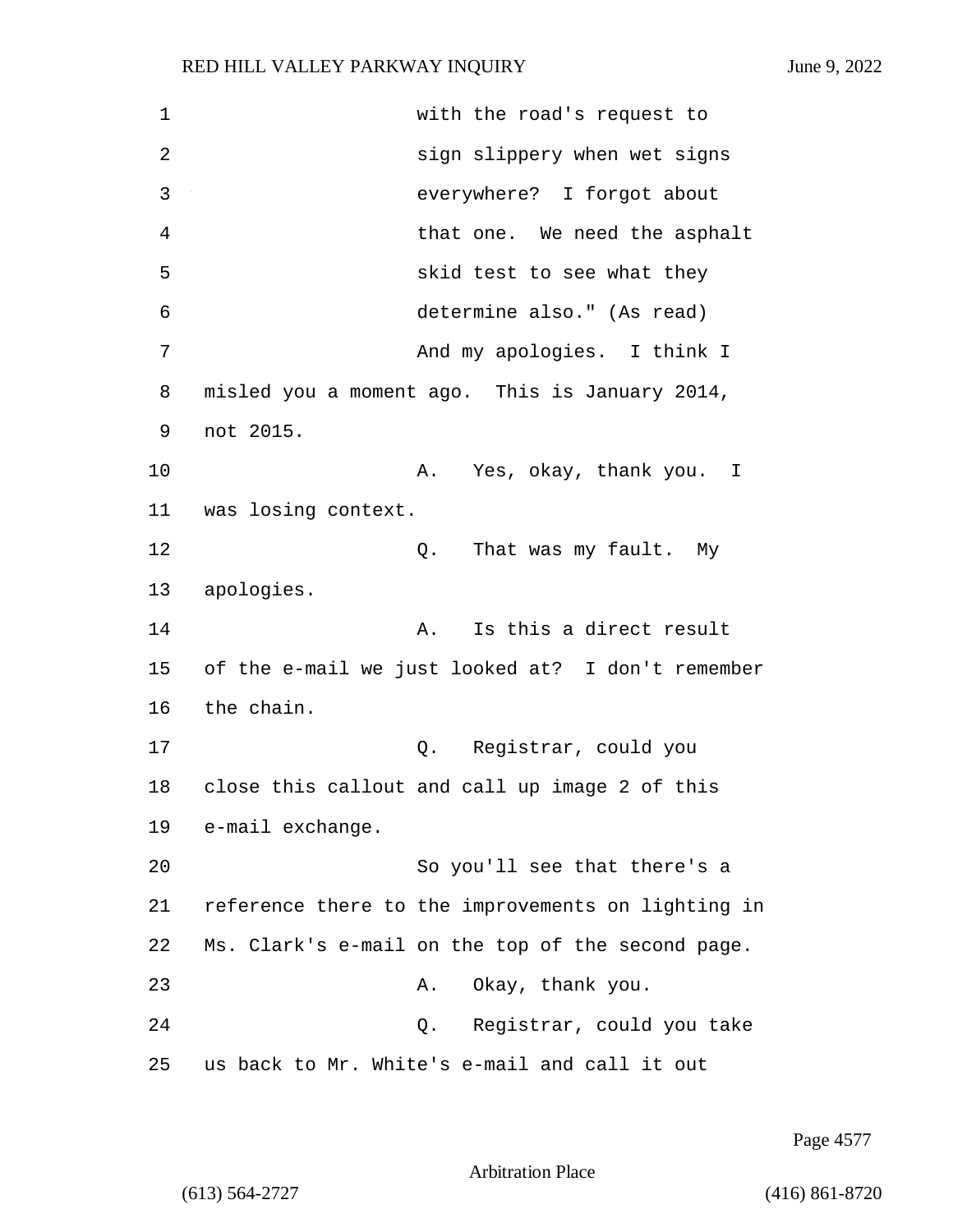| 1  | again, please. Do you recall sending this e-mail |
|----|--------------------------------------------------|
| 2  | to Mr. Ferguson and Mr. Jacobson?                |
| 3  | Not really, no.<br>Α.                            |
| 4  | So there's a reference at<br>Q.                  |
| 5  | the bottom where you say:                        |
| 6  | "We need the asphalt skid                        |
| 7  | tests to see what they                           |
| 8  | determine also."                                 |
| 9  | Okay.<br>Α.                                      |
| 10 | Was that a reference to<br>Q.                    |
| 11 | the friction testing that Mr. Moore had said     |
| 12 | engineering services would do in September 2013? |
| 13 | It only suggests that my<br>Α.                   |
| 14 | answer is likely.                                |
| 15 | You don't recall if it<br>Q.                     |
| 16 | was with reference to Mr. Moore's correspondence |
| 17 | about that? I can --                             |
| 18 | I don't really recollect<br>Α.                   |
| 19 | sending the e-mail, so specifically I don't      |
| 20 | remember how I connected it.                     |
| 21 | Were you aware at this<br>Q.                     |
| 22 | time of any other asphalt skid tests that were   |
| 23 | occurring on the Red Hill at the time?           |
| 24 | No, not at all.<br>Α.                            |
| 25 | So I can I think refresh<br>Q.                   |

Page 4578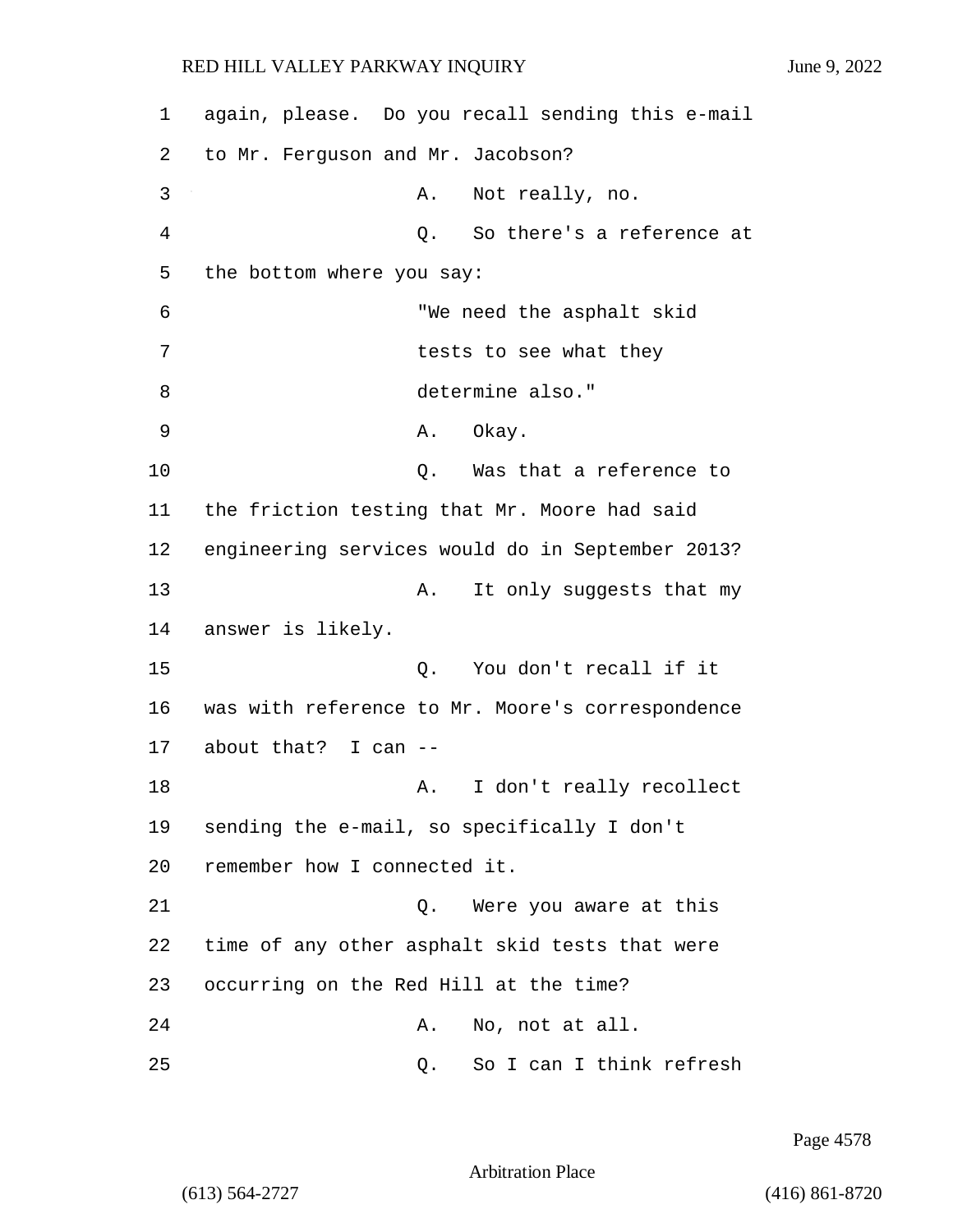your memory a little bit. Registrar, if you can also pull up HAM36707 and put it up where the second page of the current e-mail chain is. 4 THE REGISTRAR: Sorry, Counsel, do you mind just repeating the doc ID for the second one. 7 BY MS. BRUCKNER: 8 0. HAM36707. 9 We looked at this e-mail chain yesterday, Mr. White, but just to refresh your memory you'll see that this is the e-mail chain in which Mr. Moore indicated that he would conduct friction testing. 14 Registrar, could you take us to image 2 and just call out the e-mail at the very top. 17 So this is the end of 2013, so November 19, 2013. This is the e-mail where Mr. Moore e-mails you and indicates that Golder is going to do friction testing and will need traffic control coordination. 22 Registrar, if you can take us to image 1 of this document again and just call

24 out the top e-mail.

25 So you assign this task to Mr.

Page 4579

Arbitration Place

(613) 564-2727 (416) 861-8720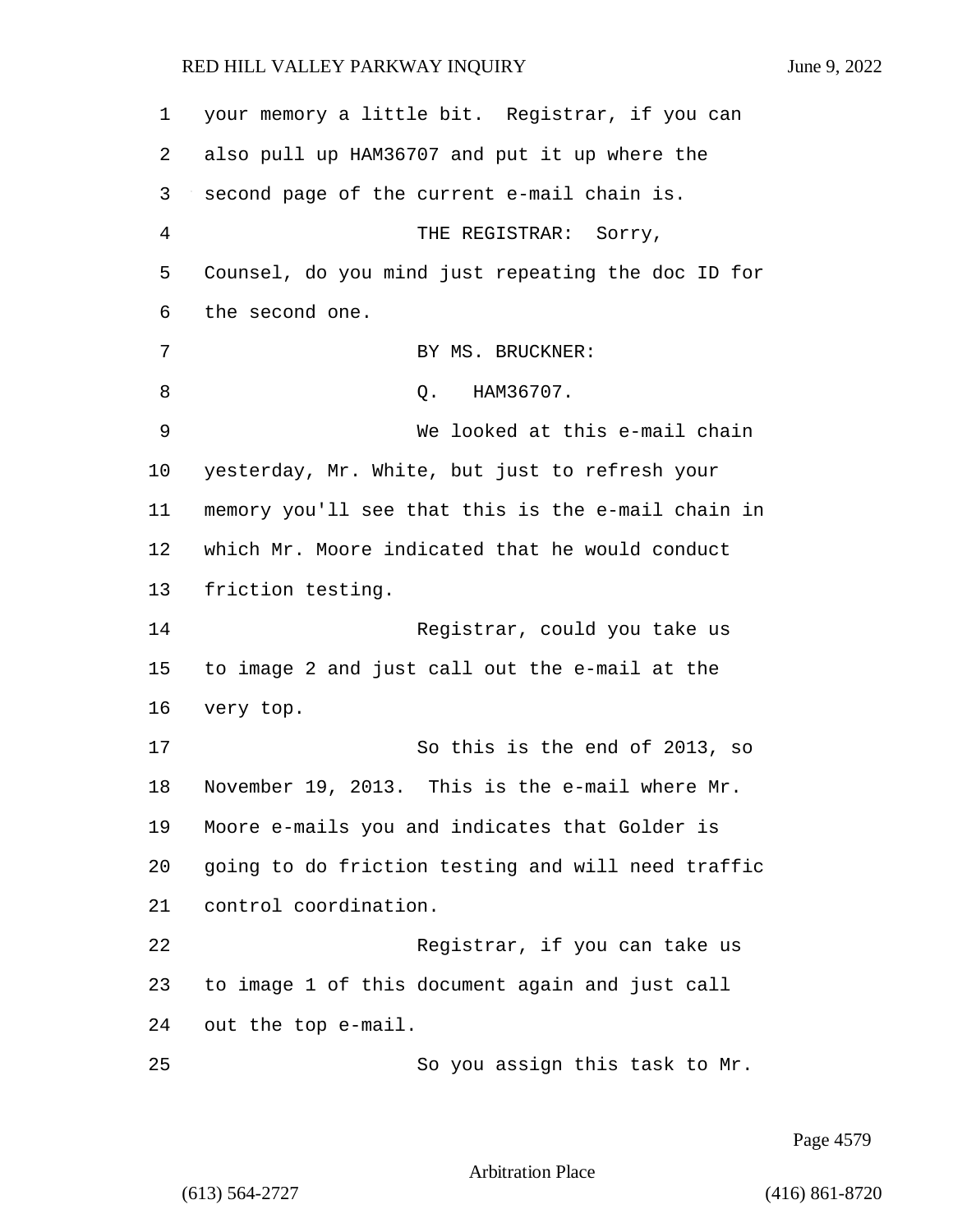Jacobson, which we looked at yesterday. 2 A. Yes, I did see that yesterday. 4 Q. And then you're copied on this e-mail from Dr. Henderson at Golder about traffic control coordination for the friction testing, and she asks for a couple of things, including access to water refill for the testing equipment. Do you remember that exchange, again, on November 19th, 2013? 11 A. Vaguely I do, yes. 12 and 12 Q. Reqistrar, you can close this down for us, thank you. And we'll look back at HAM4355, Mr. White's e-mail. 15 Does that help to refresh your memory at all about what asphalt skid tests you thought that you needed as of January 15th, 2014? 18 A. Well, I'll say exactly how I felt about this. When I got that e-mail from Gary to do the traffic control, I was in the middle a lot of things and I simply flipped it to Chris and didn't really pay a lot of attention to it. And when the person asked for the water, I didn't care, it went to Chris, and so I moved on. So I didn't particularly register what was going

Page 4580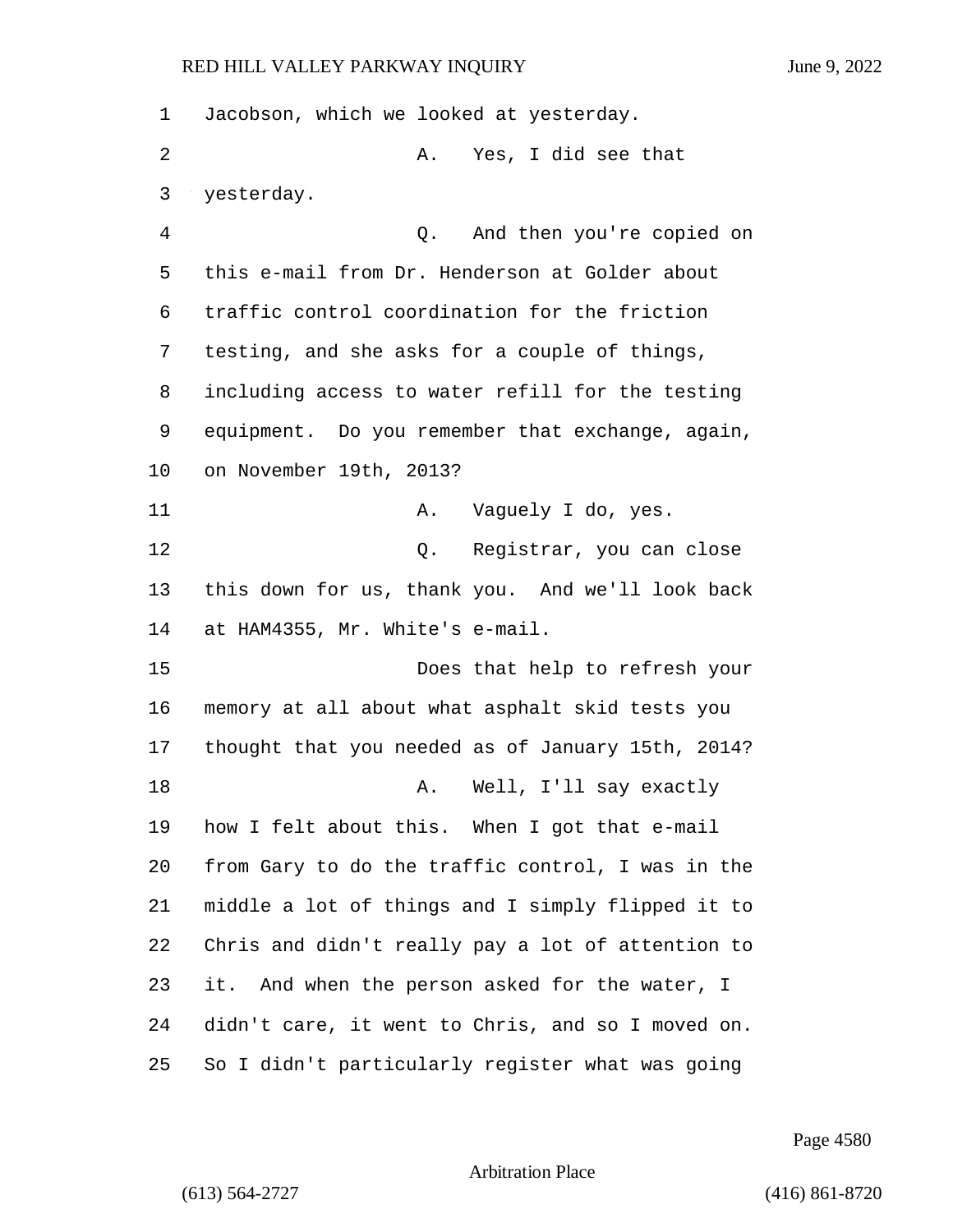on at that moment in time. However, when you come back to this e-mail and connect this to that, by this point I knew Gary was supposed to be doing some friction testing. 5 Q. So the friction testing results that you would have been looking for January 15th, 2014 are the results of that testing that you knew Gary was going to do? 9 A. That's a logical connection. 11 Q. Why did your group need the friction test results? 13 A. Well, I'm not really sure that I know the answer to how friction testing would impact collisions; however, as I think I suggested yesterday, there's a number of data collection points that can contribute to collisions, and, you know, if it was friction testing that showed that the asphalt was way out of line, it would have helped explain it. But that's the only thing I think I could have used it for, and I wasn't even sure if it was location-specific. 24 Q. Registrar, can you just call out Mr. White's e-mail again so it's a little

Page 4581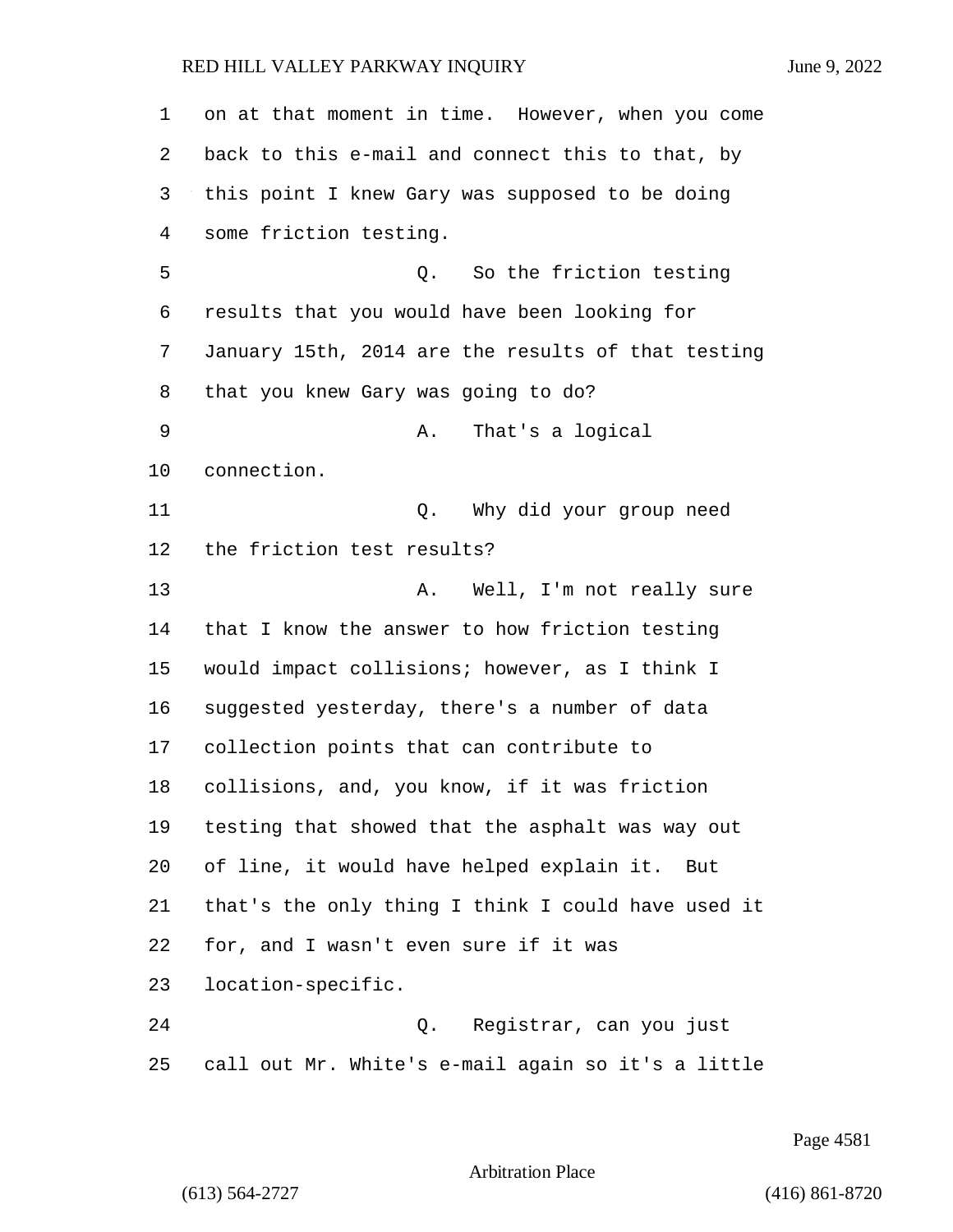bit bigger for us. 2 So you send this e-mail to Mr. Ferguson, copying Mr. Jacobson, and you say, we need the asphalt skid tests to see what they determine. After sending this e-mail, did you take any steps to follow up with Mr. Moore about the friction testing results? 8 A. Oh, gosh, I don't have any recollection. 10 Q. You send this e-mail to two of your direct reports? 12 A. Yes. 13 Q. Did you ask them to follow up with Mr. Moore about the friction testing on the Red Hill? 16 A. Again, I don't have any recollection. 18 Q. You don't recall asking them to do it or you just don't have any -- 20 A. I just don't have -- I don't recall asking them and I don't remember doing anything like that. 23 Q. As of January 2014, do you recall having had any discussions with Mr. Moore about the friction testing on the Red Hill?

Page 4582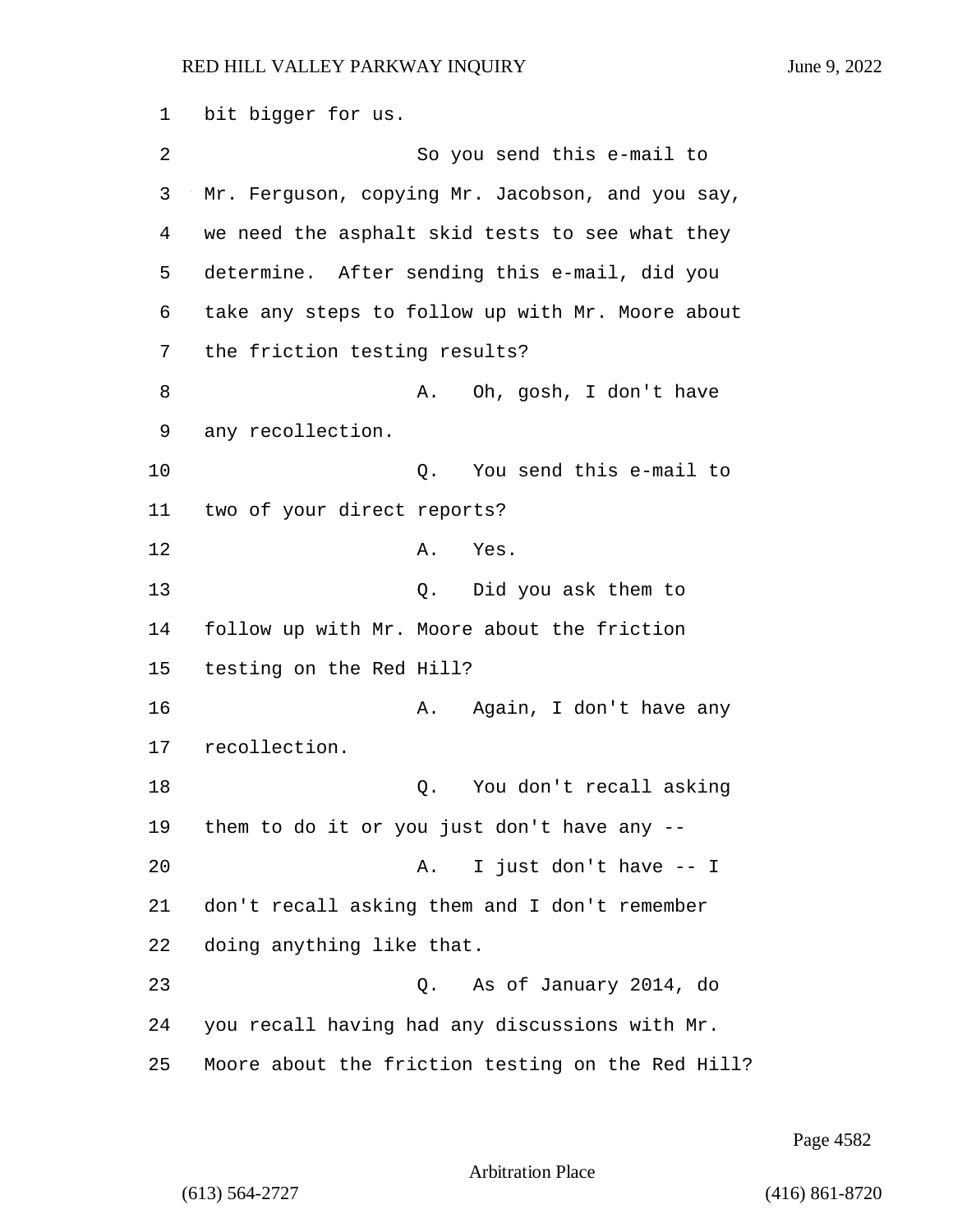1 A. You know, again, I had 2 conversations with him. I just don't know where 3 in time they sat. Not specific to the date, but I 4 did. 5 Q. What did you discuss when 6 you did have these conversations with him? 7 A. I think we were simply 8 asking where are the results. 9 Q. And what was his 10 response? 11 A. The thing that I remember 12 him saying the most is that there was nothing to 13 compare them to and that there was a UK standard 14 but no standard in Canada. 15 Q. Do you remember him 16 saying that to you on more than one occasion? 17 A. I don't remember 18 particularly. I just remember that that's 19 something that stuck in my head that he told me. 20 Q. Do you recall if -- when 21 Mr. Moore made those comments to you, if you 22 escalated those comments to Mr. Lupton or Mr. 23 Mater? 24 A. You know, I don't have a 25 specific recollection of that, but Geoff and I

Page 4583

Arbitration Place

(613) 564-2727 (416) 861-8720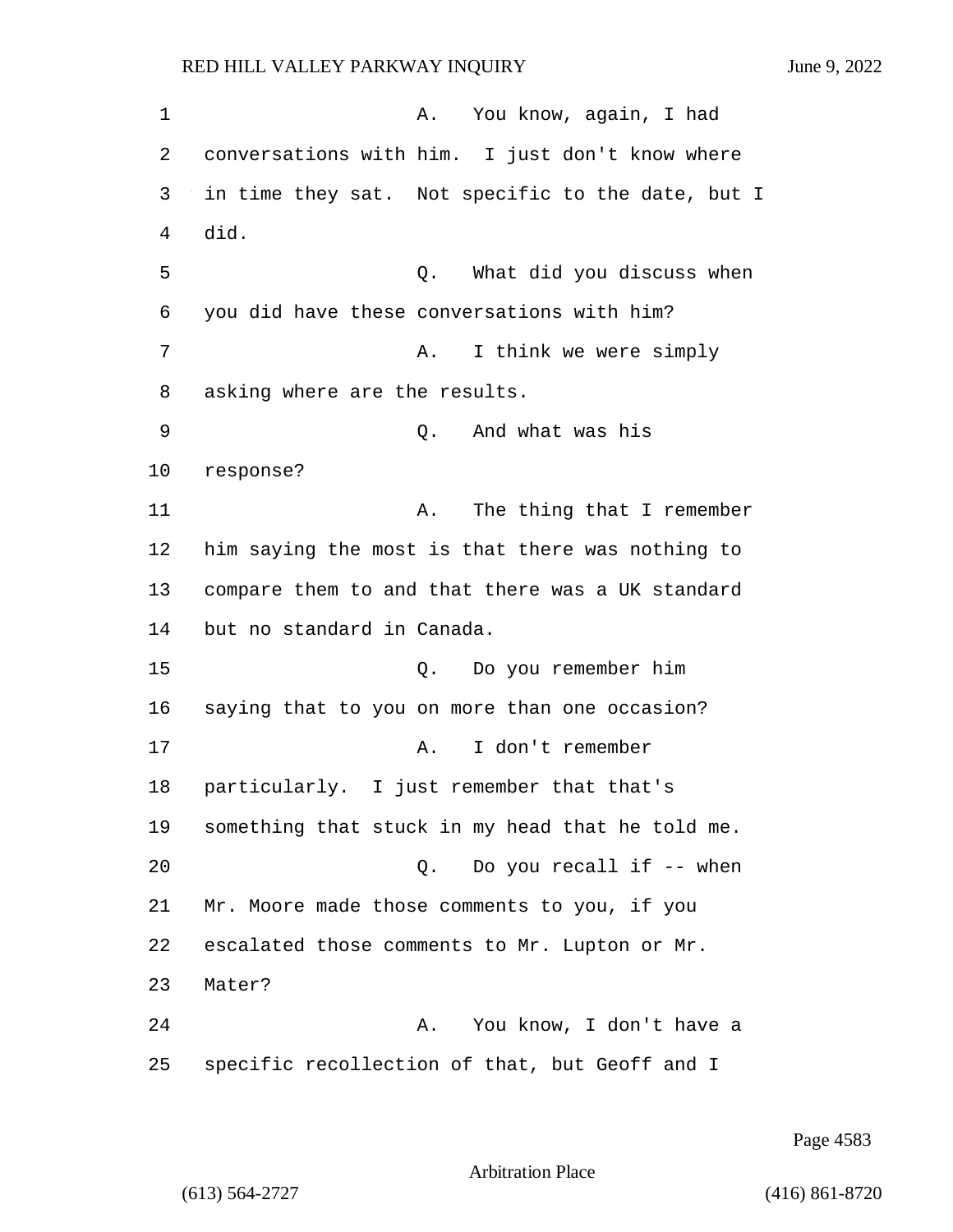| $\mathbf 1$ | talked on a regular basis, and I know he was      |
|-------------|---------------------------------------------------|
| 2           | monitoring this entire project, if you will, and  |
| 3           | so I feel comfortable that I would have said      |
| 4           | something; I just don't remember doing it.        |
| 5           | Q. Registrar, could you                           |
| 6           | close this out and take us to OD6, image 135,     |
| 7           | paragraphs 388 and 389. I believe 389 is on to    |
| 8           | the next page. If you can call out that image.    |
| 9           | So you're not immediately                         |
| 10          | copied on this e-mail exchange, but I'm going to  |
| 11          | start from January 20th just to give you some     |
| 12          | context. So in January of 2015 your group is      |
| 13          | working on installing pavement reflectors on the  |
| 14          | Red Hill Valley Parkway?                          |
| 15          | Α.<br>Yes.                                        |
| 16          | And you'll see from the<br>Q.                     |
| 17          | e-mail that Mr. Ferguson sends to Mr. Merritt and |
| 18          | Jason Worron that Mr. Moore has expressed some    |
| 19          | concern about the length of the cut for those     |
| 20          | reflectors. Do you recall that exchange?          |
| 21          | Not specifically, but I<br>Α.                     |
| 22          | remember the concern.                             |
| 23          | And so Mr. Merritt --<br>Q.                       |
| 24          | just for some additional context, is Mr. Merritt  |
| 25          | someone who is reporting to you at this time?     |

Page 4584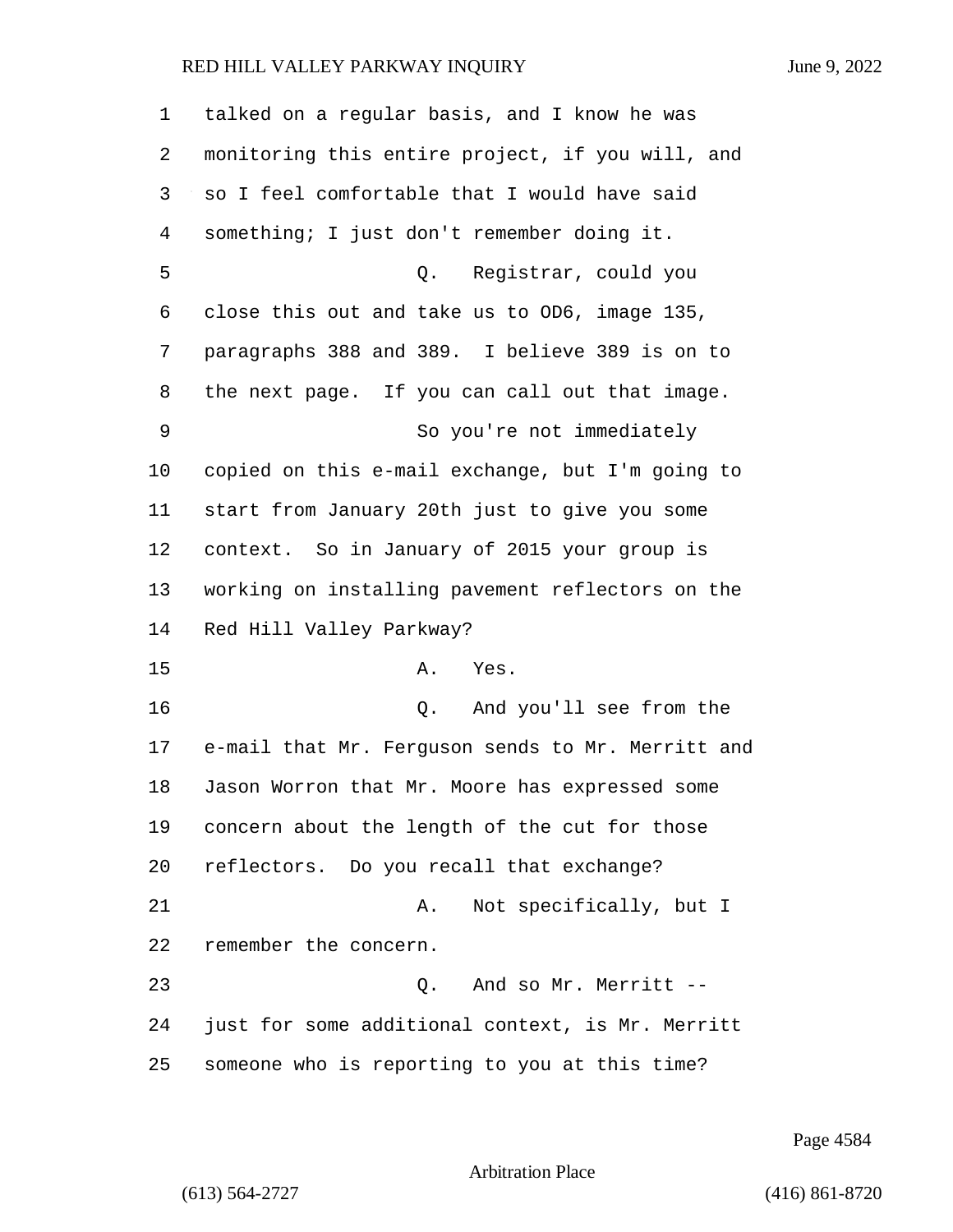| 1  | He's in traffic<br>Α.                              |
|----|----------------------------------------------------|
| 2  | engineering, and reported to Dave through -- to    |
| 3  | me.                                                |
| 4  | Q. So Mr. Merritt responds                         |
| 5  | to this e-mail chain and he says:                  |
| 6  | "Apparently the MTO typically                      |
| 7  | uses 5-foot slot length. We                        |
| 8  | are already way under that."                       |
| 9  | And then, Registrar, you can                       |
| 10 | close this out and take us into paragraph 391.     |
| 11 | So on January 21st, 2015                           |
| 12 | Mr. Ferguson e-mails Mr. Moore, copying Mr. White, |
| 13 | Mr. Mater -- sorry -- you, Mr. Mater, Mr. Worron   |
| 14 | and Mr. Merritt, and he says:                      |
| 15 | "Further to our discussion                         |
| 16 | yesterday, the following is                        |
| 17 | provided."                                         |
| 18 | And he goes on to say:                             |
| 19 | "We discussed the issue of                         |
| 20 | marker lengths with the                            |
| 21 | manager of the MTO's program.                      |
| 22 | His comment was that the                           |
| 23 | length of the cuts should be                       |
| 24 | 5 feet to allow for proper                         |
| 25 | reflection of the markers.<br>He                   |

Page 4585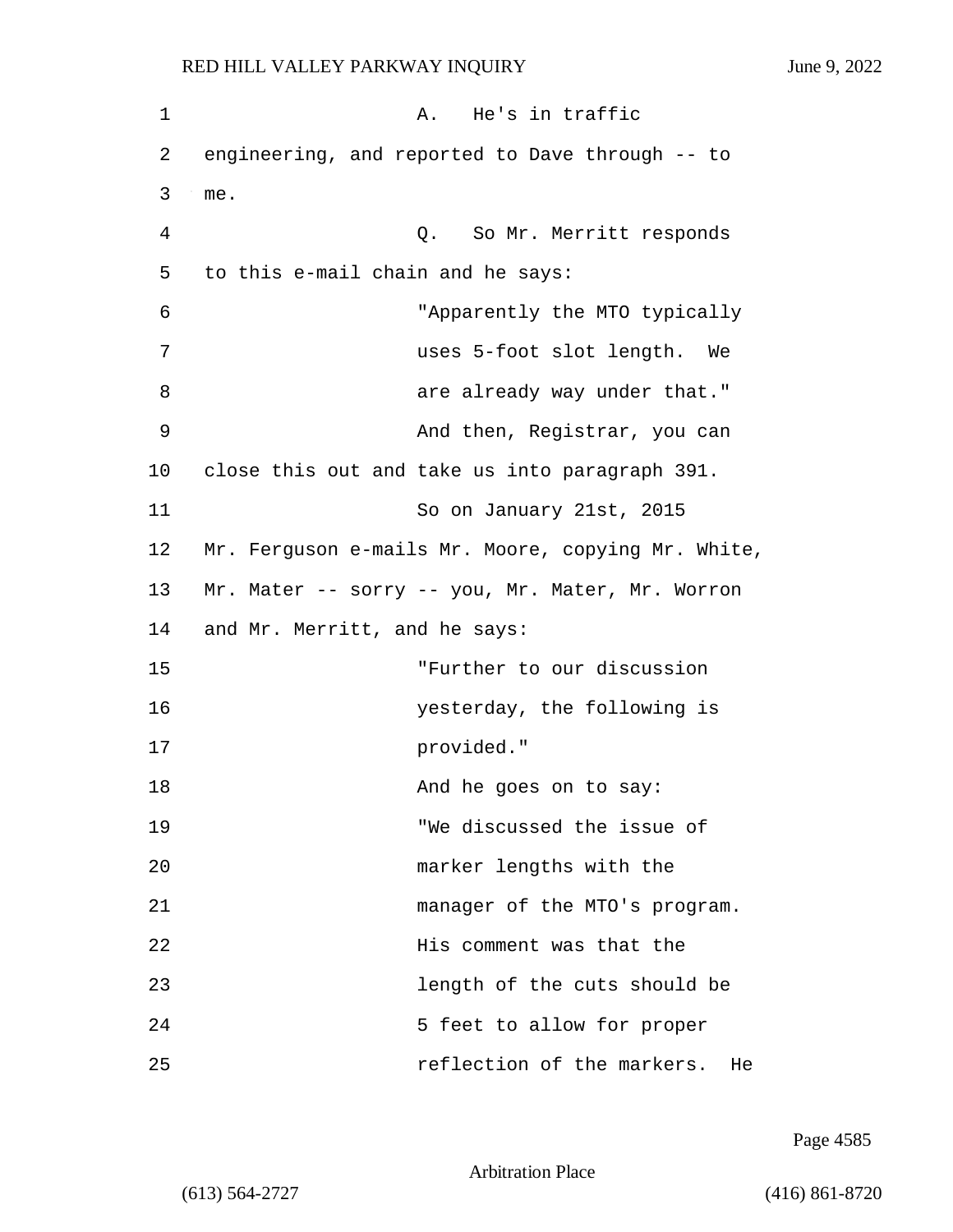| 1  | advises us not to go below a                       |
|----|----------------------------------------------------|
| 2  | length of 4 feet. Our current                      |
| 3  | contract is for 4 feet cut."                       |
| 4  | Registrar, could you close                         |
| 5  | this out and pull up the paragraph below.          |
| 6  | So Mr. Moore replies                               |
| 7  | 45 minutes later and he writes:                    |
| 8  | "Okay, but when the pavement                       |
| 9  | fails prematurely because of                       |
| 10 | these cuts, I'll be asking you                     |
| 11 | to provide an explanation                          |
| 12 | about this need for both the                       |
| 13 | reflectors and the cuts."                          |
| 14 | Do you recall this exchange?                       |
| 15 | More or less.<br>Α.<br>I                           |
| 16 | recollect this piece.                              |
| 17 | Registrar, could you take<br>Q.                    |
| 18 | us to the next image, paragraph 394.<br>Sorry,     |
| 19 | let's -- just for context, let's also call out 393 |
| 20 | for Mr. White.                                     |
| 21 | So Mr. Mater responds to this                      |
| 22 | e-mail only to you and Mr. Ferguson, and he writes |
| 23 | "Just let it go." You forward that to Mr. Lupton   |
| 24 | and you say, "Really. Nice team play." What did    |
| 25 | you mean by that?                                  |

Page 4586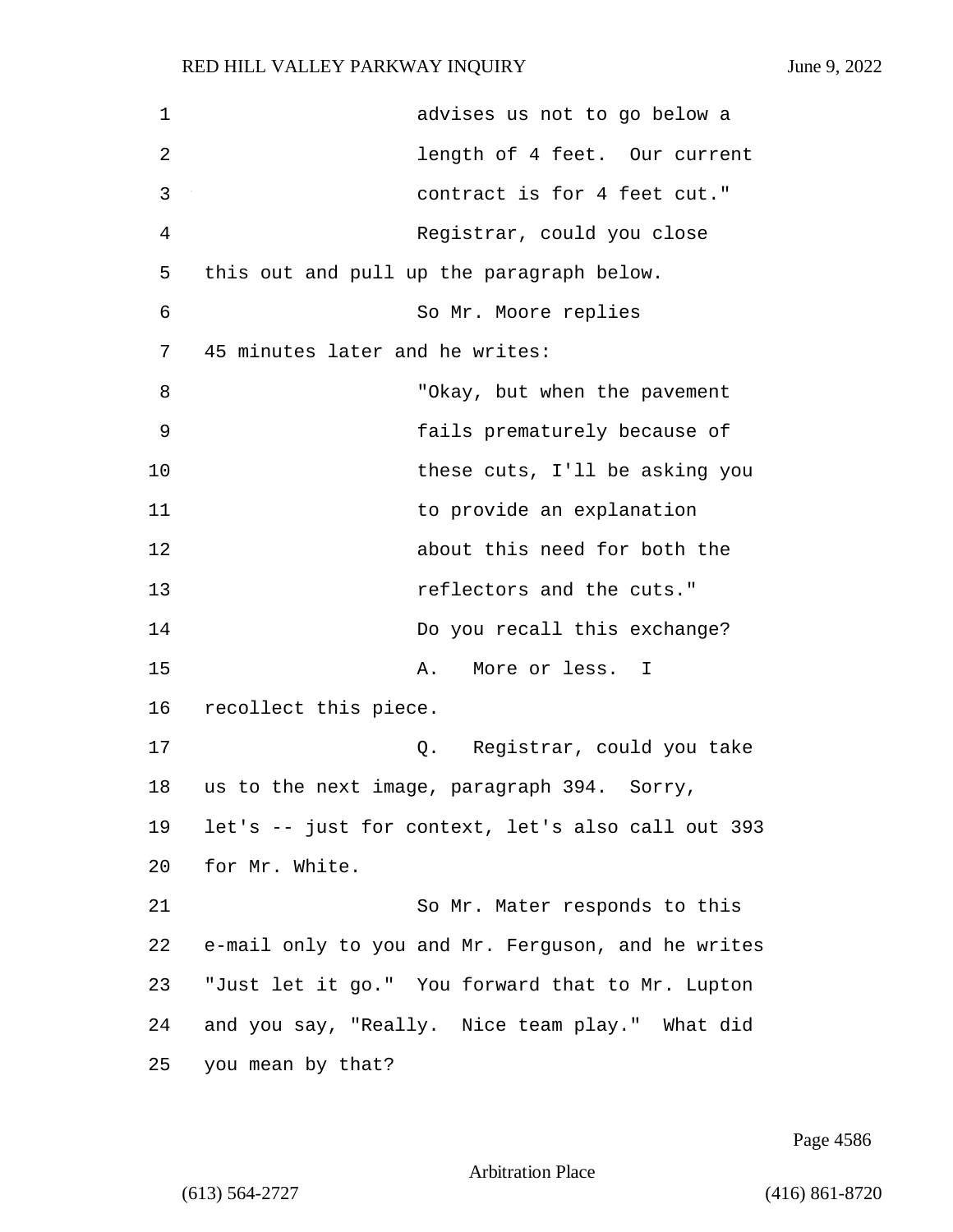1 A. I meant that -- and I'll 2 maintain that we were supposed to be in this 3 project together, not at odds with each other, and 4 it felt at that point in time that Mr. Moore was 5 being critical of the work we were doing to 6 respond to the deficiencies that we had been -- 7 that we found out on the facility. 8 and 2. Registrar, could you take 9 us to the next paragraph down which is 396 -- 10 sorry, a couple paragraphs down, 396. Sorry, 11 let's also include 395 just so that we keep the 12 e-mail chain straight for Mr. White. 13 So Mr. Lupton forwards your 14 e-mail to Mr. Mater, but then you respond to the 15 e-mail chain where Mr. Mater says to just let it 16 go, and you write: 17 "John, in confidence. Has 18 anybody told him we are doing 19 the LINC collision crossover 20 study with CIMA? He's going 21 **b** to react when he finds out. 22 Traffic shouldn't have to put 23 up with his reaction when he 24 finds out. Malone even told 25 me he is charging us a bit

Page 4587

Arbitration Place

(613) 564-2727 (416) 861-8720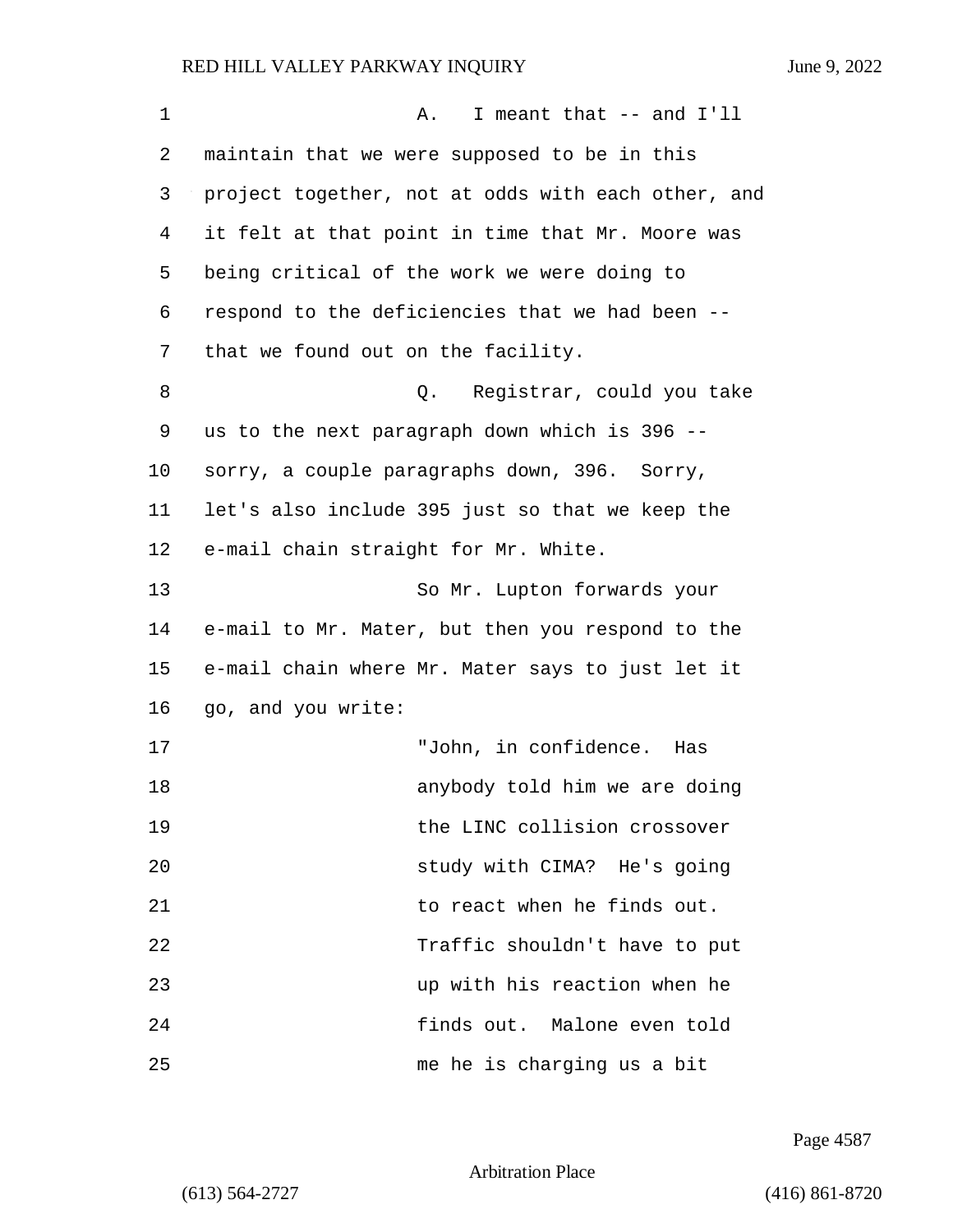| 1  |                      | extra due to Gary. He wants                     |
|----|----------------------|-------------------------------------------------|
| 2  |                      | to be sure his recommendations                  |
| 3  |                      | are totally defensible. He                      |
| 4  |                      | asked me what he should say                     |
| 5  |                      | when Gary calls him. I told                     |
| 6  |                      | CIMA to do the best analysis                    |
| 7  |                      | they can and give us the best                   |
| 8  |                      | technical options and not                       |
| 9  |                      | worry about what Gary says to                   |
| 10 |                      | This is a consistent<br>them.                   |
| 11 |                      | problem we face routinely with                  |
| 12 |                      | that section and related                        |
| 13 |                      | works. I'm not going to                         |
| 14 |                      | respond, but I just had to                      |
| 15 |                      | have my bitch out to you.                       |
| 16 |                      | Thanks for listening." (As                      |
| 17 |                      | read)                                           |
| 18 |                      | Do you remember sending that                    |
| 19 | e-mail to Mr. Mater? |                                                 |
| 20 |                      | A. Yes, I think I do.                           |
| 21 |                      | Why did you title it "in<br>Q.                  |
| 22 | confidence"?         |                                                 |
| 23 |                      | Again, as in a different<br>Α.                  |
| 24 |                      | e-mail, I'm discussing another director who is  |
| 25 |                      | above me in the chain of command who works with |

Page 4588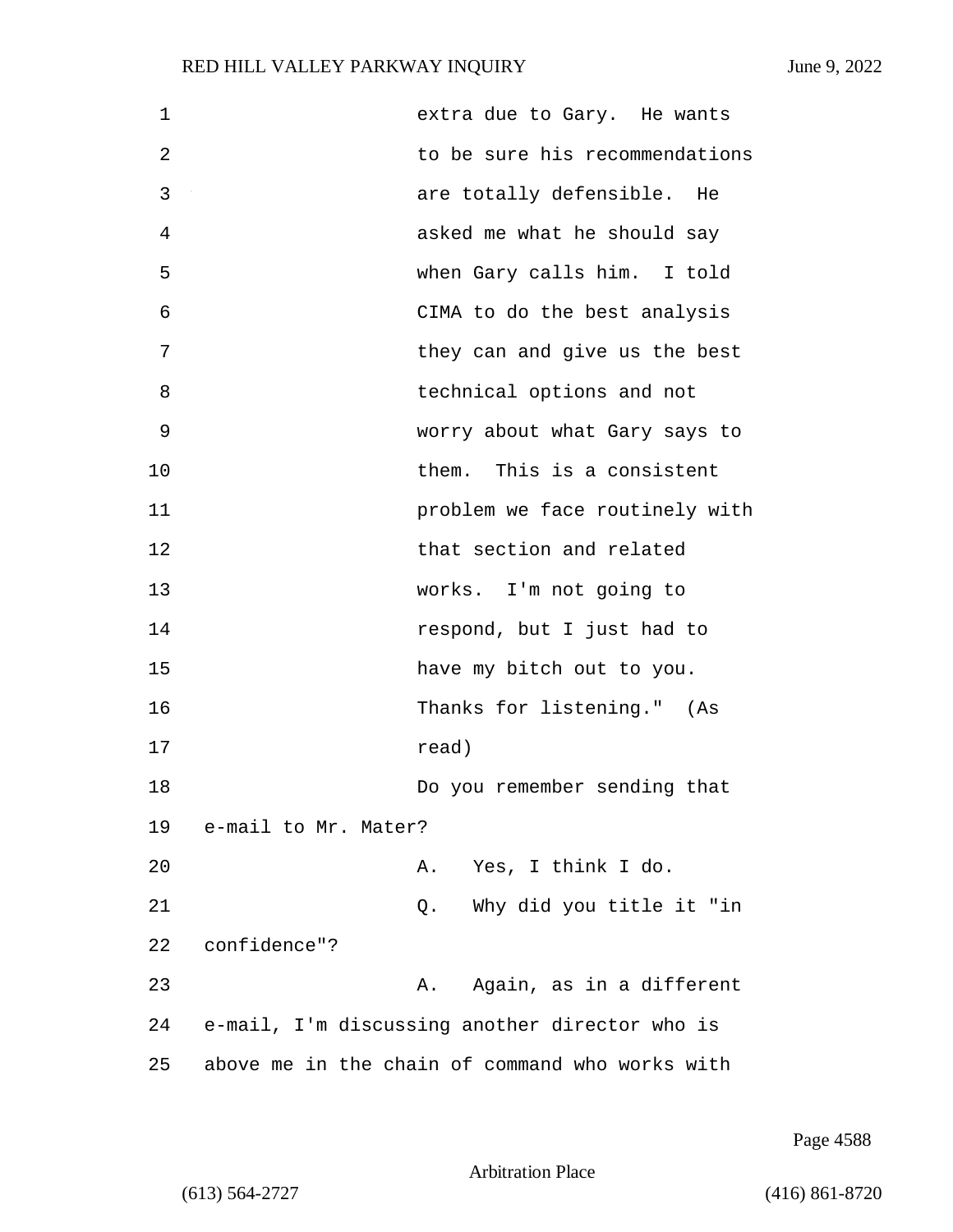| 1  | John and I felt it prudent to -- and I really was  |
|----|----------------------------------------------------|
| 2  | just as -- I think to use my term there, I was     |
| 3  | just bitching out to him really about the          |
| 4  | situation so that the directors were aware of how  |
| 5  | things were transpiring.                           |
| 6  | In your view, was this<br>Q.                       |
| 7  | exchange with Mr. Moore something that needed to   |
| 8  | be addressed at the director level?                |
| 9  | Well, I think that if he<br>Α.                     |
| 10 | had a concern, it didn't have to come around like, |
| 11 | you know, he was going to be asking us to explain  |
| 12 | it later. I think simply a question about the      |
| 13 | appropriateness of the cut would have been         |
| 14 | sufficient, and we could have provided the         |
| 15 | information from a technical basis that we were    |
| 16 | doing what we could to install the pavement        |
| 17 | markings. And we used the same process that the    |
| 18 | MTO had done so on the 403 at the top of the       |
| 19 | Ancaster hill. I think that's where we got the     |
| 20 | information, I believe. So I thought we were       |
| 21 | acting appropriately.                              |
| 22 | You say at the top of<br>Q.                        |
| 23 | this e-mail:                                       |
| 24 | "Has anyone told him we are                        |
| 25 | doing the LINC collision                           |

Page 4589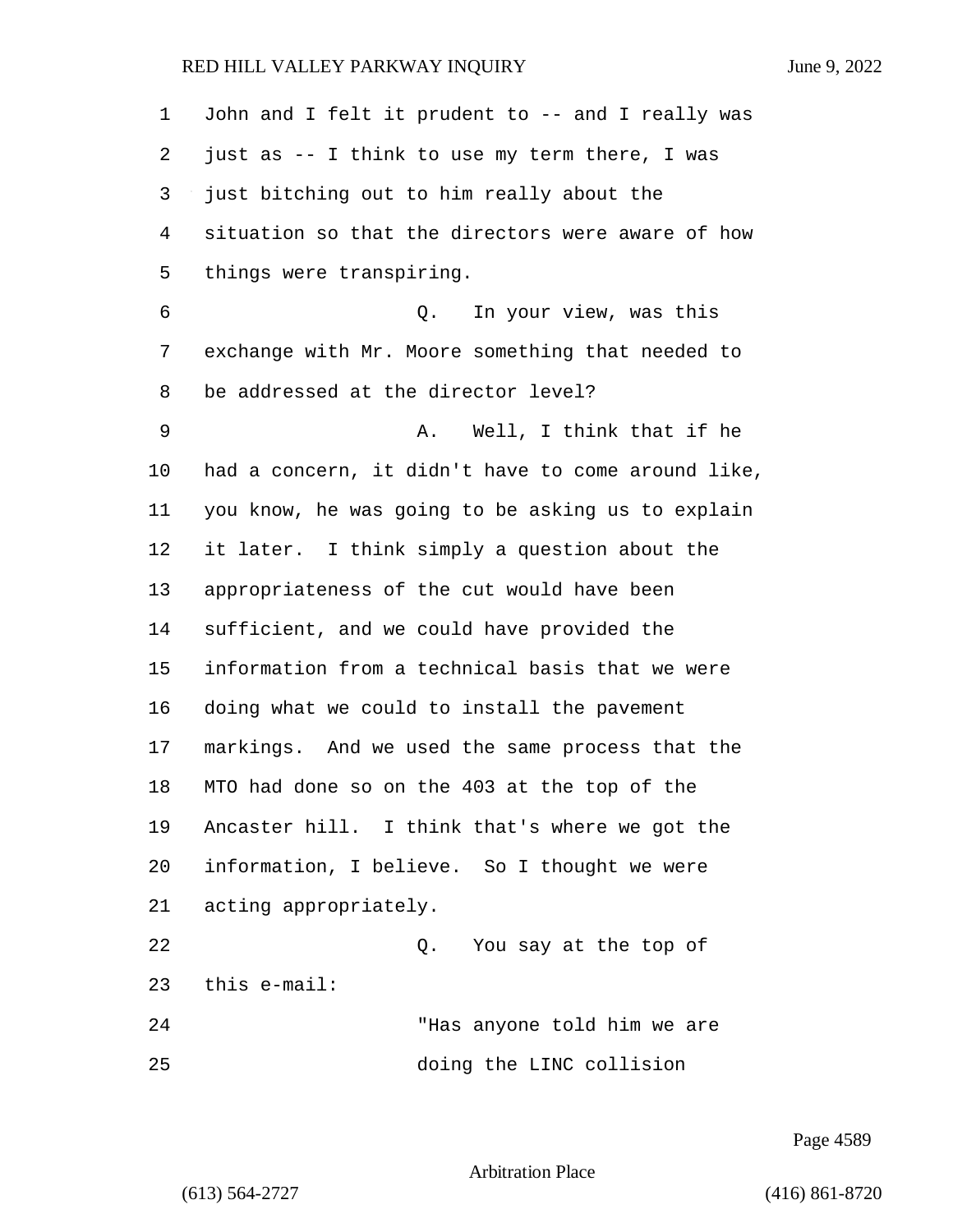| 1  | crossover study with CIMA?                        |
|----|---------------------------------------------------|
| 2  | He's going to react when he                       |
| 3  | finds out. Traffic shouldn't                      |
| 4  | have to put up with his                           |
| 5  | reaction when he finds out."                      |
| 6  | What did you mean by that?                        |
| 7  | Gosh. I just think that<br>Α.                     |
| 8  | we were doing a crossover study and if we hadn't  |
| 9  | told him -- and I really wasn't -- it's a         |
| 10 | collision study, which was traffic's              |
| 11 | responsibility -- that I was concerned he might   |
| 12 | have a negative reaction if we brought forward    |
| 13 | recommendations or something that didn't need his |
| 14 | thoughts.                                         |
| 15 | When you say "didn't need<br>Q.                   |
| 16 | his thoughts," were you aware of what Mr. Moore's |
| 17 | thoughts were around collision history on the Red |
| 18 | Hill at this time?                                |
| 19 | I think this is the LINC<br>Α.                    |
| 20 | $but --$                                          |
| 21 | Oh, yeah, sorry, the --<br>Q.                     |
| 22 | (Speaker overlap)                                 |
| 23 | In any case, we were just<br>А.                   |
| 24 | commencing the 2015 report I think at this time.  |
| 25 | Sorry, your question?                             |

Page 4590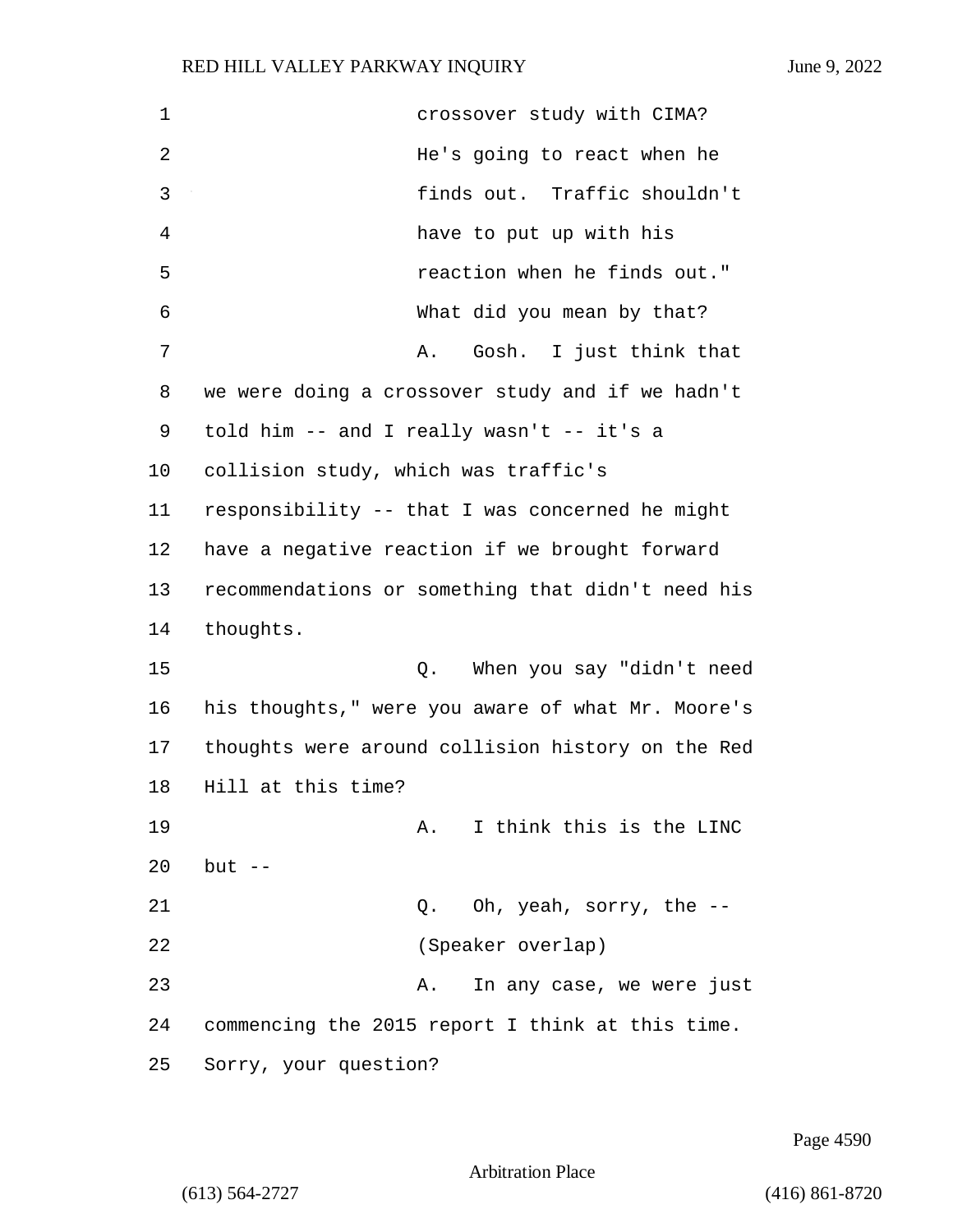1 Q. So you said you were concerned that you would see a negative reaction from Mr. Moore. Why were you concerned about a negative reaction? 5 A. I think we had experienced that in the past. 7 C. In what context? 8 A. On this project. 9 Q. In connection with a project on the LINC or in connection with the 2013 CIMA report? **A.** I think what I'm referring to is the body of both these things. 14 Q. Can you describe the negative reaction that you had seen from Mr. Moore in the past? 17 A. Well, I think if you go to the e-mail we just exchanged, you'll see his commentary on the installation of the markers, and he had opinions on the reports from CIMA. 21 C. Are those the items that we discussed yesterday, or are you referring to different opinions that Mr. Moore had? 24 A. No, the marginalized reports in that CIMA report.

Page 4591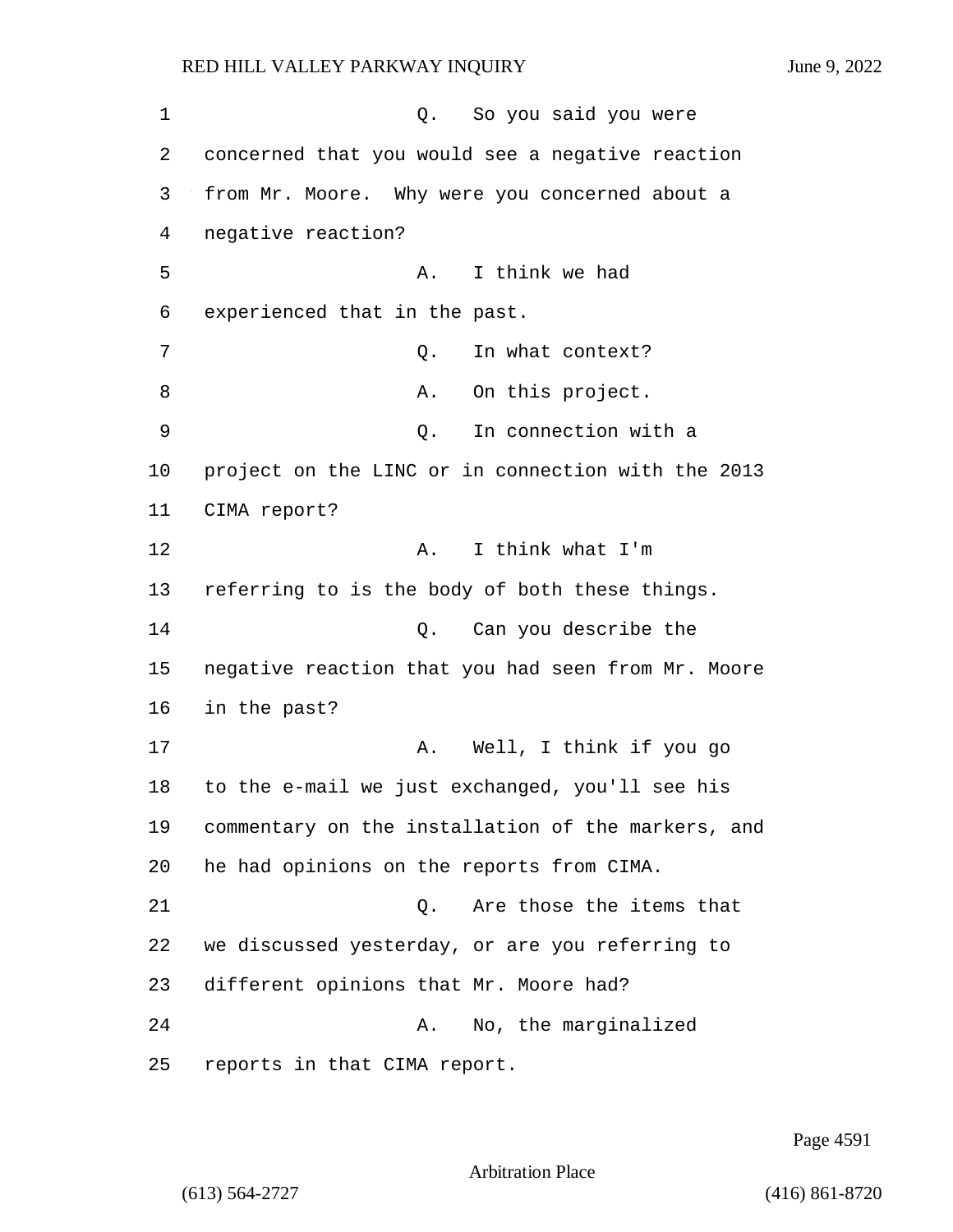1 Q. Sorry, the marginalized 2 reports? 3 A. The reports in the margin 4 of that CIMA report, Mr. Moore's comments on the 5 report. 6 Q. I think you're -- are you 7 referring to the 2015 CIMA report? 8 A. I'm sorry, I'm not sure 9 now. 10 Q. That's okay. I'll circle 11 back to it. I think that we're going to get there 12 very shortly. So you go on to say that: 13 "Malone even told me he is 14 charging us a bit extra due to 15 Gary. He wants to be sure his 16 **recommendations** are totally 17 defensible." 18 **Had Mr. Malone told you that** 19 CIMA was charging extra due to Gary's involvement 20 in the project? 21 A. Well, I don't remember 22 him saying that to me at all, but I typed it, so I 23 believe I must've understood that. I would never 24 have put something in that I didn't believe to be 25 true.

Page 4592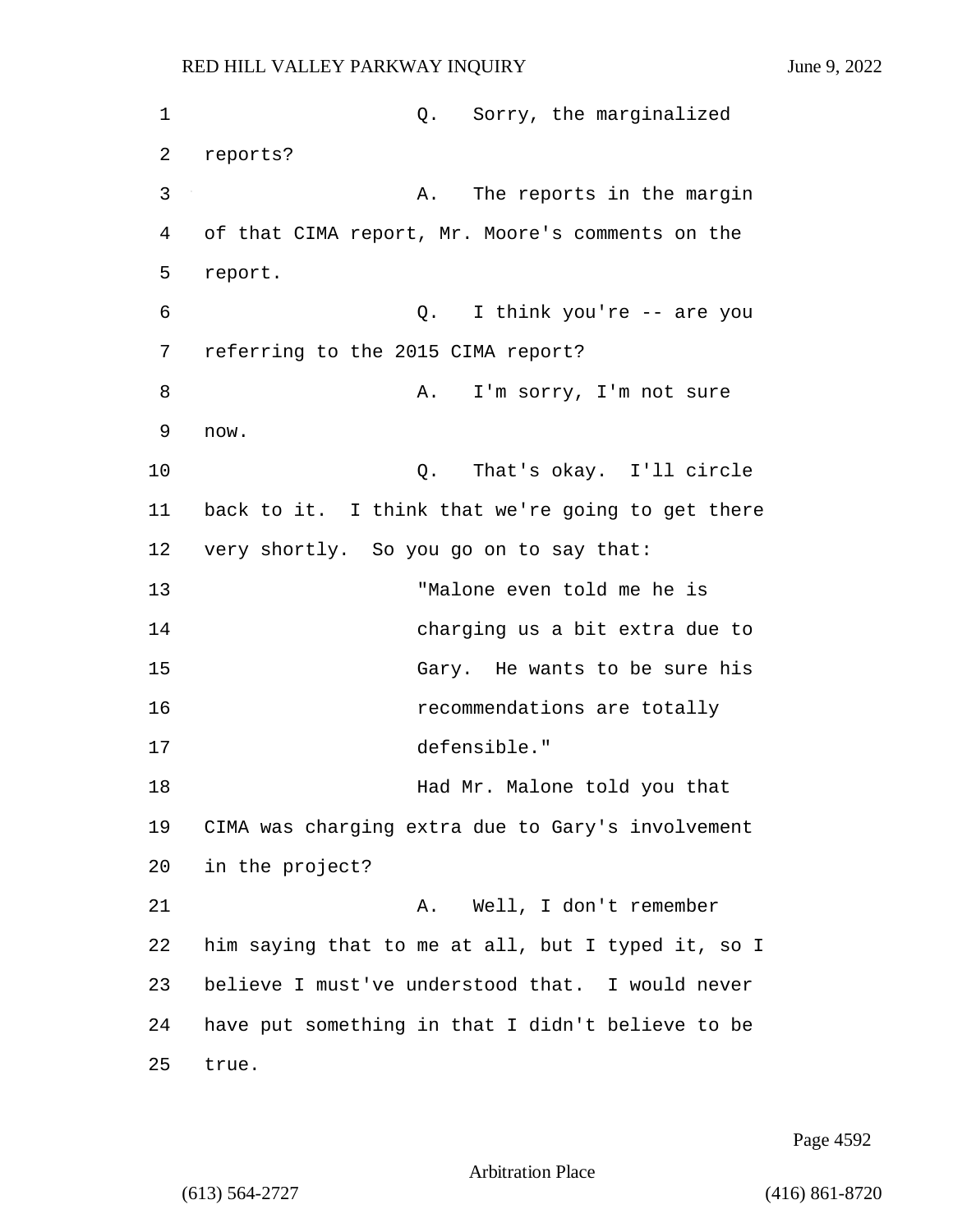1 C. What was your 2 understanding about why CIMA would charge extra 3 due to Gary's involvement? 4 A. Well, I think my next 5 line says it, "he wants to be sure his 6 recommendations are defensible." 7 C. Did Mr. Malone anticipate 8 that he would receive challenges from Mr. Moore on 9 his recommendations? 10 A. I don't really know what 11 Mr. Malone anticipated. 12 C. Did he tell you that? Is 13 that why you wrote that he wanted to ensure the 14 report was defensible? 15 A. I think he told me he 16 wanted to be sure that the report is defensible. 17 I don't remember the dialogue around it at all. 18 Q. So you go on to say: 19 "He asked me what he should 20 say when Gary calls him. I 21 told CIMA to do the best 22 analysis they can and give us 23 the best technical options and 24 not to worry about what Gary 25 says to them."

Page 4593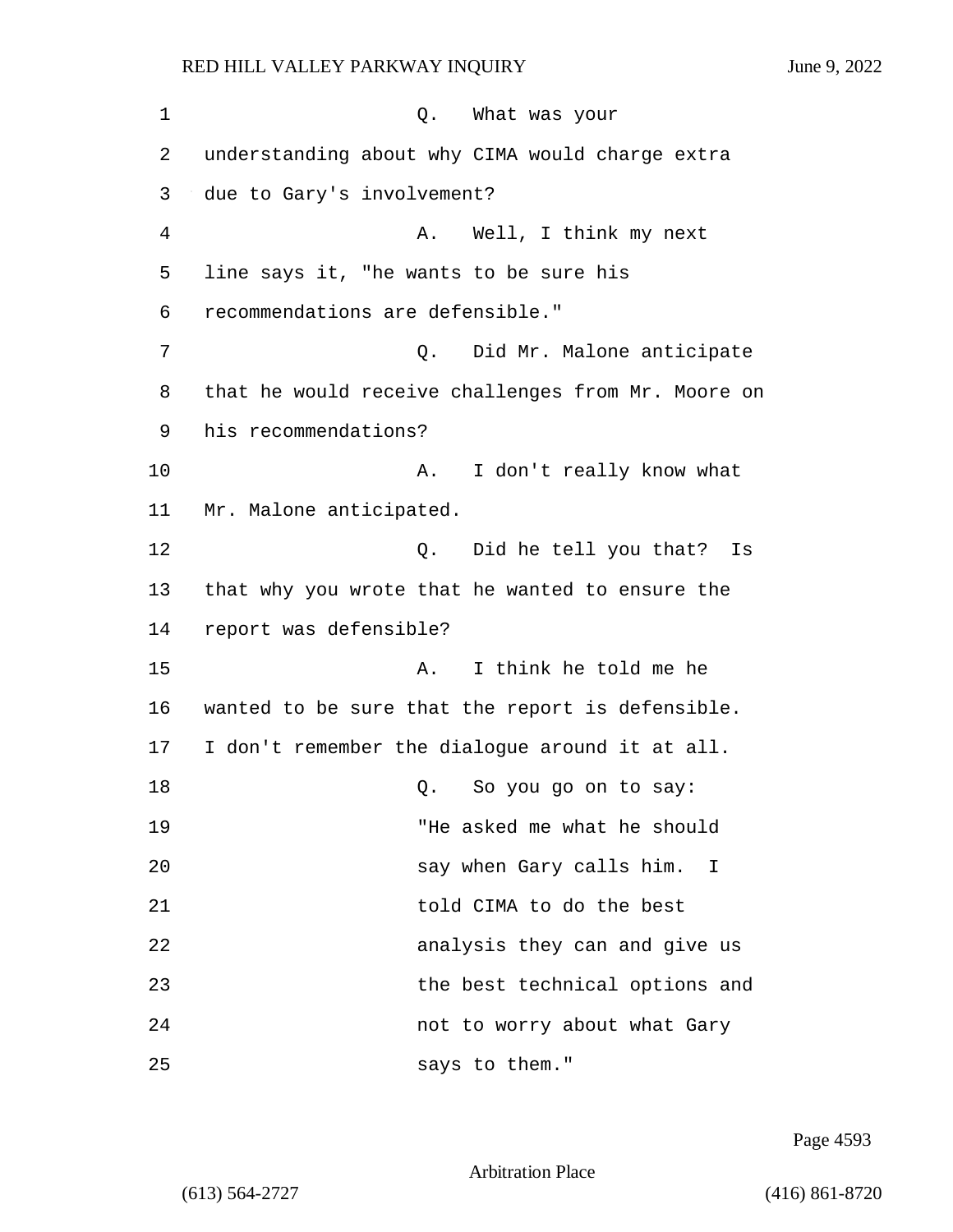1 Do you remember that aspect of 2 your conversation with Mr. Malone? 3 A. No. As I say, I don't 4 really recollect the conversation with Brian at 5 all. 6 Q. Why did Mr. Malone think 7 that Mr. Moore would call him about the report? 8 A. I couldn't say. I don't 9 remember. I don't know. 10 Q. To your knowledge, had 11 Mr. Moore called Mr. Malone about past City 12 projects? 13 A. I don't know that either. 14 Q. To your knowledge, had he 15 called him about the 2013 CIMA report? 16 **A.** I don't know that either. 17 C. So at the end of this 18 e-mail you say: 19 "This is a consistent problem 20 we face routinely with that 21 section and related works." 22 What did you mean by that? 23 A. Things were always a 24 little difficult to get things done the way we saw 25 them to be done, and so when I mean that section,

Page 4594

Arbitration Place

(613) 564-2727 (416) 861-8720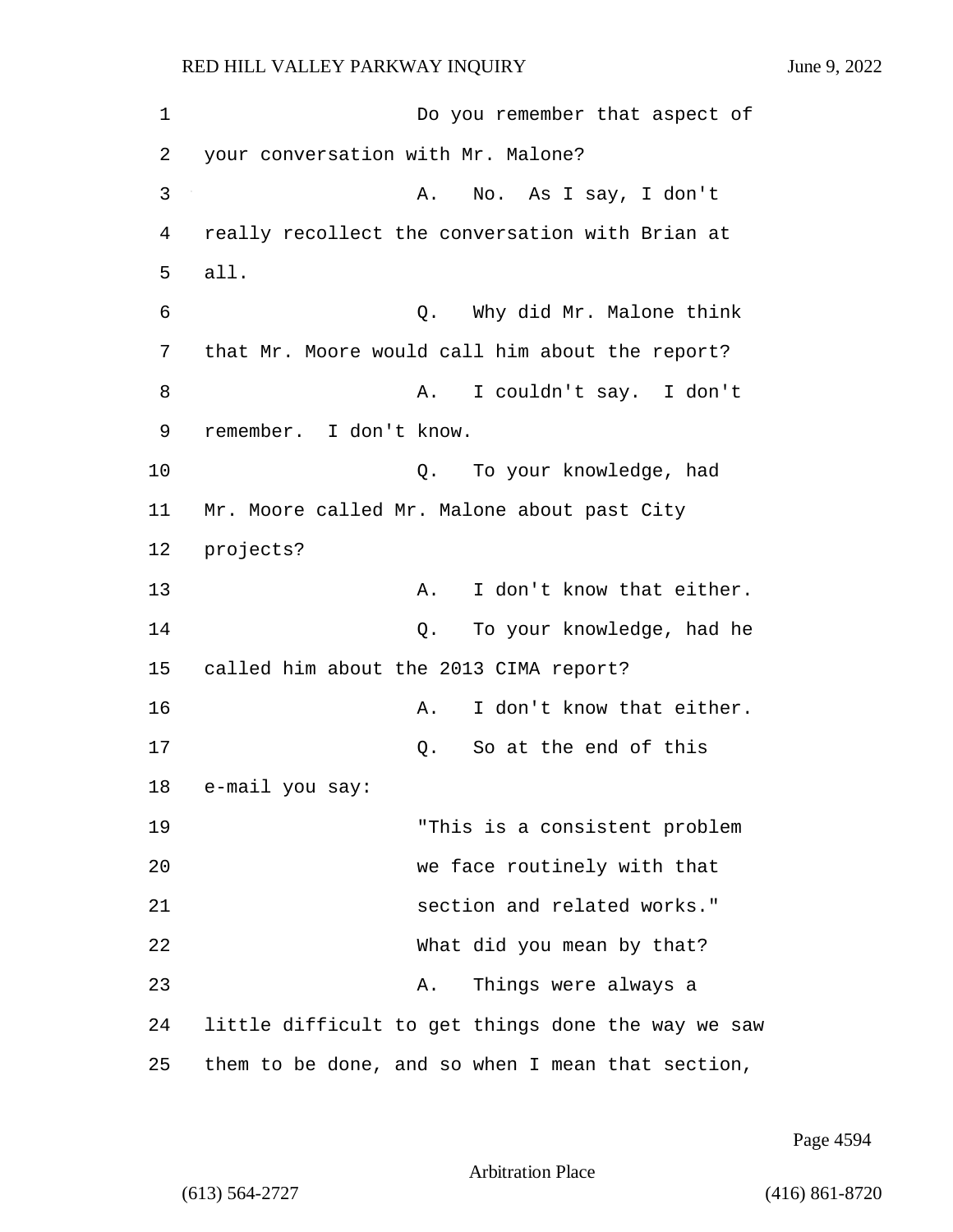| 1  | I mean engineering services. Sometimes they would  |  |  |  |
|----|----------------------------------------------------|--|--|--|
| 2  | challenge us for funding and such things that --   |  |  |  |
| 3  | for projects that we were moving forward, and it   |  |  |  |
| 4  | was always a little bit of a negotiation to get    |  |  |  |
| 5  | certain things accomplished.                       |  |  |  |
| 6  | More so than with other<br>Q.                      |  |  |  |
| 7  | public works departments that your group worked    |  |  |  |
| 8  | with?                                              |  |  |  |
| 9  | Truly, I think honestly<br>Α.                      |  |  |  |
| 10 | that I worked with engineering services a          |  |  |  |
| 11 | substantially greater number of instances than     |  |  |  |
| 12 | other divisions and departments. I don't           |  |  |  |
| 13 | recollect any problems with roads or forestry. I   |  |  |  |
| 14 | didn't have much interplay with water, but I did   |  |  |  |
| 15 | have a lot with engineering services. Not just     |  |  |  |
| 16 | me, traffic had a lot of interchange with          |  |  |  |
| 17 | engineering services, the various groups.          |  |  |  |
| 18 | So at this point in time,<br>Q.                    |  |  |  |
| 19 | your group had worked with Mr. Moore's group on    |  |  |  |
| 20 | the 2013 CIMA report. Did you have any concerns    |  |  |  |
| 21 | about working with his section in relation to that |  |  |  |
| 22 | project?                                           |  |  |  |
| 23 | Not particularly, no.<br>Α.<br>We                  |  |  |  |
| 24 | were still pursuing it, and in general everything  |  |  |  |
| 25 | was moving forward. When we look at the input of   |  |  |  |

Page 4595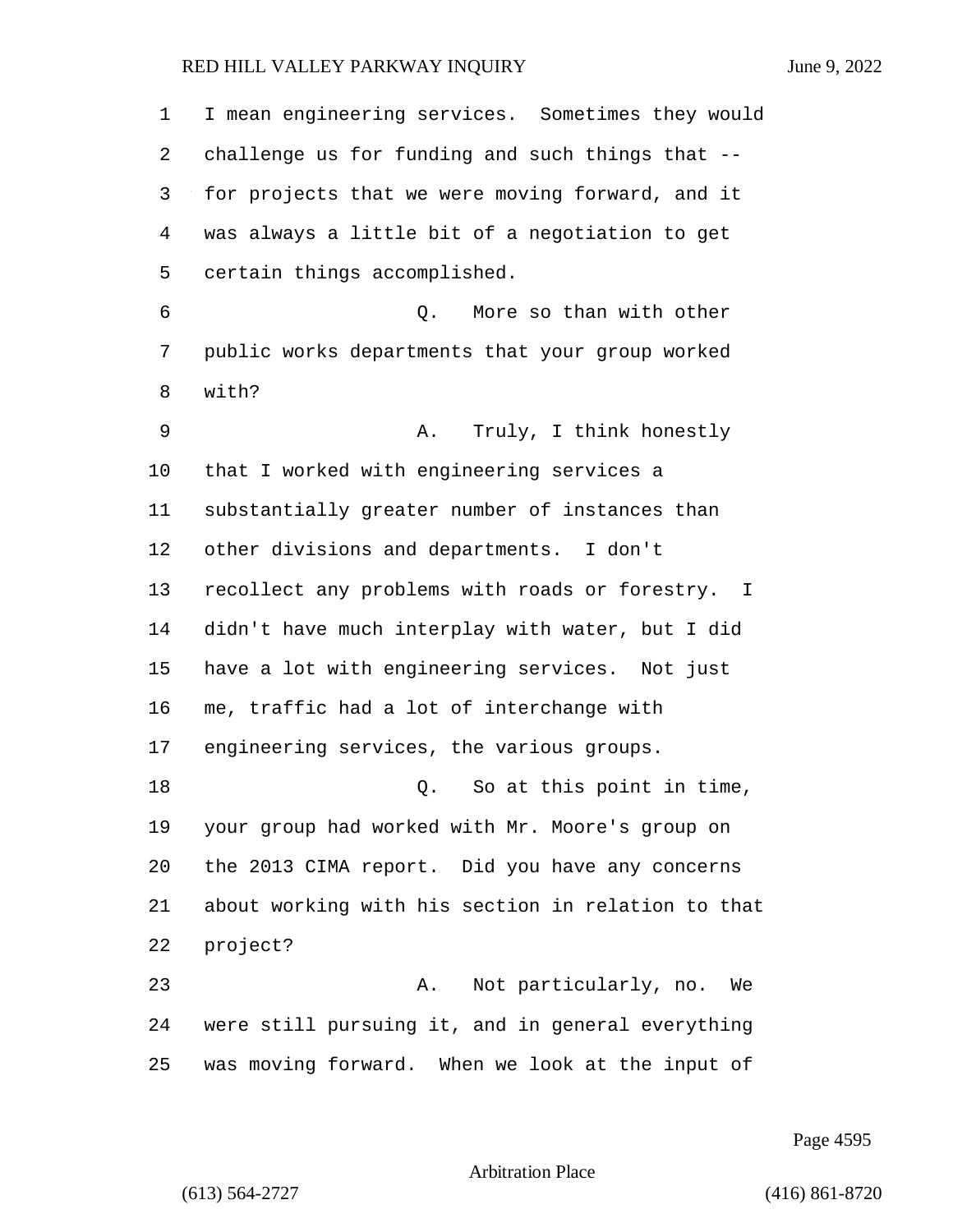Mr. -- of the street lighting folks and Gary Kitchknopf and those guys, they were moving forward with us. 4 Q. Had your staff reported any concerns to you about working with Mr. Moore's section during the work that they did on the 2013 CIMA report? 8 A. Only the one we looked at yesterday with Mr. Cooper saying that he heard Gary was not happy, but I don't have any other reference to that. 12 O. Understood. Registrar, could you please take us into OD7, image 8, paragraph 19. Thank you. So I moved us up a little bit in time. We are now in May of 2015. 16 Registrar, can you make this actually the second image and pull up the image before it, image 7. 19 So, Mr. White, in May 2015 there was a crossover collision on the Red Hill Valley Parkway that killed two young women. Do you recall that collision? 23 A. Yes, I do. I may not have been -- I may have been off on leave at that time or around that time, but I still remember the

Page 4596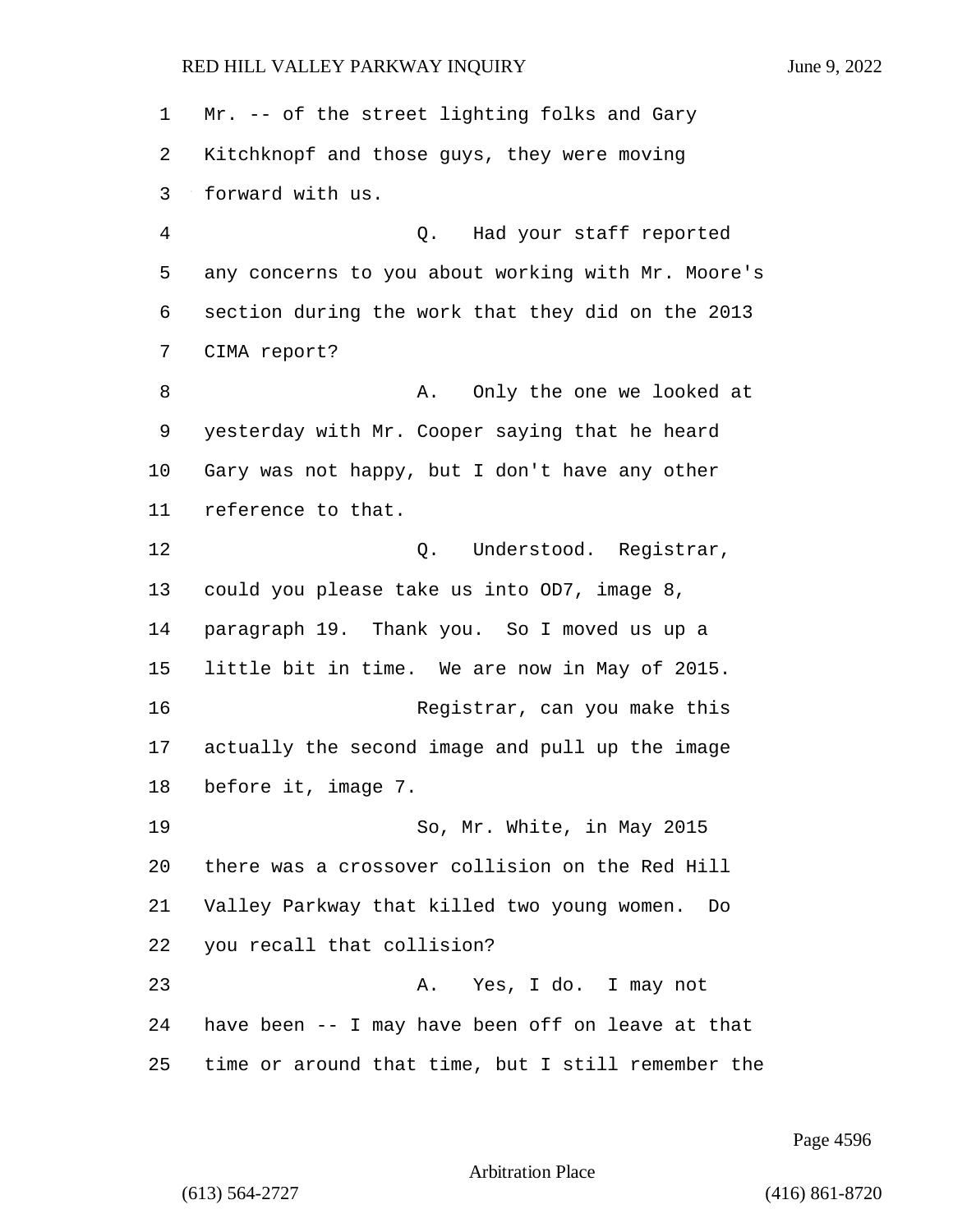incident. 2 Q. So it's my understanding that you were on leave from approximately February 2015 through to June 2015. Is that about right? 6 A. That feels right, yes. 7 and 1 Q. So to the extent that you can address any of the questions, I'm going to move quite quickly through May, but just let me know if you can't address them because you weren't present. 12 So following this collision Councillor Connelly sends a request to Mr. Ferguson asking for a safety study on the Red Hill Valley Parkway with particular attention to median barriers, and Mr. Ferguson does forward this e-mail to you. 18 Reqistrar, can you pull out HAM4637. 20 You'll see the bottom e-mail there is from Councillor Connelly to Mr. Ferguson, and if you look up the chain you'll see that you are forwarded this e-mail by Mr. Ferguson on May 11th, 2015. 25 A. Okay.

Page 4597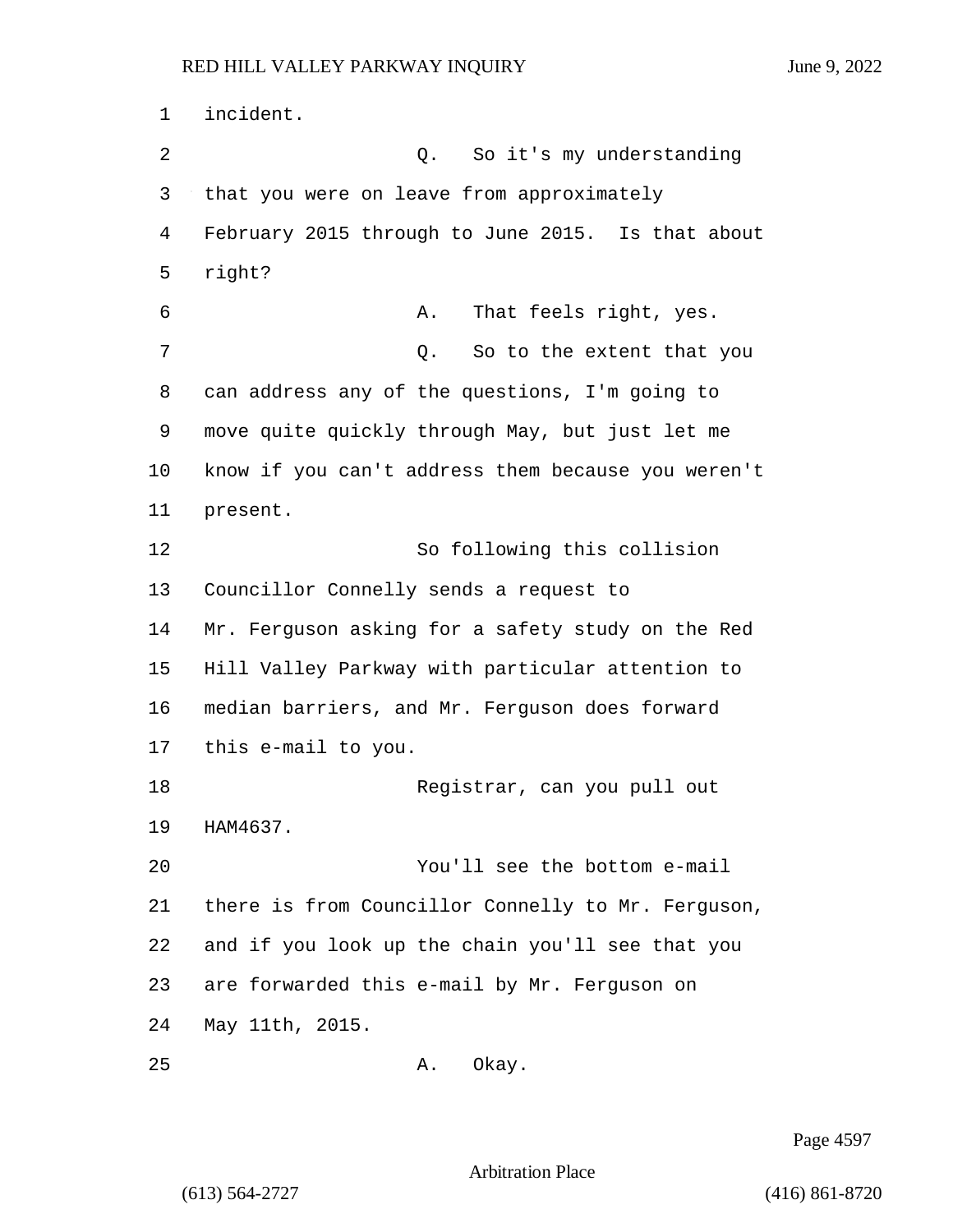| 1  | Do you remember that<br>Q.                        |
|----|---------------------------------------------------|
| 2  | request from Councillor Connelly?                 |
| 3  | No, I don't.<br>Α.                                |
| 4  | Registrar, can you take<br>Q.                     |
| 5  | us to OD7, image 9, paragraph 204. I'm sorry,     |
| 6  | it's paragraph 24. Drop the extra 0. Thank you.   |
| 7  | On May 11, 2015 Mr. Ferguson                      |
| 8  | e-mails Mr. Malone at CIMA asking what the cost   |
| 9  | would be to complete a review of the Red Hill     |
| 10 | Valley Parkway for possible barriers.             |
| 11 | At this time, it's my                             |
| 12 | understanding based on our discussion from        |
| 13 | yesterday that Mr. Ferguson had completed the     |
| 14 | collision history review of the Red Hill Valley   |
| 15 | Parkway that you had directed him to do in 2013   |
| 16 | and that your group had identified a pattern of   |
| 17 | wet surface collisions on the Red Hill; is that   |
| 18 | fair?                                             |
| 19 | That's fair.<br>Α.                                |
| 20 | And you had advised Mr.<br>Q.                     |
| 21 | Lupton of that on October 14, 2013 that there was |
| 22 | a statistically significant number of collisions  |
| 23 | on wet conditions identified on the Red Hill?     |
| 24 | Okay.<br>Α.                                       |
| 25 | Do you recall if this was<br>Q.                   |

Page 4598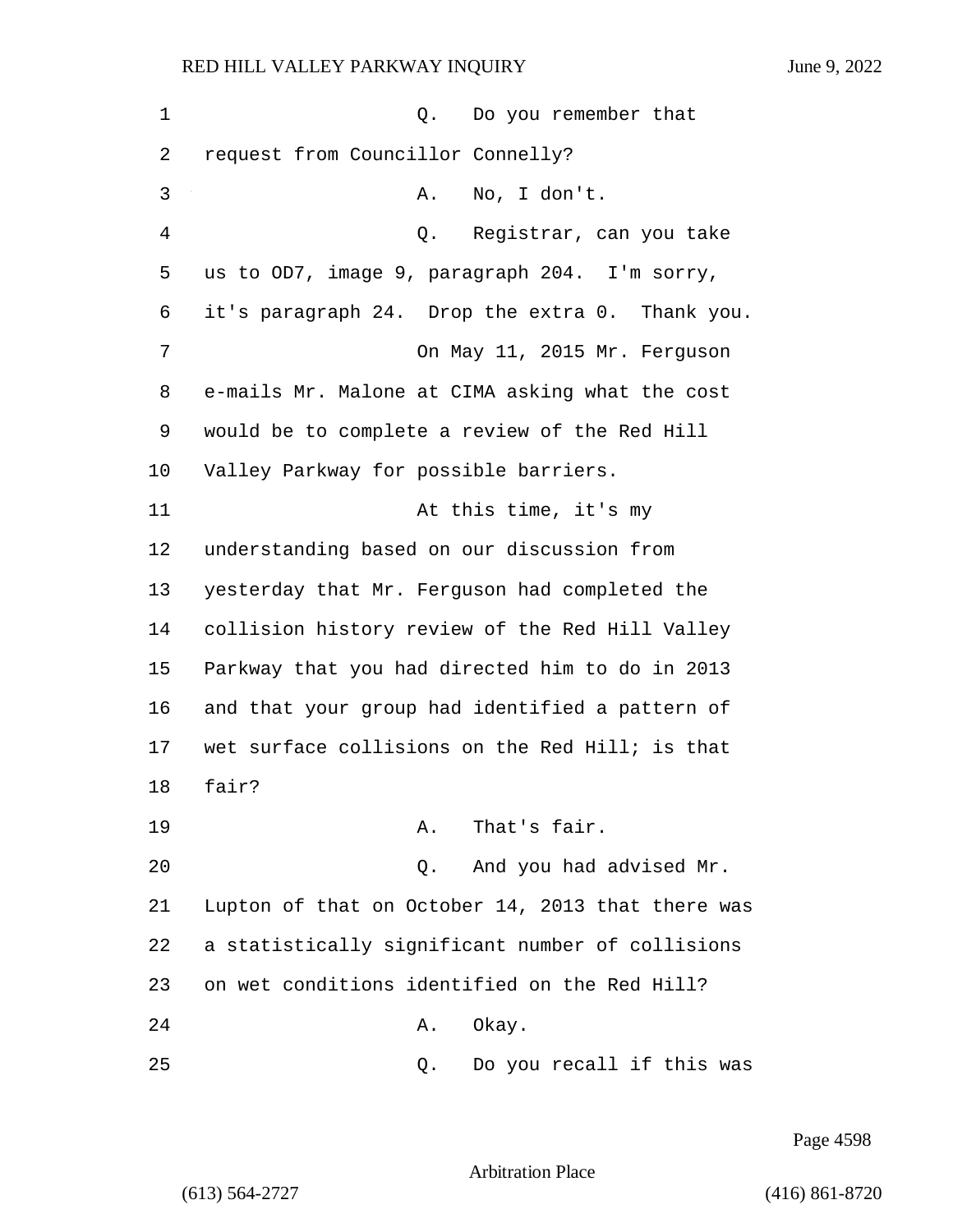a factor in the decision to retain CIMA for the 2015 CIMA report? 3 A. I think my response is I don't really remember, but it would have seemed reasonable that it would factor into our decision, along with the concerns of Councillor Collins and now Councillor Connelly asking for a fulsome review of the -- or a fulsome review of the facilities. 10 Q. Registrar, you can close this out, and if you could take us to OD7, image 10, paragraph 29. 13 So you'll see that there is a motion which I believe is actually brought by Councillor Merulla. And if you could -- yes. So, Mr. White, if you could just take a minute to review the details of this motion on the text, effectively direct staff to investigate additional safety measures for the Red Hill Valley Parkway and Lincoln Alexander, such as additional guardrails, lighting, lane markings, and other means to help prevent fatalities and serious injuries. 24 A. Okay. 25 Q. To be reported back to

Page 4599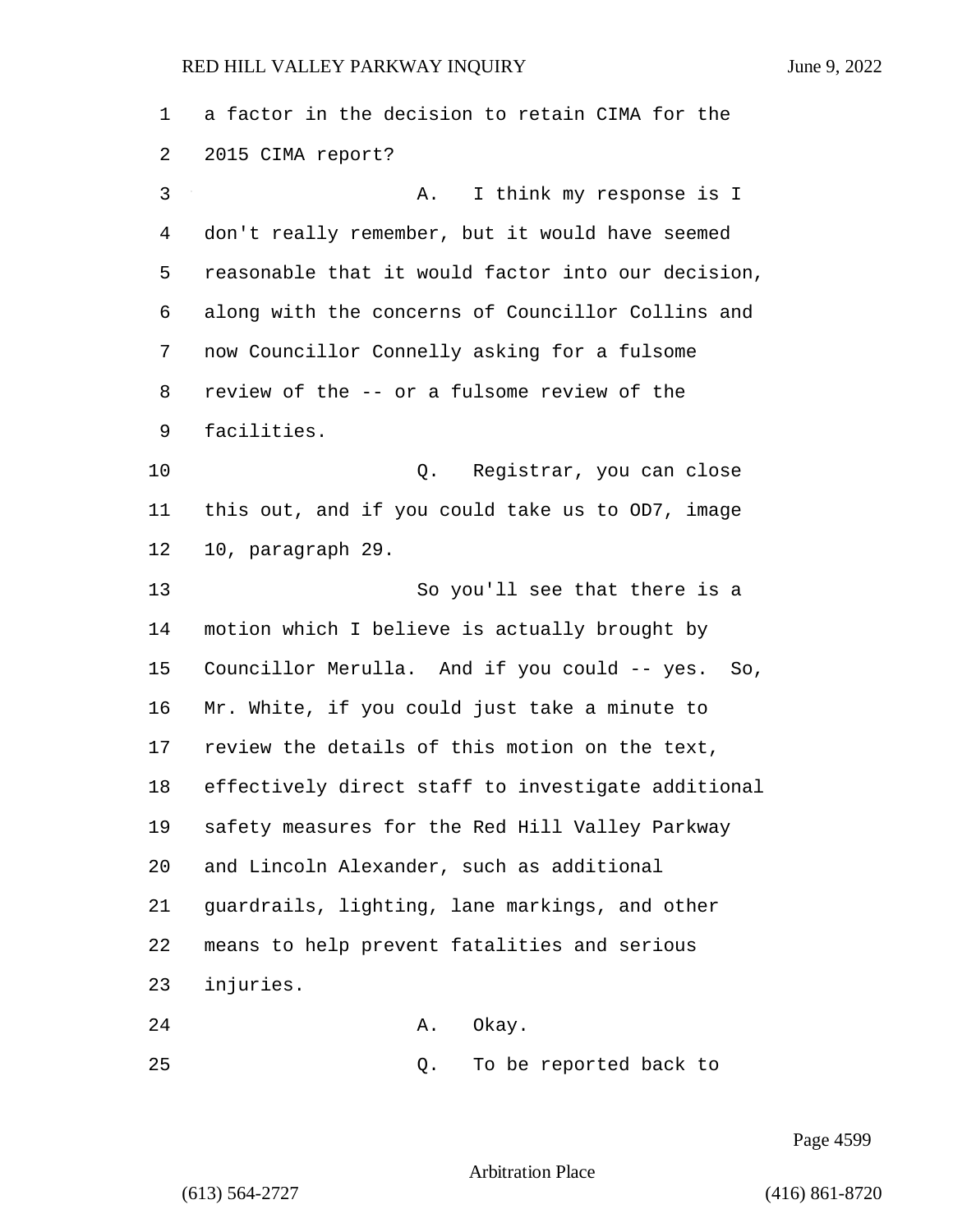1 the public works committee on December 7th, 2015. 2 A. Okay. 3 Q. Do you remember that 4 motion? 5 A. Well, I remember -- I 6 know of it from after. I don't think I was 7 actually involved at that moment. I think I was 8 not at work, but I'm certainly aware of it. 9 Q. Registrar, if you could 10 close this out and take us to OD7, image 24, 11 paragraph 63 to 65. Thank you. 12 On June 28th Mr. Ferguson 13 advises you, Mr. Mater and Mr. Malone of a 14 crossover collision on the Red Hill Valley 15 Parkway. He, on July 7th, advises you of another 16 crossover collision. He says that "we have 17 another collision same location as a collision the 18 previous week." And you reply to this e-mail. 19 Registrar, could you call out Mr. White's response 20 to Mr. Ferguson. So the text there below. Thank 21 you. 22 So you say: 23 "Dave, as soon as I get back, 24 let's meet, you, Jay and 25 Cooper to go over the report

Page 4600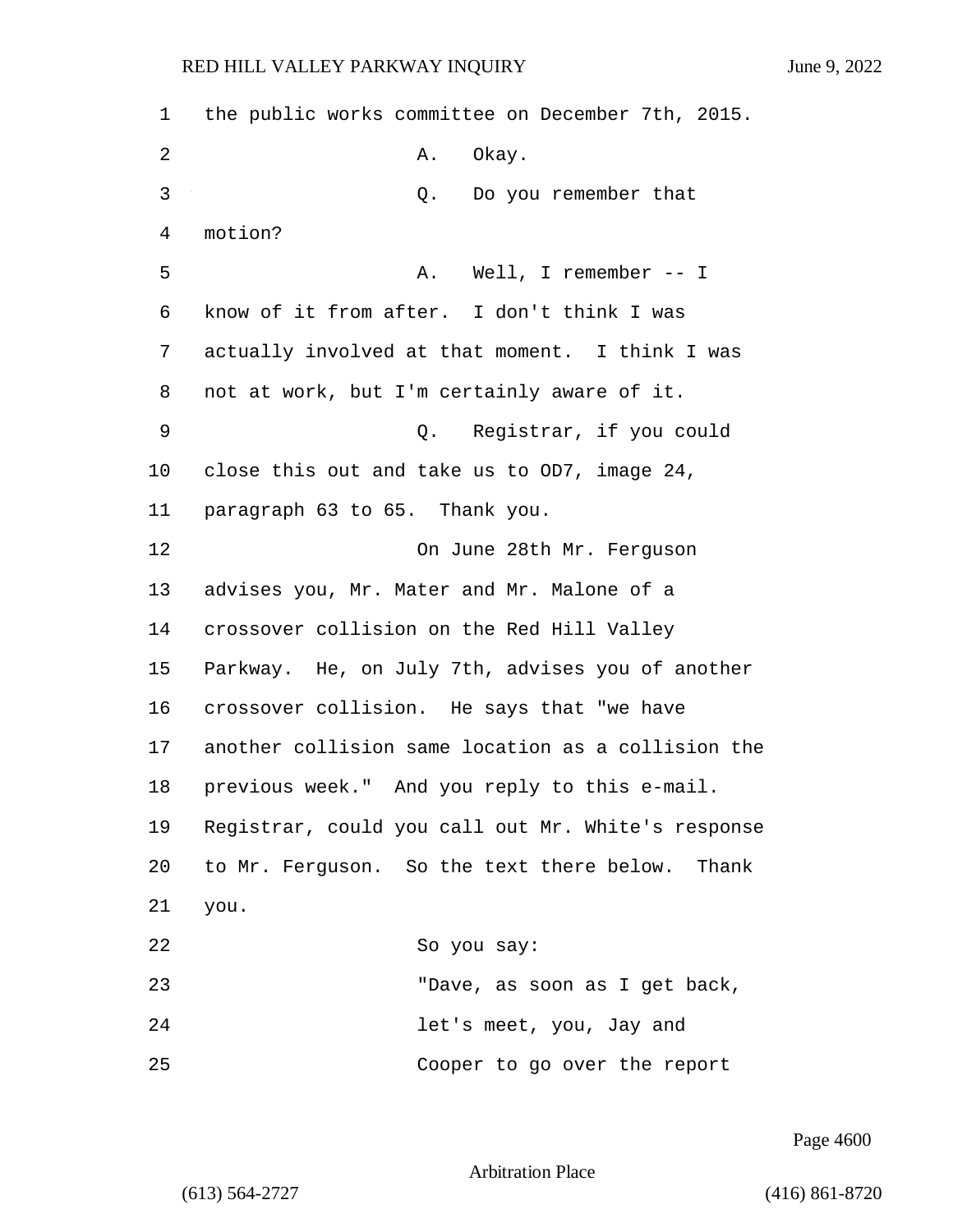1 and pick a path. Okay?" (As 2 read) 3 Is that a reference to the 4 2015 CIMA report? 5 A. I'm not sure. 6 Q. So you go on in this 7 e-mail to say: 8 "Let me know if any further 9 incidents occur. We need to 10 action this as quickly as we 11 can. Please have your review 12 of report and recommendations 13 ready for me by next week." 14 Again, that's in relation to 15 crossover collisions that had occurred on the Red 16 Hill Valley Parkway. Does that help to refresh 17 your memory as to whether or not this would have 18 been about the 2015 CIMA report? 19 A. I'm sorry, I don't know 20 if it's related to the report. I can understand 21 the e-mail and I know what I'm asking, and if -- I 22 just can't make that connection all these years 23 later. 24 Q. Okay. Registrar, could 25 you take us to OD7, 24, paragraph 66, which is

Page 4601

Arbitration Place

(613) 564-2727 (416) 861-8720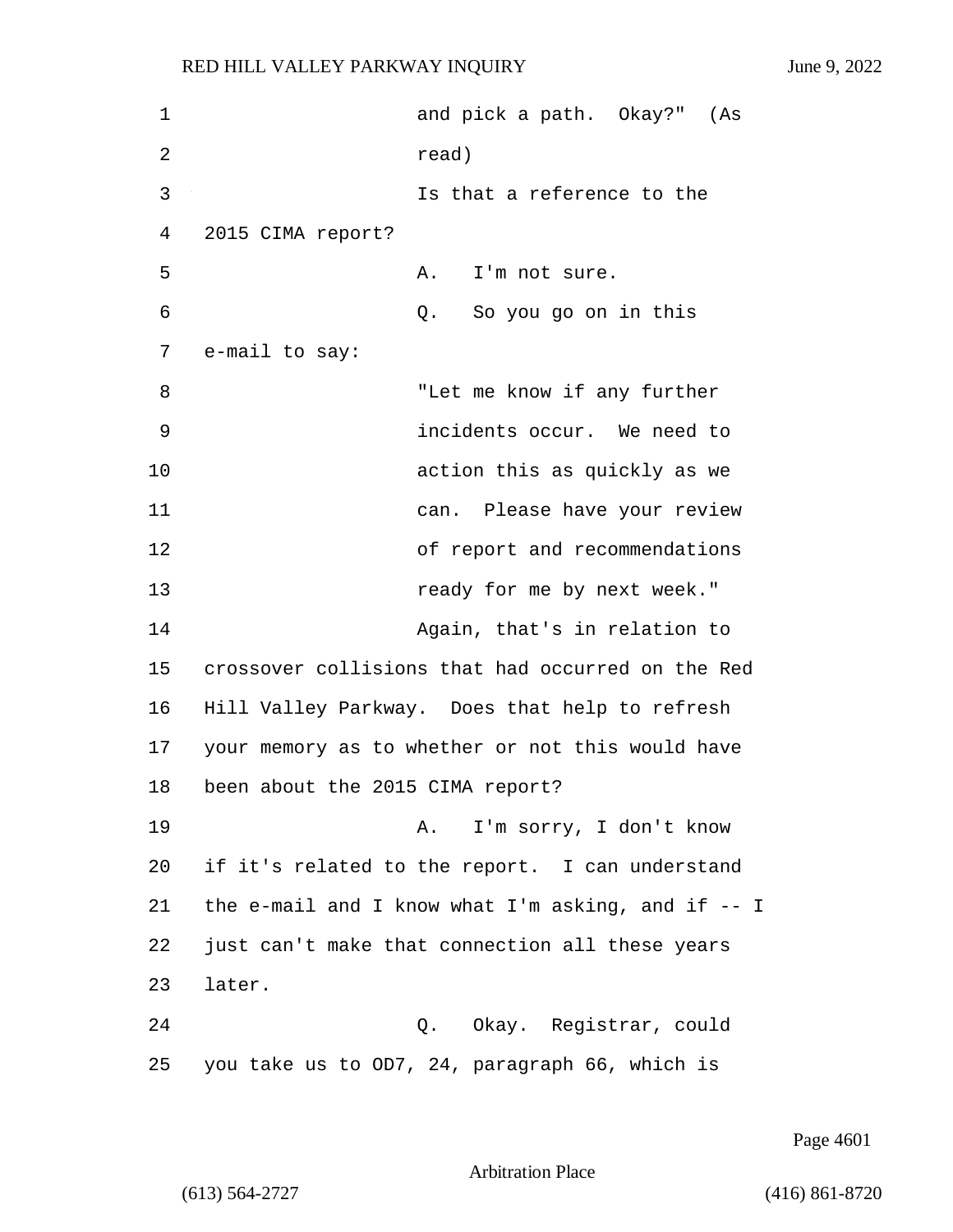1 just the bottom of this. 2 So on July 8th, 2015 Ms. 3 Aquila sends you, Mr. Ferguson, Mr. Worron and Mr. 4 Cooper a calendar invite for a meeting entitled 5 "Red Hill Valley Parkway Collisions," scheduled 6 for June 13th, 2015. Do you recall this meeting? 7 A. No, I'm sorry, I don't. 8 Q. Registrar, can you take 9 us to OD7, image 30, paragraph 81. Pull up image 10 80 as well. Sorry, image 29 as well. 11 So this is an e-mail exchange 12 that you had with Mr. Malone in July of 2015 after 13 there are two additional collisions on the Red 14 Hill. 15 A. Yeah, I vaguely remember 16 that. 17 Q. So you say to Mr. Malone 18 "appreciate it," and I believe that is in 19 reference to his commitment to accelerate or work 20 on the 2015 CIMA report as quickly as possible. 21 A. I believe that. 22 Q. So you go on to say in 23 this e-mail: 24 "I anticipate some greater 25 pressure for us to respond to

Page 4602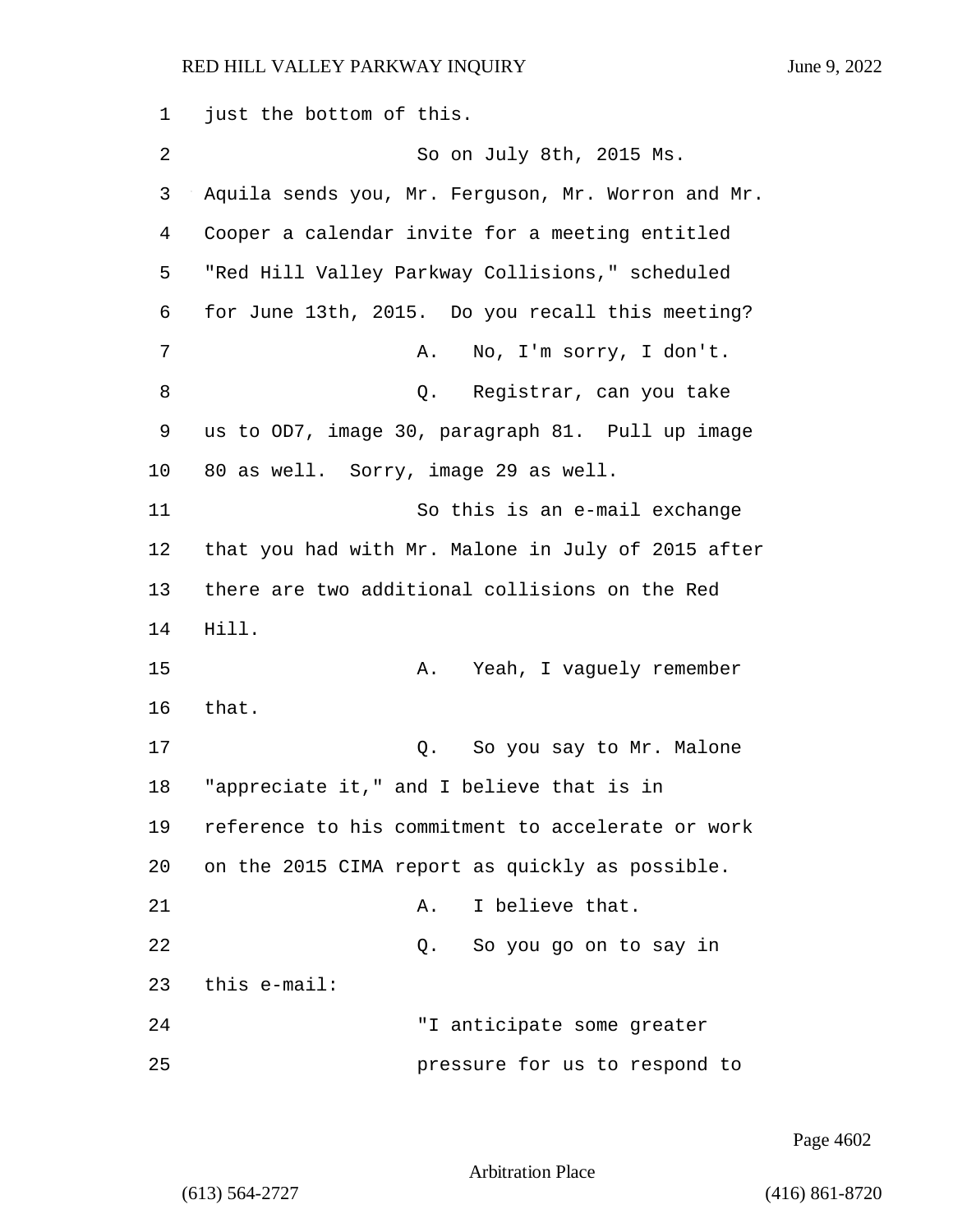| 1  | the need to do something."                         |
|----|----------------------------------------------------|
| 2  | What did you mean by that, the                     |
| 3  | need to do something?                              |
| 4  | Well, council is always<br>Α.                      |
| 5  | looking for action, and in this particular case    |
| 6  | they -- there were several serious collisions.     |
| 7  | And if you look at this through a Vision Zero      |
| 8  | lens, and we were just beginning to start working  |
| 9  | on collision countermeasures and Vision Zero.      |
| 10 | Vision Zero is intended to minimize serious injury |
| 11 | collisions and fatalities, and we were starting to |
| 12 | look at the world through that lens a little bit   |
| 13 | and start to think in that respect. It eventually  |
| 14 | turned into a Vision Zero process that we          |
| 15 | implemented a few years later.                     |
| 16 | Just to clarify that,<br>Q.                        |
| 17 | Vision Zero, is it a -- what exactly is Vision     |
| 18 | Zero?                                              |
| 19 | Vision Zero is a process<br>Α.                     |
| 20 | by which you look at the conditions of a roadway   |
| 21 | and take action to minimize serious injuries and   |
| 22 | fatalities, and in essence it suggests that we     |
| 23 | shouldn't blame the driver; we should improve the  |
| 24 | roadway condition as well.                         |
| 25 | And that's something that<br>Q.                    |

Page 4603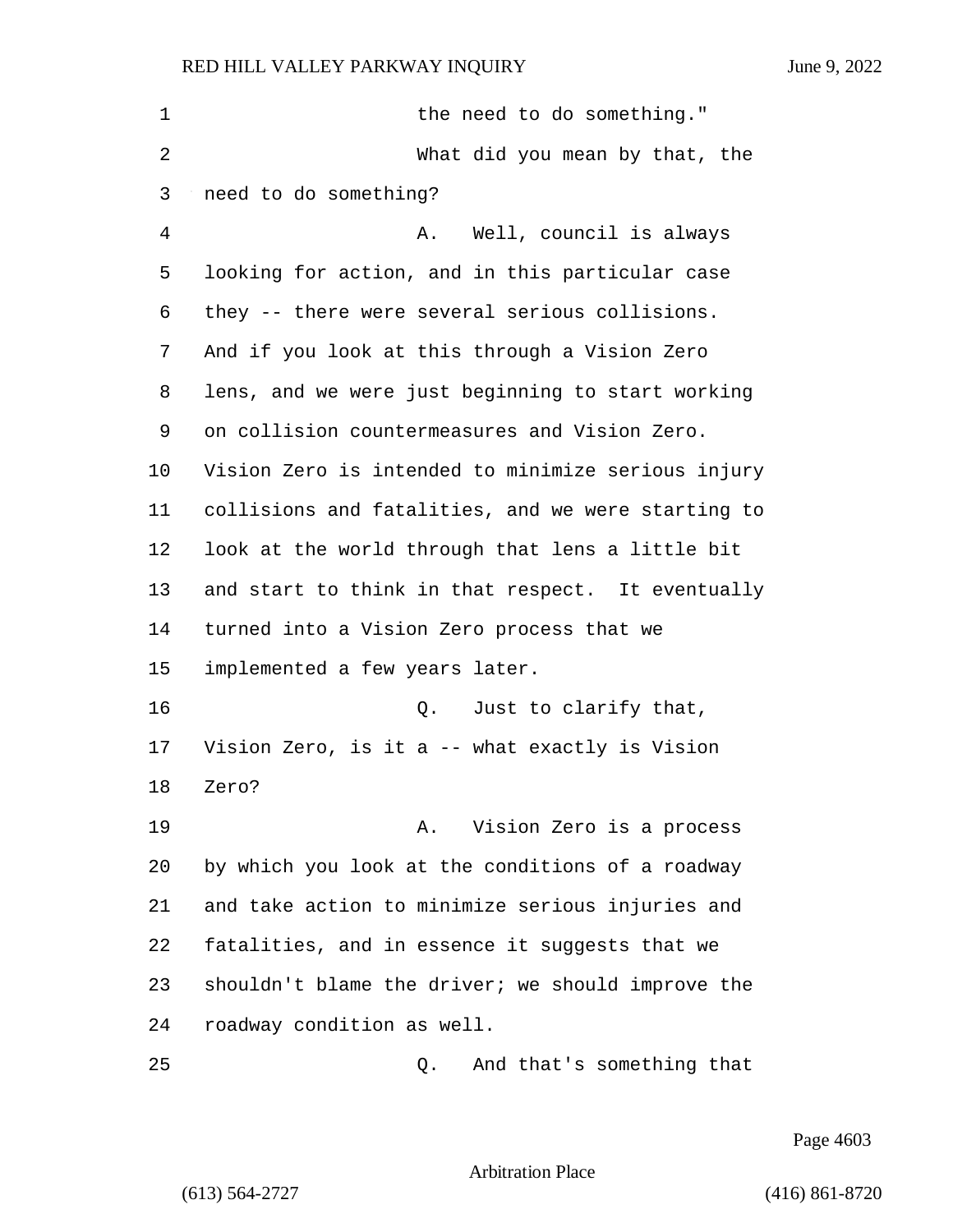| 1  | your group was starting to look at as of 2015?     |
|----|----------------------------------------------------|
| 2  | Sometime around then.<br>We<br>Α.                  |
| 3  | were aware it was around. It began in Europe, and  |
| 4  | we were starting to think that we could bring that |
| 5  | forward in Hamilton. We were under a lot of -- I   |
| 6  | won't say pressure. We just had a lot of safety    |
| 7  | concerns. This is just one project we're           |
| 8  | concentrating on here, but overall, traffic safety |
| 9  | was becoming a very large corporate -- I won't say |
| 10 | issue, but a concern, and we were looking at ways  |
| 11 | and means of moving forward with the strategic     |
| 12 | road safety program, the collision reporting,      |
| 13 | Vision Zero -- they are all tied together -- to    |
| 14 | provide a safe road environment or as safe a road  |
| 15 | environment as we could.                           |
| 16 | And you said you wouldn't<br>Q.                    |
| 17 | say pressure, but there were a lot of complaints.  |
| 18 | Who were those complaints from?                    |
| 19 | The general public had a<br>A.                     |
| 20 | lot of concerns about roadway safety, trucks on    |
| 21 | the roadway, all kinds of things.                  |
| 22 | That's in relation to the<br>Q.                    |
| 23 | city at large, not specific to the Red Hill?       |
| 24 | That is correct.<br>Α.<br>The                      |
| 25 | city at large is what I'm referring to, but that's |

Page 4604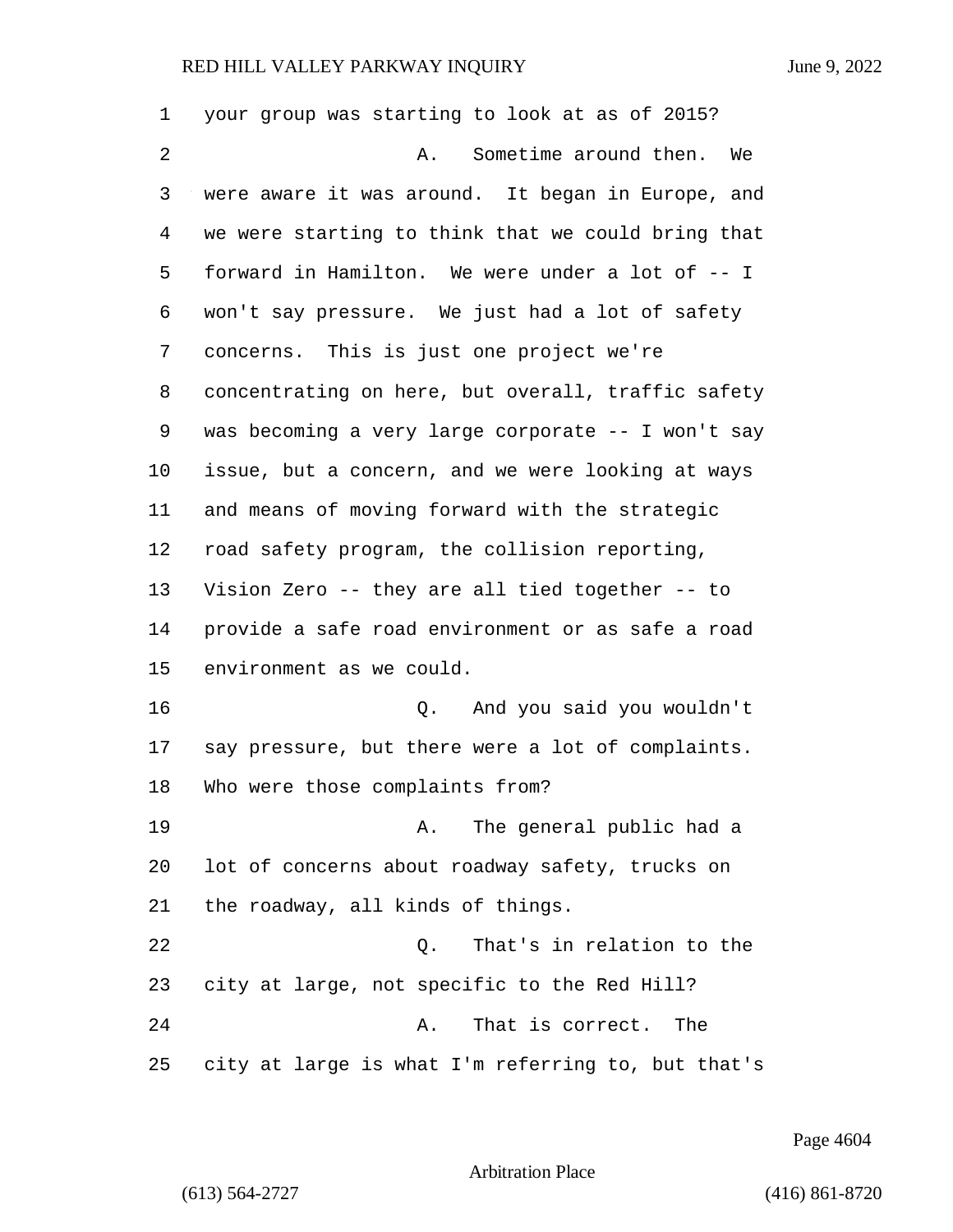what led us to start looking at things slightly differently. 3 Q. Were you also in receipt of complaints about the Red Hill? 5 A. I didn't personally receive any complaints about the Red Hill. Those all came through councillors. 8 and 1 Q. So you received them from councillors forwarding complaints from their constituents? 11 A. No. As a commentary, you know, I think we looked at an e-mail that Chad said he's receiving complaints. Nothing specific came to us of what the complaint was, except maybe one person said it was dark or required lighting, but I don't really remember the detail of those e-mails from Councillor Collins. 18 Q. Registrar, could you please take us to OD7, image 40, paragraph 122. 20 You were not copied on this e-mail, Mr. White, just for your reference. Mr. Bottesini, who is from CIMA, sends Mr. Ferguson, Mr. Cooper and Mr. Worron a draft of the 2015 CIMA report on September 6, 2015. Do you recall if you would have reviewed the September 6, 2015 version

Page 4605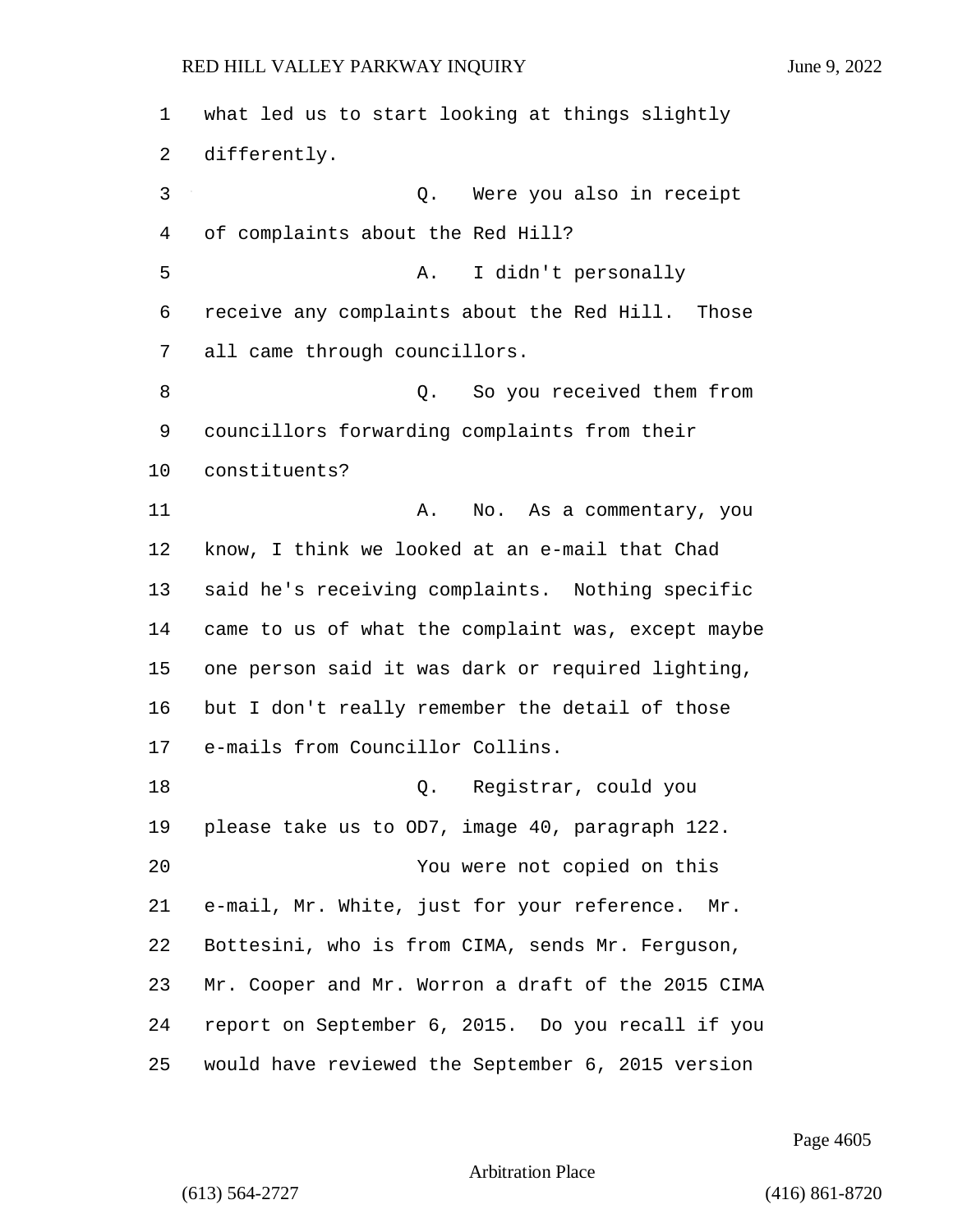| 1  | of this CIMA report?                               |
|----|----------------------------------------------------|
| 2  | I'm sorry, I don't.<br>Α.                          |
| 3  | Registrar, you can close<br>Q.                     |
| 4  | that out, and if you could take us to OD7, image   |
| 5  | 42, paragraph 129. And call that out, please.      |
| 6  | Thank you. If you could put image 43 up on the     |
| 7  | next page as well, that would be helpful. Yes,     |
| 8  | thank you.                                         |
| 9  | So on September 29th, 2015                         |
| 10 | Mr. Ferguson e-mails you and he copies Mr. Cooper  |
| 11 | and Mr. Worron and Ms. Aquila and he attaches a    |
| 12 | draft staff report to the public works committee   |
| 13 | which summarizes the 2015 CIMA report and also the |
| 14 | 2015 CIMA LINC report, and he says to you:         |
| 15 | "Please see attached report                        |
| 16 | that Stephen has completed and                     |
| 17 | I have reviewed and made some                      |
| 18 | changes. I'm sure there will                       |
| 19 | be more to come."                                  |
| 20 | And if you look down, the                          |
| 21 | second point there, he says to you:                |
| 22 | "I have identified in the                          |
| 23 | recommendations the specific                       |
| 24 | departments that would be                          |
| 25 | responsible for action.                            |

Page 4606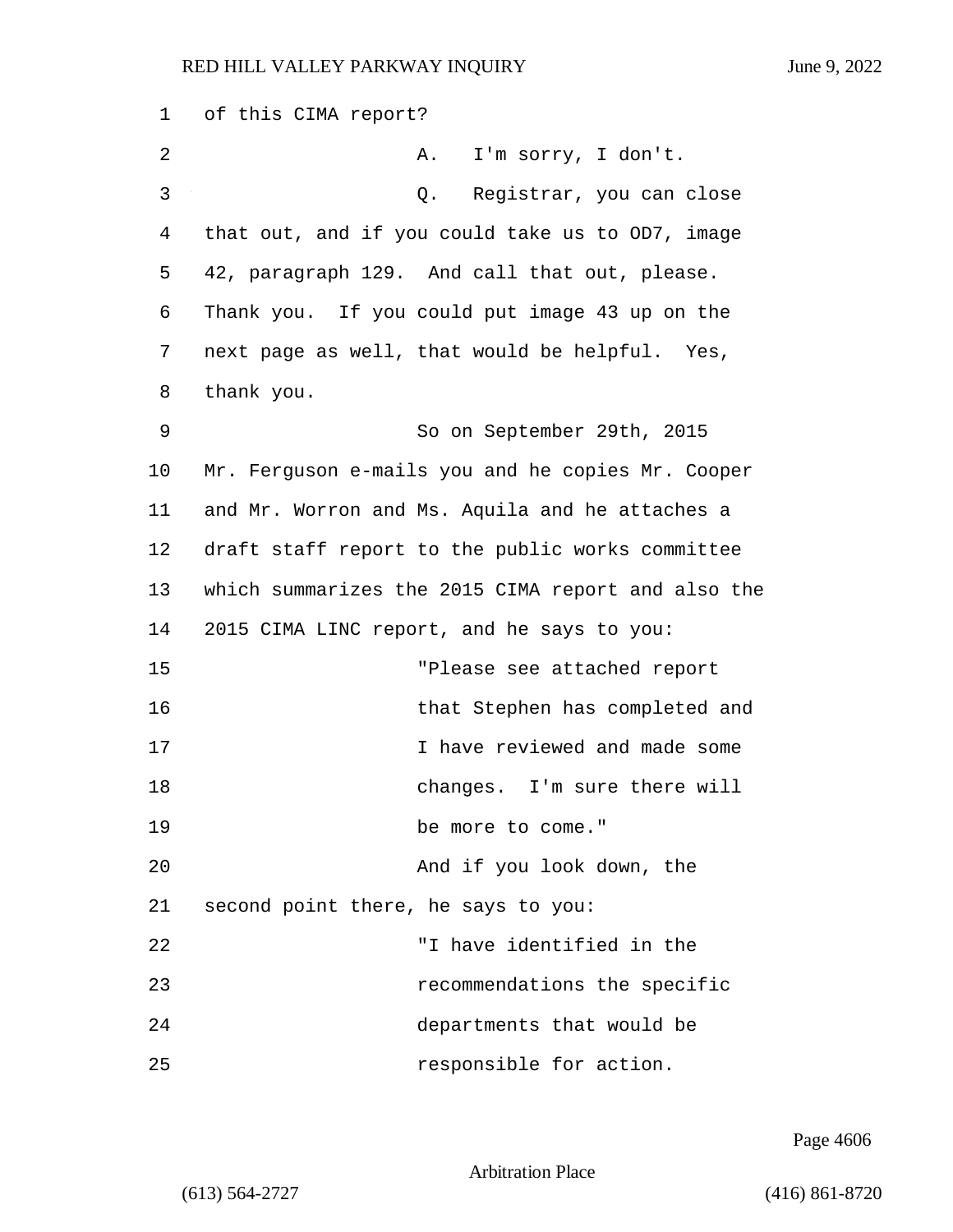| 1  | However, I have not yet                           |
|----|---------------------------------------------------|
| 2  | circulated to the various                         |
| 3  | departments, as I wanted you                      |
| 4  | to review first in case you                       |
| 5  | felt this would cause some                        |
| 6  | issue."                                           |
| 7  | Would you have reviewed the                       |
| 8  | 2015 CIMA report before you provided Mr. Ferguson |
| 9  | with feedback on this staff report that he had    |
| 10 | sent you?                                         |
| 11 | That would be logical.<br>Α.                      |
| 12 | It would be your<br>Q.                            |
| 13 | practice?                                         |
| 14 | That would be my<br>Α.                            |
| 15 | practice.                                         |
| 16 | So Mr. Ferguson is<br>Q.                          |
| 17 | commenting on the fact that he has assigned       |
| 18 | recommendations to specific departments. And he   |
| 19 | suggests that you might think that it could cause |
| 20 | some issue. Why would Mr. Ferguson think that it  |
| 21 | could cause some issue that he had assigned       |
| 22 | recommendations to specific departments?          |
| 23 | I'm not really sure why<br>Α.                     |
| 24 | he might have felt that way.                      |
| 25 | Would that have been a<br>Q.                      |

Page 4607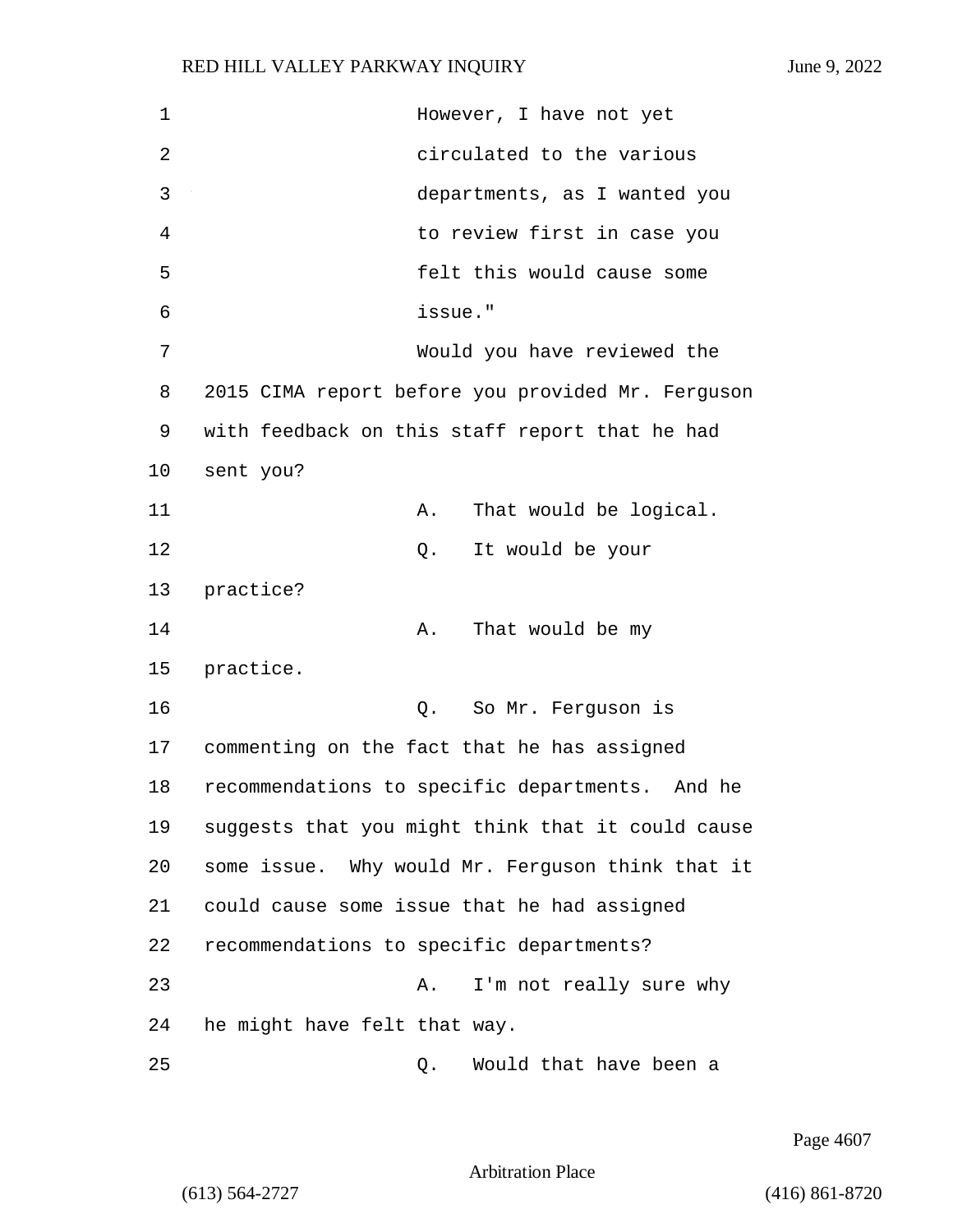1 departure from the standard style for 2 recommendation reports in the public works 3 department? 4 A. I would say yes. It's a 5 departmental thing. You know, public works will 6 do this would be our normal approach. 7 C. Would it generally say 8 that a general manager would have the 9 recommendations -- 10 (Speaker overlap) 11 A. Yeah, I believe that is 12 the way we would normally do it, or if we were 13 only talking about ourselves, I didn't mind 14 pointing at myself. 15 Q. It would have been 16 outside the practice to point to another 17 department? 18 A. Yes, I had not seen it 19 done. 20 Q. Why did Mr. Ferguson want 21 to assign specific recommendations to specific 22 public work departments in connection with the 23 2015 CIMA Red Hill Valley Parkway and LINC 24 reports? 25 A. I think he just wanted to

Page 4608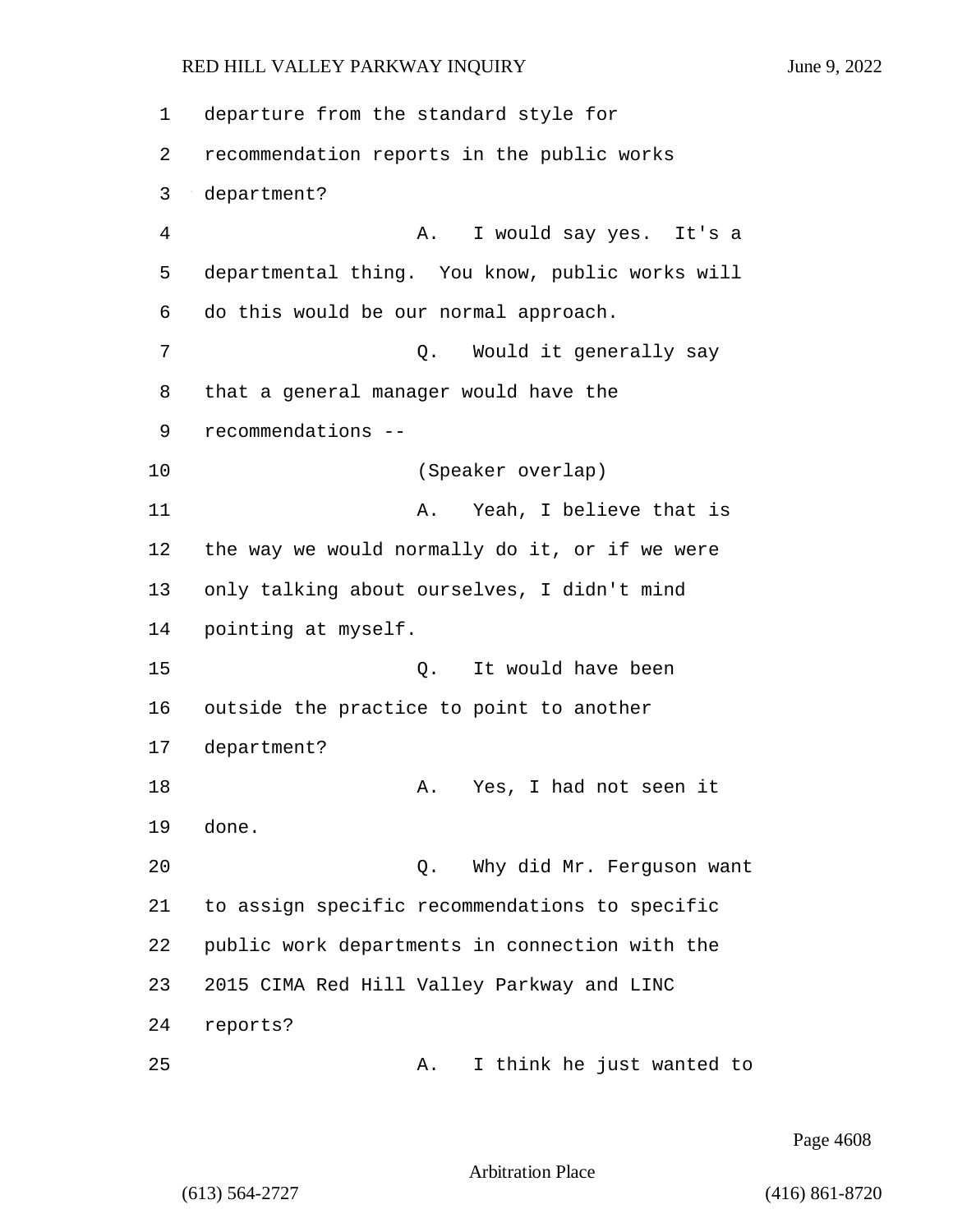make sure that the operating divisions were aware that there was action to be taken. 3 Q. To make sure they were aware of it so that it would be implemented? 5 A. Yes. 6 Q. Registrar, could you call out paragraph 130. Yes. 8 So, Mr. White, just for your reference, this is an excerpt from the draft staff report that Mr. Ferguson sent you, and this is his assignment of the recommendations from the 2015 CIMA reports. 13 A. Okay. 14 Could you take a minute review that and let me know if you have any concerns about the items that Mr. Ferguson has assigned to specific public works departments. 18 A. (Witness reviews document). It's mostly appropriate to the right department other than -- I just now see that there may be a disparity -- there may be an issue with forestry being directed to remove vegetation because I think the grass cutting was done by roads, road operations. But in essence that might have been corrected if we moved forward with that

Page 4609

### Arbitration Place

(613) 564-2727 (416) 861-8720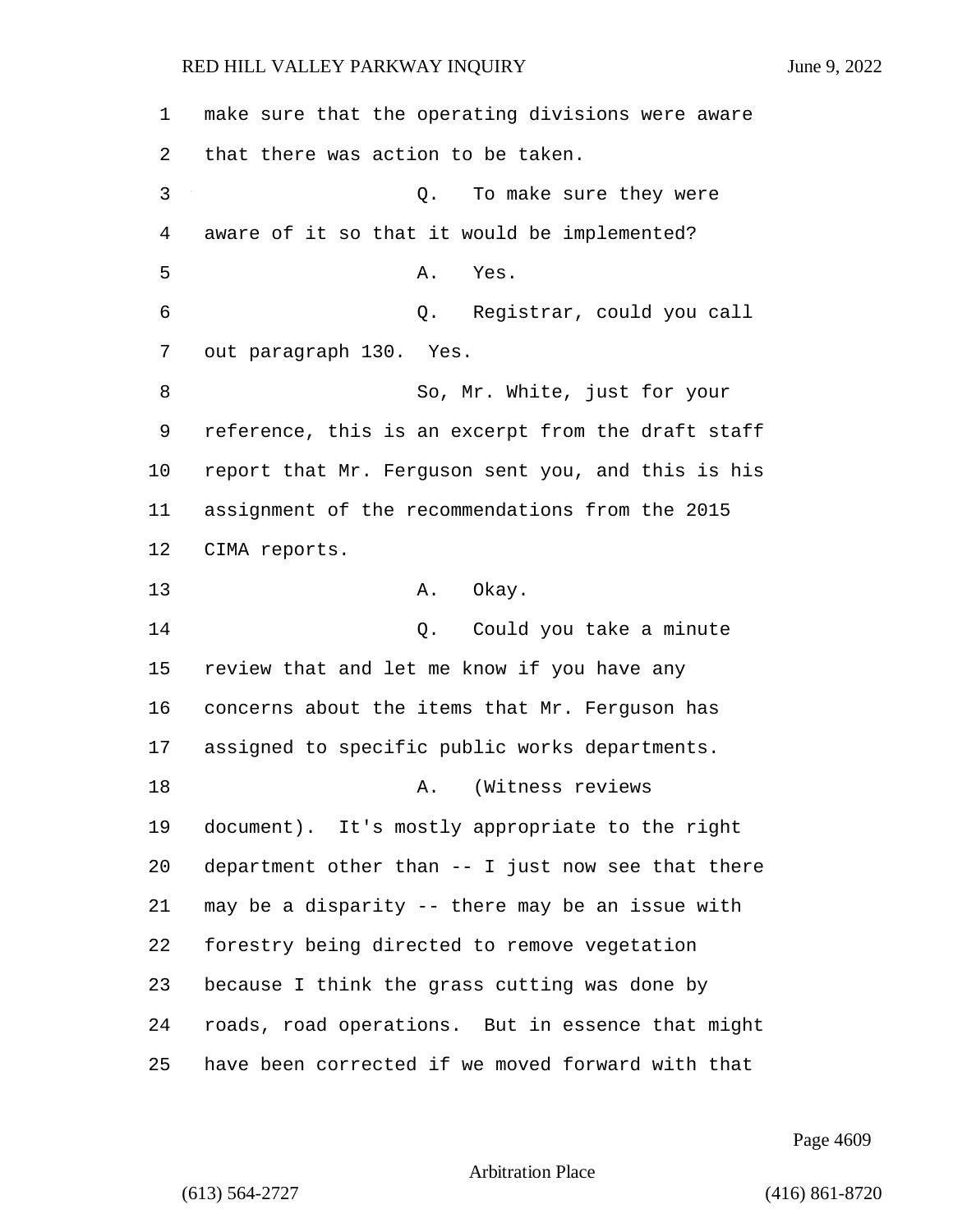| 1  | approach, but we didn't, I believe.                 |
|----|-----------------------------------------------------|
| 2  | Q. Registrar, you can close                         |
| 3  | this down. If you could take us to HAM660.<br>Image |
| 4  | 2 as well, if you could pull up both.               |
| 5  | So you'll see in this e-mail                        |
| 6  | it's a bit cut off, but on September 22nd, 2015,    |
| 7  | Mr. Ferguson reaches out to Mr. Moore.              |
| 8  | Registrar, could you call out                       |
| 9  | the e-mail that's on the top of the second page.    |
| 10 | Thank you. He says:                                 |
| 11 | "As you're aware, I'm just                          |
| 12 | finalizing the Red Hill Valley                      |
| 13 | Parkway/LINC report, and have                       |
| 14 | included the following                              |
| 15 | recommendations that impact                         |
| 16 | engineering services."                              |
| 17 | And he goes on to list the                          |
| 18 | recommendations that we were just looking at that   |
| 19 | he had assigned to engineering services.            |
| 20 | Registrar, if you could leave                       |
| 21 | that callout but call up Mr. Moore's response on    |
| 22 | the next page as well so it's also bigger and       |
| 23 | beside the recommendations. Thank you.              |
| 24 | You'll see Mr. Moore responds                       |
| 25 | to Mr. Ferguson and he says:                        |

Page 4610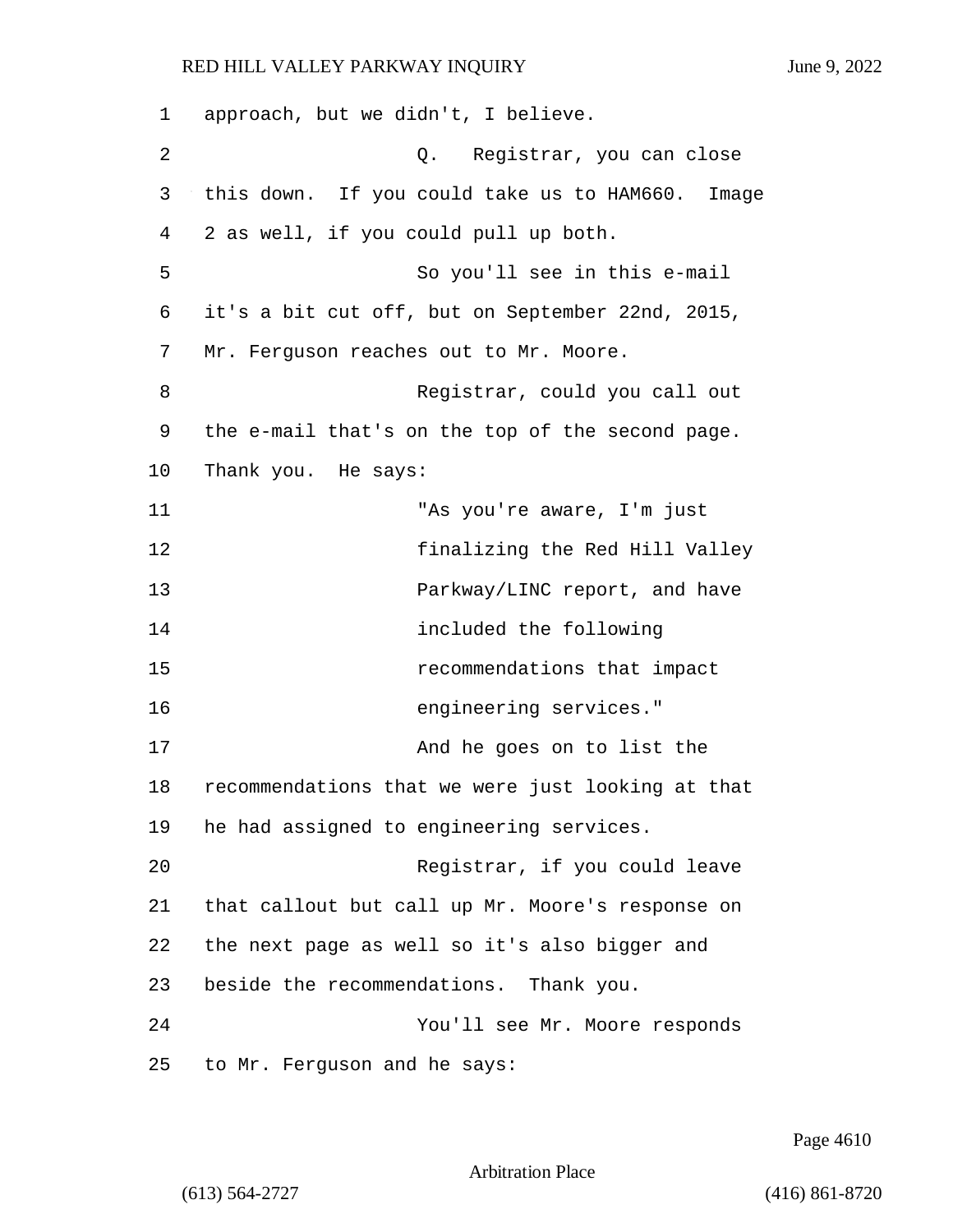| 1  | "Dave, sorry, I wasn't aware.                     |
|----|---------------------------------------------------|
| 2  | I need to see it and it needs                     |
| 3  | to be discussed at DMT or at                      |
| 4  | least with John, Gerry and                        |
| 5  | myself before it goes, but in                     |
| 6  | any event, here are my                            |
| 7  | comments."                                        |
| 8  | And he gives a number of                          |
| 9  | comments on each of these items that Mr. Ferguson |
| 10 | had sent to him. First he says:                   |
| 11 | "You can take engineering                         |
| 12 | services off every line. We                       |
| 13 | don't do investigations; we do                    |
| 14 | programming, design and tender                    |
| 15 | and construction supervision."                    |
| 16 | (As read)                                         |
| 17 | Did you agree with Mr. Moore's                    |
| 18 | comments about engineering services' role?        |
| 19 | I think in general that<br>Α.                     |
| 20 | is correct, except that he also operated an       |
| 21 | operating department in street lighting, and they |
| 22 | do -- they had to do investigations to determine  |
| 23 | where street lights would go. So in essence over  |
| 24 | the broader scope of his division, that's true,   |
| 25 | but I think that one section, maybe it wasn't     |

Page 4611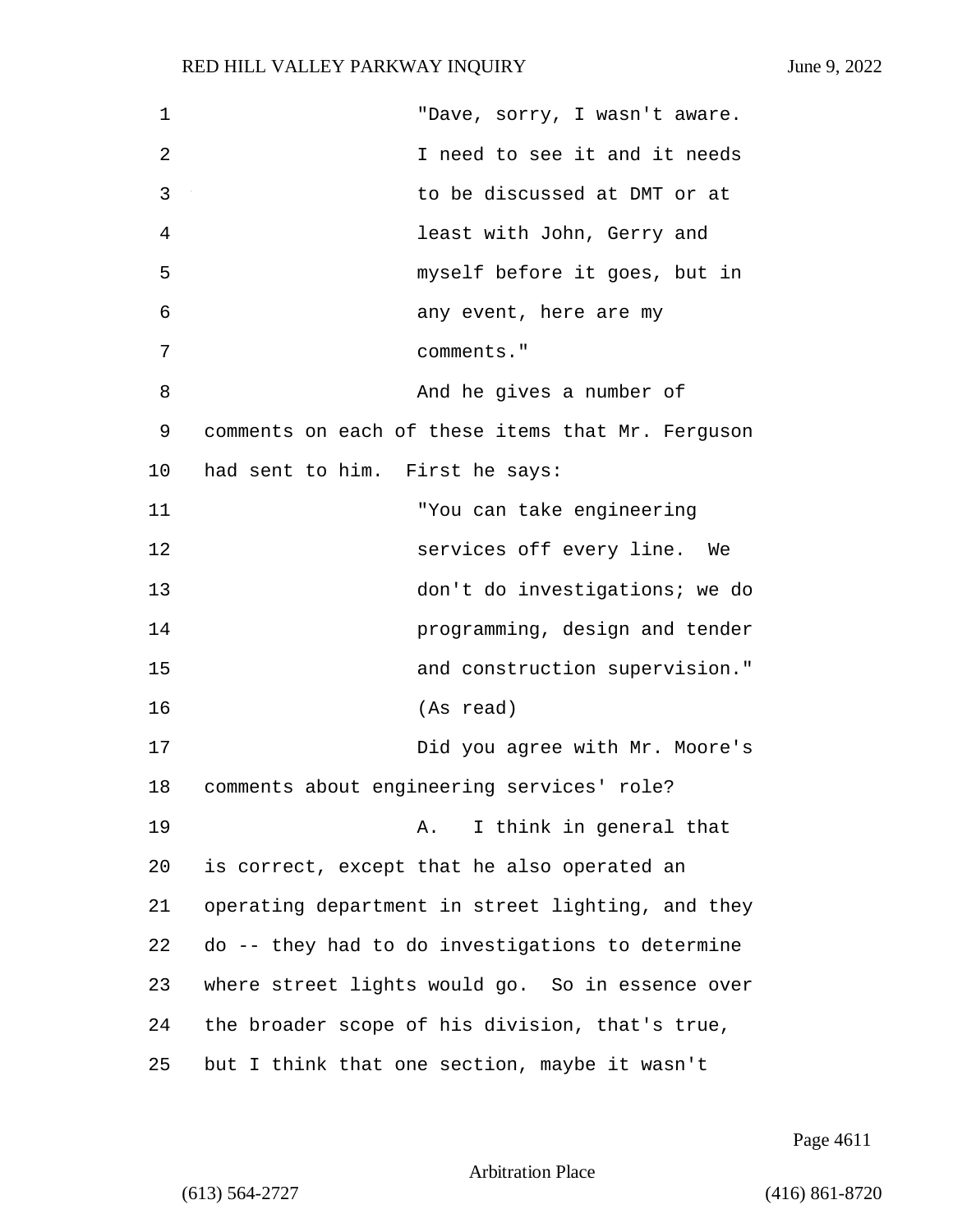1 quite applicable. 2 Q. So just referring back to 3 Mr. Ferguson's e-mail. So item C on that e-mail 4 is that: 5 "Engineering services should 6 be directed to identify a 7 funding source to complete 8 pavement friction testing on 9 the Red Hill Valley Parkway in 10 its entirety at an estimated 11 cost of \$40,000." 12 A. Okay. 13 Q. Was it your view that 14 engineering services would be responsible to 15 identify a source to complete friction testing if 16 that was something that council directed the 17 public works department to do? 18 A. That is my opinion. 19 Engineering services was the overseer of the 20 entire roads capital budget, or public works 21 capital budget. 22 Q. In your view was friction 23 testing on the Red Hill Valley Parkway generally 24 an engineering services function? 25 A. Sorry, was it generally

Page 4612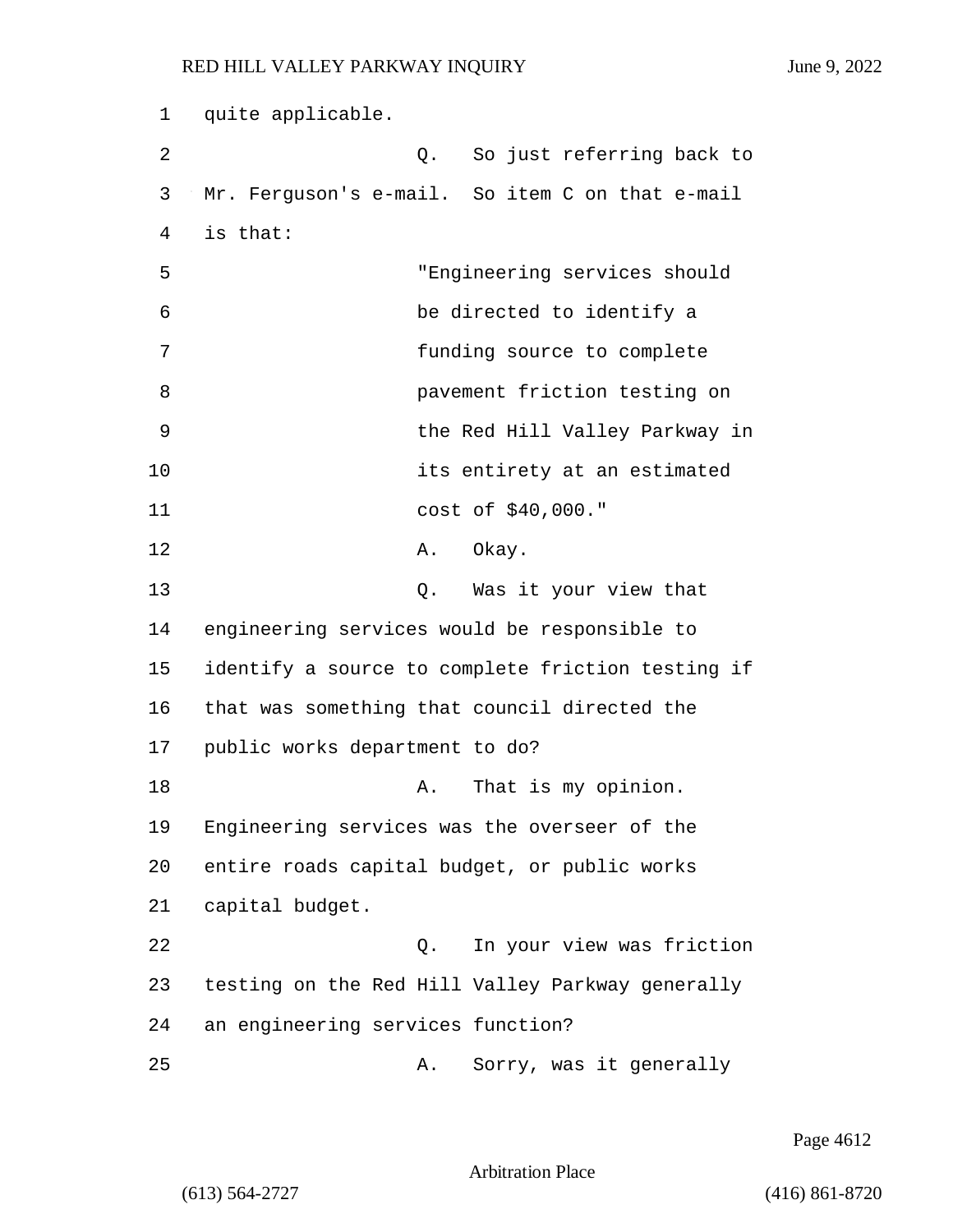1 what? 2 Q. Was it an engineering 3 services function? 4 A. Yes. 5 Q. As of September 2015, you 6 had been copied on those e-mails where Mr. Moore 7 is speaking to Golder about conducting friction 8 testing on the Red Hill Valley Parkway in 9 November 2013. What was your understanding about 10 how the friction testing Mr. Moore had conducted 11 on the Red Hill Valley Parkway in November 2013 12 had been funded? 13 A. Sorry, what was my 14 opinion what? 15 Q. What was your 16 understanding about how the testing that Mr. Moore 17 had conducted in November 2013 had been funded? 18 A. I have no idea. 19 Q. Was it your understanding 20 that it would have been funded through a source 21 identified by Mr. Moore? 22 A. Mr. Moore would have had 23 to paid for it some way through his own budgets. 24 I don't know the answer to the question. 25 Q. It would have been from

Page 4613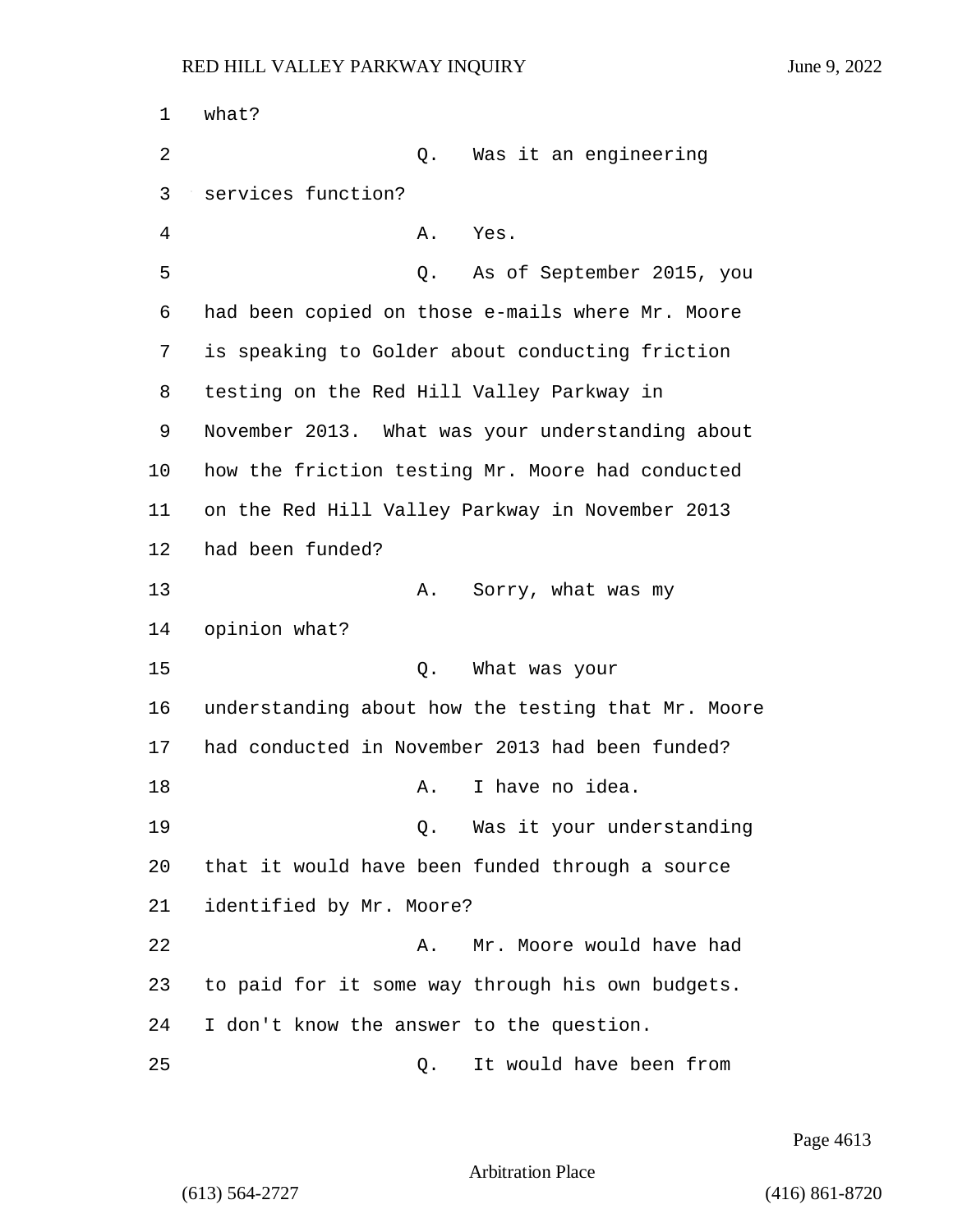| 1  | the engineering services budget?                  |
|----|---------------------------------------------------|
| 2  | Presumably.<br>Α.                                 |
| 3  | So Mr. Moore in his<br>Q.                         |
| 4  | e-mail at point 2 goes on to say:                 |
| 5  | "What is friction testing                         |
| 6  | going to tell you if you don't                    |
| 7  | have anything to compare it                       |
| 8  | to? There's no provincial                         |
| 9  | database or guideline. The                        |
| 10 | MTO will never discuss with                       |
| 11 | you because it opens up an                        |
| 12 | entire line of liability on                       |
| 13 | every road."                                      |
| 14 | Had you heard Mr. Moore make                      |
| 15 | comments like this about friction testing before  |
| 16 | you received this e-mail?                         |
| 17 | Well, I do recollect him<br>Α.                    |
| 18 | talking about the UK standard. Is this after he   |
| 19 | attended council and said it was fine?            |
| 20 | No, this is before.<br>Q.                         |
| 21 | Then no.<br>Α.                                    |
| 22 | Again, it was your<br>Q.                          |
| 23 | understanding as of September 2015 that Mr. Moore |
| 24 | had had friction testing done on the Red Hill     |
| 25 | Valley Parkway in November 2013?                  |

Page 4614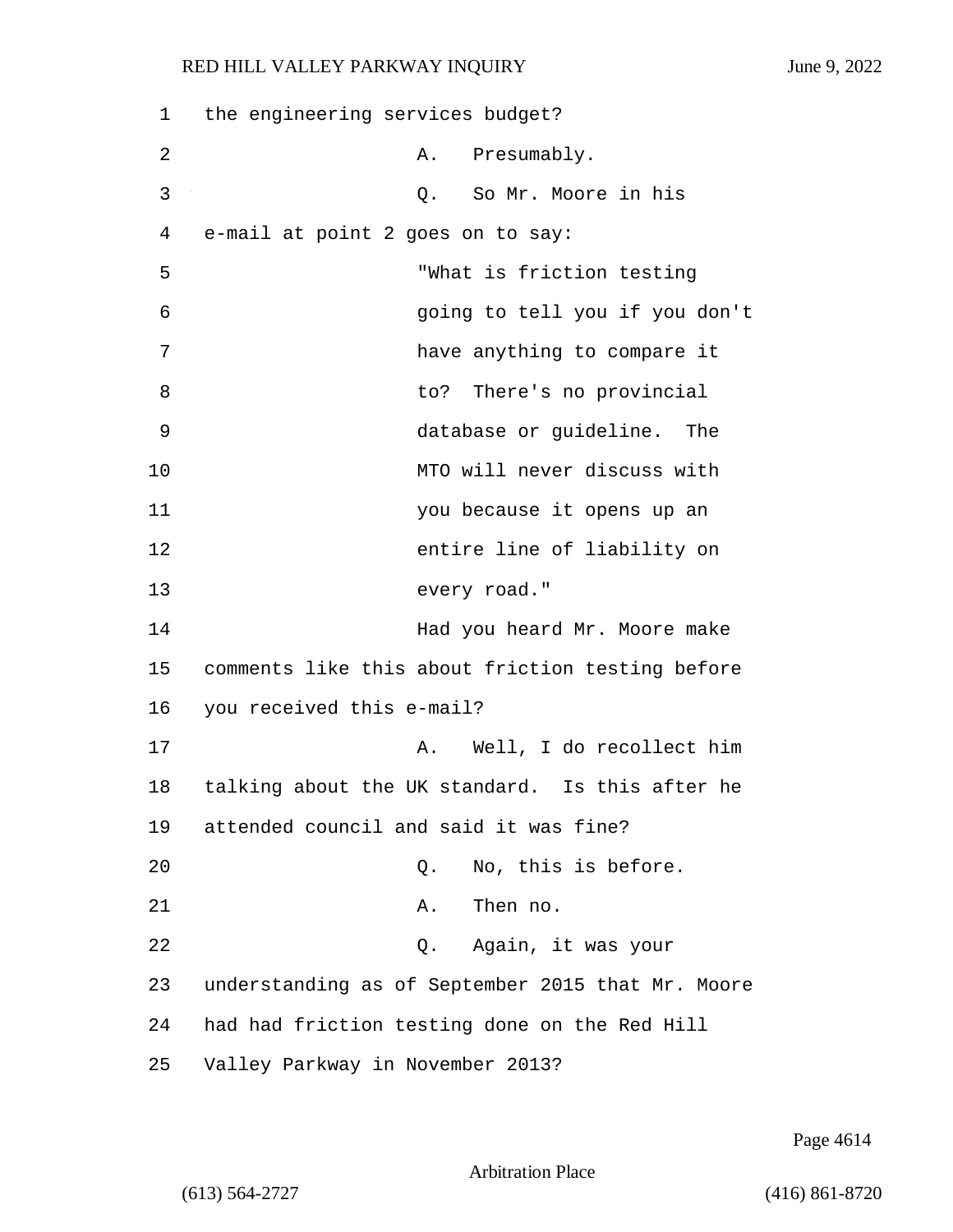1 A. I never had any 2 confirmation of that. 3 Q. But you had been copied 4 on the e-mails where he had asked for traffic 5 control? 6 A. Yes, that's true; 7 however, I didn't recollect what happened after 8 that moment in time. 9 Q. But did you assume that 10 he had done it pursuant to those e-mails he sent 11 in 2013? 12 A. At this point in time I 13 don't recollect what I remember. I may or may not 14 have. I don't know. 15 C. If Mr. Moore had done 16 friction testing in 2013, wouldn't you have been 17 able to compare the results of that testing to 18 friction testing done in 2015? 19 A. If he had given us the 20 2013 results, would I have been able to compare it 21 to results done in 2015? Is that the question? 22 Q. Yes. 23 A. If they were comparing 24 apples to apples at locations, the same pavement 25 locations, there was a whole lot of variables in

Page 4615

Arbitration Place

(613) 564-2727 (416) 861-8720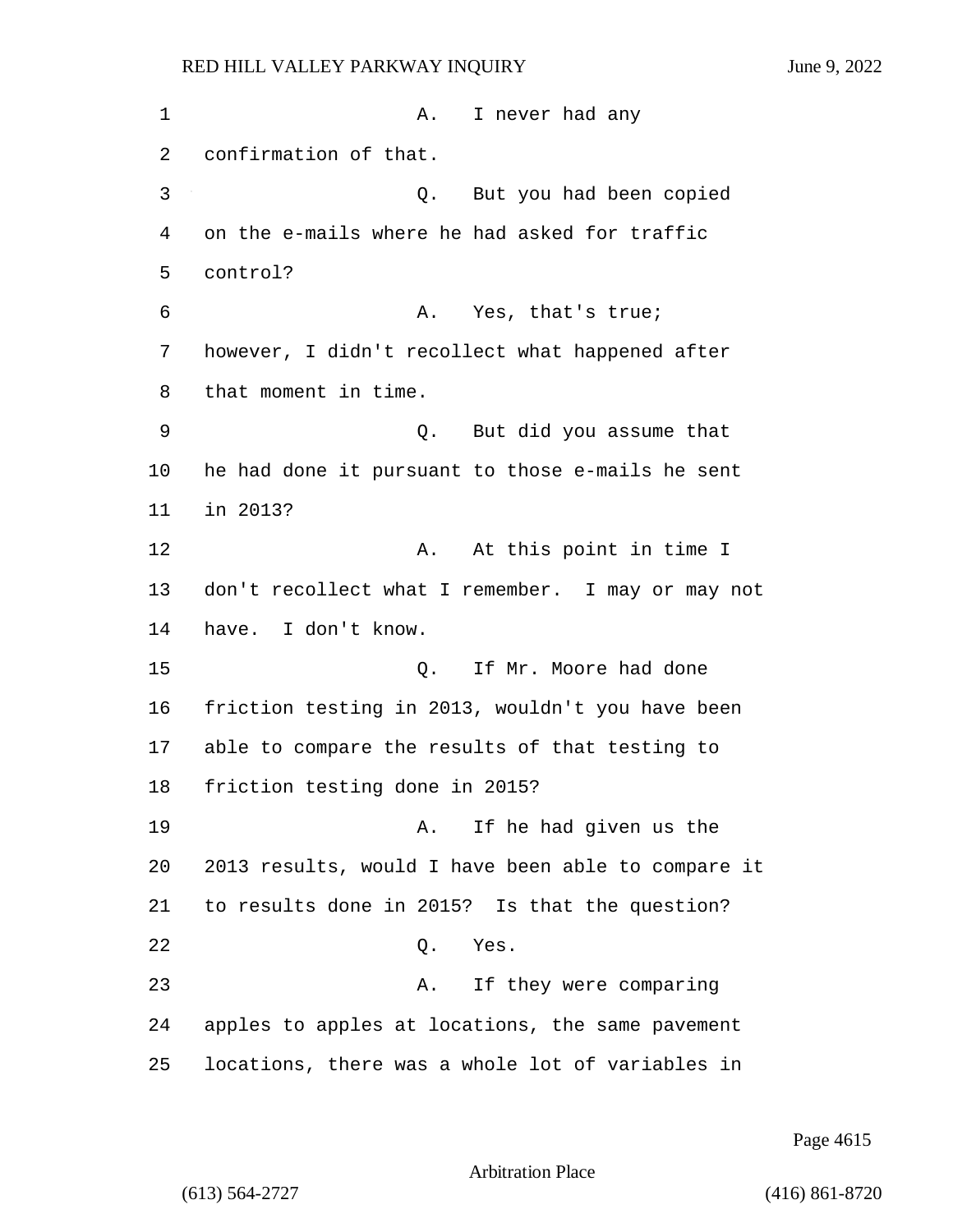| 1  | that question. There's a potential to compare it, |
|----|---------------------------------------------------|
| 2  | but we would have to be sure that we were         |
| 3  | comparing the same sort of information. Also,     |
| 4  | I've never had experience with friction testing   |
| 5  | before. It was a new thing to us in traffic. I    |
| 6  | had no experience with it.                        |
| 7  | Q. So you wouldn't have been                      |
| 8  | able to perform a comparison of friction testing  |
| 9  | results yourself?                                 |
| 10 | No, we would have had to<br>Α.                    |
| 11 | have asked for professional assistance on that    |
| 12 | matter.                                           |
| 13 | Q. So Mr. Moore says that                         |
| 14 | there's nothing to compare it to. We don't have   |
| 15 | anything to compare it to. If friction testing    |
| 16 | had been conducted in 2013, there would have been |
| 17 | something to compare friction testing results     |
| 18 | conducted pursuant to the 2015 CIMA report to,    |
| 19 | right?                                            |
| 20 | Well, if they were<br>Α.                          |
| 21 | comparing apples to apples, that's possible.      |
| 22 | When you receive this<br>Q.                       |
| 23 | e-mail, and it's I believe forwarded to you by    |
| 24 | Mr. Ferguson, did you reach out to Mr. Moore to   |
| 25 | confirm if the 2013 friction testing had been     |

Page 4616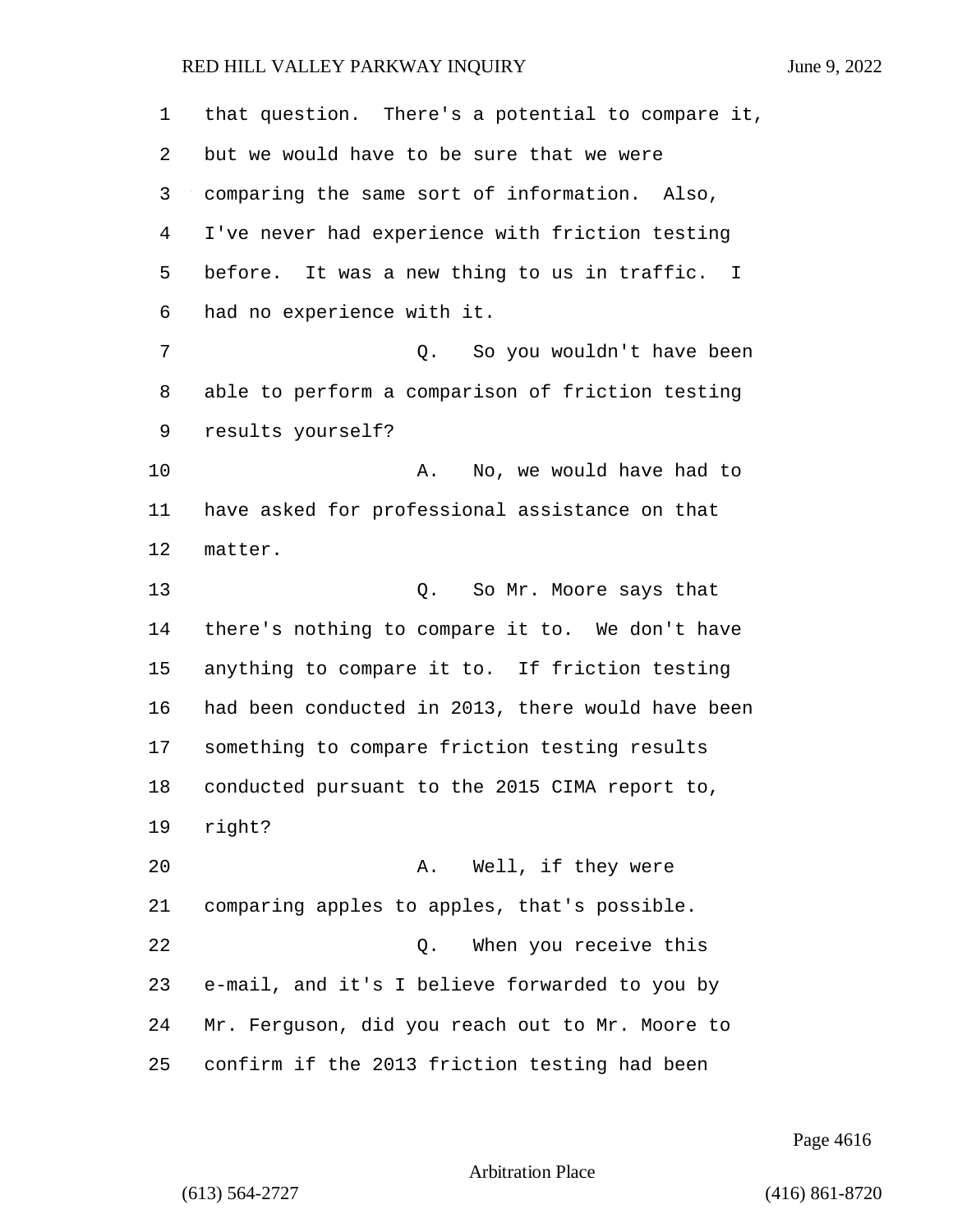```
1 completed?
2 A. I don't recollect.
3 Q. You don't recall --
4 A. I don't remember.
5 Q. If you did it?
6 A. Yes. I don't recall what
7 I did with it.
8 and 10. Did you direct your staff
9 to follow up with Mr. Moore about the friction
10 testing from 2013?
11 A. I don't remember that
12 either.
13 Q. So Mr. Moore goes on to
14 comment about lighting, and that's item 4 on this
15 list. He says:
16 "We have said over and over
17 illumination on the Red Hill
18 or LINC is never going to
19 happen, so stop asking. The
20 approval was based on no
21 illumination for environmental
22 reasons. It is unaffordable,
23 unsustainable and unnecessary.
24 It would be a 8 to $12 million
25 project, plus protection,
```
Page 4617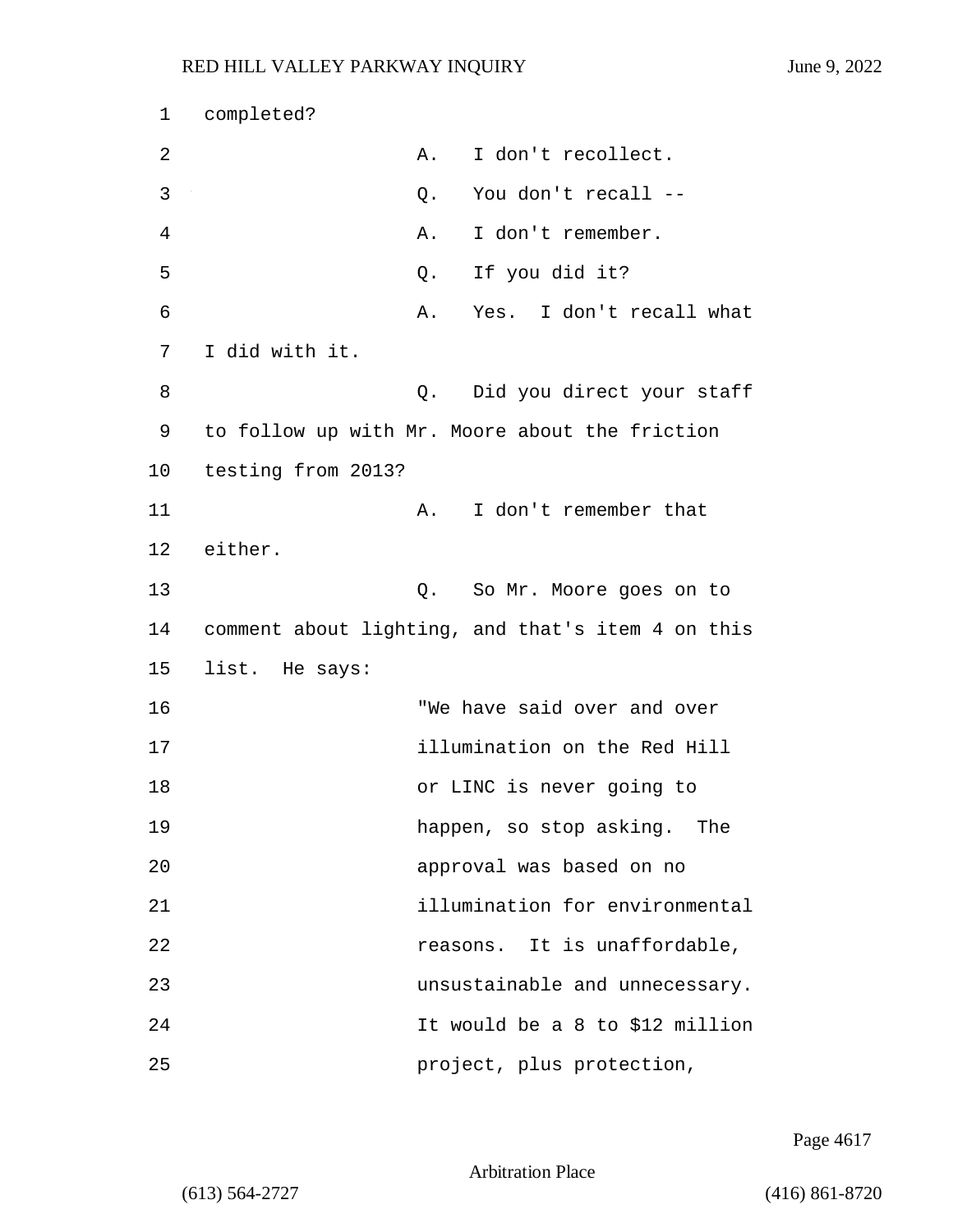1 barriers, guardrail, and then 2 the maintenance costs." 3 Did you agree with Mr. Moore's 4 comments about lighting on the Red Hill? 5 A. I'll respond this way. 6 He had an OBL item mandating that he report back 7 on lighting. If that was the -- his opinion, it 8 wouldn't have been very arduous to report back to 9 council with those facts. Whether that's true or 10 not, though, I don't know. 11 Q. So you didn't know one 12 way or another whether it was true? 13 A. Well, I certainly don't 14 know what the EA said, and those environmental 15 reasons were never clearly explained to me. As to 16 the cost and sustainability, I don't know that. 17 Q. Did you ever ask Mr. 18 Moore for the underlying documents that would 19 substantiate his position on lighting on the Red 20 Hill? 21 A. No, I asked for his 22 opinion and I got his information. 23 Q. And you relied on his 24 opinion? 25 A. I did.

Page 4618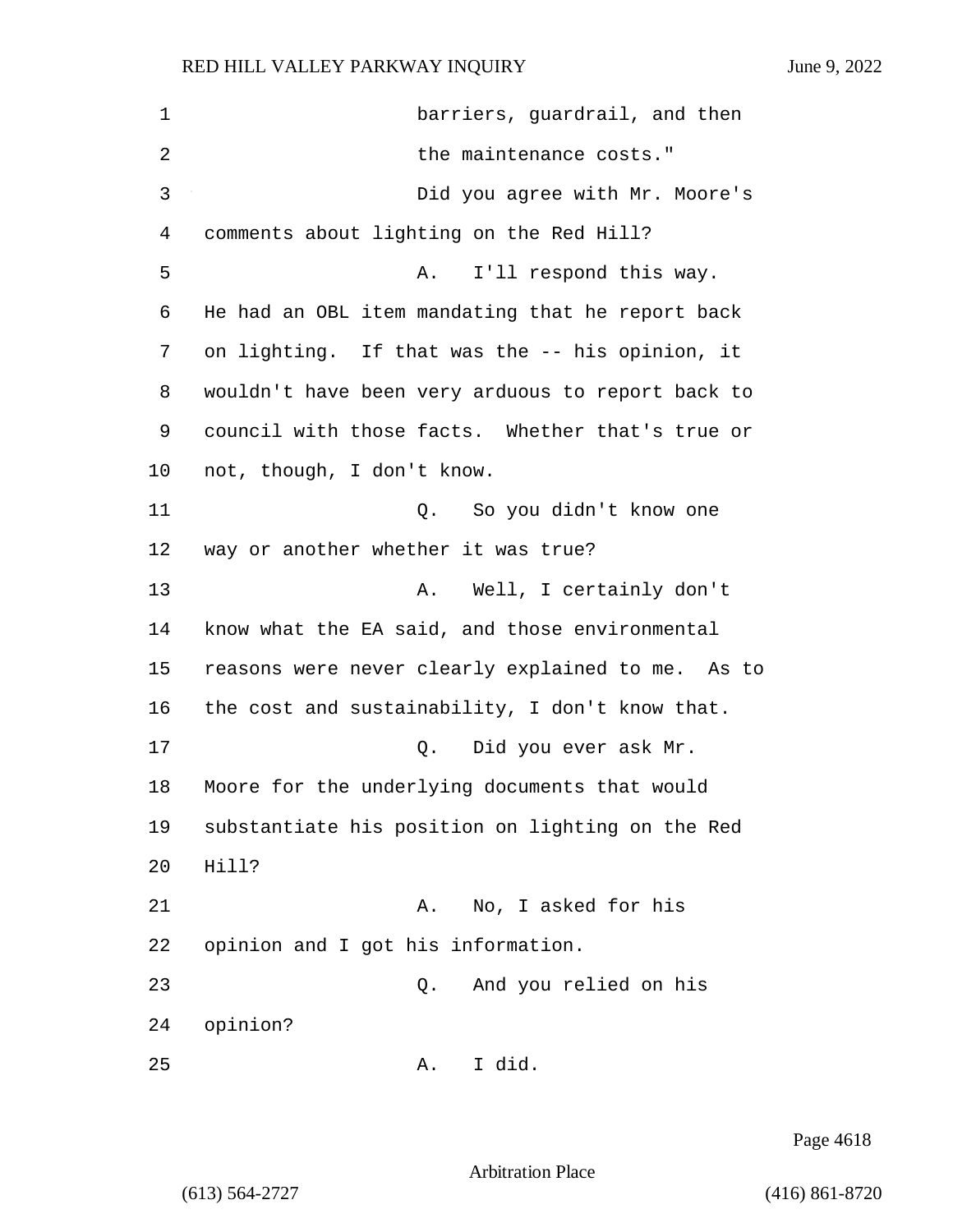| 1  |                               | Q. | Why?                                             |
|----|-------------------------------|----|--------------------------------------------------|
| 2  |                               | Α. | Because Mr. Moore was the                        |
| 3  |                               |    | director of a very large department, he was a    |
| 4  |                               |    | reputable engineer, and I think he had a good    |
| 5  | technical reputation.         |    |                                                  |
| 6  |                               |    | Q. So Mr. Moore says at the                      |
| 7  | top of this e-mail:           |    |                                                  |
| 8  |                               |    | "I need to see it and it needs                   |
| 9  |                               |    | to be discussed at DMT or at                     |
| 10 |                               |    | least with John, Gerry and                       |
| 11 |                               |    | myself before it goes."                          |
| 12 |                               |    | What is DMT?                                     |
| 13 |                               | Α. | Department management                            |
| 14 | team.                         |    |                                                  |
| 15 |                               | Q. | Who goes to those                                |
| 16 | meetings?                     |    |                                                  |
| 17 |                               | Α. | The GM and the directors.                        |
| 18 |                               | Q. | So it's not a meeting                            |
| 19 | that you would have attended? |    |                                                  |
| 20 |                               | Α. | Never.                                           |
| 21 |                               |    | Q. Registrar, could you                          |
| 22 |                               |    | close the callouts, please. If you could take    |
| 23 |                               |    | us -- you can take this down and take us to OD7, |
| 24 | image 46, at 136 and 137.     |    |                                                  |
| 25 |                               |    | So Mr. Mater responds to Mr.                     |

Page 4619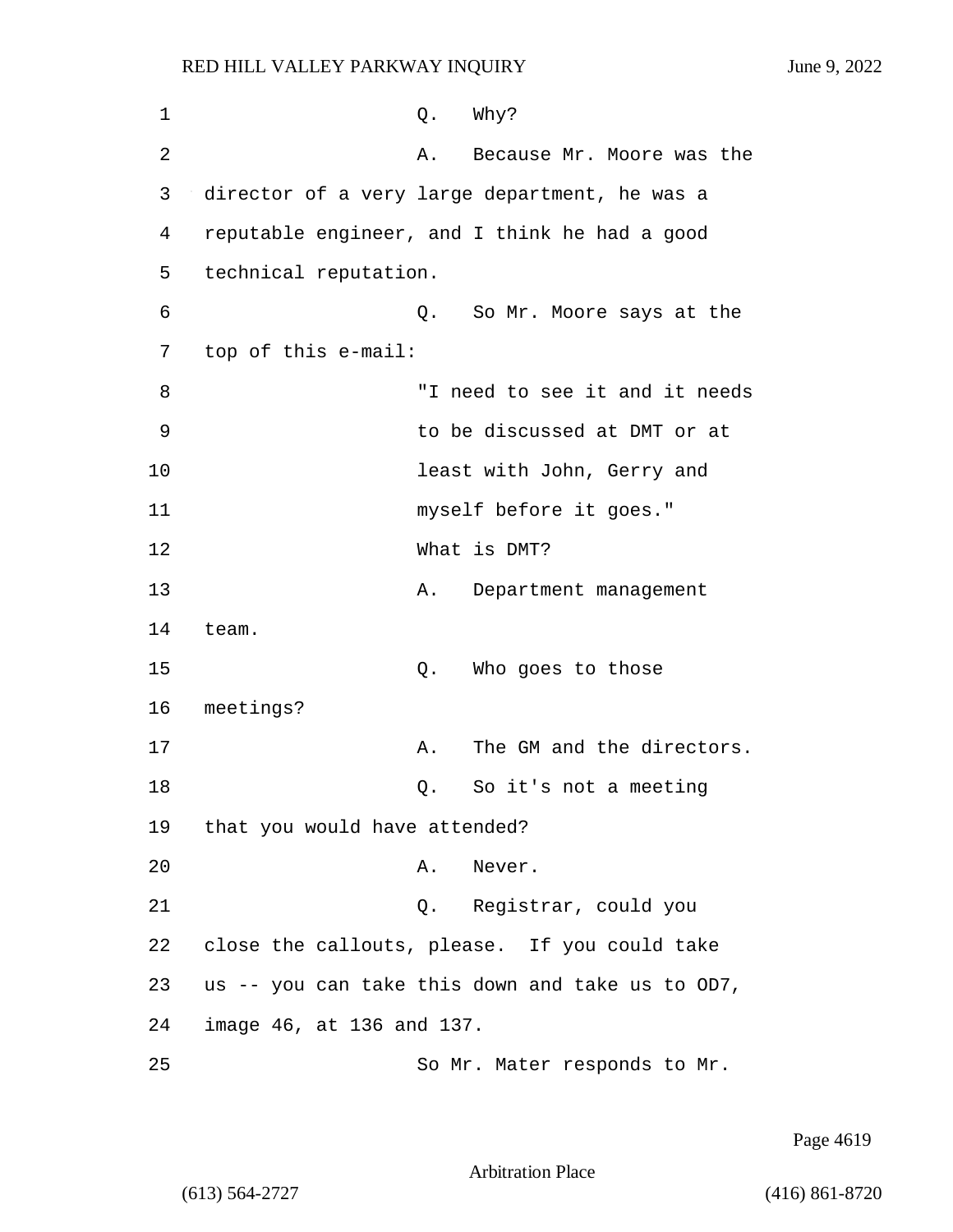| 1       | Moore's comments by saying that you need to sit    |  |  |  |
|---------|----------------------------------------------------|--|--|--|
| 2       | down and discuss these items. Do you remember if   |  |  |  |
| 3       | you attended a meeting with Mr. Mater,             |  |  |  |
| 4       | Mr. Ferguson, Mr. Lupton, or anyone else in your   |  |  |  |
| 5       | group to talk about this e-mail from Mr. Moore?    |  |  |  |
| 6       | I don't remember that,<br>Α.                       |  |  |  |
| 7       | no.                                                |  |  |  |
| 8       | Registrar --<br>Q.                                 |  |  |  |
| 9       | I'll just say that<br>Α.                           |  |  |  |
| $10 \,$ | Mr. Ferguson sat adjacent to Mr. Mater and Mr.     |  |  |  |
| 11      | Lupton and I was situated about 15 kilometres away |  |  |  |
| 12      | at the operations engineering department office.   |  |  |  |
| 13      | So I wasn't in their proximity, and I think they   |  |  |  |
| 14      | had direct -- Dave had direct contact with Mr.     |  |  |  |
| 15      | Mater at some point as to direction to continue    |  |  |  |
| 16      | with this.                                         |  |  |  |
| 17      | So you think that<br>Q.                            |  |  |  |
| 18      | Mr. Ferguson and Mr. Mater had a conversation that |  |  |  |
| 19      | you weren't part of about these comments?          |  |  |  |
| 20      | Yes.<br>Α.                                         |  |  |  |
| 21      | Q. Registrar, could you                            |  |  |  |
| 22      | please take us to HAM655. If you could call it     |  |  |  |
| 23      | out just so it's a little bit bigger.              |  |  |  |
| 24      | On October 5th, 2015, you send                     |  |  |  |
| 25      | Mr. Lupton an e-mail and you say:                  |  |  |  |

Page 4620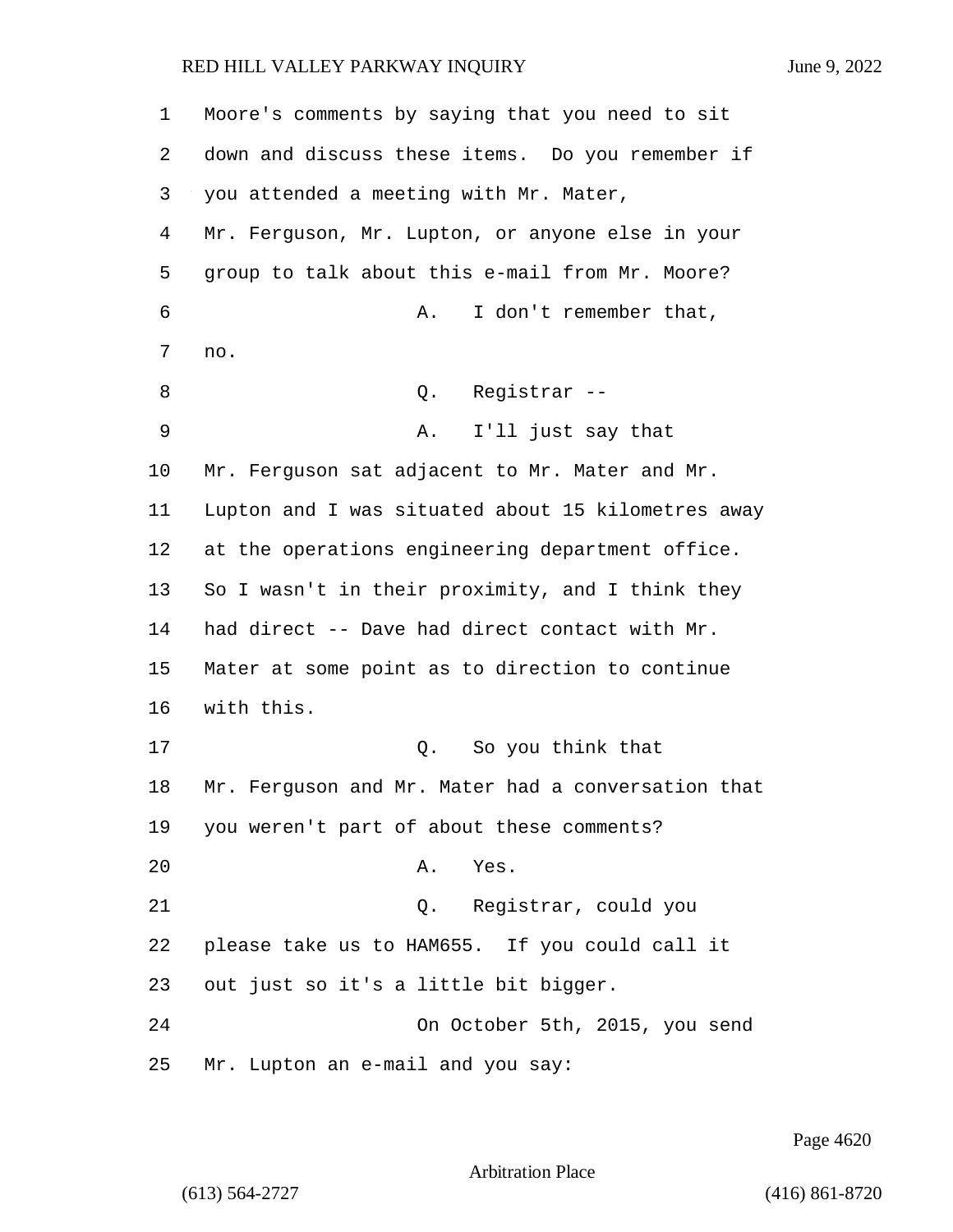| 1  | "Geoff, please find attached                    |
|----|-------------------------------------------------|
| 2  | the draft public works report,                  |
| 3  | the LINC and Red Hill Valley                    |
| 4  | Parkway safety reports from                     |
| 5  | CIMA engineering, and some                      |
| 6  | e-mails regarding the report                    |
| 7  | recommendations."                               |
| 8  | Okay.<br>Α.                                     |
| 9  | And those e-mails are the<br>Q.                 |
| 10 | e-mails that Mr. Ferguson had sent to directors |
| 11 | advising them of recommendations that he had    |
| 12 | directed to them in the staff report, including |
| 13 | the one we just looked at from Mr. Moore?       |
| 14 | Okay.<br>Α.                                     |
| 15 | And you say:<br>Q.                              |
| 16 | "I would stress the report is                   |
| 17 | only in draft at this point.                    |
| 18 | We meet with Gary October 20.                   |
| 19 | I am at your disposal to meet                   |
| 20 | to discuss beforehand. Let me                   |
| 21 | know. Thanks."                                  |
| 22 | Why were you sending this                       |
| 23 | information to Mr. Lupton on October 5th, 2015? |
| 24 | I have no idea. He's my<br>Α.                   |
| 25 | direct boss.                                    |

Page 4621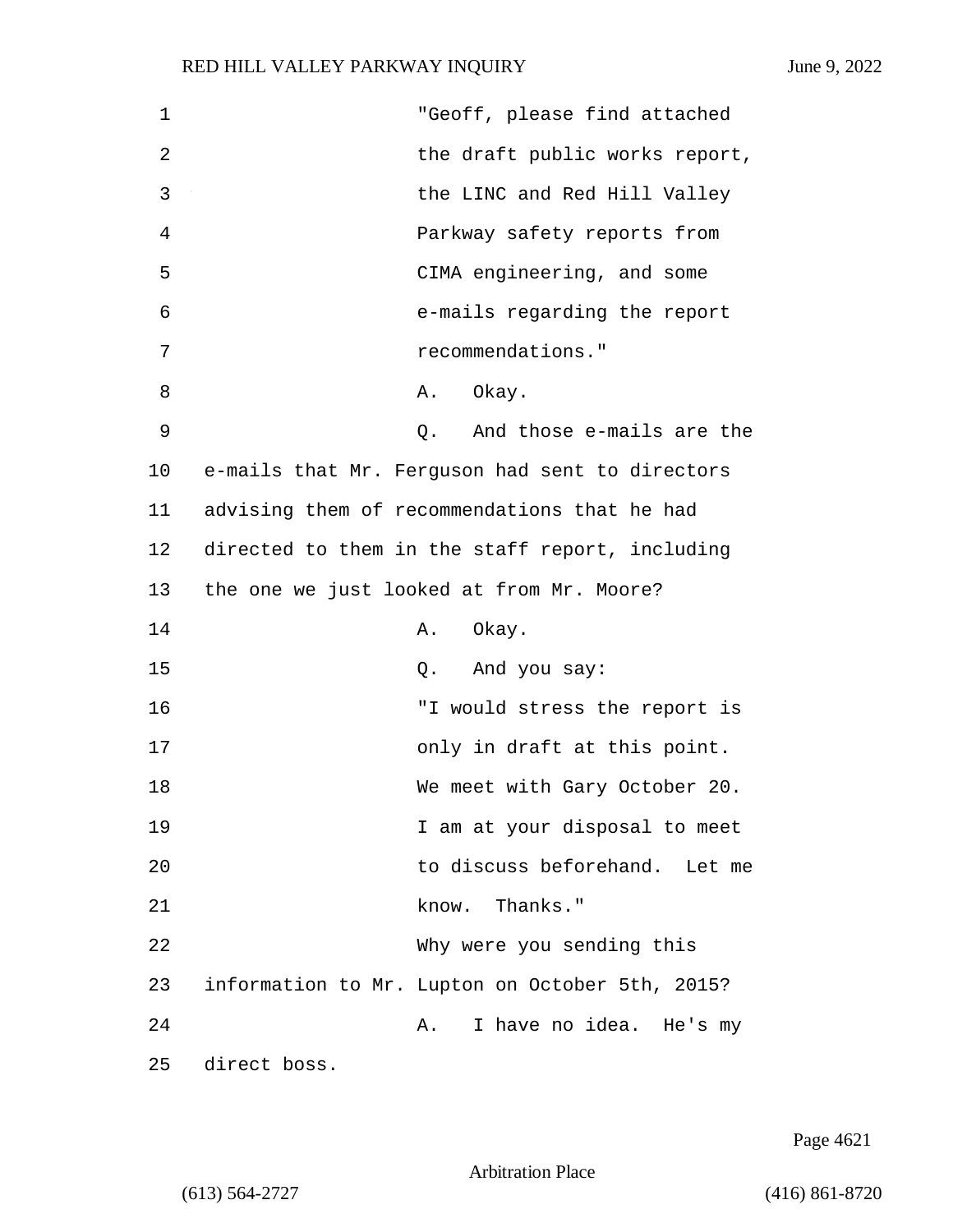1 Q. Did you meet with him in 2 advance of an October 20th meeting with Mr. Moore? 3 A. I don't remember that at 4 all. 5 Q. So you don't remember 6 meeting with him or you have no recollection? 7 A. I have no recollection. 8 a v 2. Would you have reviewed a 9 copy of the CIMA report that is attached to this 10 e-mail before sending it to Mr. Lupton? 11 A. That would have been my 12 practice. 13 Q. Registrar, could you take 14 us into HAM657. 15 So this is the staff report 16 that's attached to your e-mail -- sorry, the CIMA 17 report that's attached to your e-mail to Mr. 18 Lupton. 19 Registrar, could you take us 20 to image 24 and call out -- maybe include the next 21 page as well and call out section 4.3 under 22 "Summary of Collision Review." Thank you. 23 So this is the summary of the 24 collision review that CIMA had done on the Red 25 Hill. Could you take a look at that and let me

Page 4622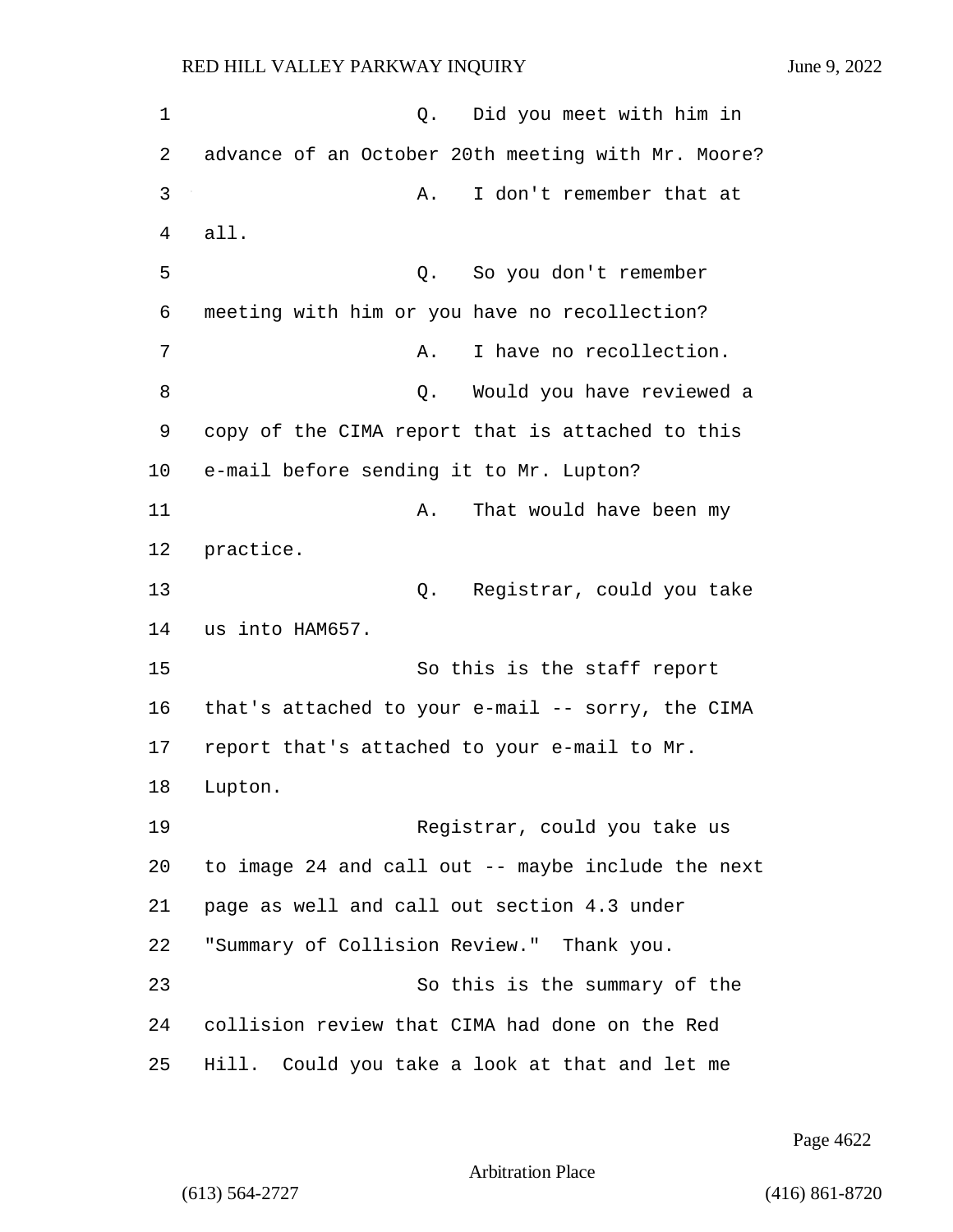1 know when you've had a chance to finish reviewing 2 it. 3 A. (Witness reviews 4 document). Okay, I got the gist of it. 5 Q. Perfect. Thank you. So 6 you'll see the first point under "Overall 7 Findings": 8 "Wet surface collisions were 9 found to represent 10 approximately 50 percent of 11 all collisions in the study 12 area, which is significantly 13 high compared to typical 14 proportions." 15 Was that finding by CIMA 16 concerning to you from a traffic safety 17 perspective? 18 A. I think we had already 19 established ourselves going into this that we were 20 seeing a high proportion of wet collisions. We 21 were asking them to do a complete holistic review 22 of the facility. I think my answer is that it 23 highlighted something that we needed to pursue and 24 look at remedial measures. 25 Q. Perfect. This was

Page 4623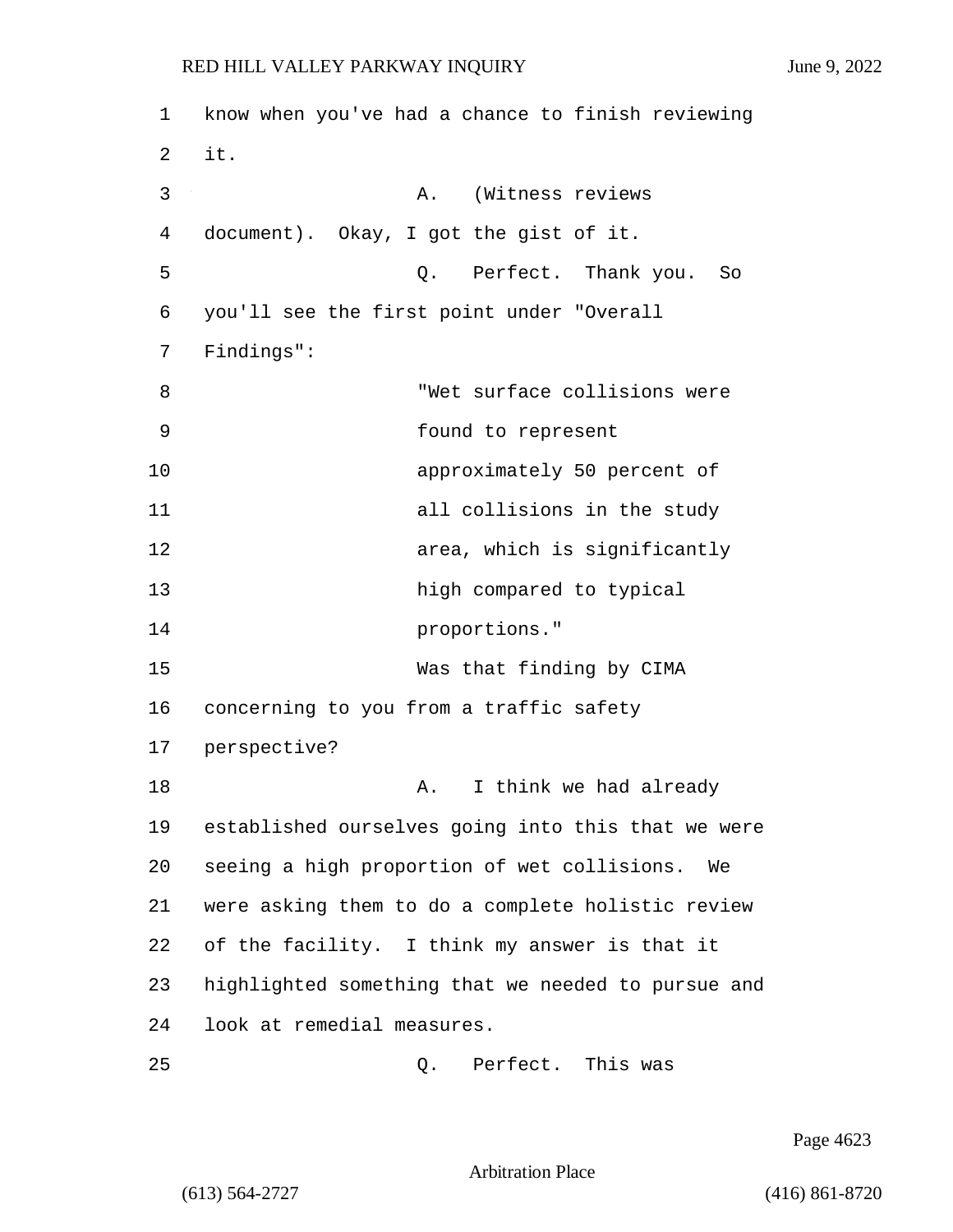consistent, then, with the collision history review that Mr. Ferguson had conducted I think in 2013 or 2014? 4 A. Yeah, I would say I don't remember the 50 percent, but I remember that the conclusion is the same. 7 Q. And so you had identified this pattern. What you were looking for from CIMA was recommendations about how to address it? 10 A. Yes. 11 Q. Registrar, could you please take us -- 13 A. Sorry, Counsel, we were looking to confirm our data too, and have it compared to other like facilities to make sure that we were looking at a anomalous information. 17 C. Understood. Thank you. Registrar, could you take us to image 26, and call out "Potential contributing factors to collisions." Thank you. 21 So you'll see in the draft CIMA report under "Potential contributing factors to collisions," it says: 24 "The overall findings from the 25 collision review indicates

Page 4624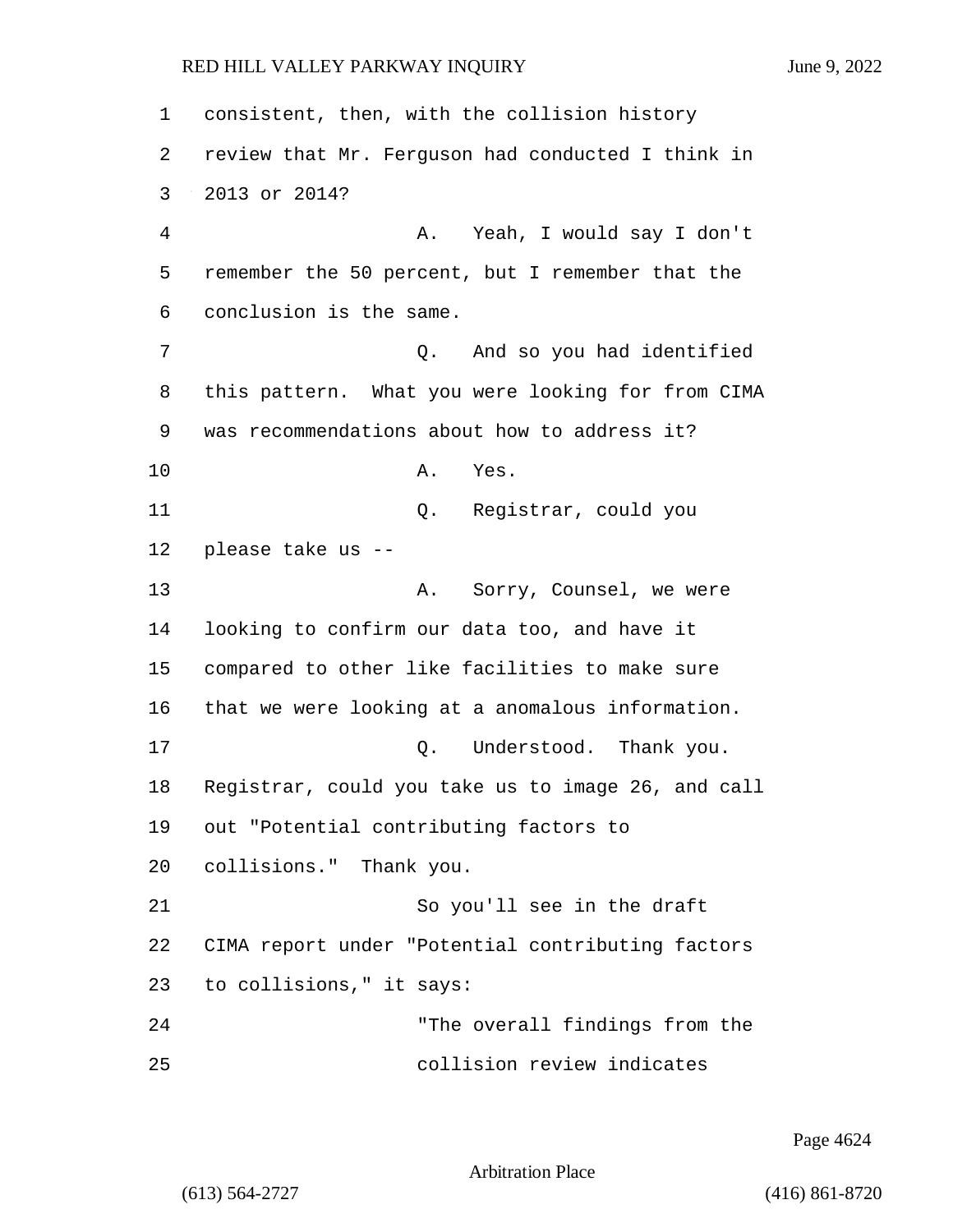| $\mathbf 1$ | that the proportion of wet                     |
|-------------|------------------------------------------------|
| 2           | surface collisions in the                      |
| 3           | study area is significantly                    |
| 4           | higher than typically observed                 |
| 5           | in the City and in the                         |
| 6           | province. A high proportion                    |
| 7           | of wet surface condition                       |
| 8           | suggests that one or more of                   |
| 9           | the following conditions may                   |
| 10          | be present"                                    |
| 11          | And CIMA lists:                                |
| 12          | "Inadequate skid resistance,                   |
| 13          | surface polishing, bleeding,                   |
| 14          | contamination, hazardous                       |
| 15          | maneuvers that may be related                  |
| 16          | to avoidance maneuvers or                      |
| 17          | surface deficiencies, so                       |
| 18          | potholes, waves, other                         |
| 19          | deformities, water                             |
| 20          | accumulation, and/or excessive                 |
| 21          | speed." (As read)                              |
| 22          | Do you recall reviewing that                   |
| 23          | section of the CIMA report?                    |
| 24          | A. As I say, I don't really                    |
| 25          | remember reading the report, but if I read the |

Page 4625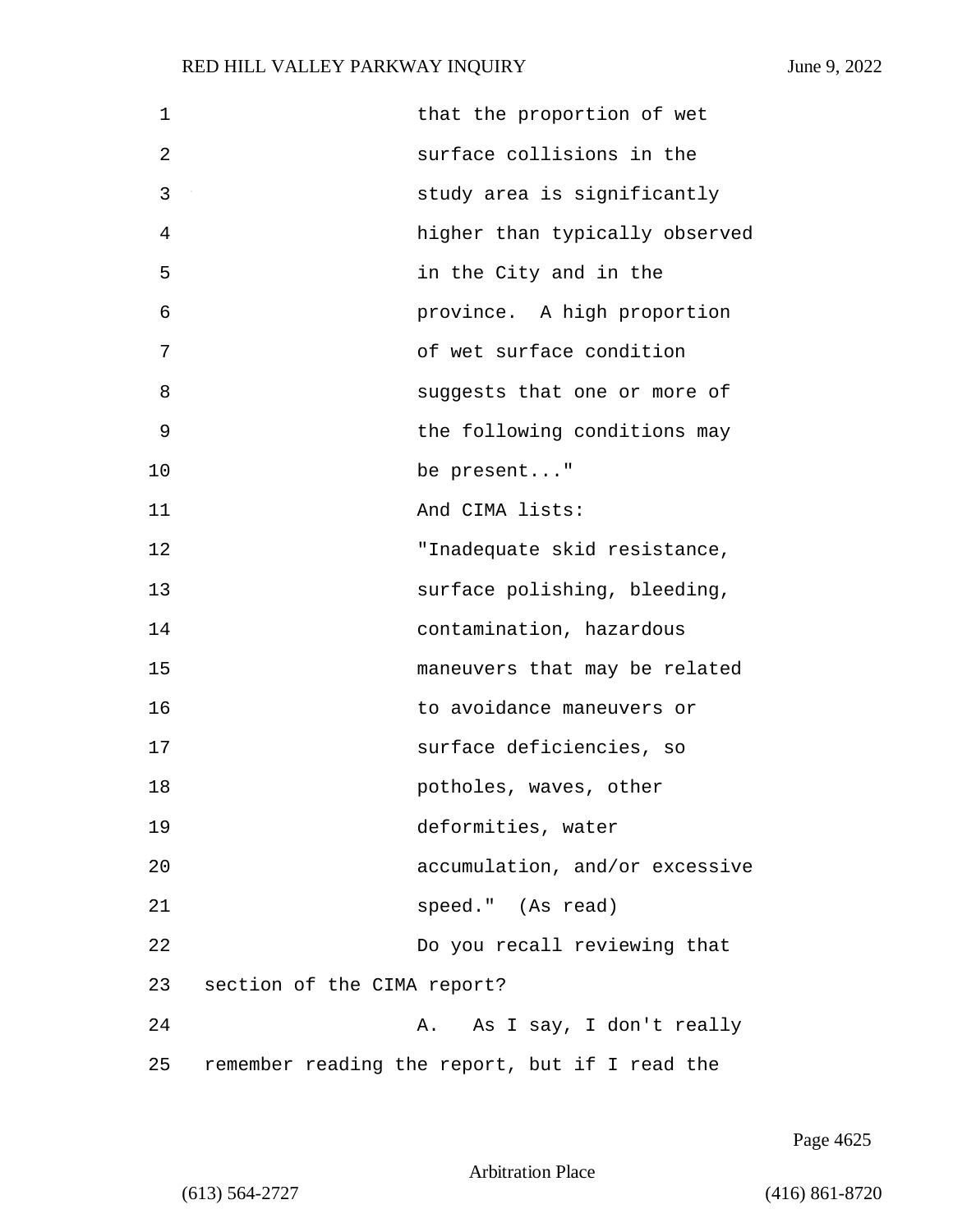report, which is my practice, then I would have read that. 3 Q. Do you agree that the collision history and pattern identified on the Red Hill could suggest one or more of those conditions listed by CIMA? 7 A. Yes, and several others as well, including geometry, the grade, the curvature of the roadway, the design elements that go into the roadway, the superelevation, the use of side -- roadside -- sorry, I can't think of the term -- roadside, like, guardrails and guide rails and that sort of thing. So the entire condition of the roadway needed to be looked at as well. 15 Q. At this point in time, so this is September 2015, had you and your group considered that there might be inadequate skid resistance on the Red Hill Valley Parkway? 19 A. Quite frankly, I think we were still waiting for confirmation of that. 21 Q. So was it something that you had in mind and you were looking for CIMA or Mr. Moore through the skid testing that he was conducting to confirm it? 25 A. I was waiting for any

Page 4626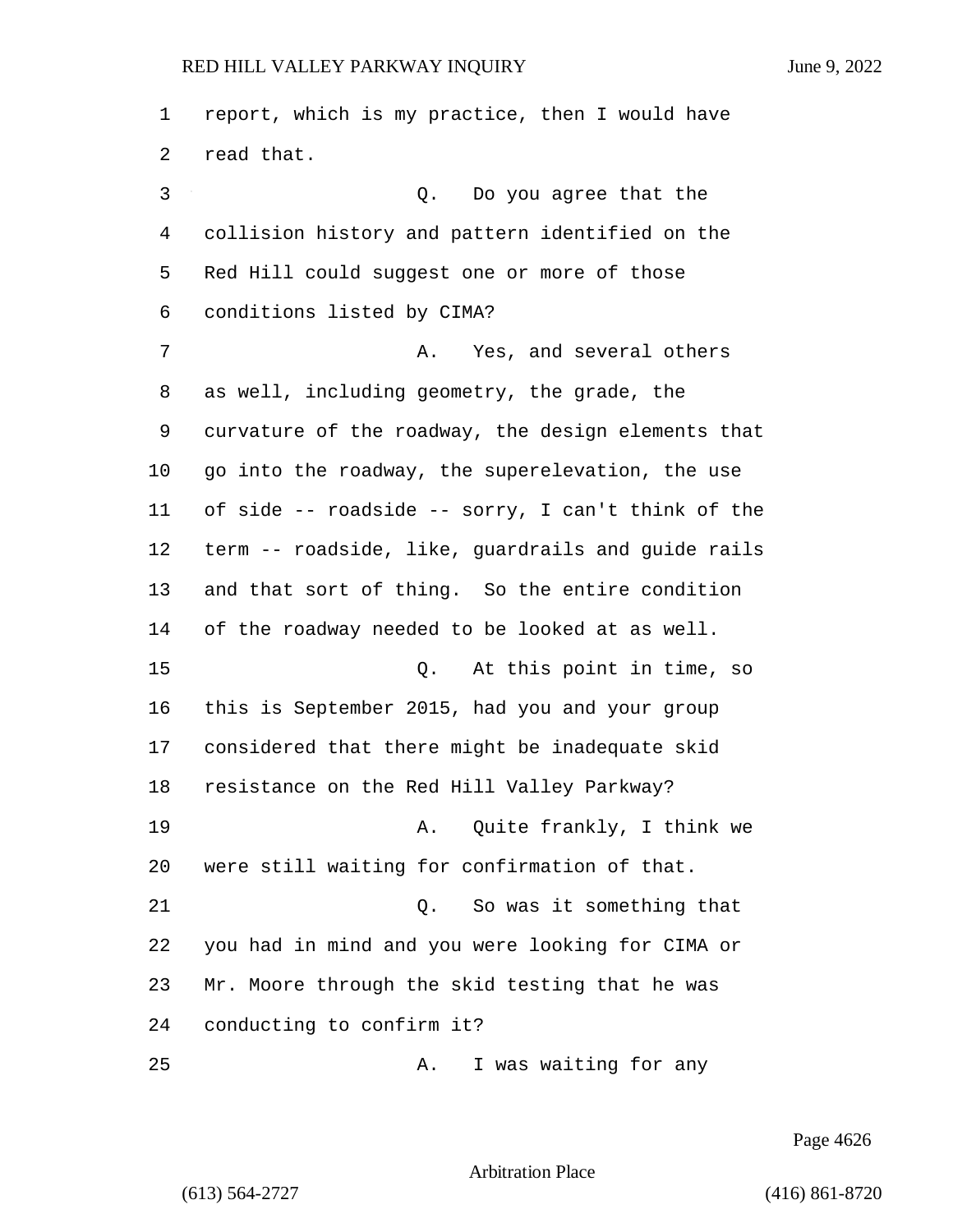| 1  | kind of information on the friction testing, skid  |
|----|----------------------------------------------------|
| 2  | testing, skid resistance, to move forward with     |
| 3  | that item.                                         |
| 4  | On reviewing this report,<br>Q.                    |
| 5  | did you reach out to Mr. Moore to ask him for the  |
| 6  | friction testing results?                          |
| 7  | I don't remember that.<br>Α.                       |
| 8  | Did you direct any of<br>Q.                        |
| 9  | your staff to do so?                               |
| 10 | Again, I don't remember.<br>Α.                     |
| 11 | Do you recall if in<br>Q.                          |
| 12 | connection with this section of the draft CIMA     |
| 13 | report, if you advised any of your staff, other    |
| 14 | than Mr. Jacobson who was copied on that e-mail    |
| 15 | about traffic control, that CIMA -- that Mr. Moore |
| 16 | was conducting friction testing on the Red Hill    |
| 17 | Valley Parkway in November 2014 -- 2013, my        |
| 18 | apologies?                                         |
| 19 | A. Well, let me just say                           |
| 20 | that Dave and I spoke almost every day and we      |
| 21 | debriefed each other on things that were going on. |
| 22 | I'm confident that I would have told him that      |
| 23 | sometime ago before this report, because I know he |
| 24 | knew it and it would have been our practice to     |
| 25 | discuss larger scope projects over coffee, usually |

Page 4627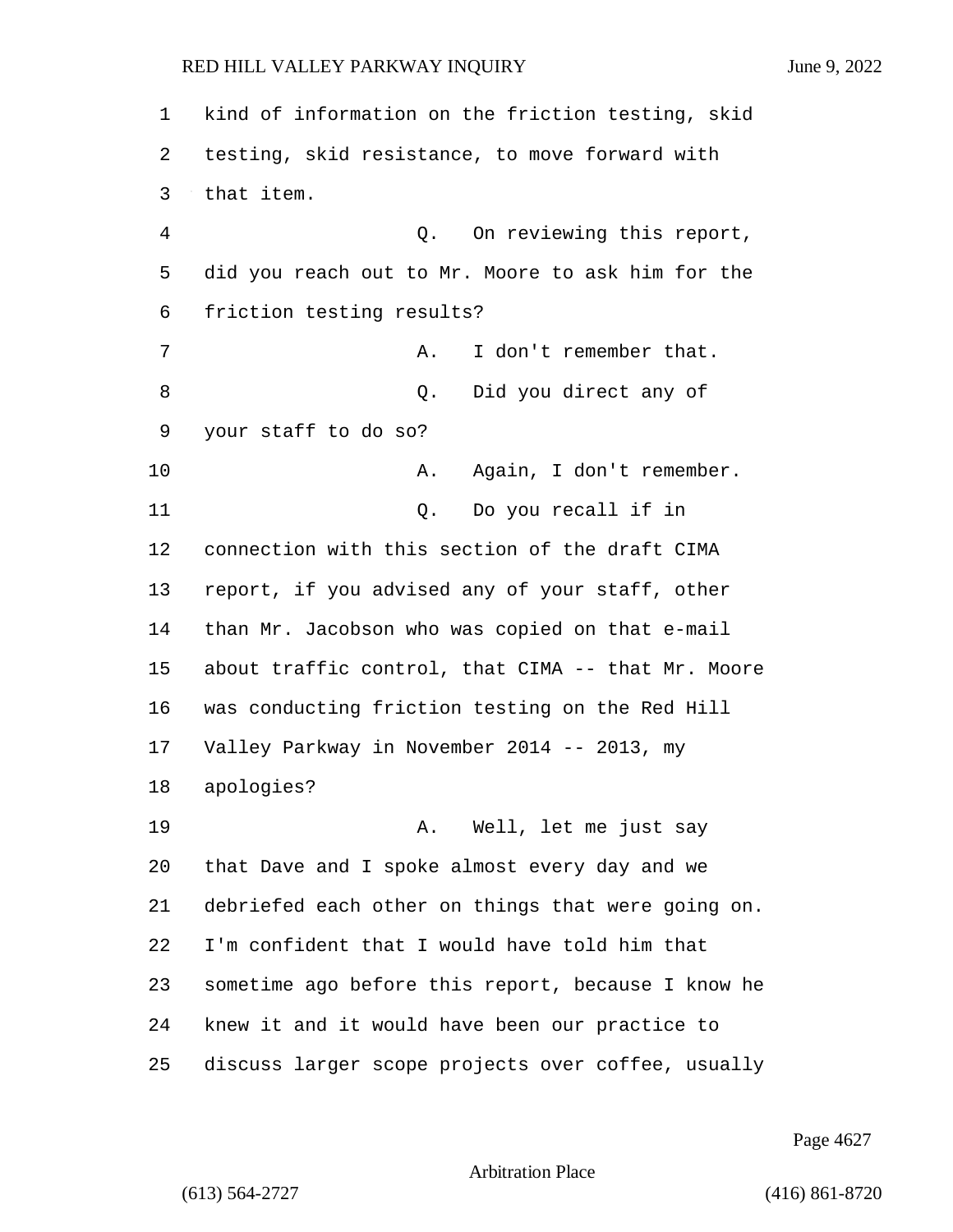in the mornings quite often. 2 Q. You expect you would have communicated that information to Mr. Ferguson at some point between November 2013 and September 2015? 6 A. Yes, I'm confident he knew that engineering services was going to do friction testing at this point. 9 Q. Did you advise CIMA that Mr. Moore had conducted pavement friction testing on the Red Hill in connection with their work on the 2015 CIMA report? 13 A. I did not, but I did not advise CIMA of anything. I stayed out of the discussion with CIMA and let Dave and his staff deal with them. I think I only met with Brian once that I really remember, because I just wanted them to be in control of the project they were working on, so I didn't give them any information. 20 Q. Understood. When you spoke to Mr. Ferguson about the friction testing, did you direct him to tell CIMA about that testing on the Red Hill? 24 A. I'm sorry, I don't remember. I have no recollection.

Page 4628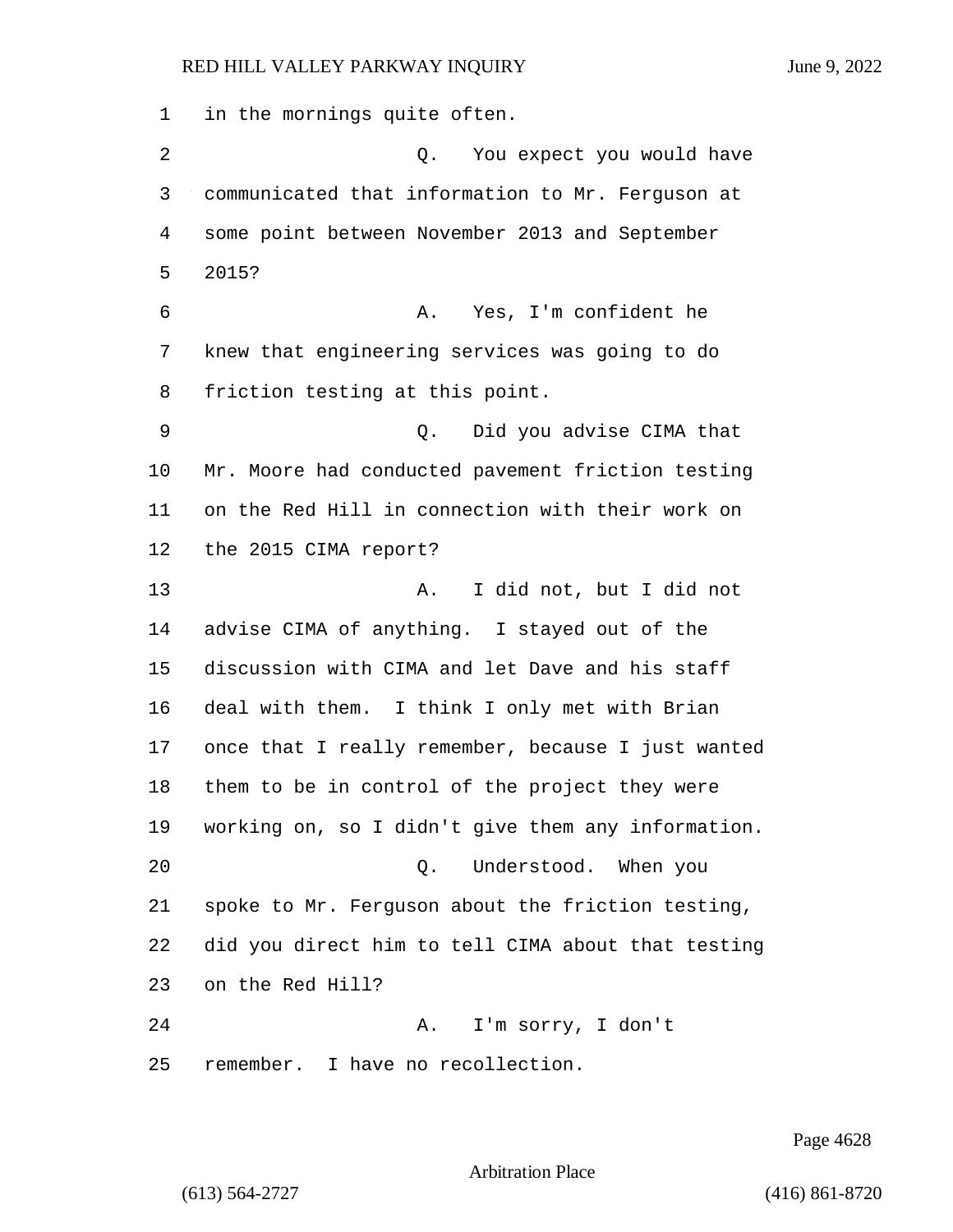1 0. Do you recall directing any of your staff to advise CIMA that Mr. Moore had conducted friction testing on the Red Hill Valley Parkway in 2013? 5 A. I don't have any recollection of that either. 7 Q. In hindsight do you think that that information would have been helpful for CIMA to have in its work on the 2015 CIMA report? 10 A. I don't know that it would have been helpful to them at all. I don't know that that information would have been -- would have been useful when they were doing the review, so I don't know. 15 Q. CIMA here has listed a number of conditions -- sorry, a number of indications -- let me rephrase. 18 So CIMA has indicated here at the top of this section that the collision history and pattern that they're observing on the Red Hill Valley Parkway could be the result of one or more of the following conditions, and one of those conditions is inadequate skid resistance. If they had had access to friction testing results from 2014 or 2013, do you think that that would have

Page 4629

### Arbitration Place

(613) 564-2727 (416) 861-8720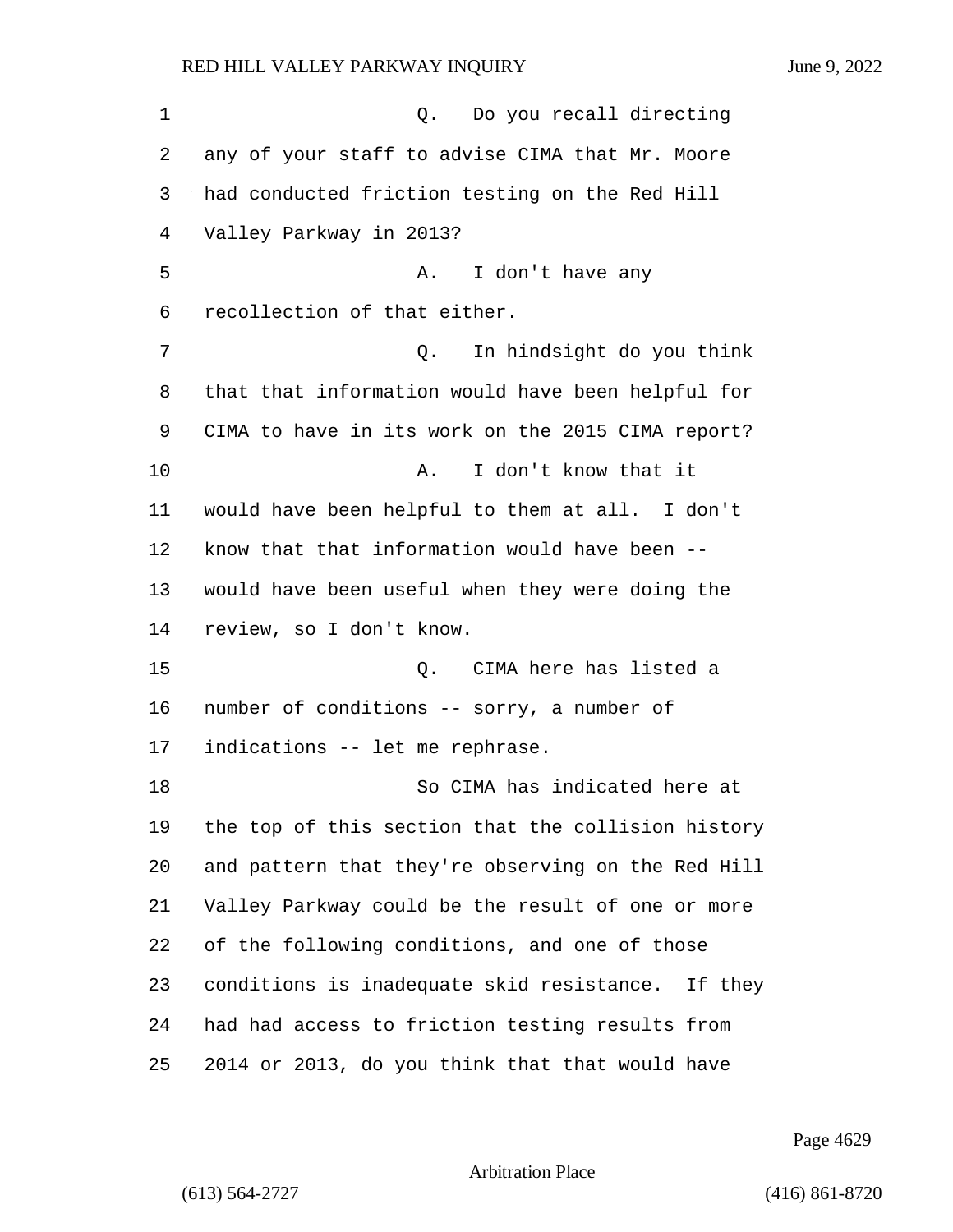| 1  | helped them to rule out or account for the        |  |
|----|---------------------------------------------------|--|
| 2  | possibility of that condition on the Red Hill.    |  |
| 3  | MS. CONTRACTOR: Counsel, I                        |  |
| 4  | think in order for the witness to answer this     |  |
| 5  | question fairly, I think it might be useful to    |  |
| 6  | take him to the notes from the October 20th       |  |
| 7  | meeting which he was at and which the minutes     |  |
| 8  | suggest friction testing was discussed.           |  |
| 9  | MS. BRUCKNER: Absolutely. I                       |  |
| 10 | was actually just about to go there. I can move   |  |
| 11 | on from this question and we can go into that     |  |
| 12 | meeting. Thank you, Ms. Contractor.               |  |
| 13 | MS. CONTRACTOR: Thank you.                        |  |
| 14 | BY MS. BRUCKNER:                                  |  |
| 15 | Just before we leave this<br>Q.                   |  |
| 16 | report and go to that meeting, Registrar, could   |  |
| 17 | you quickly pull up image 55.                     |  |
| 18 | I just want to refresh your                       |  |
| 19 | memory, Mr. White, about the recommendations that |  |
| 20 | are listed in this report. And if you could call  |  |
| 21 | out the summary table.                            |  |
| 22 | So these are the                                  |  |
| 23 | recommendations that CIMA lists in the 2015 CIMA  |  |
| 24 | report, and you'll see that there are a number of |  |
| 25 | short-term countermeasures, including conduct     |  |

Page 4630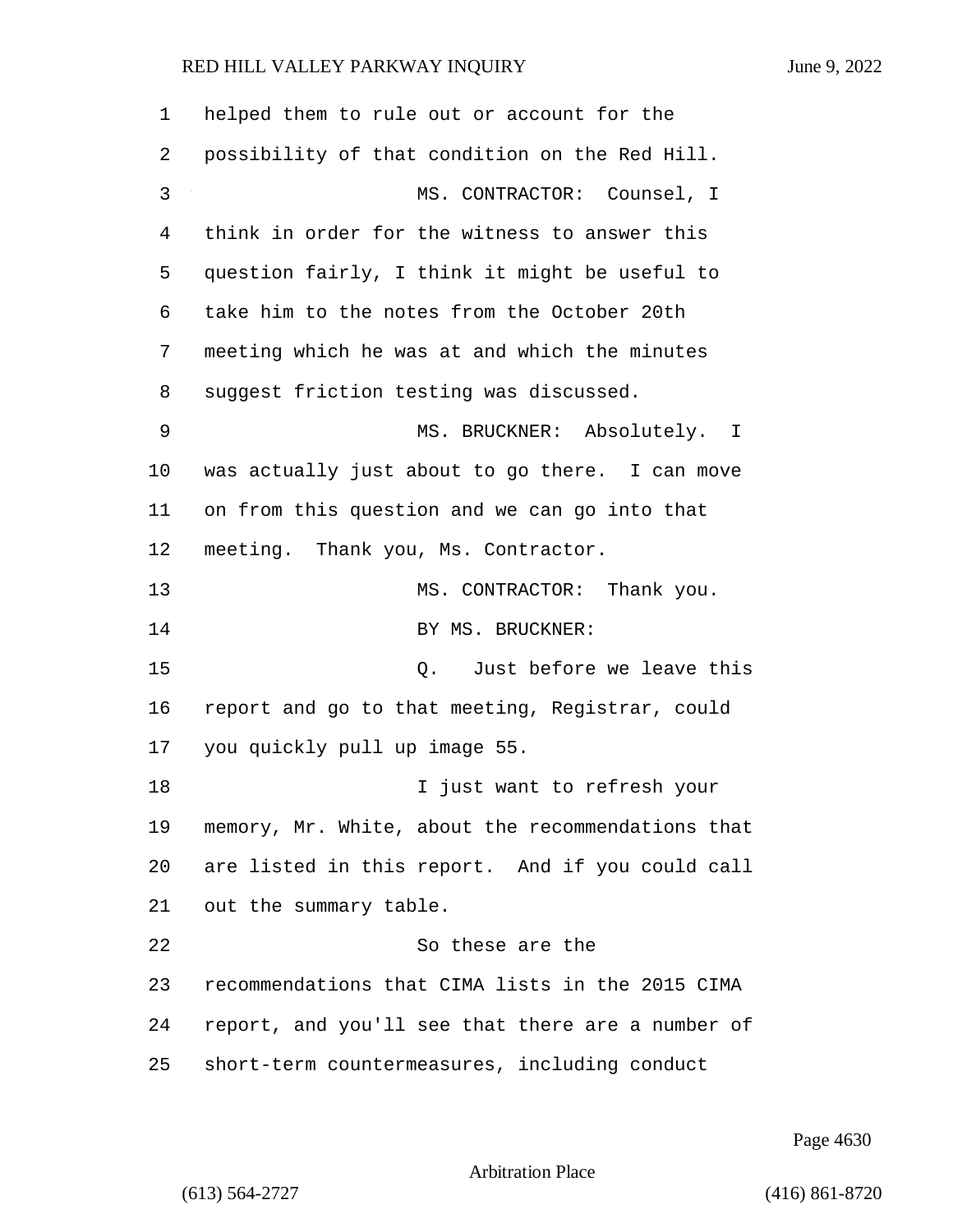1 pavement friction. 2 A. Yes. 3 Q. Perfect. In your view 4 were these countermeasures appropriate? 5 A. Sorry, now that forces me 6 to read them all. Just a moment, please. 7 C. Go ahead. 8 A. (Witness reviews 9 document). Yes. 10 Q. Thank you. Now we can 11 move on. 12 Reqistrar, could you pull up 13 CIM9287. So Mr. White -- could you put up the 14 second image as well, please. Thank you. 15 So, Mr. White, these are the 16 minutes of a meeting that you attended with 17 Mr. Ferguson and Mr. Moore and Mr. Malone, Mr. 18 Bottesini and Mr. Hawash from CIMA on 19 October 20th, 2015. Do you remember this meeting? 20 A. I'm sorry, I don't. 21 Q. Is this a reference to 22 the meeting with Mr. Moore -- sorry, is this 23 meeting the one that you referenced in your 24 October 5th e-mail to Mr. Lupton about a meeting 25 with Mr. Moore on October 20th?

Page 4631

```
Arbitration Place
```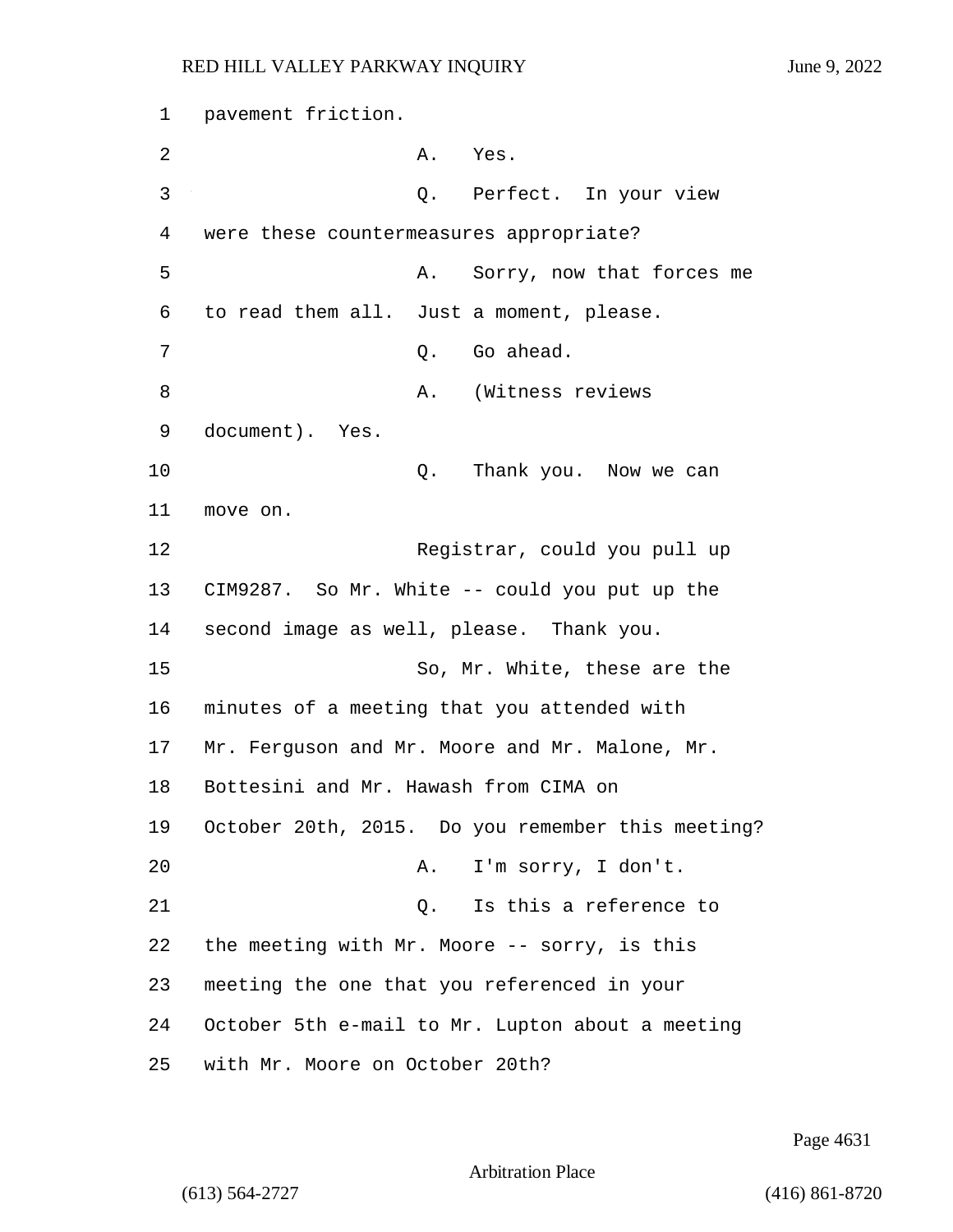| 1  | A. Well, since this meeting                       |
|----|---------------------------------------------------|
| 2  | occurs on October 20th, I think that's -- I think |
| 3  | that's true.                                      |
| 4  | So the second half of<br>Q.                       |
| 5  | this page -- Registrar, if you don't mind calling |
| 6  | out after the dividing line in the first column   |
| 7  | there. Thank you.                                 |
| 8  | The second part of this set of                    |
| 9  | minutes diarizes a discussion around the Red Hill |
| 10 | Valley Parkway report?                            |
| 11 | A. Okay.                                          |
| 12 | And you'll see the second<br>Q.                   |
| 13 | line there -- Registrar, if you could highlight   |
| 14 | it, please -- says:                               |
| 15 | "Mr. Moore stated that                            |
| 16 | friction testing was conducted                    |
| 17 | recently following standards                      |
| 18 | and resulted satisfactory."                       |
| 19 | A. Yes.                                           |
| 20 | Do you remember Mr. Moore<br>Q.                   |
| 21 | making that statement to CIMA?                    |
| 22 | Well, I don't remember<br>Α.                      |
| 23 | the meeting, so I don't remember that specific    |
| 24 | comment, no.                                      |
| 25 | As of October 20th, 2015<br>Q.                    |

Page 4632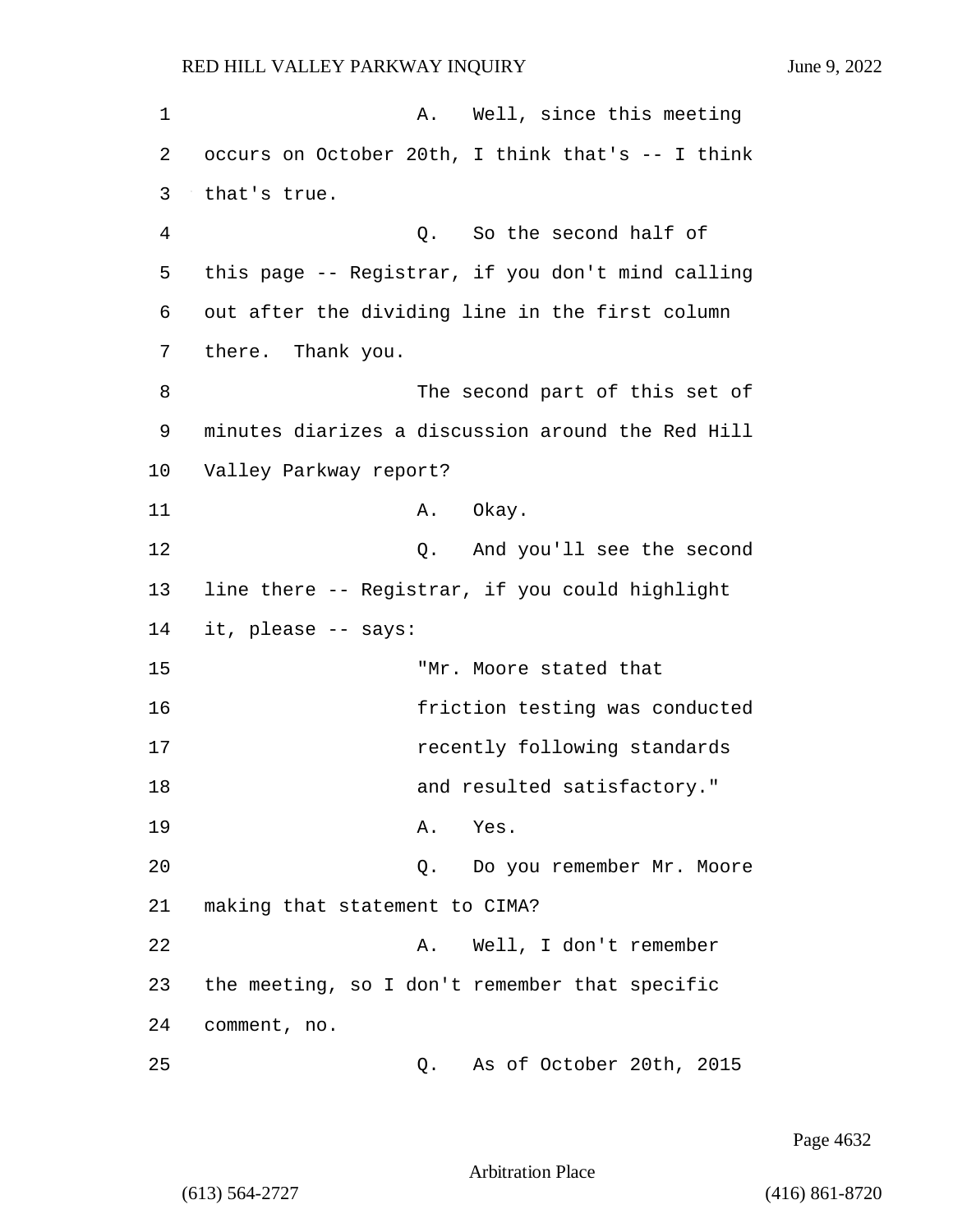| 1  | had Mr. Moore previously advised you that results  |
|----|----------------------------------------------------|
| 2  | of friction testing on the Red Hill Valley Parkway |
| 3  | were satisfactory?                                 |
| 4  | I don't think so. This<br>Α.                       |
| 5  | precedes the council meeting, so --                |
| 6  | Q.<br>Yes.                                         |
| 7  | Okay. Then no.<br>Α.                               |
| 8  | Had he said anything to<br>Q.                      |
| 9  | you about the results of the friction testing at   |
| 10 | all at this point in advance of this meeting?      |
| 11 | I do not believe so.<br>Α.                         |
| 12 | Would this comment have<br>Q.                      |
| 13 | come as a surprise to you?                         |
| 14 | I don't know if it would<br>Α.                     |
| 15 | have been surprising. I think it was just Mr.      |
| 16 | Moore reporting.                                   |
| 17 | After Mr. Moore made this<br>Q.                    |
| 18 | statement to CIMA at this meeting, did you take    |
| 19 | steps to obtain the friction testing results from  |
| 20 | Mr. Moore?                                         |
| 21 | I do not recall doing<br>Α.                        |
| 22 | that.                                              |
| 23 | Did you direct your staff<br>Q.                    |
| 24 | to obtain the friction testing results?            |
| 25 | Well, I'm not sure what<br>Α.                      |

Page 4633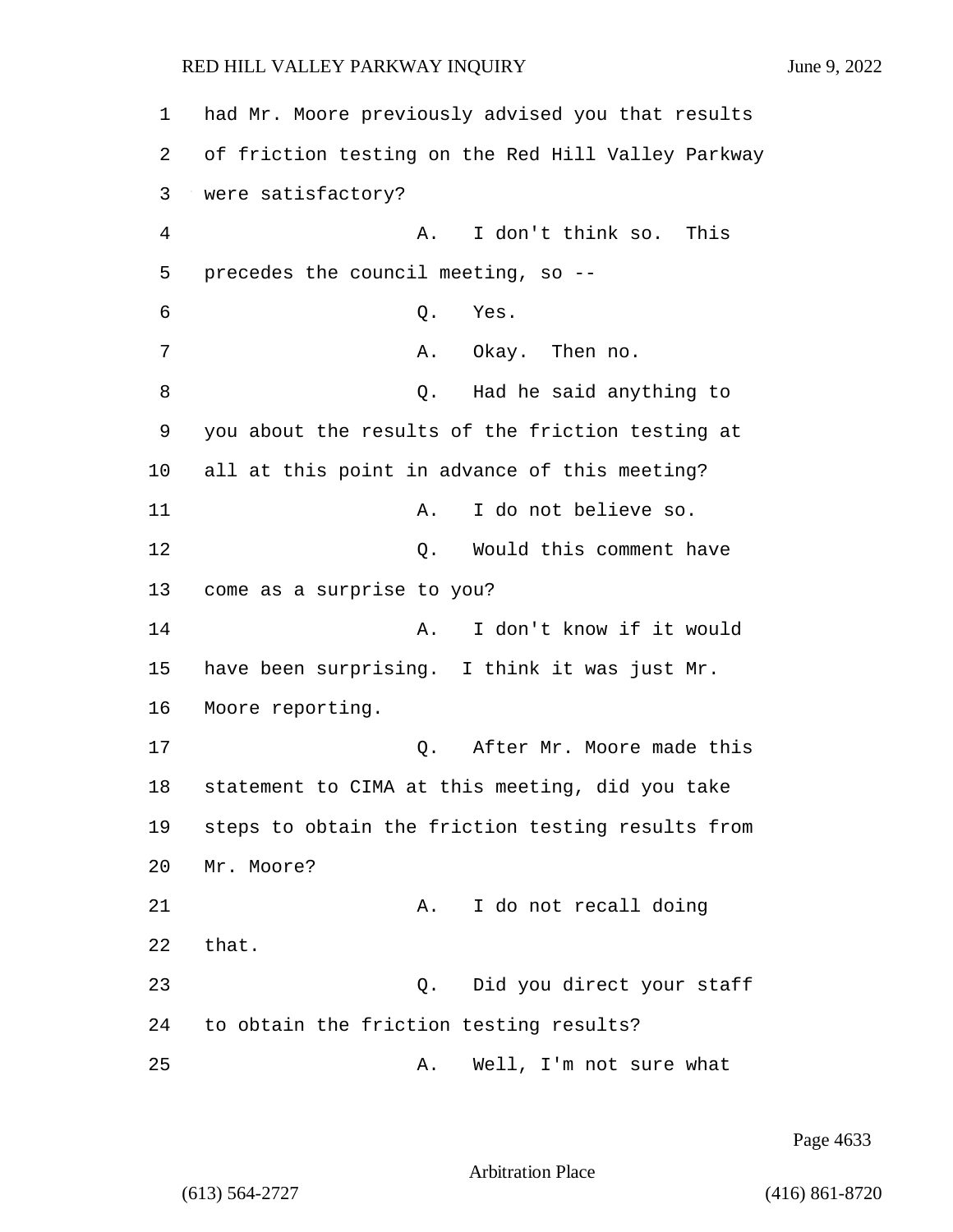| 1  | use they would have been to us, no. But as I say,  |
|----|----------------------------------------------------|
| 2  | I'm not sure what use we would have had for them   |
| 3  | if they were satisfactory, and that's where Mr.    |
| 4  | Moore's statement is, and I would have taken that  |
| 5  | at face value.                                     |
| 6  | So we were just looking<br>Q.                      |
| 7  | at the section of the draft CIMA report that talks |
| 8  | about how inadequate skid resistance could be one  |
| 9  | or more of the contributing factors leading to the |
| 10 | collision pattern that you had observed on the Red |
| 11 | Hill.                                              |
| 12 | Yes.<br>Α.                                         |
| 13 | Do you think that review<br>Q.                     |
| 14 | of the testing results at this point in time would |
| 15 | have assisted to indicate whether or not it was    |
| 16 | the case that inadequate skid resistance was a     |
| 17 | contributing factor?                               |
| 18 | I'm sorry, that was a bit<br>Α.                    |
| 19 | complicated.                                       |
| 20 | I will re-ask that<br>$\circ$ .                    |
| 21 | question for you. I recognize that. So we had      |
| 22 | just looked at the draft CIMA report which         |
| 23 | indicated that there were various conditions that  |
| 24 | could contribute to the collision pattern that you |
| 25 | had observed and CIMA had observed with respect to |

Page 4634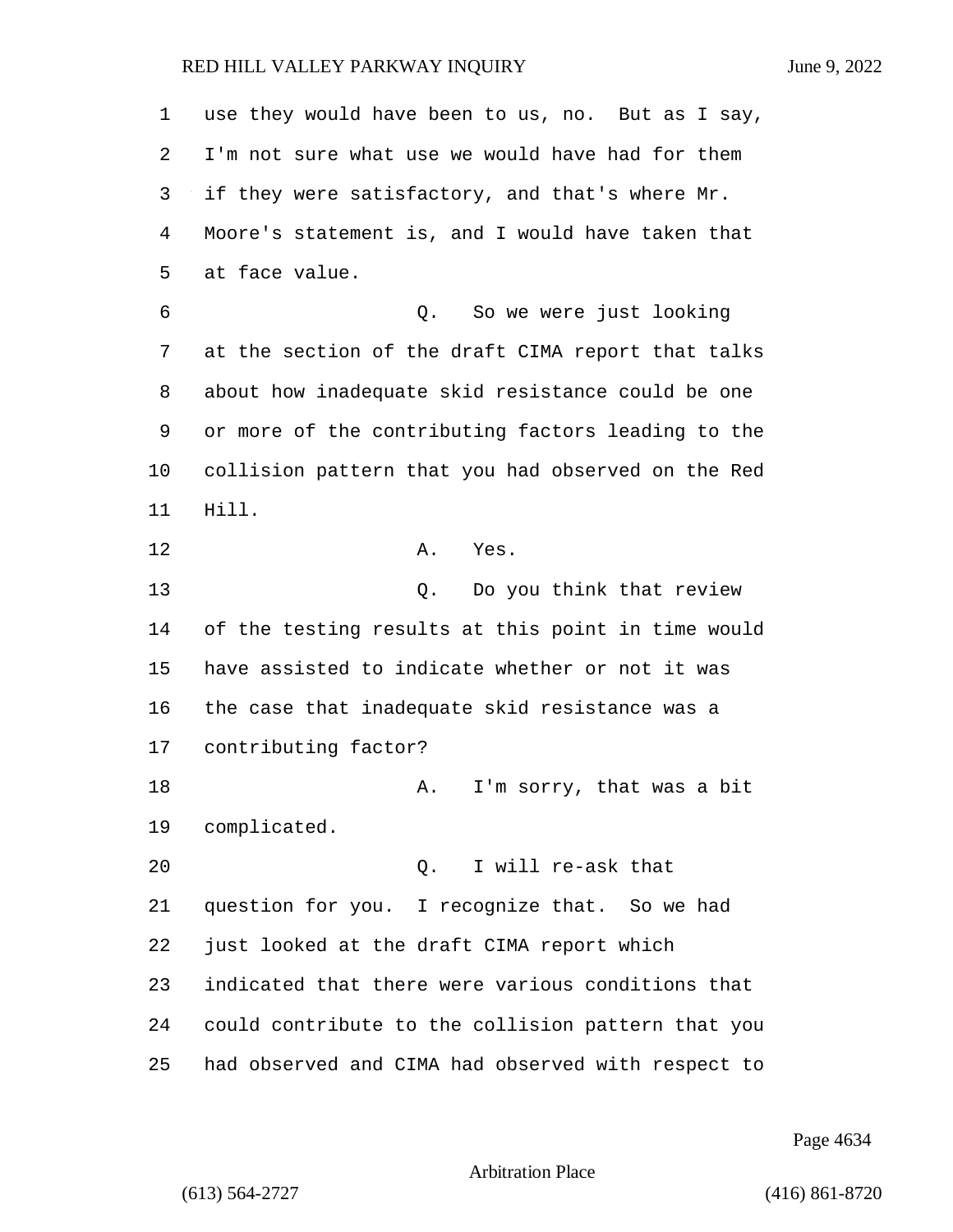wet weather conditions on the Red Hill Valley Parkway. One of those possible conditions was inadequate skid resistance. Do you remember that we just looked at that? 5 A. Yes, I do. 6 Q. Do you think that having access to the friction testing results that Mr. Moore references in this meeting would have assisted to direct you as to whether or not inadequate skid resistance was something that you should be considering as a contributing factor to the collision history on the Red Hill? 13 A. So if the results were satisfactory, that would negate the impact of the friction testing as a contributing factor to the collisions. And that would therefore put onus on the conditions of the roadway in general, the geometrics, as well as the speed of vehicles on the facility. The speed of vehicles on this facility was excessive a lot of the time. 21 Q. Understood. So then as a result of that, did you ask Mr. Moore for the friction testing after he made this statement about the results being satisfactory to confirm what he had said?

Page 4635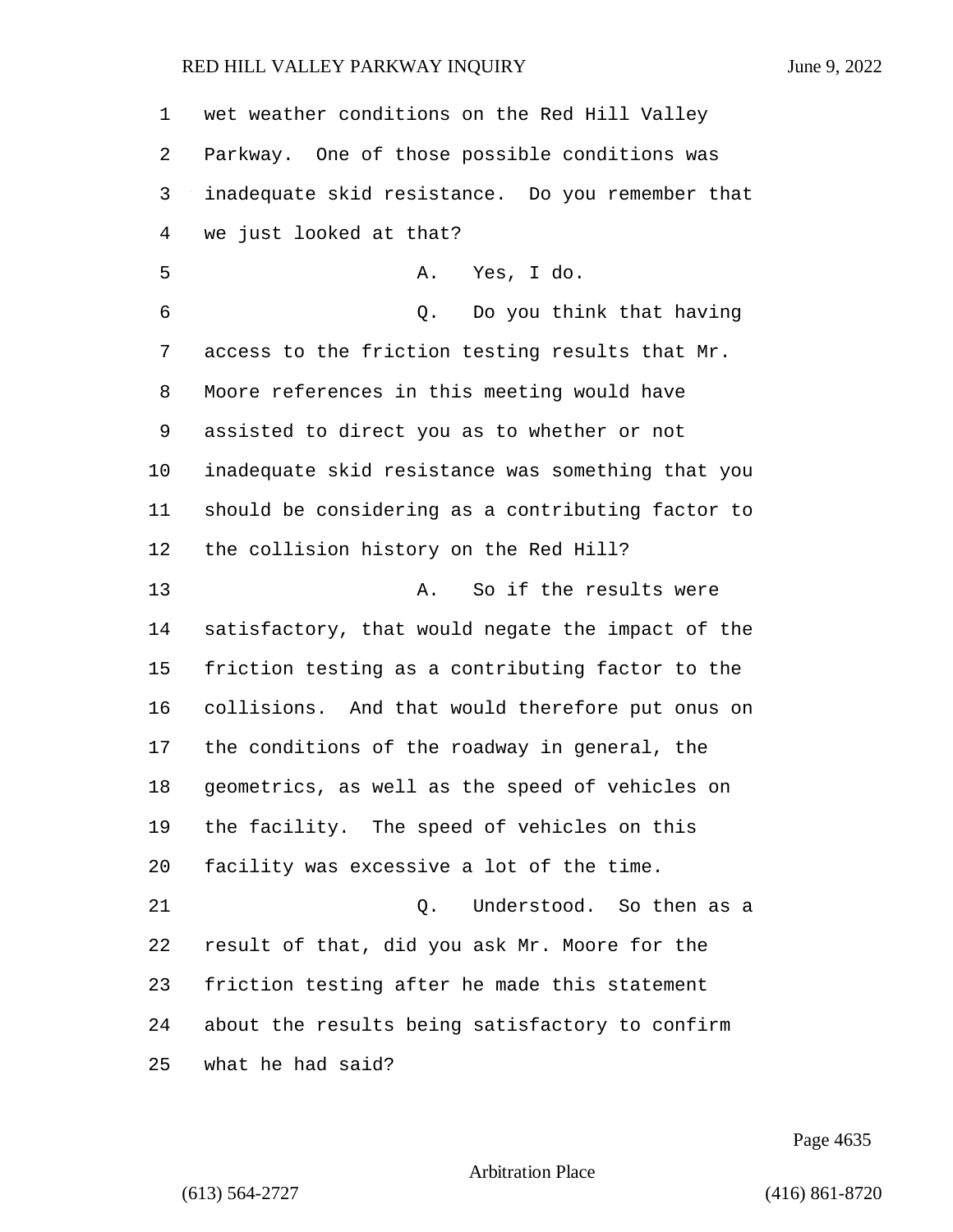1 A. As I said, I don't recollect doing that, and I would also state that I'm not -- I'm a lay person when it comes to friction testing. I would not have been able to interpret it. 6 Q. Would you have been content to rely on Mr. Moore's word that the results were satisfactory? 9 A. Yes. 10 Q. So CIMA goes on to say in this second point here -- Registrar, if you could highlight that as well. 13 CIMA clarified that actual weather conditions occurring on the Red Hill Valley Parkway may exceed typical testing conditions, and more rigorous testing could be undertaken in order to rule out pavement friction as a problem. Speed is definitely a contributing factor, but the contribution of pavement should be ruled out. 21 So CIMA is still indicating that they would like to rule out pavement as a contributing factor regardless of the speeding that's been identified on the Red Hill? 25 A. I see that.

Page 4636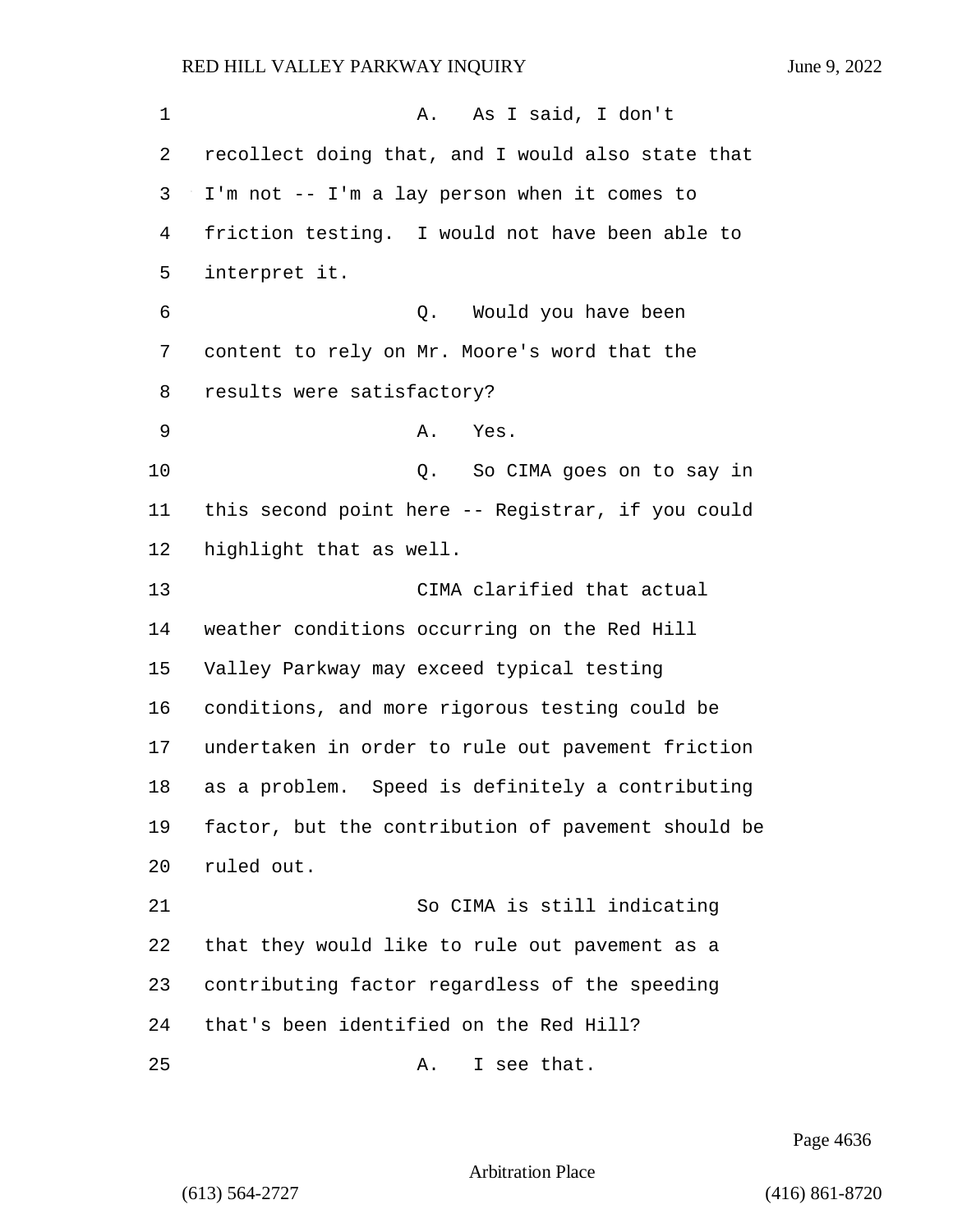1 C. What did you think of that? 3 A. I really don't remember having -- I don't remember my reaction to that. 5 Q. Did you view it as an appropriate recommendation? 7 A. Are we still within the -- 9 MS. CONTRACTOR: Sorry to interrupt but, Mr. Commissioner, he said a few times that he doesn't remember this meeting, so I'm not sure if questions about what he thought or what he did with respect to specific remarks is useful given the witness's comment that he does not recall. 16 JUSTICE WILTON-SIEGEL: I am inclined to agree. Could the Registrar put this down for a moment, take all this down so that I can see -- thank you. Ms. Bruckner, do you have more questions along this line? 21 MS. BRUCKNER: Only a couple. If Mr. White doesn't recall this meeting, I'm happy to move on. I just thought that it might assist his recollection if we put a couple of the lines from the CIMA notes to him.

Page 4637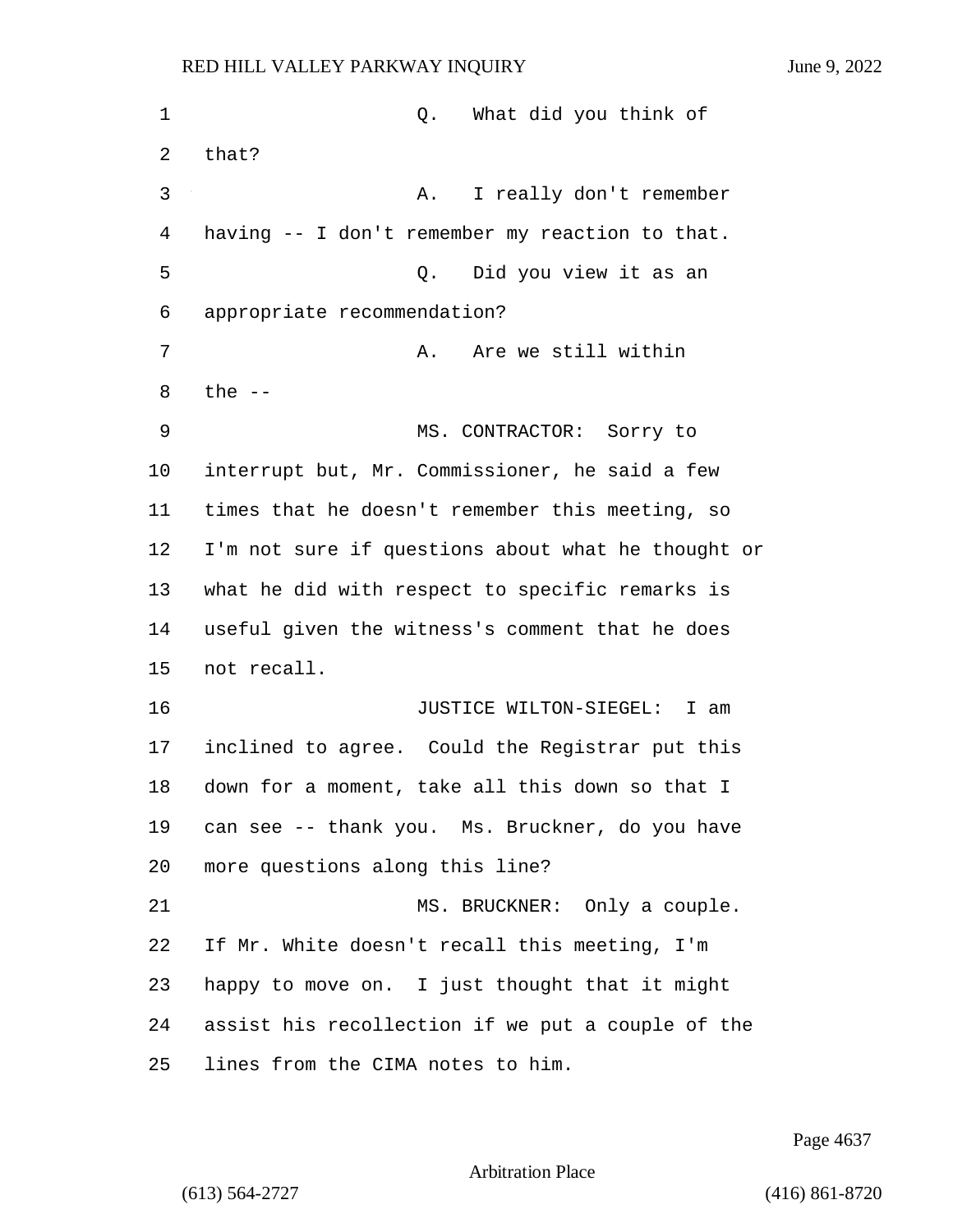1 JUSTICE WILTON-SIEGEL: Well, 2 why don't you put this question and then let's 3 move on. Put this question again. If it 4 refreshes his memory, so be it, but if it doesn't, 5 then we'll move on. 6 BY MS. BRUCKNER: 7 Q. Registrar, could you 8 bring the callout back up again. Thank you. 9 So, Mr. White, does this note 10 about what CIMA said about friction testing help 11 to refresh your memory at all about the 12 discussions around friction testing that occurred 13 at this meeting? 14 A. I'm sorry, I just don't 15 remember this meeting at all. 16 Q. You can close this out, 17 Registrar, and we can move on. 18 Registrar, could you take us 19 to OD7, image 47, paragraphs 140 and 141. Thank 20 you. 21 So you forward a draft copy of 22 the 2015 CIMA report to Mr. Moore on October 20th, 23 2015. Do you remember sending him the draft of 24 the CIMA report? 25 A. Not particularly. Sorry.

Page 4638

Arbitration Place

(613) 564-2727 (416) 861-8720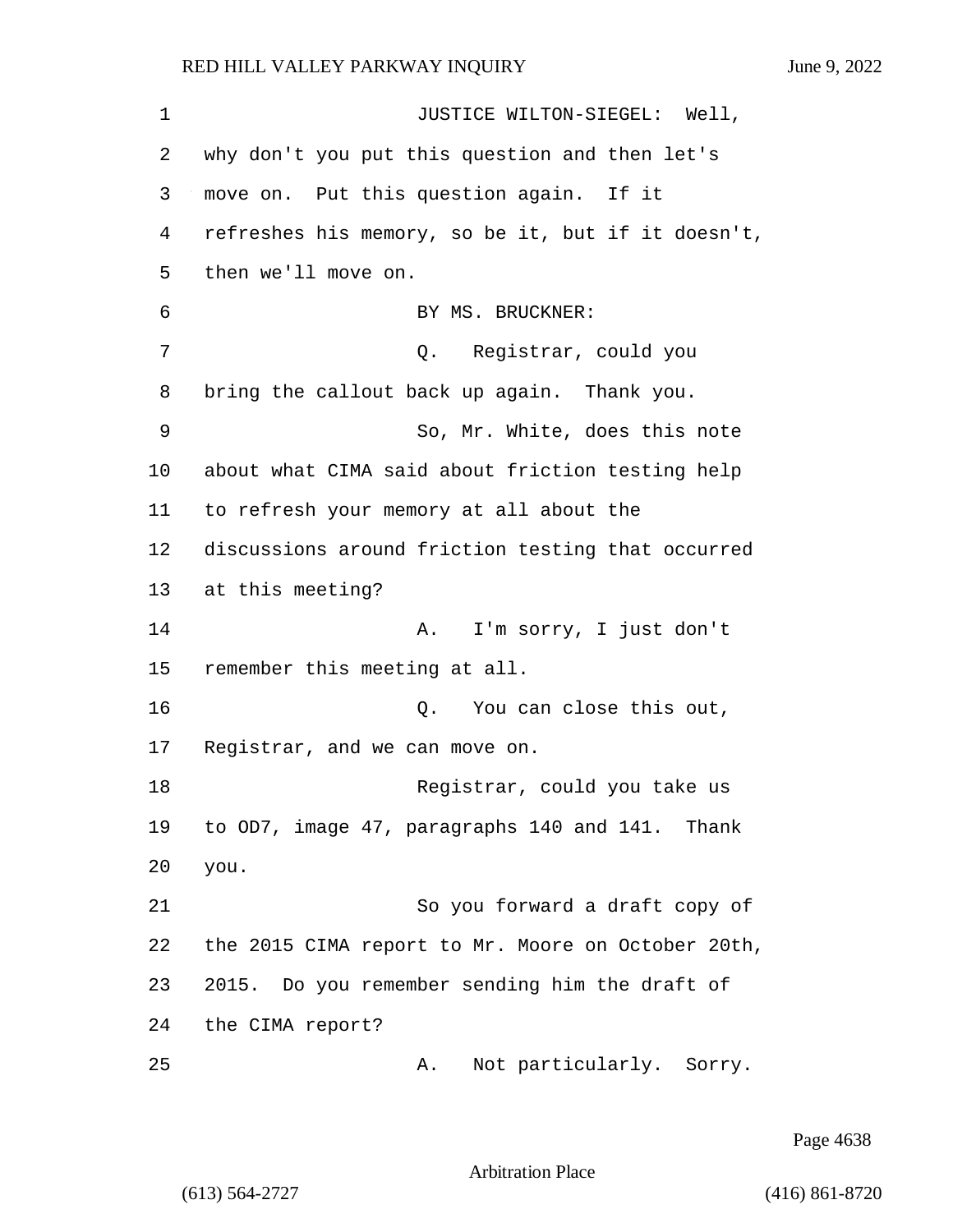| $\mathbf 1$ | Well, I'm reporting to my directors here. I'm      |  |
|-------------|----------------------------------------------------|--|
| 2           | looking at it, but I don't remember doing it.      |  |
| 3           | Q. So just to help you with                        |  |
| 4           | the chronology, based on the e-mail that CIMA      |  |
| 5           | sends to Mr. Ferguson attaching the report that    |  |
| 6           | you then forward to Mr. Moore, it's my             |  |
| 7           | understanding that you sent this after the         |  |
| 8           | October 20th meeting with CIMA.                    |  |
| 9           | Well, if you look at the<br>Α.                     |  |
| 10          | dates on the paper, that's the only thing I can go |  |
| 11          | by, and this was at the end of the day when I      |  |
| 12          | forwarded it.                                      |  |
| 13          | Q. Understood. Do you                              |  |
| 14          | recall receiving Mr. Moore's comments on the 2015  |  |
| 15          | CIMA report?                                       |  |
| 16          | Registrar, to assist with                          |  |
| 17          | that, could you take us to OD7, image 50,          |  |
| 18          | paragraph 152 to 153. If you could include Mr.     |  |
| 19          | Moore's comments.                                  |  |
| 20          | I'm going to take you into the                     |  |
| 21          | actual document in a minute, but do you recall Mr. |  |
| 22          | Moore sending his comments on the 2015 CIMA report |  |
| 23          | to Mr. Ferquson?                                   |  |
| 24          | I remember that<br>A.,                             |  |
| 25          | Mr. Ferguson shared the comments with me. At the   |  |

Page 4639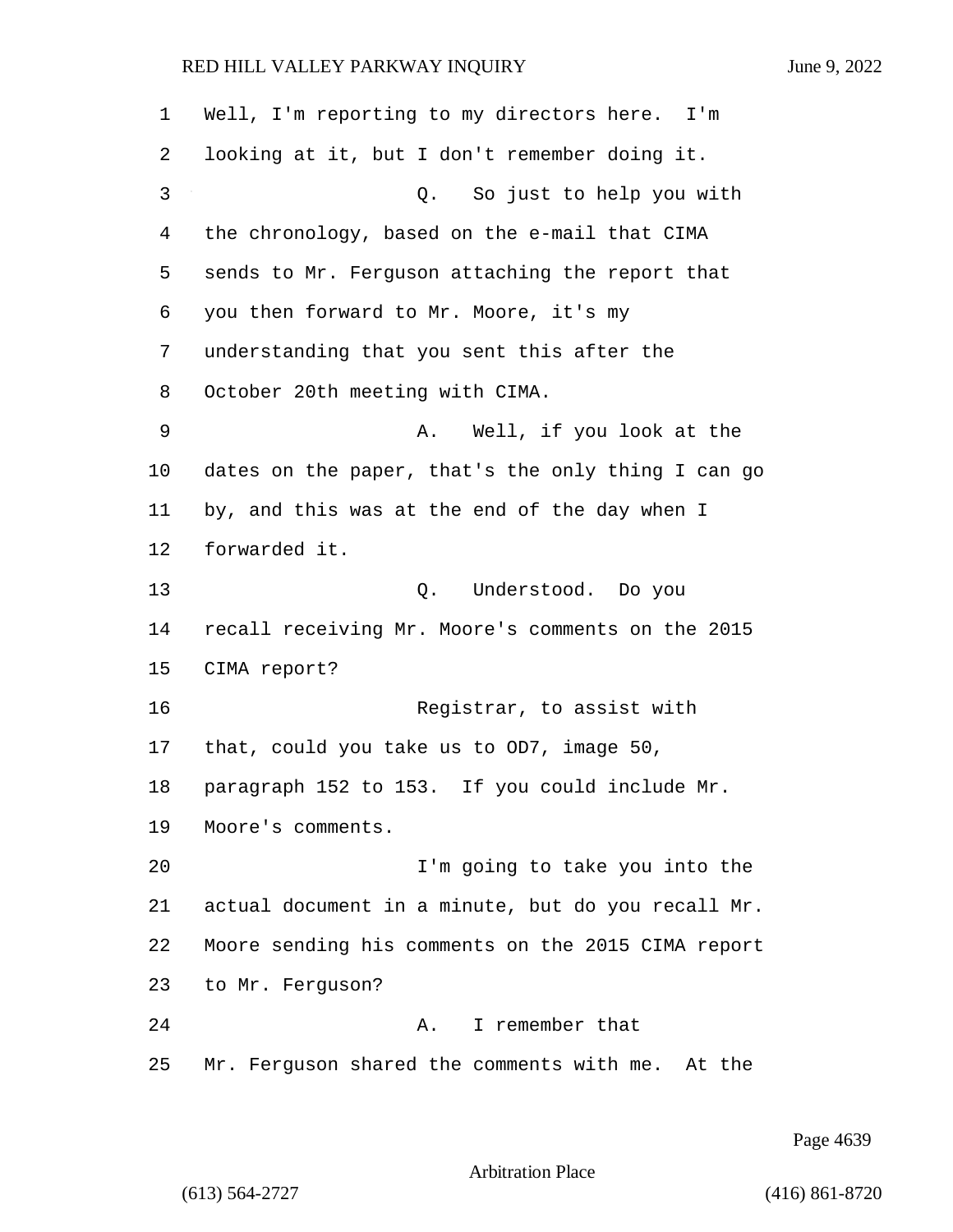| 1  | time it was occurring I was unaware of it.       |
|----|--------------------------------------------------|
| 2  | Registrar, could you take<br>Q.                  |
| 3  | us into HAM0689. I think it's HAM689.            |
| 4  | Just for your reference, Mr.                     |
| 5  | White, you'll see that Mr. Ferguson does forward |
| 6  | this e-mail to you at the top.                   |
| 7  | Α.<br>Yes.                                       |
| 8  | Thank you. Registrar,<br>Q.                      |
| 9  | could you take us to the attachment, which is    |
| 10 | HAM690, and in native form if possible. Thank    |
| 11 | you, Registrar.                                  |
| 12 | So, Mr. White, this is the                       |
| 13 | annotated version of the CIMA report that Mr.    |
| 14 | Moore sends back to Mr. Ferguson, and it has a   |
| 15 | number of sticky notes in it. Do you remember    |
| 16 | receiving these comments from Mr. Moore?         |
| 17 | I got them from<br>Α.                            |
| 18 | Mr. Ferguson.                                    |
| 19 | Q. Mr. Ferguson sent it to                       |
| 20 | you, but they are Mr. Moore's comments. Do you   |
| 21 | recall reviewing these comments?                 |
| 22 | Α.<br>Yes.                                       |
| 23 | Registrar, could you take<br>Q.                  |
| 24 | us to image 34.                                  |
| 25 | So you'll see at the top here                    |

Page 4640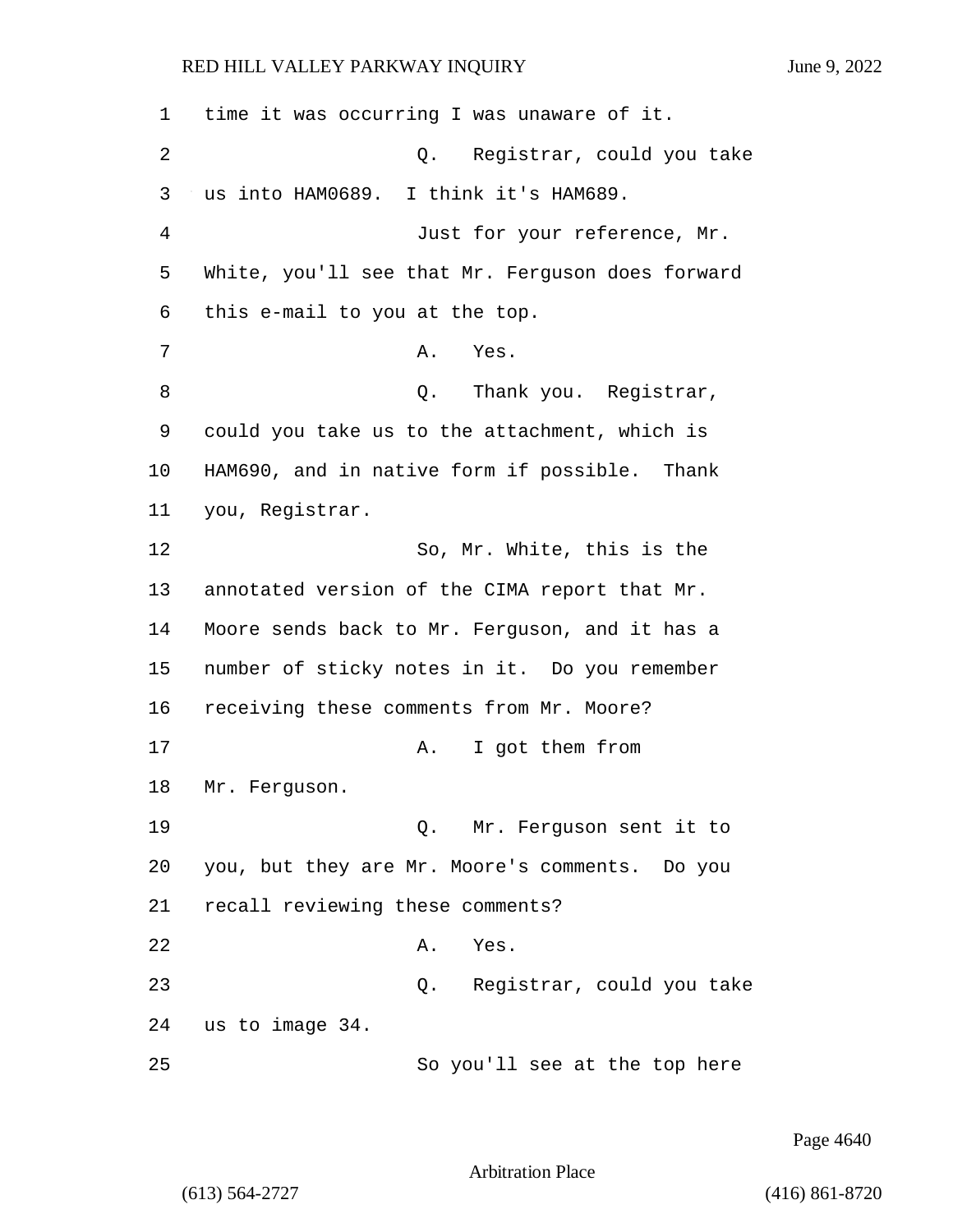1 Mr. Moore's comment, and he is proposing to 2 delete -- if you could leave the comment called 3 out, Registrar, and expand it so that we can see 4 the whole content. Thank you. 5 So he is suggesting that the 6 sentence: 7 "Given the existing proportion 8 of wet pavement collisions, 9 50 percent, oversized slippery 10 when wet signs should be 11 **infused in the study area.**" 12 And Mr. Moore proposes a track 13 change deletion to that, and he says: 14 The sign with a bandwich with the sign with the sign in the sign in the sign in the sign in the sign in the sign in the sign in the sign in the sign in the sign in the sign in the sign in the sign in the sign in the sig 15 should say drive according to 16 road conditions. The road is 17 not slippery when wet any more 18 than any other road. The 19 geometrics and the increased 20 speed profile make it seem 21 **like it's slippery when wet.** 22 I can't increase skid 23 resistance." 24 Do you recall reviewing that

25 comment?

Page 4641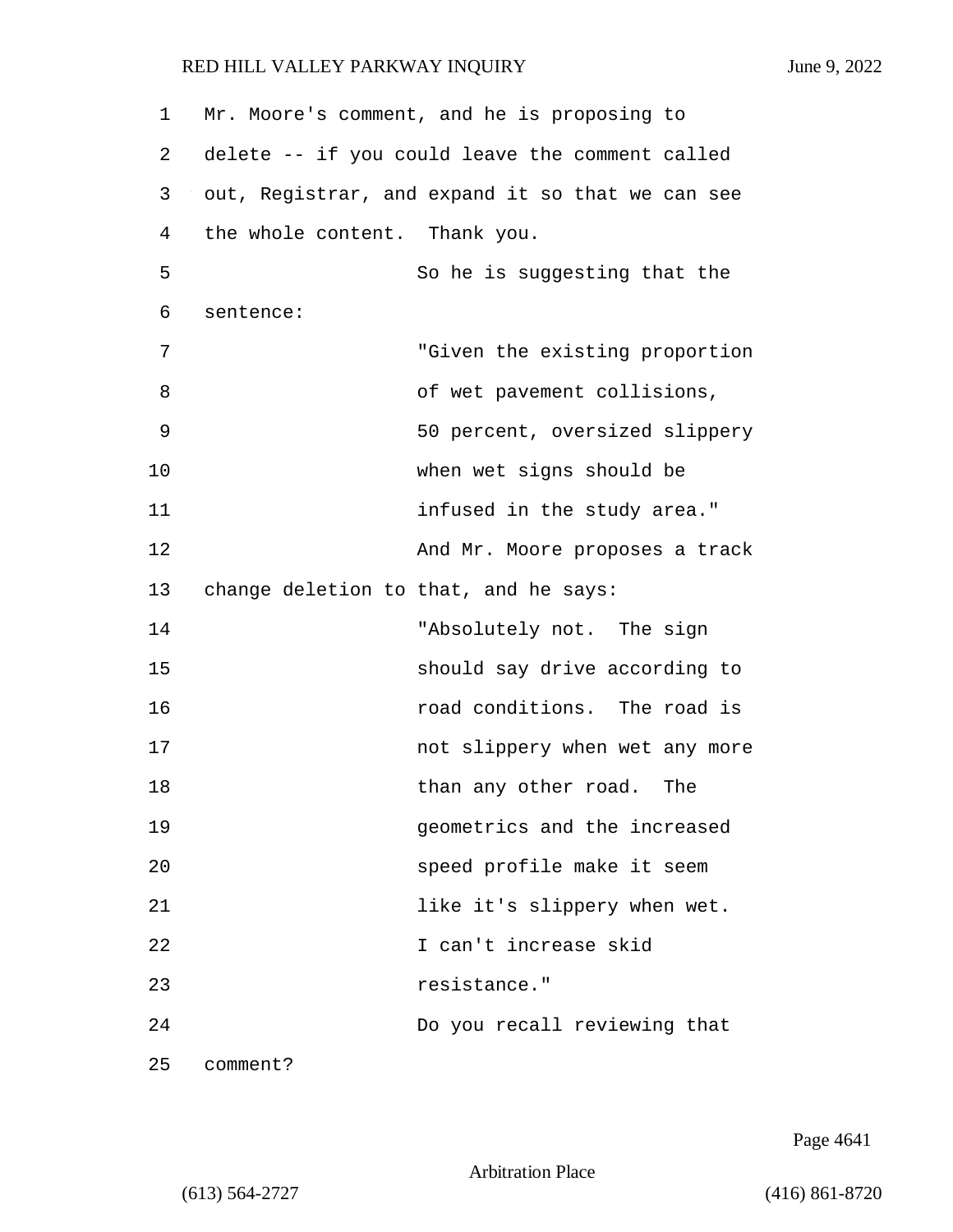1 A. Yes. 2 a Q. Is the view expressed by 3 Mr. Moore consistent with the collision history 4 analysis that CIMA had performed and that you had 5 had Mr. Ferguson perform? 6 A. Is it consistent with the 7 collision data? It's Mr. Moore's opinion there -- 8 the statement that is struck out is fact. Mr. 9 Moore expresses an opinion. 10 Q. And your -- 11 A. There's no such thing 12 as -- what was that he says? 13 Q. He says the sign should 14 say drive according to road conditions. 15 A. Yeah, there's no such 16 sign in the manual. 17 Q. And he goes on in that 18 comment to say "I can't increase the skid 19 resistance." To your knowledge, are there methods 20 by which skid resistance of a roadway can be 21 increased? 22 A. I have no idea. I'm not 23 an expert in asphalt. 24 Q. Was it your understanding 25 that Mr. Moore was an expert in asphalt and

Page 4642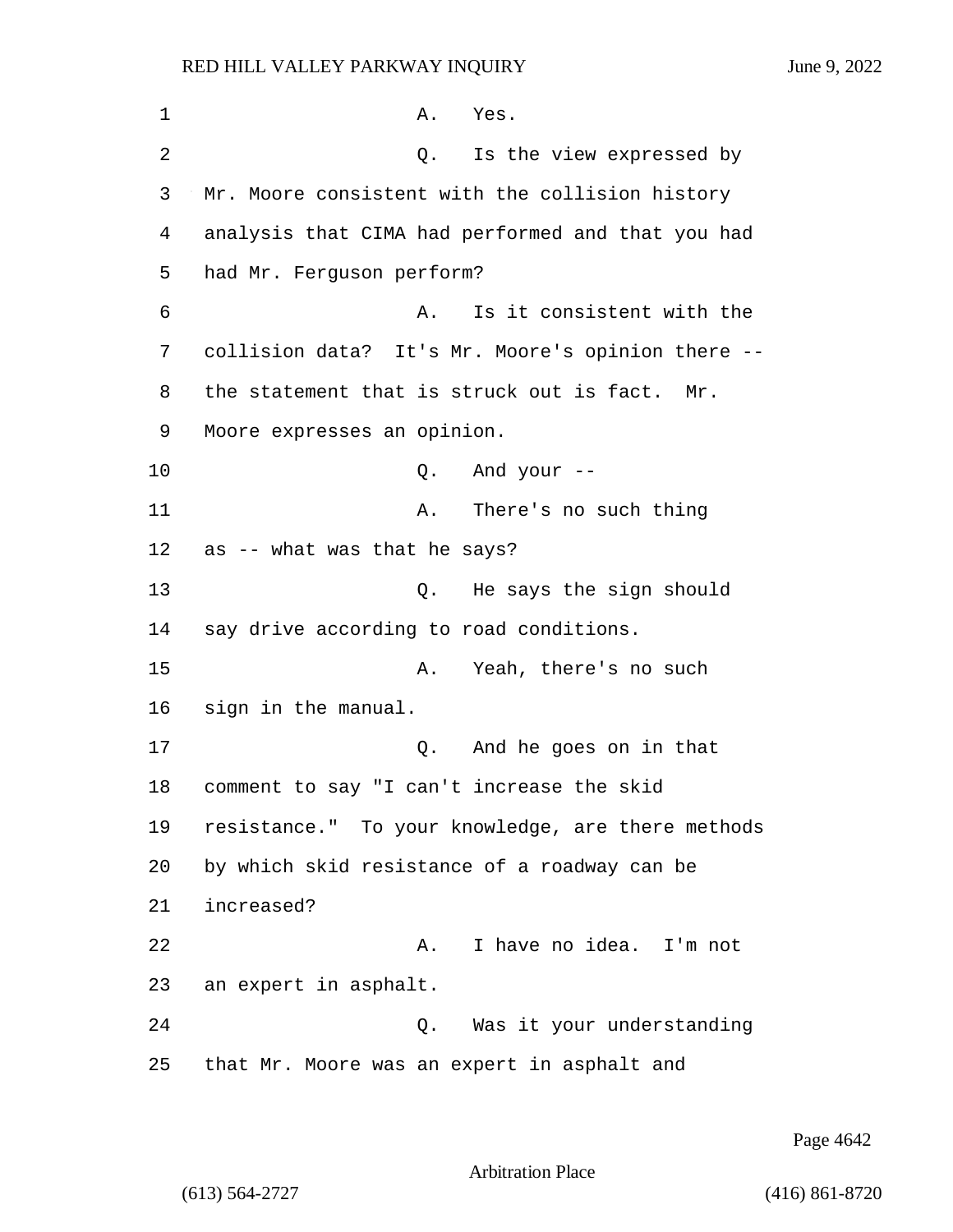1 friction testing? 2 A. He was an expert in 3 engineering, civil engineering, asphalt. I'm not 4 sure his experience with friction testing at all. 5 Q. Perfect. Could you take 6 us to image 42, please, Registrar. If you can 7 pull out those comments just so that we can more 8 clearly see where each of them is coming from. 9 So you'll see Mr. Moore also 10 commented on the subsection under slippery when 11 wet and bridge ices signs in section 7 of the 12 report, which is under "Determination of Potential 13 Countermeasures." This text says: 14 "OTM book 6 guidelines 15 indicate that these signs 16 should be installed at 17 locations where the field 18 investigations determine that 19 the pavement has a 20 significantly reduced wet 21 weather skid resistance." 22 You'll see that at the end of 23 that Mr. Moore makes his first comment. Sorry, at 24 the end of that he makes a second comment. 25 Registrar, could you click on that comment. It's

Page 4643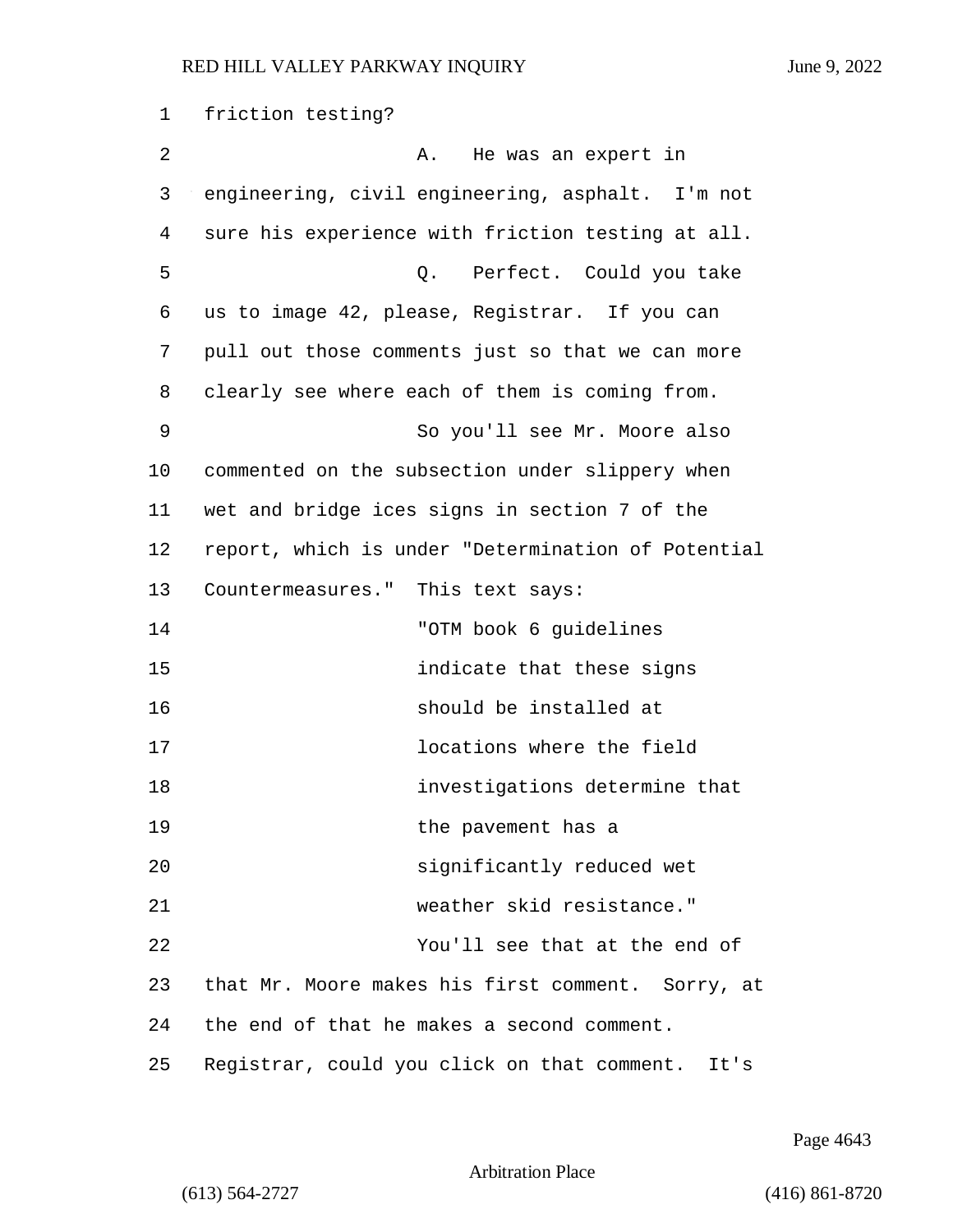the next one down. 2 And he says that that is not the case here. Did you understand that comment to be a reference to his position that the skid testing results on the Red Hill Valley Parkway had resulted satisfactory? 7 A. Sorry, just a minute. 8 also controlled. Contract Contract Contract Contract Contract Contract Out of the U.S. contract Contract Contract Contract Out of the Summary of the Summary of the Summary of the Summary of the Summary of the Summary of time. 10 A. I think he's referring to the fact that he believes, it's his opinion that the pavement has a significantly reduced wet weather skid resistance, but I note that the "or" after that is "where for no identifiable reason more than one-third of the collisions," and I think we identified more than one-third of the collisions are occurring on wet pavement. 18 Q. Right. And so did you understand that his opinion here, that is not the case here that there's inadequate skid resistance, is in reference to friction testing that he had conducted on the Red Hill Valley Parkway? 23 A. That's a giant jump. I'm not quite sure what he's referring to. He expresses a specific one-line opinion. I couldn't

Page 4644

Arbitration Place

(613) 564-2727 (416) 861-8720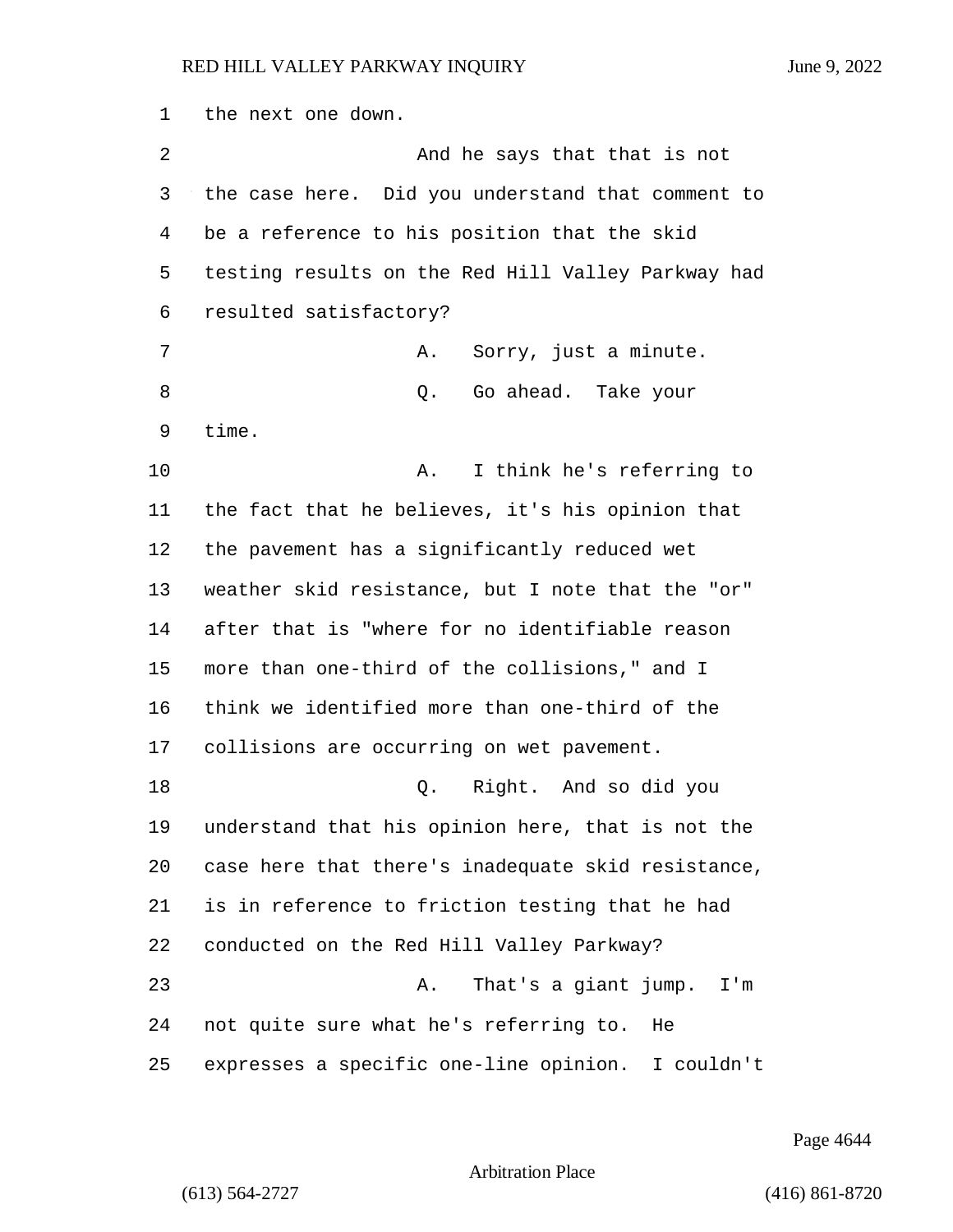1 make that leap. 2 a contract C. So at the end of the line 3 that you just read out a moment ago, which is: 4 "...or where for no 5 identifiable reason more than 6 one-third of all collisions on 7 a given section of road are 8 occurring on wet pavement, 9 among other criteria." 10 Mr. Moore comments --11 Registrar, could you click on the next comment 12 down. He says: 13 TWE know the reason, excessive 14 speed." 15 Do you agree with that 16 statement? 17 A. Excessive speed is a 18 major contributing factor to the collisions on the 19 RHVP, but he can't take it in isolation. 20 a. C. There are other factors 21 other than driver behaviour that could contribute 22 to a collision pattern on wet pavements. 23 A. On the roadway in 24 general, yes. 25 Q. And CIMA identified one

Page 4645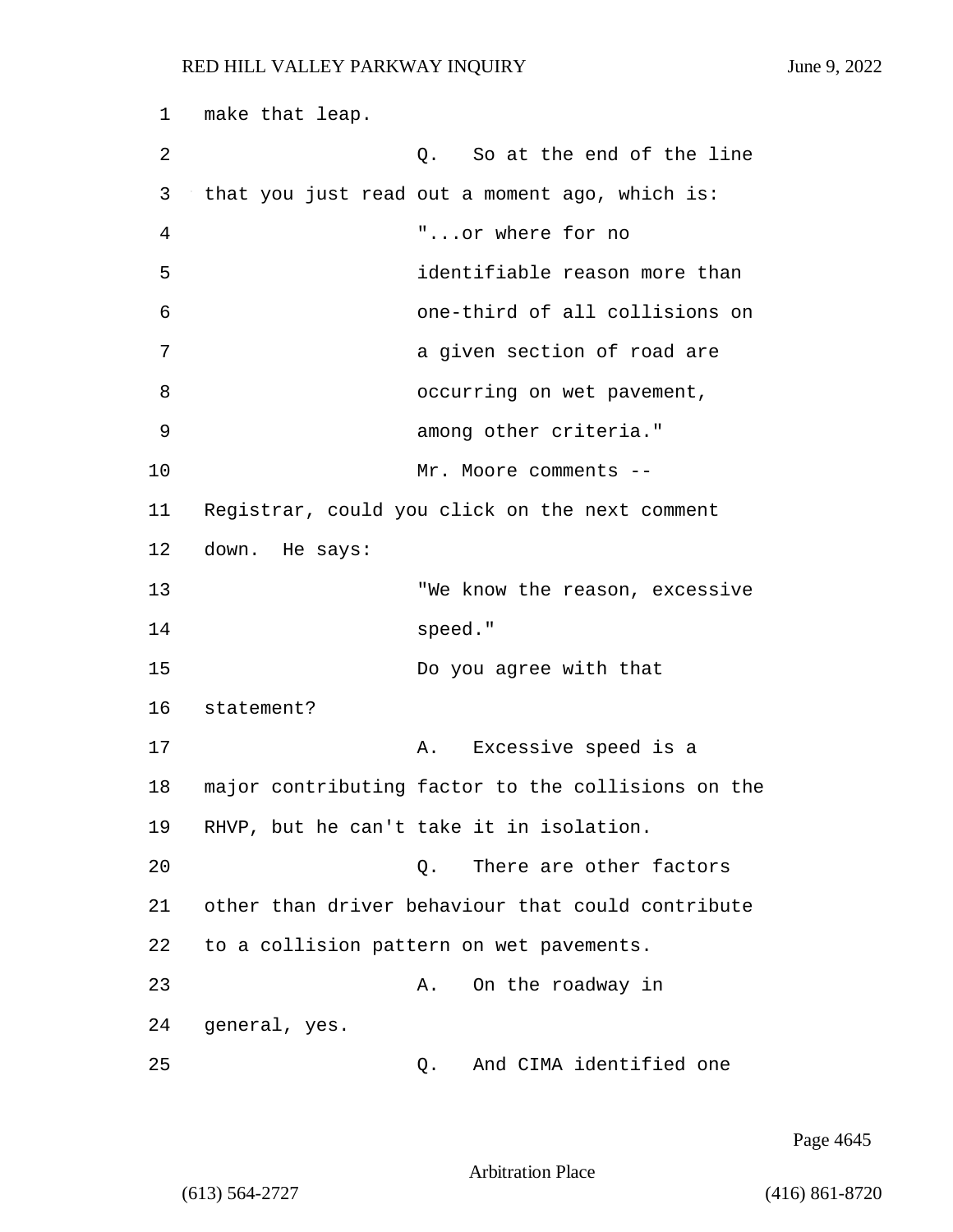| 1  | of those as inadequate skid resistance?            |
|----|----------------------------------------------------|
| 2  | "Or where for no<br>Α.                             |
| 3  | identifiable reason more than one-third," and      |
| 4  | that's where I am with this thing. That is         |
| 5  | something that I understood, that that's an        |
| 6  | applicable countermeasure when that occurs on any  |
| 7  | roadway, and we would have looked at using those   |
| 8  | signs under those conditions generically across    |
| 9  | the City.                                          |
| 10 | So for you it's more a<br>Q.                       |
| 11 | question of whether or not to put up a sign than   |
| 12 | for what the underlying factor is that's           |
| 13 | contributing to the pattern?                       |
| 14 | But the manual allows you<br>Α.                    |
| 15 | to put up the sign if you have a condition met and |
| 16 | the "or" is a condition that could be met and is   |
| 17 | met at various points on the RHVP.                 |
| 18 | Thank you. Registrar,<br>Q.                        |
| 19 | could you take us to image 41, please.             |
| 20 | So you'll see that Mr. Moore                       |
| 21 | has struck out the section under "perform friction |
| 22 | testing," and he comments -- Registrar, if you can |
| 23 | make that so that we can read the whole thing --   |
| 24 | "There is no basis, nothing to                     |
| 25 | compare, and no other agency                       |

Page 4646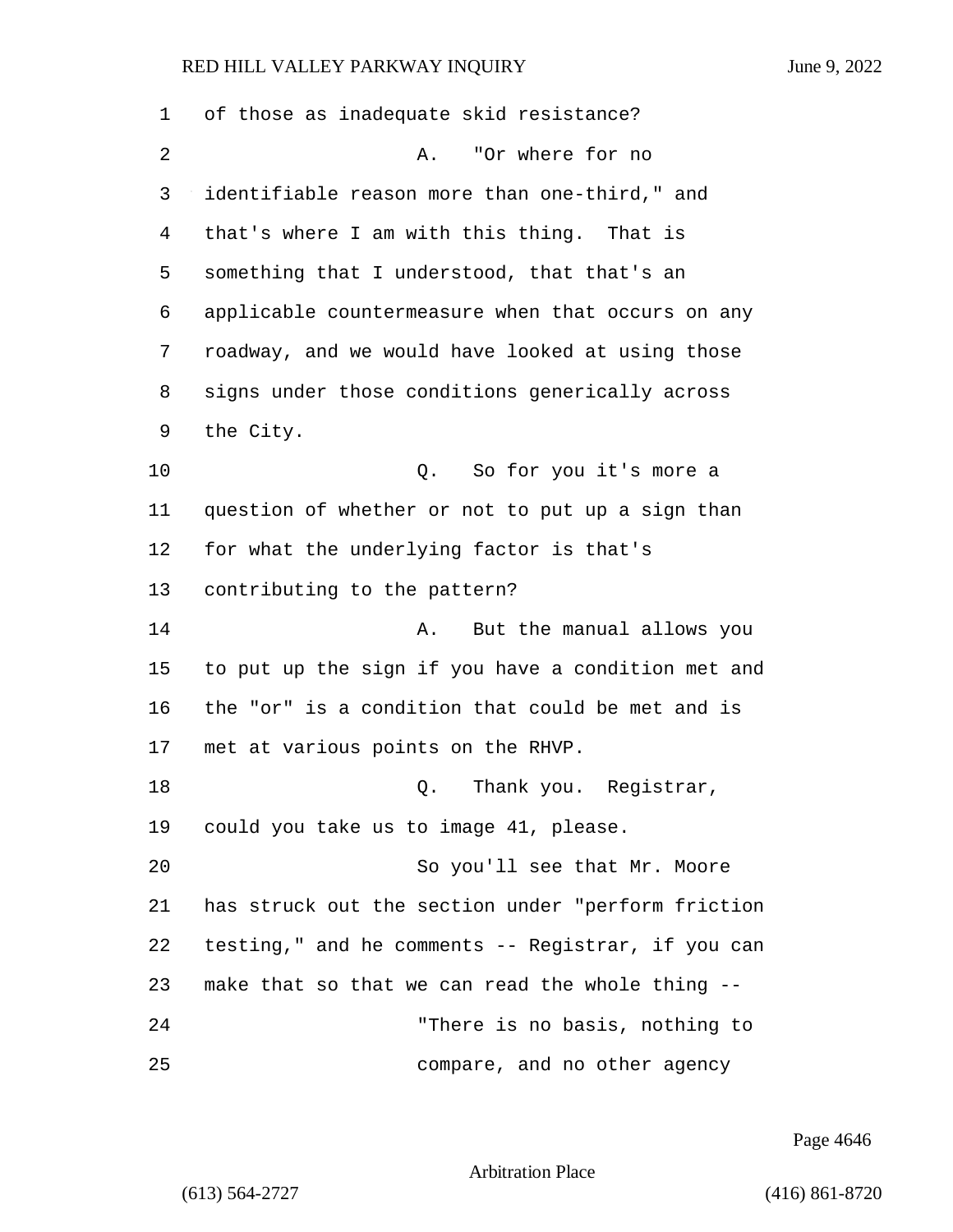1 in Ontario, including the MTO 2 doing this. It means 3 absolutely nothing except 4 proving potential exposure to 5 legal actions and confusion." 6 In your view would it be 7 appropriate to delete this section from the 2015 8 CIMA report? 9 A. I don't see that there's 10 harm in leaving it in the report. 11 Q. How did you square Mr. 12 Moore's comments that there was nothing to compare 13 friction testing to with his comments to CIMA on 14 October 20th that friction testing had been done 15 on the Red Hill Valley Parkway and resulted 16 satisfactory? 17 A. I just took this as Gary 18 expressing an opinion on paper, but I don't 19 believe that we acted on any of his comments that 20 were in this document. It's my recollection that 21 we moved on with the existing document. 22 Q. Did you recognize that 23 there may have been a conflict between Mr. Moore's 24 statement that there would be nothing to compare 25 2015 friction testing data to with his comments

Page 4647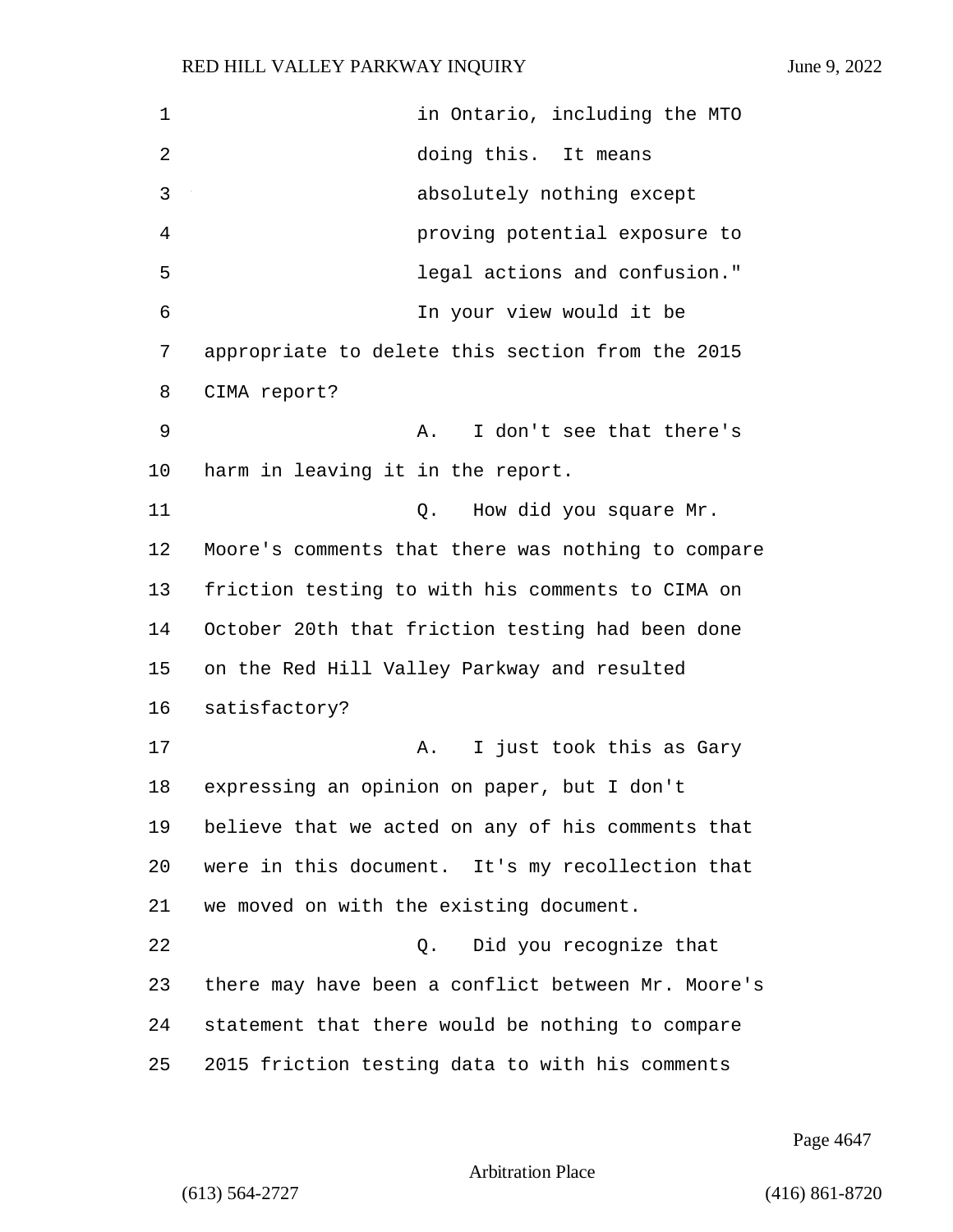1 that friction testing had already been conducted 2 on the Red Hill Valley Parkway and resulted 3 satisfactory? 4 A. You know, I really don't 5 remember how I felt at the time, and I don't 6 remember having that thought. 7 O. How did you square this 8 statement from Mr. Moore with your knowledge that 9 he had had friction testing conducted on the Red 10 Hill Valley Parkway in November 2013? 11 A. I just -- you know, I 12 quite honestly just wrote it off as Gary's opinion 13 and moved on. I believe if I remember correctly, 14 we included this in the report. We allowed it to 15 stand. 16 Q. So Mr. Moore goes on to 17 say in this comment that: 18 The Terriction testing means 19 absolutely nothing except 20 proving potential exposure to 21 legal actions." 22 Is potential exposure to legal 23 action an appropriate consideration for public 24 works staff when considering a consultant's 25 recommendation to do further testing on a roadway?

Page 4648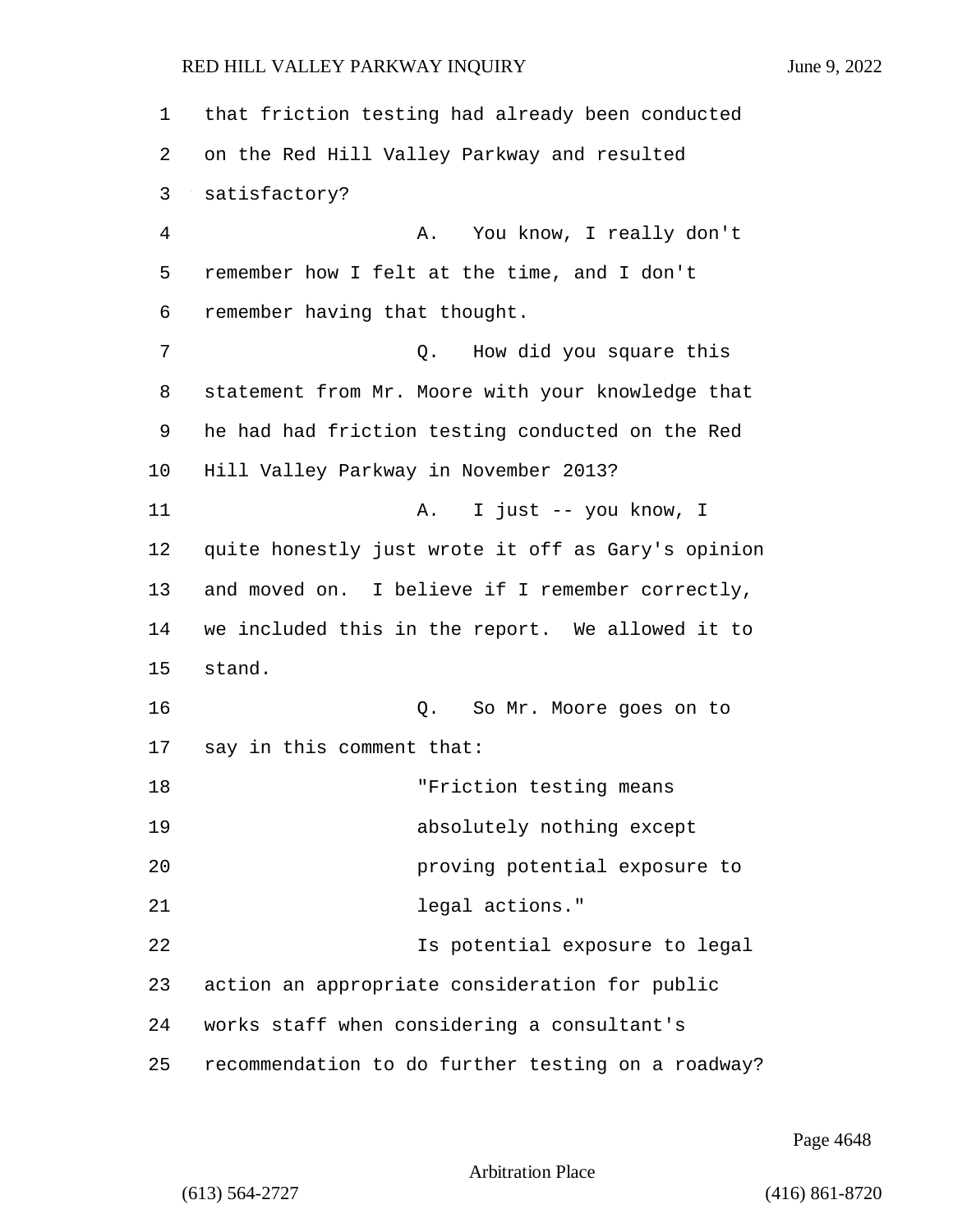| 1  | A. You always have to be                           |
|----|----------------------------------------------------|
| 2  | aware of potential exposure on behalf of the City. |
| 3  | However, I still believe that you must always take |
| 4  | the best way forward and take the best solutions   |
| 5  | and act in the best interest of the City.          |
| 6  | Registrar, could you take<br>Q.                    |
| 7  | us to image 54, please. So you'll see that there   |
| 8  | is another section under 9.1.4, "Conduct pavement  |
| 9  | friction testing," and Mr. Moore has written in a  |
| 10 | comment here that says under this section:         |
| 11 | "I don't have any frame of                         |
| 12 | reference to pass or fail this                     |
| 13 | against."                                          |
| 14 | A. Yes.                                            |
| 15 | Q. Did you turn your mind to                       |
| 16 | Mr. Moore's statements on October 20th, 2013 when  |
| 17 | reviewing this section of the report?              |
| 18 | Again I just discounted<br>Α.                      |
| 19 | it. We had heard from him that it was -- there     |
| 20 | was only a UK standard sometime before this.       |
| 21 | Is it your recollection<br>Q.                      |
| 22 | that he had made comments about there only being a |
| 23 | UK standard to you before he made these comments   |
| 24 | on the report?                                     |
| 25 | You know, I can't put it<br>Α.                     |

Page 4649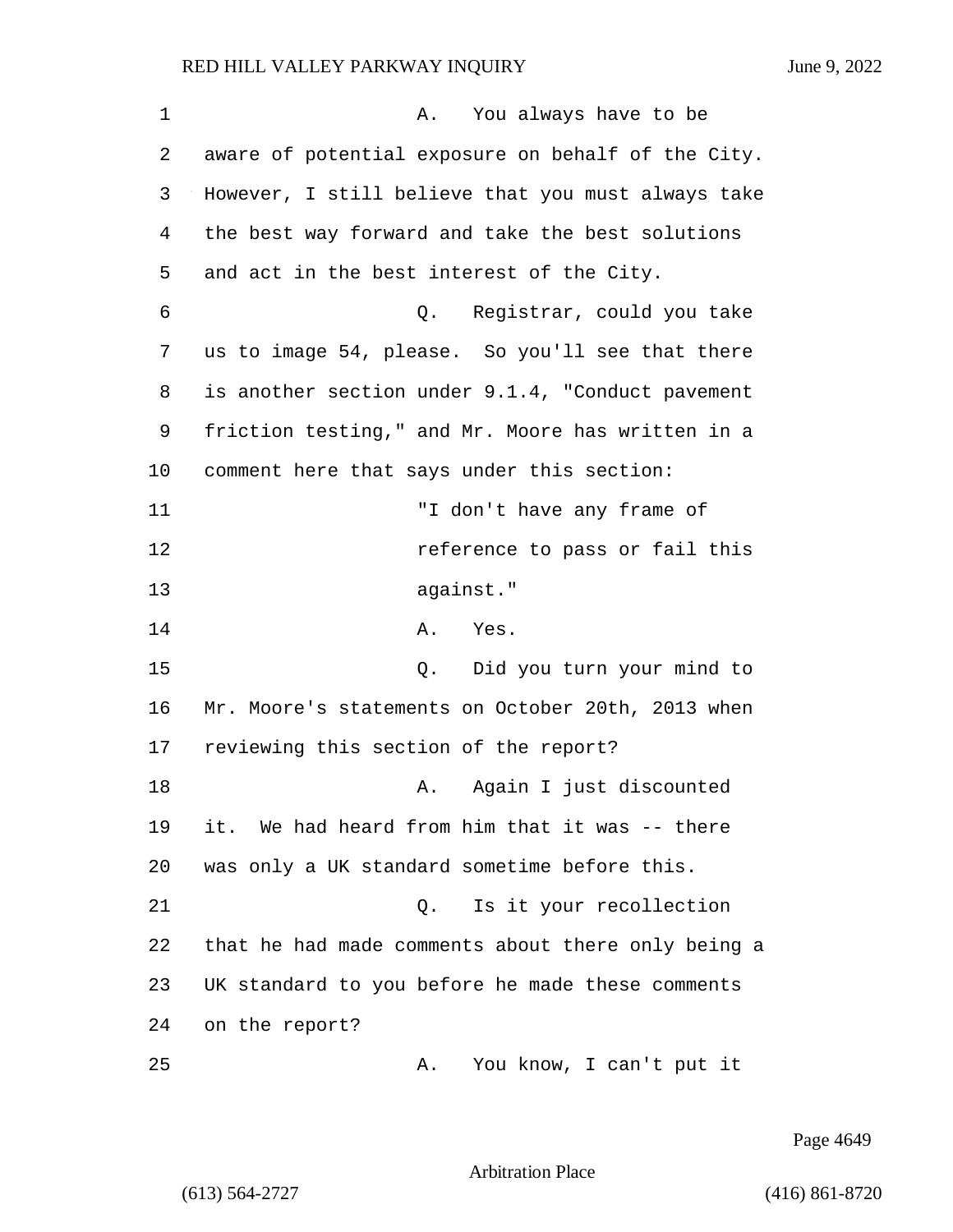| 1  | in context. I don't remember what came first. I    |
|----|----------------------------------------------------|
| 2  | certainly know I heard that. It may have been      |
| 3  | after. Honestly, I'm sorry, I just don't           |
| 4  | recollect the sequence of events.                  |
| 5  | Thank you. Registrar,<br>Q.                        |
| 6  | could you close this out and pull up HAM4781.      |
| 7  | HAM4781, Registrar. Thank you. Sorry.              |
| 8  | Is there a second page of this                     |
| 9  | document as well? Thank you.                       |
| 10 | So you'll see on October 25th                      |
| 11 | Mr. Mater, you and Mr. Ferguson and Mr. Lupton     |
| 12 | engage in an e-mail exchange about the timing for  |
| 13 | the staff report on the 2015 CIMA LINC and Red     |
| 14 | Hill Valley Parkway reports.                       |
| 15 | Registrar, if you could call                       |
| 16 | out Mr. Mater's e-mail at the very bottom of image |
| 17 | 1, please. Thank you.                              |
| 18 | And you'll see that Mr. Mater                      |
| 19 | copies Mr. Moore on this e-mail, and he says that: |
| 20 | "In order to meet a December                       |
| 21 | timeframe for this report, it                      |
| 22 | needs to be to me by the 9th                       |
| 23 | and Gerry by the 16th."                            |
| 24 | And he goes on to say:                             |
| 25 | "I know you gents are working                      |

Page 4650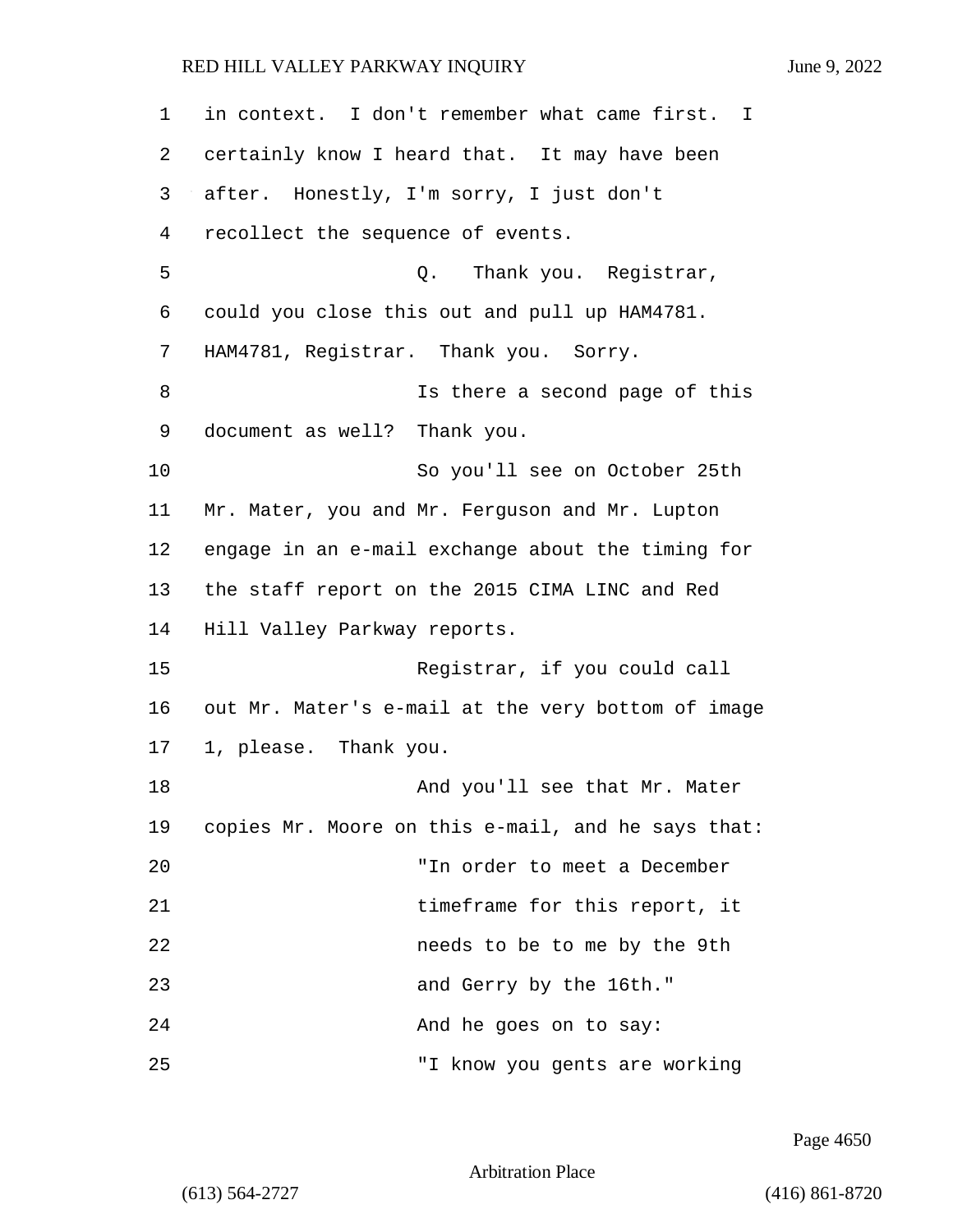| $\mathbf 1$ | on the draft cover report for                   |
|-------------|-------------------------------------------------|
| 2           | Gary and I to review with                       |
| 3           | Gerry." (As read)                               |
| 4           | Could you please close this                     |
| 5           | out, Registrar, and go up to the next -- the    |
| 6           | e-mail from Mr. White in this chain. Thank you. |
| 7           | So on October 30th, 2015 you                    |
| 8           | respond to this mail by forwarding it to Mr.    |
| 9           | Lupton and Mr. Ferguson. You have removed Mr.   |
| 10          | Moore from this e-mail exchange, and you write: |
| 11          | "Dave, make those minor                         |
| 12          | changes in the rec section to                   |
| 13          | read the actions are by the                     |
| 14          | GMPW, then send it to me                        |
| 15          | again, CC Geoff." (As read).                    |
| 16          | You go on to say:                               |
| 17          | "Geoff, we have had a draft                     |
| 18          | already written. It's in the                    |
| 19          | binder I gave John, right in                    |
| 20          | the front. I e-mailed it to                     |
| 21          | you also. Dave is making some                   |
| 22          | changes in the recs, and we                     |
| 23          | will resend it to you. After                    |
| 24          | that, I'm not sure what to                      |
| 25          | say. It recs the guide rail                     |

Page 4651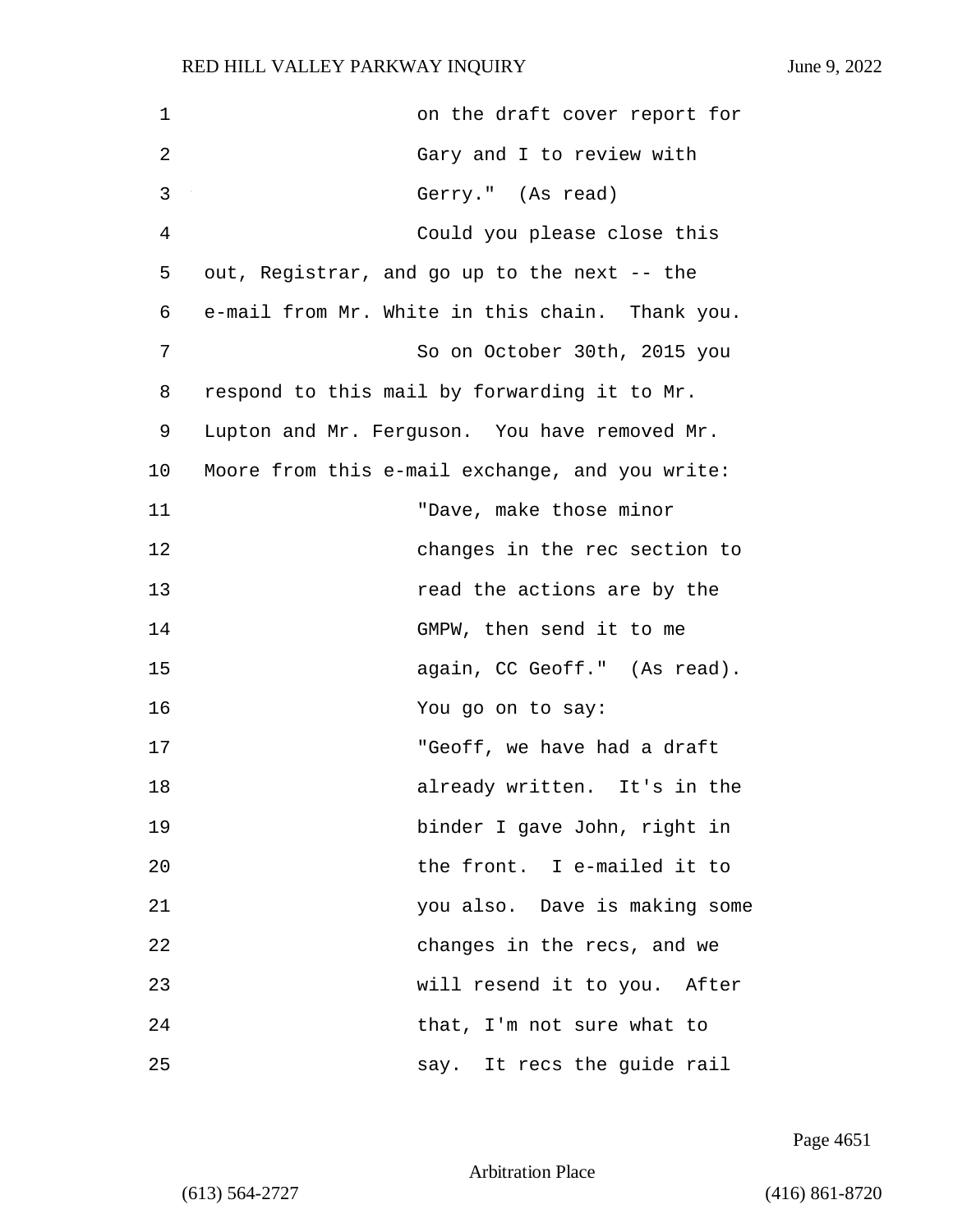| 1           |              | and lighting review and                            |
|-------------|--------------|----------------------------------------------------|
| 2           |              | asphalt testing, all the                           |
| 3           |              | things Gary argues against.                        |
| 4           |              | Despite that, I believe them                       |
| 5           |              | to be prudent and required                         |
| 6           |              | that we do this ethically and                      |
| 7           |              | technically responsibly. We                        |
| 8           |              | can talk after Dave sends it                       |
| $\mathsf 9$ |              | to us. Thanks." (As read)                          |
| 10          |              | And you go on to say:                              |
| 11          |              | "Frankly, I think Chris Murray                     |
| 12          |              | should be in on the                                |
| 13          |              | discussions. He built the                          |
| 14          |              | roadways. We can prevent some                      |
| 15          |              | of these accidents from                            |
| 16          |              | occurring and we should take                       |
| 17          |              | action." (As read)                                 |
| 18          |              | Do you recall sending that                         |
| 19          | e-mail?      |                                                    |
| 20          |              | A. Yes.                                            |
| 21          |              | Why did you remove Mr.<br>Q.                       |
| 22          |              | Moore from the e-mail chain when you forwarded it? |
| 23          |              | I don't report to Mr.<br>Α.                        |
| 24          |              | Moore. I'm expressing my concerns and opinions to  |
| 25          | my director. |                                                    |

Page 4652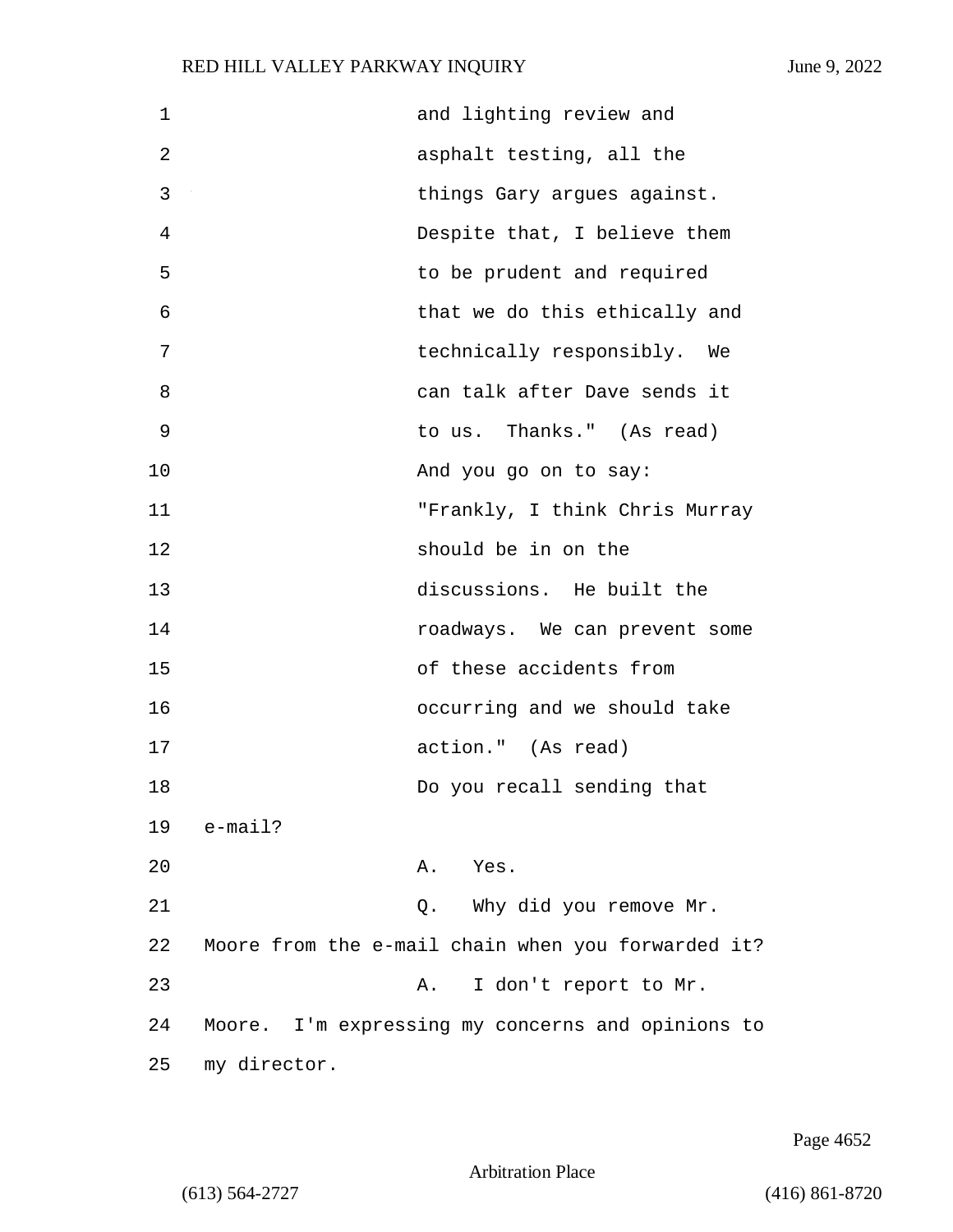| 1  | The concerns about Mr.<br>Q.                       |
|----|----------------------------------------------------|
| 2  | Moore's comments on the report?                    |
| 3  | Well, just I'm giving him<br>Α.                    |
| 4  | my best take on the report and what we were doing  |
| 5  | and just setting the scenario for him. If they     |
| 6  | are going to go have a DMT or a meeting, they need |
| 7  | to be aware of what's happening.                   |
| 8  | So you instruct<br>Q.                              |
| 9  | Mr. Ferguson to change the recommendations section |
| 10 | to read the actions are by the GM public works?    |
| 11 | Yes, I believe that's the<br>Α.                    |
| 12 | case.                                              |
| 13 | Was that to make it<br>Q.                          |
| 14 | consistent with the standard practice in public    |
| 15 | works for staff reporting?                         |
| 16 | Yes, and it relieved some<br>Α.                    |
| 17 | of the concerns that he had on funding and that    |
| 18 | forestry had on what their responsibility was,     |
| 19 | and -- so we're just basically -- it's still at    |
| 20 | the department level, not at the section level.    |
| 21 | But that didn't in essence change anything about   |
| 22 | the report or the recommendations.                 |
| 23 | Q. So you go on. We have                           |
| 24 | this centre paragraph that you direct to Mr.       |
| 25 | Lupton. What did you mean when you said:           |

Page 4653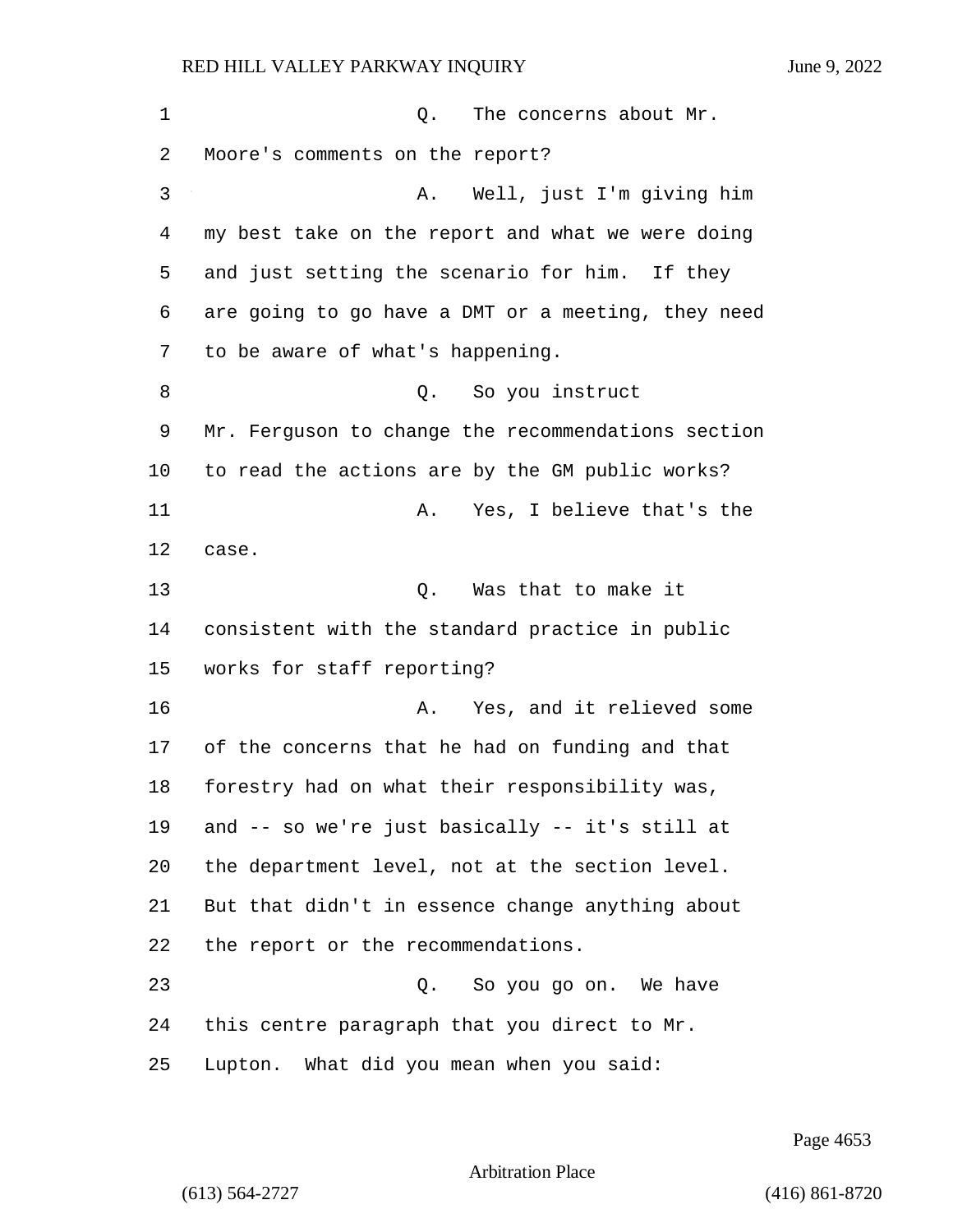| 1  | "I'm not sure what to say. It                      |
|----|----------------------------------------------------|
| 2  | recs the guide rail and                            |
| 3  | lighting review and asphalt                        |
| 4  | testing, all the things Gary                       |
| 5  | argues against. Despite that,                      |
| 6  | I believe them to be prudent                       |
| 7  | and require that we do this                        |
| 8  | ethically and technically                          |
| 9  | responsibly." (As read)                            |
| 10 | That's what I thought.<br>Α.                       |
| 11 | Can you expand on that a<br>Q.                     |
| 12 | bit for me? Why did you think that?                |
| 13 | They were in the<br>Α.                             |
| 14 | recommendations of the consultant. You know,       |
| 15 | disclosure to council was very important to me,    |
| 16 | and it would be $-$ I used the word "prudent," so  |
| 17 | I'll use it again -- prudent to make sure that     |
| 18 | council has the option and the information on all  |
| 19 | the things that came forward. They can reject      |
| 20 | them, but they should be aware of them. That was   |
| 21 | the ethically and technically responsible part.    |
| 22 | So it was your view that<br>Q.                     |
| 23 | to report to the public works committee in an      |
| 24 | ethical and responsible way, these items needed to |
| 25 | be included in the staff report?                   |

Page 4654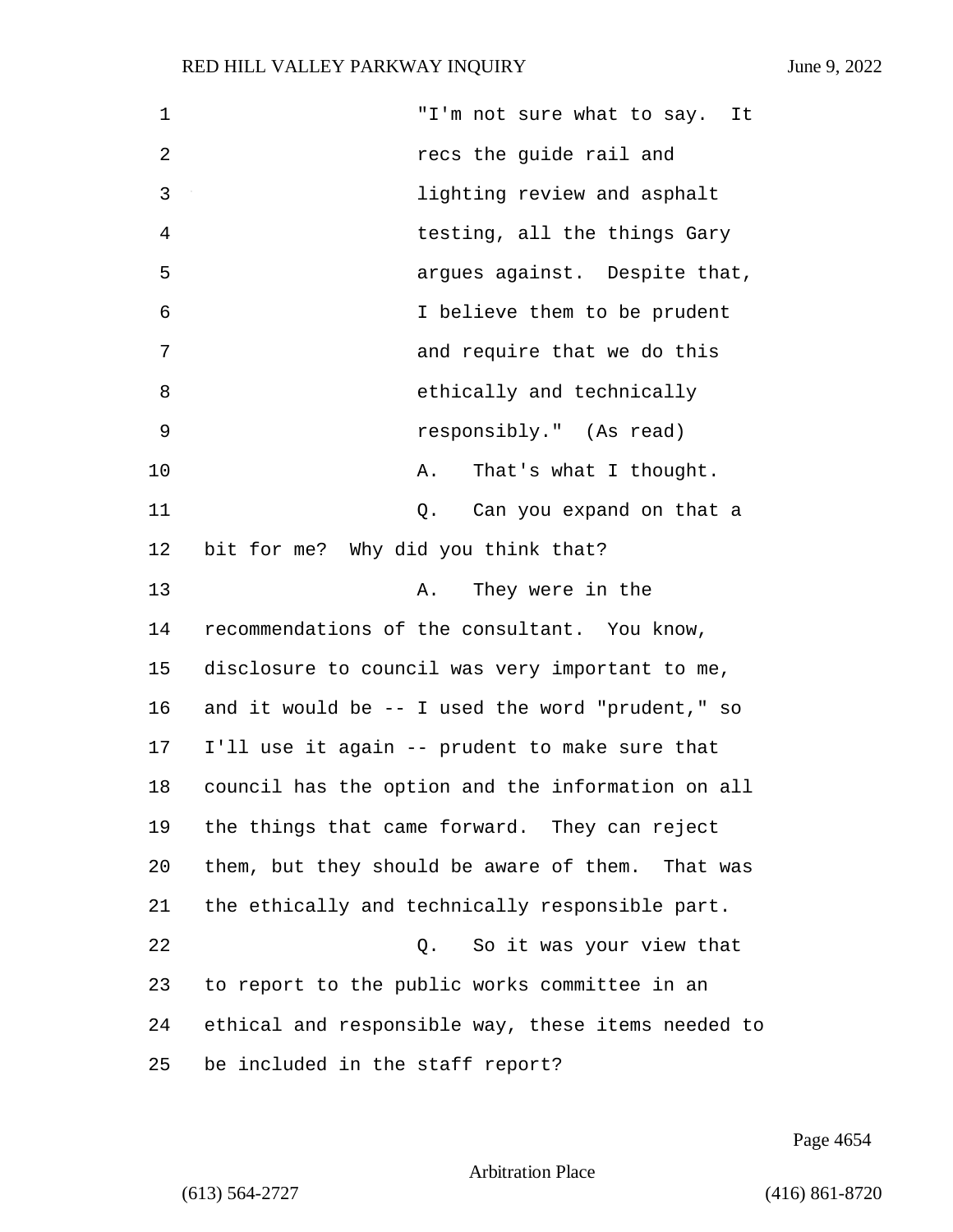1 A. Anything that was in the CIMA report recommendations, and there was nothing -- there was nothing that I objected to in their recommendations, so they should have been at least put in front of council. 6 Q. If there was something that you had objected to in the recommendations, and this is a hypothetical, would you also have thought that that needed to be put into the staff report to report in an ethical and responsible way? 12 A. Would depend on what it was. It's too hypothetical. I'm sorry, I can't answer that. 15 Q. Registrar, could you please take us to OD7, image 57, paragraph 172. 17 So Mr. Ferquson circulates a revised version of the staff report on November 2nd, 2015. 20 Registrar, you can close that out. I just wanted Mr. White to have that context, and call out 176 to 177 which are on image 58. 24 So on November 4th, 2015, you e-mail Mr. Ferguson in response to his circulation

Page 4655

Arbitration Place

(613) 564-2727 (416) 861-8720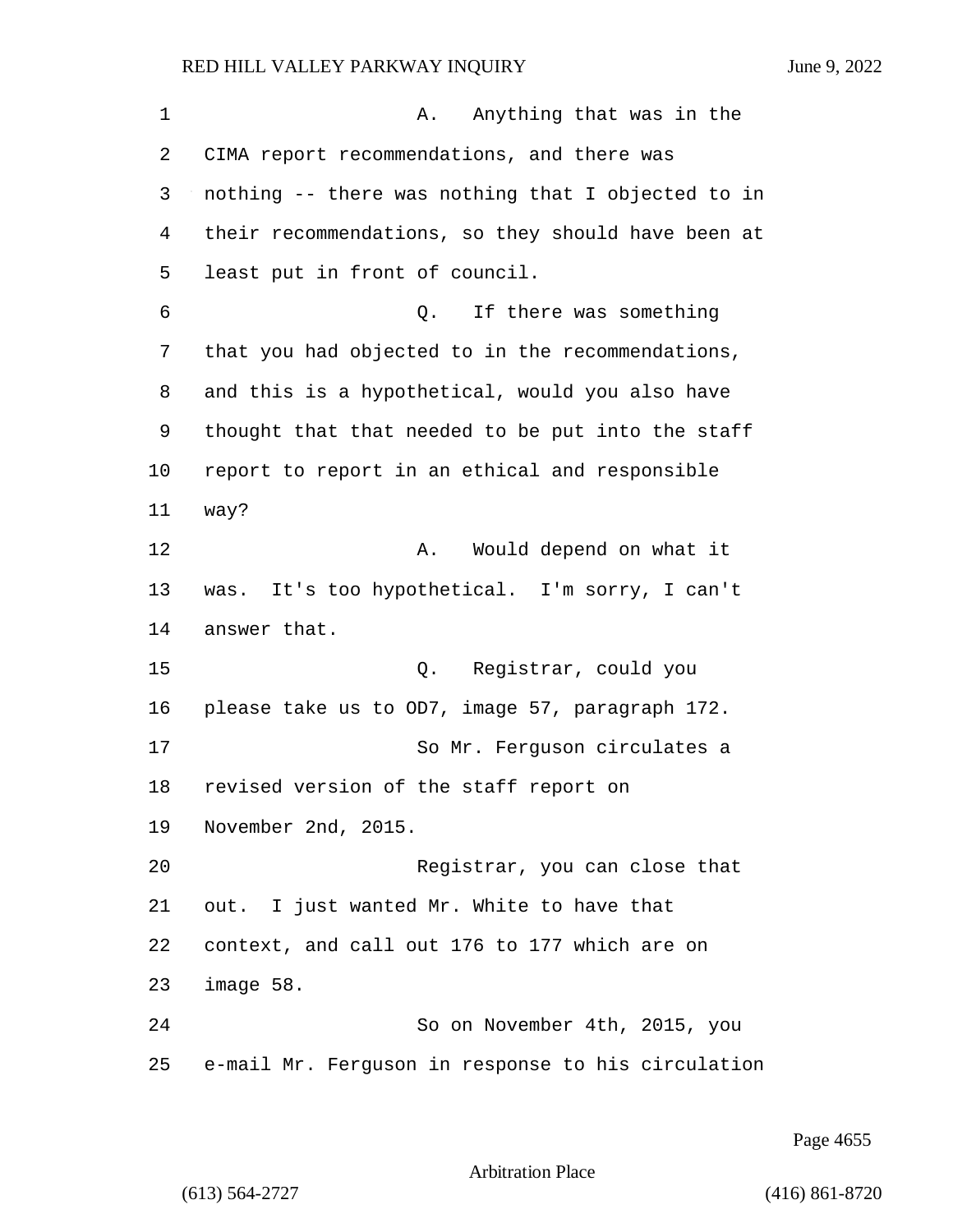1 of the draft staff report, and you say: 2 "Did, Gerry, John and Gary 3 approve the last draft of the 4 report?" 5 On November 4th, 2015, at 7:19 6 p.m., Mr. Ferguson responds to you. He says: 7 "Yes and no. Let's say I have 8 some work to do tonight and 9 tomorrow. I will send to you 10 once I update it again." 11 Do you know what work it was 12 that Mr. Ferguson had to do to get approval for 13 the staff report at this point? 14 A. No, I was kind of a 15 middle man in this now, and Dave's proximity to 16 John and to Lupton was driving the information 17 that he was receiving. He was able to speak to 18 them directly, and I was kind of left out at this 19 point for a little while. 20 Q. In your view, at this 21 time Mr. Mater and Mr. Lupton were giving their 22 comments on the report directly to Mr. Ferguson? 23 A. I think so. 24 Q. Mr. Moore as well? 25 A. I don't know that. No, I

Page 4656

Arbitration Place

(613) 564-2727 (416) 861-8720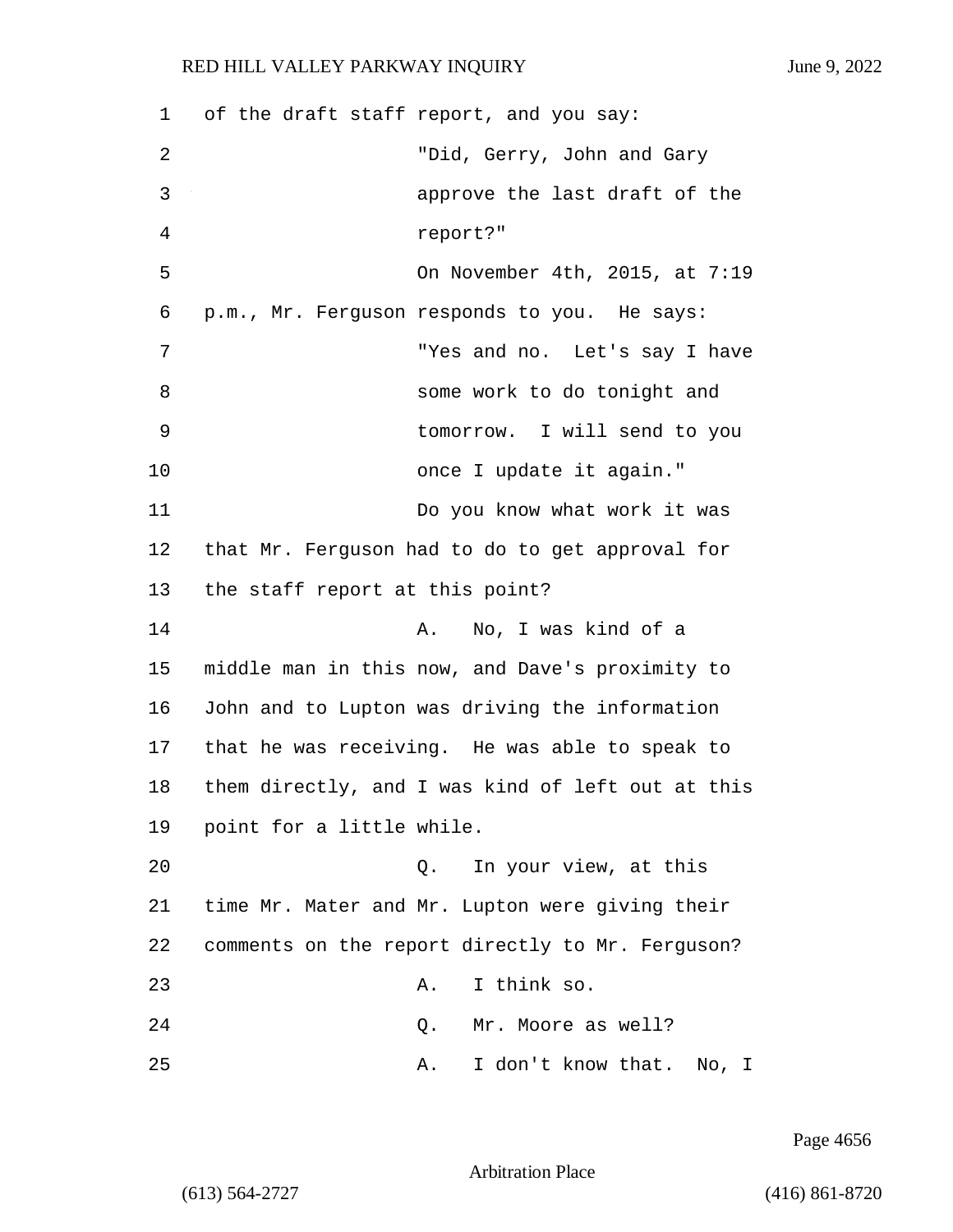| 1  | wouldn't think so. I think John and Geoff would   |
|----|---------------------------------------------------|
| 2  | have discussed it with him, but I don't think he  |
| 3  | was giving direct -- he couldn't give direct      |
| 4  | instruction to Mr. Ferguson.                      |
| 5  | He couldn't give direct<br>Q.                     |
| 6  | instruction to Mr. Ferguson, or Mr. Ferguson      |
| 7  | wouldn't be obligated to follow a direct          |
| 8  | instruction --                                    |
| 9  | I mean, he could give the<br>Α.                   |
| 10 | direction, but we don't follow him. He was not    |
| 11 | our director. We would follow the direction of    |
| 12 | our immediate supervisors, who were Geoff and     |
| 13 | John.                                             |
| 14 | Registrar, you can close<br>Q.                    |
| 15 | this callout, thank you. Could you please take us |
| 16 | to OD7, image 60, paragraph 183.                  |
| 17 | On November 12th, 2015,                           |
| 18 | Mr. Ferguson e-mails Mr. Malone and he attached a |
| 19 | revised version of the staff report summarizing   |
| 20 | the 2015 CIMA report and the 2015 LINC report to  |
| 21 | his e-mail, and he says:                          |
| 22 | "Further to my call, attached                     |
| 23 | is the report we have compiled                    |
| 24 | for the public works                              |
| 25 | committee. With respect to                        |

Page 4657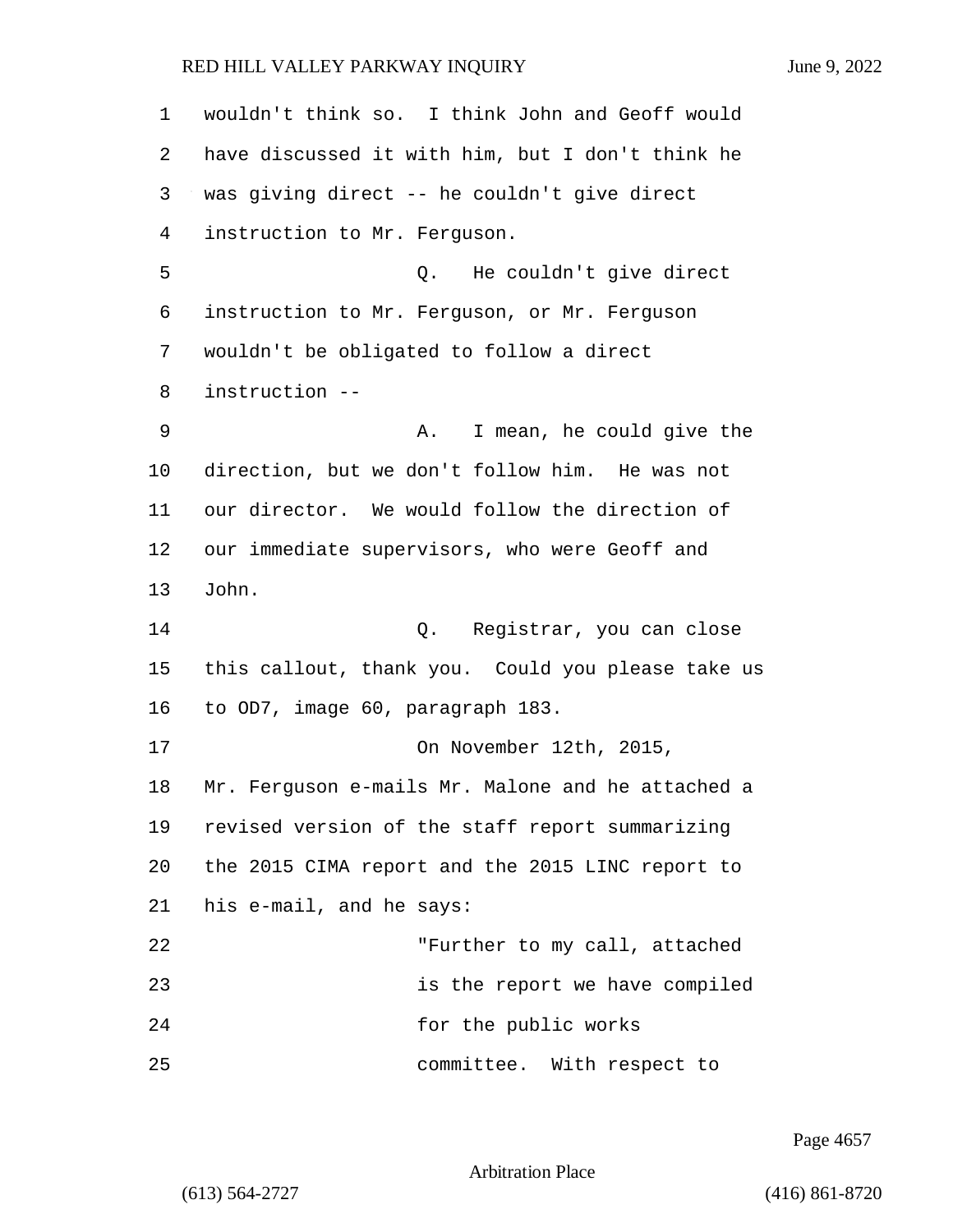| 1  | the reports, we are asking                        |  |
|----|---------------------------------------------------|--|
| 2  | that the wording that states                      |  |
| 3  | 'recommendations' be changed                      |  |
| 4  | to 'options for                                   |  |
| 5  | consideration.'" (As read)                        |  |
| 6  | Do you know why that request                      |  |
| 7  | was made to change the wording from               |  |
| 8  | "recommendations" to "options for consideration"? |  |
| 9  | No, I don't know why that<br>Α.                   |  |
| 10 | was made.                                         |  |
| 11 | Q. Did you --                                     |  |
| 12 | I did not give that<br>Α.                         |  |
| 13 | direction.                                        |  |
| 14 | Q. You go on -- Mr. Ferguson                      |  |
| 15 | goes on to say:                                   |  |
| 16 | "Also, could you add a blurb                      |  |
| 17 | that talks about how the                          |  |
| 18 | short-term options may address                    |  |
| 19 | the overall collision pattern                     |  |
| 20 | that are occurring, and                           |  |
| 21 | therefore potentially reducing                    |  |
| 22 | the overall cost-benefit ratio                    |  |
| 23 | for the need of barriers and                      |  |
| 24 | lighting. You will also see                       |  |
| 25 | in the attachment I have                          |  |

Page 4658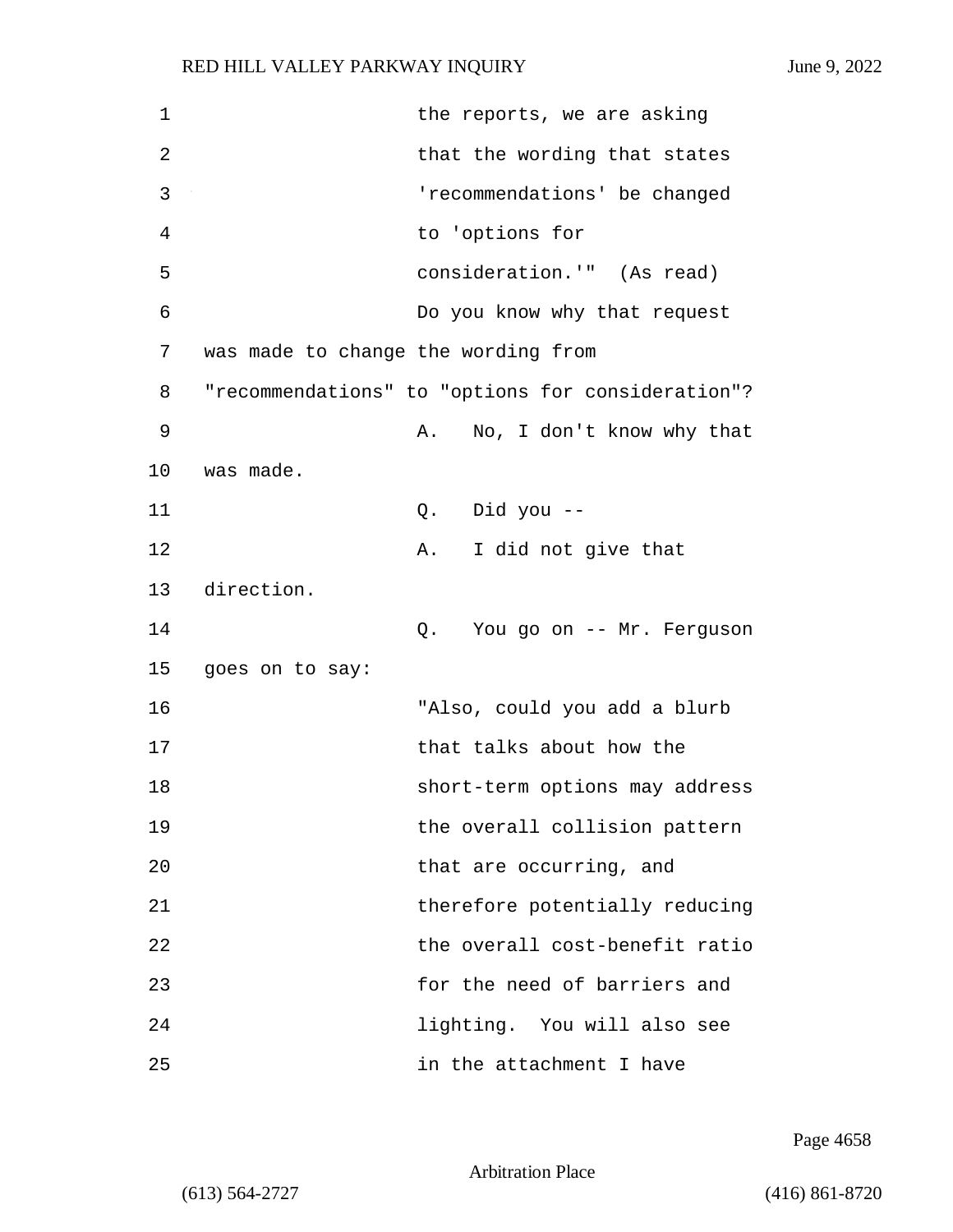| $\mathbf 1$    | identified short-term options                     |
|----------------|---------------------------------------------------|
| $\overline{2}$ | and long-term options. Could                      |
| 3              | the report have a similar                         |
| 4              | layout." (As read)                                |
| 5              | Did you direct Mr. Ferguson to                    |
| 6              | reach out to CIMA to ask if the 2015 CIMA report  |
| 7              | could have a similar layout to the staff report?  |
| 8              | No.<br>Α.                                         |
| 9              | Do you know why he made<br>Q.                     |
| 10             | that request?                                     |
| 11             | No.<br>Α.                                         |
| 12             | Registrar, could you call<br>Q.                   |
| 13             | out for us CIM9875.2.                             |
| 14             | Just for your reference, Mr.                      |
| 15             | White, this is a copy of the appendix B to the    |
| 16             | report that Mr. Ferguson sends to Mr. Malone.     |
| 17             | You'll see that on this draft staff report,       |
| 18             | conduct pavement friction testing has been listed |
| 19             | as a medium-term option?                          |
| 20             | Yes.<br>Α.                                        |
| 21             | Registrar, could you pull<br>Q.                   |
| 22             | up CIM9859.2 at image 59.                         |
| 23             | Just for your reference, we                       |
| 24             | possibly should have used a native version of     |
| 25             | this, but this is CIMA's response to the e-mail   |

Page 4659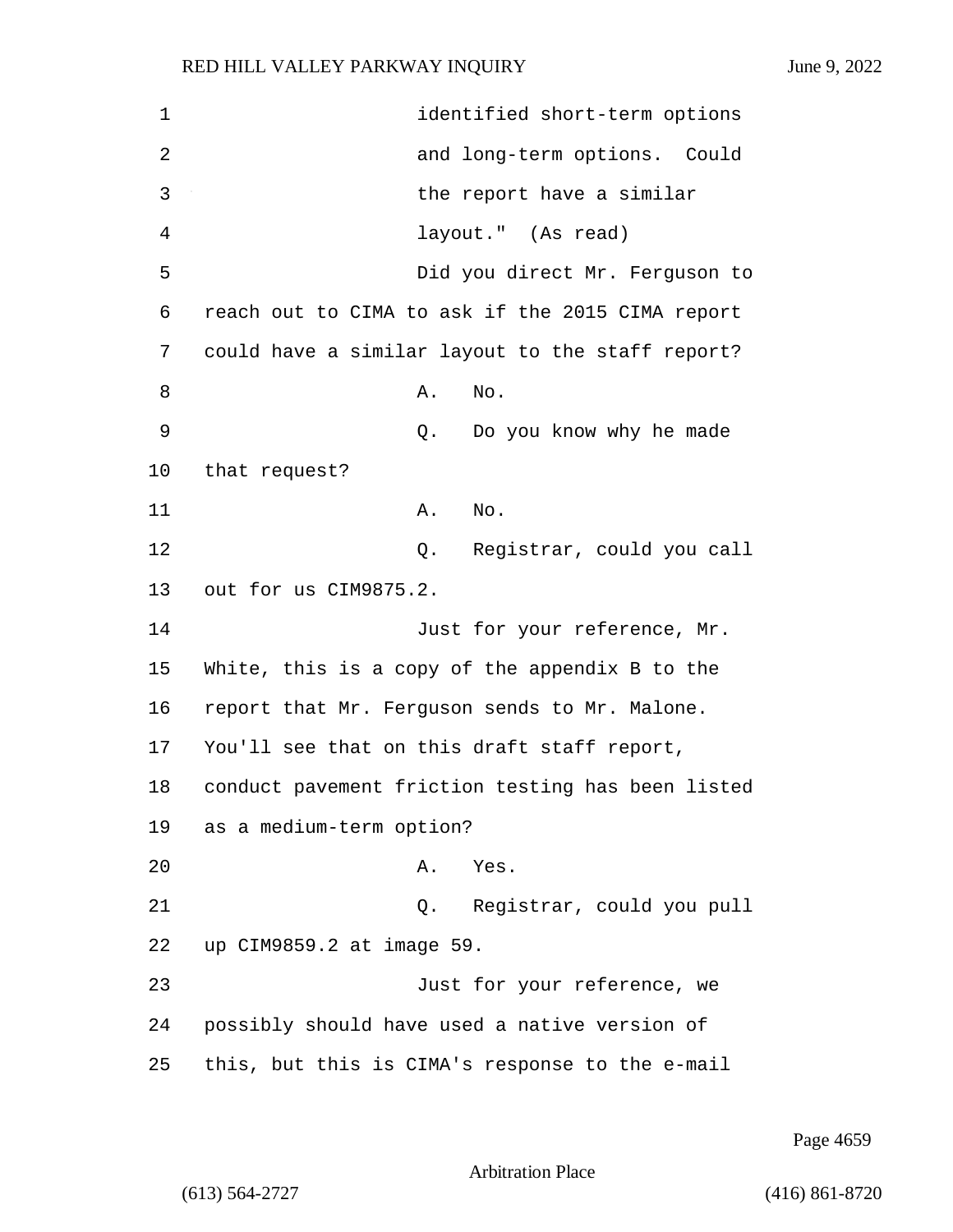| 1  | that Mr. Ferguson sends, so they edit the report. |
|----|---------------------------------------------------|
| 2  | And you'll see that they have done a track change |
| 3  | here where they have changed the conduct pavement |
| 4  | friction recommendation from a short-term to a    |
| 5  | medium-term option.                               |
| 6  | And in the native version,                        |
| 7  | which, Registrar, actually I think we should call |
| 8  | that out for Mr. White. If you could pull that    |
| 9  | document up in native just so we can see the      |
| 10 | comment. Thank you.                               |
| 11 | So you'll see that Mr. Hawash                     |
| 12 | of CIMA makes this change, but then flags -- in a |
| 13 | comment box he says:                              |
| 14 | "I don't agree with the City.                     |
| 15 | Let us assess."                                   |
| 16 | CIMA doesn't actually make                        |
| 17 | this change, but do you recall having any         |
| 18 | discussions with Mr. Ferguson about putting a     |
| 19 | request to CIMA to change the content of the CIMA |
| 20 | report around the length of the timeline for the  |
| 21 | conduct friction pavement recommendation?         |
| 22 | I have no recollection of<br>Α.                   |
| 23 | that.                                             |
| 24 | Registrar, you can close<br>Q.                    |
| 25 | this down. Thank you very much. If you could      |

Page 4660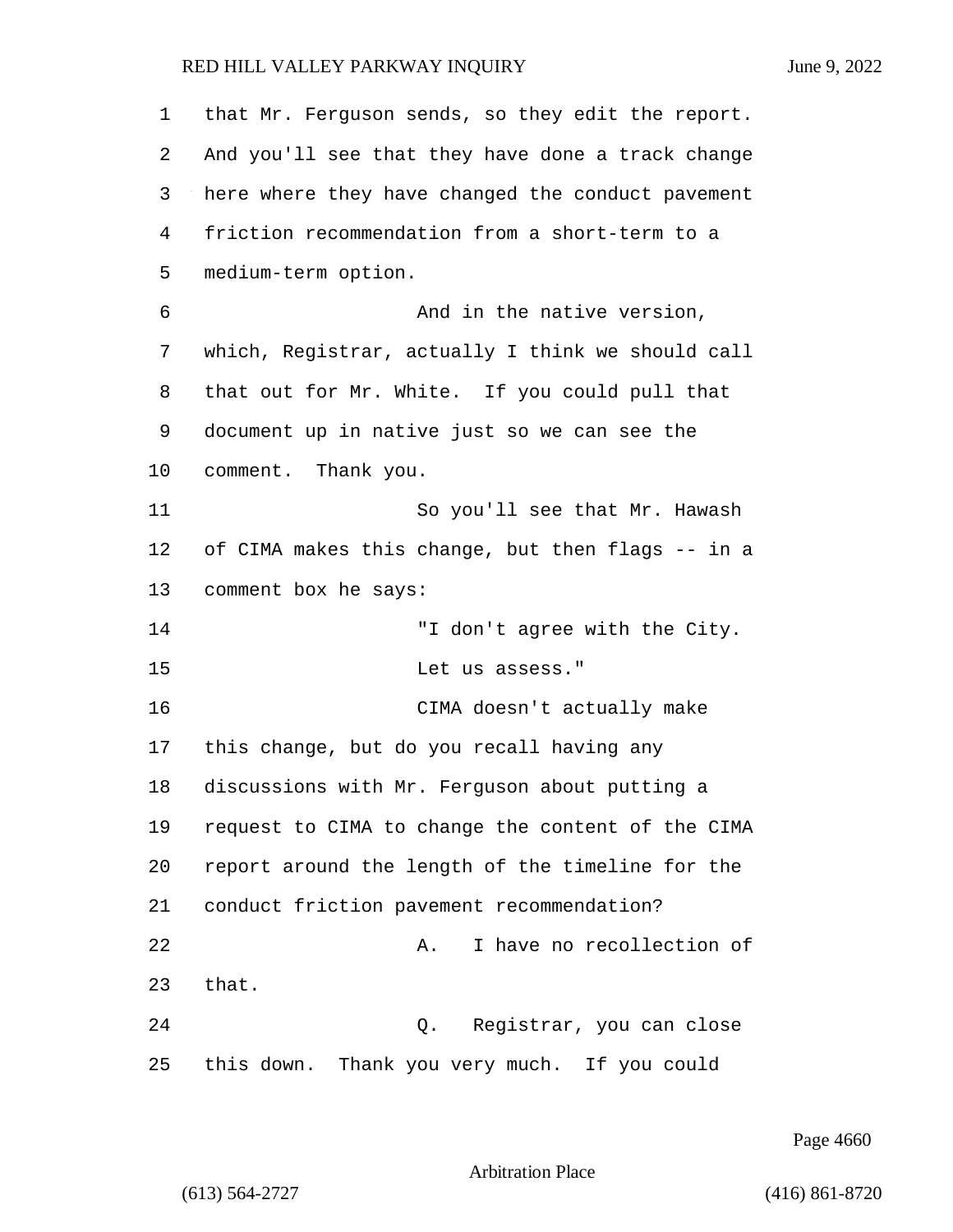pull up HAM24702.

2 For your reference, Mr. White, this is the appendix B to the final version of the staff report, and you'll see that conduct pavement friction is still listed as a medium-term option on the appendix. Did anyone ever discuss with you that although CIMA did not agree to change the recommendation in the 2015 report from a short-term to a medium-term recommendation, City staff still intended to list friction testing as a medium-term recommendation in the report? 12 A. If I may, in this particular case I have to say that because the consultant followed a particular format, we moved it forward. We did not change the information; we just rearranged the priorities. So what you're missing is the short-term options, and so I do remember this piece. The short-term options could have been conducted immediately. 20 If you go back to the 2013 report, CIMA defined short-term as zero to five. In this case, those items are still within the five-year limitations of the -- to be conducted. So really we're not changing the timeframe to conduct these items; we're simply changing the

Page 4661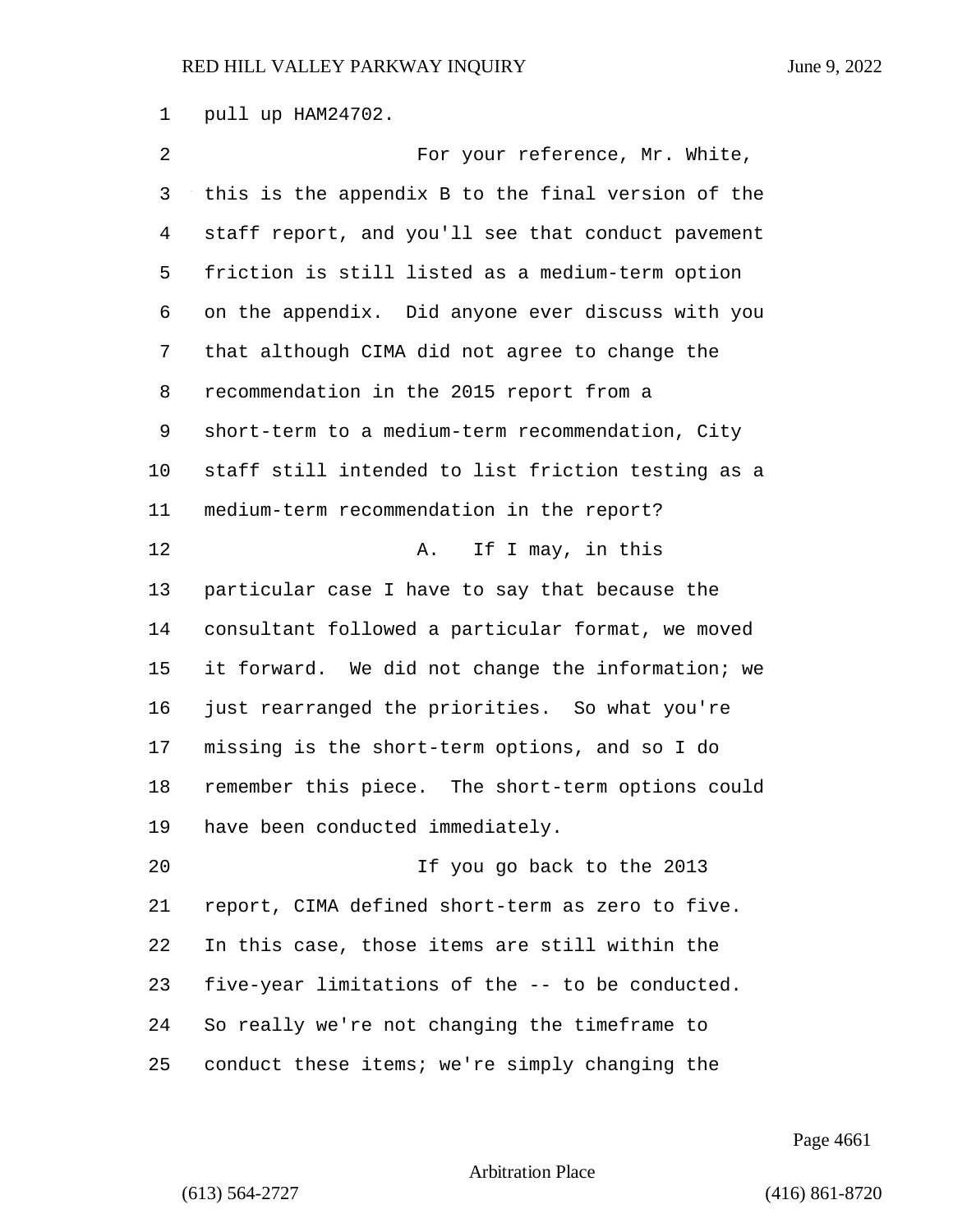| 1  | chart to reflect that we actually were able to     |
|----|----------------------------------------------------|
| 2  | conduct the items that are not shown on this       |
| 3  | appendix, the short-term ones, and complete them   |
| 4  | relatively expeditiously. And we did not change    |
| 5  | the overall timeframe for the friction testing     |
| 6  | from the original report.                          |
| 7  | So in the 2013 report<br>Q.                        |
| 8  | there is a reference to those timelines that you   |
| 9  | set out.                                           |
| 10 | Right.<br>Α.                                       |
| 11 | There is not a reference<br>Q.                     |
| 12 | to what the actual timeline is for the short-term, |
| 13 | medium-term and long-term options in the 2015 CIMA |
| 14 | report.                                            |
| 15 | Α.<br>Yes.                                         |
| 16 | Was it your understanding<br>Q.                    |
| 17 | that the same time periods that applied in the     |
| 18 | 2013 CIMA report would apply to the                |
| 19 | recommendations in the 2015 report?                |
| 20 | Yes.<br>Α.                                         |
| 21 | On what basis -- why did<br>Q.                     |
| 22 | you have that understanding?                       |
| 23 | I just simply followed<br>Α.                       |
| 24 | along with what they had been doing. So I just     |
| 25 | assumed -- I made an assumption at the time of the |

Page 4662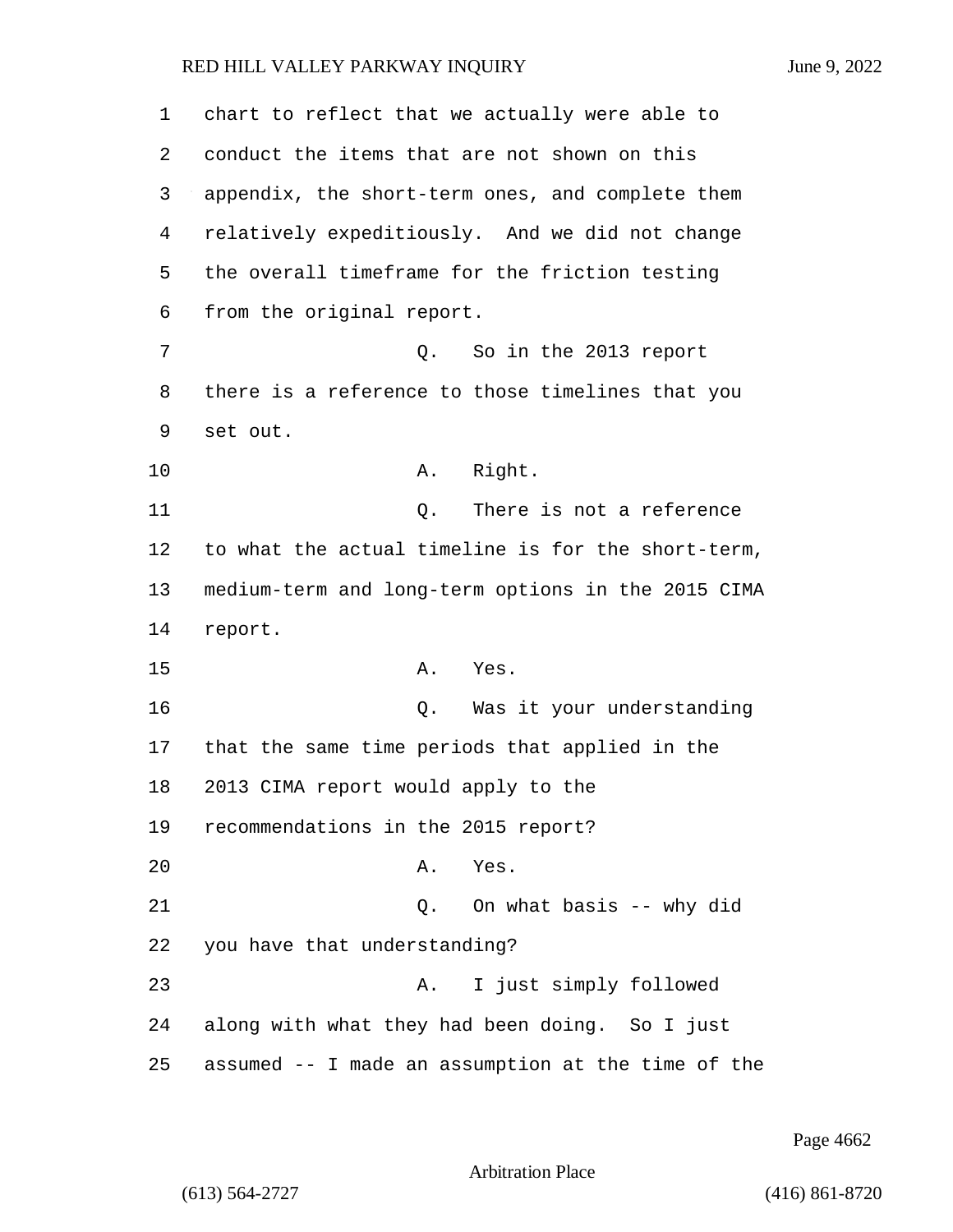1 report that their short-term was still the way 2 they were reporting short-term from the first 3 report. 4 Q. Did CIMA ever tell you 5 that that was the case? 6 A. I don't recollect that. 7 MS. BRUCKNER: I am about to 8 move on to another topic and I note that it is 9 exactly 11:30, so now might be a nice time for our 10 morning break. 11 JUSTICE WILTON-SIEGEL: That's 12 fine. Is there a need for counsel to meet in the 13 breakout room? 14 MS. BRUCKNER: I don't think 15 there is at this time. 16 **JUSTICE WILTON-SIEGEL:** Good. 17 Let's take a 15-minute break. We'll return at a 18 quarter to 12. 19 --- Recess taken at 11:30 a.m. 20 --- Upon resuming at 11:45 a.m. 21 MS. BRUCKNER: May I proceed? 22 JUSTICE WILTON-SIEGEL: Yes, 23 please proceed. 24 BY MS. BRUCKNER: 25 Q. Mr. White, just before

Page 4663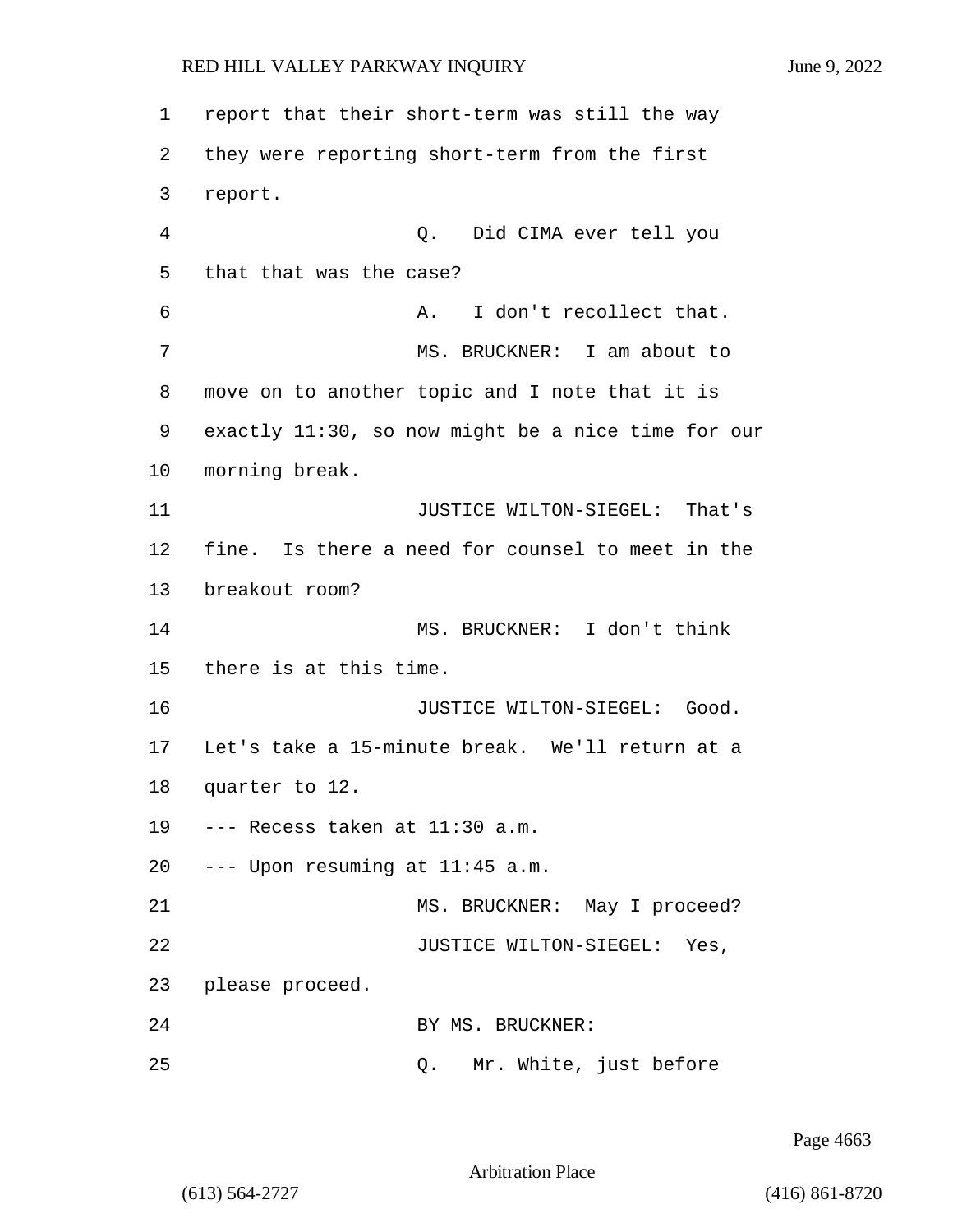| 1  | the break we were discussing the final version of  |
|----|----------------------------------------------------|
| 2  | the recommendation report on the 2015 CIMA report  |
| 3  | and the timing of the medium-term recommendations. |
| 4  | Registrar, could you pull up                       |
| 5  | HAM24700, and put it split screen at image 1 and   |
| 6  | put it split screen with HAM24702. Thank you very  |
| 7  | much.                                              |
| 8  | So, Mr. White, just for your                       |
| 9  | reference, this is appendix B that we were just    |
| 10 | speaking about, and this the first page of that    |
| 11 | recommendation report.                             |
| 12 | Registrar, could you call out                      |
| 13 | item B under "Recommendation." So, Mr. White,      |
| 14 | you'll see that the recommendation says that:      |
| 15 | "The design with request to                        |
| 16 | the medium and long-term items                     |
| 17 | in report PW15091 as appendix                      |
| 18 | B be deferred pending the                          |
| 19 | outcome of the transportation                      |
| 20 | master plan, TMP, update."                         |
| 21 | (As read)                                          |
| 22 | At this point in time, when                        |
| 23 | did you expect the outcome of the transportation   |
| 24 | master plan update to be available?                |
| 25 | I can't answer that<br>Α.                          |

Page 4664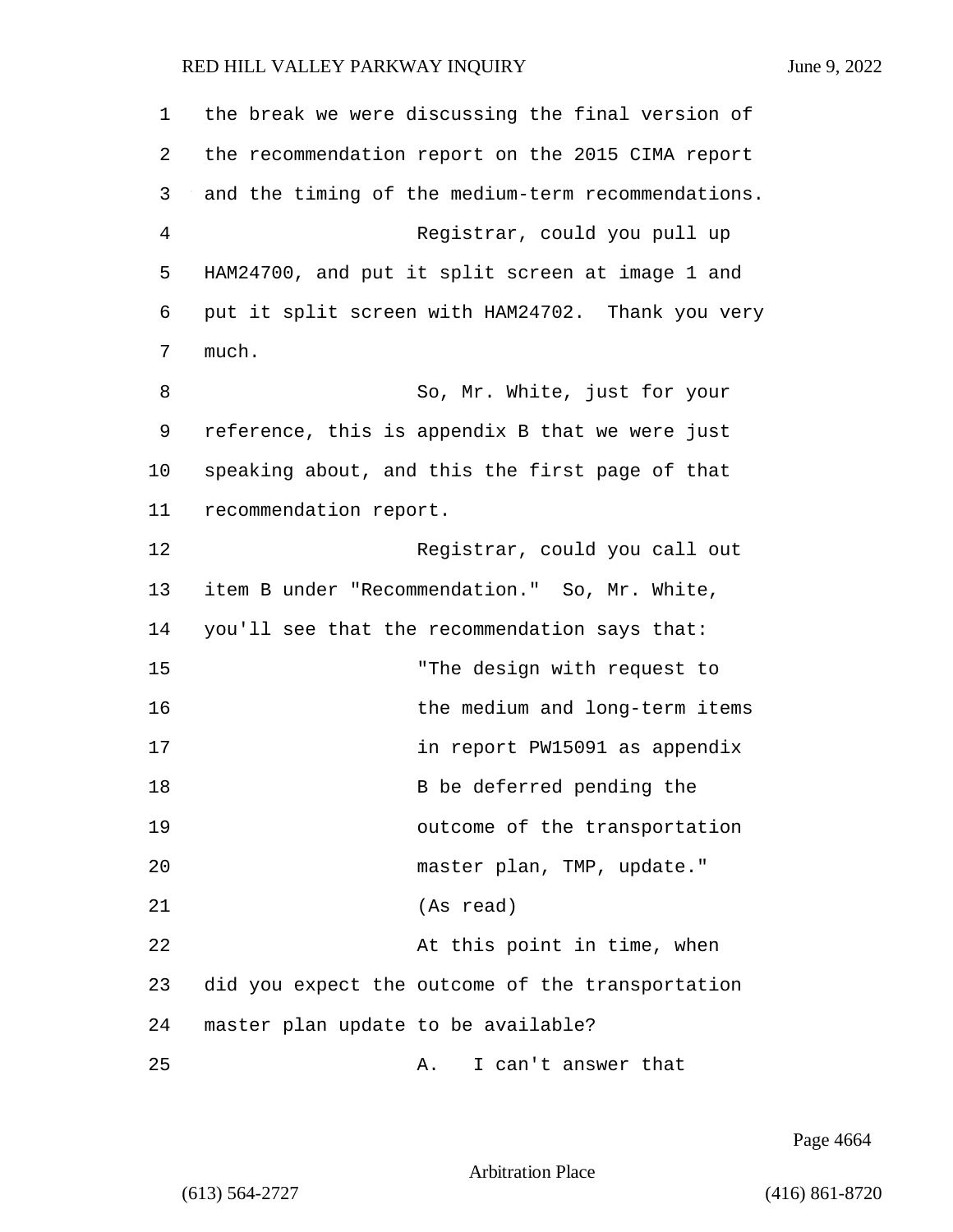question. I had nothing to do with it. The folks doing that work for Mr. Mater. 3 Q. Was it your understanding that these medium-term options, which are listed in the appendix as two to five years, were being deferred until that -- the outcome of that master plan was determined? 8 A. That's what the recommendation states. 10 Q. Did you know if that -- the transportation master plan outcome or update would occur within two to five years of this staff report? 14 A. I think my recollection at the time was that the transportation master plan update was almost complete at that time, but I don't clearly recollect the target date. 18 Q. And you don't know when it was completed? 20 A. No. I know it was completed, but I don't know when that was. 22 Q. Registrar, you can take this down. Could you please take us to OD7, image 71, paragraphs 222 to 228. Yes. I think you'll have to call up the next image as well.

Page 4665

Arbitration Place

(613) 564-2727 (416) 861-8720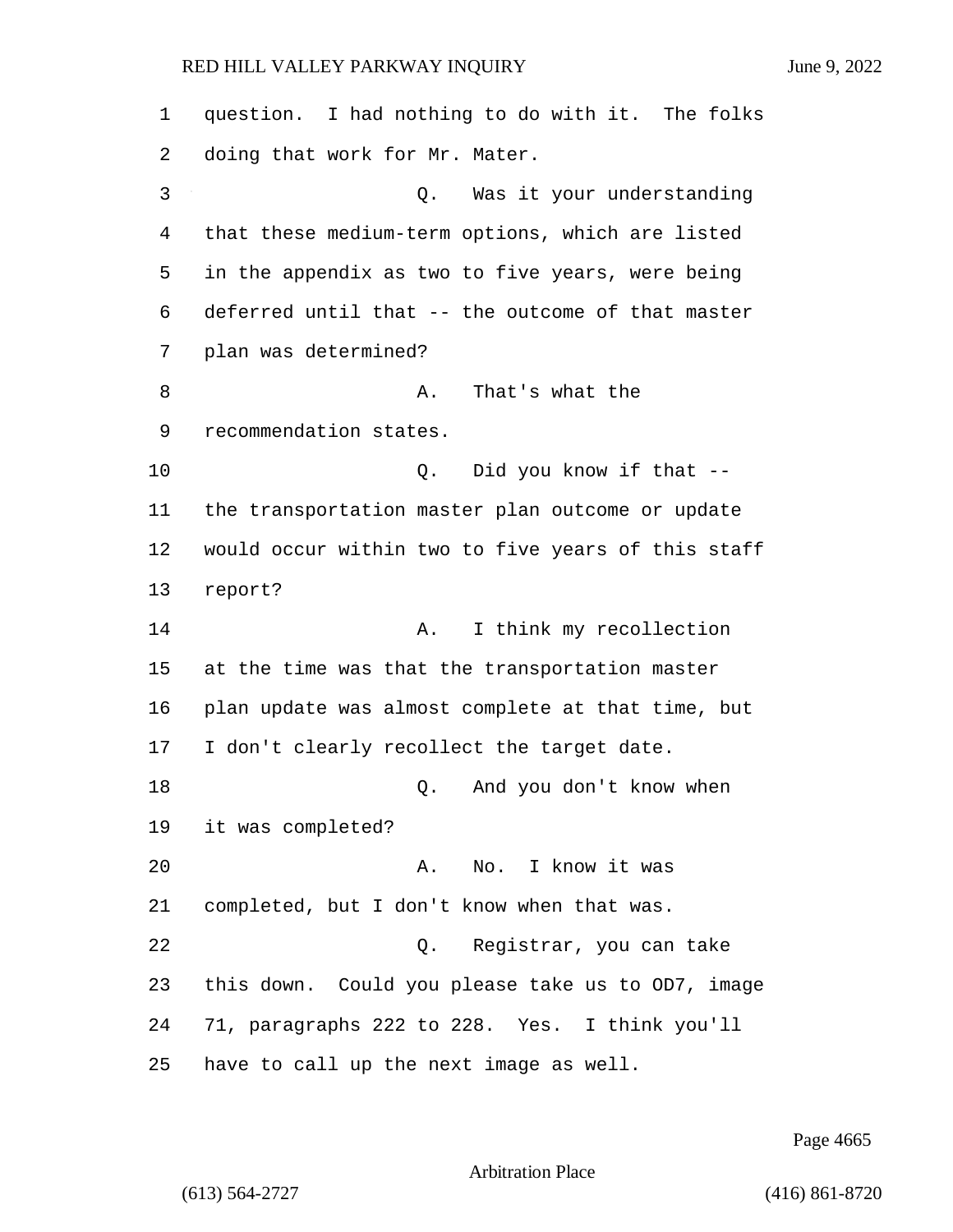| 1  | Mr. White, in December 2015                        |
|----|----------------------------------------------------|
| 2  | there's some back and forth between yourself, Mr.  |
| 3  | Lupton and Mr. Ferguson about whether or not the   |
| 4  | 2015 CIMA report will be appended to the staff     |
| 5  | report that we were just looking at. When your     |
| 6  | staff were working to prepare that 2015 CIMA       |
| 7  | report, was it your expectation that it would be   |
| 8  | shared with councillors?                           |
| 9  | Well, like the last<br>Α.                          |
| 10 | report, we had never shared a report with          |
| 11 | councillors. This wasn't a discussion to put it    |
| 12 | into the report; it was a discussion about whether |
| 13 | or not we should -- what was the appropriate thing |
| 14 | to do to put it to councillors, and I think we     |
| 15 | ultimately provided it to Ms. Leduc.               |
| 16 | So it wasn't your<br>Q.                            |
| 17 | expectation generally that a consultant report     |
| 18 | would be appended?                                 |
| 19 | A. Yes, I think we at least                        |
| 20 | between myself and yourself have established that  |
| 21 | I was never aware of that happening.               |
| 22 | Q. Registrar, could you call                       |
| 23 | out OD -- paragraph 228, which is just the next    |
| 24 | image over on image 73.                            |
| 25 | And you'll see -- so this is                       |

Page 4666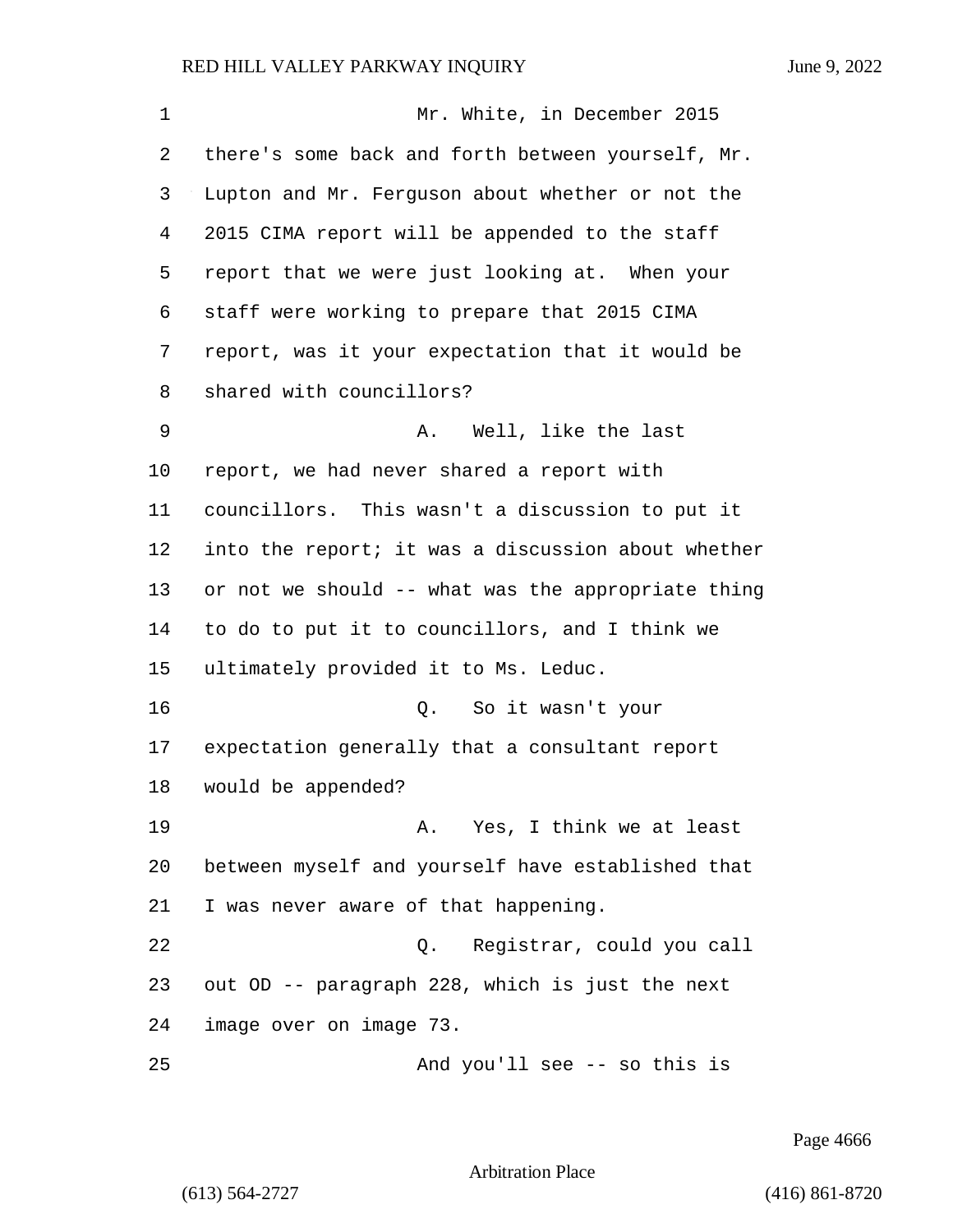| $\mathbf 1$ | an e-mail that you send in response to Ms. Leduc's |
|-------------|----------------------------------------------------|
| 2           | e-mail advising that she is going to make the 2015 |
| 3           | report available to Mr. Ferguson. You say:         |
| 4           | "Ferg, she is right. John is                       |
| 5           | cautious, but I would rather                       |
| 6           | they had access now, between                       |
| 7           | me and you, as it is done                          |
| 8           | now." (As read)                                    |
| 9           | Why did you want them to have                      |
| $10 \,$     | access to the 2015 CIMA report if it wasn't        |
| 11          | generally -- if consultant reports were not        |
| 12          | generally appended to staff reports?               |
| 13          | Because we said we would<br>Α.                     |
| 14          | make it available to them. We had sent it          |
| 15          | already. I believe we had already sent it to Ms.   |
| 16          | Leduc at Clerks (ph). We were ready to have it     |
| 17          | circulated. And when I say it's done now, we had   |
| 18          | already told them.                                 |
| 19          | Why did you say in the<br>Q.                       |
| 20          | report that you would make it available? Why did   |
| 21          | you want them to have it?                          |
| 22          | I don't really remember.<br>Α.                     |
| 23          | Thank you, Registrar, you<br>Q.                    |
| 24          | can close this down. Could you please call out     |
| 25          | OD7, image 74, paragraph 233. I think just for     |

Page 4667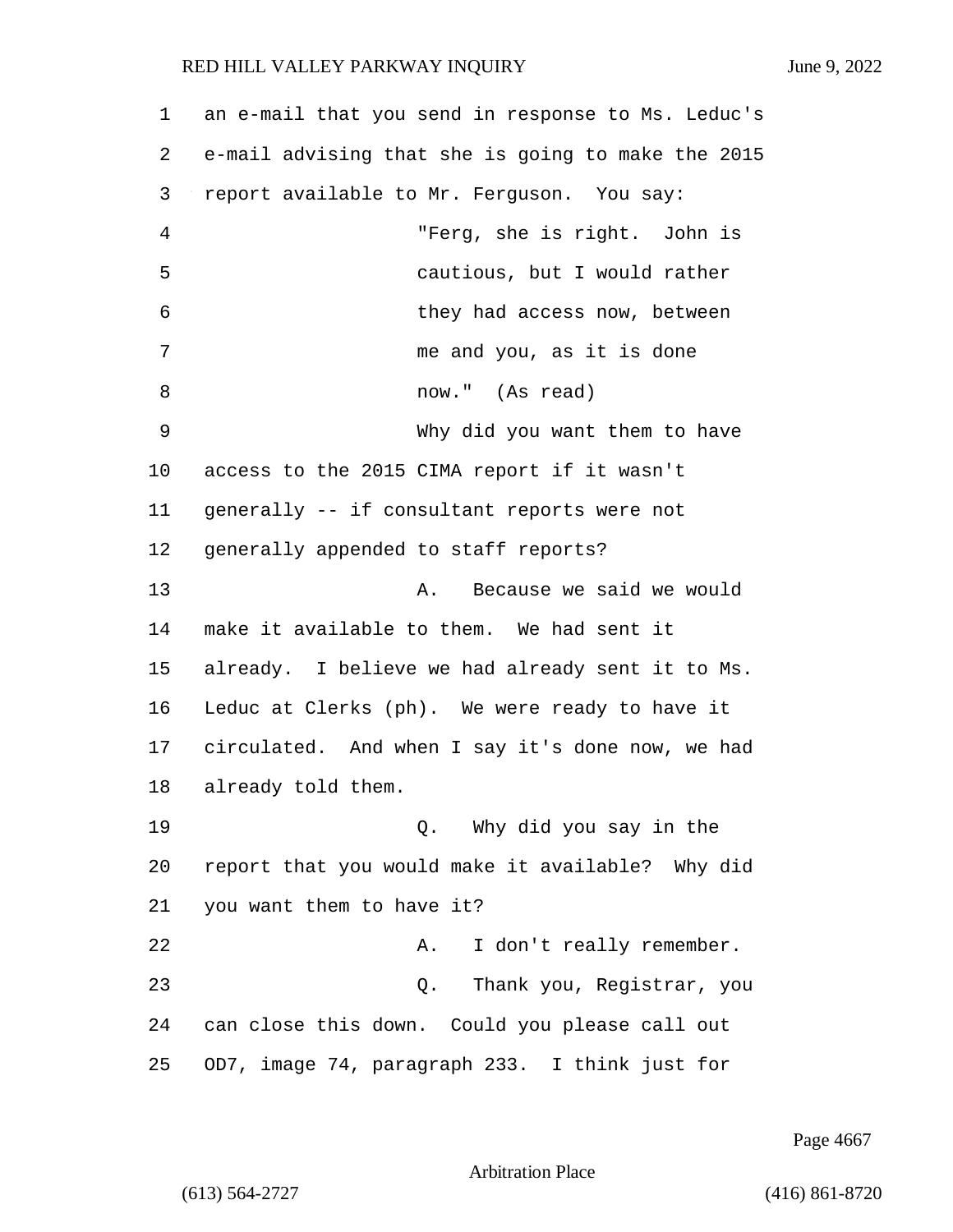| 1  | context we should also call up image 73 as well.     |
|----|------------------------------------------------------|
| 2  | So the staff report on the                           |
| 3  | 2015 CIMA LINC report and Red Hill Valley Parkway    |
| 4  | report is presented to the public works committee    |
| 5  | on December 7th, 2015. It's my understanding that    |
| 6  | you were not present at this public works            |
| 7  | committee meeting?                                   |
| 8  | That is correct, I was<br>Α.                         |
| 9  | not present.                                         |
| 10 | Registrar, could you<br>Q.                           |
| 11 | please pull up paragraph 223. And, sorry, 233 and    |
| 12 | 234, please, thank you.                              |
| 13 | So this is a summary of events                       |
| 14 | at the meeting. Councillor Merulla asked Mr.         |
| 15 | Moore, who was present at the meeting, to            |
| 16 | elaborate on the quality of the asphalt used,        |
| 17 | asking whether the City used low-grade asphalt in    |
| 18 | comparison to that used by the MTO in constructing   |
| 19 | the Red Hill Valley Parkway. Mr. Moore replied       |
| 20 | that the City had used SMA in the construction of    |
| 21 | the Red Hill Valley Parkway, which was the MTO's     |
| 22 | top mix for high speed freeway type roadways.<br>Did |
| 23 | Mr. Ferguson or Mr. Cooper report Councillor         |
| 24 | Merulla's questions or Mr. Moore's statements to     |
| 25 | you about the mix pavement asphalt on the Red Hill   |

Page 4668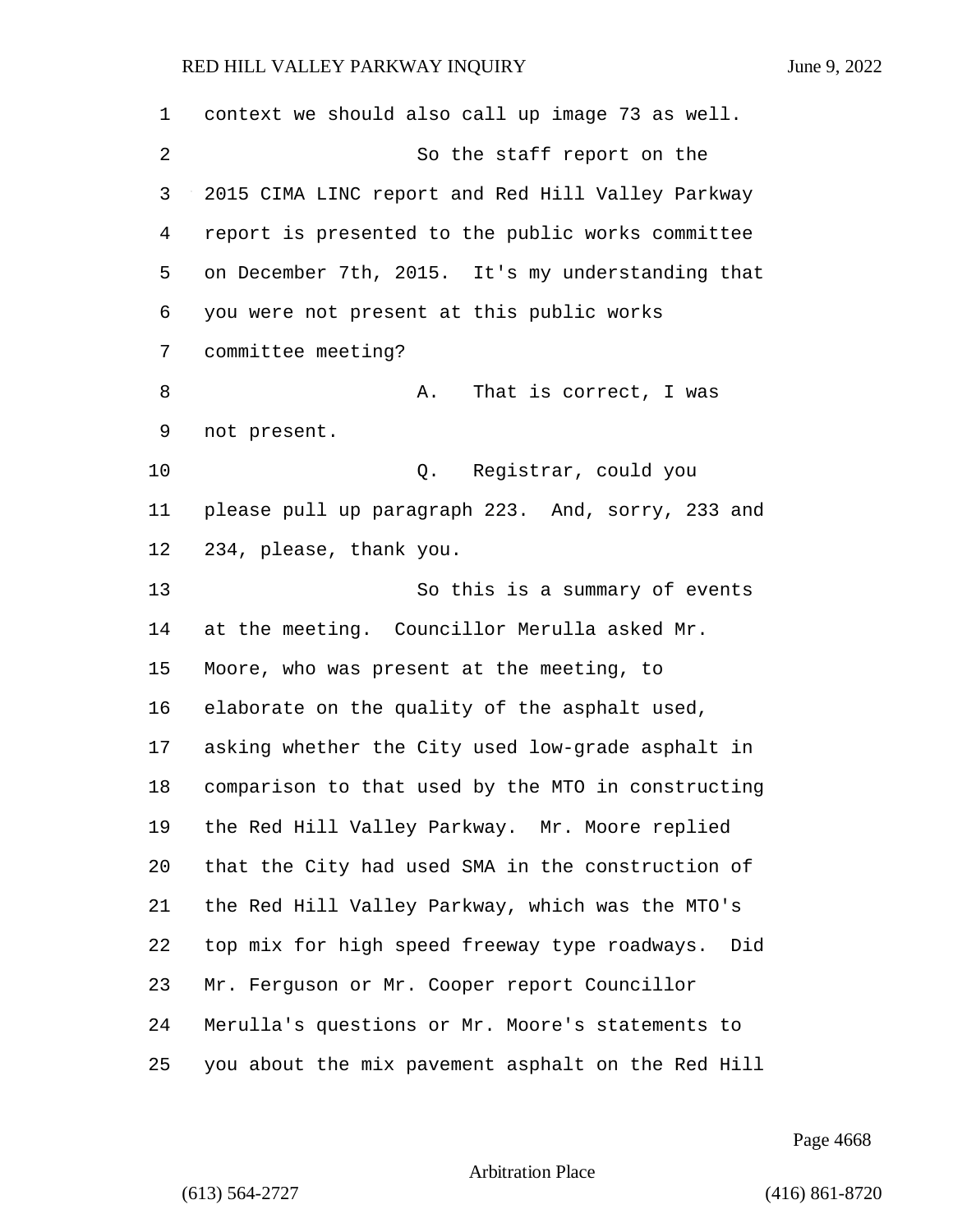| 1  | Valley Parkway?                                    |
|----|----------------------------------------------------|
| 2  | I have no recollection of<br>Α.                    |
| 3  | that.                                              |
| 4  | Mr. Moore also informed<br>Q.                      |
| 5  | the public works committee that the MTO had        |
| 6  | performed the initial friction testing and         |
| 7  | received results at or above what the MTO          |
| 8  | typically expected from high grade friction mixes. |
| 9  | He also informed the public works committee that   |
| 10 | they had performed subsequent testing five years   |
| 11 | after, in approximately 2012 to 2013, finding that |
| 12 | the road mix -- finding that the road was holding  |
| 13 | up exceptionally well. He stated, "we have no      |
| 14 | concerns about the surface mix."                   |
| 15 | Did Mr. Ferguson or Mr. Cooper                     |
| 16 | convey the information that Mr. Moore gave about   |
| 17 | friction testing on the Red Hill Valley Parkway    |
| 18 | back to you after this meeting?                    |
| 19 | I was made aware of it<br>Α.                       |
| 20 | afterwards. I don't know who gave it to me and     |
| 21 | when, but I was certainly aware of these comments  |
| 22 | after the fact.                                    |
| 23 | What do you recall about<br>Q.                     |
| 24 | how and when you became aware of these comments?   |
| 25 | I don't recall how and<br>Α.                       |

Page 4669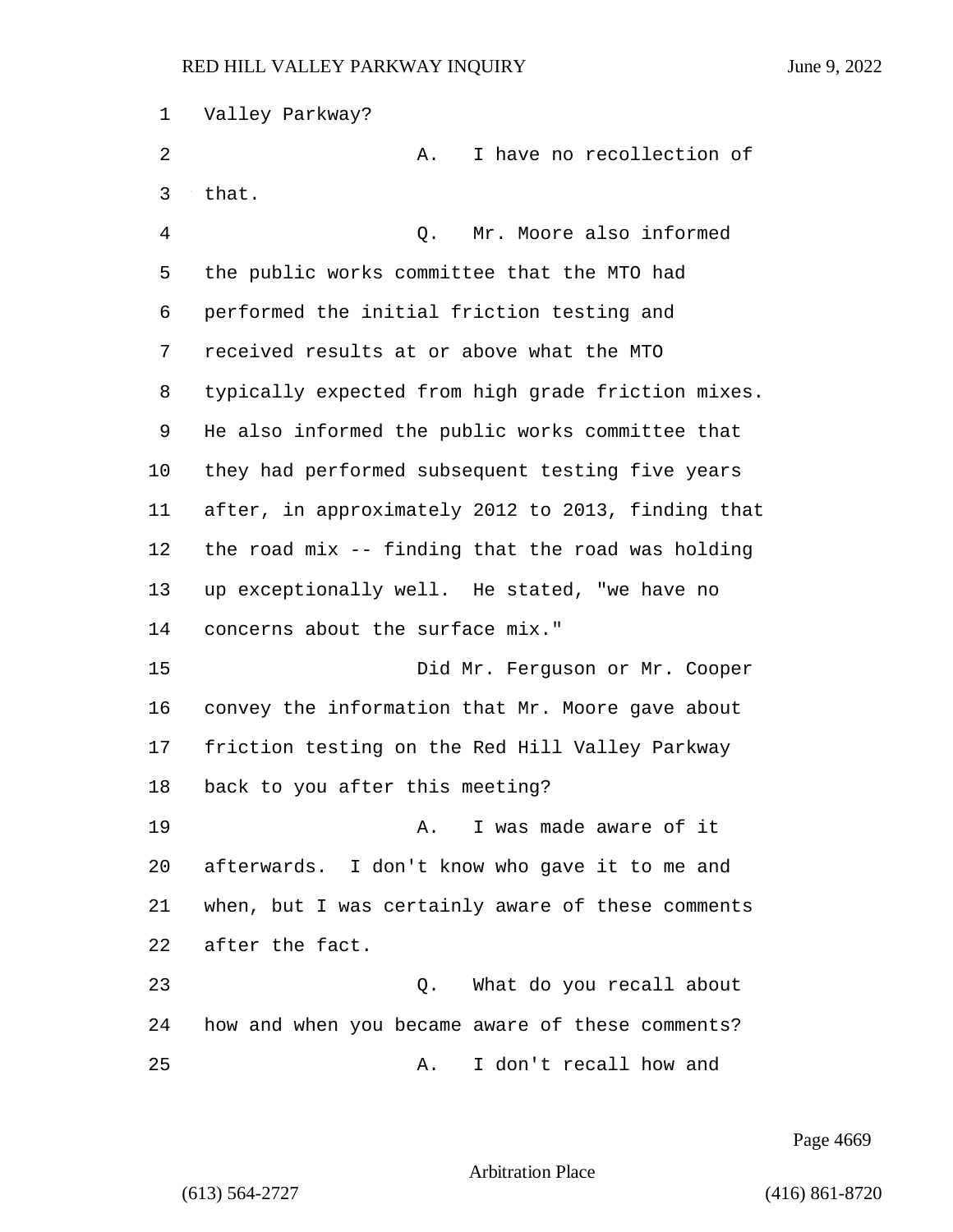when I became aware of the comments, I'm sorry. 2 Q. Do you recall -- 3 A. I just know that I was made aware of the comments, particularly the friction testing part. I don't know anything about asphalt, so it probably didn't register with me. 8 anyone reach out to be the U. Did anyone reach out to you with follow-up questions about the comments that Mr. Moore had made at this meeting? 11 A. No. **12** O. When you became aware of Mr. Moore's comments about friction testing, did you ask Mr. Moore about the 2012, 2013 friction testing that he mentioned to the public works committee? 17 A. Well, I think at this point in time Geoff Lupton and John were aware of these comments, and quite frankly, at this point in time most of these discussions were being held at the director level, so I was letting that take its course. 23 Q. So I understand you to say that you didn't follow up because you understood that Mr. Lupton and Mr. Mater would be

Page 4670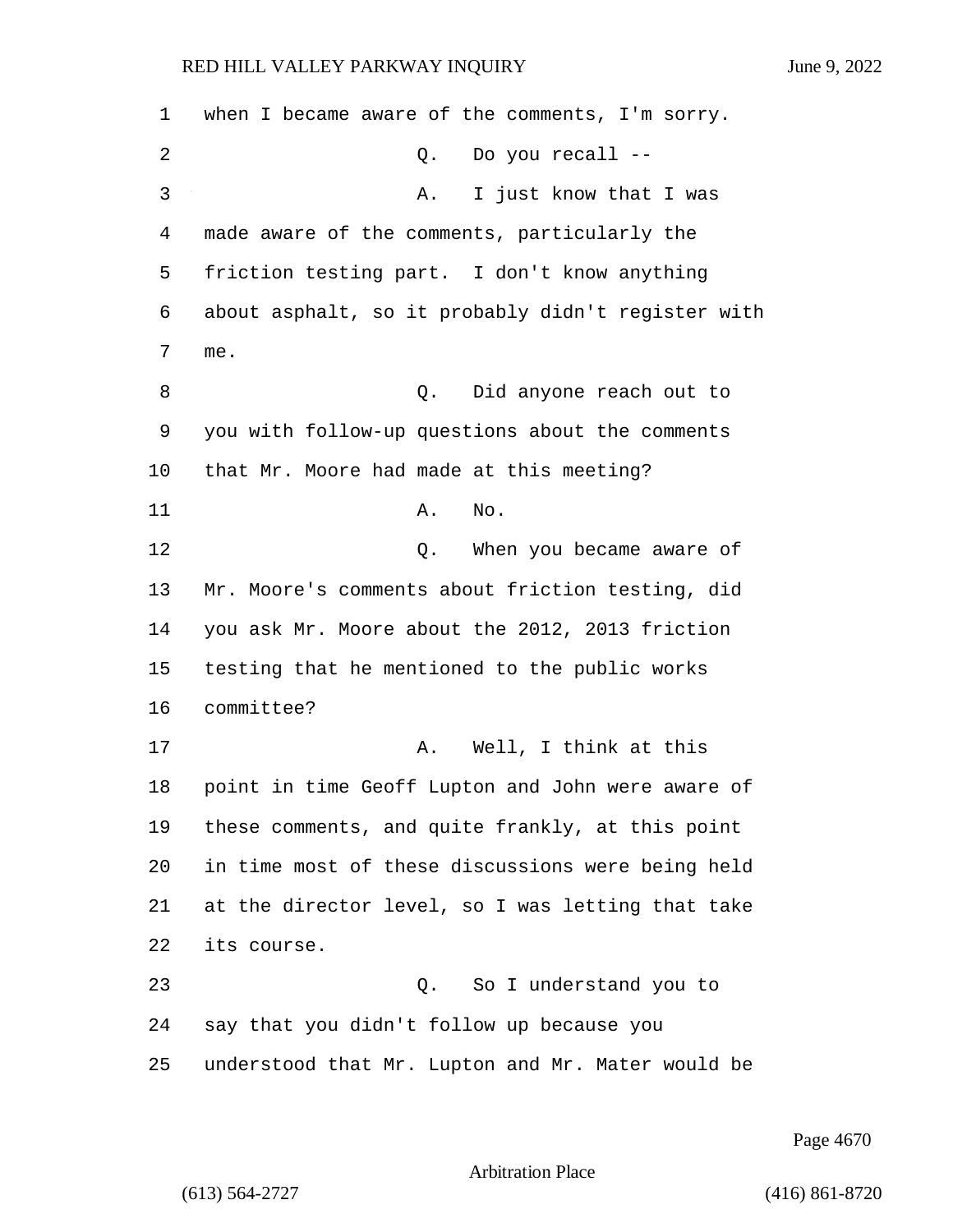1 dealing with this; is that fair? 2 A. Well, yes, that's true. 3 Q. So then you didn't direct 4 your staff to reach out to Mr. Moore to ask him 5 about the friction testing results or request 6 them? 7 A. I have no memory of doing 8 so. 9 Q. Registrar, could you 10 please call out HAM43374, and pull up both image 1 11 and 2, please. 12 THE REGISTRAR: Sorry, 13 Counsel, HAM437? 14 BY MS. BRUCKNER: 15 Q. 43374. Thank you. 16 On December 9th, 2015, a 17 community group called the Lakewood Beach 18 Community Council sends an e-mail to the office of 19 the mayor and a number of other councillors. 20 Registrar, could you pull out 21 the e-mail from the Lakewood Community from "based 22 on the Red Hill Valley Parkway safety review." So 23 the second paragraph with the points as well, and 24 then continuing on to the next page. 25 So the Lakewood Beach

Page 4671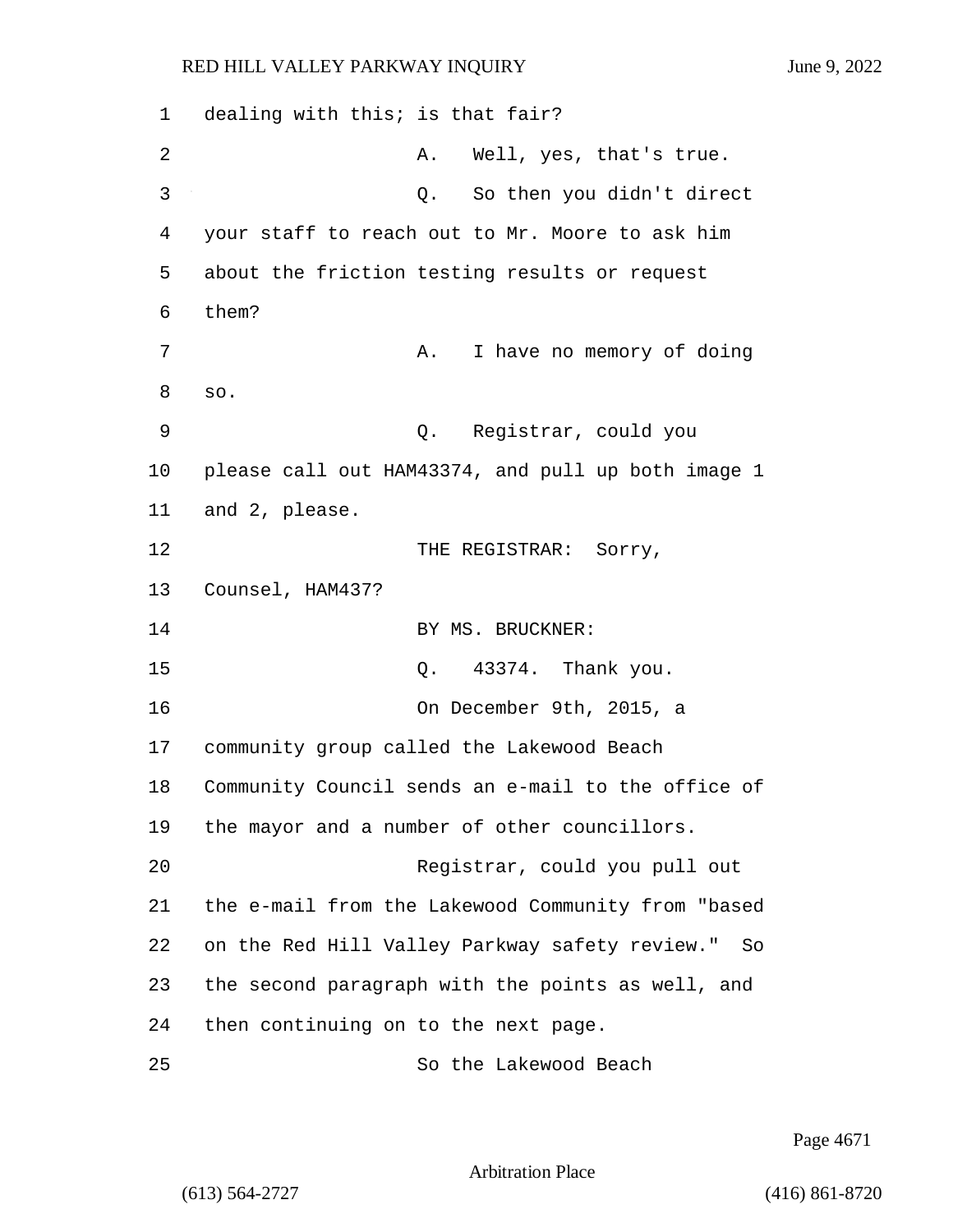| 1  | Community Council says:                    |
|----|--------------------------------------------|
| 2  | "Based on the Red Hill Valley              |
| 3  | Parkway safety review, the                 |
| 4  | consultants are recommending a             |
| 5  | pavement friction test be                  |
| 6  | conducted at a cost of                     |
| 7  | \$40,000. This was not on the              |
| 8  | short-term list of                         |
| 9  | recommendations from staff;                |
| 10 | however, we feel the cost                  |
| 11 | benefit of conducting this                 |
| 12 | test would be money well spent             |
| 13 | and is warranted because of                |
| 14 | the Red Hill Valley Parkway                |
| 15 | safety review study results."              |
| 16 | And they go on to list                     |
| 17 | collision statistics from the CIMA report. |
| 18 | Then they go on on the next                |
| 19 | page to say:                               |
| 20 | "In addition, when speaking to             |
| 21 | the public, most state that                |
| 22 | the road feels slippery on the             |
| 23 | Red Hill. We have not heard                |
| 24 | this about the LINC. This is               |
| 25 | backed by the fact that the                |

Page 4672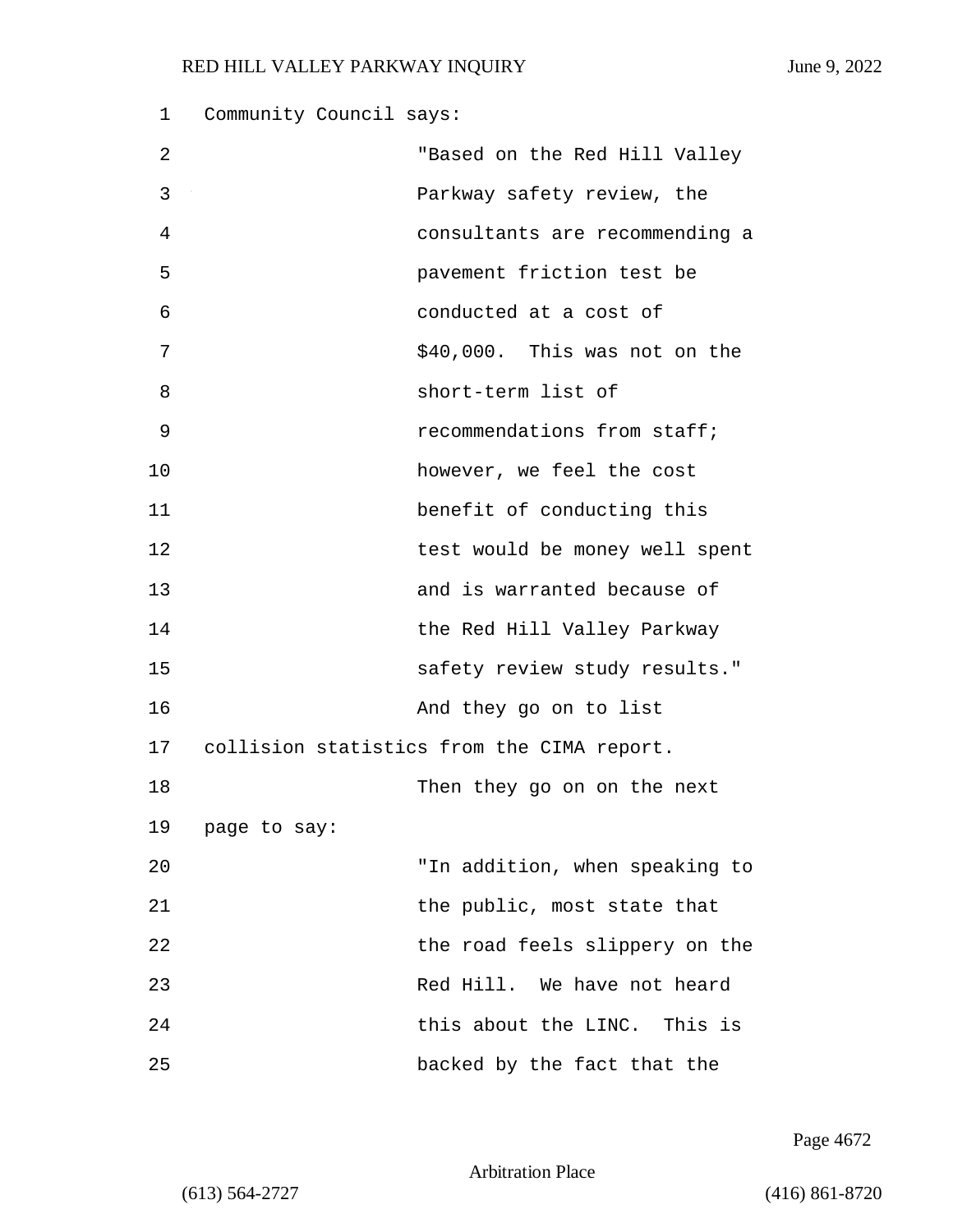| 1  | majority of comments during                        |
|----|----------------------------------------------------|
| 2  | the on-line media articles                         |
| 3  | following collisions state                         |
| 4  | that the public feels the                          |
| 5  | pavement might be a                                |
| 6  | contributing factor to those                       |
| 7  | collisions, in addition to                         |
| 8  | speed obviously."                                  |
| 9  | Registrar, you can close these                     |
| 10 | callouts just so we can see the full e-mail chain. |
| 11 | Mr. White, do you recall this                      |
| 12 | e-mail from the Lakewood Beach Community Council?  |
| 13 | I don't think it was sent<br>Α.                    |
| 14 | to me, but I ultimately read it, yes.              |
| 15 | Were you familiar with<br>Q.                       |
| 16 | the Lakewood Beach Community Council?              |
| 17 | Yes, they were a group<br>Α.                       |
| 18 | out of the north end of Stoney Creek who were      |
| 19 | active in their local community.                   |
| 20 | Registrar, could you<br>Q.                         |
| 21 | please pull up HAM -- sorry, it's the same, at the |
| 22 | top, image. If you could call out Councillor       |
| 23 | Jackson's response.                                |
| 24 | Councillor Jackson thanks the                      |
| 25 | Lakewood Beach Community Council for their         |

Page 4673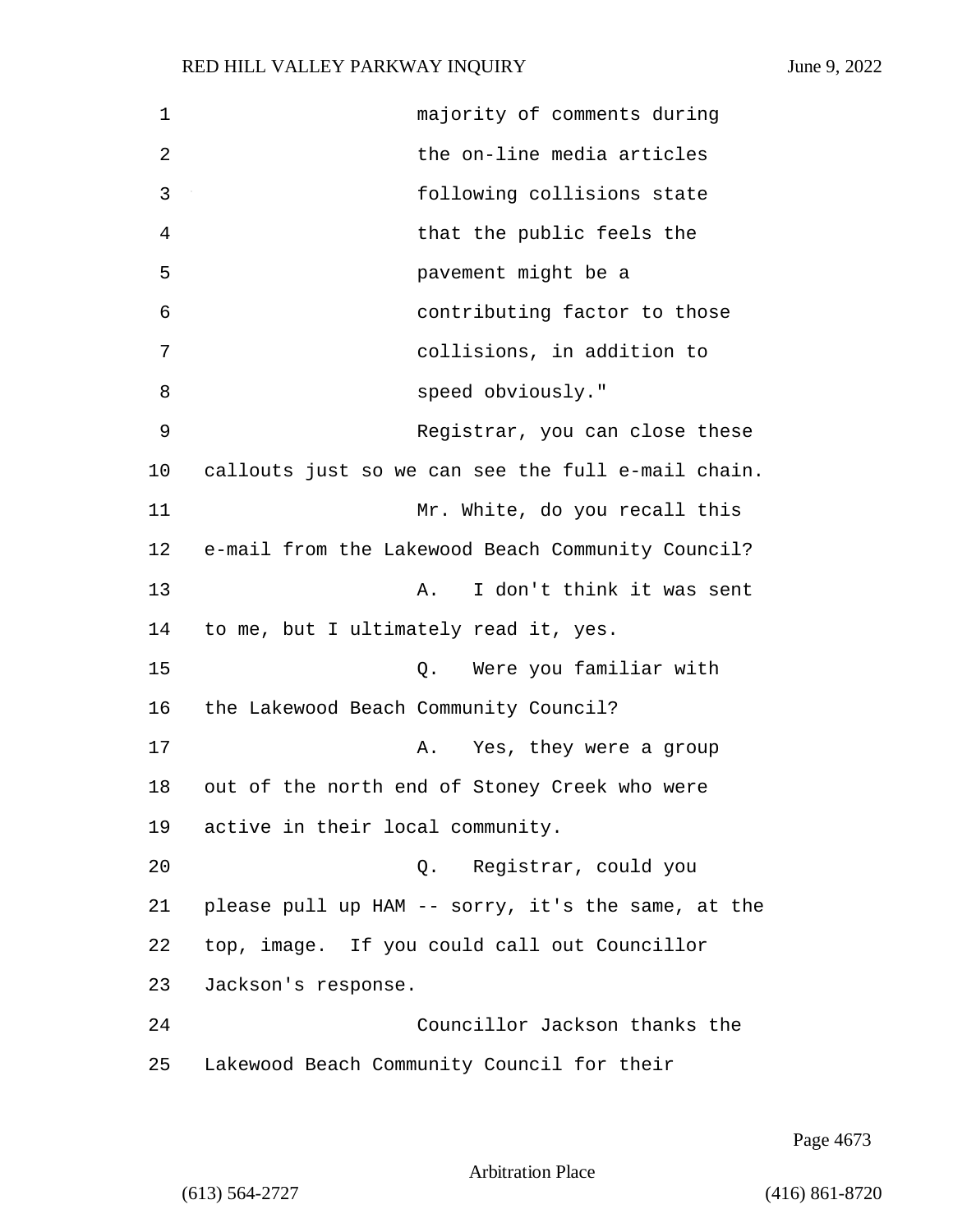comments, and he says that he will refer their correspondence to the next public works committee meeting. 4 Registrar, if you could please close this out and take us into OD7, image 80, at paragraph 251. Maybe leave the resolution in above as well and include 252, so the whole top of that. Yes. Thank you. 9 So there's a resolution that directs this correspondence to the public works committee. On December 13th Ms. Wonderledge (ph) forwards it, and Mr. Mater in turn forwards it to Mr. Lupton and you, copying Mr. Ferguson, and he writes: 15 "Please coordinate with Gary 16 so that we can send a response 17 to this group." 18 Mr. Ferguson cuts Mr. Mater and Mr. Lupton from the e-mail and responds only to you. He says, "Do we answer them? I'm confused." 22 Why would Mr. Ferguson be confused? Why was Mr. Ferguson confused about whether your group should respond to the Lakewood Beach Community Council?

Page 4674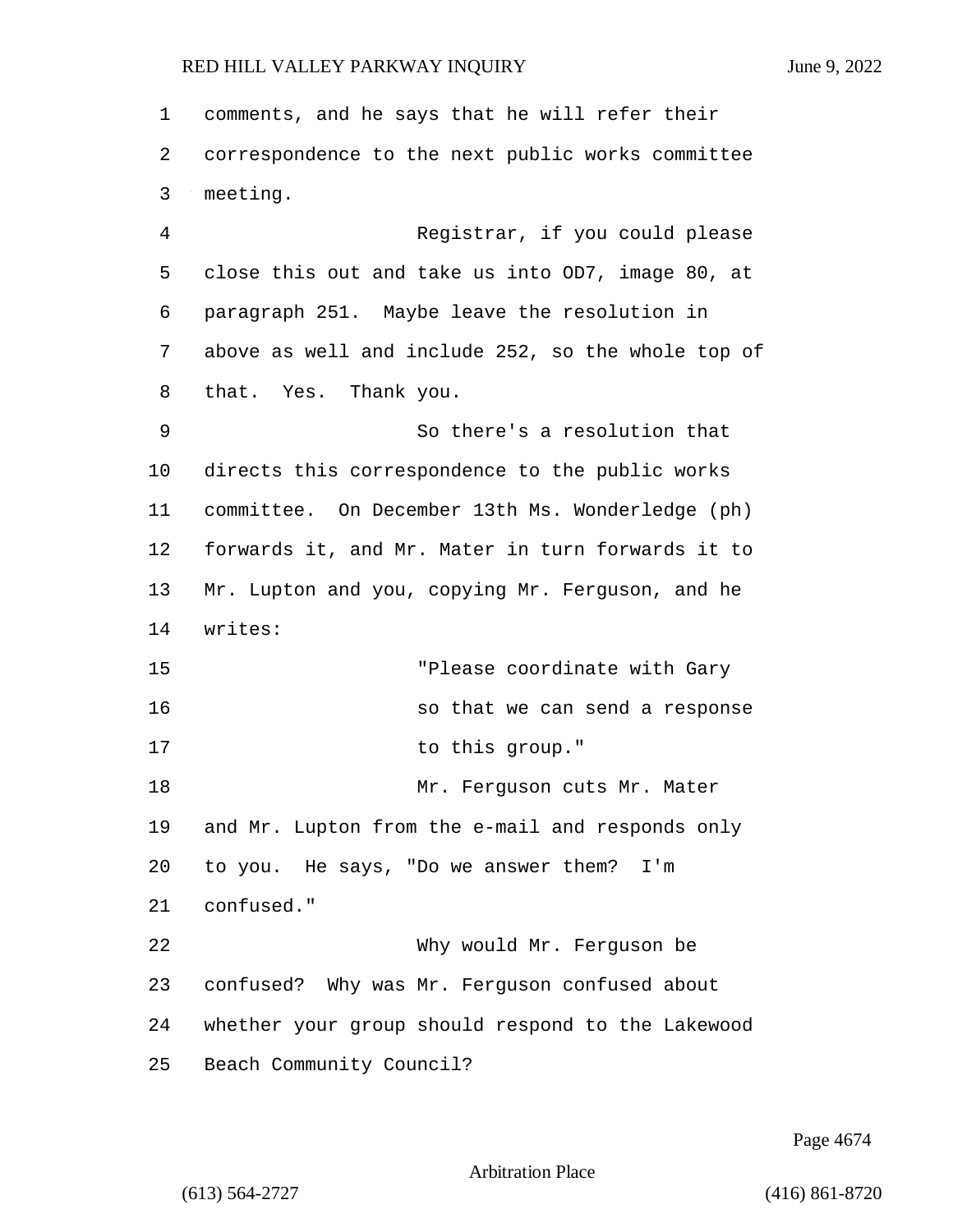| 1       | I can only presume<br>Α.                           |
|---------|----------------------------------------------------|
| 2       | because friction testing was not within our        |
| 3       | portfolio.                                         |
| 4       | Q. And is that your                                |
| 5       | understanding as to why Mr. Mater directed you to  |
| 6       | coordinate with Gary for a response?               |
| 7       | Yes, so Mr. Mater appears<br>Α.                    |
| 8       | to be requesting us to find out the information    |
| 9       | and make the correspondence rather than sending    |
| $10 \,$ | the concern to Mr. Moore to do it himself.         |
| 11      | Q. Registrar, could you take                       |
| 12      | us to paragraphs 343 and 346, which are on page 1, |
| 13      | image 109. I think call up the image before as     |
| 14      | well. Thank you.                                   |
| 15      | So on January 28, 2016                             |
| 16      | Councillor Jackson e-mails Mr. Ferguson about the  |
| 17      | agenda for the public works committee meeting on   |
| 18      | February 1st, 2016, which I believe is the next    |
| 19      | meeting after the December meeting. And he         |
| 20      | says -- Registrar, could you please call out the   |
| 21      | e-mail that is sent to Mr. Ferguson.               |
| 22      | And he says:                                       |
| 23      | "Dear Superintendent Ferguson,                     |
| 24      | have you had a chance to look                      |
| 25      | over and review item number                        |

Page 4675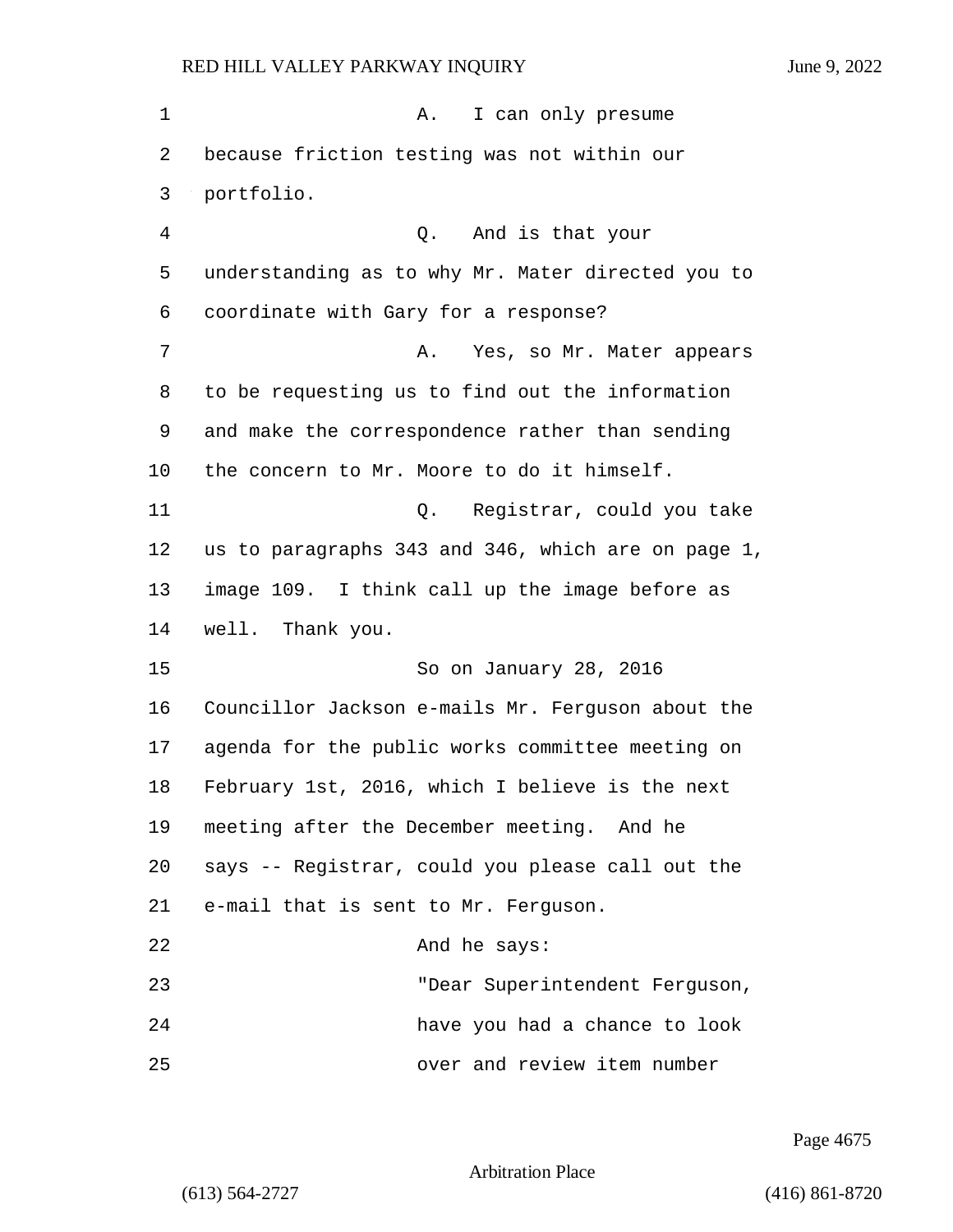| $\mathbf 1$ | 52? I had suggested to this                        |  |
|-------------|----------------------------------------------------|--|
| 2           | group that when I referred                         |  |
| 3           | this correspondence from a                         |  |
| 4           | past city council meeting to                       |  |
| 5           | this public works committee                        |  |
| 6           | meeting, that even though a                        |  |
| 7           | number of their suggestions                        |  |
| 8           | were already being considered                      |  |
| 9           | by your department and on your                     |  |
| 10          | council approved to-do list, I                     |  |
| 11          | would still consult with you                       |  |
| 12          | to determine if their                              |  |
| 13          | correspondence had any new                         |  |
| 14          | suggestions that were worthy                       |  |
| 15          | of your review and possible                        |  |
| 16          | report to committee in the                         |  |
| 17          | future." (As read)                                 |  |
| 18          | If you could close that down,                      |  |
| 19          | Registrar, please.                                 |  |
| 20          | So item 52 on the agenda was                       |  |
| 21          | correspondence from the Lakewood Beach Community   |  |
| 22          | Council respecting the Red Hill Valley Parkway     |  |
| 23          | safety review. So that's their e-mail requesting   |  |
| 24          | that friction testing be conducted as a short-term |  |
| 25          | measure.                                           |  |

Page 4676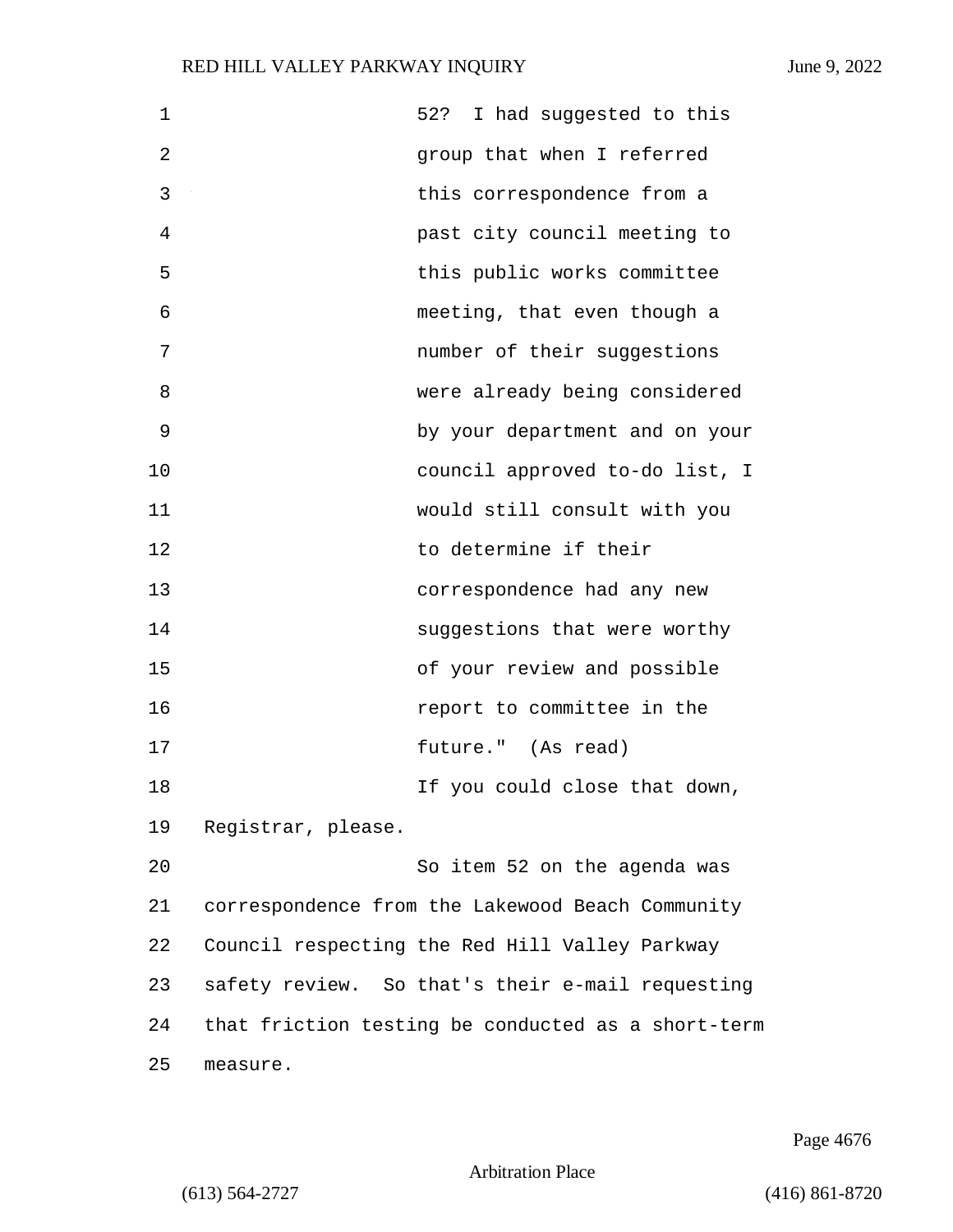| 1  | Registrar, could you please                        |
|----|----------------------------------------------------|
| 2  | pull out Mr. Ferguson's reply, so paragraphs 345   |
| 3  | to 347. Mr. Ferguson responds the same day. He     |
| 4  | copies you into the e-mail chain. And he writes:   |
| 5  | "I believe as part of the                          |
| 6  | overall works this is already                      |
| 7  | being covered, road friction                       |
| 8  | testing. I have copied                             |
| 9  | Director Moore for                                 |
| 10 | clarification."                                    |
| 11 | Councillor Jackson replies                         |
| 12 | that he will move to receive the correspondence    |
| 13 | only as a result of that information if Director   |
| 14 | Moore concurs. And Mr. Ferguson agrees with that   |
| 15 | direction.                                         |
| 16 | What basis did Mr. Ferguson                        |
| 17 | have to provide Councillor Jackson with            |
| 18 | information about how the -- I'm sorry, let me     |
| 19 | rephrase this.                                     |
| 20 | At the time that he sent this                      |
| 21 | e-mail, what knowledge did Mr. Ferguson have about |
| 22 | engineering services' intentions to conduct        |
| 23 | friction testing on the Red Hill Valley Parkway?   |
| 24 | I don't really -- I don't<br>Α.                    |
| 25 | really know.                                       |

Page 4677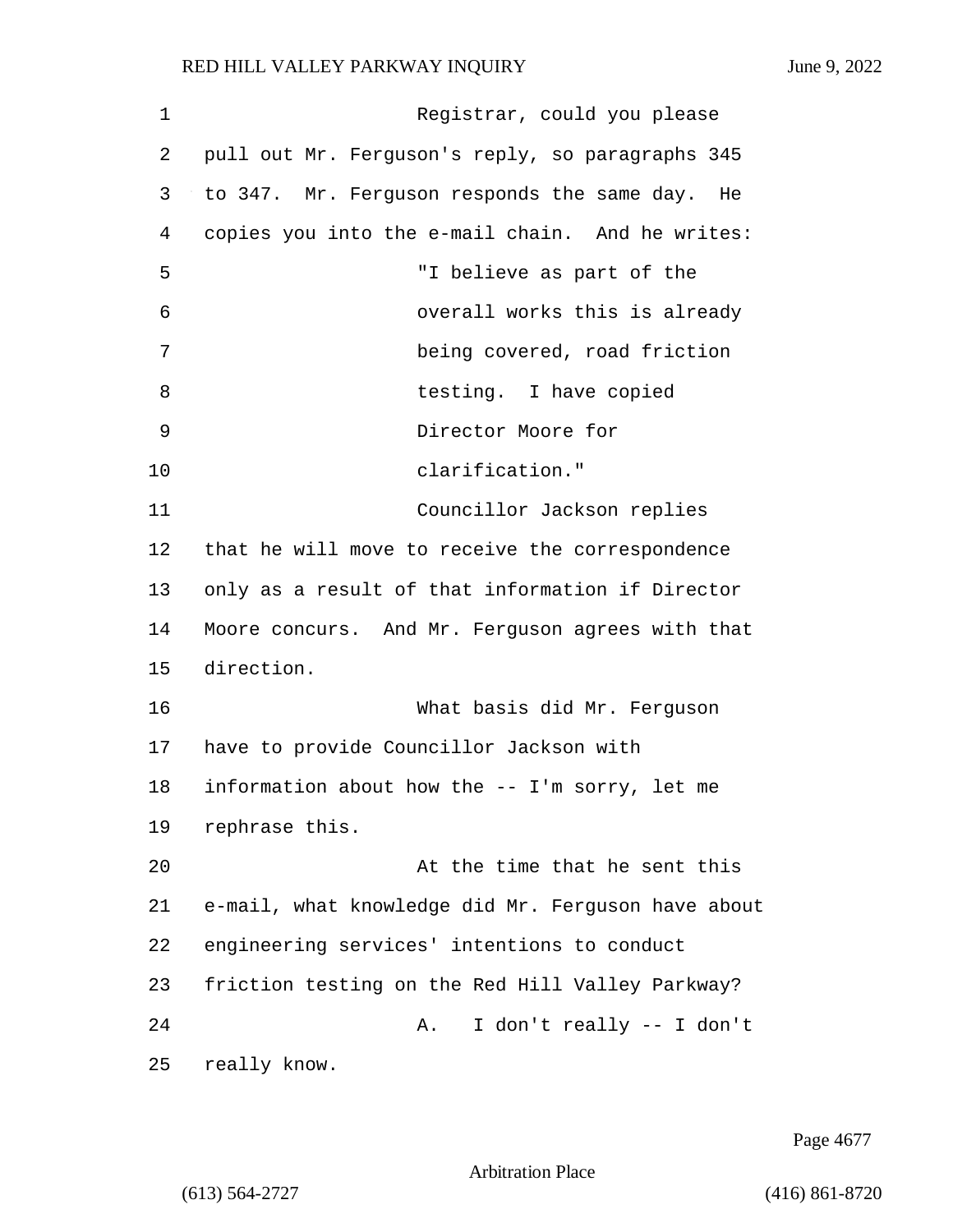| $\mathbf 1$ | Q. Registrar, could you                           |
|-------------|---------------------------------------------------|
| 2           | please pull up HAM43575. If you could call out    |
| 3           | the bottom e-mail from Mr. Ferguson.              |
| 4           | So on February 16, 2016                           |
| 5           | Mr. Ferguson e-mails the Lakewood Beach Community |
| 6           | Council and he says -- so the second paragraph in |
| 7           | this e-mail, he says:                             |
| 8           | "Your e-mail was requesting                       |
| 9           | that the identified friction                      |
| 10          | test for the Red Hill Valley                      |
| 11          | Parkway be considered for                         |
| 12          | short-term testing. Through                       |
| 13          | support from the public works                     |
| 14          | committee, I am pleased to                        |
| 15          | inform you that this testing                      |
| 16          | will be completed by                              |
| 17          | engineering services in 2016."                    |
| 18          | Do you recall seeing this                         |
| 19          | e-mail? For your reference, you're copied at the  |
| 20          | top of it.                                        |
| 21          | Yeah, I don't remember<br>Α.                      |
| 22          | this particular e-mail. I remember the entire     |
| 23          | issue, but I don't remember the detail of the     |
| 24          | $e$ -mail.                                        |
| 25          | Mr. Ferguson copies the<br>Q.                     |

Page 4678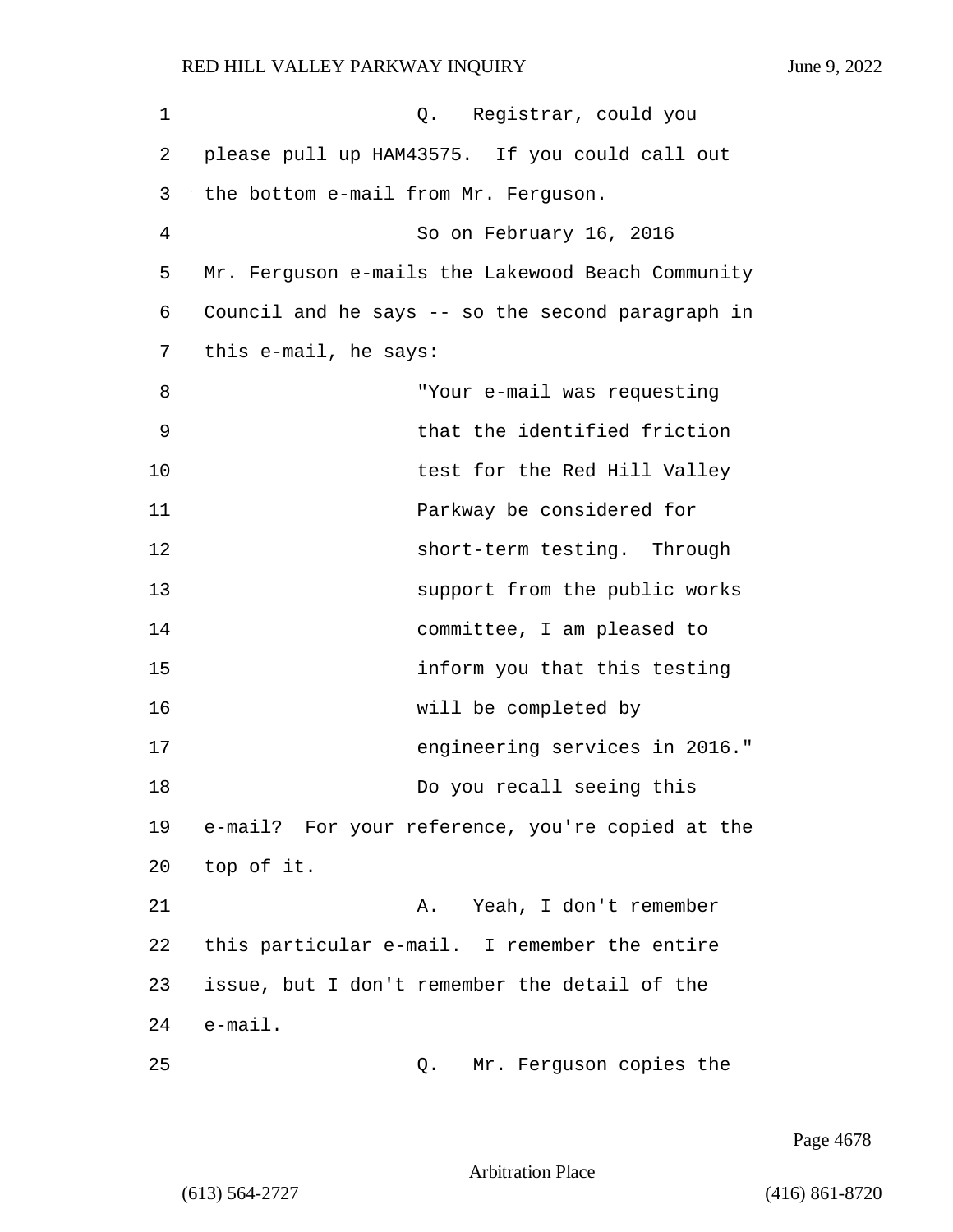| 1  | office of the mayor and a number of -- I believe   |
|----|----------------------------------------------------|
| 2  | the public works committee councillors on this     |
| 3  | $e$ -mail.                                         |
| 4  | Yeah, it seems so.<br>Α.                           |
| 5  | As well as Mr. Moore?<br>Q.                        |
| 6  | Looks like he got all the<br>Α.                    |
| 7  | members of council and Mr. Moore.                  |
| 8  | Registrar, could you<br>Q.                         |
| 9  | close down this callout.                           |
| 10 | What basis did Mr. Ferguson                        |
| 11 | have to advise the Lakewood Beach Community        |
| 12 | Council that engineering services would be         |
| 13 | conducting friction testing on the Red Hill Valley |
| 14 | Parkway in 2016?                                   |
| 15 | I don't know. John had<br>Α.                       |
| 16 | requested that he coordinate with Gary. This is    |
| 17 | an e-mail he sends not long after. I wasn't        |
| 18 | involved in the discussions.                       |
| 19 | So you'll see you're not<br>Q.                     |
| 20 | copied on this e-mail, but Mr. Moore responds to   |
| 21 | Mr. Ferguson and he says "perfect." Would that be  |
| 22 | consistent with your assumption that this          |
| 23 | direction or information is coming from Mr. Moore  |
| 24 | to Mr. Ferguson?                                   |
| 25 | I don't know. Mr. Moore<br>Α.                      |

Page 4679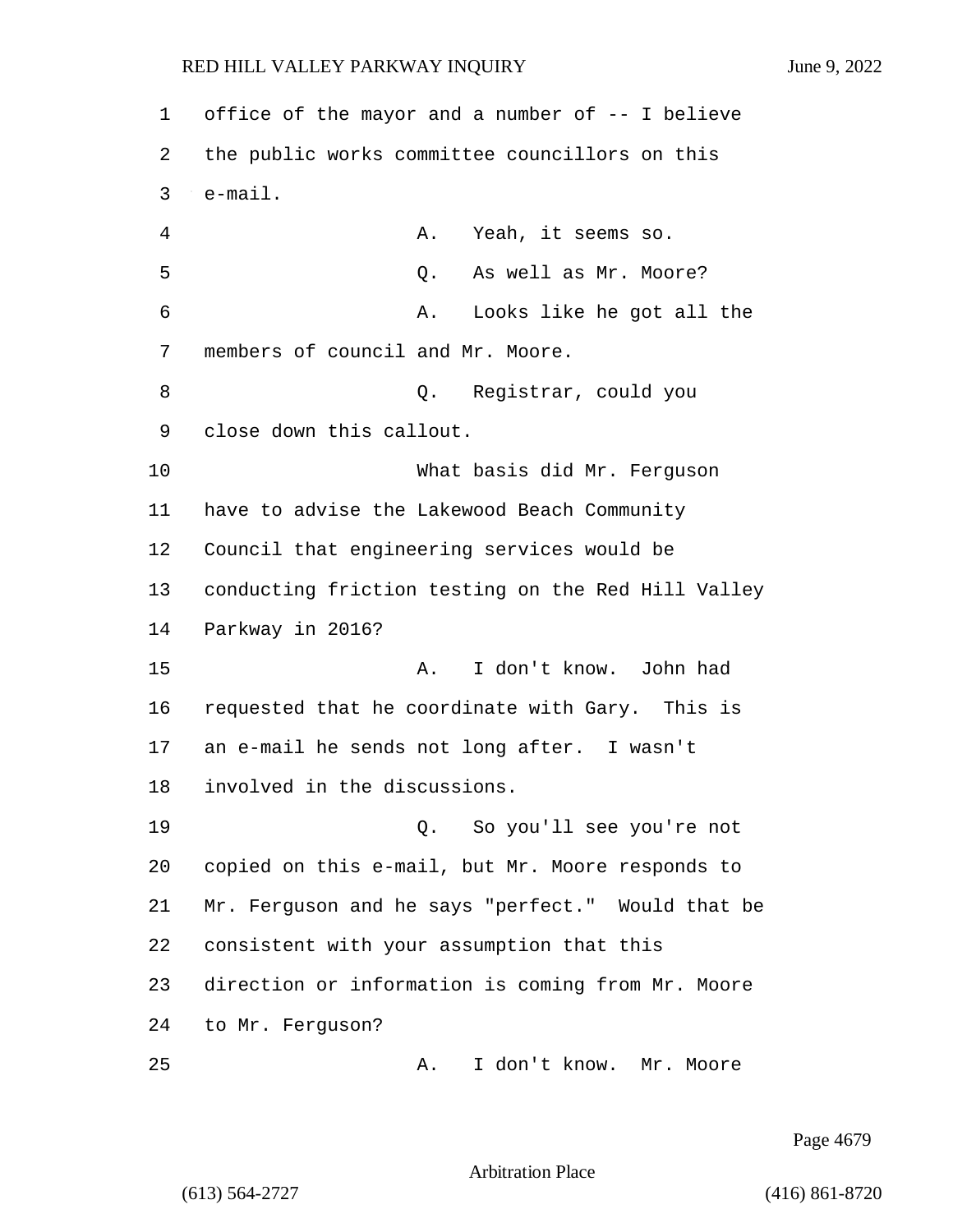| 1  | is commenting on the e-mail as being appropriate   |
|----|----------------------------------------------------|
| 2  | for him I suppose. I can only imagine that the     |
| 3  | friction testing is coming from Mr. Moore because  |
| 4  | it was his responsibility to conduct it.           |
| 5  | So the e-mail that says<br>Q.                      |
| 6  | engineering services will be completing friction   |
| 7  | testing in 2016, Mr. Moore is saying it's perfect. |
| 8  | Sorry, Mr. Moore is what?<br>Α.                    |
| 9  | Responding -- you said<br>Q.                       |
| 10 | he's responding that the mail is perfect.          |
| 11 | Yes, I believe that to be<br>Α.                    |
| 12 | true.                                              |
| 13 | Was it your understanding<br>Q.                    |
| 14 | at this point in time that engineering services    |
| 15 | would conduct pavement friction testing on the Red |
| 16 | Hill Valley Parkway in 2016?                       |
| 17 | Yes.<br>Α.                                         |
| 18 | Why?<br>Q.                                         |
| 19 | Because it says so in<br>Α.                        |
| 20 | Dave's e-mail. I don't think Dave would have       |
| 21 | written that if it was not happening or if he had  |
| 22 | not been told it was happening.                    |
| 23 | Had you had any<br>Q.                              |
| 24 | discussions with Mr. Ferguson about the friction   |
| 25 | testing on the Red Hill Valley Parkway outside of  |

Page 4680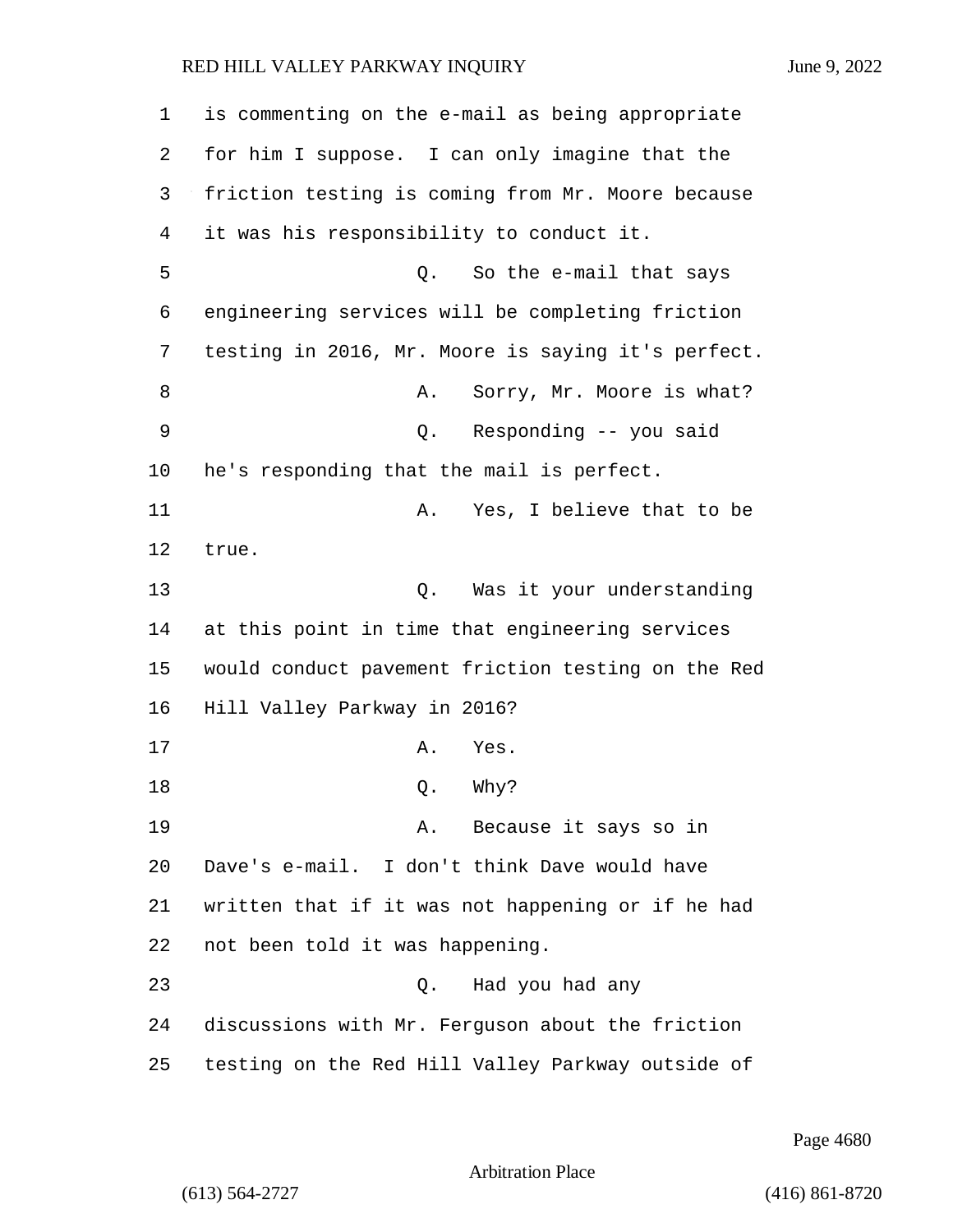1 this e-mail chain? 2 A. Generically or about this 3 particular item? 4 Q. About this particular 5 item, so friction testing on the Red Hill Valley 6 Parkway. 7 A. Well, David was asked by 8 John Mater to coordinate with Mr. Moore and he did 9 so. 10 Q. Registrar, if you could 11 take this down and take us to OD7, image 112, 12 paragraphs 353 and 354. 13 Shortly after that e-mail 14 exchange February 23rd, 2016, the Lakewood Beach 15 Community Council puts in a delegation request to 16 the public works committee. Ms. Cameron, who is 17 Mr. Moore's administrative assistant, forwards 18 this e-mail to a number of people, including Mr. 19 Mater and Mr. Moore. Mr. Mater in turn forwards 20 this e-mail chain to you, Mr. Lupton and 21 Mr. Ferguson. And Mr. Lupton responds: 22 "Guys, let's make sure we 23 attend. I think we have some 24 history on this one." 25 Do you recall this e-mail

Page 4681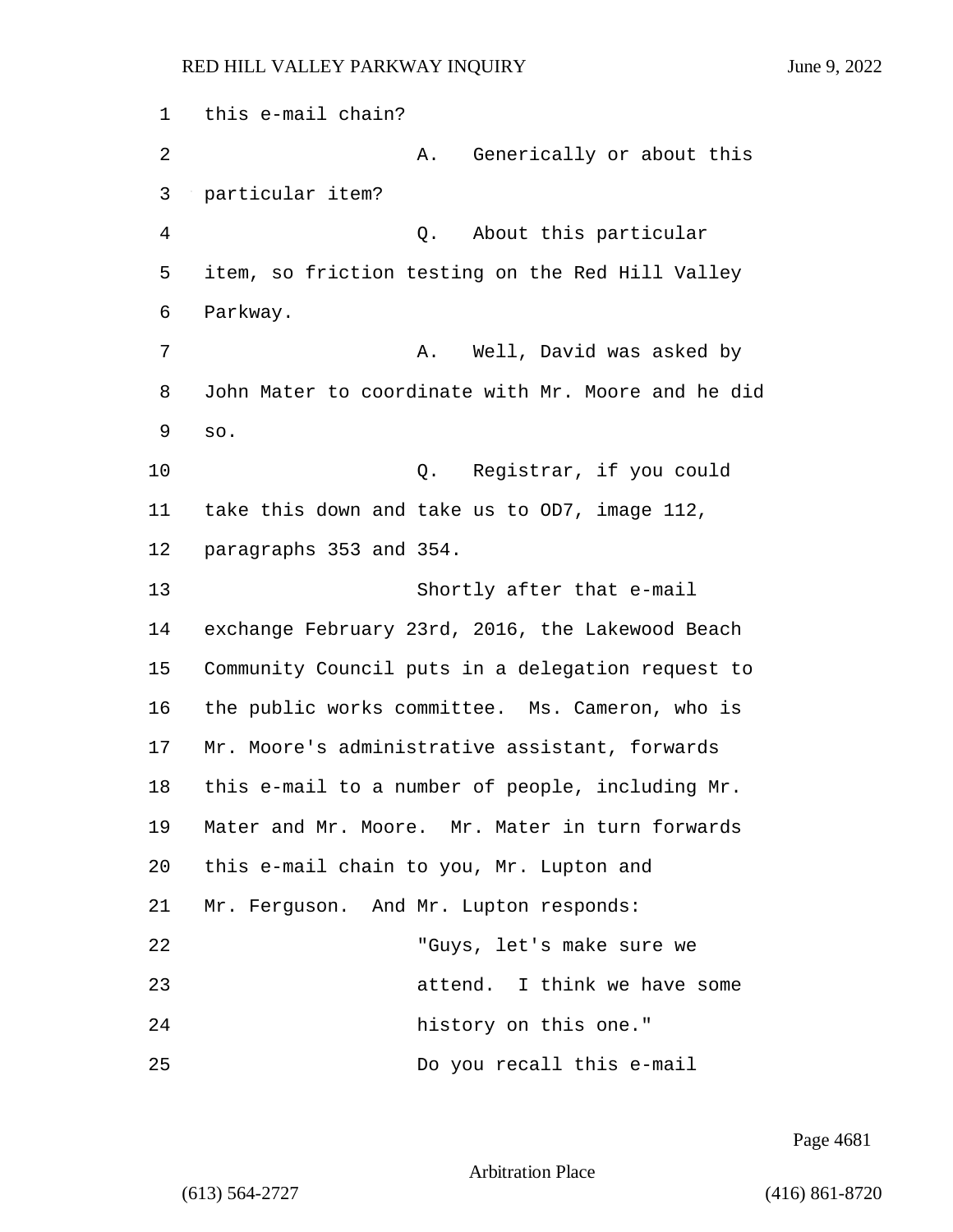1 exchange? 2 A. Not particularly. 3 Q. What history did you 4 understand Mr. Lupton to be referring to? 5 A. Well, we had some history 6 with that group and Ms. Saunders for a number of 7 traffic safety related items, along with the 8 motion or the council receiving them as their 9 request that Mr. Jackson put forward, Councillor 10 Jackson. 11 Q. Registrar, could you 12 close this callout and call out paragraph 355. 13 Actually, can you close this and do 355 and 356 14 simultaneously, please. Thank you. 15 So you'll see that later that 16 day, you respond to Mr. Lupton, Mr. Mater and 17 Mr. Ferguson, and you say: 18 "Without looking at it, it's 19 the Red Hill Valley Parkway 20 safety staff. Dave provided 21 this group and council an 22 e-mail update last week at 23 Councillor Jackson's request. 24 The issue is mostly the 25 asphalt friction test, which

Page 4682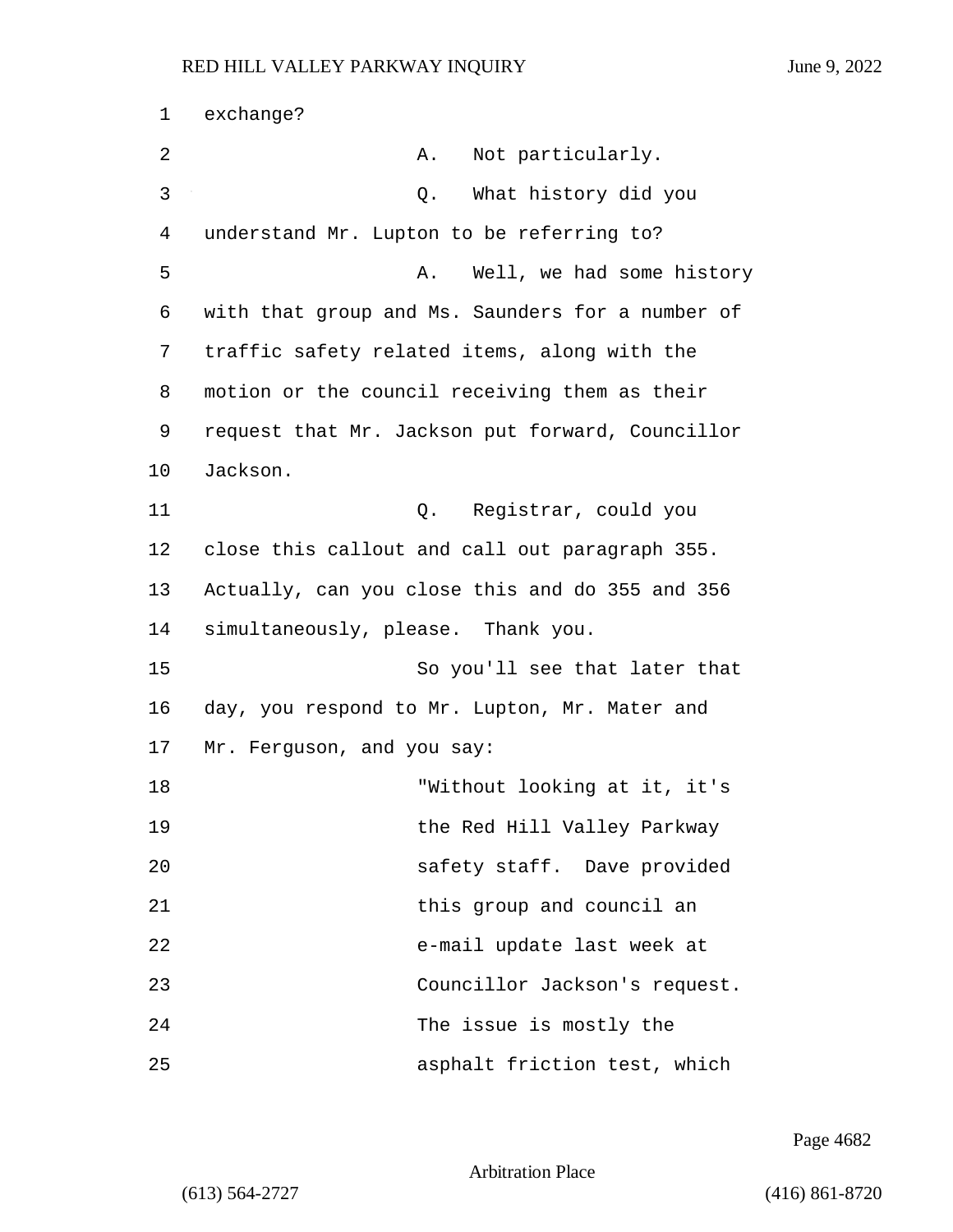| $\mathbf 1$ | Gary says is done. We have                         |
|-------------|----------------------------------------------------|
| 2           | asked for a copy of the                            |
| 3           | results, but we haven't seen                       |
| 4           | it yet. We will be in                              |
| 5           | attendance."                                       |
| 6           | When did Mr. Moore tell you                        |
| 7           | that the friction testing had been done?           |
| 8           | You know, I'm sorry, I<br>Α.                       |
| 9           | just can't pinpoint that. We obviously knew it     |
| 10          | had been done at this point. This is three years   |
| 11          | after it was initialized. I don't know what date   |
| 12          | I knew.                                            |
| 13          | So you said this is three<br>Q.                    |
| 14          | years after it was initialized. So when you wrote  |
| 15          | this e-mail, were you referencing the friction     |
| 16          | testing from 2013 or the friction testing that     |
| 17          | Mr. Ferguson had advised the Lakewood Beach        |
| 18          | Community Council that engineering services would  |
| 19          | conduct in 2016?                                   |
| 20          | I only knew of the 2013.<br>Α.                     |
| 21          | At this point we knew that it was being conducted. |
| 22          | I had no other further information other than when |
| 23          | Gary said it was -- he commented on it.            |
| 24          | At this point in time,<br>Q.                       |
| 25          | the only friction testing results that you knew    |

Page 4683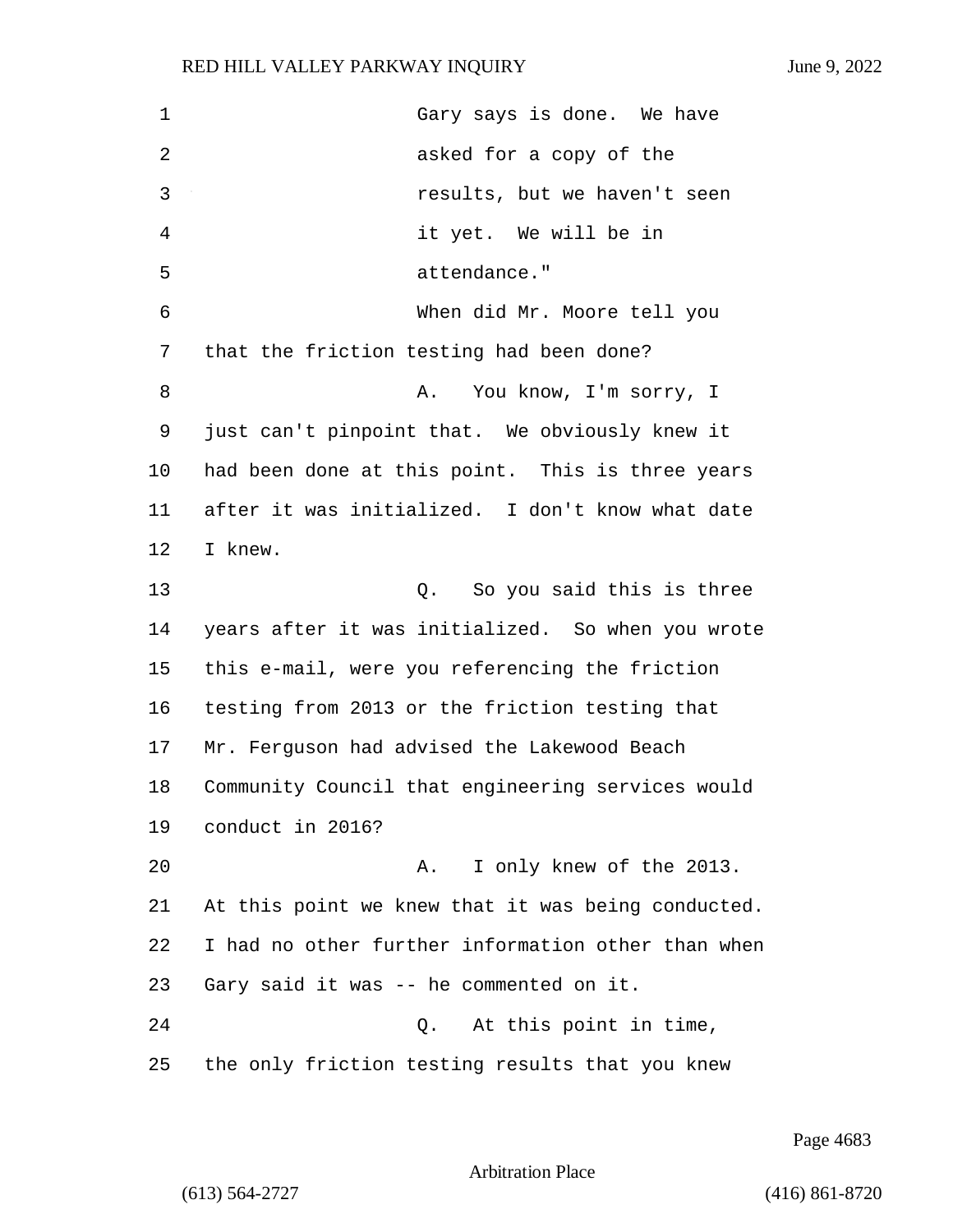1 had been done were those from 2013? 2 A. Correct. 3 Q. You say: 4 "We have asked for a copy of 5 the results, but haven't seen 6 it yet." 7 Does that help to refresh your 8 memories about when you asked Mr. Moore for a copy 9 of the friction testing results? 10 A. No, it does not, but it 11 certainly confirms in my mind that we asked for 12 it. I just -- 13  $Q.$  Do you recall -- sorry, 14 go ahead. 15 A. I just doing remember 16 doing so. 17 Q. Do you recall how Mr. 18 Moore responded to request for the friction 19 testing data? 20 A. Frankly, I don't think I 21 ever got a response. I don't know. I don't 22 really remember. 23 Q. When you say you don't 24 think you ever got a response, do you mean there 25 was just silence when you asked him?

Page 4684

```
Arbitration Place
```
(613) 564-2727 (416) 861-8720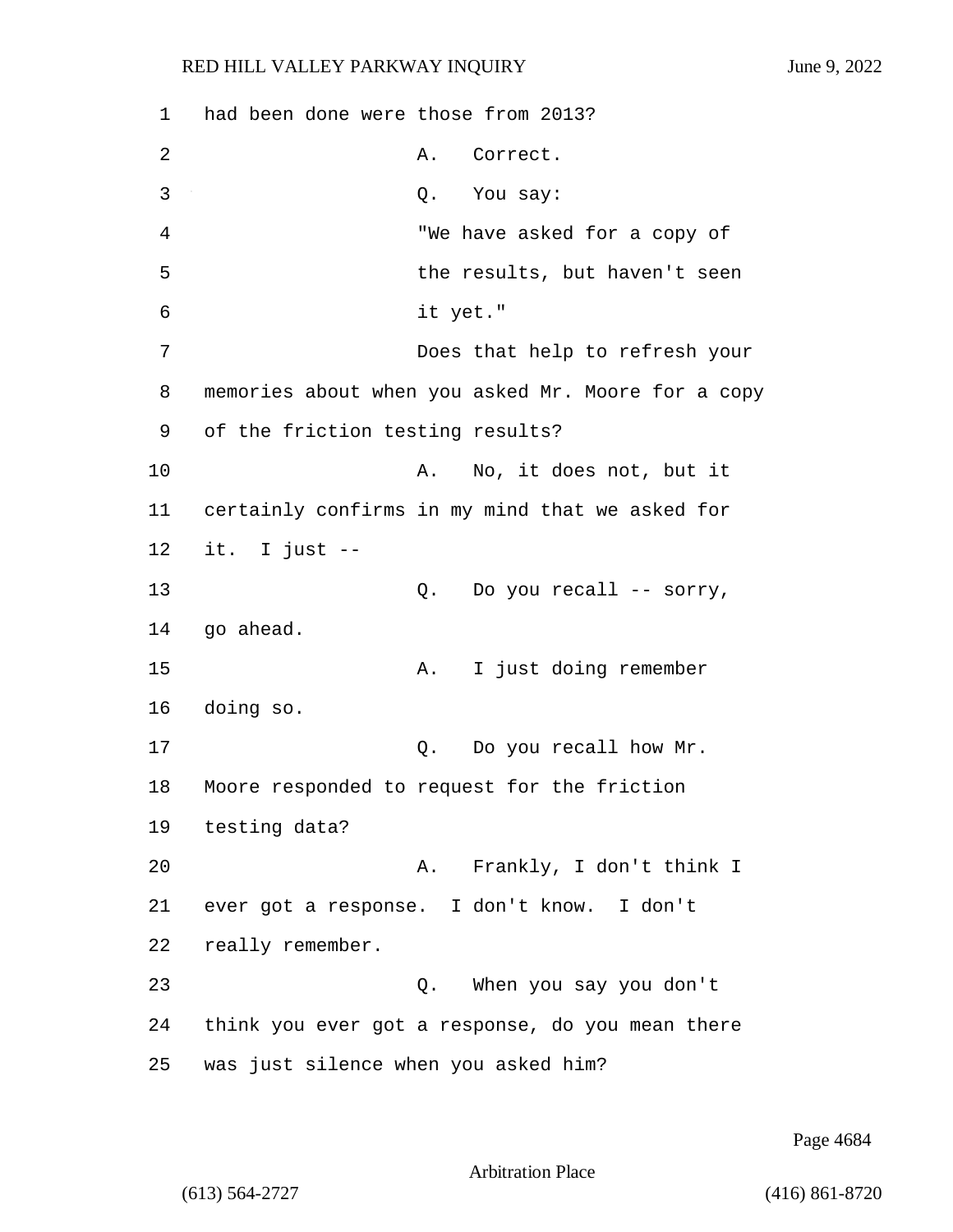| $\mathbf 1$ | A. I'm sorry, I just don't                        |
|-------------|---------------------------------------------------|
| 2           | remember the actual occurrence of asking him, but |
| 3           | I certainly know I never got anything, and, you   |
| 4           | know, in the middle there is I got no answer.     |
| 5           | Q. So on February 25th,                           |
| 6           | 2016, Mr. Moore responds to Ms. Cameron's e-mail  |
| 7           | about the delegation request, so this is not the  |
| 8           | chain that you and Mr. Lupton and Mr. Mater and   |
| 9           | Mr. Ferguson have been on, and he says -- but you |
| 10          | are copied on this, and he says:                  |
| 11          | "Some roughness skid                              |
| 12          | resistance friction testing                       |
| 13          | has been done; however, I'm                       |
| 14          | still trying to get the                           |
| 15          | analysis for it and to put it                     |
| 16          | into context. Like, how does                      |
| 17          | this compare to other highways                    |
| 18          | of similar types? MTO is very                     |
| 19          | guarded of this information                       |
| 20          | and does not share numbers due                    |
| 21          | to liability and concerns they                    |
| 22          | will form part of a legal                         |
| 23          | action. We should be                              |
| 24          | similarly wary." (As read)                        |
| 25          | I can pull out this e-mail                        |

Page 4685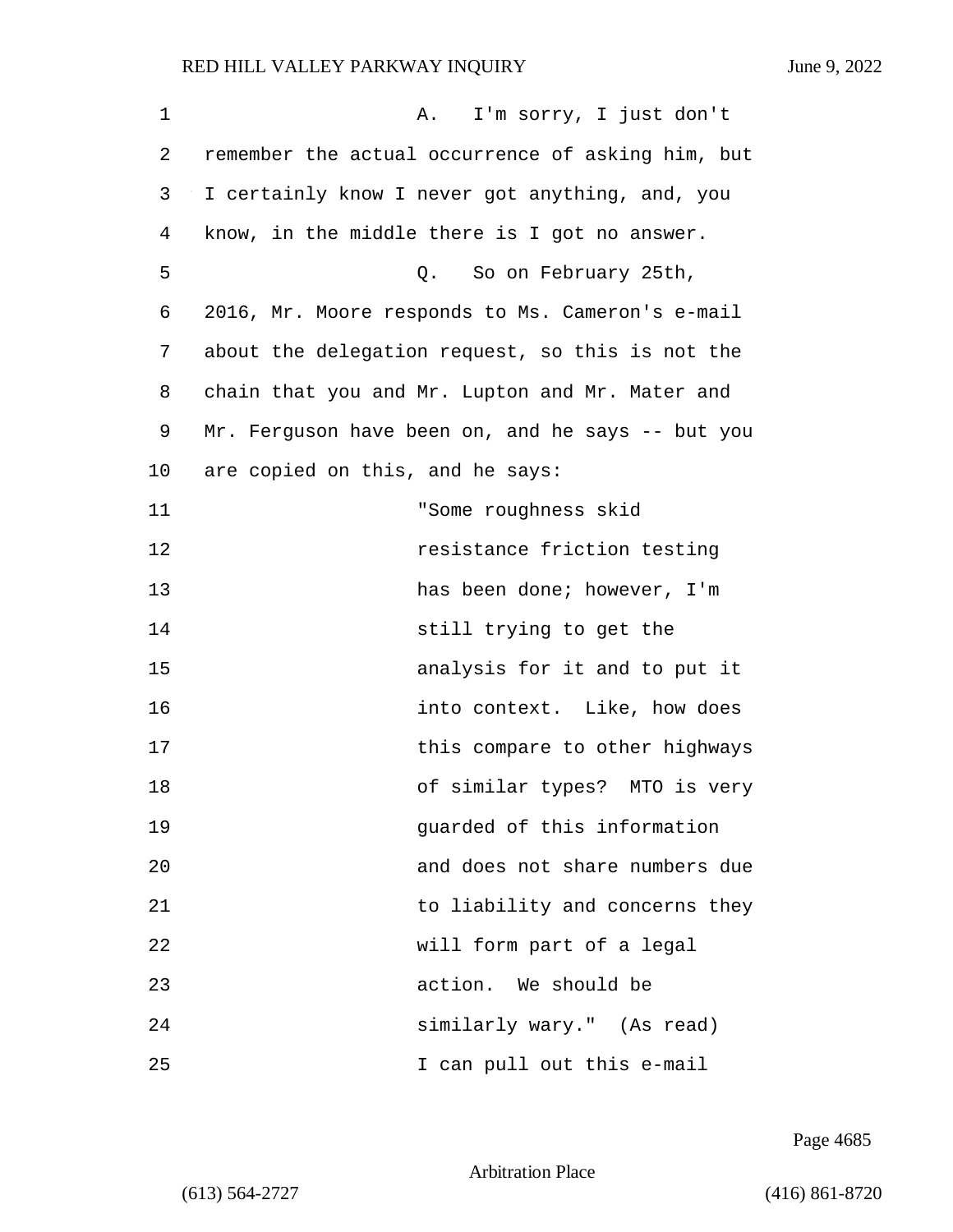| 1  | chain for you if you would like to look at the     |
|----|----------------------------------------------------|
| 2  | entire exchange, but what was your understanding   |
| 3  | about which friction testing Mr. Moore was         |
| 4  | referencing when he said that it had been          |
| 5  | conducted and needed to be analyzed?               |
| 6  | I only know of the 2013<br>Α.                      |
| 7  | request for friction testing. That's all I knew    |
| 8  | about. That's all I still know about.              |
| 9  | So you didn't understand<br>Q.                     |
| 10 | this e-mail to suggest that engineering services   |
| 11 | had completed the friction testing that            |
| 12 | Mr. Ferguson advised they would conduct on the Red |
| 13 | Hill Valley Parkway in 2016?                       |
| 14 | I think it was that.<br>Α.<br>It                   |
| 15 | was still in February of 2016, so it could only    |
| 16 | have been, in my mind, one source.                 |
| 17 | Did you take any steps<br>Q.                       |
| 18 | after receiving this e-mail to ask for the         |
| 19 | analysis and context for the friction testing that |
| 20 | Mr. Moore referenced?                              |
| 21 | I do not recollect. I<br>Α.                        |
| 22 | don't remember that.                               |
| 23 | Would it have been your<br>Q.                      |
| 24 | practice to follow up on an e-mail like this?      |
| 25 | You know, we're sitting<br>Α.                      |

Page 4686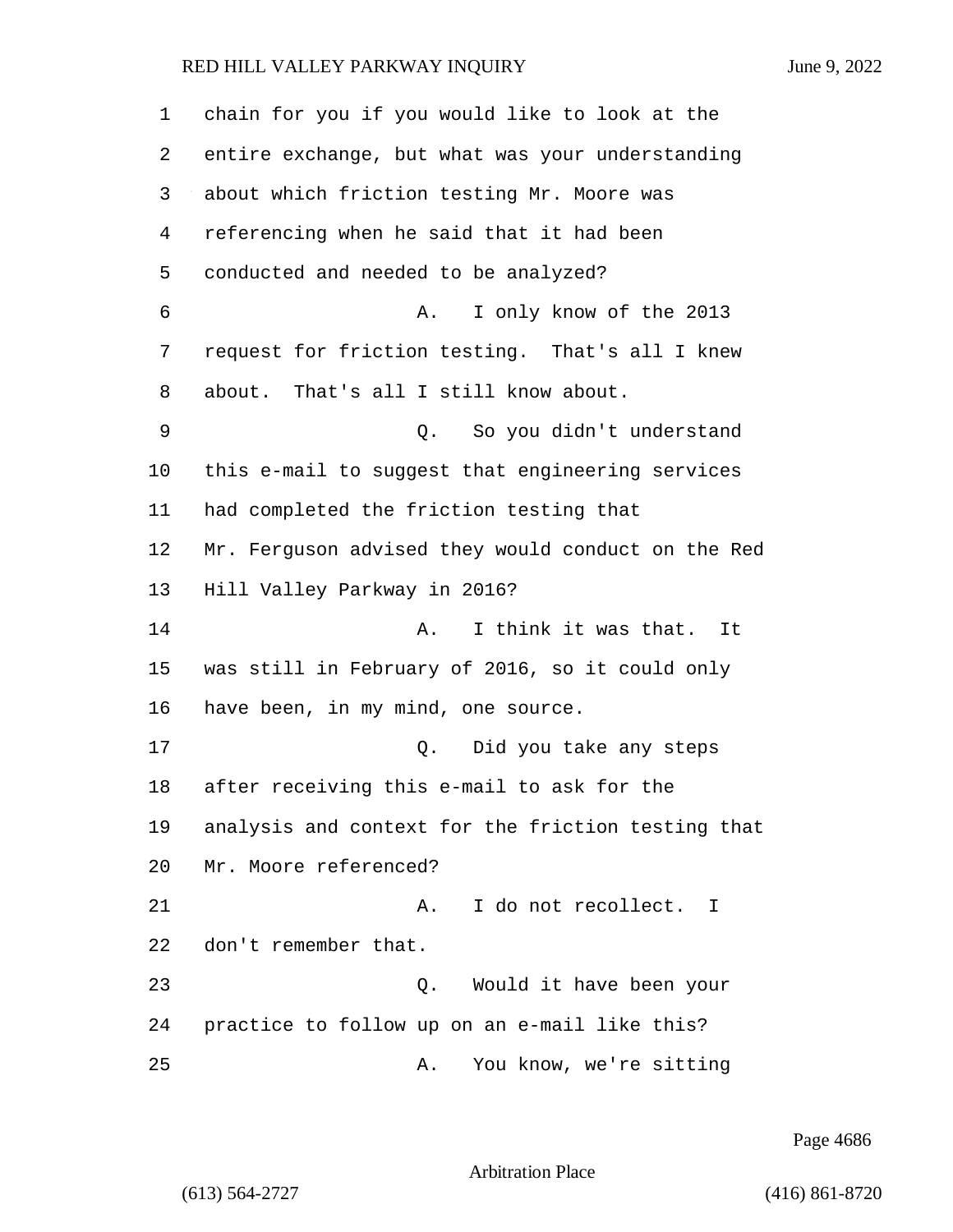| 1  | here later on, Gary has been asked for it a number |
|----|----------------------------------------------------|
| 2  | of times, I wasn't -- at this point I still feel   |
| 3  | that it was at the director level to get this      |
| 4  | information and -- or at the GM level, and I was   |
| 5  | unable to obtain this information. So repeatedly   |
| 6  | asking a question without an answer is pointless.  |
| 7  | Q. So your evidence is that                        |
| 8  | you had repeatedly asked for it at this point, and |
| 9  | in your view it was now the responsibility of Mr.  |
| 10 | Lupton and Mr. Mater to follow up with Mr. Moore?  |
| 11 | My evidence is that I had<br>Α.                    |
| 12 | asked for it. "Repeatedly" is maybe misleading.    |
| 13 | I had asked for it more than once, and that        |
| 14 | includes my staff. I certainly am pretty certain   |
| 15 | I made Mr. Lupton aware that we didn't have it.    |
| 16 | He knew and Mr. Mater knew that we did not have    |
| 17 | it, and I was unable to obtain it.                 |
| 18 | To your knowledge, did<br>Q.                       |
| 19 | Mr. Lupton or Mr. Mater take steps to obtain the   |
| 20 | friction testing results?                          |
| 21 | Well, I don't have a clue<br>Α.                    |
| 22 | what they did, and I have never attended nor saw   |
| 23 | minutes of meetings from BMT or with Gary.         |
| 24 | Registrar, if you could<br>Q.                      |
| 25 | close this out and take us to OD7, image 124,      |

Page 4687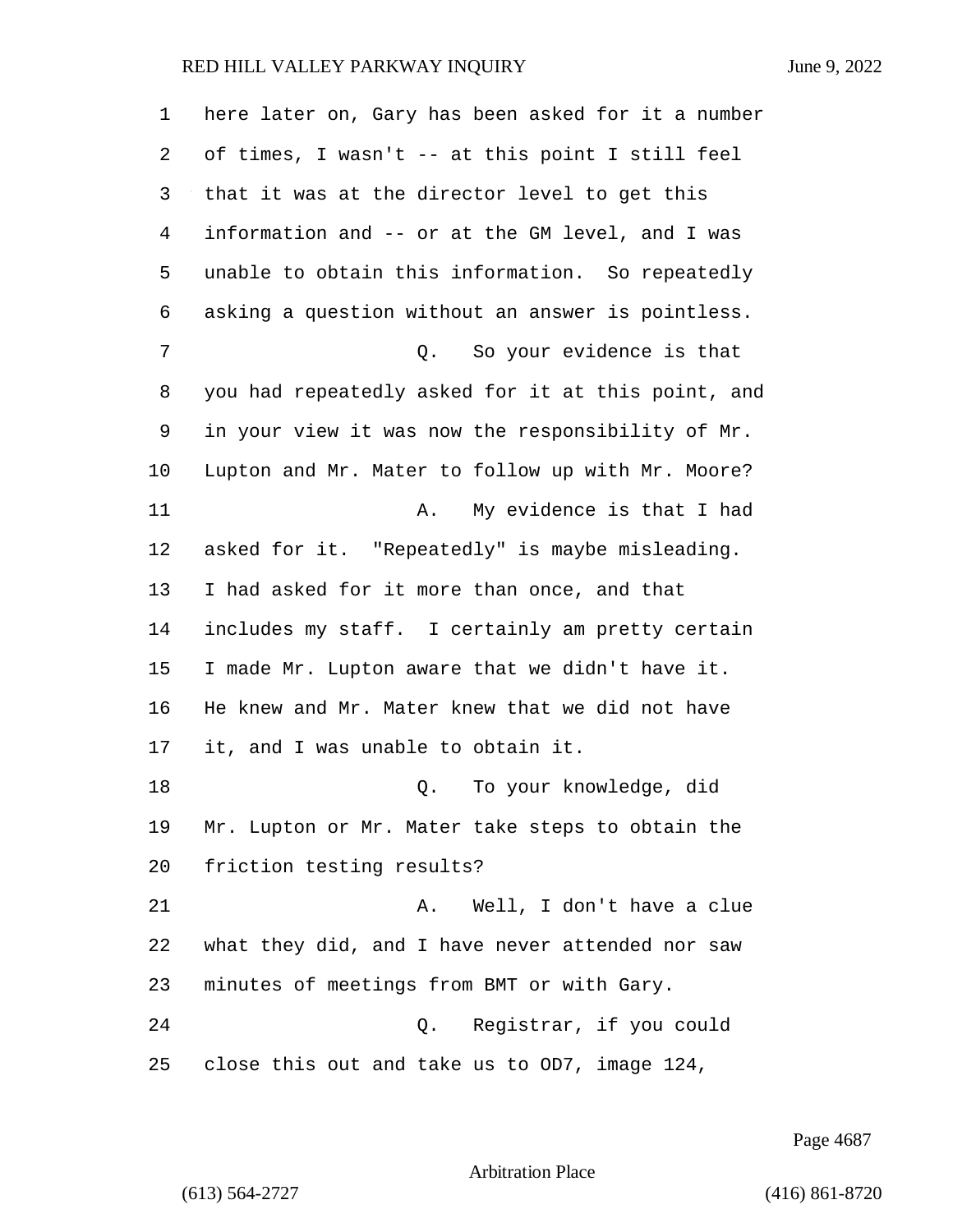1 paragraphs 395 to 398, and you'll probably have to 2 go over to the next image. 3 So in May of 2016, you 4 exchange e-mails with Mr. Moore about the timeline 5 for the implementation of countermeasures on the 6 2015 CIMA report. 7 And, Reqistrar, if you can 8 pull out paragraph 397 for Mr. White. 9 So you'll see that you reach 10 out to him about an update, and Mr. Moore 11 responds: 12 The only comment I have is 13 that we are possibly looking 14 at pavement rehab work on the 15 Red Hill in 2017. I would not 16 plan on any pavement work this 17 year, as it will likely be 18 overlaid next year." 19 Was this the first you had 20 heard of plans to rehabilitate the Red Hill Valley 21 Parkway in 2017? 22 A. Yes. 23 Q. Registrar, you can close 24 that, thank you. If you could please take us to 25 OD7, image 150, paragraphs 454 and 456.

Page 4688

Arbitration Place

(613) 564-2727 (416) 861-8720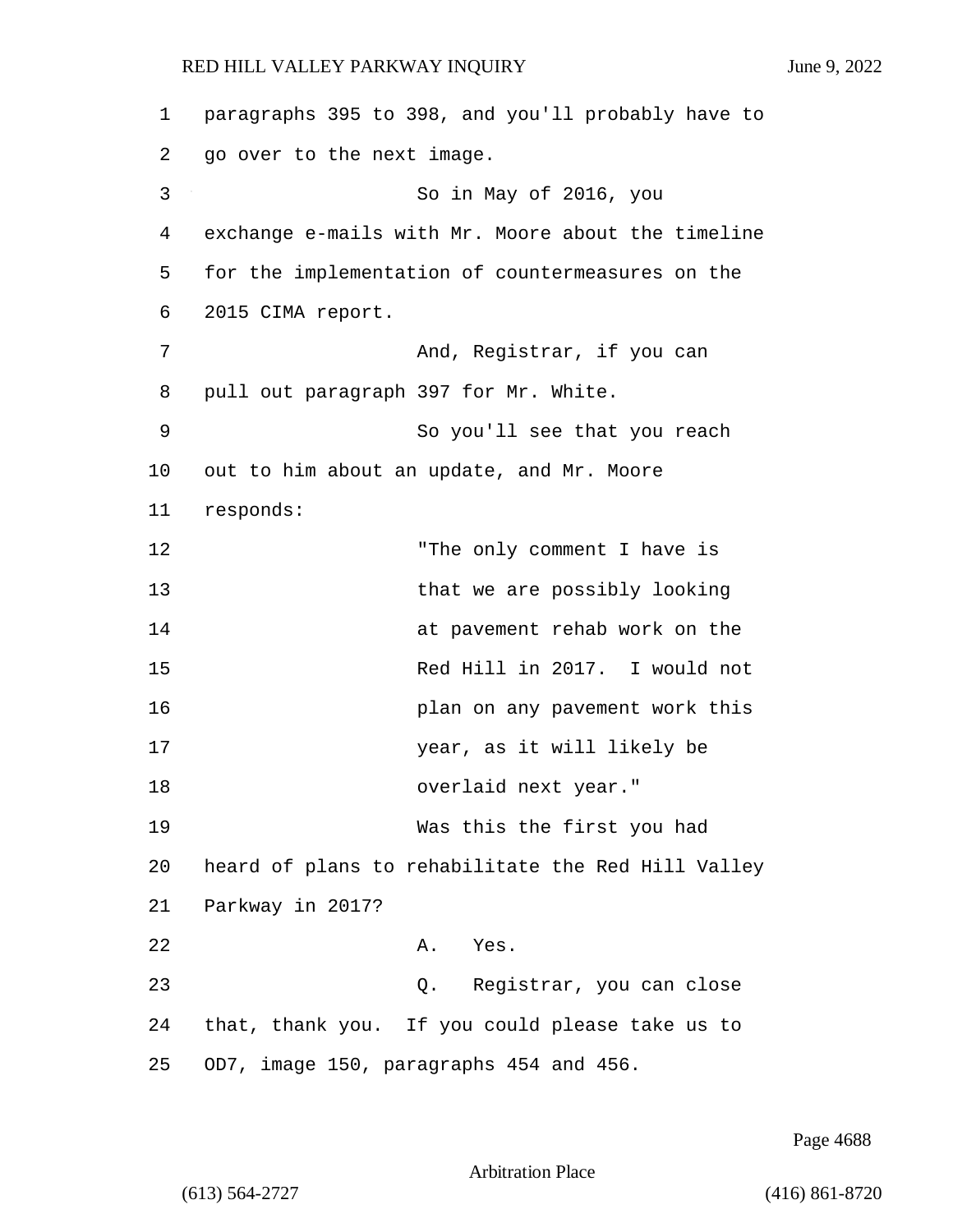1 I'm jumping ahead a bit in 2 time, just for your reference, Mr. White. We are 3 now in January of 2017, and you'll see 4 Mr. Ferguson e-mails Mr. Moore and Mr. Sidawi, who 5 I believe is the manager of asset management; is 6 that right? 7 A. Mr. Sidawi was manager --8 I'm sorry, I don't remember the name of his actual 9 title, but he managed that group, yes. 10 Q. Under the subject line 11 "Repaving Red Hill Valley Parkway," he copies you 12 and he says: 13 "Just following up on plans 14 for the Red Hill Valley 15 Parkway. You had mentioned 16 last year that you were 17 planning on repaving the Red 18 Hill and that we should be 19 holding off on installing the 20 reflective markers until that 21 time." 22 And he asked for a timeline 23 for the repaving. 24 A. Yes. 25 Q. Was this a follow-up to

Page 4689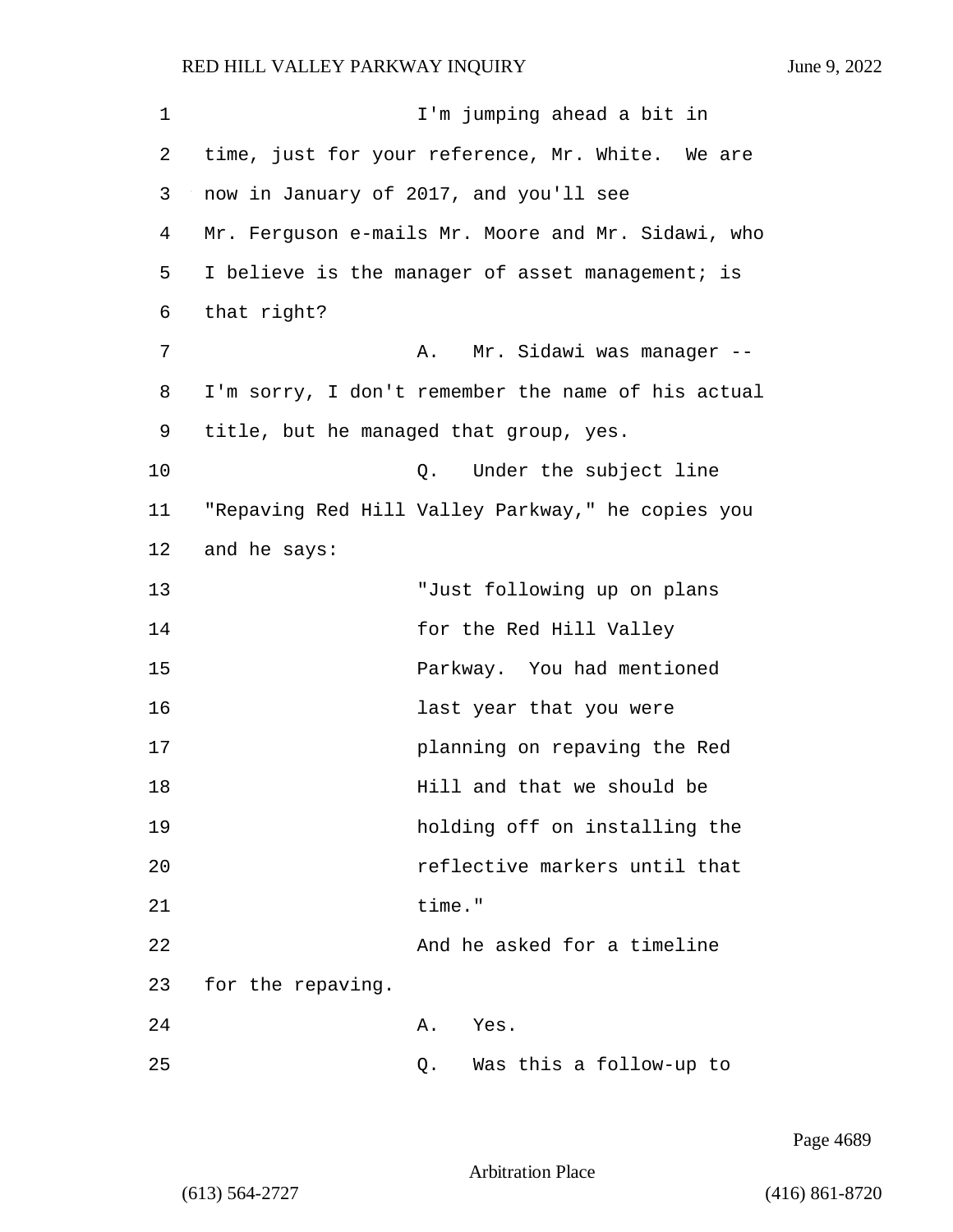the e-mail exchange that we just looked at from May 2016? 3 A. Sorry, I can't connect it. I'm not sure. 5 Q. Why did Mr. Ferguson reach out to Mr. Moore about the resurfacing plans for the Red Hill in January 2017? 8 A. I think this is at the time when we were trying to install the pavement markers in the roadway, but I'm not confident of that because I've lost the timeline again. 12 Q. So I think the May 16th e-mail that we had just looked at, Mr. Moore had suggested that you might want to hold off on the installation of the traffic reflectors, the planned repaving, and then we have Mr. Ferguson asking about the timeline again. Does that help to refresh your memory about why he's following up on it? 20 A. Yes. 21 Q. Why is he following up on it? 23 A. Because we wanted to install the reflectors, and if they were going to resurface the roadway, they would all be

Page 4690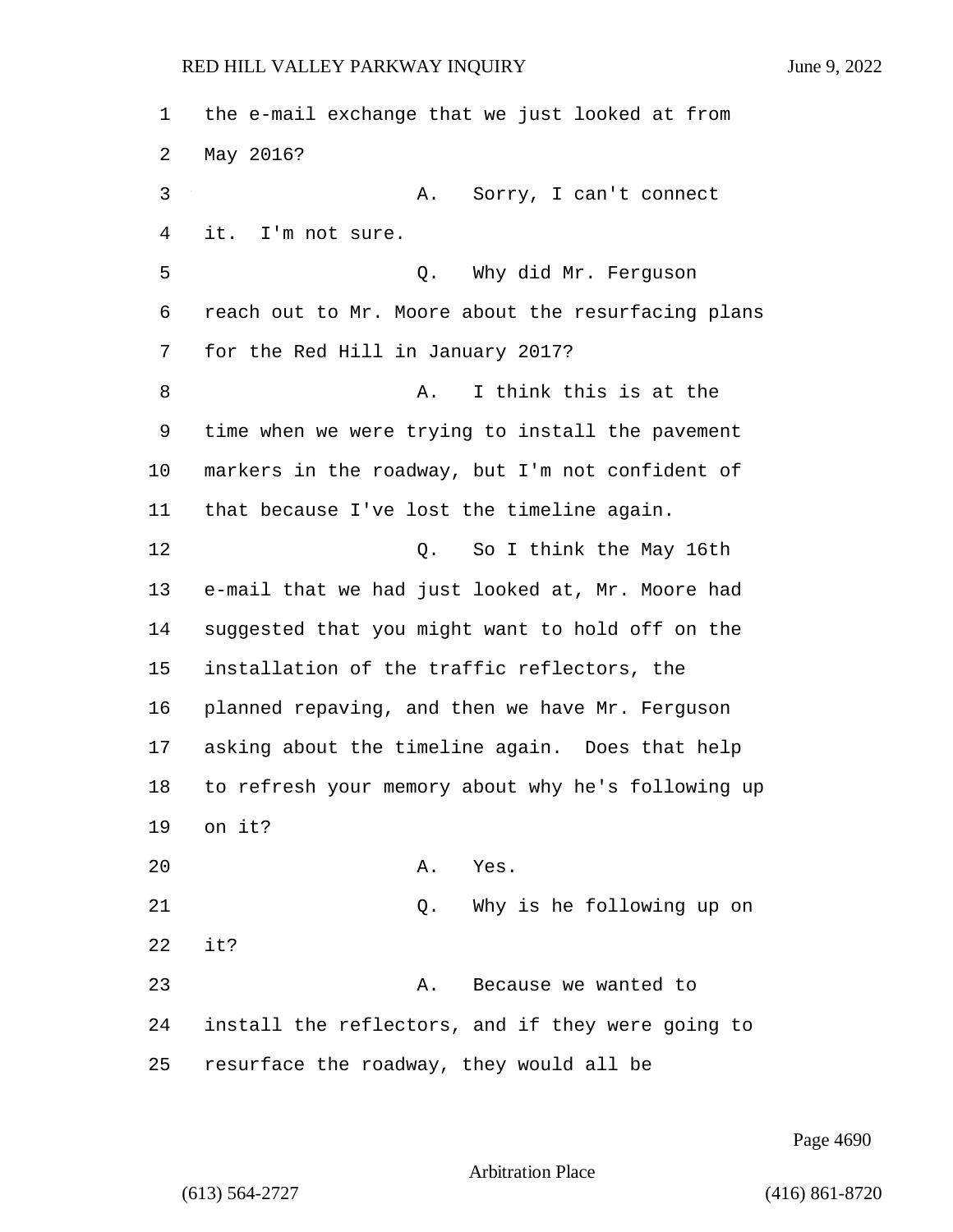1 immediately removed. So it wouldn't be 2 cost-effective to put them in and have them 3 removed when they removed the top sheet of 4 asphalt. 5 Q. And you'd held off on 6 installing them in May 2016 because Mr. Moore had 7 advised of potential rehabilitation? 8 A. Correct. 9 Q. Registrar, could you take 10 us to OD7, image 151, at paragraphs 458 and 459. 11 And if you could call up image 2 so that Mr. White 12 can see the full e-mail exchange. Thank you. 13 So there's a meeting on 14 February 6, 2017, about repaving work on the Red 15 Hill Valley Parkway. Do you recall attending this 16 meeting? 17 A. Just give me a moment to 18 see -- 19 Q. Oh, yeah, absolutely. 20 Take your time. 21 A. I also think I might have 22 been working for Ms. Matthews-Malone at this 23 point. Okay. So Betty is asking for scope 24 basically. 25 Q. Do you recall what was

Page 4691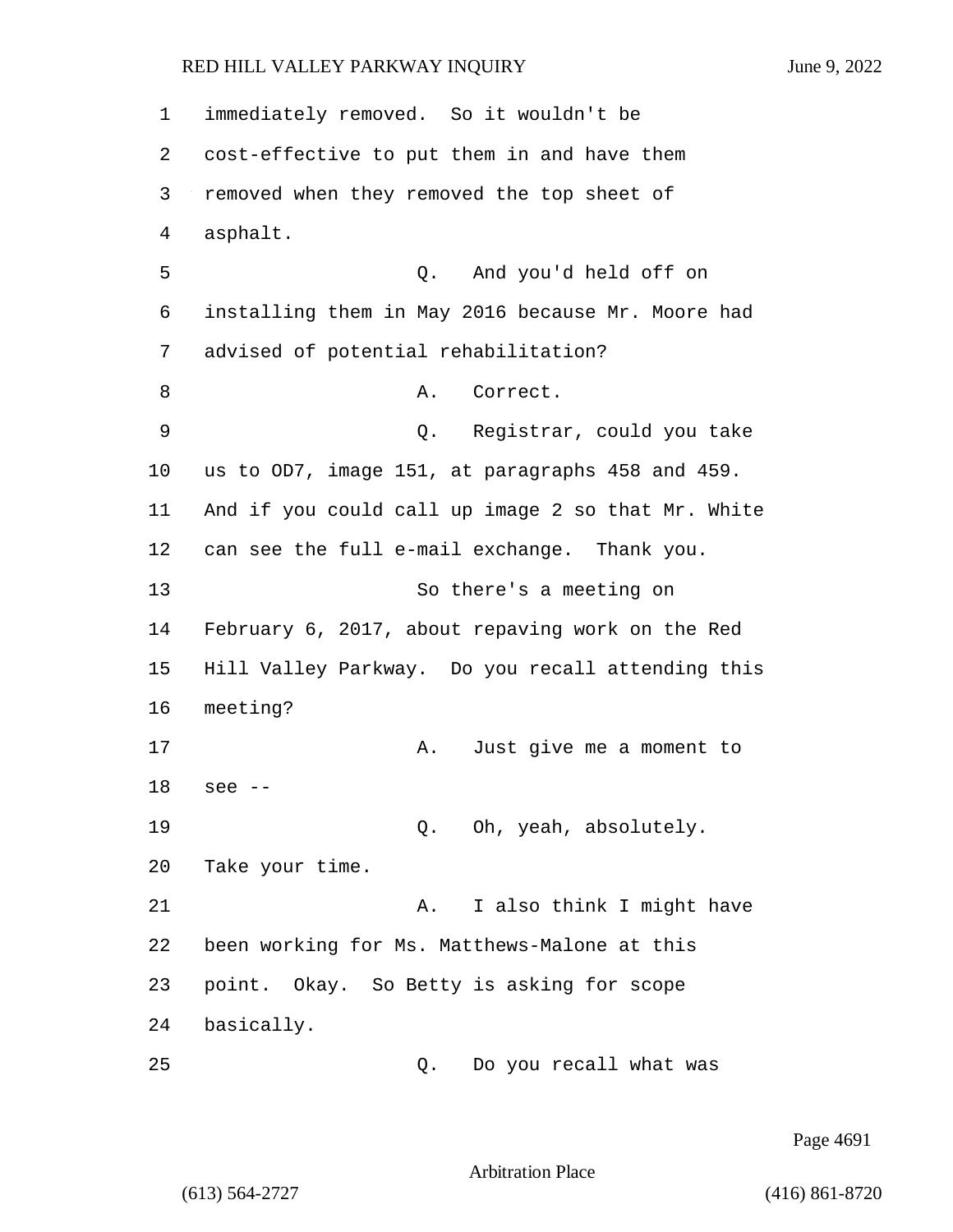1 discussed at this meeting? 2 A. I don't recall being at 3 the meeting. 4 Q. As of February 2017 was 5 it your understanding that there was any 6 connection with the friction testing that Mr. 7 Moore and engineering services had done on the Red 8 Hill Valley Parkway and the planned repaving? 9 A. I had no reason to 10 believe there was a connection. 11 Q. Registrar, could you 12 please take us to OD7, image 165, paragraph 490. 13 So on February 22nd, 2017, Mr. 14 White e-mails -- or sorry, you e-mail Mr. Mater, 15 Mr. Ferguson and Mr. Lupton under the subject line 16 "Red Hill Valley Parkway," and you notify them 17 about a fatal crossover collision. You say: 18 Tust a heads up that there 19 was another crossover fatality 20 on the Red Hill Valley Parkway 21 **12** last night. We need to review 22 the CIMA report on barriers, 23 as these fatals can likely be 24 mitigated with a barrier 25 system. Vision Zero is about

Page 4692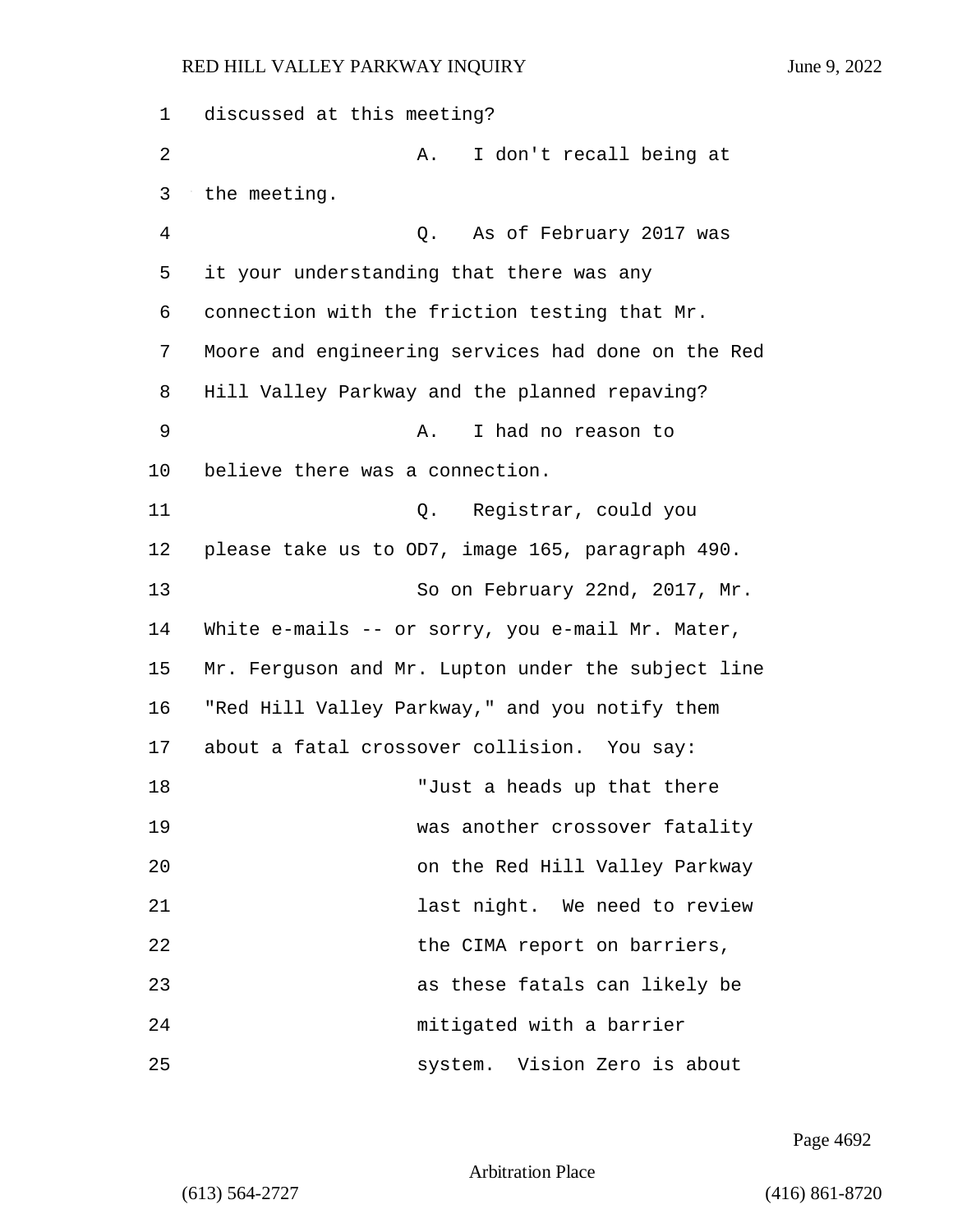*reducing fatalities and* 2 serious injuries." (As read) 3 At this point in time was it your view that a barrier system on the Red Hill Valley Parkway could mitigate fatal crossover collisions? 7 A. Specifically it could mitigate serious injury and fatalities because -- you could still have the crossover, but if there was a barrier, the vehicle would not necessarily travel into the opposing direction lanes. 12 C. I understand there was a bit of a difference of opinion on this within the public works department. Is that a fair assessment? 16 A. Well, maybe you could define that difference of opinion. I'm not sure I -- Dave and I were of the same opinion. 19 Q. Registrar, could you please take us to HAM858, and if you could pull up the second page as well, please. 22 So on February 24th, 2017 Mr. Andoga, who is in asset management, reaches out to you and Mr. Ferguson and advises of the planned repaving schedule for the Red Hill Valley

Page 4693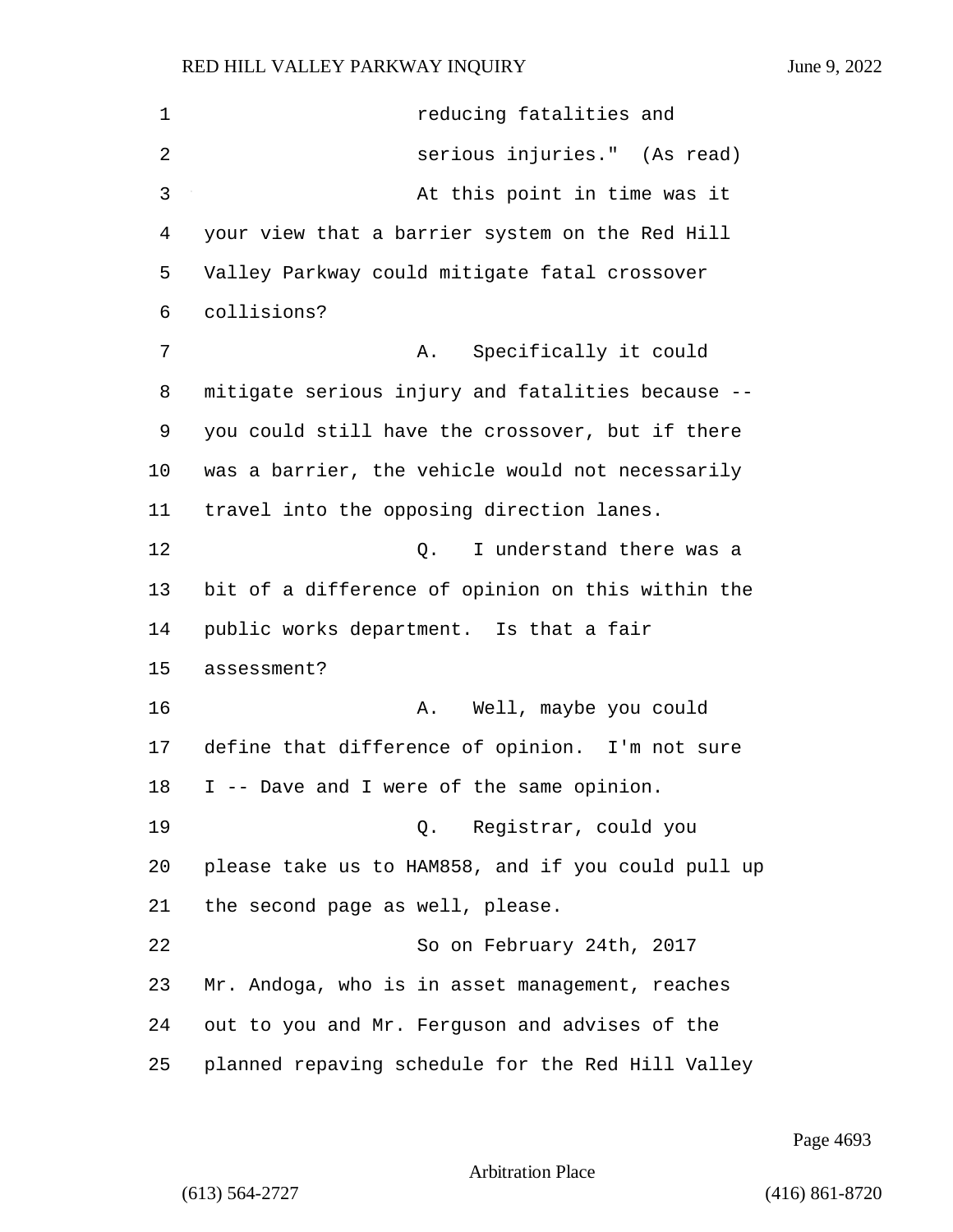1 Parkway. 2 You'll see -- Registrar, if 3 you can highlight "in addition to identifying" at 4 the last e-mail there. He says: 5 "In addition to identifying 6 the traffic needs, is there a 7 preference to the schedule of 8 work to be performed?" 9 You can close that down. 10 So my understanding of this 11 e-mail is that Mr. Andoga is effectively asking 12 for information about what your department would 13 propose be included in the scope for the Red Hill 14 Valley Parkway -- 15 A. That was a standard 16 practice for all construction projects. Traffic 17 was a partner in putting scope into projects along 18 with other departments, and so we were following 19 the process. We put in scope the things we felt 20 should be reviewed, looked at, or funded or 21 investigated into the scope of the project. 22 Q. And who made the ultimate 23 decision about what was and wasn't included in the 24 scope of a project? 25 A. Not us. Somebody on

Page 4694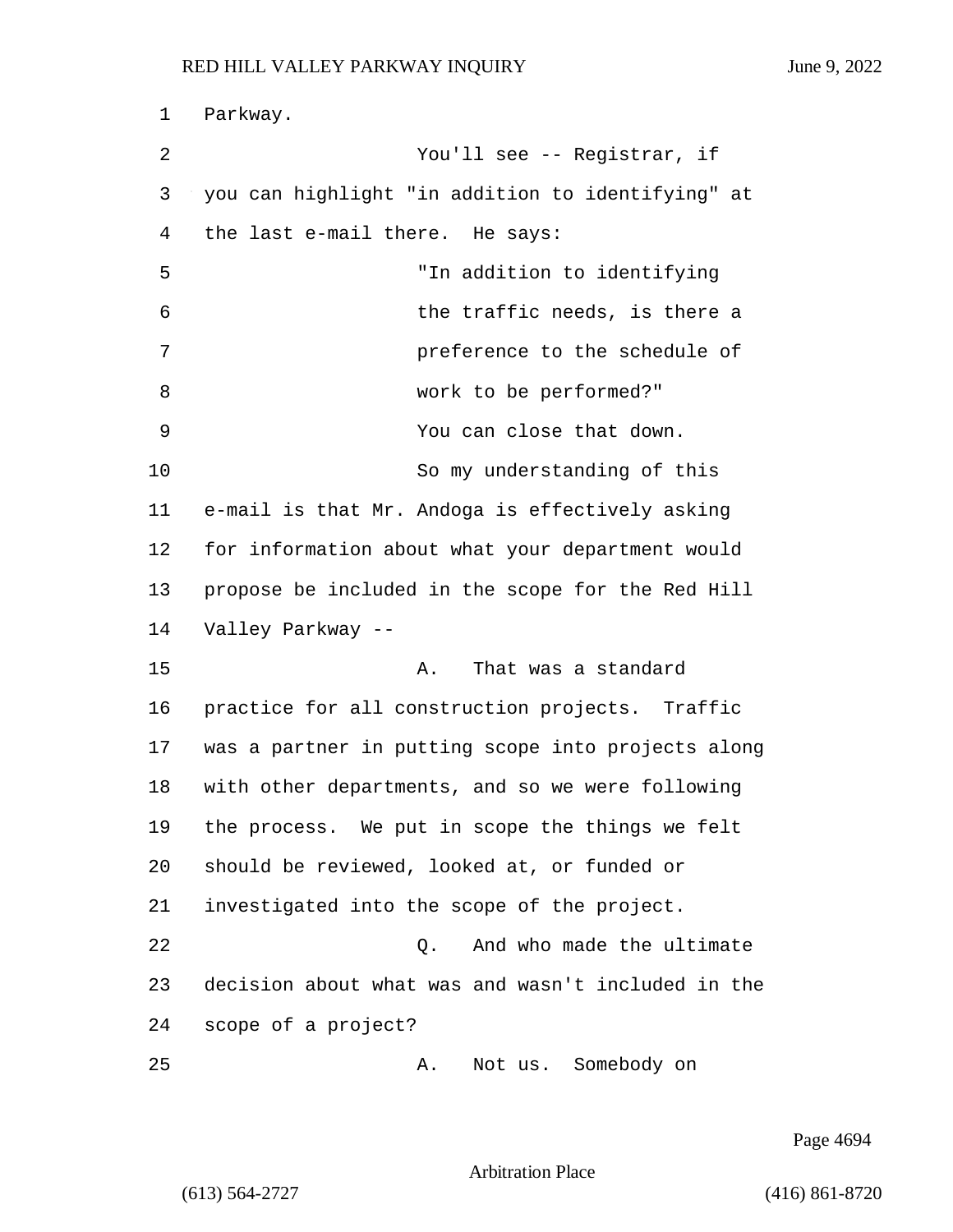1 the -- that side of the engineering services 2 world. 3 Q. So someone in the 4 engineering services department made that 5 decision? 6 A. Asset management or 7 whatever, yes, somebody over there made those 8 decisions. 9 Q. Registrar, could you call 10 out Mr. Ferguson's response to Mr. Andoga, so the 11 middle e-mail in this chain. 12 So you'll that on February 28, 13 Mr. Ferguson says that "your group has completed a 14 review of the safety reports for both of the 15 roadways," and then provides a number of comments. 16 A. Okay. 17 and 17 Q. If you can call out the 18 points. You'll see slightly down the page at 6, 19 at .6, Mr. Ferguson says: 20 "We have also conducted a 21 five-year collision history 22 *Particulary review of both roadways, with* 23 a specific focus on crossover 24 incidents. Based on this 25 evaluation, we have identified

Page 4695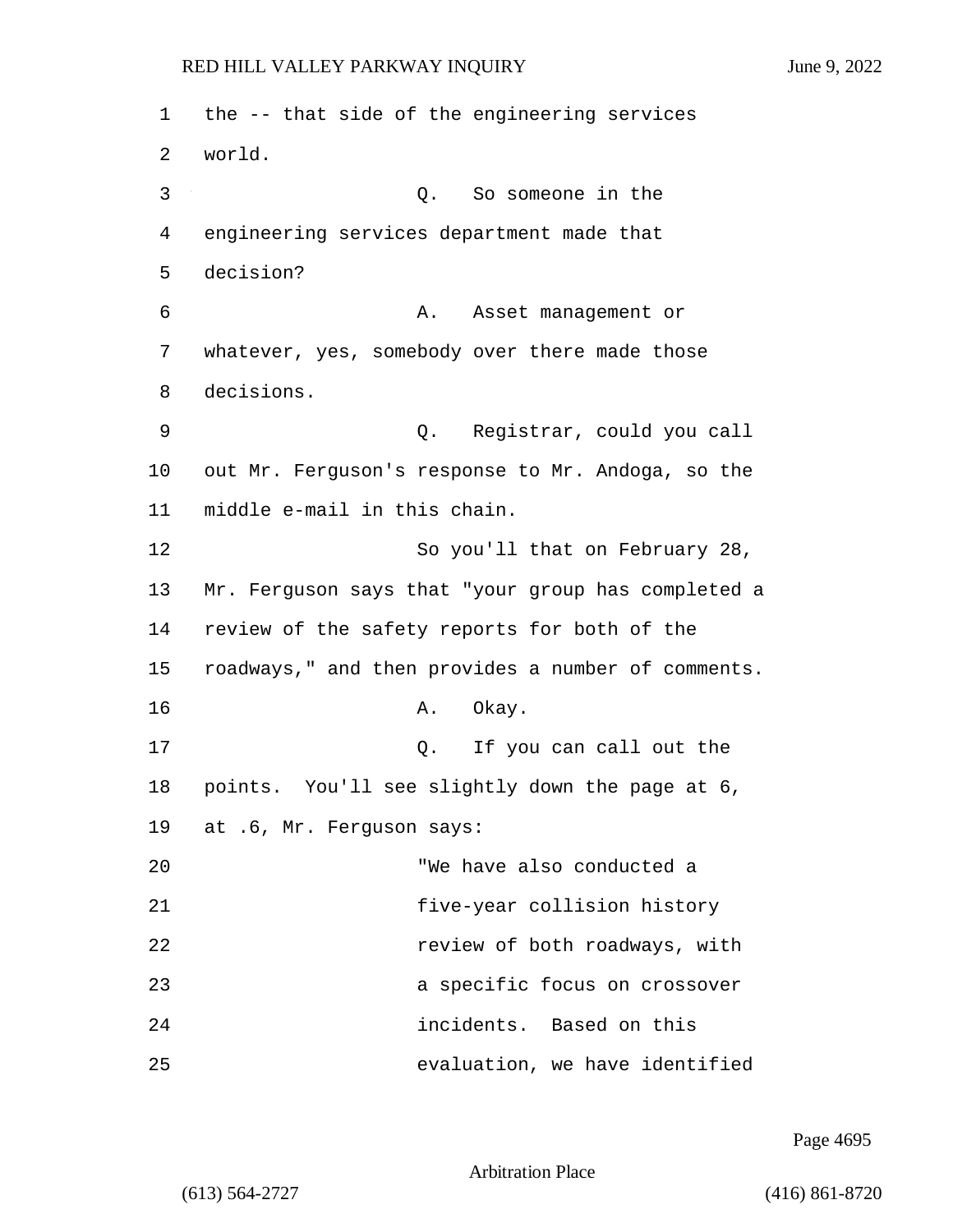1 two segments of concern that 2 barriers would be installed: 3 The LINC, Upper Paradise to 4 West 5th, and the Red Hill 5 Valley Parkway, Dartnall to 6 King Street." (As read) 7 So your group was proposing 8 the inclusion of barriers in the scope for the 9 resurfacing? 10 A. That's correct. 11 Q. Registrar, if you could 12 please close this and call out Mr. Andoga's reply. 13 So Mr. Andoga replies, and on item 6, he says: 14 "Item 6, being the 15 installation of barriers, will 16 be a sensitive issue." 17 What was your understanding 18 about why the installation of barriers on the Red 19 Hill or LINC would be a sensitive issue at this 20 time? 21 A. I don't really know. 22 That's Mr. Andoga's comment. 23 Q. In your view would it be 24 a sensitive issue? 25 A. I didn't think so.

Page 4696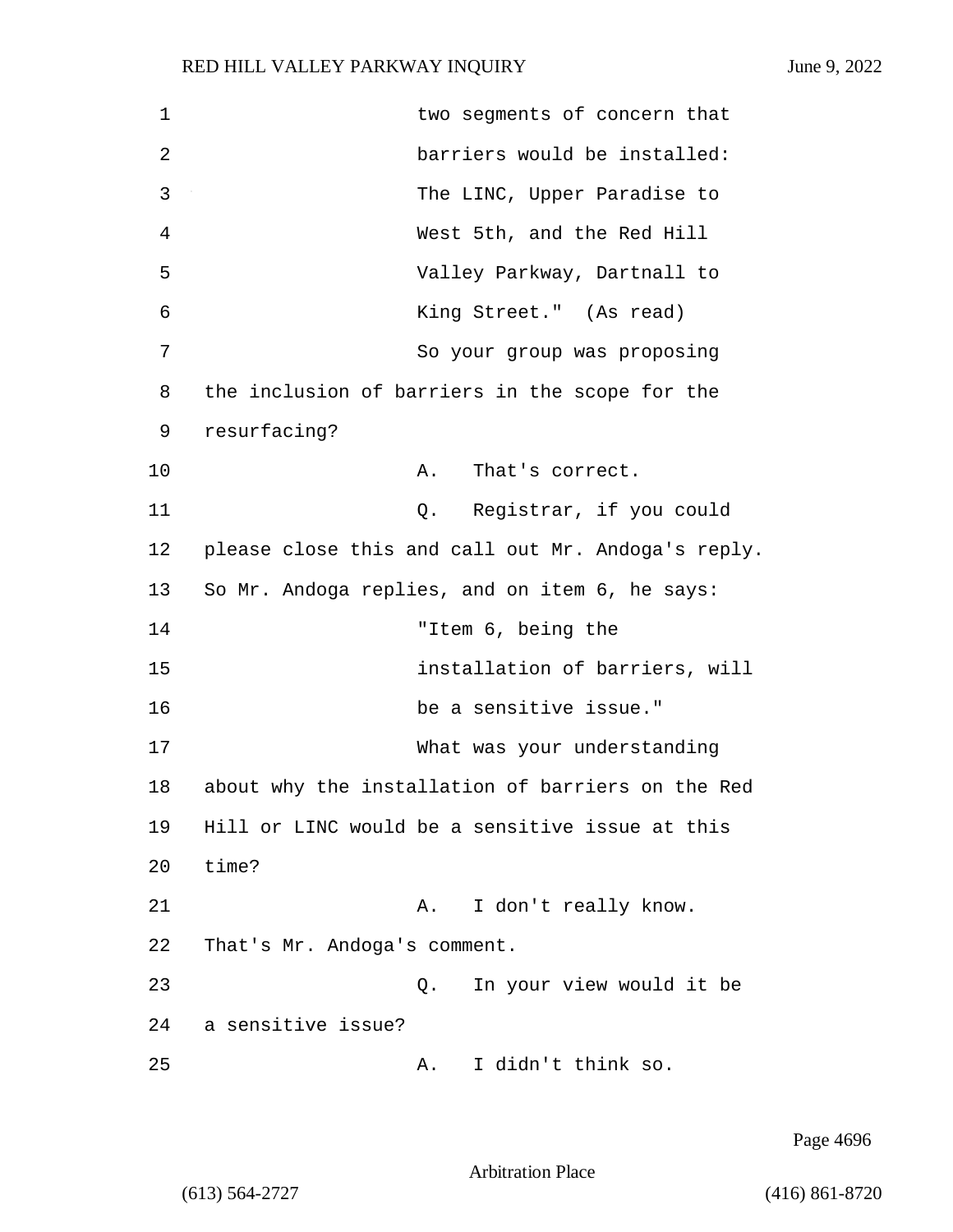1 Q. Thank you, Registrar, you can close this out. If you could please take us to HAM25870 at image 3. Actually, let's keep the first page of this report up as well and call out image 3 beside it so Mr. White can see the title of the report. 7 A. Yeah, this is not a council report. 9 Q. You're right, this is an information update. Thank you for that. 11 Can you explain the difference between an information update and a staff report? 13 A. Yes, it doesn't go to committee. It's just information that is distributed to councillors for their information, and they can use it for whatever purposes they need. It didn't go to a committee, didn't need to 18 be voted or on approved; it simply was information. 20 Q. I see that you have submitted this information update. Why did you submit it? 23 A. I believe if you look at the title bar, John must've been off and asked me to -- or Betty might have been off. I'm not sure

Page 4697

Arbitration Place

(613) 564-2727 (416) 861-8720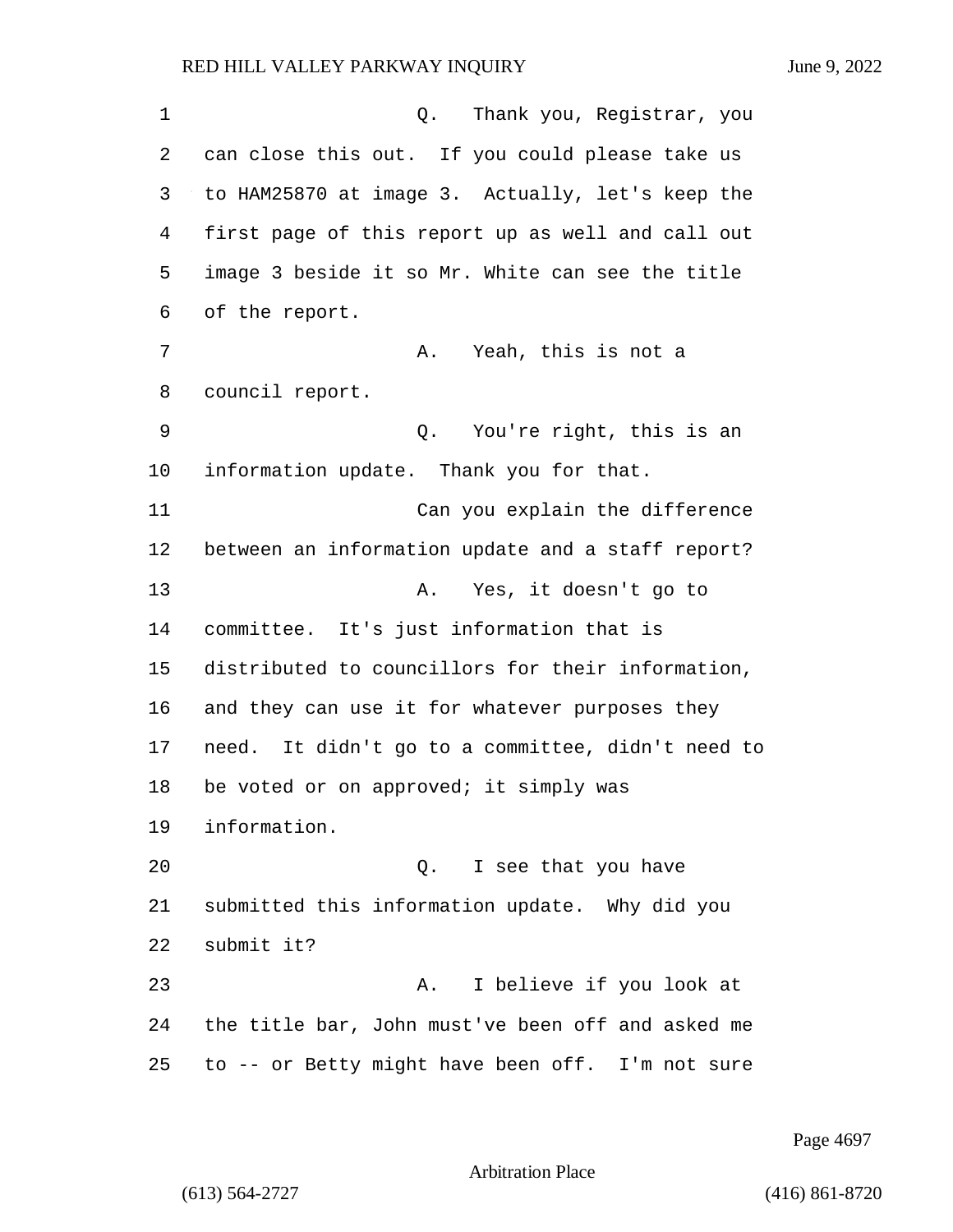| 1  | who I reported to at that day. Probably Betty. I   |
|----|----------------------------------------------------|
| 2  | was appointed as acting director in their absence. |
| 3  | I believe I was reporting to Betty then, frankly.  |
| 4  | This is an information<br>Q.                       |
| 5  | update on the short-term improvements on the Red   |
| 6  | Hill Valley Parkway and LINC, CIMA reports from    |
| 7  | 2015?                                              |
| 8  | I believe so.<br>Α.                                |
| 9  | You'll see appendix B,<br>Q.                       |
| 10 | which is called out beside the front page,         |
| 11 | includes the medium and long-term safety           |
| 12 | improvements from the LINC and Red Hill Valley     |
| 13 | Parkway?                                           |
| 14 | Yes.<br>Α.                                         |
| 15 | It's listed "conduct<br>Q.                         |
| 16 | pavement friction testing as completed"?           |
| 17 | Α.<br>Yes.                                         |
| 18 | Why is pavement friction<br>Q.                     |
| 19 | testing listed as completed there?                 |
| 20 | Because Gary said it was<br>Α.                     |
| 21 | completed.                                         |
| 22 | So that information was<br>Q.                      |
| 23 | included based on representations from Mr. Moore?  |
| 24 | Yes.<br>Α.                                         |
| 25 | Did you reach out to Mr.<br>Q.                     |

Page 4698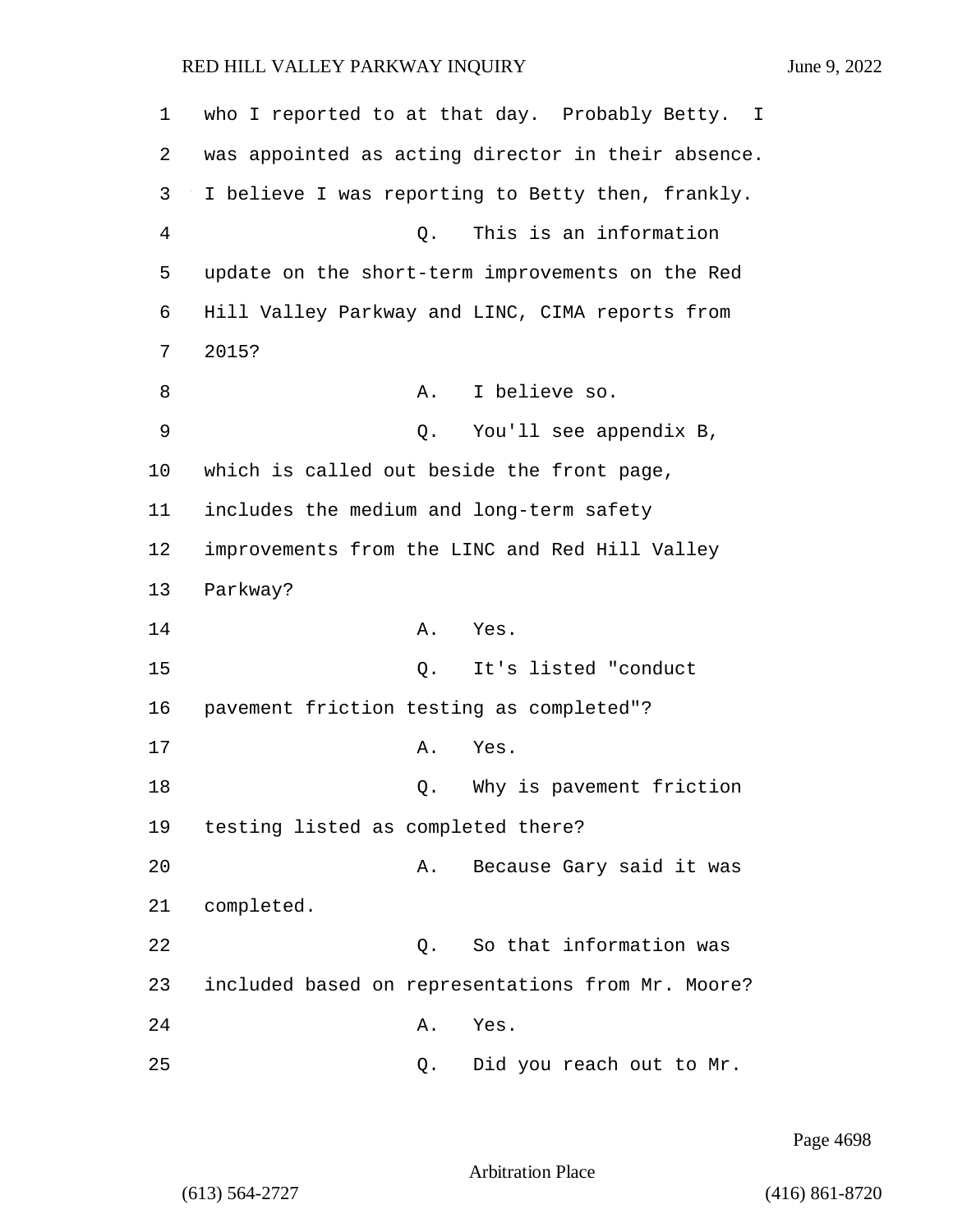Moore for the friction testing results in connection with the preparation of this report? 3 A. Again, at this point in time we'd asked a number of times. We did not get the answer, and I don't recollect asking specifically again at this point. 7 Q. Do you recall if you directed your staff to follow up with Mr. Moore about those friction testing results before you submitted this report -- or the information update, sorry? 12 A. I do not recall. 13 Q. Were you content to rely on Mr. Moore's representation in submitting this information to council? 16 A. Again, Mr. Moore was a credible engineer and gave advice, and I was following along with the things he was stating as fact. 20 Q. Thank you, Registrar, you can close this down, and if you could call up HAM888, please. 23 So just to orient you, the information update that we were just looking at goes to -- is circulated on March 24th, 2017.

Page 4699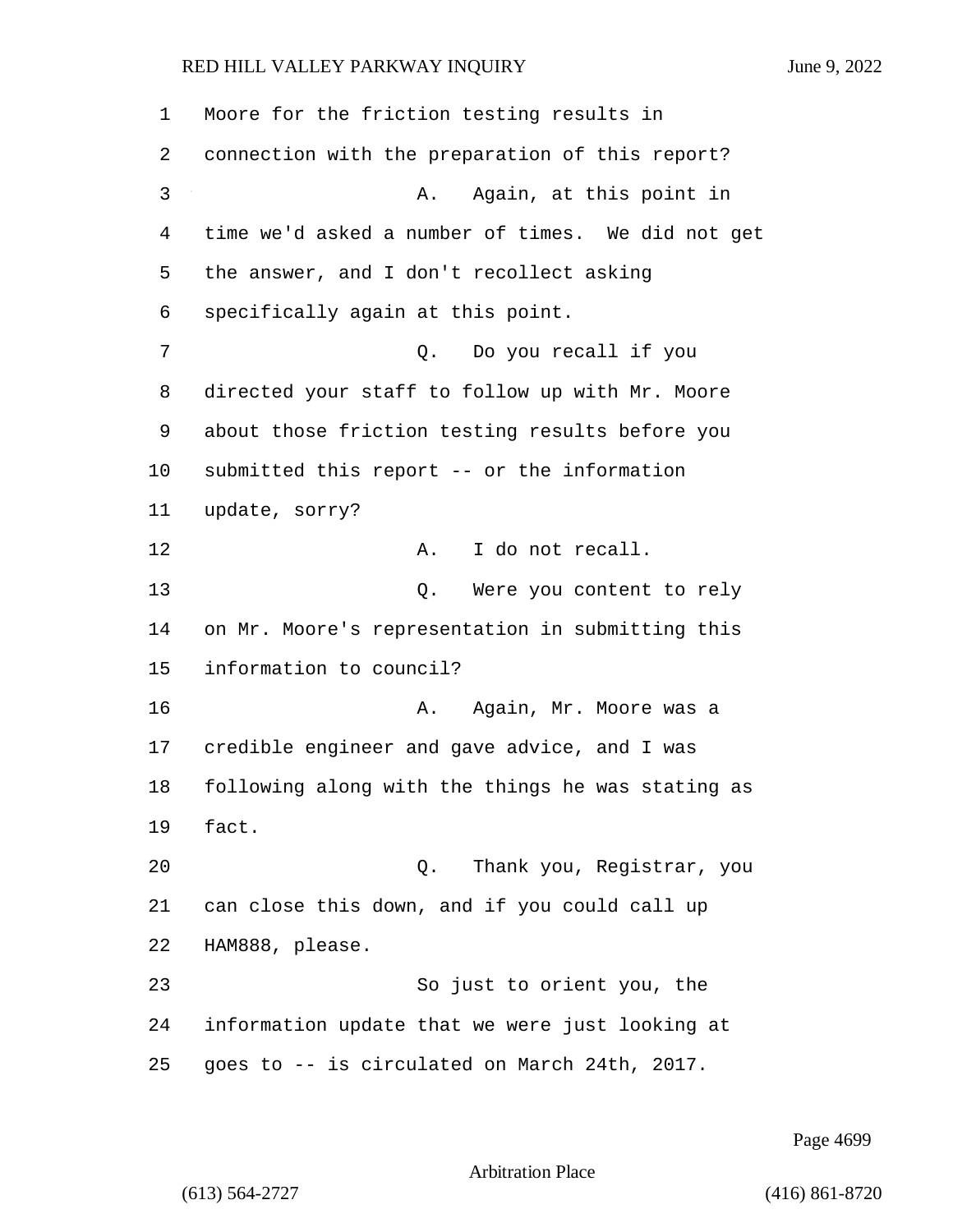1 This is a calendar invitation for a May 1st 2 meeting that is circulated to Mr. Mater, Mr. Dan 3 McKinnon, Mr. Moore, Ms. Matthews-Malone, 4 yourself, Mr. Ferguson, and Jason Worron. At this 5 point -- 6 A. I just don't -- sorry, Al 7 Kirkpatrick's there, too, and he was the guy doing 8 the TMP. 9 Q. Thank you. That's very 10 helpful. And Mr. McKinnon at this point was the 11 general manager of public works, correct? 12 A. Yes, correct. 13 Q. Do you recall this 14 meeting on May 1st? 15 A. I recall several similar 16 meetings. If you have any information that can 17 guide me a little bit more -- 18 am happy to assist. 19 Registrar, could you please call out HAM889. 20 So you'll see that attached to 21 this calendar appointment there is an agenda, so 22 this is the agenda for the meeting that's 23 circulated with the calendar appointment. 24 A. Right. 25 Q. You'll see it lists a

Page 4700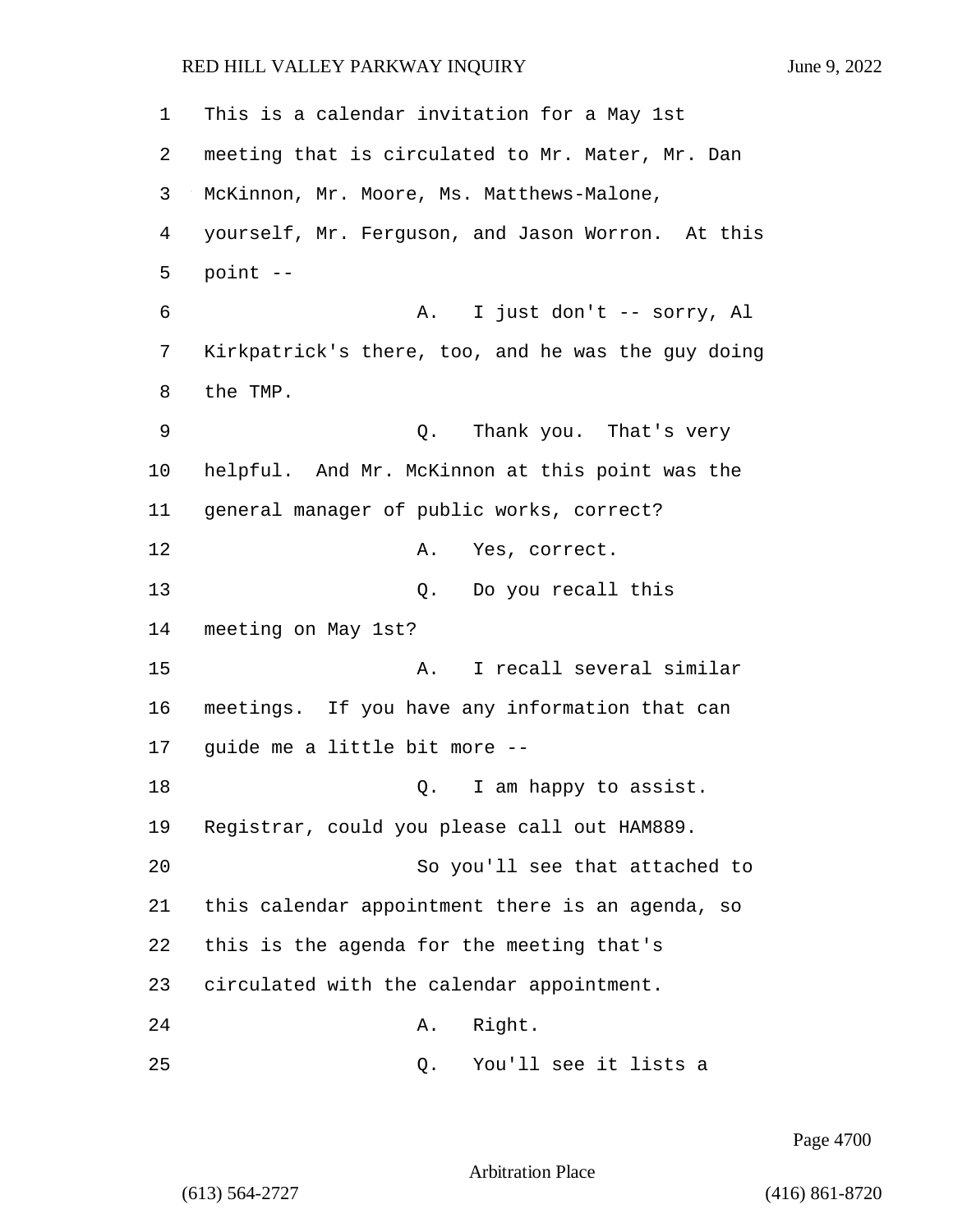1 number of items, including item 4, which is 2 friction testing. 3 A. Right. 4 Q. Does that help to assist 5 you with your recollection about this meeting? 6 A. It certainly rings a 7 bell, yes. 8 Q. Okay. 9 A. I would not have passed 10 up a meeting like this, so I'm sure I was there. 11 Q. I note that this 12 gathering lists mostly directors on the attendees, 13 save for yourself, Mr. Ferguson and Mr. Worron. 14 A. And Mr. Kirkpatrick was a 15 manager. 16 Q. What was his role? He 17 was a manager? 18 A. His role was manager of 19 transportation planning. He was my counterpart in 20 John's department, whatever they called us that 21 day. I'm not sure what our title was at that 22 point. 23 Q. What was the purpose of 24 this meeting? 25 A. Well, I didn't call it,

Page 4701

Arbitration Place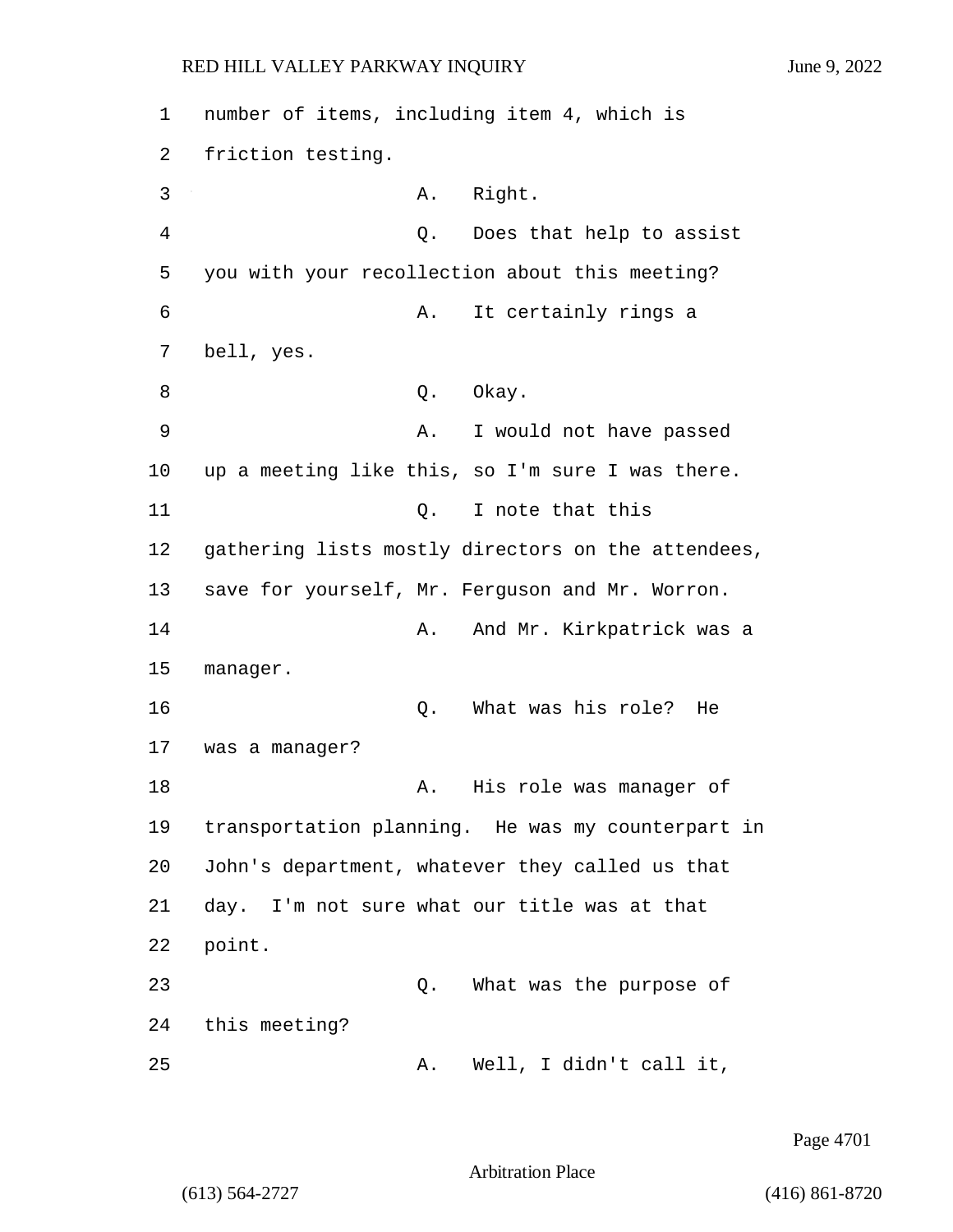1 so it looks like an update type of meeting to 2 discuss all the outstanding items. 3 Q. Do you know why the 4 agenda lists friction testing? 5 A. No, it's not my agenda, 6 so I don't know. 7 Q. Were the friction testing 8 results for the Red Hill Valley Parkway discussed 9 at the meeting? 10 A. I don't have a clear 11 recollection of that at all. 12 Q. You don't know one way or 13 the other if it was discussed? 14 A. That is correct. 15 0. Do you recall if Mr. 16 Moore was asked for the friction testing results 17 for the Red Hill Valley Parkway at this meeting? 18 A. Well, I certainly know 19 that he was asked for them at a meeting that had 20 directors at it. I don't know if this was it 21 because there was also another one very similar, 22 so I'm confused between the two. I know for a 23 fact he was asked for it, and I didn't have any 24 result. 25 Q. So it's my understanding

Page 4702

Arbitration Place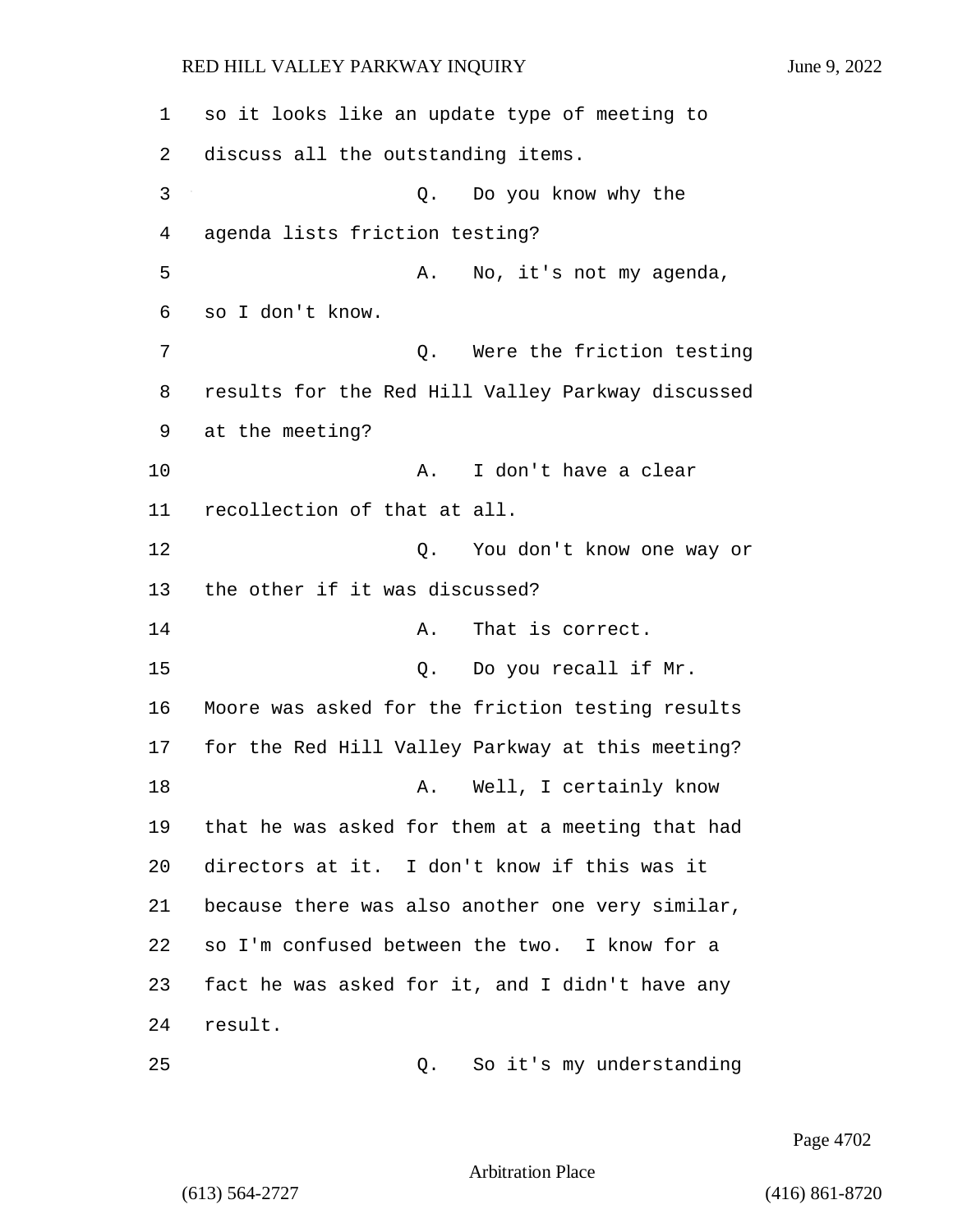that at this meeting Mr. Worron gave a PowerPoint presentation. Registrar, could you call up HAM25976. 4 A. Ah, okay, that rings a bell now. That just clarified which meeting this was. 7 Can you tell me a little bit about how that helped to clarify the purpose of this meeting for you? 10 A. Because I had asked Dave to have his staff prepare an update of all the things going on with the RHVP and LINC, and I recollect the PowerPoint presentation now. I don't remember the talking points so much as I remember Mr. Worron presenting this document. 16 Q. Do you recall why you directed Mr. Ferguson to have Mr. Worron prepare this PowerPoint in the first place? 19 A. I think John wanted to update everybody and put us all on the same page, and I saw that as a prudent thing to do at this point in time. 23 Q. Was there concern that between the various departments you weren't on the same page about the Red Hill Valley Parkway?

Page 4703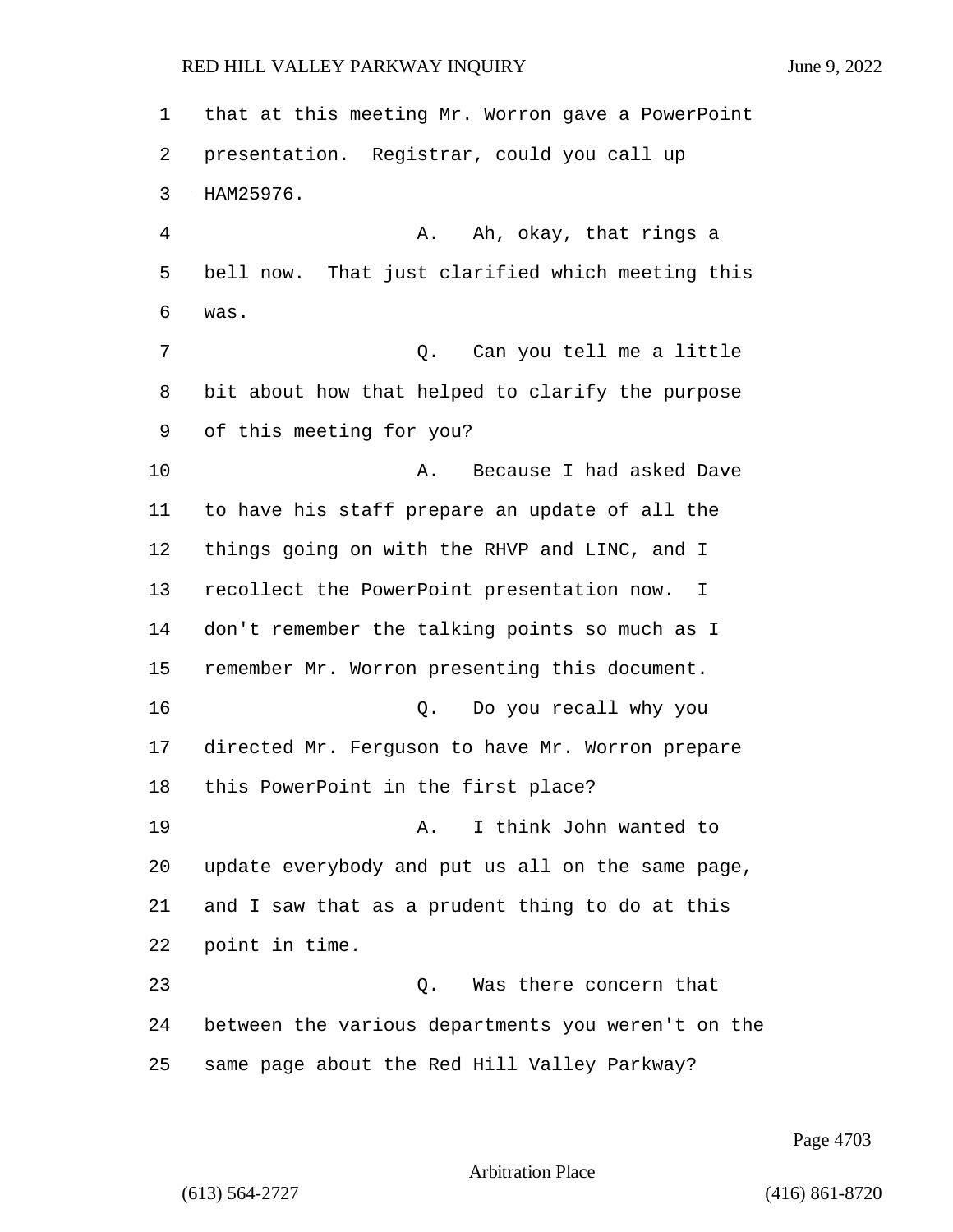1 A. I think the concern was that -- well, you know, here, go back in time now. I don't even remember if John was there. If you have an attendance, that would be useful. 5 Q. Sorry, Mr. Mater is the one who circulates the calendar invitation. 7 A. Okay. So Betty isn't my director yet, okay. 9 Q. I believe that Ms. Matthews-Malone becomes your director in January 2018. **A.** Okay, thank you. It went through a few changes. Yes, so Mr. Mater wanted to make sure everybody knew what was going on and be on the same page, and hence this PowerPoint put together by Mr. Worron. 17 Q. Registrar, could you take us to image 9 of this PowerPoint presentation. And call it so it's a little bit more visible. It is not -- I think in the red box it says incomplete. 22 But -- so this is an update from the PowerPoint presentation about the November 2013 staff report on the 2013 CIMA report, and you'll see there at the top that

Page 4704

```
Arbitration Place
```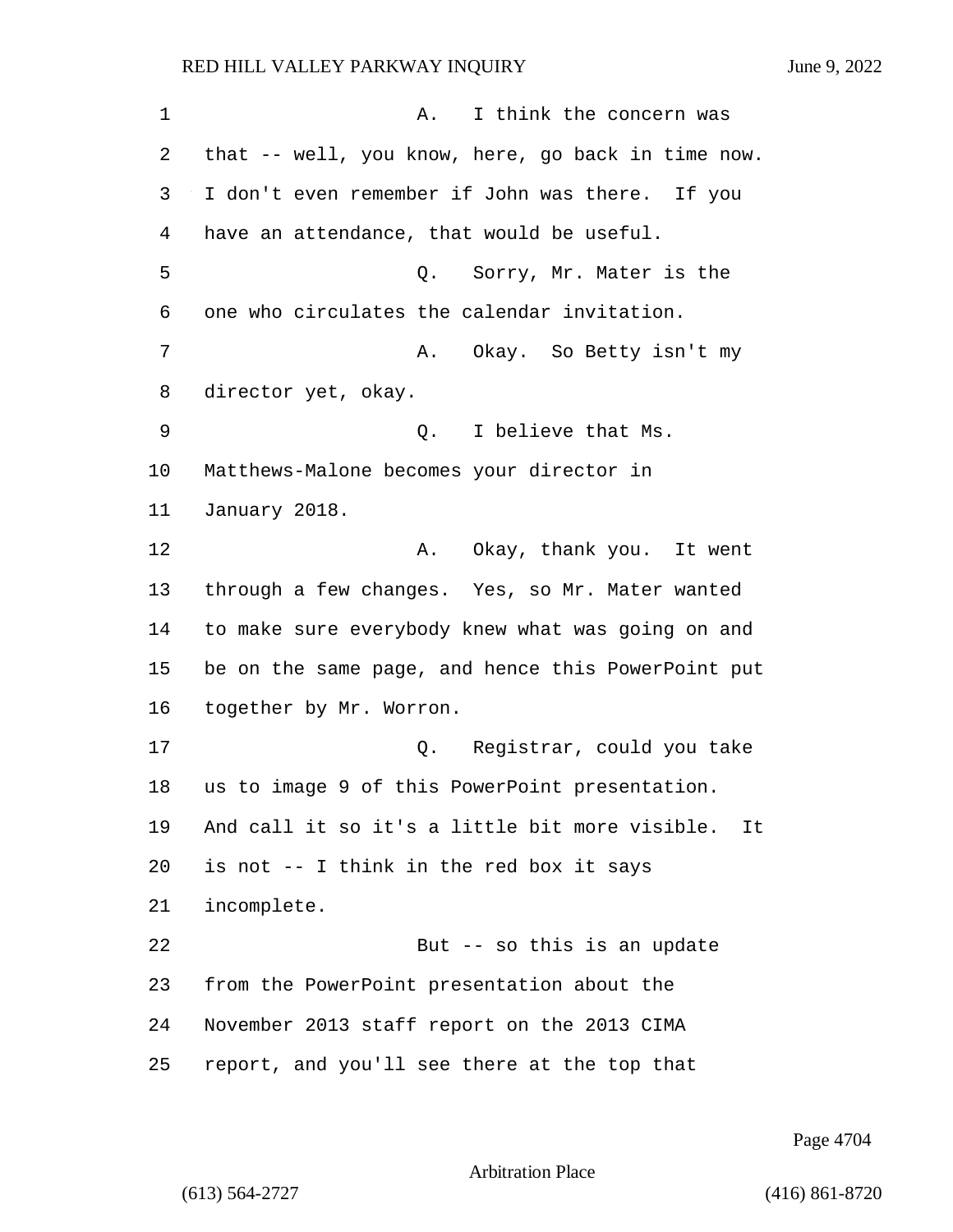friction testing is listed as completed. To your knowledge was that accurate? 3 A. That is what Mr. Moore had told us. 5 Q. And you had -- your staff had included that information based on Mr. Moore's representations, friction testing had been completed? 9 A. That is correct. 10 Q. As of May 1st, 2017, so that's the time of this meeting, had you seen any of the friction testing results? 13 A. No. 14 Q. Registrar, could you please take us to image 18, and call it out as well. Thank you. 17 So you'll see this is a similar slide with respect to the 2015 CIMA report, and again at the top there it lists conduct pavement friction testing as complete. To your knowledge was that accurate, had pavement friction testing been conducted pursuant to the recommendation in the 2015 CIMA report? 24 A. I think that's referring to the other -- to the 2013 friction testing as

Page 4705

Arbitration Place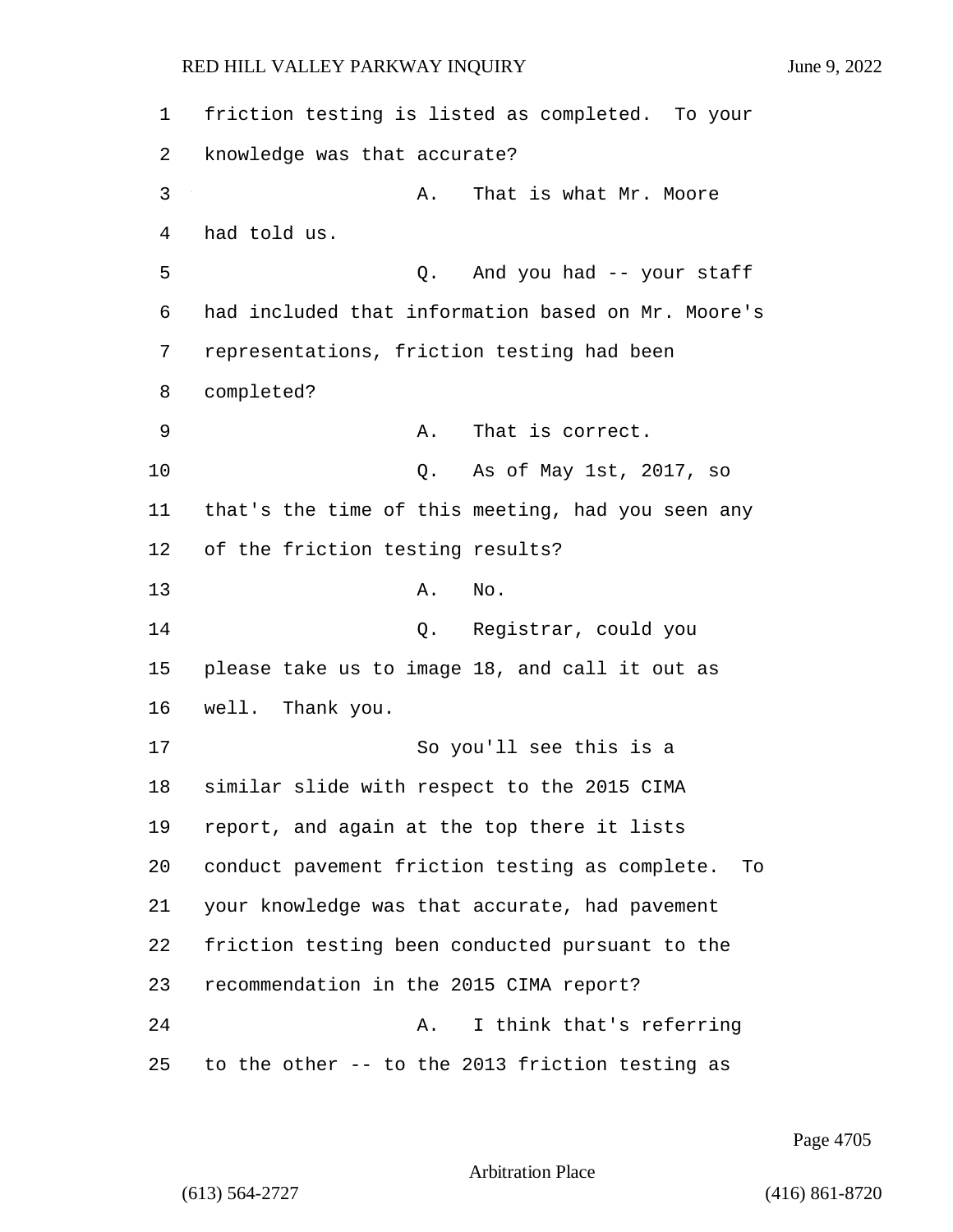1 being completed. 2 2 Q. So you think that that is 3 marked completed with respect to the 2015 report 4 because of the testing completed in 2013? 5 A. Yes. 6 Q. To your knowledge had 7 friction testing been completed on the Red Hill 8 Valley Parkway in 2015 or 2016? 9 A. I'm not aware of any 10 other friction testing other than the friction 11 testing Gary told us he had conducted. 12 C. You always understood Mr. 13 Moore's references to be with respect to the 14 November 2013 friction testing? 15 A. Correct. 16 Q. Had you heard anything 17 from Mr. Moore about Mr. Ferguson's statement to 18 Lakewood Beach Community Council and to council 19 that engineering services would conduct friction 20 testing on the Red Hill Valley Parkway in 2016? 21 A. Well, I didn't hear that 22 directly at all. 23 Q. You were copied on the 24 e-mail? 25 A. Yes, but I didn't have

Page 4706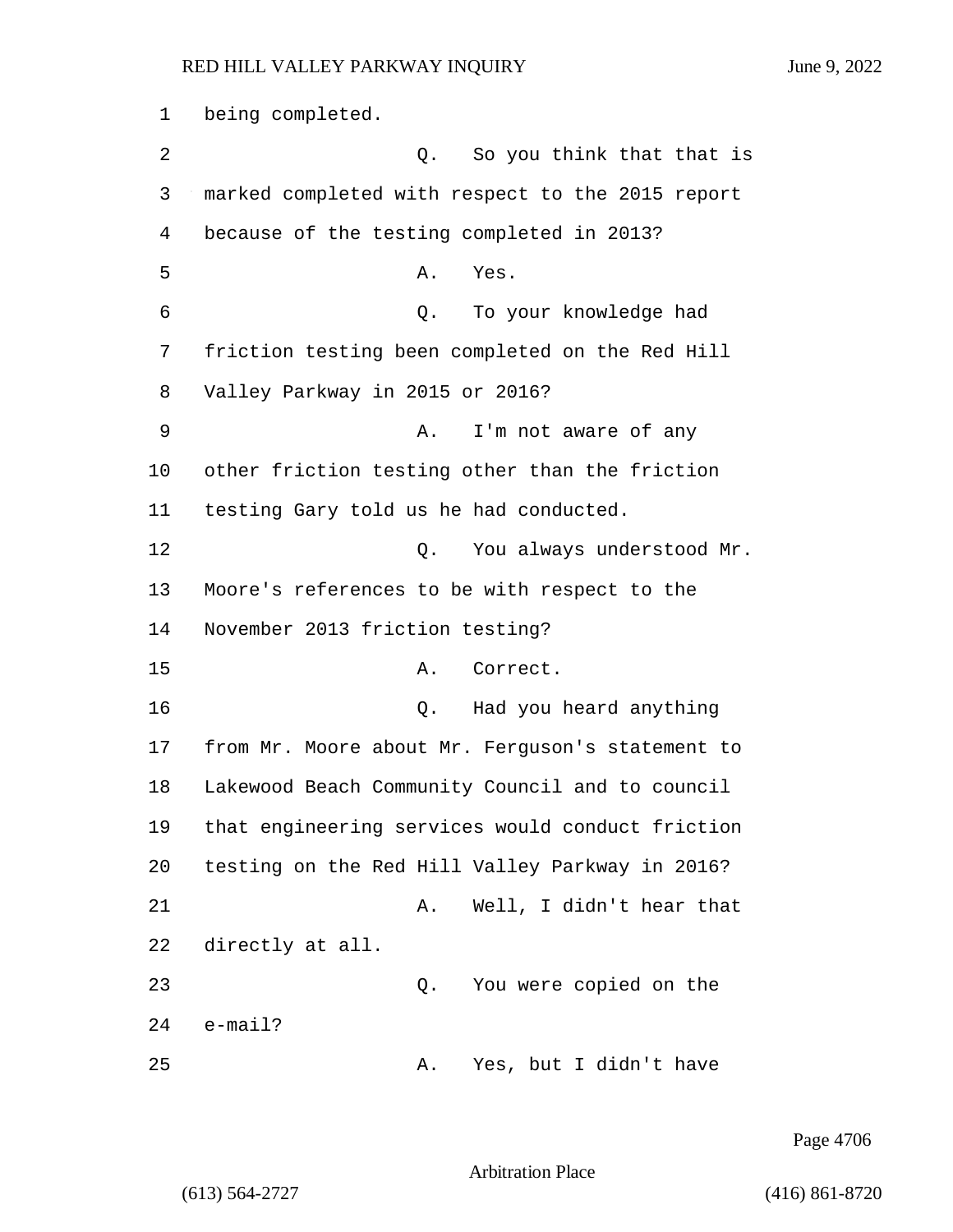| $\mathbf{1}$ | that discussion. And I would say I think there     |
|--------------|----------------------------------------------------|
| 2            | was an intent to redo it for the rest of the       |
| 3            | facility. If you recollect, 2013 dealt with a      |
| 4            | very short segment of roadway, and it would be my  |
| 5            | impression that it should be conducted at other    |
| 6            | points along the roadway if in fact we were going  |
| 7            | to use it or do it.                                |
| 8            | It was your understanding<br>Q.                    |
| 9            | that the friction testing conducted in 2013 was    |
| 10           | not the entire -- it was not conducted along the   |
| 11           | entire Red Hill Valley Parkway?                    |
| 12           | Well, it wasn't, because<br>Α.                     |
| 13           | it was associated with the limitations of the 2013 |
| 14           | study area.                                        |
| 15           | I just want to give you a<br>Q.                    |
| 16           | chance to clarify. I think that yesterday you had  |
| 17           | said that your understanding was that the friction |
| 18           | testing in November 2013 was not connected to the  |
| 19           | 2013 CIMA report, and I just want to put that to   |
| 20           | $you --$                                           |
| 21           | Well, really, no, I don't<br>Α.                    |
| 22           | think that. I thought that he -- well, now I'm a   |
| 23           | bit confused. Following the 2013 report he moved   |
| 24           | forward with doing friction testing, so I assume   |
| 25           | it was related to the report.                      |

Page 4707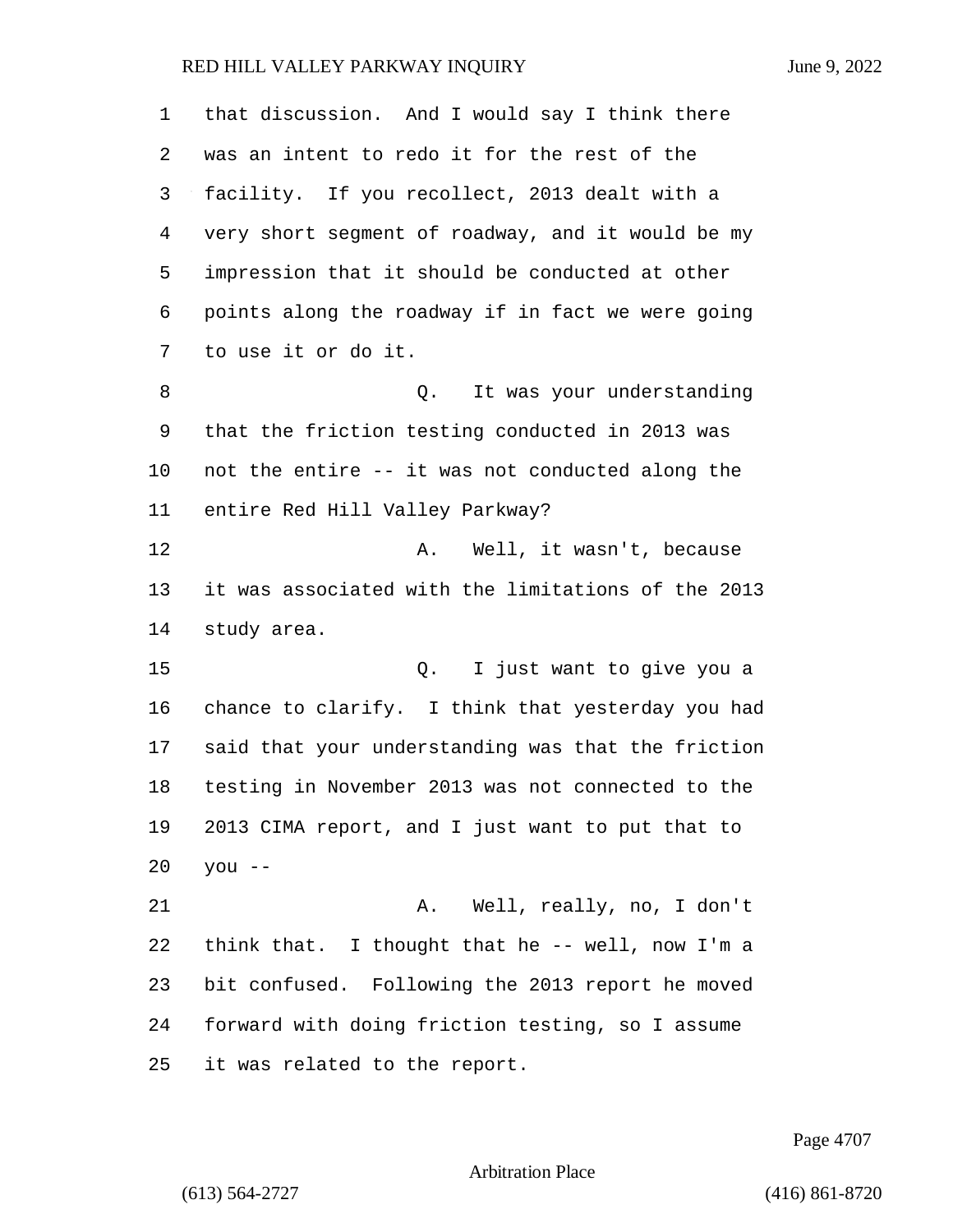1 and you assumed that it was on a limited area of the Red Hill? 3 A. Well, the scope of the 2013 was just that segment between Greenhill and Mud Street. I don't know where it occurred. I've never seen the results to this date. 7 C. Understood. Reqistrar, could you please take us to image 31, and call that out again as well. 10 So you'll see that at the end of the PowerPoint presentation there is a listing of a number of outstanding business items. What did your group want to do in order to address these items as of May 1st, 2017? 15 A. Sorry, what did I want to do? I have to see what they are. 17 absolutely, review of the Mean Absolutely, review it. **A.** I'm not sure what each of them are because there's no -- expansion of the RHVP and LINC, that was tied to the TMP. That would have been basically widening. It's not my jurisdiction. That was -- transportation was doing the TMP, and if anything came of that Mr. Moore's group would be responsible for the design

Page 4708

Arbitration Place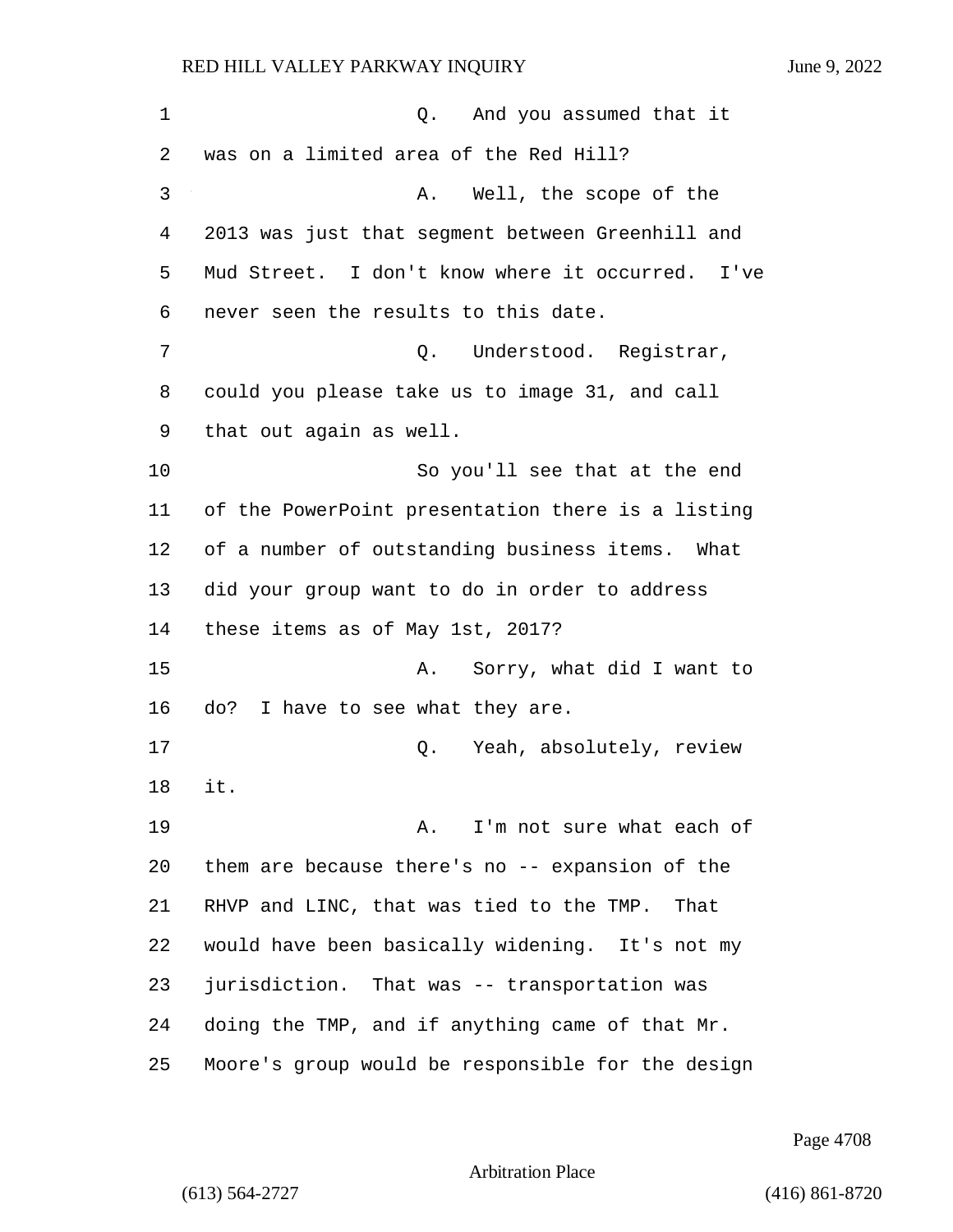| $\mathbf 1$ | and build. Photo radar on the LINC and RHVP was    |
|-------------|----------------------------------------------------|
| 2           | traffic's and transportation's. We had to          |
| 3           | accomplish something there.                        |
| 4           | Traffic count feasibility                          |
| 5           | study. I'm not exactly clear on what that is at    |
| 6           | this point in time. Traffic counts were still      |
| 7           | under Gary Moore's group at that time.             |
| 8           | Engineering services. So traffic incidents on the  |
| 9           | LINC and RHVP. We continued to monitor collisions  |
| $10 \,$     | on the facilities. I'm not sure what we were to    |
| 11          | report back on. At this point looking backwards    |
| 12          | at this, it doesn't have the direction with it.    |
| 13          | Q. Registrar, you can close                        |
| 14          | this out, thank you. If you could take us to OD7,  |
| 15          | image 182, paragraph 528, and I think for context  |
| 16          | pull up the next page. Yes, thank you very much.   |
| 17          | So on May 26, 2017, so that's                      |
| 18          | after the meeting that we were just discussing,    |
| 19          | Ms. Graham, who is in communications, e-mails Mr.  |
| 20          | Moore under the subject line "reporter questions," |
| 21          | and she says:                                      |
| 22          | "Martin and David Ferguson met                     |
| 23          | with a reporter from the Spec                      |
| 24          | yesterday to go over safety                        |
| 25          | improvements along the LINC                        |

Page 4709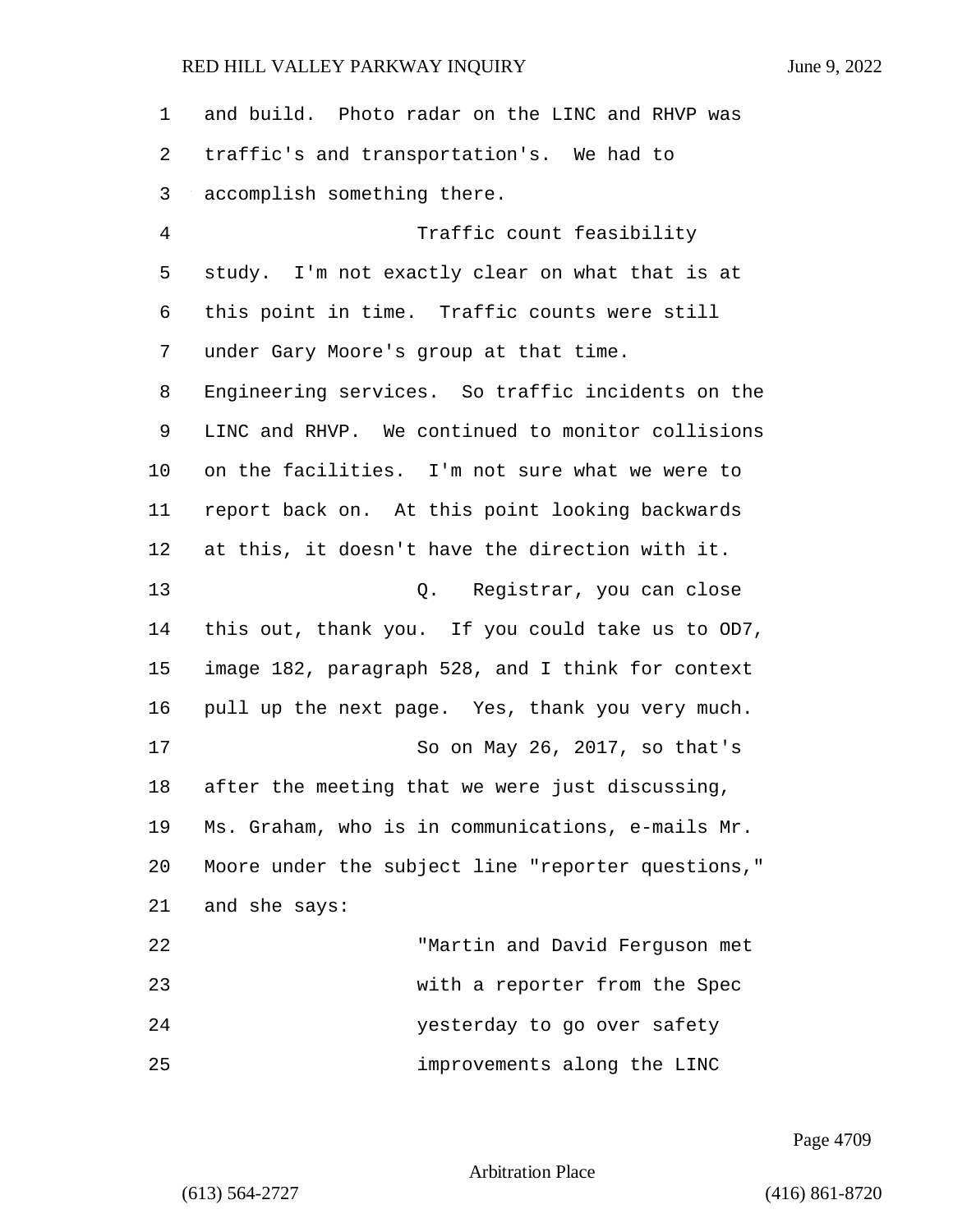| $\mathbf 1$    | and Red Hill. They did not                         |
|----------------|----------------------------------------------------|
| $\overline{2}$ | answer some questions related                      |
| 3              | to lighting and pavement, and                      |
| 4              | have referred the reporter to                      |
| 5              | you. Do we have anything we                        |
| 6              | can provide here? Council                          |
| 7              | updates about lighting and                         |
| 8              | pavement?" (As read)                               |
| 9              | And then, Registrar, if you                        |
| 10             | could pull out that line on the next page. Thank   |
| 11             | you.                                               |
| 12             | She goes on to say:                                |
| 13             | "She has also asked for a copy                     |
| 14             | of the pavement friction                           |
| 15             | testing done on the Red Hill                       |
| 16             | Valley Parkway. I had not                          |
| 17             | heard of this before. Is it a                      |
| 18             | public document?"                                  |
| 19             | Do you recall meeting with a                       |
| 20             | reporter from the Hamilton Spectator in or around  |
| 21             | May 25th, 2017?                                    |
| 22             | I met with a reporter.<br>Α.                       |
| 23             | Dave and I met with a reporter in my office, and I |
| 24             | presume it was that meeting that is being referred |
| 25             | to.                                                |

Page 4710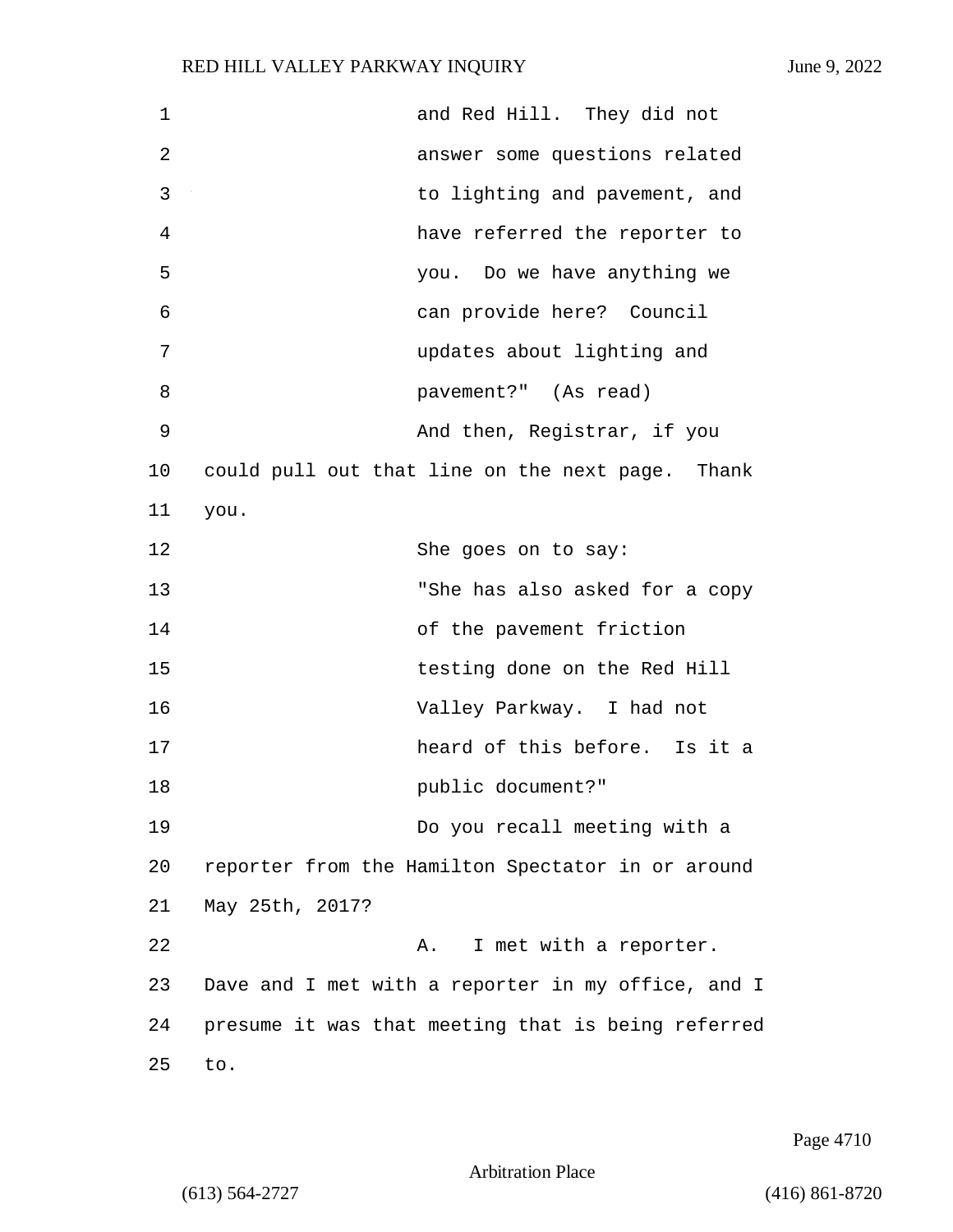| 1  | Do you recall if it was<br>Q.                      |
|----|----------------------------------------------------|
| 2  | Nicole O'Riley from the Hamilton Spectator?        |
| 3  | Actually, yes, it was<br>Α.                        |
| 4  | Nicole O'Riley.                                    |
| 5  | Did she ask you about<br>Q.                        |
| 6  | friction testing on the Red Hill Valley Parkway at |
| 7  | that meeting?                                      |
| 8  | You know, I don't really<br>Α.                     |
| 9  | remember that she asked me that question.          |
| 10 | Q. Okay.                                           |
| 11 | She might have.<br>Α.                              |
| 12 | Registrar, if you could<br>Q.                      |
| 13 | close this out, please, and take us to             |
| 14 | paragraph 529, which is on image 183.              |
| 15 | Shortly after that exchange,                       |
| 16 | Ms. O'Riley from the Spectator e-mails Councillor  |
| 17 | Connelly and she says:                             |
| 18 | "Nice chatting to you. If you                      |
| 19 | can, I'm interested in info on                     |
| 20 | the pavement friction testing                      |
| 21 | conducted on the Red Hill                          |
| 22 | Valley Parkway last year."                         |
| 23 | And you're copied on this.                         |
| 24 | I'm just taking you through it to give you some    |
| 25 | context.                                           |

Page 4711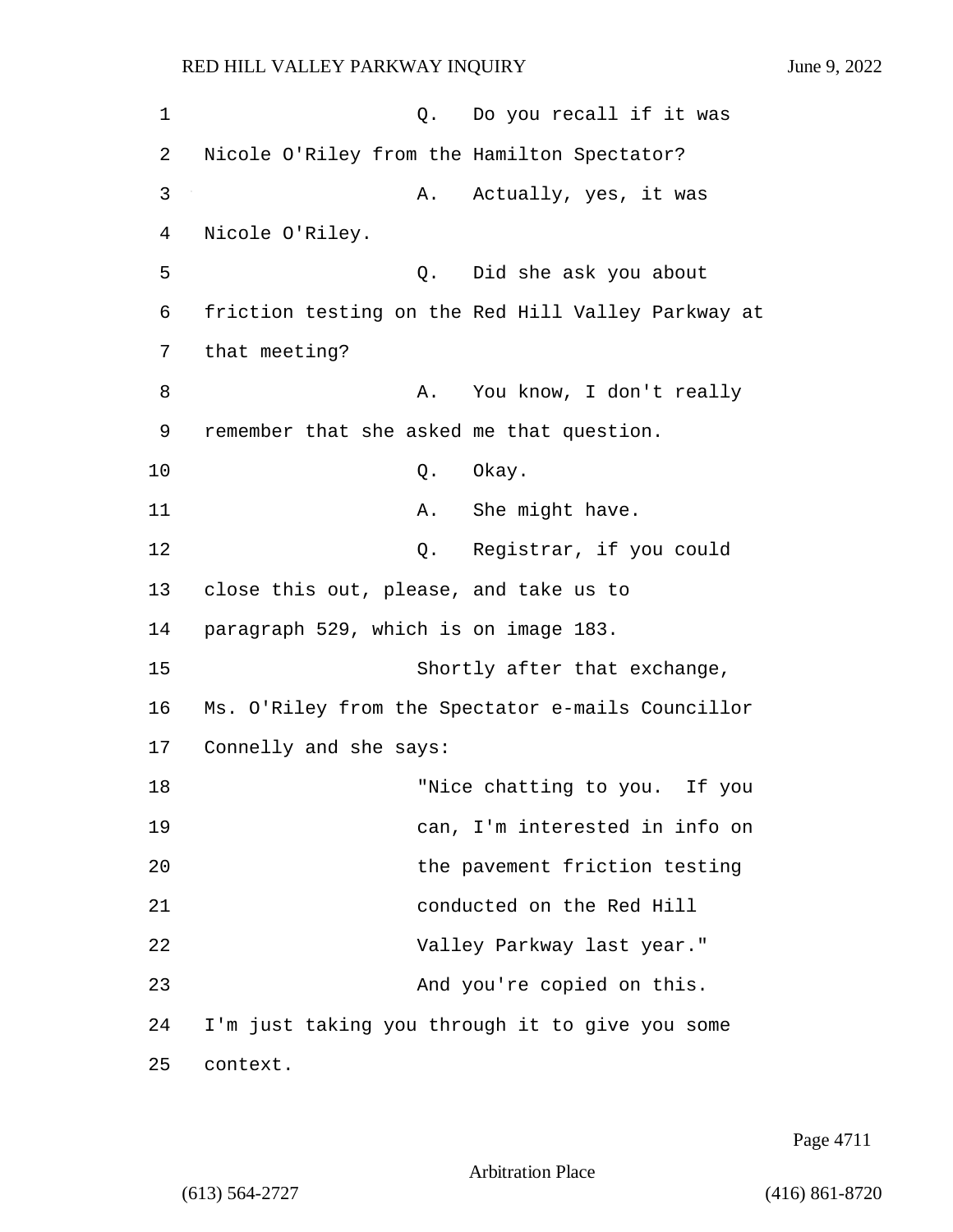| 1  | If you could take us now,                         |
|----|---------------------------------------------------|
| 2  | Registrar, to paragraph 531.                      |
| 3  | On June 1st, 2017, Mr.                            |
| 4  | Riberick (ph), who is Councillor Connelly's       |
| 5  | assistant, e-mails Mr. Ferguson under the subject |
| 6  | line "Red Hill Valley Parkway pavement friction   |
| 7  | testing," and he copies Councillor Connelly, and  |
| 8  | he asks:                                          |
| 9  | "Was there pavement friction                      |
| 10 | testing done on the Red Hill                      |
| 11 | Valley Parkway last year, and                     |
| 12 | if so, what were the results?"                    |
| 13 | Around the same time, or a few                    |
| 14 | days later -- Registrar, if you can take us to    |
| 15 | 537, which is on 184. Thank you.                  |
| 16 | So a few days later, on                           |
| 17 | June 5th, 2017, Councillor Connelly e-mails Mr.   |
| 18 | Moore and you under the subject line "payment     |
| 19 | friction testing," which I believe is a typo, he  |
| 20 | copies Mr. Riberick, and he says:                 |
| 21 | "On my update sheet it says                       |
| 22 | the pavement friction testing                     |
| 23 | is completed. What were the                       |
| 24 | results of that testing?"                         |
| 25 | Do you remember receiving this                    |

Page 4712

Arbitration Place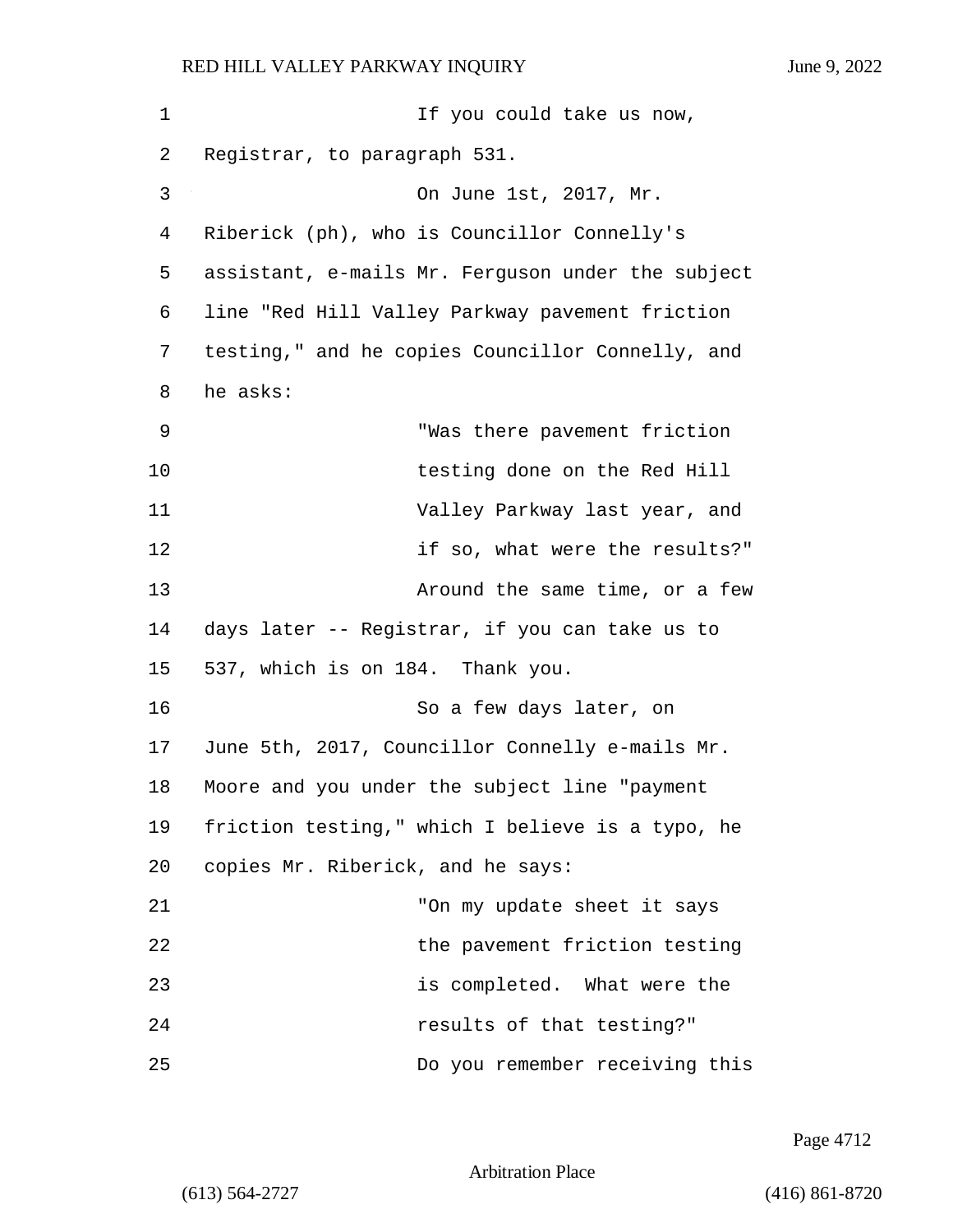e-mail from Councillor Connelly? 2 A. I do. 3 Q. Did you understand this question to be in reference to the information update that you had circulated in March -- or May, I believe, advising that friction testing had been completed on the Red Hill Valley Parkway? 8 A. That's very likely. 9 Q. At this point have you seen the results of any friction testing for the Red Hill Valley Parkway? 12 A. No, I have never seen the results of any friction testing on the Red Hill Valley Parkway, and still haven't. 15 Q. Registrar, if you could close this out, please, and call out paragraph 17 539. 18 So you forward this e-mail from Councillor Connelly to Mr. White -- sorry, to Mr. Ferguson and Mr. Mater, and you say, "let's see what answer he gets." Why did you respond to this e-mail in that way? 23 A. Because I was curious to see what answer he gets; literally to see if he got an answer.

Page 4713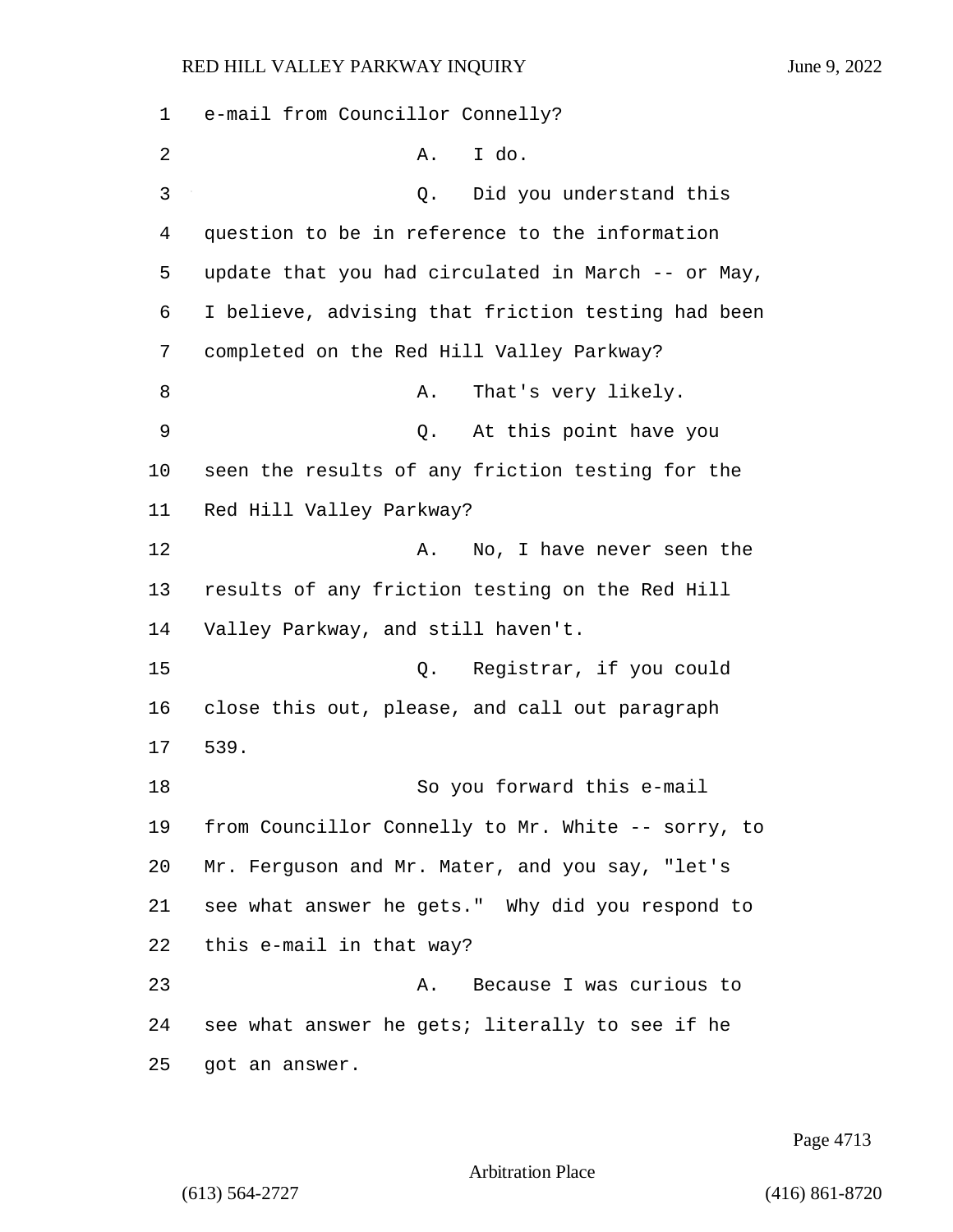1 C. Because you hadn't received an answer? 3 A. Because none of us have received an answer. 5 Q. At this point was it well known within your group that Mr. Moore would not release the friction testing results from the Red Hill Valley Parkway when asked? 9 A. At this point in time we were all aware that we did not have the friction testing results, so we had nothing to go by. 12 O. Were you all aware that requests had been made to Mr. Moore for those 14 results? 15 A. Well, I was. Dave was. John and Geoff were. I can't speak to the rest of my group. 18 D. Were you, Mr. Ferguson, Mr. Mater and Mr. Lupton of the view that Mr. Moore would not respond to results for friction testing results at this point in time? 22 A. I don't know what view that Mr. Mater or Mr. Lupton had. I think Dave and I had sort of resigned ourselves to the fact

25 that we were moving along anyway.

Page 4714

Arbitration Place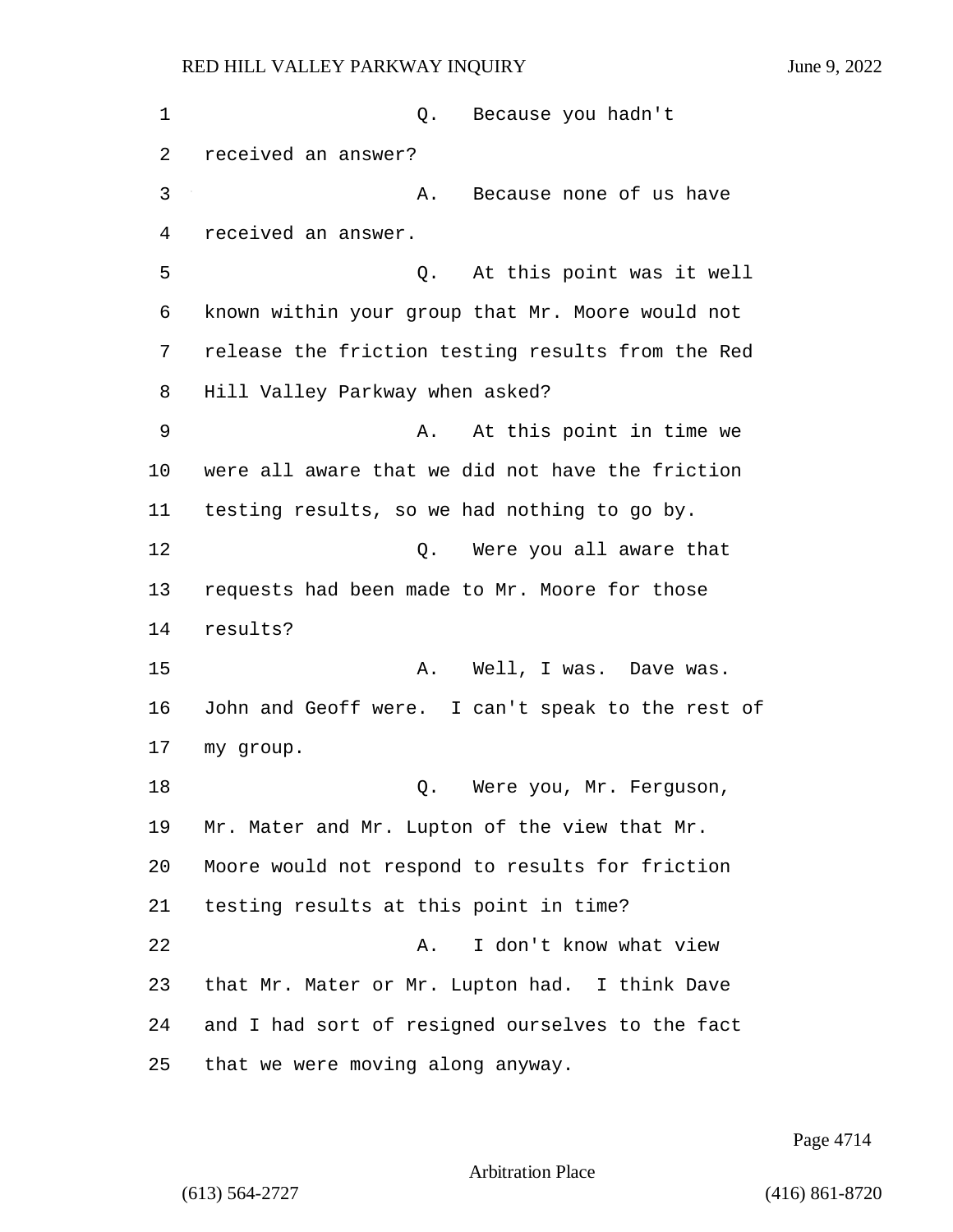| $\mathbf 1$ | Without the results?<br>Q.                        |
|-------------|---------------------------------------------------|
| 2           | Yes.<br>Α.                                        |
| 3           | Registrar, you can close<br>Q.                    |
| 4           | this, thank you very much, and if you could call  |
| 5           | up paragraph 544 which is on the next image.      |
| 6           | So you respond to Councillor                      |
| 7           | Connelly and Mr. Moore. You copy Mr. Riberick,    |
| 8           | Mr. Andoga, and Mr. Sidowi, who I believe we've   |
| 9           | established Mr. Andoga and Mr. Sidowi were in     |
| 10          | asset management.                                 |
| 11          | Yes, correct.<br>Α.                               |
| 12          | And you say:<br>Q.                                |
| 13          | "Hi Doug, traffic doesn't have                    |
| 14          | the Red Hill Valley Parkway                       |
| 15          | pavement friction testing                         |
| 16          | results. I believe asset                          |
| 17          | management has this info."                        |
| 18          | Why did you believe that asset                    |
| 19          | management would have the Red Hill Valley Parkway |
| 20          | friction testing results?                         |
| 21          | Because they were a<br>Α.                         |
| 22          | division under Gary, I just assumed that that's   |
| 23          | the location it would be, perhaps erroneously.    |
| 24          | Was it in connection to<br>$Q$ .                  |
| 25          | the e-mail in September 2013 in which Mr. Moore   |

Page 4715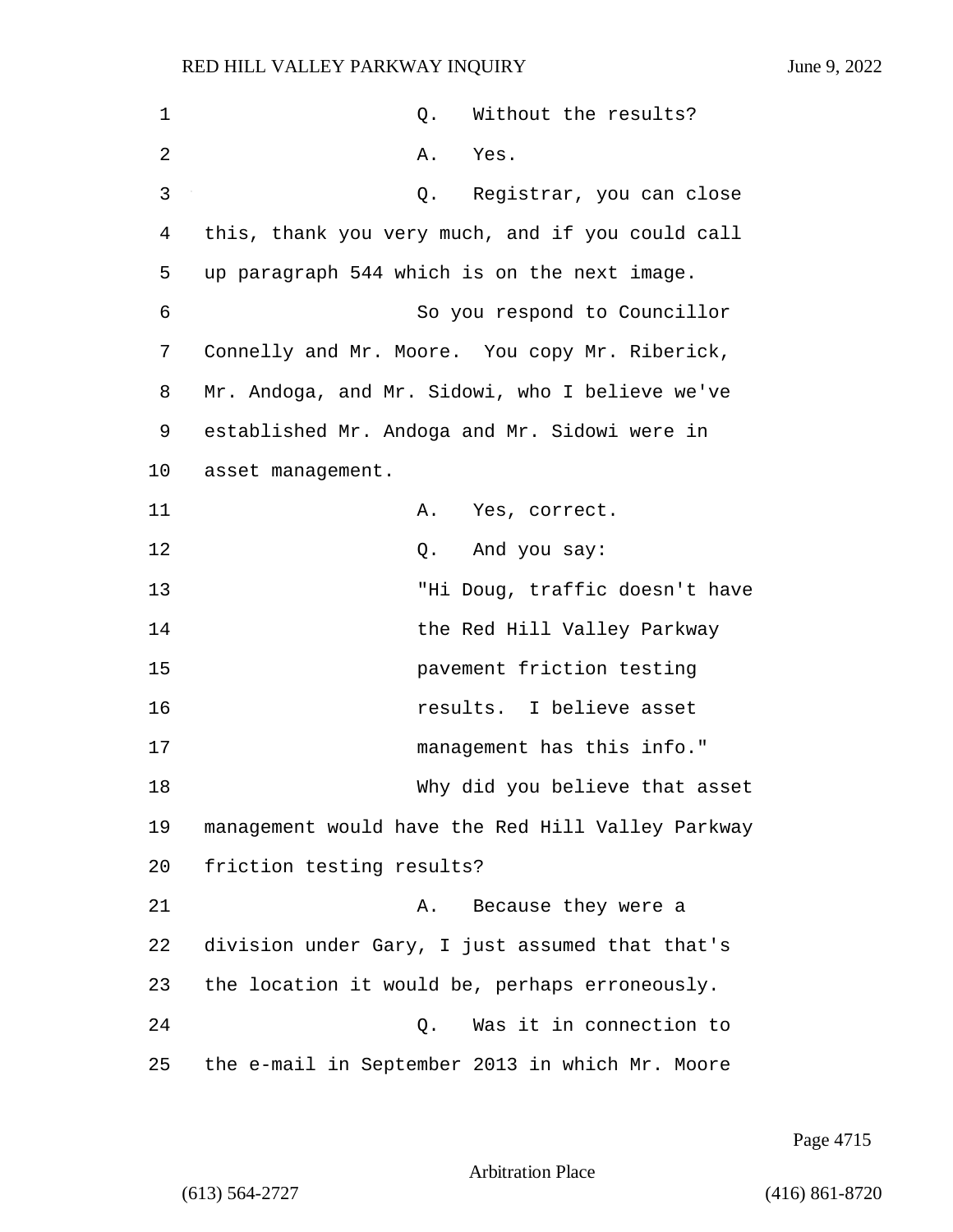| $\mathbf 1$ | had said he would conduct the testing for asset    |
|-------------|----------------------------------------------------|
| 2           | management purposes?                               |
| 3           | Well, I probably wouldn't<br>А.                    |
| 4           | have remembered that connection four years later,  |
| 5           | so I probably would say no.                        |
| 6           | Q. Registrar, if you could                         |
| 7           | close this callout and call out paragraphs 204 and |
| 8           | 205 which are at image 187. I'm sorry, I think I   |
| 9           | have that wrong. 187, paragraph 254 and 255.       |
| 10          | If you could call out on to                        |
| 11          | the next page, the next image. If you could --     |
| 12          | sorry, could you minimize that callout, please.    |
| 13          | If you could put the previous image up, so 187.    |
| 14          | Thank you. So if you could call out                |
| 15          | paragraph 248, please. 548, I'm sorry, Registrar.  |
| 16          | On June 27, 2017, Mr. Riberick                     |
| 17          | e-mails Mr. Sidowi, you, Mr. Moore and Councillor  |
| 18          | Connelly under the subject line "pavement friction |
| 19          | testing," and he says:                             |
| 20          | "Doug is still looking for                         |
| 21          | this information. Has anyone                       |
| 22          | found it yet?"                                     |
| 23          | Reqistrar, you can close this                      |
| 24          | down, thank you.                                   |
| 25          | And you respond to that. If                        |

Page 4716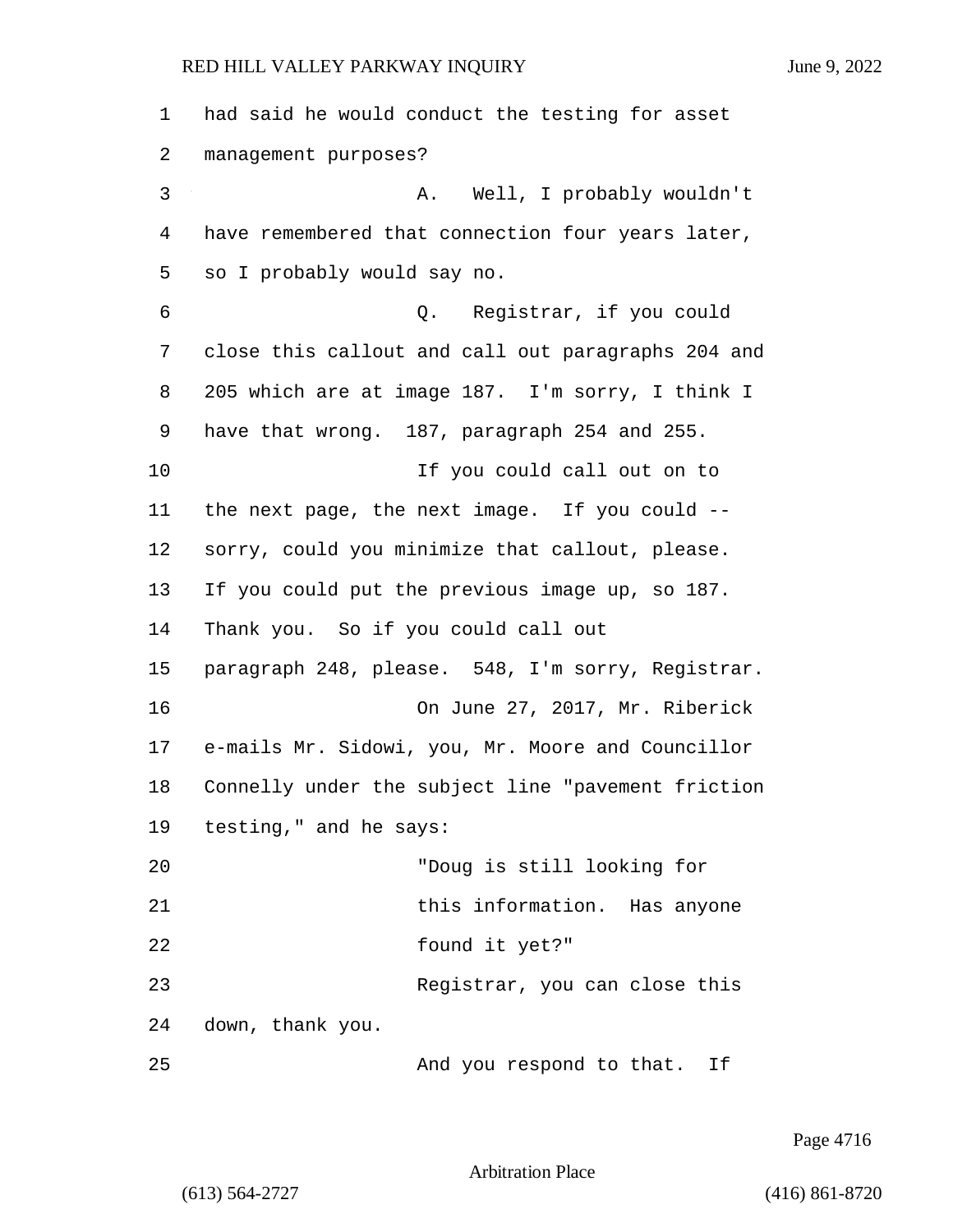you could call out 249, please. You respond to that e-mail from Mr. Riberick. You say to Mr. Mater, "This isn't going to go away, I don't think." 5 Why did you send that mail to Mr. Mater? 7 A. Because I thought John should be aware that this was a continuing theme that was going on, that he needed to know that it was continuously going forward, and that now Councillor Connelly had asked for it and it wasn't going to just disappear. I guess in a back-handed way I was hoping that he might action something with it, but that was just my personal hope. 15 Q. When you say "this was a continuing theme," can you tell me what exactly you're referring to? **A.** People asking for the results of the friction testing and having no results. 21 C. Thank you. Registrar, could you call up paragraph 552. 23 So shortly after that, Mr. Sidowi responds to Mr. Riberick, you and Mr. Moore and Councillor Connelly, copying Mr. Andoga,

Page 4717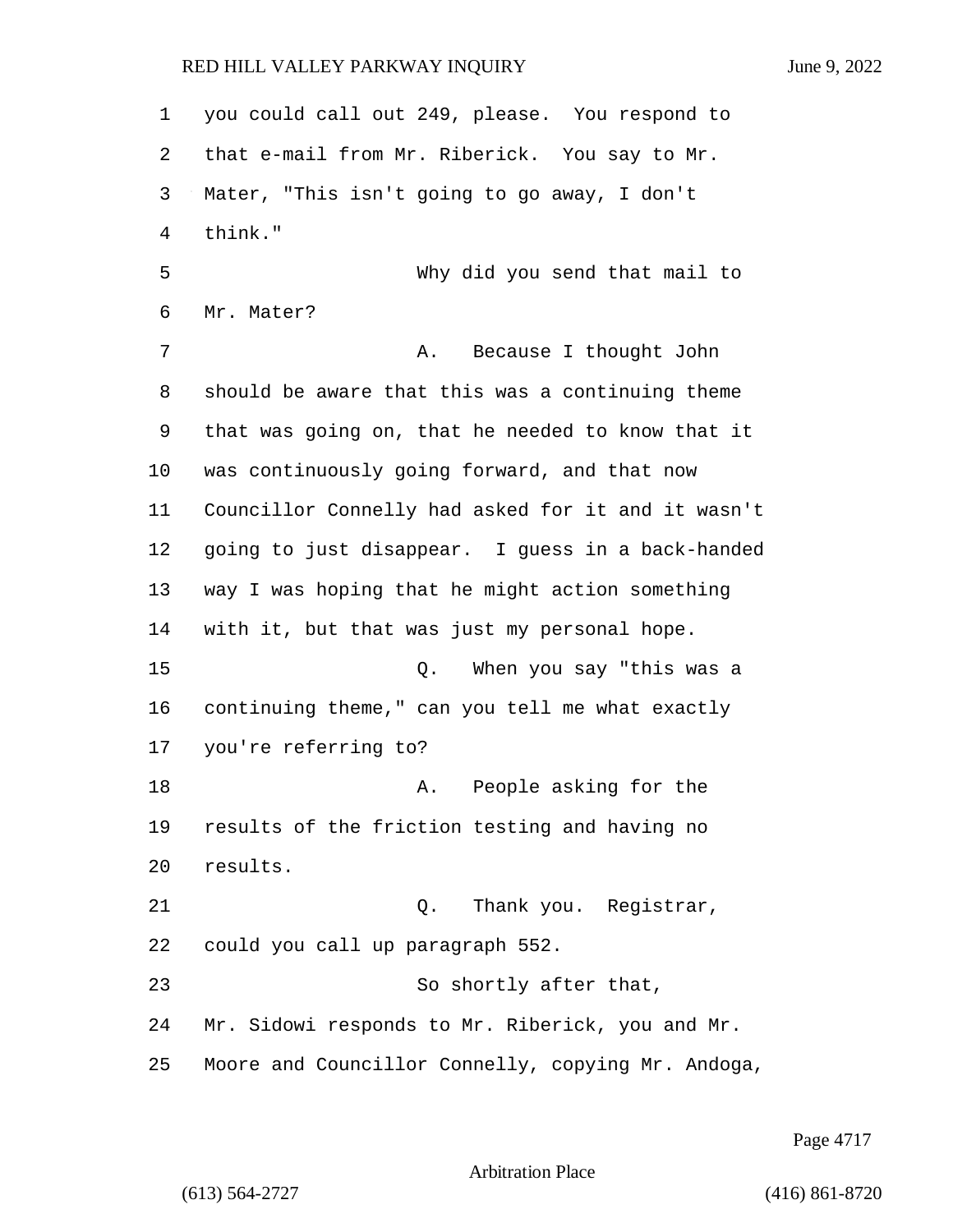| 1  | and he says:                                     |
|----|--------------------------------------------------|
| 2  | "I wasn't able to track down                     |
| 3  | skid resistance information.                     |
| 4  | We are proposing to resurface                    |
| 5  | the Red Hill Valley Parkway                      |
| 6  | starting next year."                             |
| 7  | Mr. Sidowi is manager of asset                   |
| 8  | management?                                      |
| 9  | A. Yes.                                          |
| 10 | I understand from the<br>Q.                      |
| 11 | previous e-mails that we looked at that you      |
| 12 | expected that it would be asset management that  |
| 13 | had the friction testing results; is that fair?  |
| 14 | Well, I thought so at the<br>Α.                  |
| 15 | time.                                            |
| 16 | Q. Did you find it                               |
| 17 | concerning when you saw this e-mail from         |
| 18 | Mr. Sidowi advising that asset management didn't |
| 19 | have the friction testing results?               |
| 20 | No, I wasn't surprised.<br>Α.                    |
| 21 | Why weren't you<br>Q.                            |
| 22 | surprised?                                       |
| 23 | Because nobody had the<br>Α.                     |
| 24 | reports.                                         |
| 25 | You didn't think anyone<br>Q.                    |

Page 4718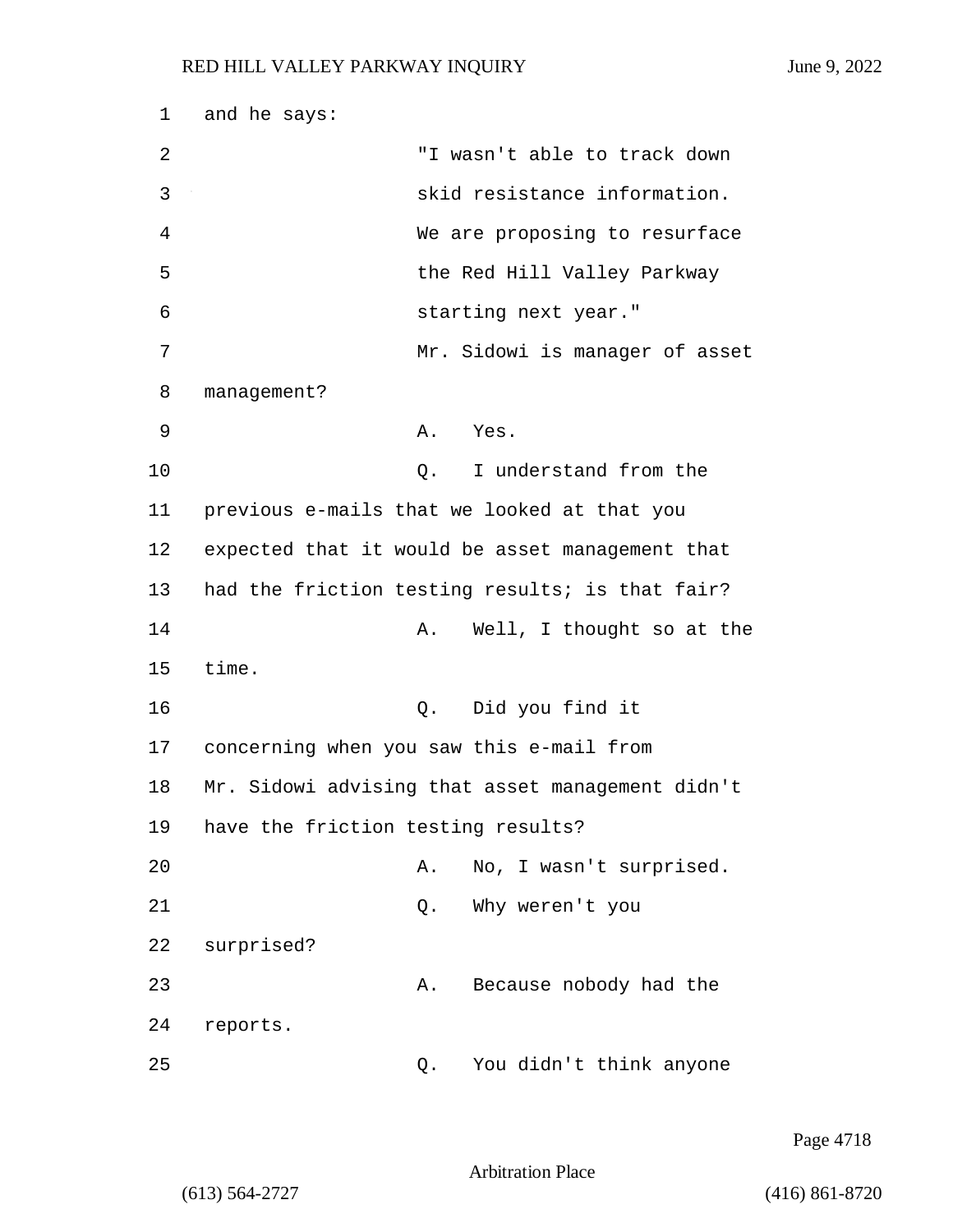at the City had the reports? 2 A. Well, I certainly don't think -- I don't know. I don't know where the report was, the results of the friction testing, but I wasn't surprised that they didn't have it. I don't know why. It just -- I wasn't even sure who should have had it. 8 Q. Who did you think would have a copy of the results? 10 A. Well, quite frankly I would have thought that they would if they were programming, but I'm not confirmed that that is the way it works. 14 Q. Did you think -- 15 A. I'm not internal in that department, so I don't know. 17 Q. Understood. Did you think that Mr. Moore had a copy of the reports at this point in time? 20 A. If it was complete and he made comments about it, then I would think logically he knew what it was. 23 Q. Registrar, you can close this callout, and if you could call out HAM52704. 25 This is an article Ms. O'Riley

Page 4719

Arbitration Place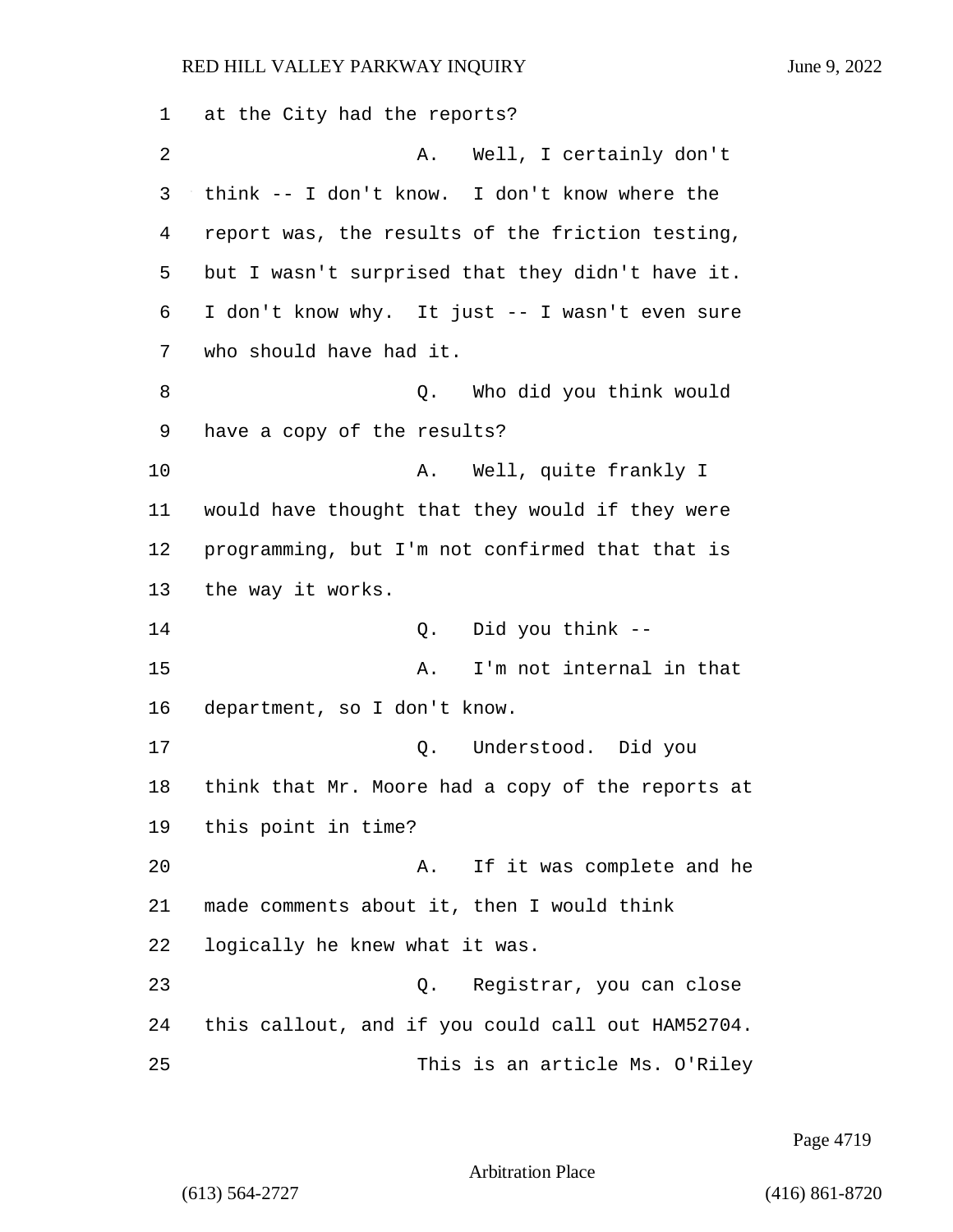| 1  | publishes in the Spectator on July 15th, 2017,     |
|----|----------------------------------------------------|
| 2  | called "Highway Traffic Tragedies: Why are there   |
| 3  | so many crashes on the Red Hill?" Do you recall    |
| 4  | reviewing this media article?                      |
| 5  | Yeah, I know I read it<br>Α.                       |
| 6  | because I was contributing to the portion of it    |
| 7  | that was traffic's, Dave and I.                    |
| 8  | Registrar, could you call<br>Q.                    |
| 9  | up image 2, please. At the bottom of this -- if    |
| 10 | you could call out the bottom half of this just so |
| 11 | we can see it a little bit better.                 |
| 12 | So you'll see about halfway                        |
| 13 | down the call out there's a line that starts:      |
| 14 | "The Red Hill Valley Parkway                       |
| 15 | was originally paved with                          |
| 16 | stone mastic asphalt - a more                      |
| 17 | expensive mix that's supposed                      |
| 18 | to last longer. It is known                        |
| 19 | to be slightly more slippery                       |
| 20 | (though still meeting                              |
| 21 | provincial standards) in first                     |
| 22 | few months, but typically has                      |
| 23 | better friction once the road                      |
| 24 | is worn down."                                     |
| 25 | It goes on to say:                                 |

Page 4720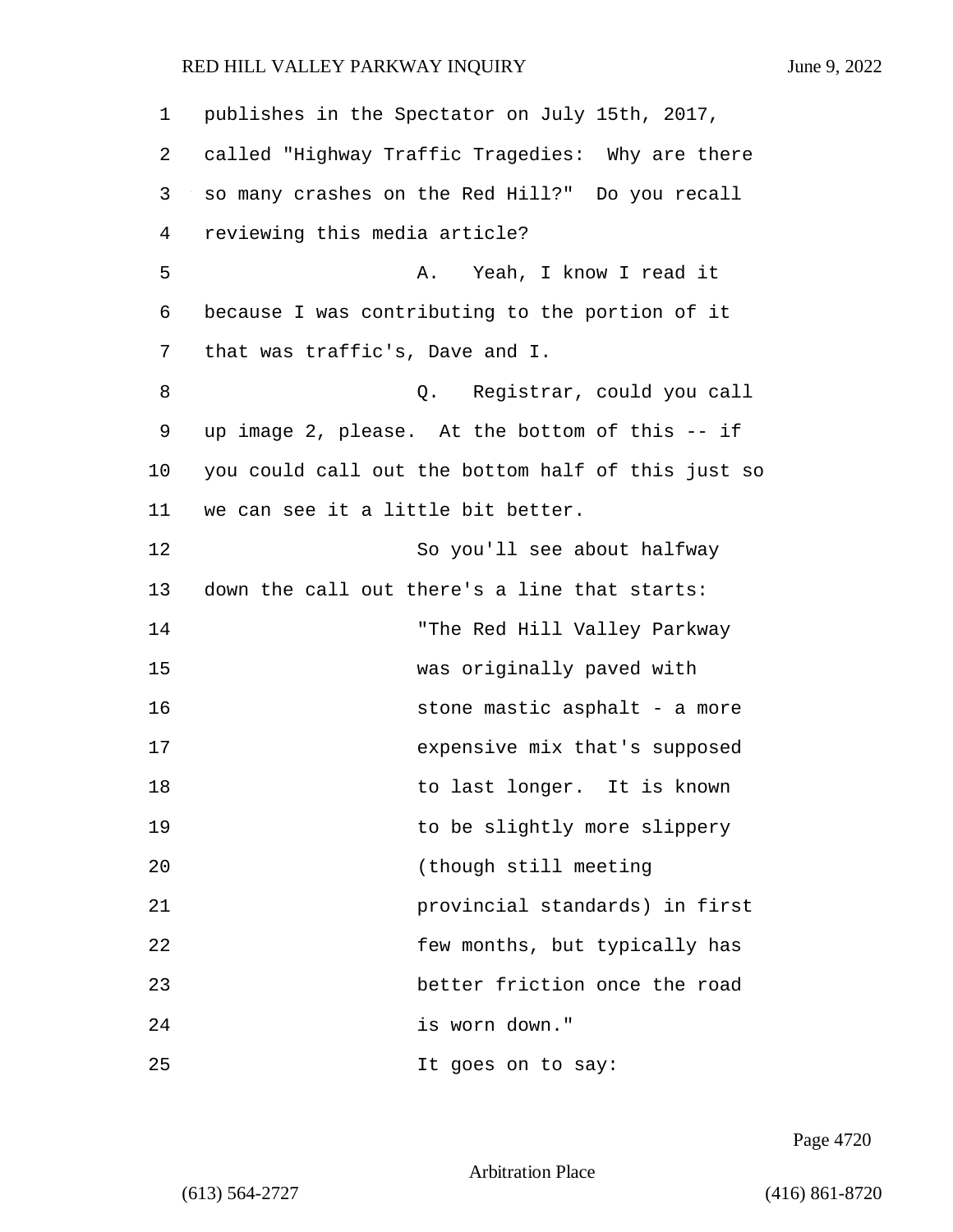| 1  |                   | "Yet that 2015 engineering     |
|----|-------------------|--------------------------------|
| 2  |                   | report --"                     |
| 3  |                   | And that's a reference to the  |
| 4  | 2015 CIMA report. |                                |
| 5  |                   | "-- found crashes when the     |
| 6  |                   | road is wet are inexplicably   |
| 7  |                   | going up, not down, and        |
| 8  |                   | recommended the City study     |
| 9  |                   | friction.                      |
| 10 |                   | And the City did test friction |
| 11 |                   | later that year, the Spectator |
| 12 |                   | has learned, but the results   |
| 13 |                   | were never made public.        |
| 14 |                   | There is no official report,   |
| 15 |                   | Moore said, only an informal   |
| 16 |                   | chart sent in an email in      |
| 17 |                   | December 2015. The friction    |
| 18 |                   | testing was not fulsome and    |
| 19 |                   | the results were               |
| 20 |                   | 'inconclusive,' he said.       |
| 21 |                   | But instead of doing further   |
| 22 |                   | testing as was recommended,    |
| 23 |                   | the City has decided to        |
| 24 |                   | repave." (As read)             |
| 25 |                   | Did Mr. Moore ever tell you    |

Page 4721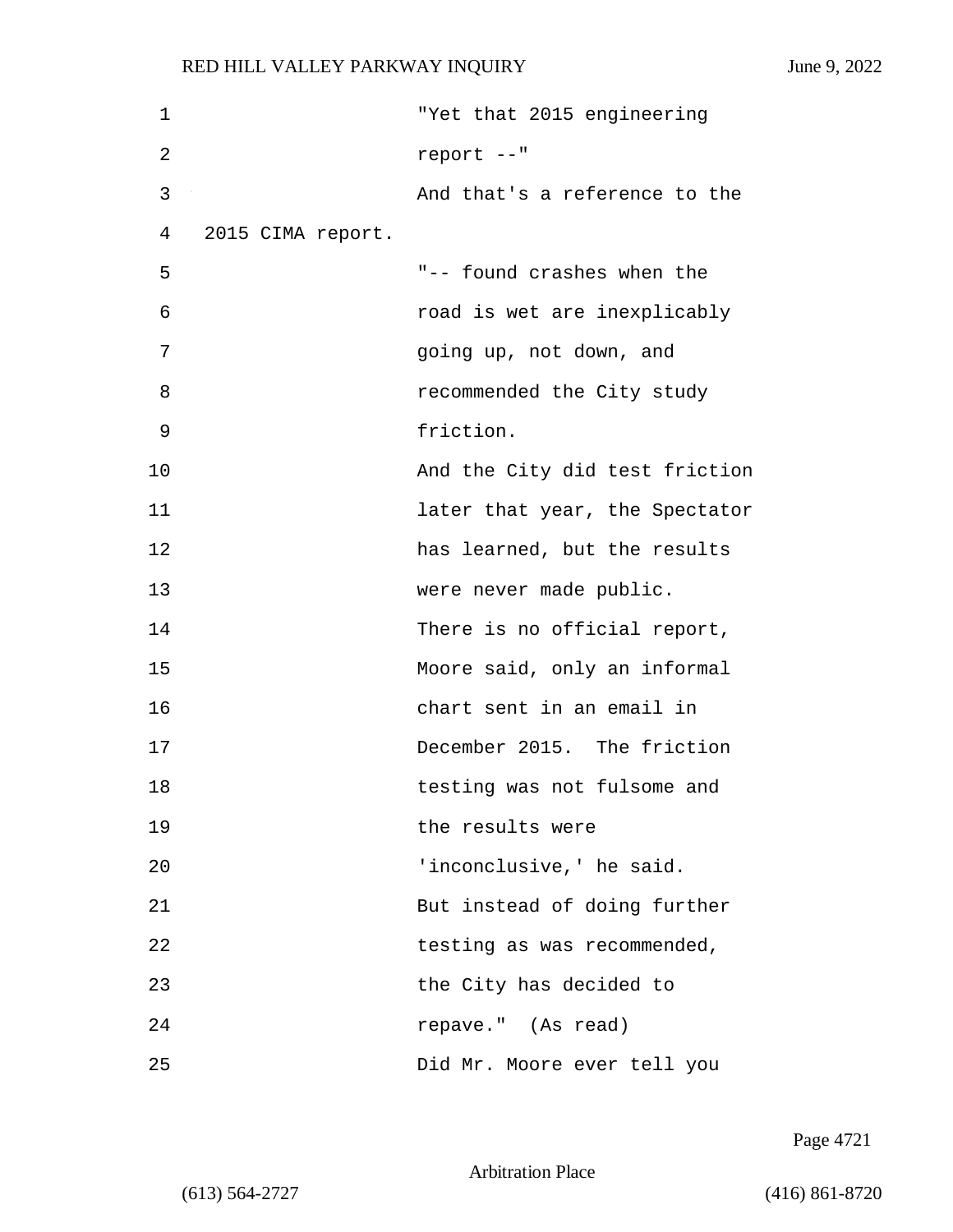| 1  | about there being an informal chart setting out   |
|----|---------------------------------------------------|
| 2  | the friction testing results for the Red Hill     |
| 3  | Valley Parkway?                                   |
| 4  | Α.<br>No.                                         |
| 5  | And he never provided you<br>Q.                   |
| 6  | with a copy of an informal chart?                 |
| 7  | I have not seen any<br>Α.                         |
| 8  | results of friction testing on the facility ever, |
| 9  | of any kind.                                      |
| 10 | Understood. Registrar,<br>Q.                      |
| 11 | could you close this callout and pull up image 3. |
| 12 | Just pull out the very top couple of sentences    |
| 13 | there. Thank you.                                 |
| 14 | So you'll see at the top the                      |
| 15 | article goes on, and it says that Mr. Moore says: |
| 16 | "All we got was an indication                     |
| 17 | that we should do further                         |
| 18 | It was moot when we<br>work.                      |
| 19 | decided to go ahead with the                      |
| 20 | repaving.                                         |
| 21 | The City refused to share the                     |
| 22 | chart with the Spectator.                         |
| 23 | No one ever releases that type                    |
| 24 | of information because it's                       |
| 25 | the first thing anybody would                     |

Page 4722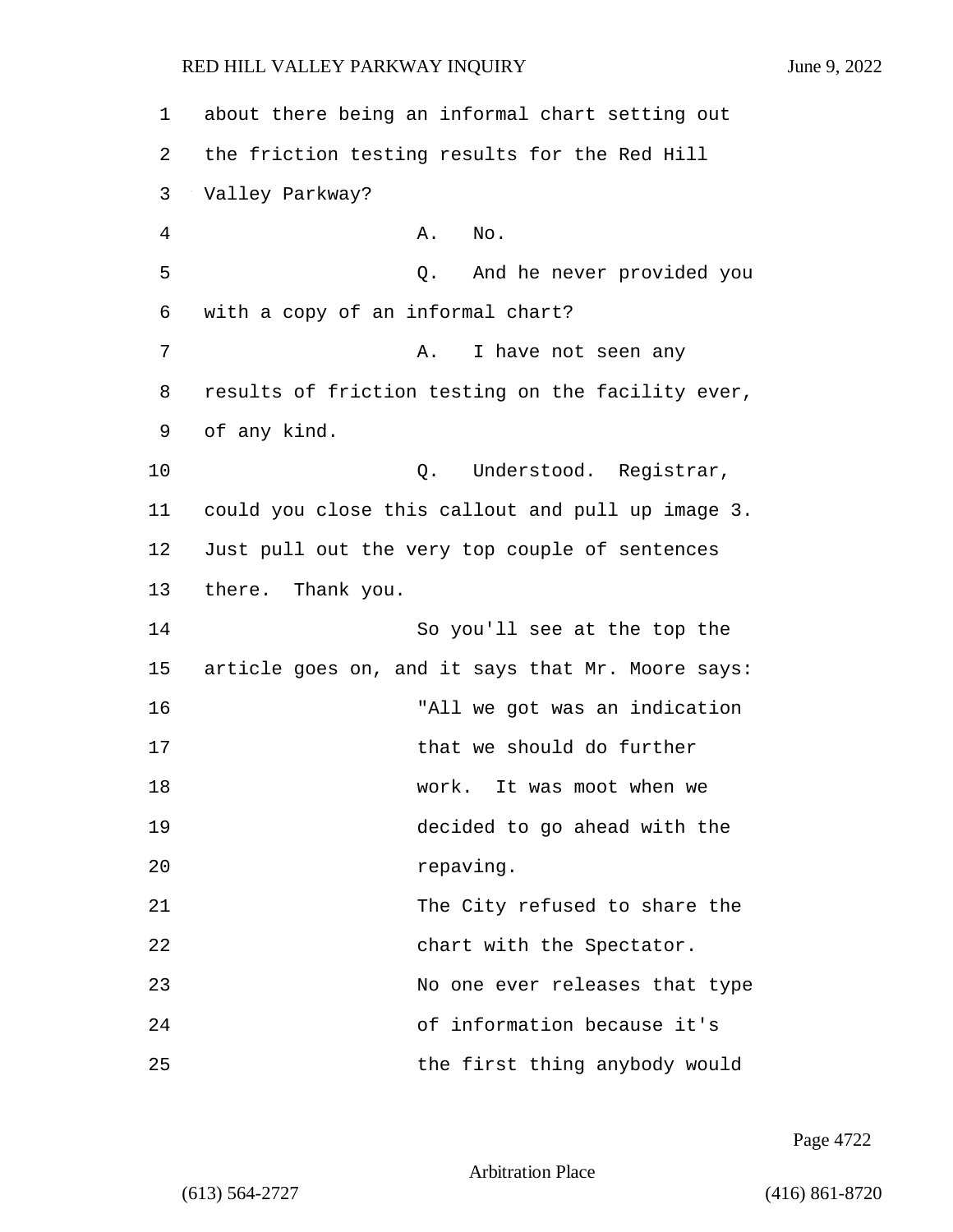| 1              | use in a lawsuit, Mr. Moore                        |
|----------------|----------------------------------------------------|
| $\overline{2}$ | said." (As read)                                   |
| 3              | Had you been advised at this                       |
| 4              | point in time by Mr. Moore or anyone else about    |
| 5              | the friction testing results for the Red Hill      |
| 6              | Valley Parkway giving an indication that the City  |
| 7              | should do further work on the Red Hill Valley      |
| 8              | Parkway?                                           |
| 9              | No, I have never seen the<br>Α.                    |
| 10             | results of friction testing on the Red Hill Valley |
| 11             | Parkway or anywhere else, ever.                    |
| 12             | And you've never had any<br>Q.                     |
| 13             | discussions with Mr. Moore about indicating that   |
| 14             | the City should consider further work?             |
| 15             | Α.<br>No.                                          |
| 16             | Did you have any<br>Q.                             |
| 17             | discussions with Mr. Moore about this article or   |
| 18             | the friction testing references or comments        |
| 19             | attributed to him in it?                           |
| 20             | I don't believe I talked<br>Α.                     |
| 21             | to him about it, no.                               |
| 22             | Did you note those<br>Q.                           |
| 23             | references when you reviewed the article?          |
| 24             | I don't really remember,<br>Α.                     |
| 25             | but I did read the article.                        |

Page 4723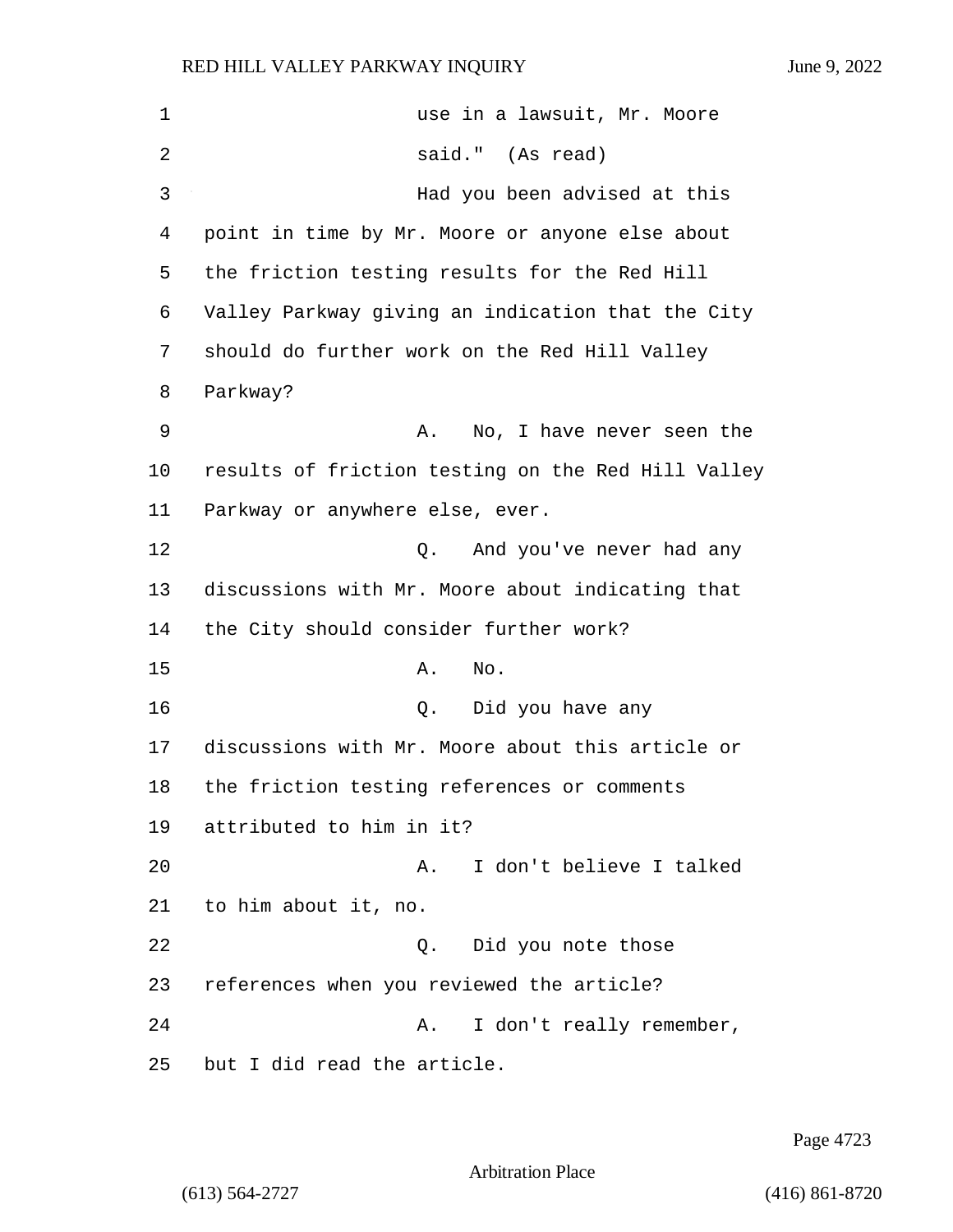1 Q. To your knowledge, again, had engineering services done friction testing on the Red Hill Valley Parkway in late 2015 or 2016 as suggested by the article? 5 A. I had no idea that anything further had been done. 7 Q. At this point in time had you ever been advised that the repaving of the Red Hill Valley Parkway had a connection to friction testing? 11 A. No, I had no indication that it was -- the two were connected. 13 C. The article says that the City refused to share the chart with the Spectator, as no one releases that type of information because it's the first thing anybody would use in a lawsuit, and that comment is attributed to Mr. Moore. Were you involved in the City's decision not to share the informal chart with the Spectator? 21 A. I didn't see the informal chart. I don't know anything about the informal chart. I never referenced the informal chart to the reporter, and I -- you know, like, no.

25 Q. Do you know who would

Page 4724

Arbitration Place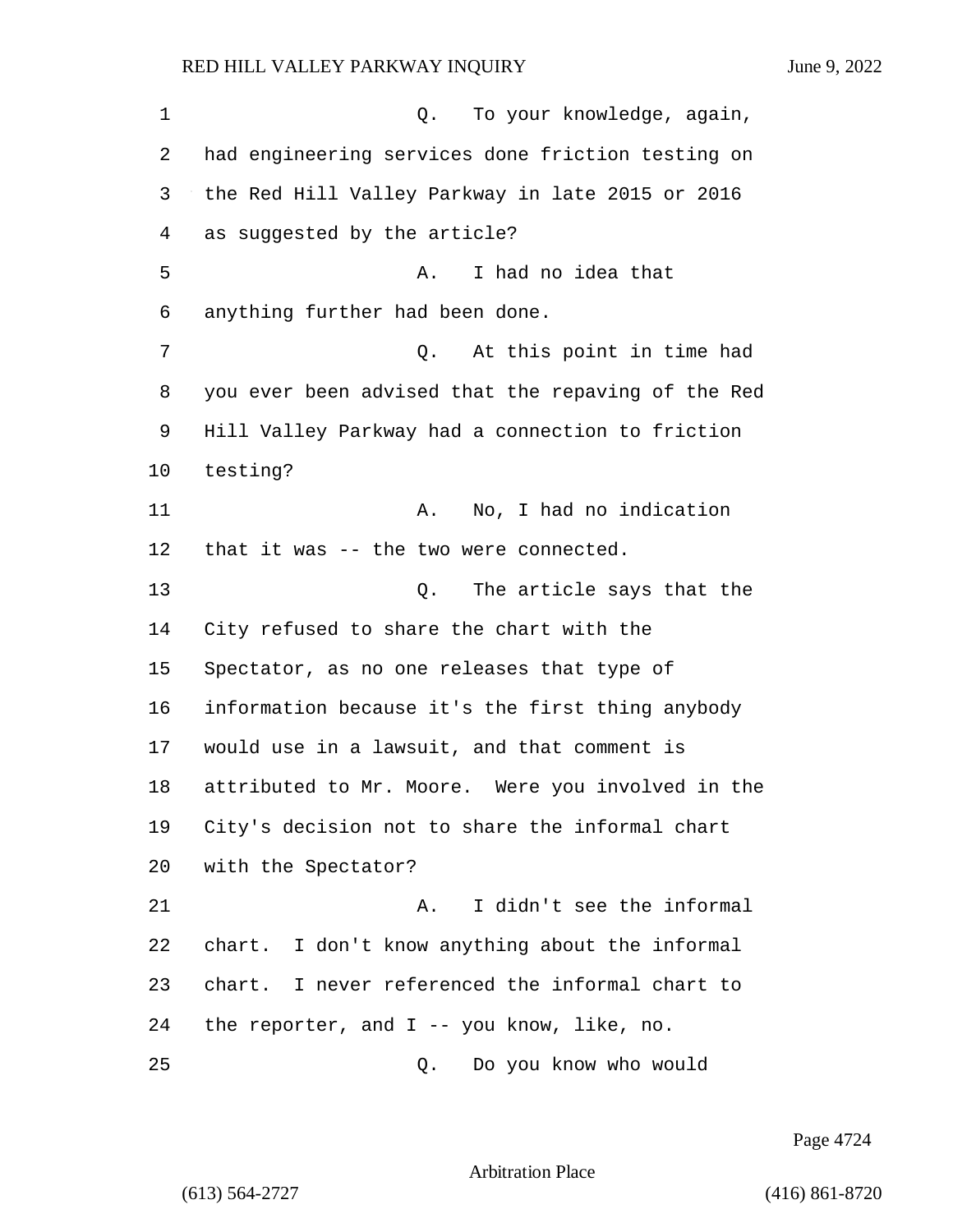1 have made that decision about releasing friction 2 testing information to the Spectator? 3 A. I can only presume Mr. 4 Moore. 5 Q. Why would you think it 6 would be Mr. Moore? 7 A. Because he's the one who 8 says it and he's the one who was interviewed. 9 Q. Thank you. Registrar, 10 you can close this. If you could take us to OD7, 11 image 158, at paragraph 475. If you could pull up 12 the next image as well, thank you. 13 So in June 2017 there is some 14 back and forth between your group and asset 15 management about the scope of the repaving for the 16 Red Hill Valley Parkway? 17 A. Okay. 18 Q. Mr. Worron sends a 19 proposed scope to Siref Valla (ph), who I believe 20 is the project manager in design? 21 A. Okay. 22 Q. On June 12th, 2017. I'm 23 not going to ask you questions. I'm just 24 orienting you to this exchange. 25 A. Okay, thank you.

Page 4725

Arbitration Place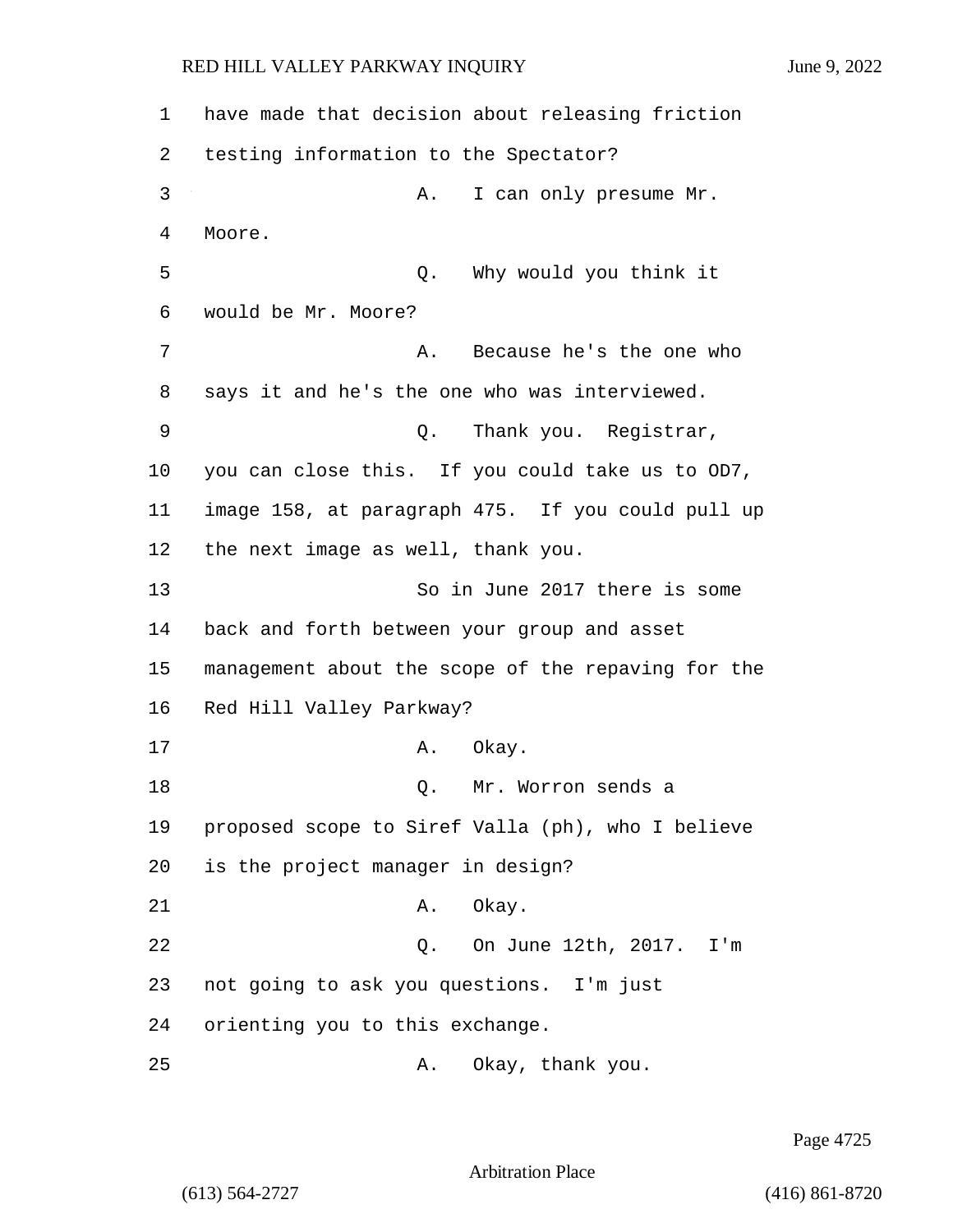| 1  | Not for a minute anyways.<br>Q.                    |  |  |  |
|----|----------------------------------------------------|--|--|--|
| 2  | And then Mr. Andoga responds, and that's at        |  |  |  |
| 3  | paragraph 479. Registrar, if you can pull that up  |  |  |  |
| 4  | for Mr. White as well.                             |  |  |  |
| 5  | So this is in response to some                     |  |  |  |
| 6  | back and forth about the scope that you're         |  |  |  |
| 7  | proposing for the Red Hill Valley Parkway          |  |  |  |
| 8  | repaving, and Mr. Andoga makes the following       |  |  |  |
| 9  | comment to you:                                    |  |  |  |
| 10 | "Upon further review, we will                      |  |  |  |
| 11 | proceed with the project scope                     |  |  |  |
| 12 | as outlined in your e-mail.                        |  |  |  |
| 13 | We are assuming the request                        |  |  |  |
| 14 | for mentioned the placement of                     |  |  |  |
| 15 | continuous guide rail and/or                       |  |  |  |
| 16 | the previous discussion                            |  |  |  |
| 17 | surrounding lighting                               |  |  |  |
| 18 | improvements will not be                           |  |  |  |
| 19 | required. Council direction,                       |  |  |  |
| 20 | as well as a funding source,                       |  |  |  |
| 21 | will be required for any such                      |  |  |  |
| 22 | enhancements." (As read)                           |  |  |  |
| 23 | Registrar, could you please                        |  |  |  |
| 24 | close this and pull up paragraph 480 to 482, and   |  |  |  |
| 25 | you'll have to call up next image, so image 162 as |  |  |  |

Page 4726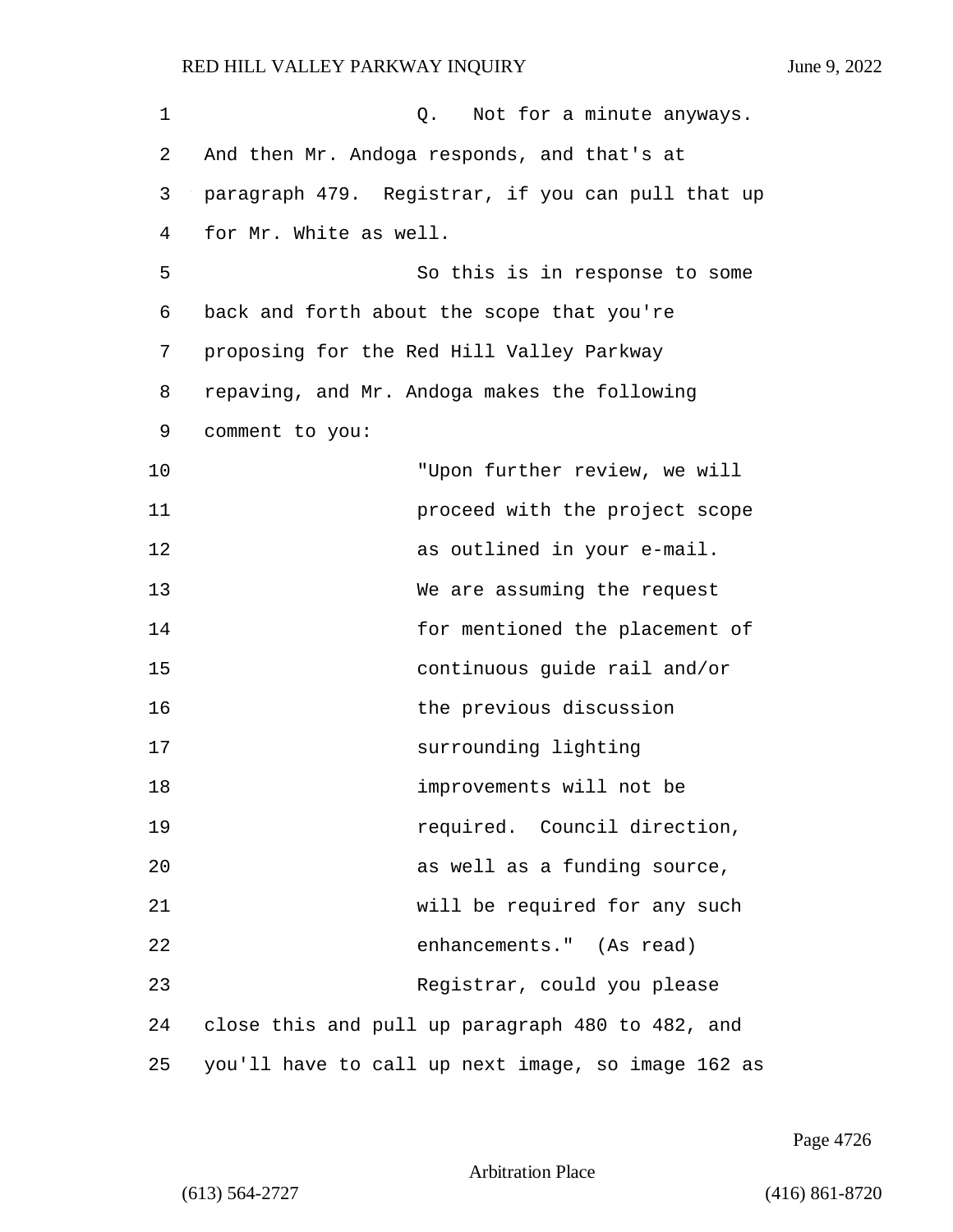| 1  | well.                                             |  |  |  |
|----|---------------------------------------------------|--|--|--|
| 2  | So you and Mr. Ferguson                           |  |  |  |
| 3  | exchange e-mails back and forth including Mr.     |  |  |  |
| 4  | Mater about this response from Mr. Andoga. You'll |  |  |  |
| 5  | see that you respond to this e-mail from          |  |  |  |
| 6  | Mr. Ferguson, and that's the top e-mail, so at    |  |  |  |
| 7  | that paragraph 480, and you say:                  |  |  |  |
| 8  | "David, if I read this                            |  |  |  |
| 9  | correctly, they are stating                       |  |  |  |
| 10 | that they are rejecting the                       |  |  |  |
| 11 | centre barrier and street                         |  |  |  |
| 12 | lighting as they are not                          |  |  |  |
| 13 | required, unless we provide a                     |  |  |  |
| 14 | funding source and get council                    |  |  |  |
| 15 | approval. Council direction                       |  |  |  |
| 16 | is still required for the                         |  |  |  |
| 17 | paving as well, so it could                       |  |  |  |
| 18 | all be approved as one capital                    |  |  |  |
| 19 | budget item. From a safety                        |  |  |  |
| 20 | perspective, the barriers will                    |  |  |  |
| 21 | prevent crossover collisions.                     |  |  |  |
| 22 | Should this not be council's                      |  |  |  |
| 23 | call, not Rick Andoga's and                       |  |  |  |
| 24 | Gary's? What is the cost of                       |  |  |  |
| 25 | the barriers for each section                     |  |  |  |

Page 4727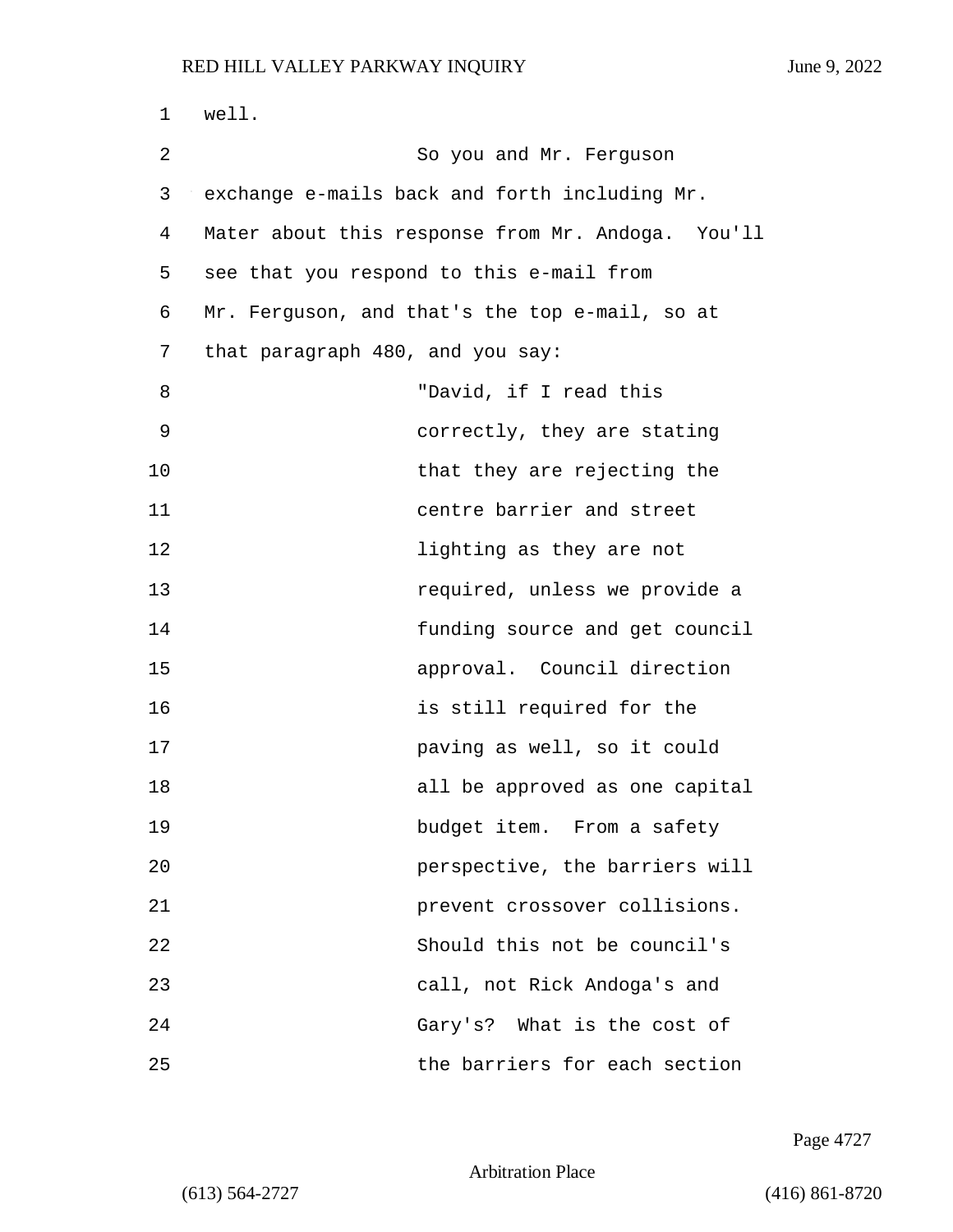1 of the four sections of the 2 *repaving?* Where do we go with 3 this now?" 4 Can you tell me why you sent 5 this e-mail to Mr. Ferguson and why you reacted 6 this way to Mr. Andoga's e-mail? 7 A. Well, where is Mr. 8 Andoga's e-mail? Sorry, I lost context again. 9 Q. We can pull it up again, 10 so Mr. Andoga's e-mail -- Registrar, could you 11 take us back to paragraph 479. 12 A. Sorry, is it the one we 13 just read? 14 Q. Yeah, it's the one we 15 just looked at. 16 A. Indicates the barriers 17 and the -- 18 Q. Yes, about the barriers 19 and lighting. 20 A. Somewhere in here is 21 there not some connection to a widening? I 22 remember something about that. Thank you. 23 Q. Registrar, could we call 24 Mr. White's e-mail again, which is at 25 paragraph 480.

Page 4728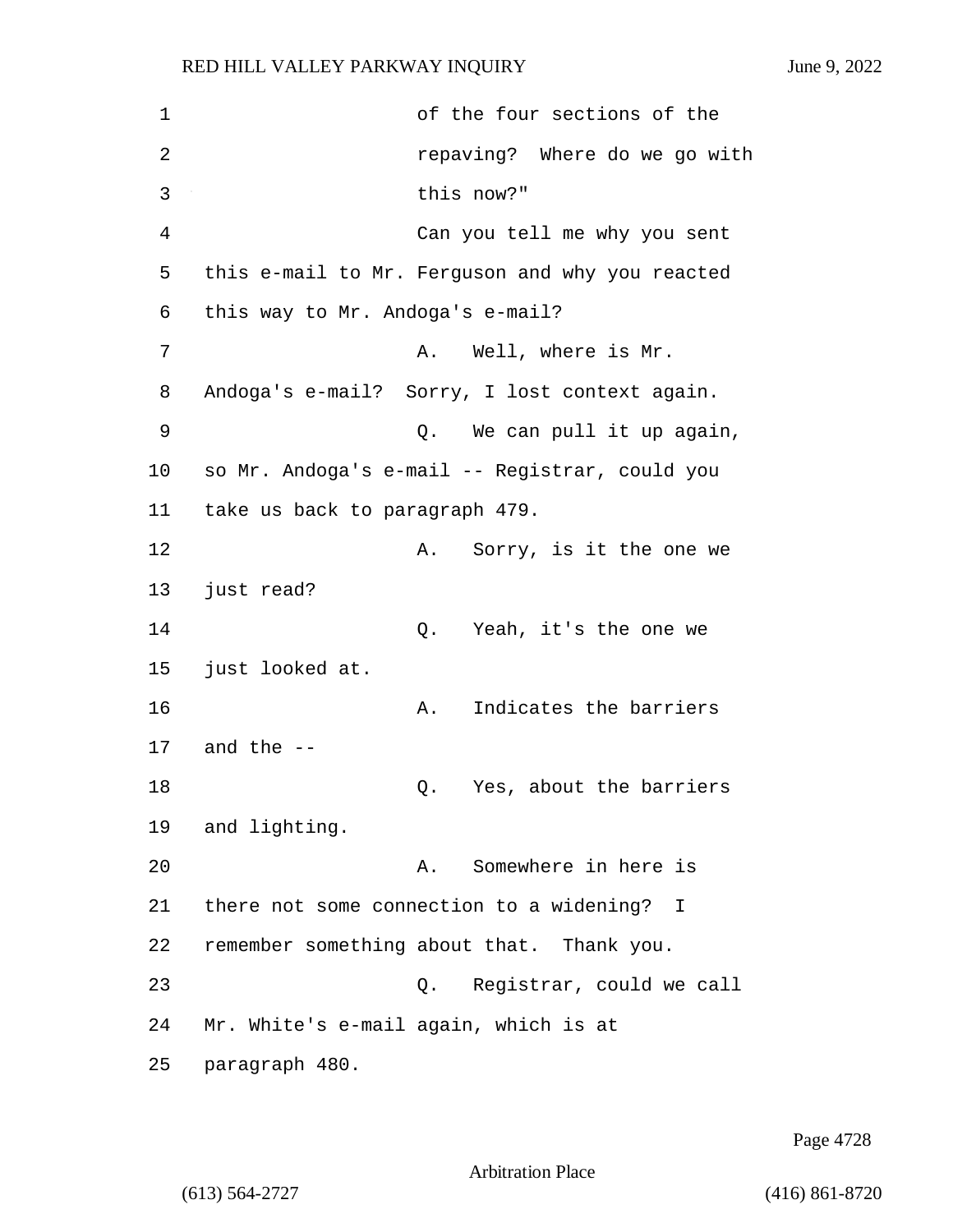1 Do you recall why you sent this e-mail to Mr. Ferguson? 3 A. Yes, I was confused. We had put scope in a project. Following the comments we just read on that, that it appeared that not all of the things we put in scope were going to be done. Unless we provided a funding source, which was extremely unusual as far as I know, because it was a capital project. But I don't know how much was budgeted for it. So I was confused, and that's what I was -- I was just sort of talking to Dave through an e-mail, but I was letting John Mater know as well what was going on, and I wasn't quite sure where we went with this now that that had been rejected. 16 Q. Was it out of the ordinary for asset management to ask you to identify a funding source for something that was going to be included in a capital budget project? 20 A. Traffic provided funding for traffic signal rehabilitation during all capital-funded roads projects. I'm not familiar with the fact -- with what other things may have been funded or not funded. So at this point in time I still thought it should have been covered

Page 4729

Arbitration Place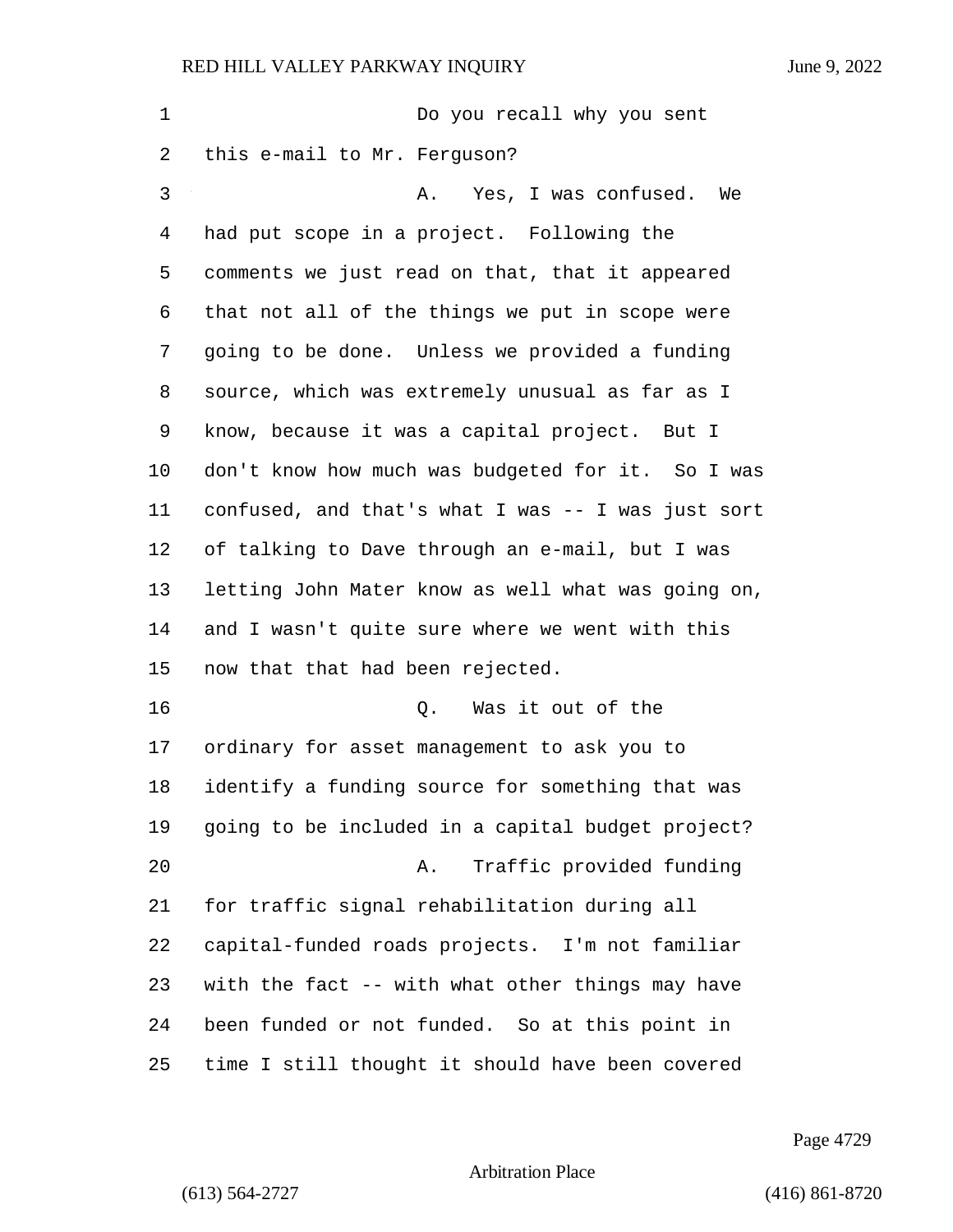1 by the capital budget, frankly, at that point in 2 time. 3 Q. When you say "council 4 direction is still required for the paving as well 5 so it could all be approved as one capital budget 6 item," you're indicating your belief that they 7 could all be compiled and approved by council 8 simultaneously? 9 A. That was my belief at 10 that point, yes. 11 Q. And then you say towards 12 the end of this e-mail: 13 Trom a safety perspective, 14 the barriers will prevent 15 crossover collisions. Should 16 that not be council's call, 17 not Rick Andoga's and Gary's?" 18 What did you mean by that? 19 A. Well, I was musing about 20 really whose call is it to do these remedial 21 measures that came forward from the CIMA report. 22 As you can see, we were trying to achieve the 23 recommendations sooner rather than later, but they 24 were not deemed to be in scope of the repaving. 25 So I was confused.

Page 4730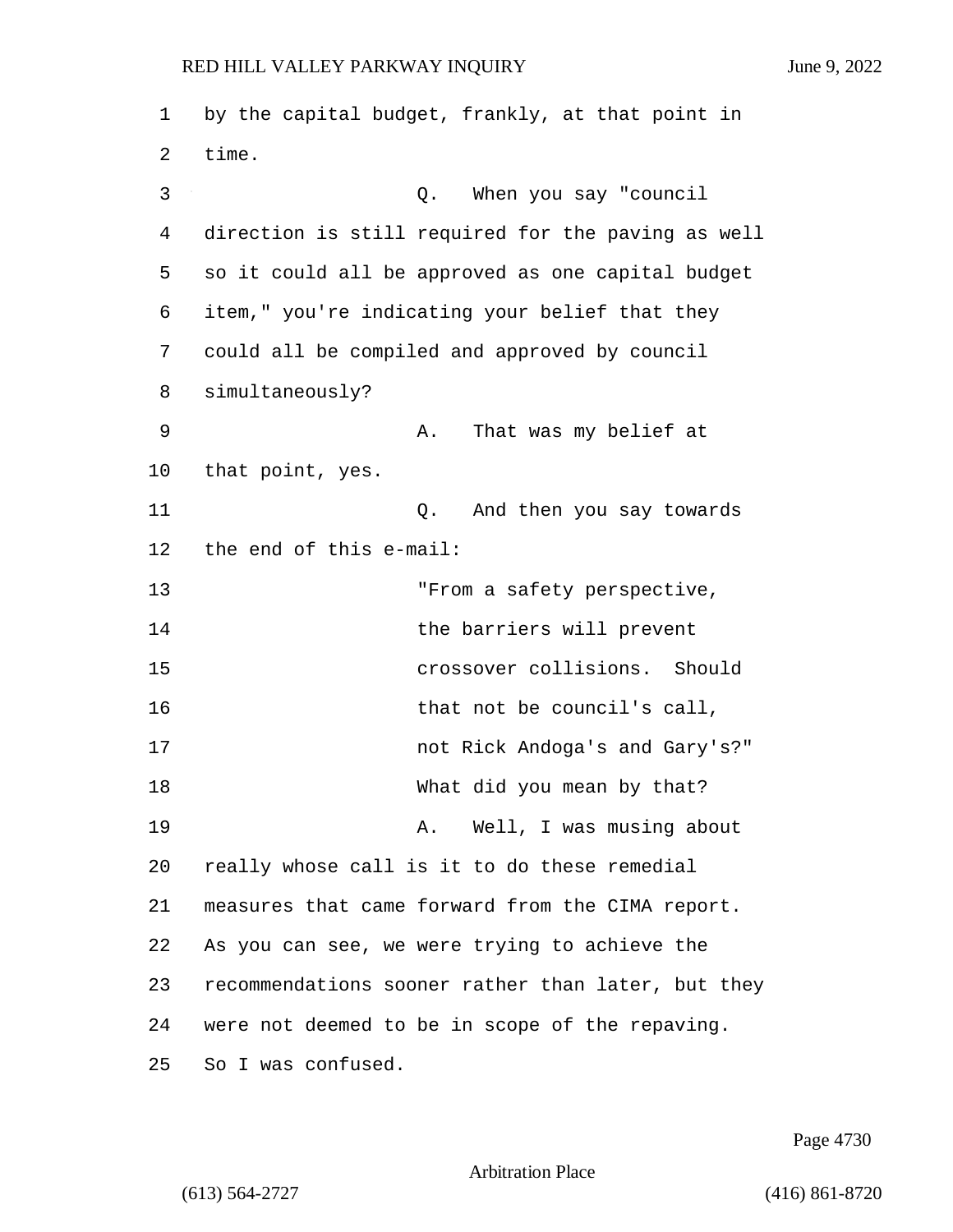1 and  $\Omega$ . If these items had been put to council for approval as part of the repaving, would it have been council's call as to whether or not that funding was granted? 5 A. I think that's always the case, yes. 7 C. Is that what you wanted to see done here? 9 A. I was confused. I don't know what I wanted to see done. I said, where do we go with this now. I wasn't sure what -- I was basically hoping that Dave might have a good idea. He and I shared things all the time, and I copied John because I wanted him to know that I was baffled about where we were going. 16 Q. Okay. Were you concerned that Mr. Andoga and Mr. Moore were making this decision about lighting and barriers on -- in council's place? 20 A. Well, I mused at that. You know, I kind of put that out there I guess, didn't I. But realty is that they had the right to scope these projects and fund them. 24 Q. Registrar, if you could close that callout and call out paragraph 481

Page 4731

Arbitration Place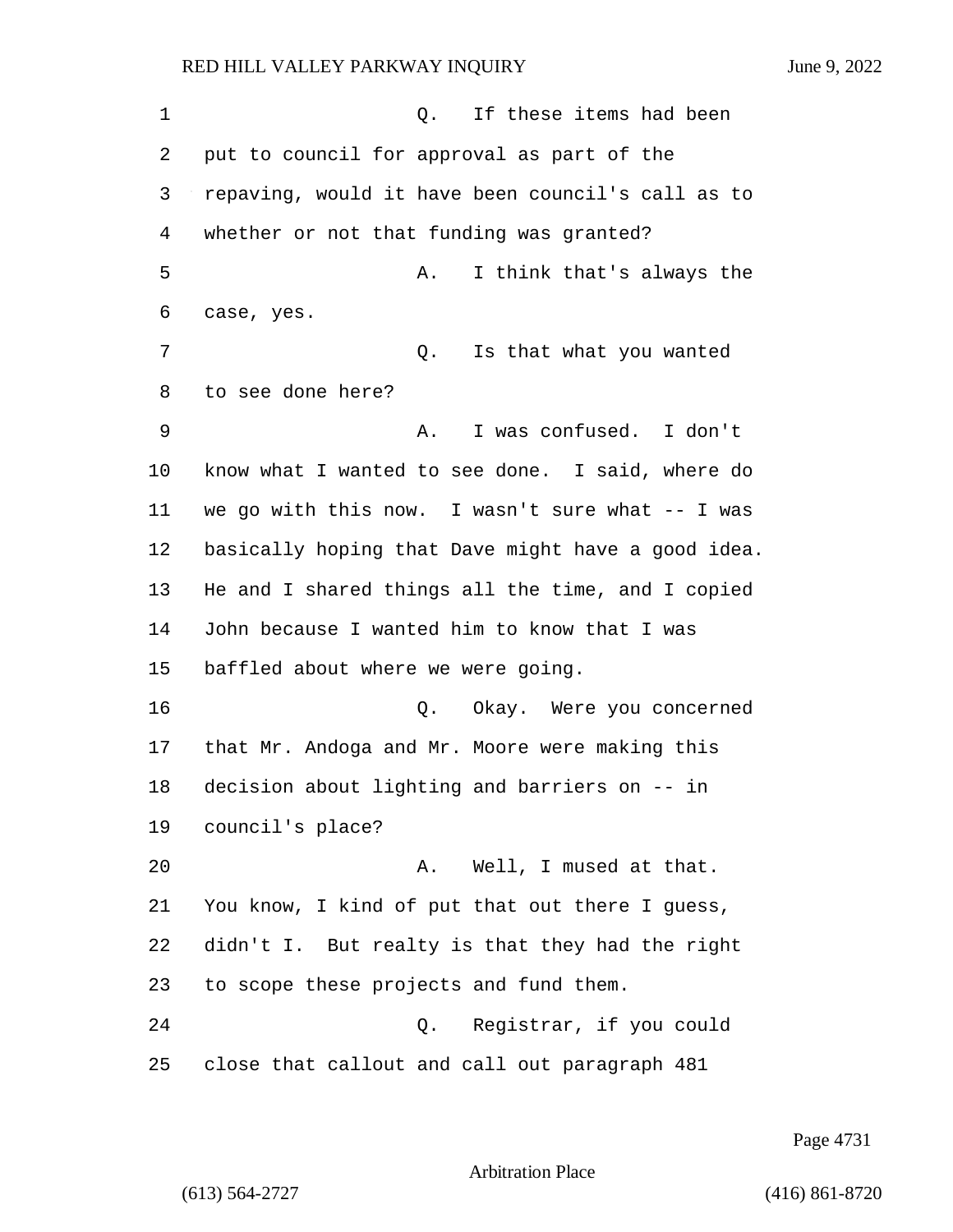1 which is the next one. 2 So this is Mr. Ferguson's 3 response back to you. And he says, he would 4 concur -- 5 "I would concur. They are 6 saying the barrier and 7 lighting is not required." 8 And he goes on to say: 9 "I would recommend that we 10 **respond stating that the** 11 transportation division 12 **12 requires** the inclusion of 13 barriers as originally 14 submitted in the previous 15 scope." 16 And that's the top of the 17 second paragraph there. Did you agree with 18 Mr. Ferguson's position as put out -- as set out 19 in this e-mail? 20 A. Yeah, just let me -- 21 Q. Yeah. Absolutely. 22 A. Yeah, I do. I did. 23 Q. Registrar, if you could 24 close this and call out the next paragraph, so 25 paragraph 482 which will continue over onto the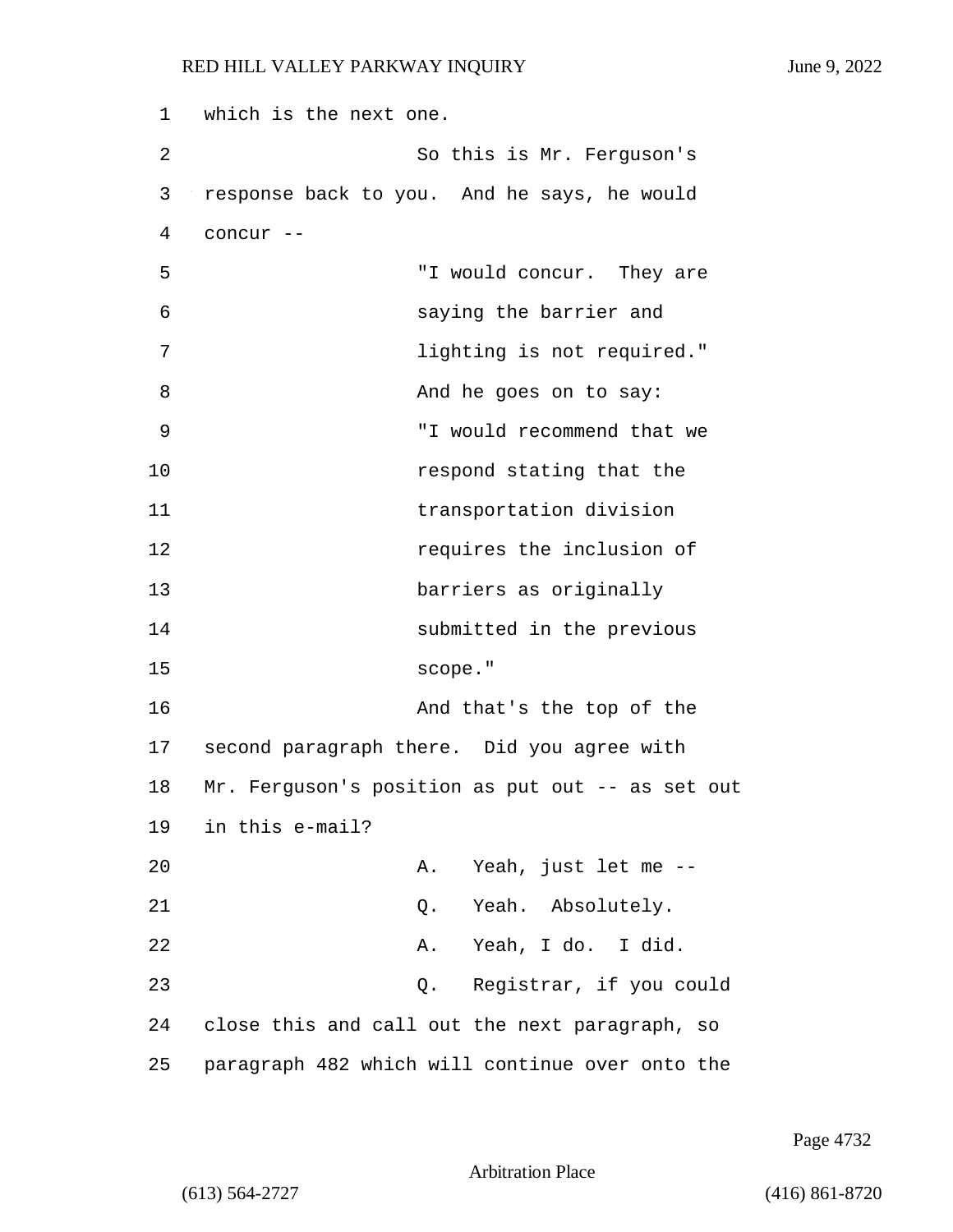| 1  | next image.                                       |  |  |
|----|---------------------------------------------------|--|--|
| 2  | And so you reply to                               |  |  |
| 3  | Mr. Ferguson's e-mail which copies Mr. Mater, and |  |  |
| 4  | you say:                                          |  |  |
| 5  | "Hi John. Do you wish us to                       |  |  |
| 6  | pursue the barriers as Dave                       |  |  |
| 7  | suggests below, or do you wish                    |  |  |
| 8  | us to forgo the barriers or go                    |  |  |
| 9  | it alone later? I will need                       |  |  |
| 10 | your support if we are to make                    |  |  |
| 11 | any progress with engineering                     |  |  |
| 12 | services on this matter as                        |  |  |
| 13 | they have unilaterally decided                    |  |  |
| 14 | not to include them in the                        |  |  |
| 15 | project. The overhead                             |  |  |
| 16 | lighting will not happen while                    |  |  |
| 17 | Gary controls the asset I                         |  |  |
| 18 | would expect. How would you                       |  |  |
| 19 | like us to proceed, please?"                      |  |  |
| 20 | Do you recall what the outcome                    |  |  |
| 21 | of this exchange with Mr. Mater was?              |  |  |
| 22 | A. No, I don't. I'm curious                       |  |  |
| 23 | to see what he says back to me. I forget.         |  |  |
| 24 | If you could close this.<br>Q.                    |  |  |
| 25 | I believe that the next paragraph down is the     |  |  |

Page 4733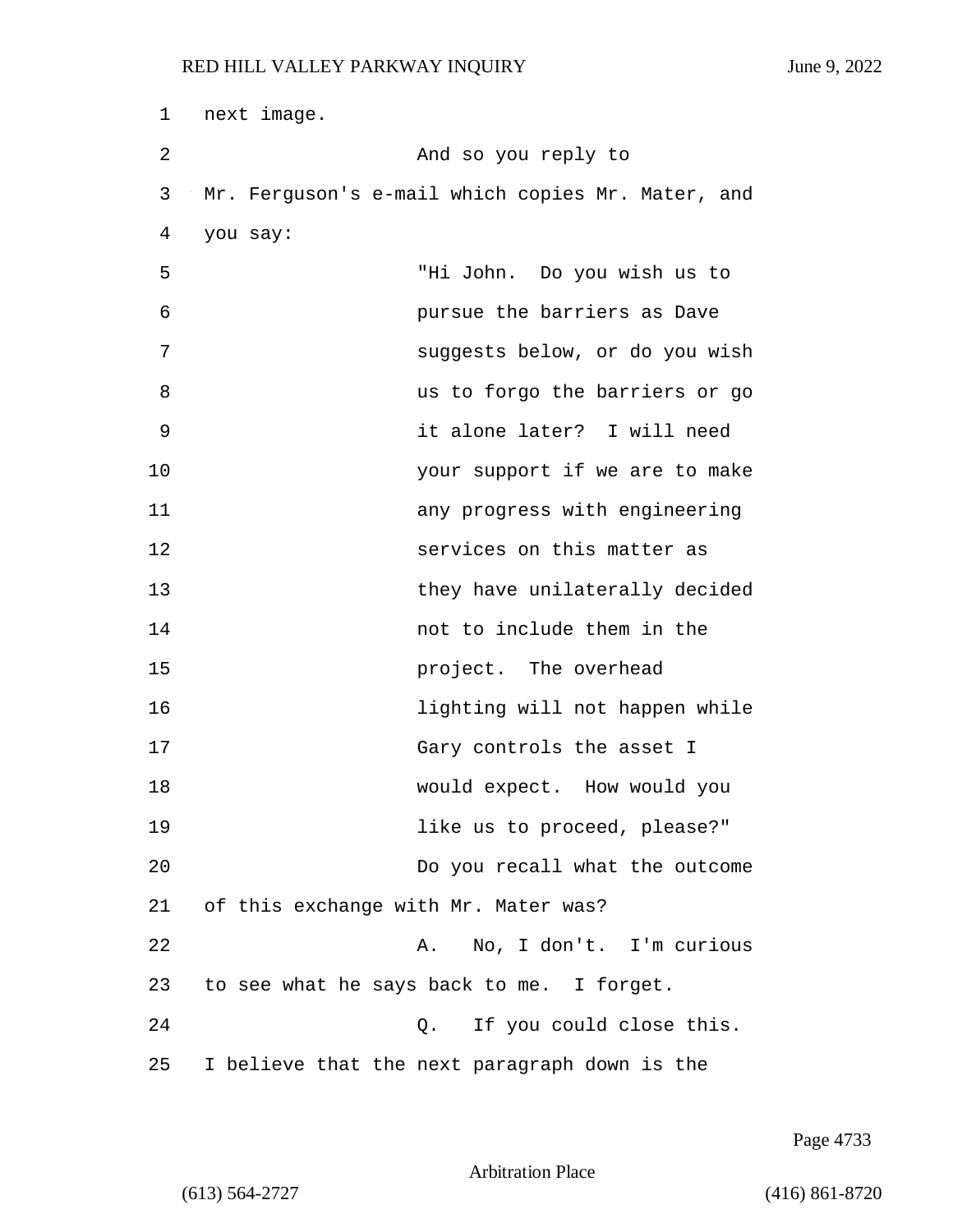1 response. If you can call out 483. 2 So Mr. Mater responds. He 3 says: 4 "Hold on a sec guys. I 5 thought the barriers were 6 suggested in the CIMA report 7 to be done in conjunction with 8 a widening. The question of 9 lighting is restricted by the 10 environmental conditions. 11 Let's discuss before we 12 respond." 13 Does that assist you with what 14 Mr. Mater's response was? 15 A. Well, that is Mr. Mater's 16 response, I guess, isn't it? Okay. Thank you. 17 Q. Okay. Did he direct you 18 not to pursue the barriers because it was to be 19 considered in conjunction with the widening? 20 A. Well, that's not in an 21 explicit direction in that -- 22 Q. No, I'm not asking in the 23 e-mail. I'm asking if -- 24 A. -- little clip. 25 Q. -- after this exchange,

Page 4734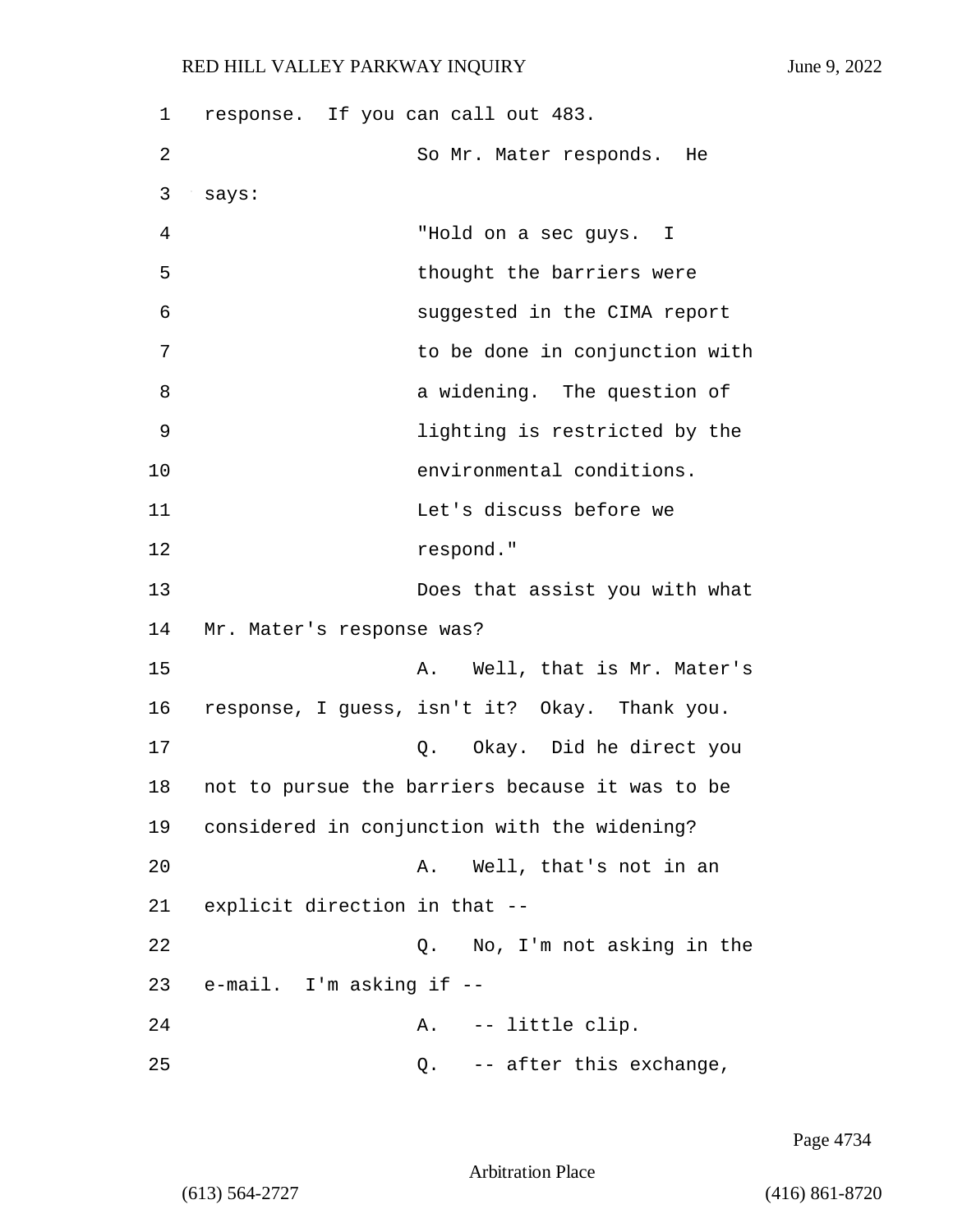1 he directed you not to pursue the barriers? 2 A. I don't remember, 3 honestly. 4 Q. And just circling back to 5 your e-mail to Mr. Mater. You said at the end of 6 that e-mail: 7 "The overhead lighting will 8 and 100 not happen while Gary controls 9 the asset I would expect." 10 What did you mean "Gary 11 controls the asset"? 12 A. Street lighting was 13 Mr. Moore's asset to manage. 14 Q. And he was against 15 overhead lighting on the Red Hill Valley Parkway? 16 A. I don't know if I would 17 use the word 'against.' He stated repeatedly that 18 the environmental conditions would not allow the 19 installation of lighting on the RHVP. 20 MS. BRUCKNER: Okay, thank you 21 very much. I see that I have gone slightly over 22 our scheduled lunch break. I think that I have 10 23 to 15 more minutes of questions, so I will ask the 24 Commissioner if he would like us to break now or 25 if he'd prefer me to continue?

Page 4735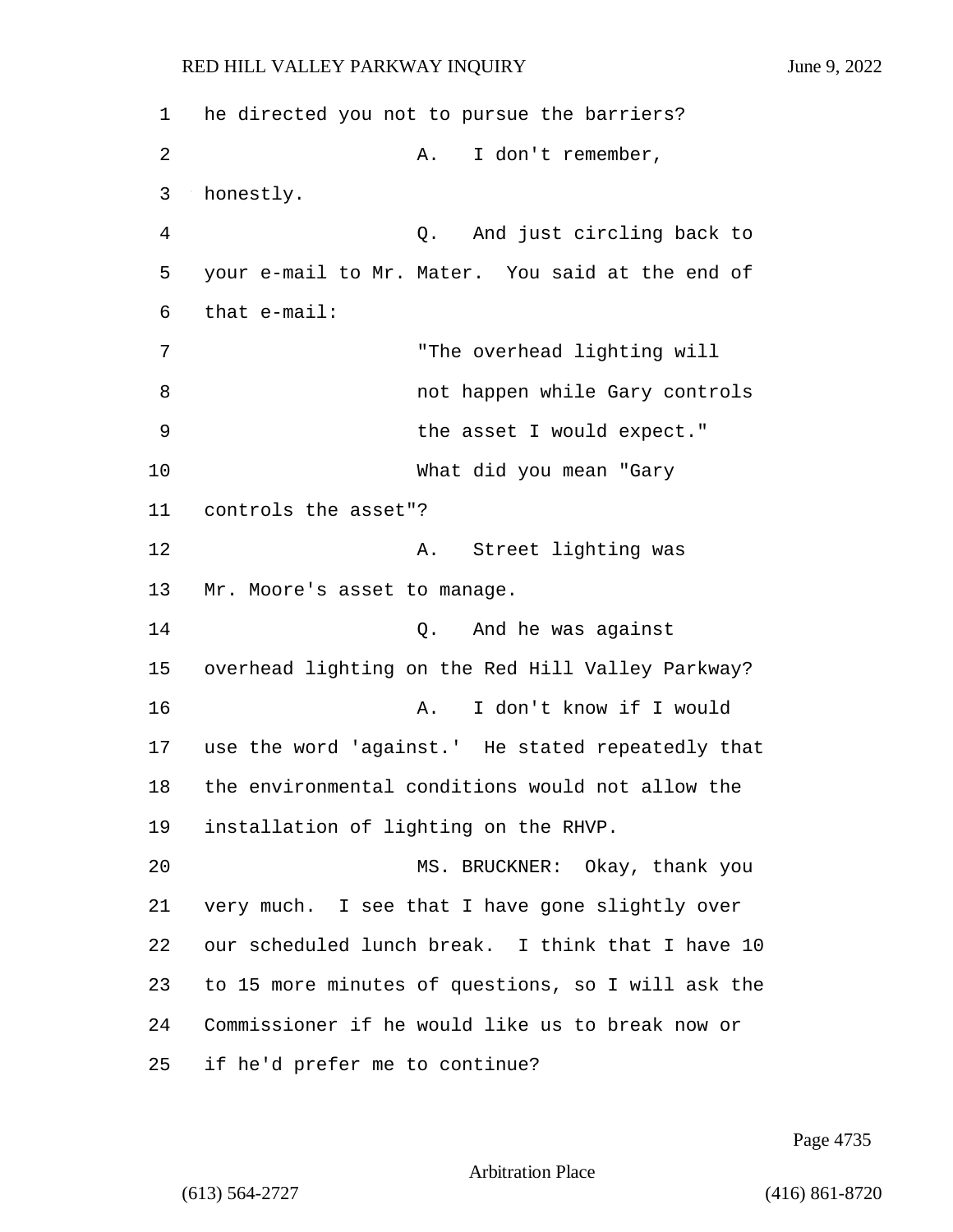1 JUSTICE WILTON-SIEGEL: I 2 think we should break now. We'll return at 2:20.  $3$  --- Recess taken at  $1:07$  p.m. 4 --- Upon resuming at 2:20 p.m. 5 BY MS. BRUCKNER: 6 Q. Mr. White, a couple more 7 questions for you. 8 I'm going to step forward a 9 bit in time, so bear with me. Registrar, could 10 you pull up HAM46147, please. 11 So for your reference, 12 Mr. White, this is a recommendation report that is 13 prepared for January 15th, 2018. And you'll see 14 there under "prepared by" you're listed with 15 Mr. Ferguson. Do you remember working on this 16 recommendation report? 17 A. Vaguely, yes. 18 and 18 Q. Do you recall what the 19 purpose of the report was? 20 A. You would have to 21 refresh -- let me refresh myself. 22 Q. Sure. 23 Registrar, why don't we put up 24 the second page, so Mr. White can take a look at 25 all the recommendations.

Page 4736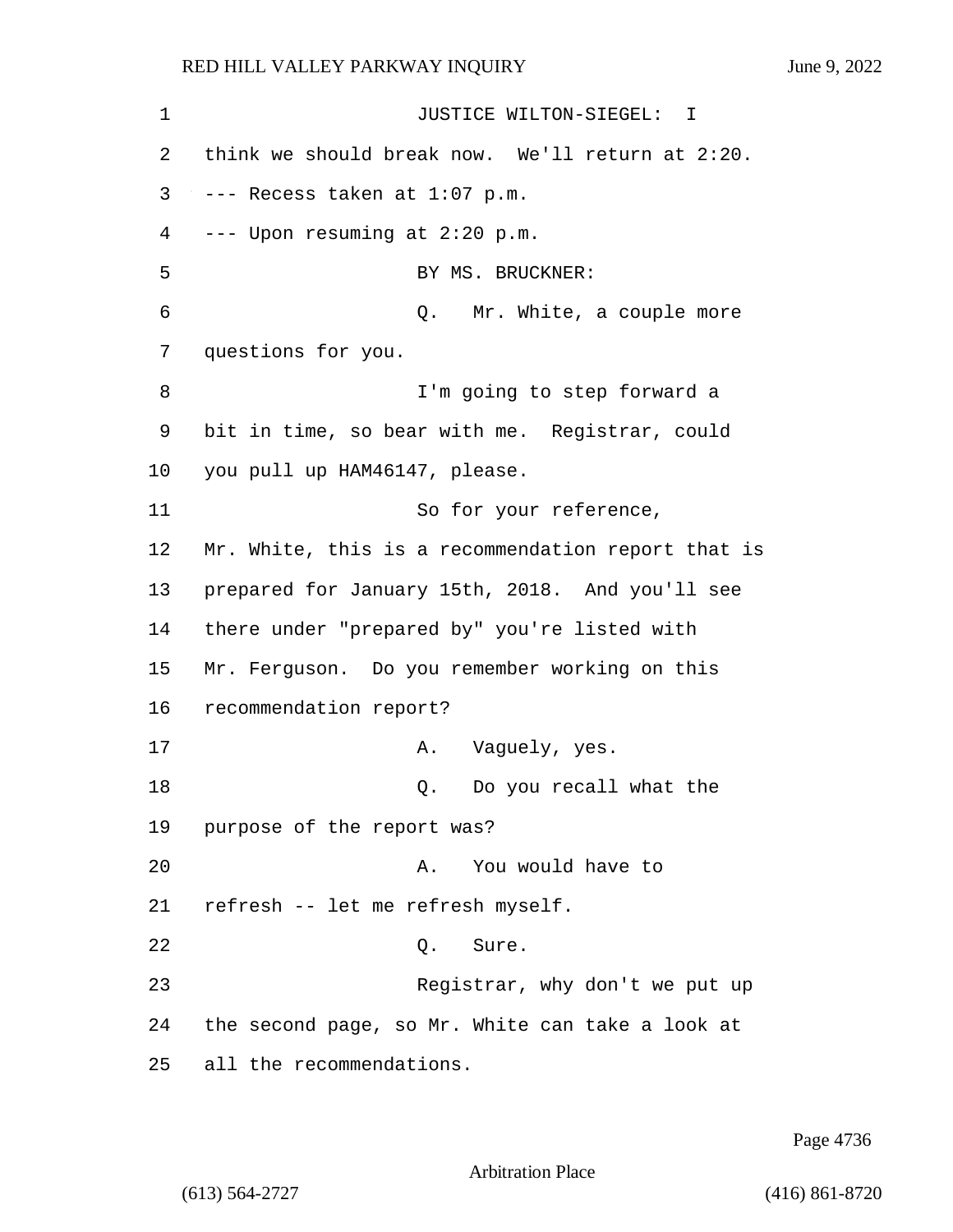| 1  | Thank you.<br>Α.                                   |
|----|----------------------------------------------------|
| 2  | So let me know when<br>Q.                          |
| 3  | you're done?                                       |
| 4  | Yes, I remember. I'll<br>Α.                        |
| 5  | have to go through this, but it's basically        |
| 6  | putting together all the outstanding items and     |
| 7  | going to public works with recommendations related |
| 8  | to them.                                           |
| 9  | Q. Okay.                                           |
| 10 | Registrar, can we replace                          |
| 11 | image 2 here with image 12.                        |
| 12 | So this report has an                              |
| 13 | appendix, and you'll see again about halfway       |
| 14 | down -- more than halfway down the page, there's a |
| 15 | reference to "conduct pavement friction testing,"  |
| 16 | which was a medium-term option under the staff     |
| 17 | report that went to council in December 2015.      |
| 18 | Α.<br>Yes                                          |
| 19 | And it is marked as<br>Q.                          |
| 20 | completed here.                                    |
| 21 | Yes.<br>Α.                                         |
| 22 | Do you recall why you<br>Q.                        |
| 23 | marked friction testing as completed in this       |
| 24 | report on January 15, 2018?                        |
| 25 | I think it's following<br>Α.                       |

Page 4737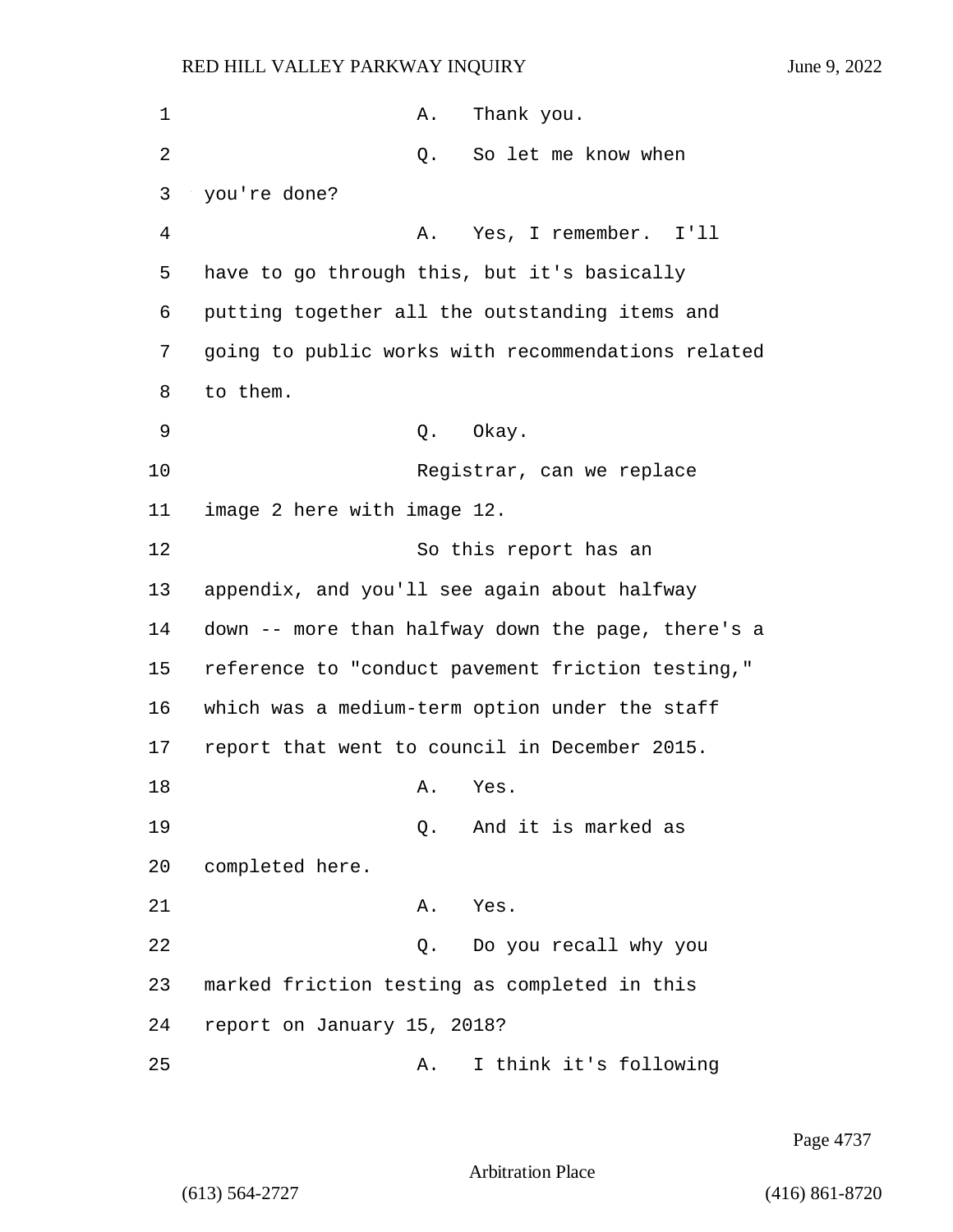1 along the lines of the 2013 report where we asked 2 for friction testing, and Gary says it's complete, 3 so we continued to move that along as a completed 4 item. 5 Q. Okay. And at this point, 6 so January 15, 2018 had you seen the results of 7 any friction testing for the Red Hill Valley 8 Parkway? 9 A. No. 10 Q. Okay. And you made that 11 entry in the report then based on Mr. Moore's 12 representations to you? 13 A. That's correct. 14 Q. Okay. Thank you. 15 Registrar, you can close this 16 out. And if you could take us into OD9, image 44, 17 paragraphs 107 and 108. 18 Sorry, I'm stepping ahead 19 again, Mr. White, for your in reference, in time 20 into August of 2018. 21 So in and around this time, so 22 August 2018, your group is preparing the 2017 23 annual traffic safety status report. Do you 24 recall that? 25 A. Yes.

Page 4738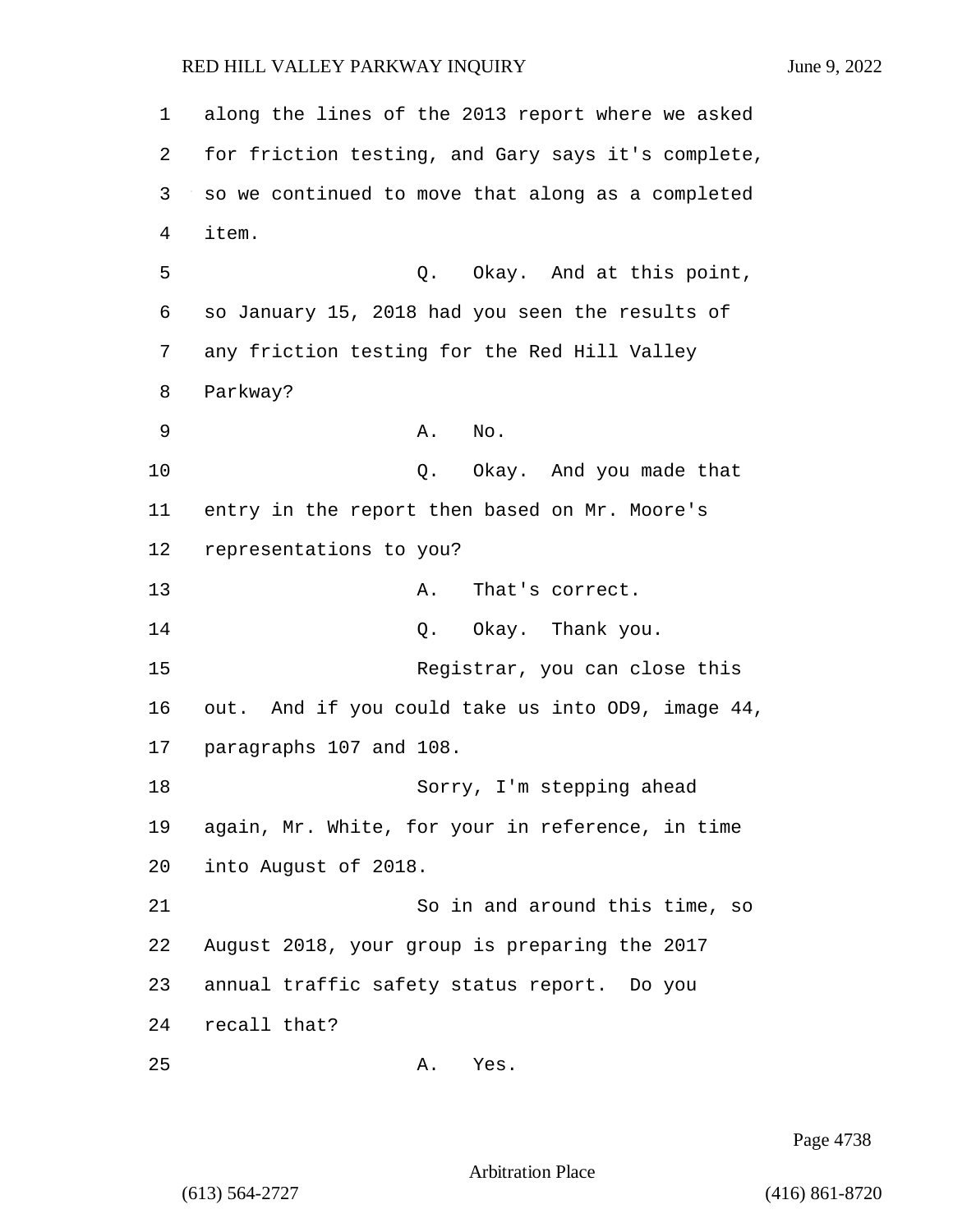| 1  | What was the purpose of<br>Q.                      |
|----|----------------------------------------------------|
| 2  | that report?                                       |
| 3  | Well, for -- let's just<br>Α.                      |
| 4  | to say there's some history on this. There was a   |
| 5  | always a standard collision report outlining the   |
| 6  | collision statistics for the municipality, and it  |
| 7  | kind of fell by the wayside for a few years, and   |
| 8  | we were re-establishing a number of safety         |
| 9  | programs all of which required collision data, and |
| 10 | this collision report was the re-embodiment, if    |
| 11 | you will, of the safety report based on            |
| 12 | collisions.                                        |
| 13 | Do you recall why it fell<br>Q.                    |
| 14 | by the wayside?                                    |
| 15 | Hart Solomon had left the<br>Α.                    |
| 16 | group that did the safety report and went          |
| 17 | somewhere else, and when they came back, I only    |
| 18 | got a portion of the staff, and so we took a year  |
| 19 | to re-establish all our safety programs again.     |
| 20 | This is -- this, the network screening, the        |
| 21 | implementation of Vision Zero, the re-creation of  |
| 22 | the strategic road safety program and other        |
| 23 | programs that had gone off the rails, and we       |
| 24 | brought that back on. So this is all part of that  |
| 25 | same effort to bring all the safety items back to  |

Page 4739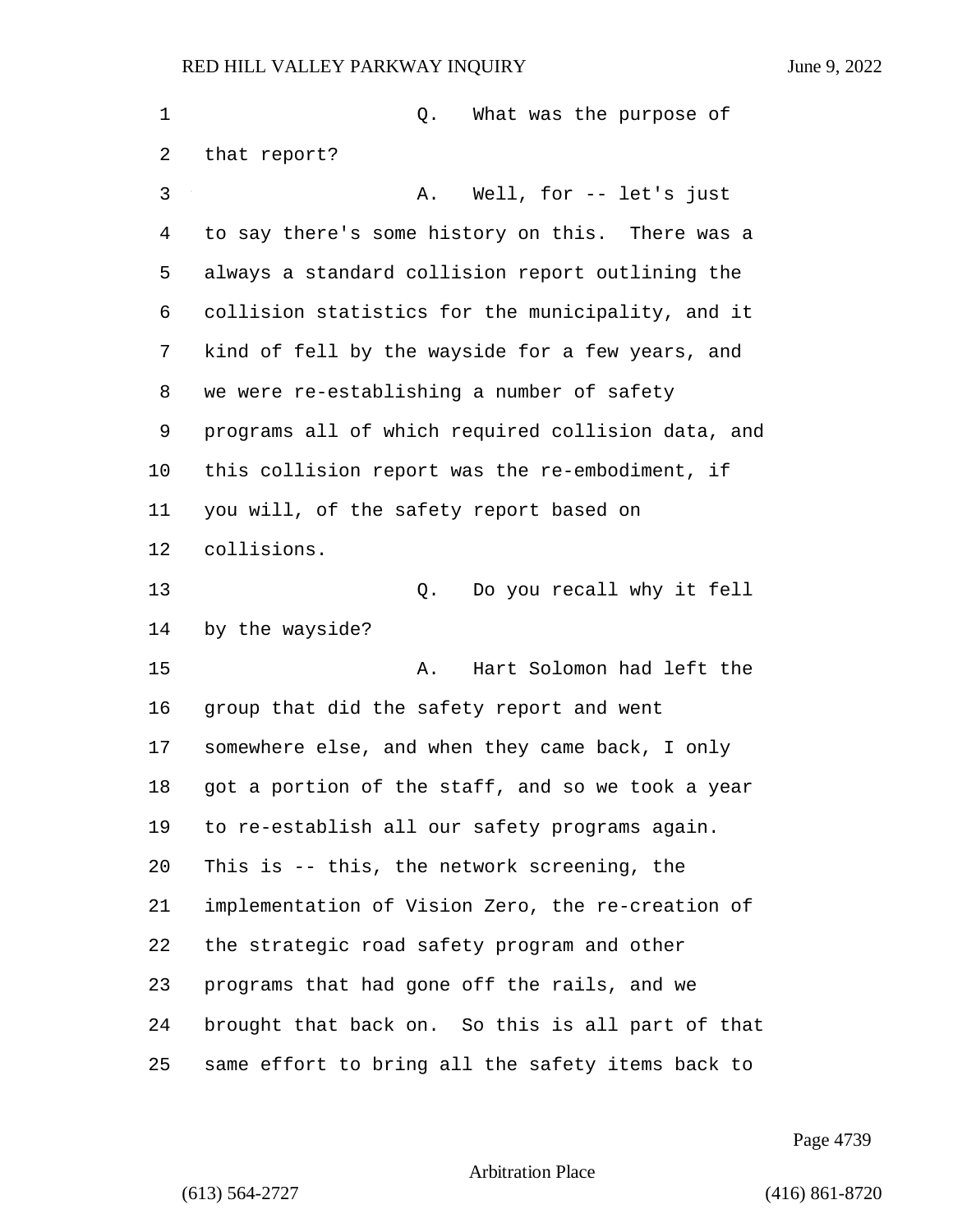the forefront of what we did. 2 Q. Okay. To follow up on that, after Hart Solomon left the group that was responsible for these safety initiatives, you said they weren't reporting to you; they went somewhere else. Do you know where they went? 7 A. I could be wrong, but I think they went to Robin Norman, one of the directors in public works. I don't really remember who Rob worked for. 11 Q. Okay. And do you know what group he was responsible for? 13 A. Well, it was with the transportation planning group -- 15 0. Okay. 16 A. -- but I don't remember the exact way that they were organized. **18** Q. And the initiatives that you referenced, picking back up when you became responsible for the staff again, these hadn't -- 21 A. When we -- yes, sorry. 22 Q. Sorry. These hadn't been carried through under Ron (sic) when he was in charge of these staff members? 25 A. I don't believe so.

Page 4740

Arbitration Place

(613) 564-2727 (416) 861-8720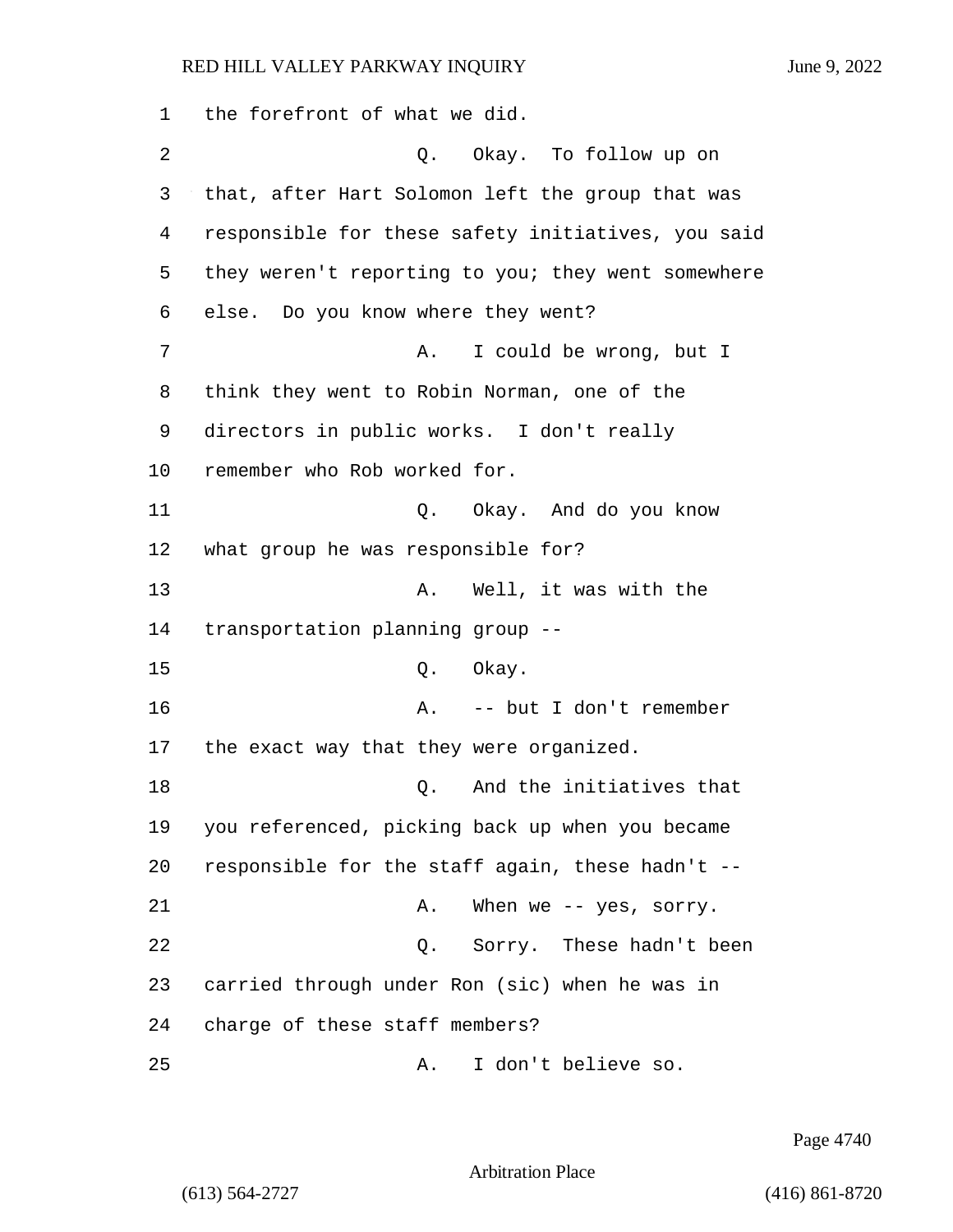| 1  | Q. Okay. Thank you.                                |
|----|----------------------------------------------------|
| 2  | Registrar, could you take us                       |
| 3  | down to image 46 at paragraph 110.                 |
| 4  | So these are some -- so these                      |
| 5  | are collision statistics that are being pulled     |
| 6  | from the 2017 annual collision report.             |
| 7  | Registrar, can you call out                        |
| 8  | the graphs there under -- yes, section 6. Thank    |
| 9  | you.                                               |
| 10 | So these are graphs from that                      |
| 11 | report showing the 2013 to 2017 LINC and Red Hill  |
| 12 | five-year collision trends as compared to one      |
| 13 | another.                                           |
| 14 | Α.<br>Yes.                                         |
| 15 | Do you remember reviewing<br>Q.                    |
| 16 | those statistics?                                  |
| 17 | Α.<br>Yes.                                         |
| 18 | And it shows that<br>Q.                            |
| 19 | 65 percent of collisions on the Red Hill are       |
| 20 | occurring when the road surface is wet as compared |
| 21 | to 80 percent of collisions on the LINC when the   |
| 22 | road was dry?                                      |
| 23 | Correct.<br>Α.                                     |
| 24 | Q. Was that surprising to                          |
| 25 | you at this point in 2018?                         |

Page 4741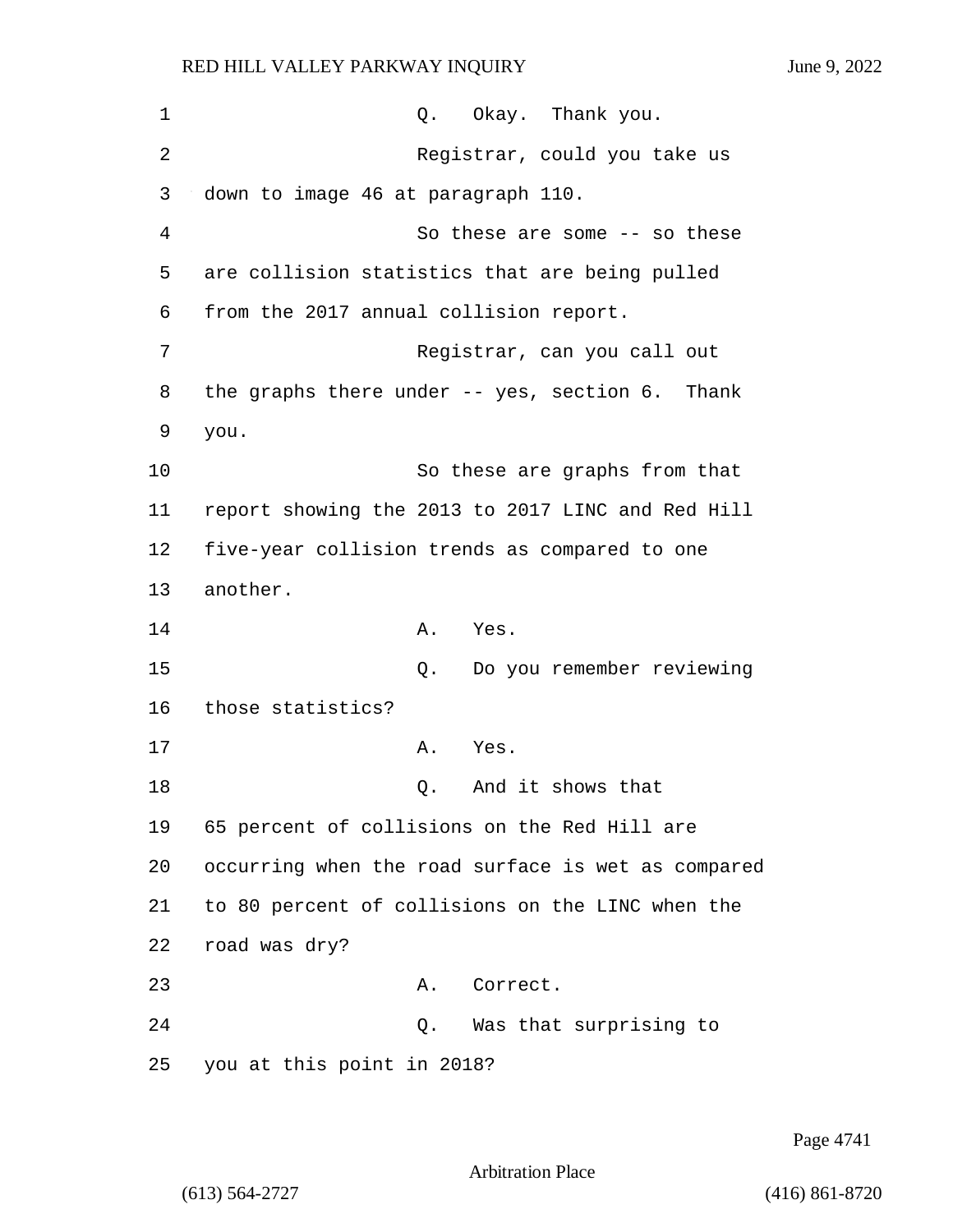| 1  | Not particularly, because<br>Α.                    |
|----|----------------------------------------------------|
| 2  | we had done the analysis in a much looser fashion  |
| 3  | earlier to determine that there was more -- the    |
| 4  | wet collisions were a predominant collision type   |
| 5  | on the RHVP which led us to -- helped us guide us  |
| 6  | into the report, the 2015 CIMA report. And         |
| 7  | actually this is the manifestation of that         |
| 8  | original analysis.                                 |
| 9  | In the previous collision                          |
| 10 | reports these facilities were not separated out    |
| 11 | from the rest of the arterial road system in       |
| 12 | Hamilton, and this is how we brought that data     |
| 13 | forward into the collision report. We included     |
| 14 | the analysis for the two parkway facilities.       |
| 15 | So just to make sure that<br>Q.                    |
| 16 | I have this right. The collision history that      |
| 17 | Mr. Ferguson performed for you in 2013, this is -- |
| 18 | is this the same type of data then, or it's        |
| 19 | consistent with that data that he pulled in 2014?  |
| 20 | I can't remember the year<br>Α.                    |
| 21 | he pulled it. It was where I used the data to      |
| 22 | establish that we had a lot of wet collisions on   |
| 23 | the RHVP. I forget the date of that. It wasn't     |
| 24 | 2013. It was just the end of 2014 leading into     |
| 25 | the CIMA report of --                              |

Page 4742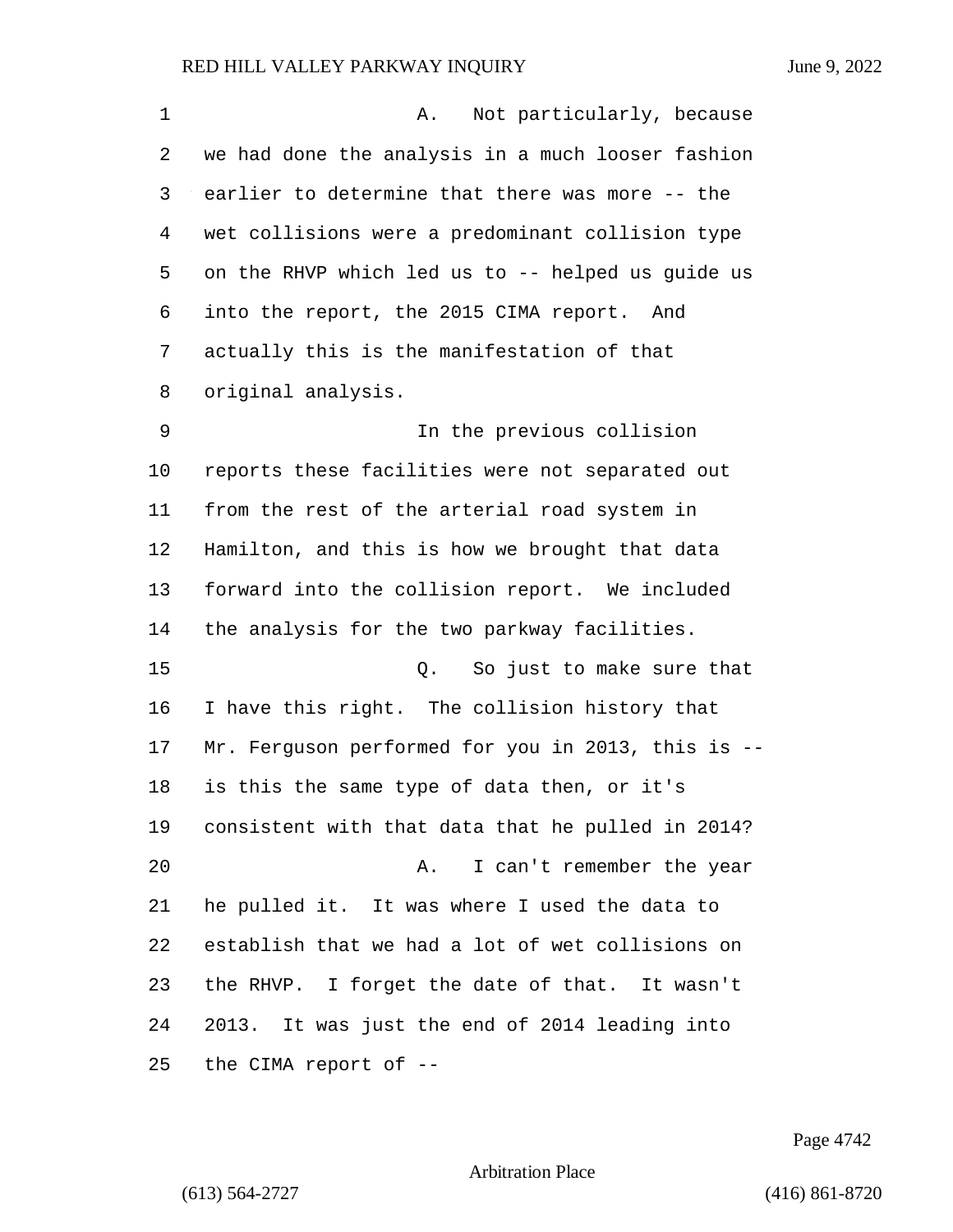| 1  | Okay.<br>Q.                                        |
|----|----------------------------------------------------|
| 2  | -- 2015 I believe.<br>Α.                           |
| 3  | Okay. Thank you.<br>Q.                             |
| 4  | Registrar, could you take us                       |
| 5  | to paragraph 111, which is a version of these      |
| 6  | charts that's strictly for 2016. You'll have to    |
| 7  | go onto the next page to get the graphs,           |
| 8  | Registrar.                                         |
| 9  | So you'll see that there's a                       |
| 10 | similar pattern of collisions occurring as of      |
| 11 | 2017.                                              |
| 12 | Sorry, I'm just trying to<br>Α.                    |
| 13 | figure out what I'm looking at. So in 2018 we      |
| 14 | would have summarized the 2017, and the previous   |
| 15 | chart is -- sorry, for speaking aloud. I'm just    |
| 16 | trying to orient myself.                           |
| 17 | No, go ahead.<br>Q.                                |
| 18 | Registrar, I believe that                          |
| 19 | there's another series of charts on the next image |
| 20 | over.                                              |
| 21 | And so you'll see that one, I                      |
| 22 | believe, is the one that is divided up by road     |
| 23 | surface condition, the last series of charts there |
| 24 | for 2017.                                          |
| 25 | A. Yes, yes.                                       |

Page 4743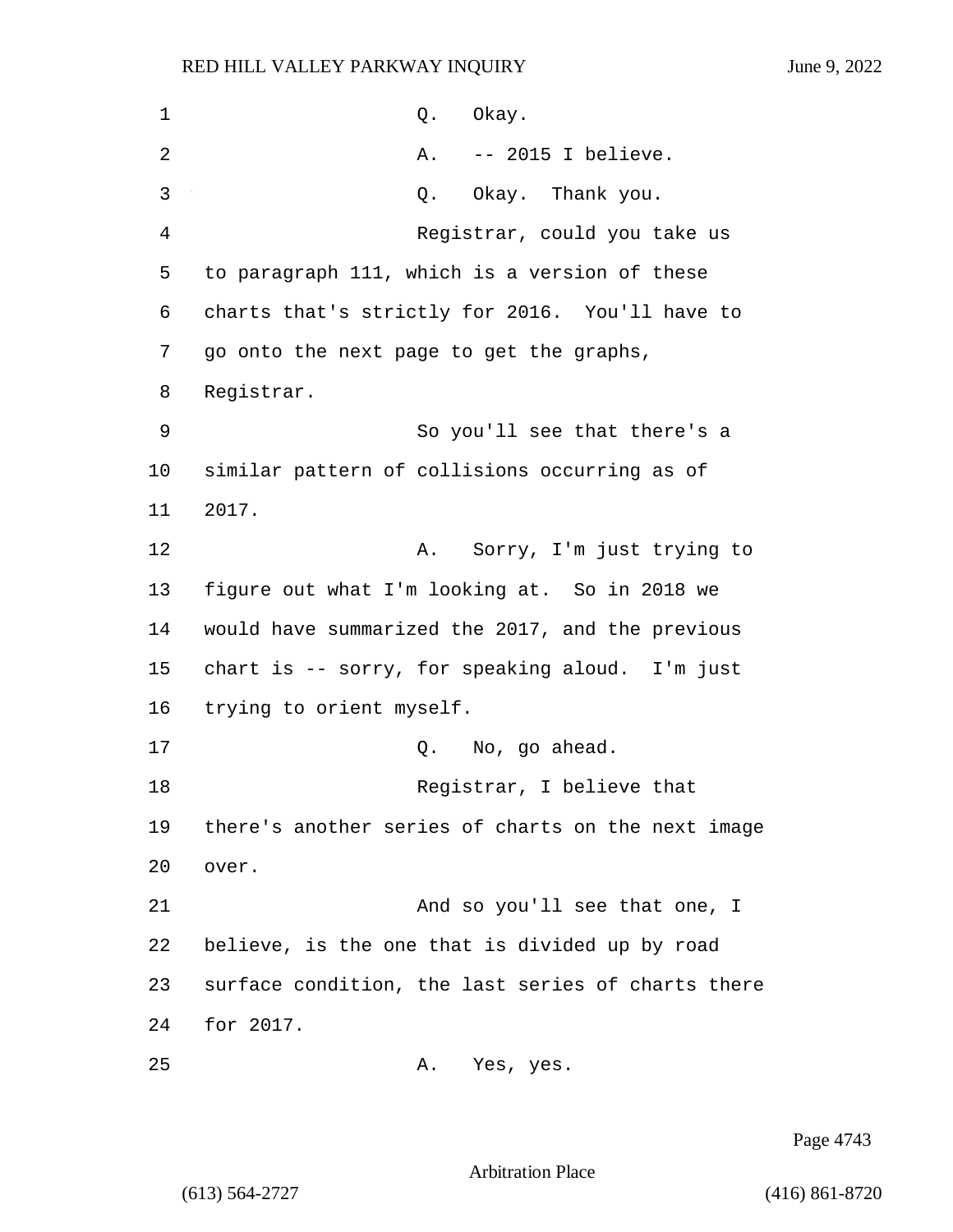1 Q. So, again, it's showing that -- the same collision pattern that you had been observing with your group on the Red Hill versus the LINC? 5 A. Yes. And as I say, this is the published manifestation of that early analysis we did and presenting it within the collision report, and the intent was to continue to report this information on an ongoing basis on these facilities. 11 Q. Okay. As of August 27 -- August 2018, my apologies, did you have a sense of what might account for the difference in the collision pattern on surface condition as -- on the Red Hill as compared to the to the LINC? 16 A. Well, I think David and I were looking at speeding -- the speed of the traffic, and we had the police concerned with the speed, and we also had some concern that the speed based on the geometrics of the roadway was of issue. 22 Q. Okay. 23 A. The police department were concerned about the speed of traffic, and we actually did some speed studies along there.

Page 4744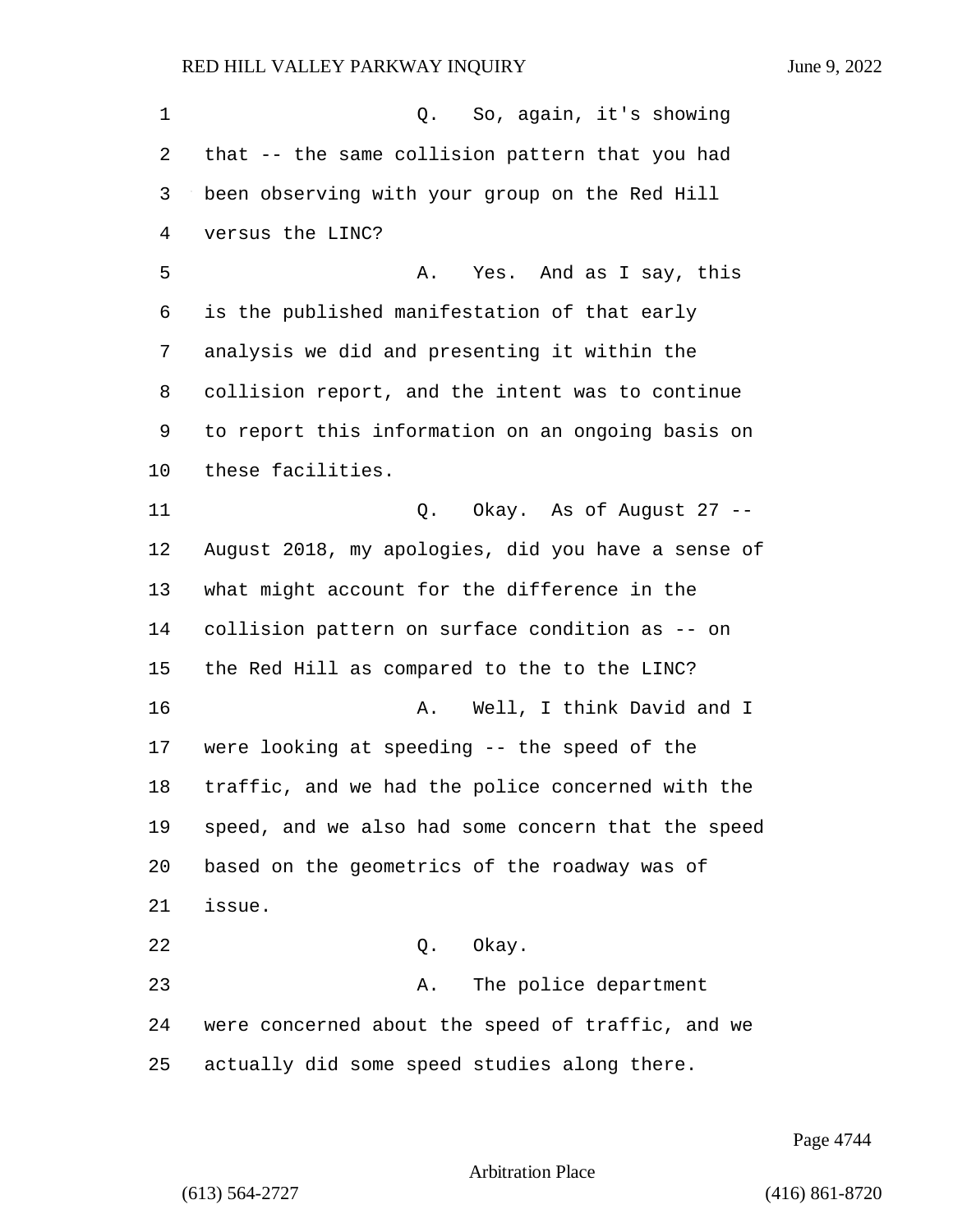1 C. Okay. Did you think that 2 skid resistance on the Red Hill could be a factor 3 in this trend? 4 A. Well, you know, as I 5 stated before skid -- the friction of the roadway 6 could be a factor, but at this point in time we 7 were more concerned with the speed of the 8 vehicles. 9 Q. Why? 10 A. Well, because we had been 11 told that the asphalt was operating improperly. 12 C. So on the basis of 13 Mr. Moore's representation about the testing 14 results? 15 A. That's correct. 16 Q. Okay. Thank you. 17 Registrar, you can close this 18 down, and if you could take us, just to close this 19 off, to paragraph 112, which is at image 48, yes. 20 So the City compiled a 21 timeline following the discovery of the Tradewind 22 report which contains an entry for August 15, 23 2018, and it says: 24 "Martin White e-mails Edward 25 Soldo the draft of the 2017

Page 4745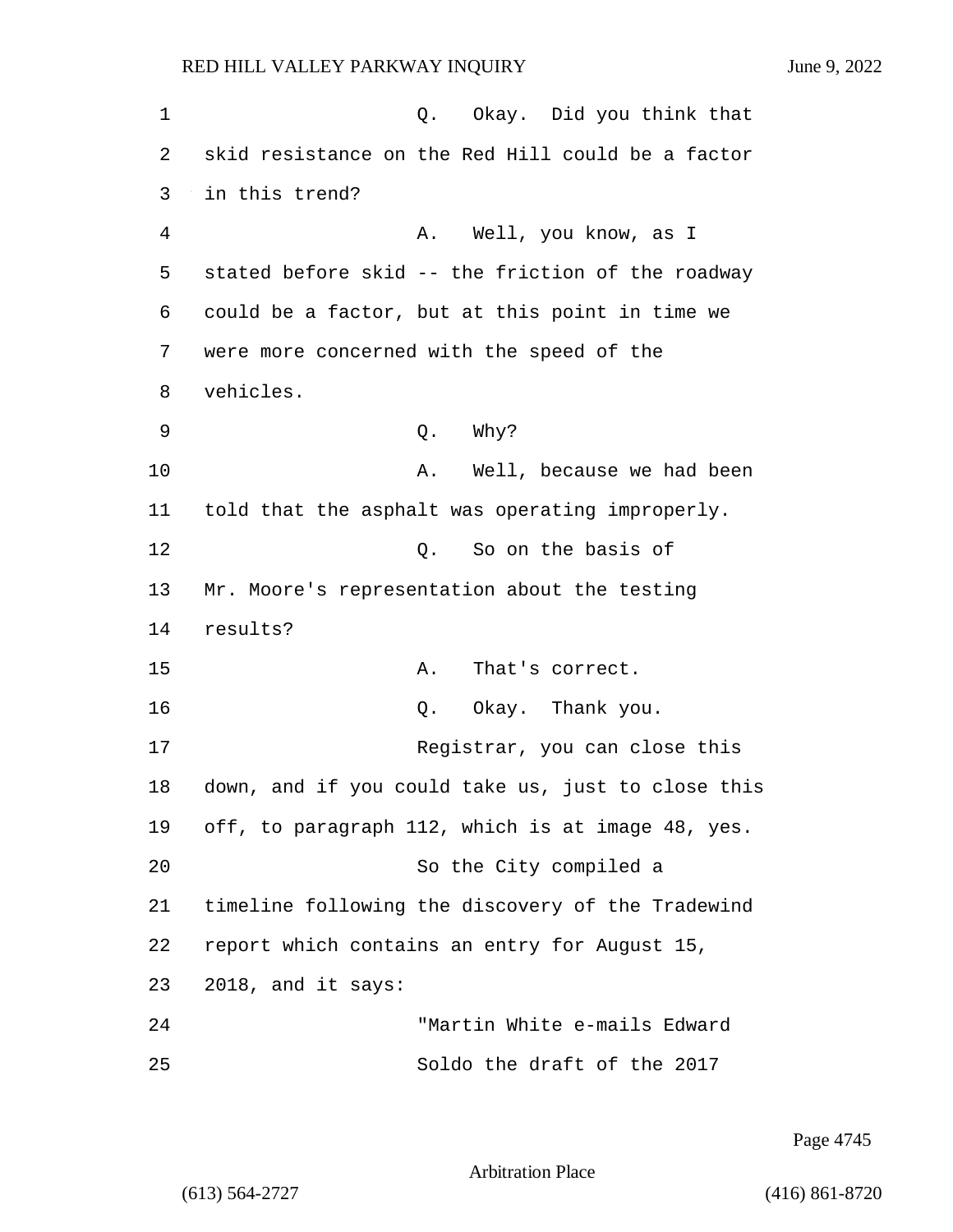| 1  | annual collision report --"                       |
|----|---------------------------------------------------|
| 2  | which is what we were just                        |
| 3  | taking a look at "-- shows wet                    |
| 4  | weather issues on the Red Hill                    |
| 5  | Valley Parkway. Soldo                             |
| 6  | requests meeting with key                         |
| 7  | players held on August 30th."                     |
| 8  | (As read)                                         |
| 9  | Do you recall Mr. Soldo, who I                    |
| 10 | believe as of August 2018 is director roads and   |
| 11 | traffic, requesting a meeting after he received   |
| 12 | the 2017 annual collision report?                 |
| 13 | I don't remember that<br>Α.                       |
| 14 | particularly, no. He was my director at that      |
| 15 | time.                                             |
| 16 | Q. Okay. Do you recall him                        |
| 17 | raising concerns about the pattern of wet weather |
| 18 | issues on the Red Hill Valley Parkway?            |
| 19 | A. I'm sorry, I don't                             |
| 20 | remember that.                                    |
| 21 | Okay.<br>Q.                                       |
| 22 | Registrar, you can close this                     |
| 23 | down. Thank you. And if you could take us to OD9  |
| 24 | image 86, paragraph 215 and 216.                  |
| 25 | So I'm skipping a little bit                      |

Page 4746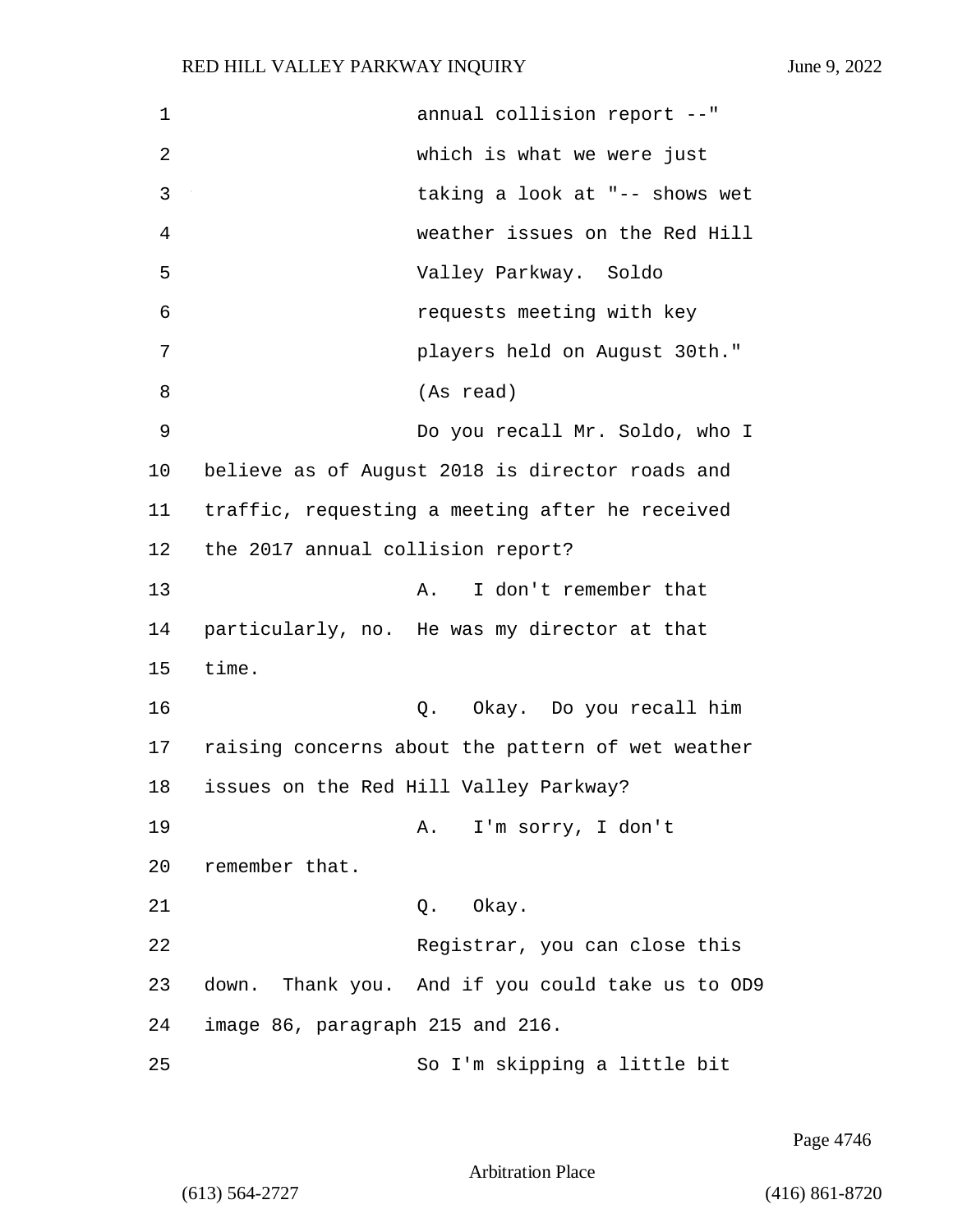ahead in time again, Mr. White. So we're now in October of 2018. 3 A. Yes. 4 Q. Okay. In October of 2018 Mr. Ferguson contacts Mr. Malone at CIMA and asks him for a quote for a safety assessment of the Red Hill Valley Parkway. Do you recall Mr. Ferguson reaching out to Mr. Moore about the roadside safety assessment in the fall of 2018? 10 A. Well, I can tell you that I recollect the meeting with the general manager, Mr. Soldo, myself, David, I don't know who else was there, and we were going over all this information, and Mr. Soldo felt it prudent that we develop a roadside safety assessment going into the resurfacing phase of the RHVP, and hence, Mr. Ferguson continued in his role of project managing traffic staff to get -- to achieve the roadside safety assessment with CIMA. 20 Q. Understood. And so you've had a couple -- the 2013 and the 2015 CIMA report done at this point. Can you explain to me why the roadside safety assessment was necessary as well or what is the distinction? 25 A. I think this extended the

Page 4747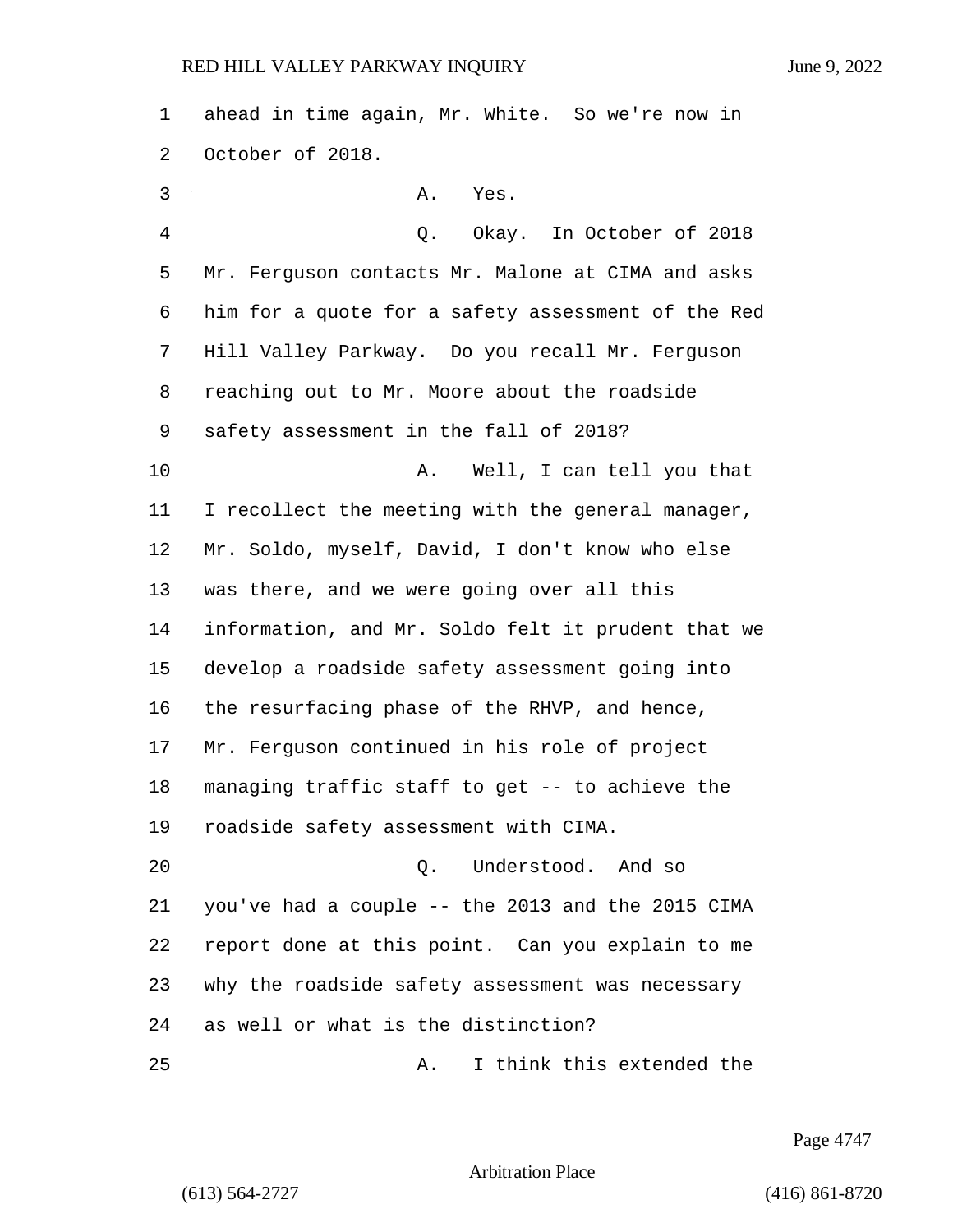| 1  | study to what is along the side of the roadway -- |
|----|---------------------------------------------------|
| 2  | Okay.<br>Q.                                       |
| 3  | -- as well as just the<br>Α.                      |
| 4  | safety concerns operating on the roadway.         |
| 5  | Q. Okay. And why did                              |
| 6  | Mr. Soldo feel this work would be prudent?        |
| 7  | I think you're probably<br>Α.                     |
| 8  | best to ask him. I forget the conversation of the |
| 9  | day. I don't recollect.                           |
| 10 | Understood.<br>Q.<br>In                           |
| 11 | connection with the roadside safety assessment    |
| 12 | that CIMA performs, did you advise CIMA that      |
| 13 | Mr. Moore had conducted friction testing on the   |
| 14 | Red Hill Valley Parkway?                          |
| 15 | I did not. But as I<br>Α.                         |
| 16 | said, I didn't have any direct contact with CIMA  |
| 17 | through 99.9 percent of the process.              |
| 18 | Okay. Did you direct<br>Q.                        |
| 19 | Mr. Ferguson to inform CIMA that Mr. Moore had    |
| 20 | conducted friction testing on the Red Hill Valley |
| 21 | Parkway?                                          |
| 22 | I don't recollect.<br>Α.                          |
| 23 | You don't recall one way<br>Q.                    |
| 24 | or the other?                                     |
| 25 | I don't recall saying so.<br>Α.                   |

Page 4748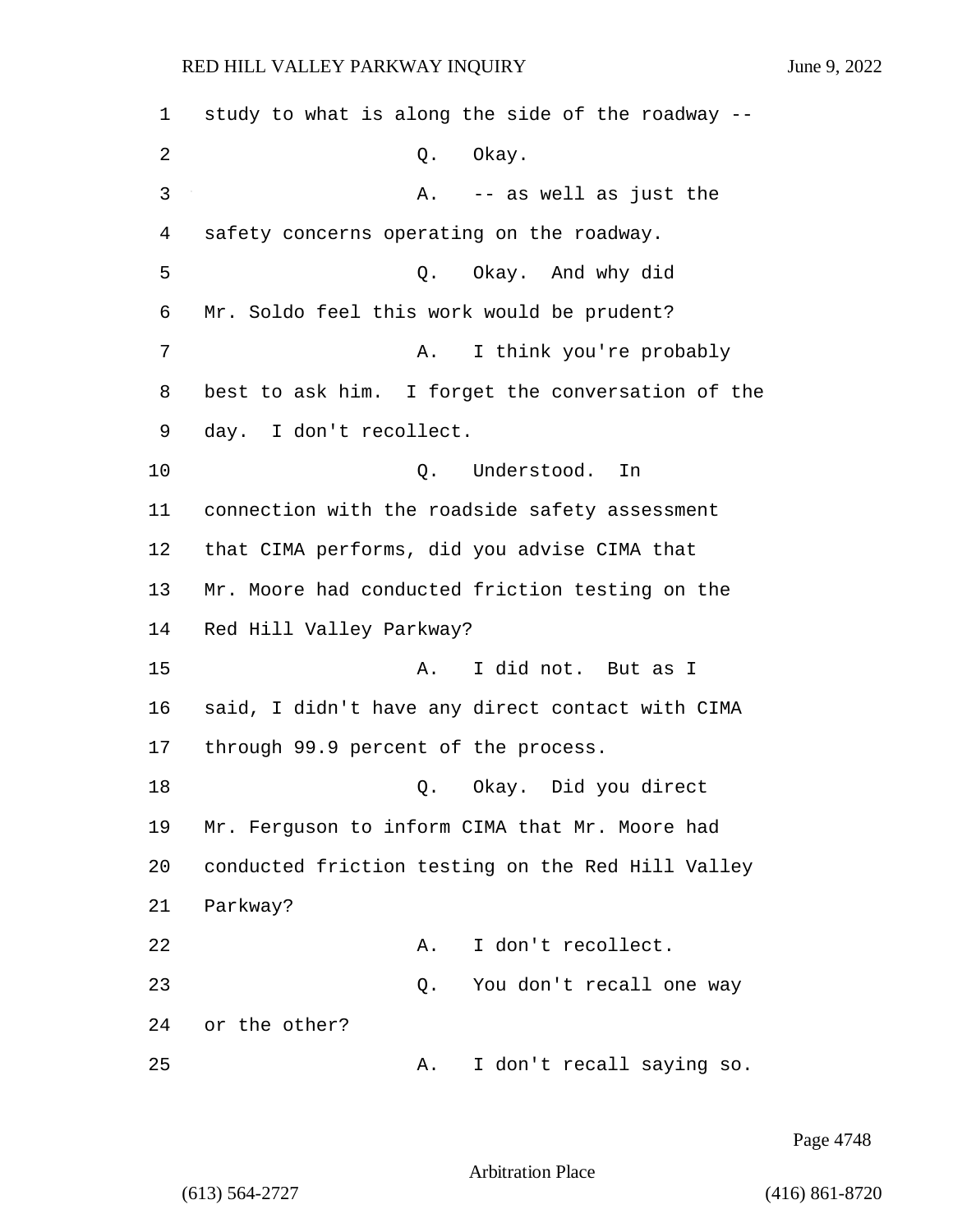1 C. Okay. Do you recall ever 2 making efforts to secure the friction testing 3 results for CIMA's use? 4 A. You know we've gone over 5 a number years where we've asked for this 6 information. All I can tell you is I never 7 received it through the entire process, and 8 therefore I had nothing to share with anybody. 9 O. Understood. 10 Registrar, you can take this 11 down, and if you could call up HAM35785. 12 THE REGISTRAR: Sorry, 13 counsel, do mind just repeating that -- 14 MS. BRUCKNER: Absolutely. 15 HAM35785. 16 THE REGISTRAR: Thank you. 17 MS. BRUCKNER: Thank you. And 18 if you could call out first Mr. Soldo's e-mail. 19 BY MS. BRUCKNER: 20 Q. So this -- Mr. White, 21 again I've skipped forward in time a bit. So this 22 is January 14, 2019 and Mr. Soldo sends an e-mail 23 to you and Mr. Ferguson, and he says: 24 "Gents, as there are some 25 issues related to the Red Hill

Page 4749

Arbitration Place

(613) 564-2727 (416) 861-8720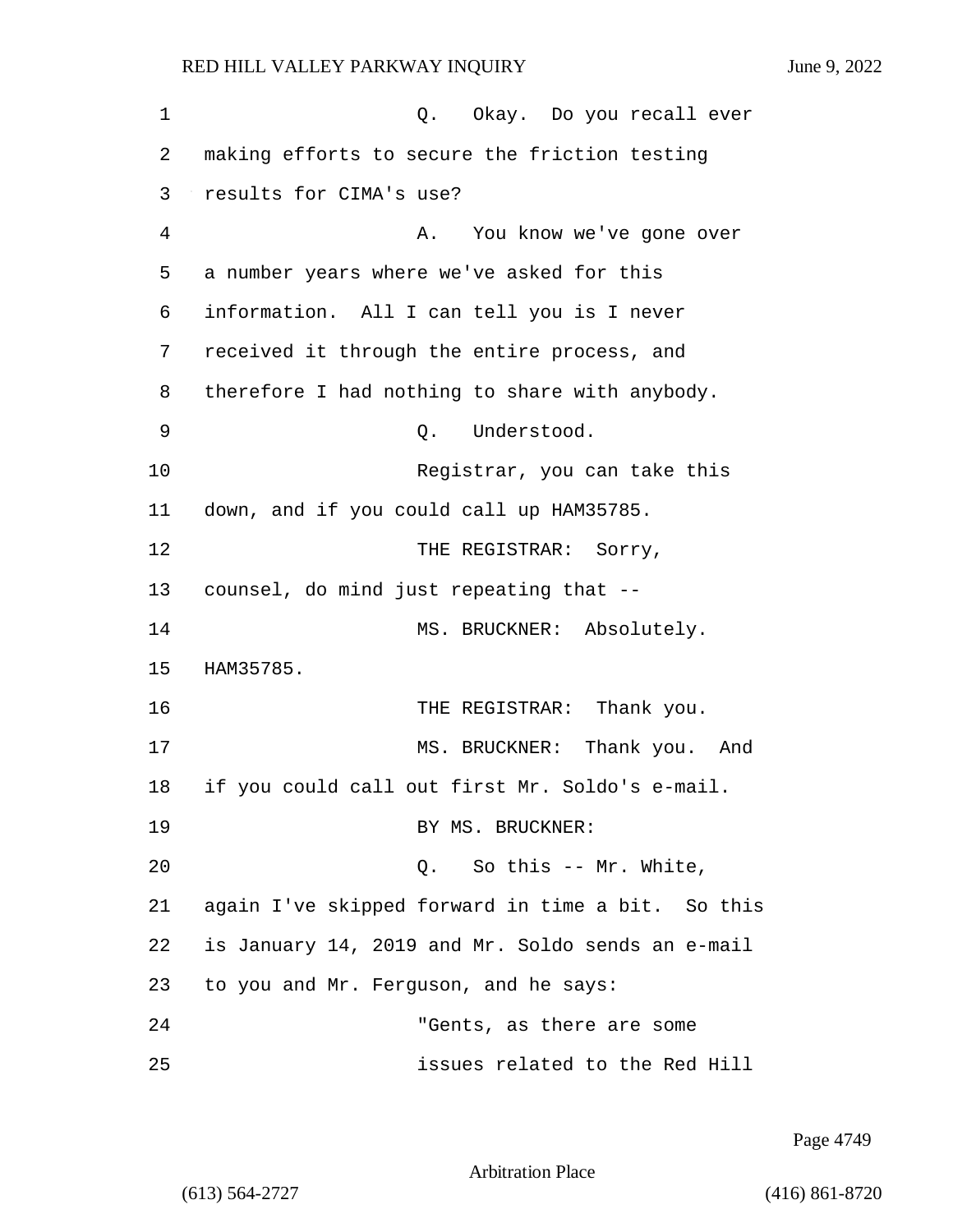| 1  |                        | Valley Parkway reporting. I                       |
|----|------------------------|---------------------------------------------------|
| 2  |                        | need written confirmation from                    |
| 3  |                        | both of you on the following,                     |
| 4  |                        | that the 2013 Tradewind                           |
| 5  |                        | consulting report was never                       |
| 6  |                        | shared with you or any of your                    |
| 7  |                        | staff regarding the friction                      |
| 8  |                        | testing." (As read)                               |
| 9  |                        | And then he asks you:                             |
| 10 |                        | "The table in the staff report                    |
| 11 |                        | PW18008 dated January 15, 2018                    |
| 12 |                        | --" so that's the report that                     |
| 13 |                        | we looked at at the beginning                     |
| 14 |                        | of my questioning this                            |
| 15 |                        | afternoon "-- states that                         |
| 16 |                        | friction testing was                              |
| 17 |                        | completed. How did you know                       |
| 18 |                        | it was completed?" (As read)                      |
| 19 |                        | Registrar, if you can close                       |
| 20 |                        | this out, and call out Mr. White's response so he |
| 21 | can take a look at it. |                                                   |
| 22 |                        | So you respond Mr. Soldo:                         |
| 23 |                        | "Edward, I can confirm that I                     |
| 24 |                        | have never seen the report. I                     |
| 25 |                        | did ask for it several times.                     |

Page 4750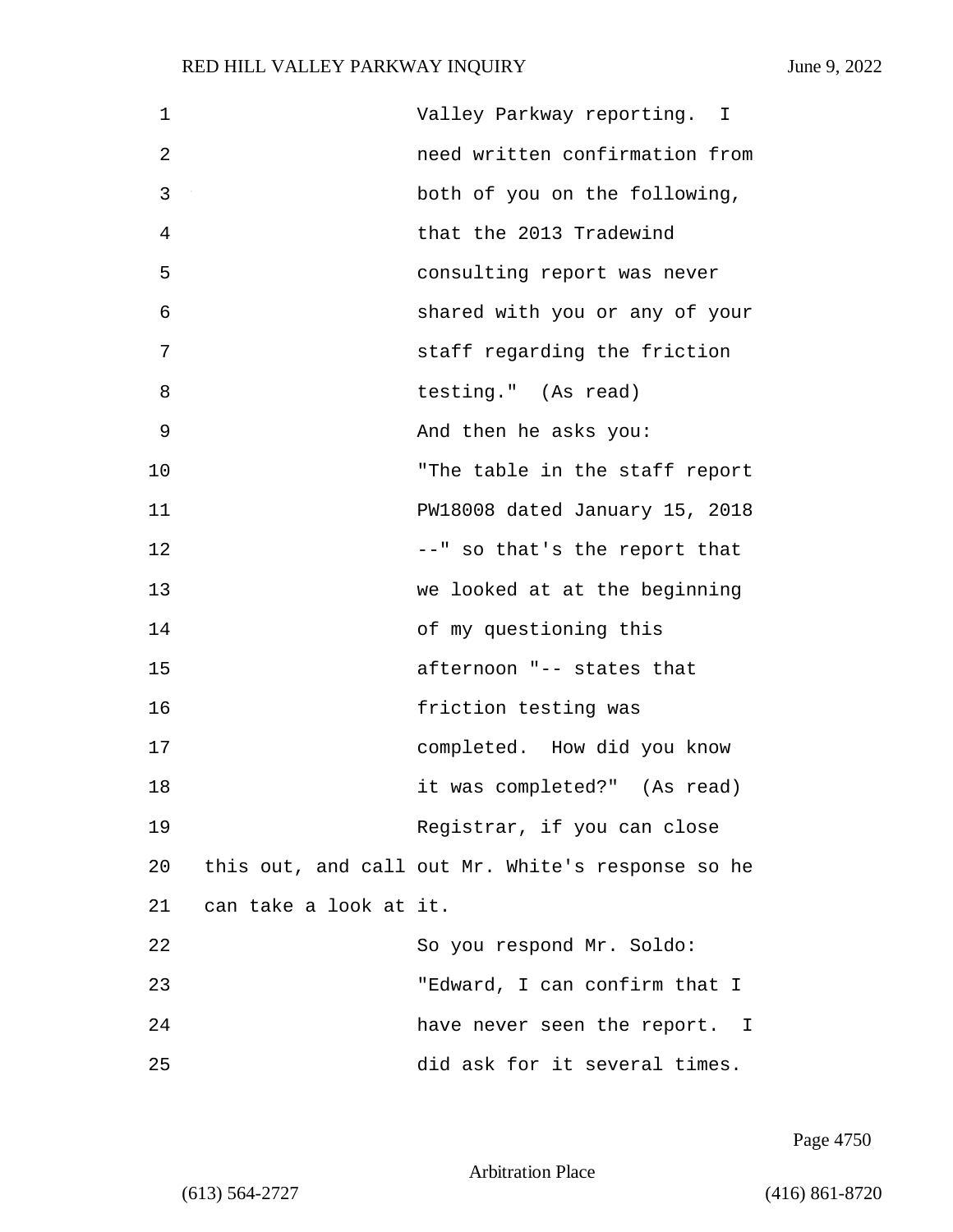| $\mathbf 1$ |                             | I can also state that Gary did             |
|-------------|-----------------------------|--------------------------------------------|
| 2           |                             | admit it was done at one                   |
| 3           |                             | point, but he discounted the               |
| 4           |                             | results and minimized the                  |
| 5           |                             | value of the tests. At a                   |
| 6           |                             | meeting with Mater and Dan,                |
| 7           |                             | Dave and myself I recollect                |
| 8           |                             | him saying something about it              |
| 9           |                             | being an English test or                   |
| 10          |                             | standard or something similar,             |
| 11          |                             | and then he declined to share              |
| 12          |                             | the results with Dan and John              |
| 13          |                             | Mater. He also stated that                 |
| 14          |                             | the asphalt was filled with                |
| 15          |                             | rubber from tires. I never                 |
| 16          |                             | saw the test results or any                |
| 17          |                             | reports from anybody." (As                 |
| 18          |                             | read)                                      |
| 19          |                             | Do you remember this                       |
| 20          | interaction with Mr. Soldo? |                                            |
| 21          |                             | I do.<br>Α.                                |
| 22          |                             | Q. Registrar, could you                    |
| 23          |                             | close this callout just so we can see both |
| 24          | e-mails.                    |                                            |
| 25          |                             | So Mr. Soldo e-mails you, and              |

Page 4751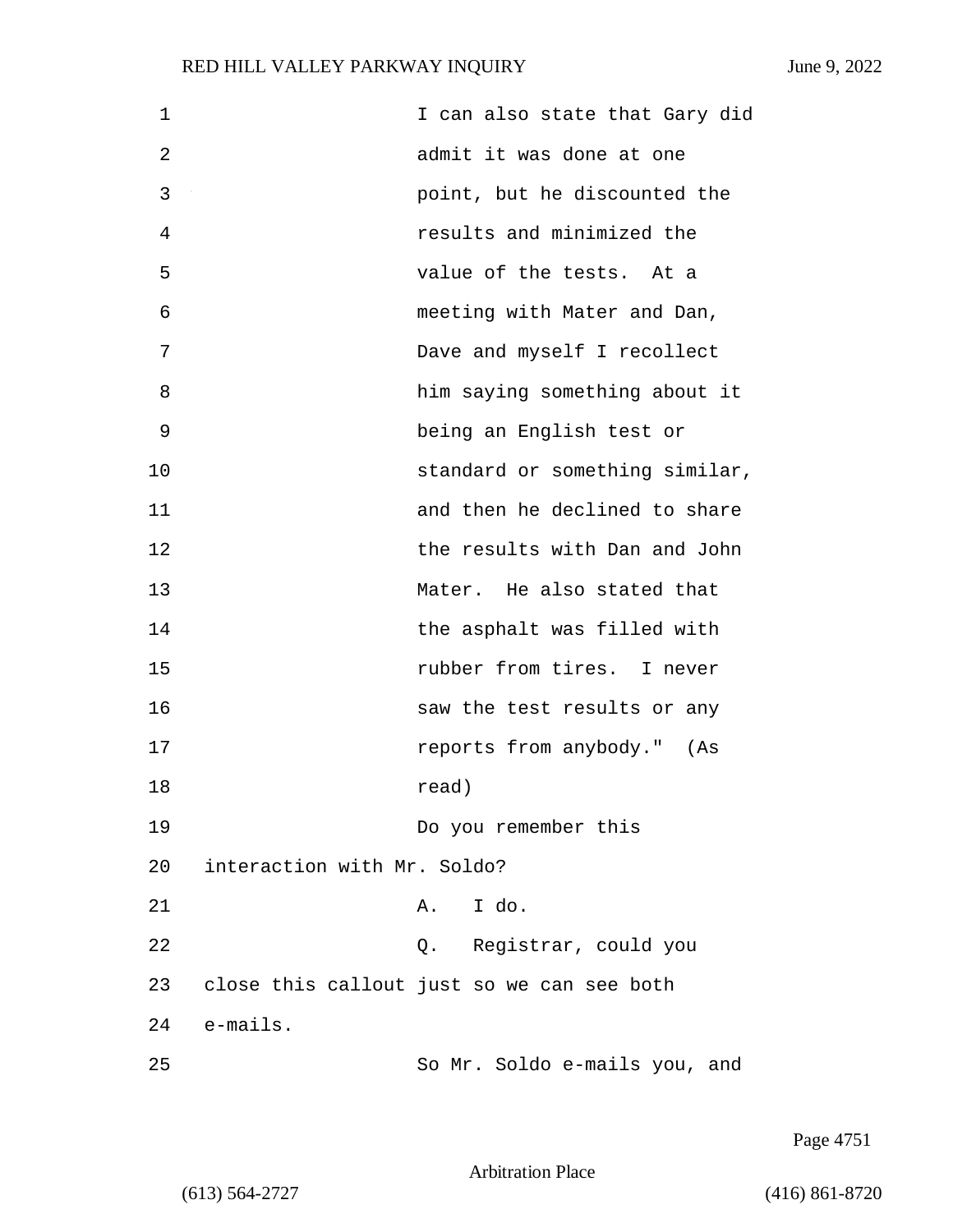| 1  | he asks about the 2013 Tradewinds consulting       |
|----|----------------------------------------------------|
| 2  | report. At that time did you know what the 2013    |
| 3  | Tradewinds consulting report was?                  |
| 4  | Not sure I knew<br>Α.                              |
| 5  | specifically, but I believe I must've known that   |
| 6  | it was related to friction testing because now     |
| 7  | we're, how many years later, six years later and   |
| 8  | probably clued in. So I think I knew what          |
| 9  | Tradewinds was now at that point, and I can        |
| 10 | reiterate for you that I did not ever see          |
| 11 | Tradewinds report or any other report on friction  |
| 12 | testing, and I was not aware of anything beyond    |
| 13 | the 2013 direction or 2013 study that my staff     |
| 14 | assisted the traffic control with, and therefore I |
| 15 | had no information whatsoever, including and up to |
| 16 | this day, about the results of that study or       |
| 17 | report.                                            |
| 18 | If you hadn't seen the<br>Q.                       |
| 19 | Tradewind report at this point, how did you know   |
| 20 | that -- had did you know what the reference to the |
| 21 | 2013 Tradewinds report was in this e-mail?         |
| 22 | I don't know how I know<br>Α.                      |
| 23 | that connection. I just know by now Tradewinds     |
| 24 | was responsible for that friction testing.         |
| 25 | Registrar, can you call<br>Q.                      |

Page 4752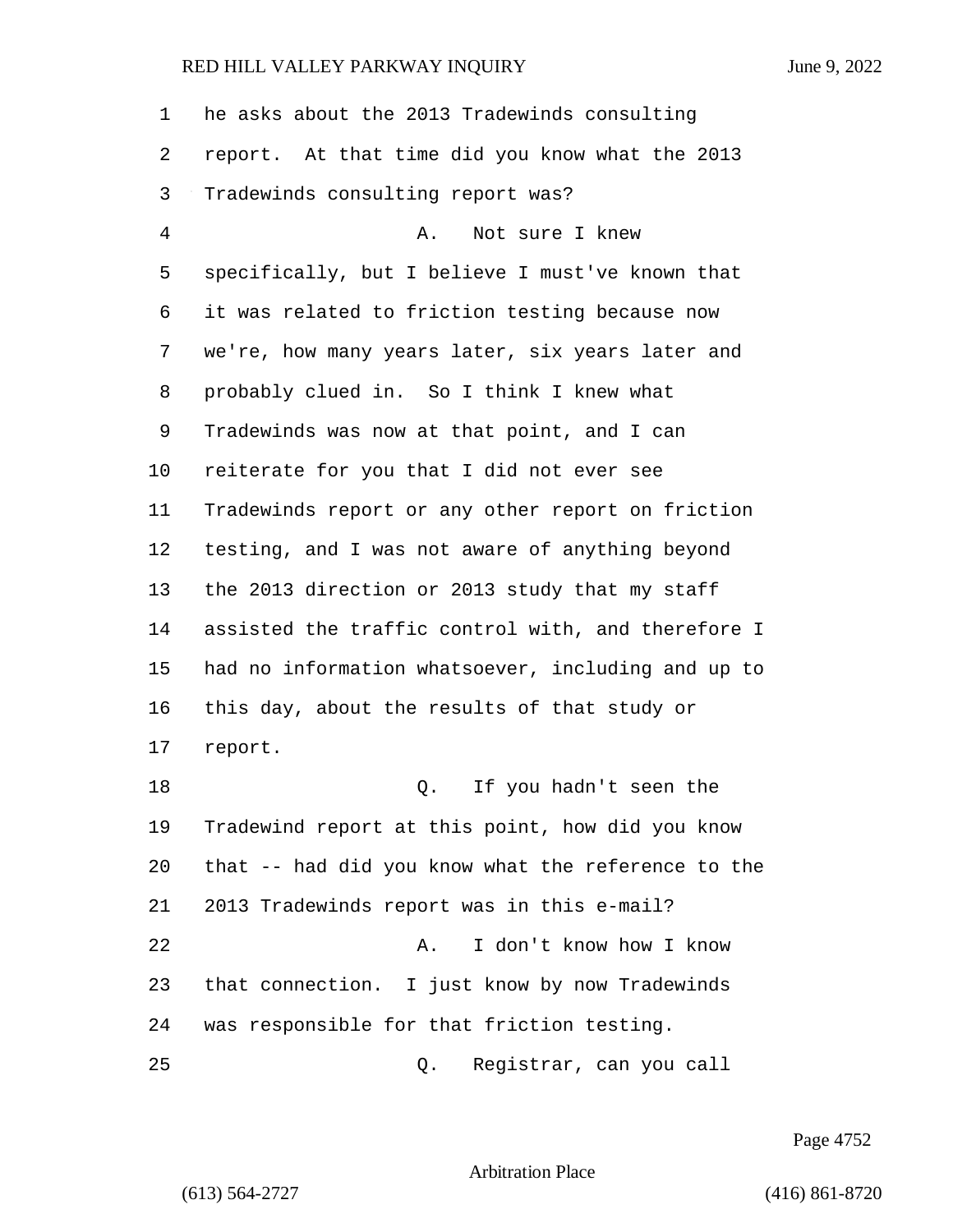1 out Mr. White's e-mail again. 2 So you say to Mr. Soldo that 3 you asked for it several times, and I know we've 4 gone over this a couple of times. Are you able to 5 give me any more information about when you asked 6 Mr. Moore for the friction testing results? 7 **A.** No. 8 and so you go on to say: 9 "At a meeting with Mater, Dan, 10 Dave and myself I recollect 11 **him is saying something about** 12 it being an English test or 13 standard or something similar, 14 and then he declined to share 15 the results are Dan and John 16 Mater." (As read) 17 What can you tell me about 18 that meeting other than what is set out here in 19 this e-mail? 20 **A.** It was short. That was 21 basically the topic of conversation, and we -- I 22 was not party to any information at that time that 23 he provided that information to the general 24 manager. 25 Q. Okay. So the reference,

Page 4753

Arbitration Place

(613) 564-2727 (416) 861-8720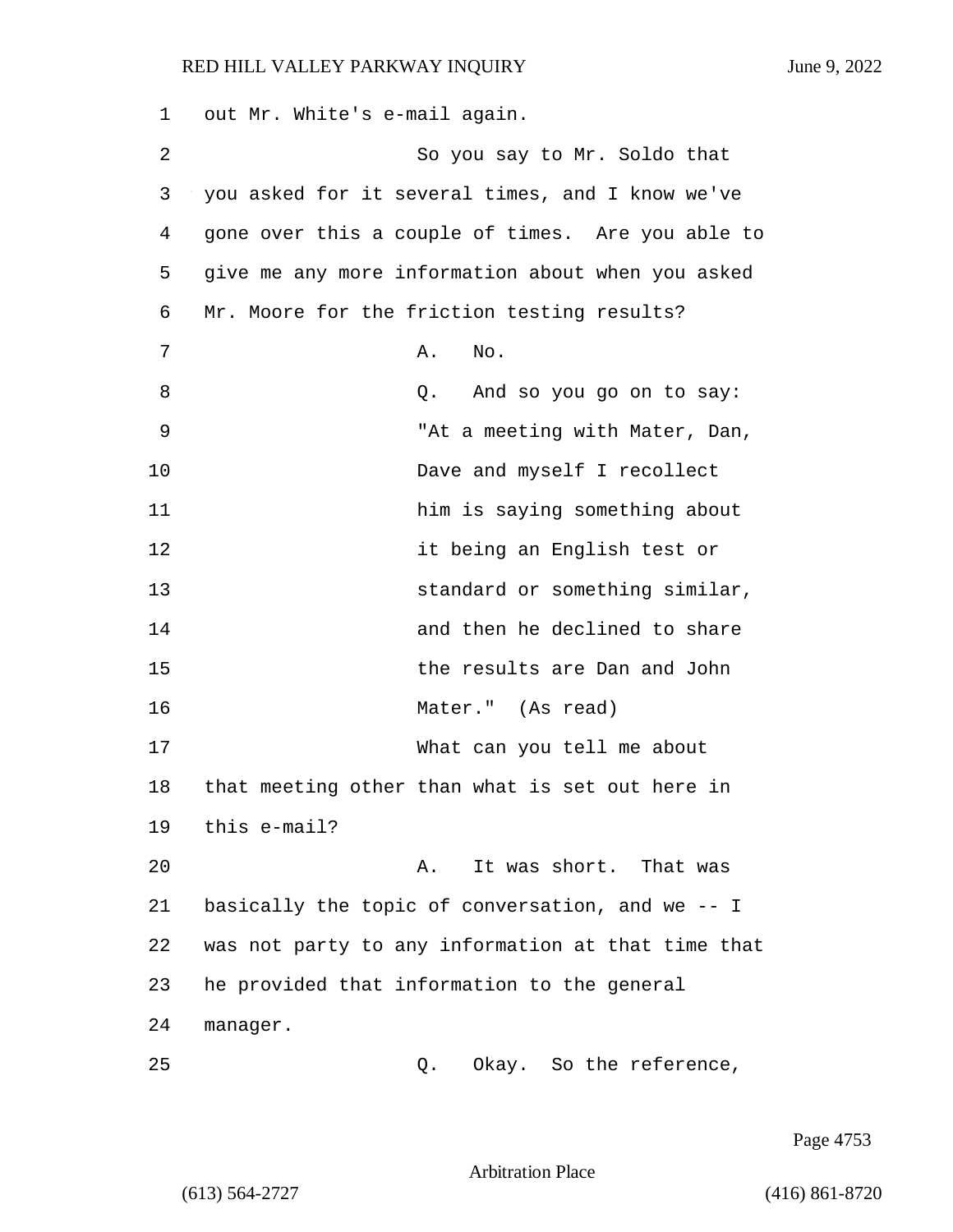| 1              | then, to Dan is a reference to Dan McKinnon?       |
|----------------|----------------------------------------------------|
| $\overline{2}$ | Α.<br>Yes.                                         |
| 3              | Okay. My understanding<br>Q.                       |
| 4              | is that Dan McKinnon becomes the manager of public |
| 5              | works in September of 2016. Does that accord with  |
| 6              | your recollection?                                 |
| 7              | I'm sorry. I just don't<br>Α.                      |
| 8              | remember. It was somewhere in that timeframe I'm   |
| 9              | sure.                                              |
| 10             | I can ask the question a<br>Q.                     |
| 11             | different way. Do you believe that this meeting    |
| 12             | that you're referencing here would have occurred   |
| 13             | after Mr. McKinnon became the general manager of   |
| 14             | public works?                                      |
| 15             | A. Okay. I can confirm that                        |
| 16             | for you. At the point of this meeting Dan          |
| 17             | McKinnon was the general manager of public works.  |
| 18             | Q. Okay. And you go on to                          |
| 19             | say, "he declined to share the results with Dan"   |
| 20             | who I believe is -- so Dan McKinnon and John       |
| 21             | Mater. So John Mater is your director; Dan         |
| 22             | McKinnon is the general manager of public works.   |
| 23             | Correct.<br>Α.                                     |
| 24             | How did they respond when<br>Q.                    |
| 25             | Mr. Moore refused to provide them with friction    |

Page 4754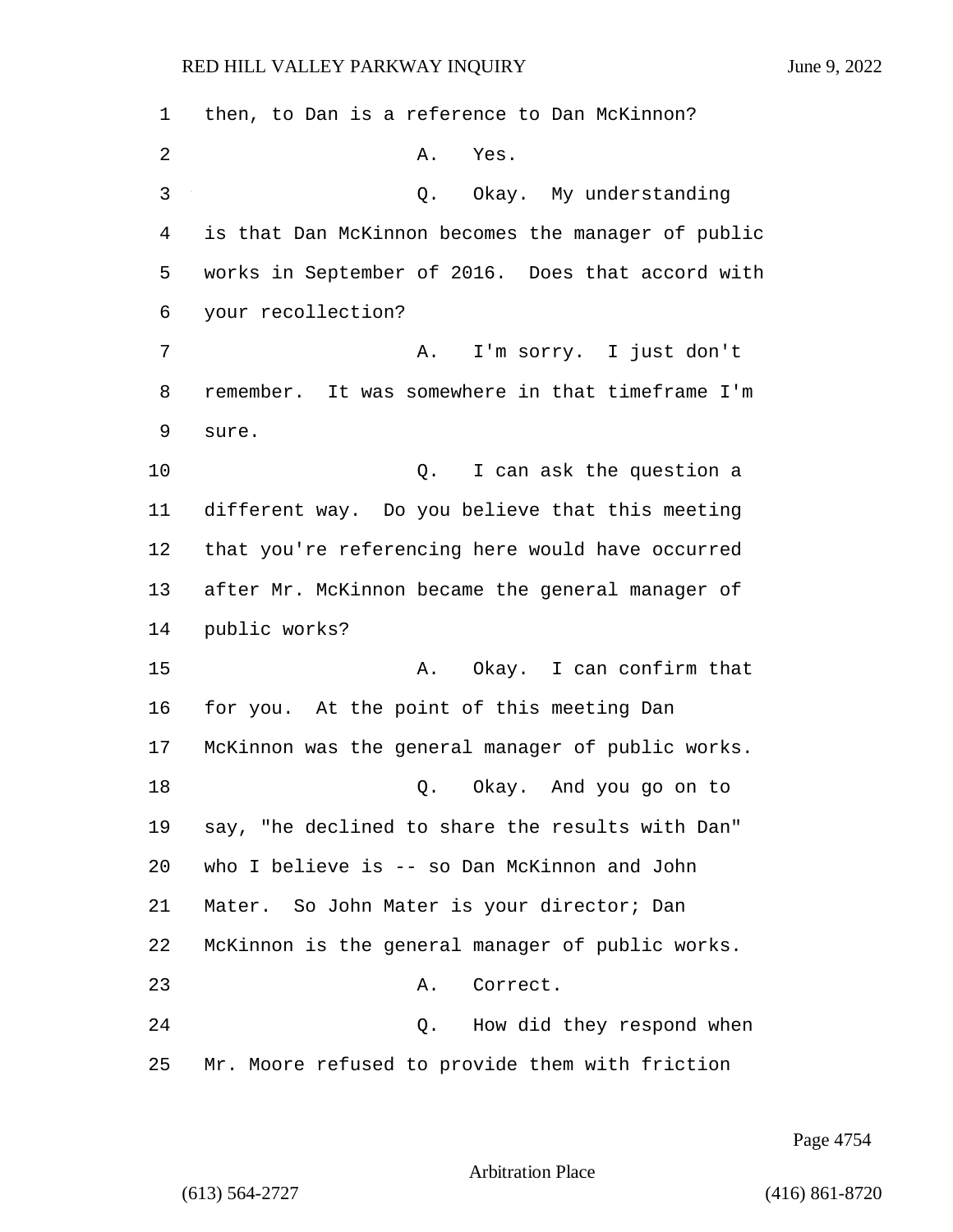1 testing results? 2 A. You know, I really don't 3 recollect how they responded. 4 Q. Okay. And following this 5 meeting -- to your knowledge did they ever receive 6 friction testing results for the Red Hill Valley 7 Parkway? 8 A. I have no idea what they 9 might have received. I'm not aware that they 10 received anything. 11 Q. Okay. 12 Thank you, Registrar. You can 13 close this down. And if you could please call out 14 RHV890. Thank you. And if you could call out 15 image 2 as well. 16 So, Mr. White, this is an 17 anonymous letter that the auditor for the City of 18 Hamilton receives following the discovery of the 19 Tradewind report in March 2019. Are you familiar 20 with this letter? 21 A. I've only seen it once 22 just the other day, and that's the extent of it. 23 Q. Okay. You saw it in 24 preparation for these proceedings? 25 A. Correct.

Page 4755

Arbitration Place

(613) 564-2727 (416) 861-8720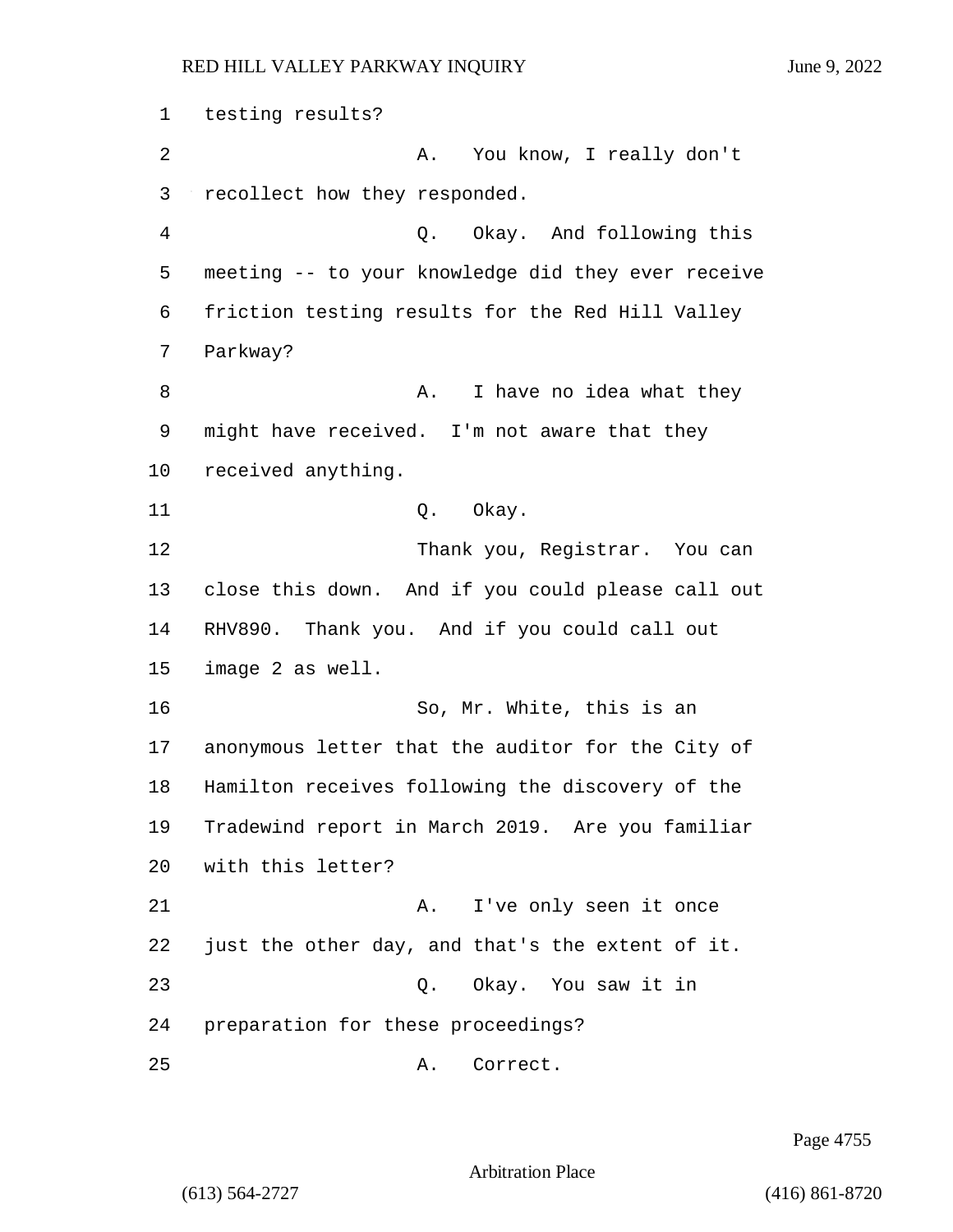| $\mathbf 1$ | Q. Registrar, could you                           |
|-------------|---------------------------------------------------|
| 2           | please call up the very top of image 2 where      |
| 3           | Mr. White's name is set out there.                |
| 4           | So there is an allegation                         |
| 5           | about you in this letter, and I want to put it to |
| 6           | you so you have an opportunity to respond. So it  |
| 7           | says here at the very top:                        |
| 8           | "Martin White, current manager                    |
| 9           | of traffic, absolutely knew                       |
| 10          | Mr. Moore hired a consultant                      |
| 11          | to do investigation because he                    |
| 12          | was held -- he was held off --                    |
| 13          | because he held off                               |
| 14          | implementing improvements on                      |
| 15          | the Red Hill Valley Parkway                       |
| 16          | until a decision was made to                      |
| 17          | repave and implementation                         |
| 18          | cat's eyes, repaint the lane                      |
| 19          | lines et cetera." (As read)                       |
| 20          | And I think based on our                          |
| 21          | evidence -- based on your evidence in these       |
| 22          | proceedings, you knew that Mr. Moore had retained |
| 23          | a consultant to do friction testing on the Red    |
| 24          | Hill Valley Parkway in November of 2013. Is that  |
| 25          | right?                                            |

Page 4756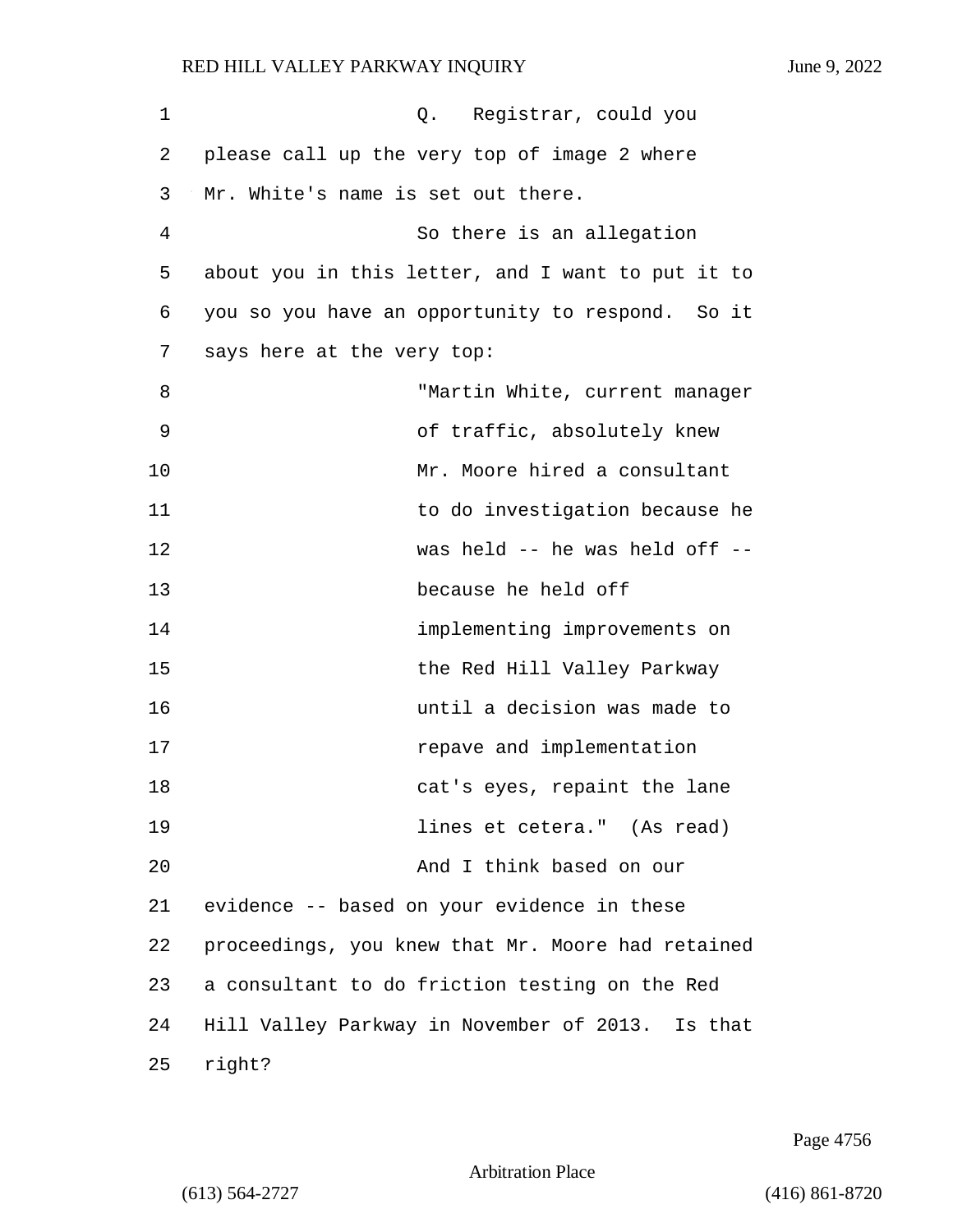| 1  | A. Yes. And I would say                            |
|----|----------------------------------------------------|
| 2  | that when I read this, it's kind of a              |
| 3  | misconception of fact. It has something from       |
| 4  | 2013, and then it skips way up to 2015, and it     |
| 5  | leaves all the parts out in the middle.            |
| 6  | It's true I knew that there                        |
| 7  | was an investigation ultimately in 2013, and we    |
| 8  | didn't really hold off most of the cat's eyes, as  |
| 9  | they are referred to here --                       |
| 10 | Okay.<br>Q.                                        |
| 11 | -- the inlaid pavement<br>Α.                       |
| 12 | markers, until we were sure the road wasn't being  |
| 13 | resurfaced many years later. So they're            |
| 14 | incongruous. They do not fit together. But in      |
| 15 | isolation both statements are true, but they are   |
| 16 | not linked.                                        |
| 17 | Understood. Okay.<br>Q.                            |
| 18 | Registrar, you can close this                      |
| 19 | callout, and if you can call out the italicized    |
| 20 | text down on image 2. Thank you.                   |
| 21 | So, Mr. White, there are a                         |
| 22 | number of comments in this letter that are         |
| 23 | attributed to Mr. Moore, and I will give you an    |
| 24 | opportunity review them. But before I do that, I   |
| 25 | just want you to have my question in mind when you |

Page 4757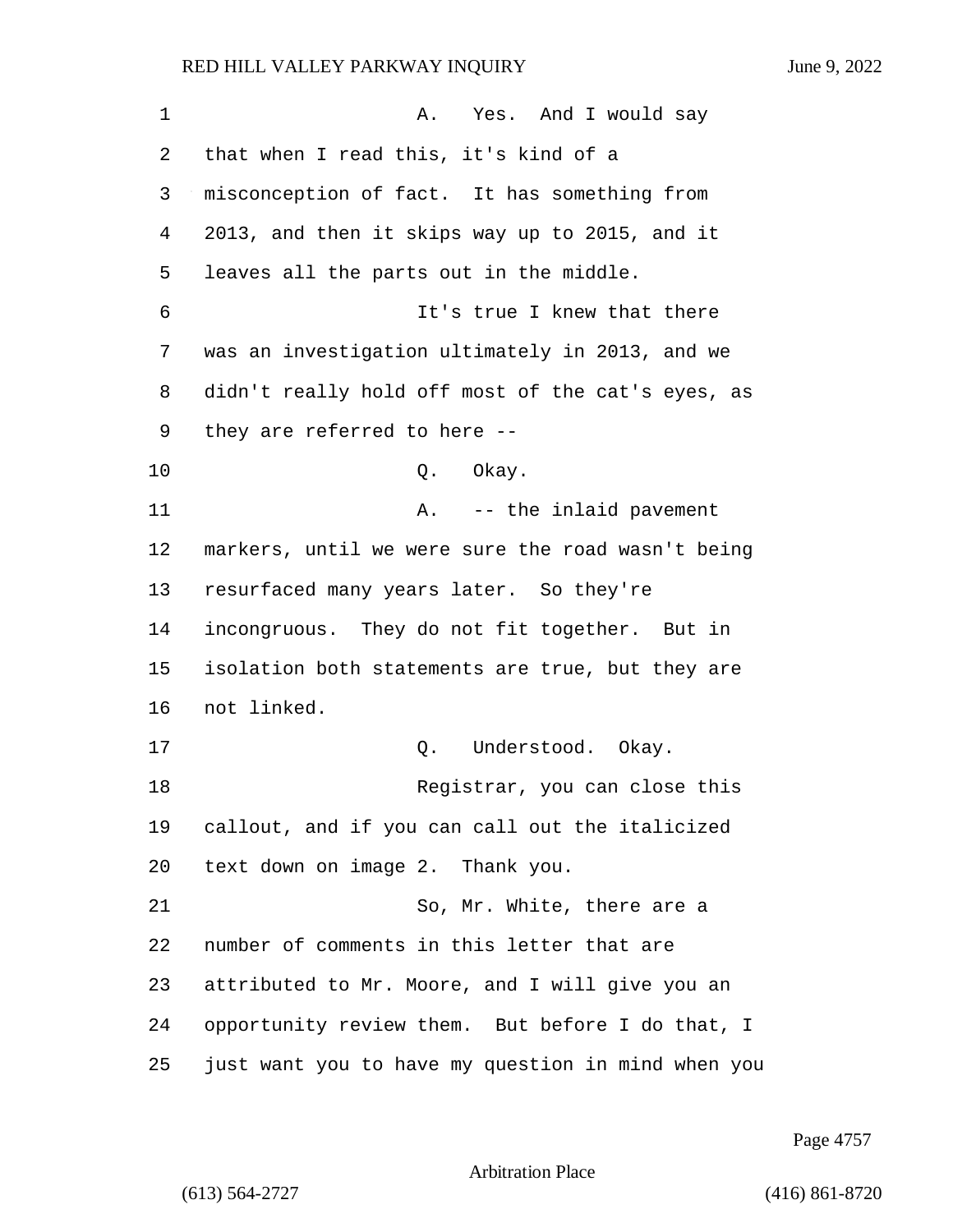| 1  | take a look.                                       |
|----|----------------------------------------------------|
| 2  | So my question for you once                        |
| 3  | you've had a chance to look at those statements,   |
| 4  | is whether you ever observed Mr. Moore speak to    |
| 5  | you or members of your staff in the manner set out |
| 6  | in this letter in connection with projects related |
| 7  | to the Red Hill Valley Parkway?                    |
| 8  | (Witness reviews<br>Α.                             |
| 9  | document). In connection to the Red Hill Valley    |
| 10 | Parkway I have not heard him utter any of these    |
| 11 | statements.                                        |
| 12 | Have you heard him utter<br>Q.                     |
| 13 | similar statements?                                |
| 14 | UNIDENTIFIED SPEAKER:                              |
| 15 | (Indiscernible).                                   |
| 16 | JUSTICE WILTON-SIEGEL:<br>What?                    |
| 17 | THE WITNESS: Sorry?                                |
| 18 | I think that<br>MS. BRUCKNER:                      |
| 19 | that was not a response.                           |
| 20 | BY MS. BRUCKNER:                                   |
| 21 | Have you heard him<br>Ο.                           |
| 22 | utter -- did you hear him or observe him to utter  |
| 23 | similar statements in connection with Red Hill     |
| 24 | Valley Parkway projects?                           |
| 25 | Not in connection with<br>Α.                       |

Page 4758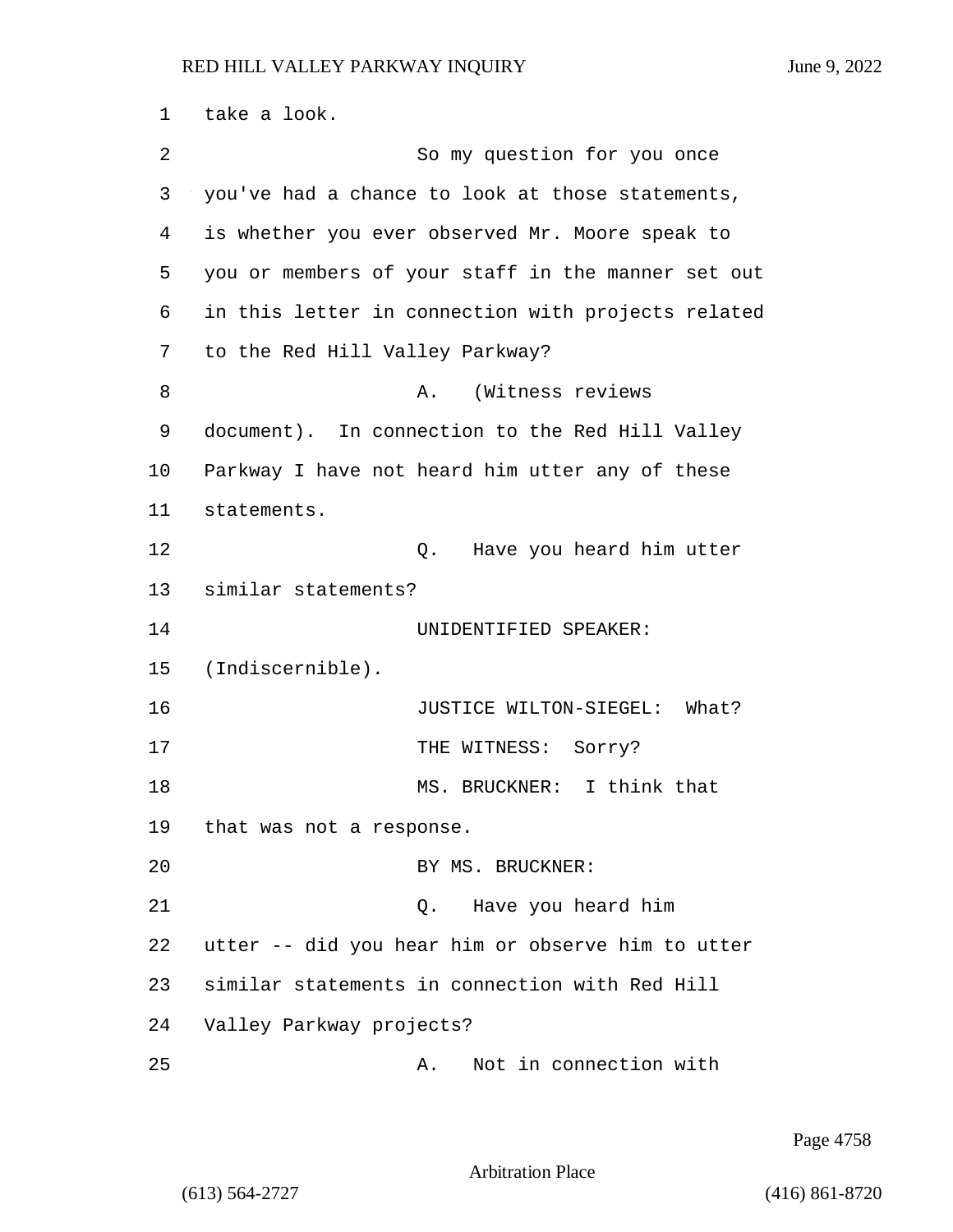| 1  | the Red Hill Valley Parkway projects.            |
|----|--------------------------------------------------|
| 2  | Q. Okay. In connection with                      |
| 3  | the 2013 CIMA report or 2015 CIMA report?        |
| 4  | Those were all part of<br>Α.                     |
| 5  | the Red Hill Valley projects. I have not heard   |
| 6  | him utter these statements where I was able to   |
| 7  | hear them about this extended project, if you    |
| 8  | will.                                            |
| 9  | Q. Okay. Did you ever                            |
| 10 | receive reports from any of your staff that      |
| 11 | Mr. Moore had made comments along these lines to |
| 12 | them in connection with Red Hill Valley Parkway  |
| 13 | projects?                                        |
| 14 | No, not like this.<br>Α.                         |
| 15 | Not like this.<br>Q.                             |
| 16 | Yeah. The --<br>Α.                               |
| 17 | What does that mean?<br>Q.                       |
| 18 | -- profanities and all<br>Α.                     |
| 19 | that stuff.                                      |
| 20 | $Q.$ What $-$                                    |
| 21 | I didn't really have any<br>Α.                   |
| 22 | complaints from my --                            |
| 23 | (Speaker overlap)                                |
| 24 | A. -- staff. Let's clarify                       |
| 25 | that, other than the one Stephen Cooper brought  |

Page 4759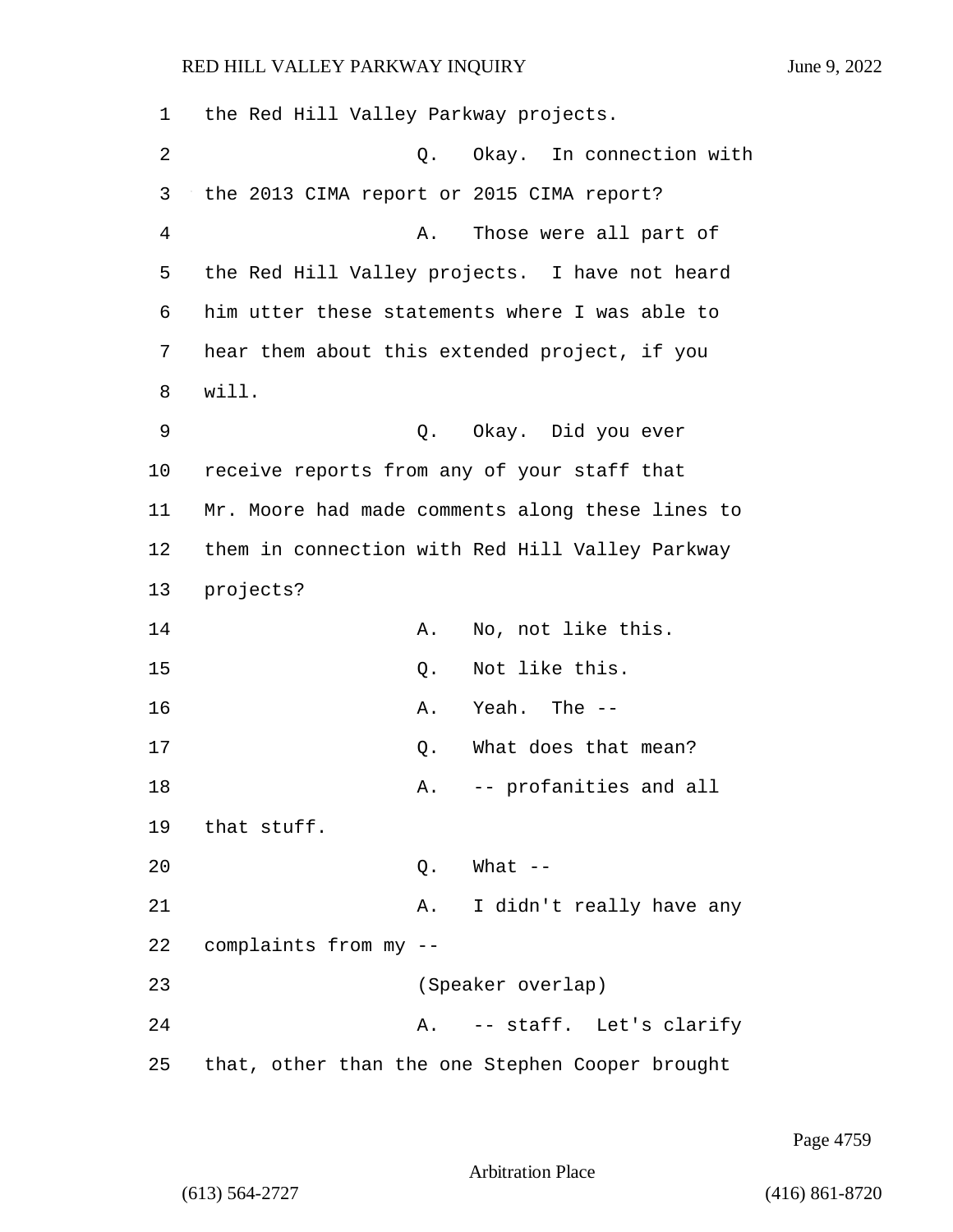1 forward that we already brought forward today. 2 Q. Okay. Understood. Thank 3 you very much. 4 Registrar, you can close this 5 out. 6 MS. BRUCKNER: And those are 7 all of my questions for Mr. White today. I 8 understand that counsel for the participants has 9 questions, and that Golder estimates that they 10 have about 20 minutes of questions. 11 JUSTICE WILTON-SIEGEL: Okay. 12 Ms. Roberts? 13 EXAMINATION BY MS. JENNIFER ROBERTS: 14 C. Good afternoon. 15 Mr. White, I'm Jennifer Roberts. I'm counsel for 16 Golder. Hello. 17 A. Hello, counsel for 18 Golder. 19 **Q.** I have a few questions, 20 and I'll try and be brief and to the point. 21 MS. JENNIFER ROBERTS: 22 Commissioner, may I begin? 23 JUSTICE WILTON-SIEGEL: Yes, 24 please. 25 MS. JENNIFER ROBERTS: Thank

Page 4760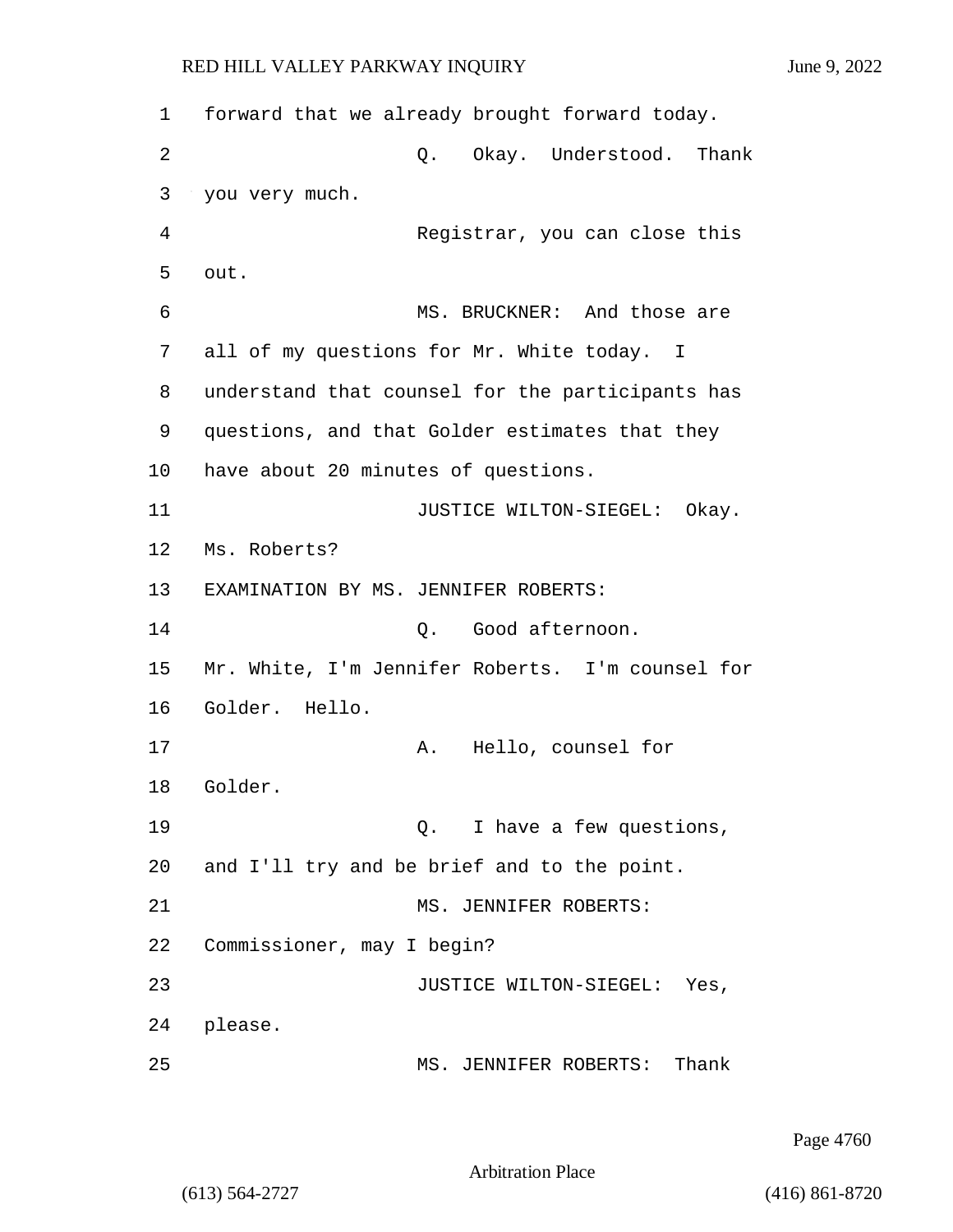1 you. 2 BY MS. JENNIFER ROBERTS: 3 Q. Okay. I want to go back 4 and just address briefly some evidence that you 5 gave in connection with friction testing done on 6 November 20, 2013. 7 Registrar, could I ask you 8 please to turn up Golder 2647. Thank you. Okay. 9 So Ms. Bruckner took you to 10 this document, and I just want to go back it to 11 briefly. 12 So this begins with an e-mail 13 from Dr. Uzarowski of Golder to Mr. Moore and 14 copied to Dr. Henderson friction testing, and it's 15 his quote for conducting friction testing. Do you 16 see that? 17 A. Yes. 18 **Q.** Okay. And then in reply 19 Gary copies -- Mr. Moore rather, copies a number 20 of people. 21 Sorry, Registrar, can you make 22 that a little bigger, please. Is it just the 23 whole document? Is it possible to make the font a 24 little bigger? Hmm. Okay. 25 Can you see that, Mr. White?

Page 4761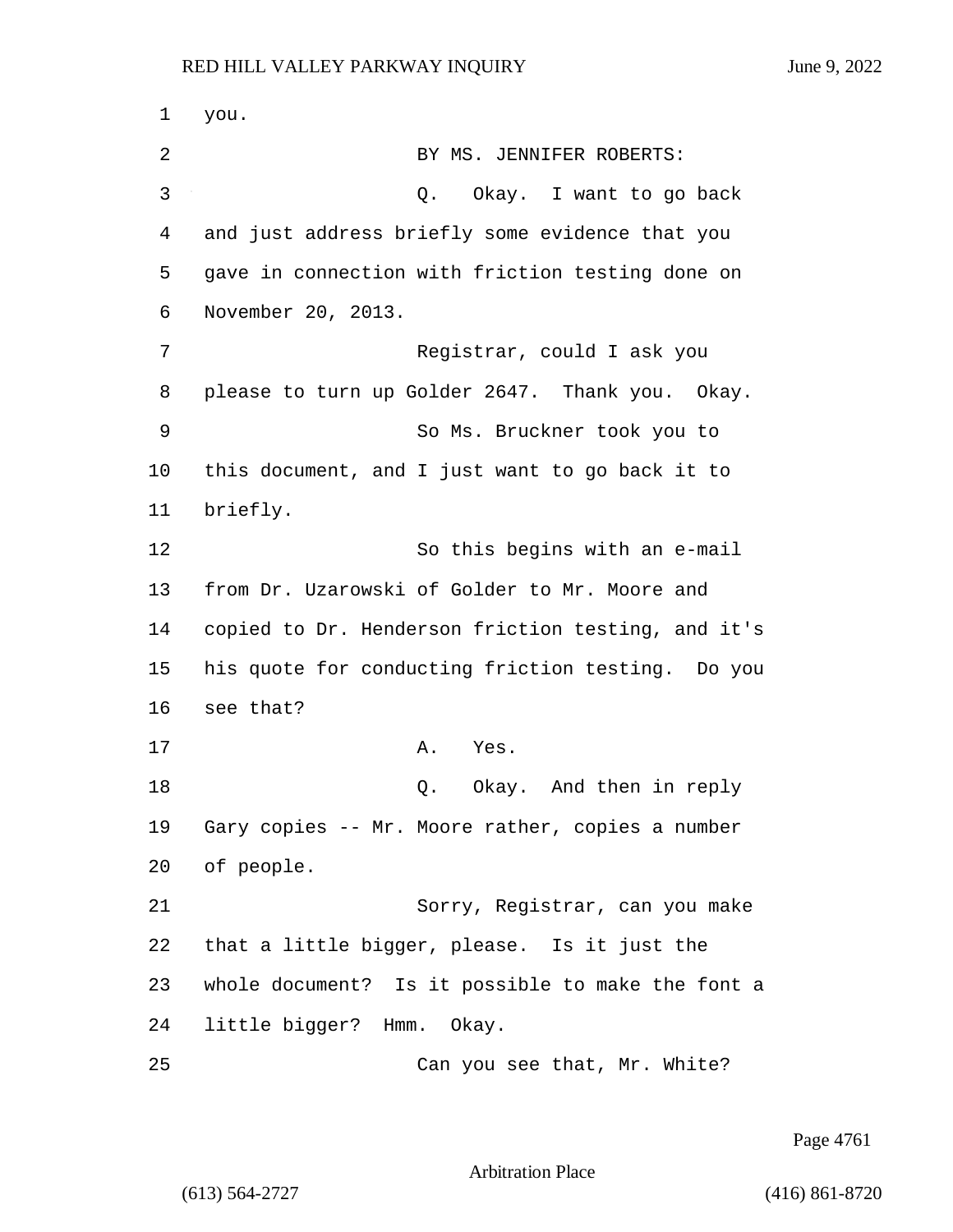| $\mathbf 1$    | A. Yes, I'm good.                                  |
|----------------|----------------------------------------------------|
| $\overline{2}$ | Q. Okay. Good. I'm                                 |
| 3              | struggling with my eyes. There we go. All right.   |
| $\overline{4}$ | So in reply Mr. Moore replies                      |
| 5              | to Dr. Uzarowski but also copies a number people,  |
| 6              | including yourself. Do you see that?               |
| 7              | Yes, I do.<br>Α.                                   |
| 8              | And a number of others.<br>Q.                      |
| 9              | So Rich Shebib?                                    |
| 10             | Α.<br>Yes.                                         |
| 11             | And who is -- why would<br>Q.                      |
| 12             | he have been copied?                               |
| 13             | I have no idea.<br>He<br>Α.                        |
| 14             | worked for Mr. Moore.                              |
| 15             | Okay. And Marco Oddi, I<br>Q.                      |
| 16             | gather was project manager on a number of things   |
| 17             | for Mr. Moore?                                     |
| 18             | He was an engineer in<br>Α.                        |
| 19             | Mr. Moore's department. I'm not sure what his      |
| 20             | role was at that point.                            |
| 21             | Q. Okay. And the                                   |
| 22             | instruction from Mr. Moore to Marco, Rich, Martin: |
| 23             | "Golder is going to do                             |
| 24             | friction testing as below.                         |
| 25             | They will need traffic control                     |

Page 4762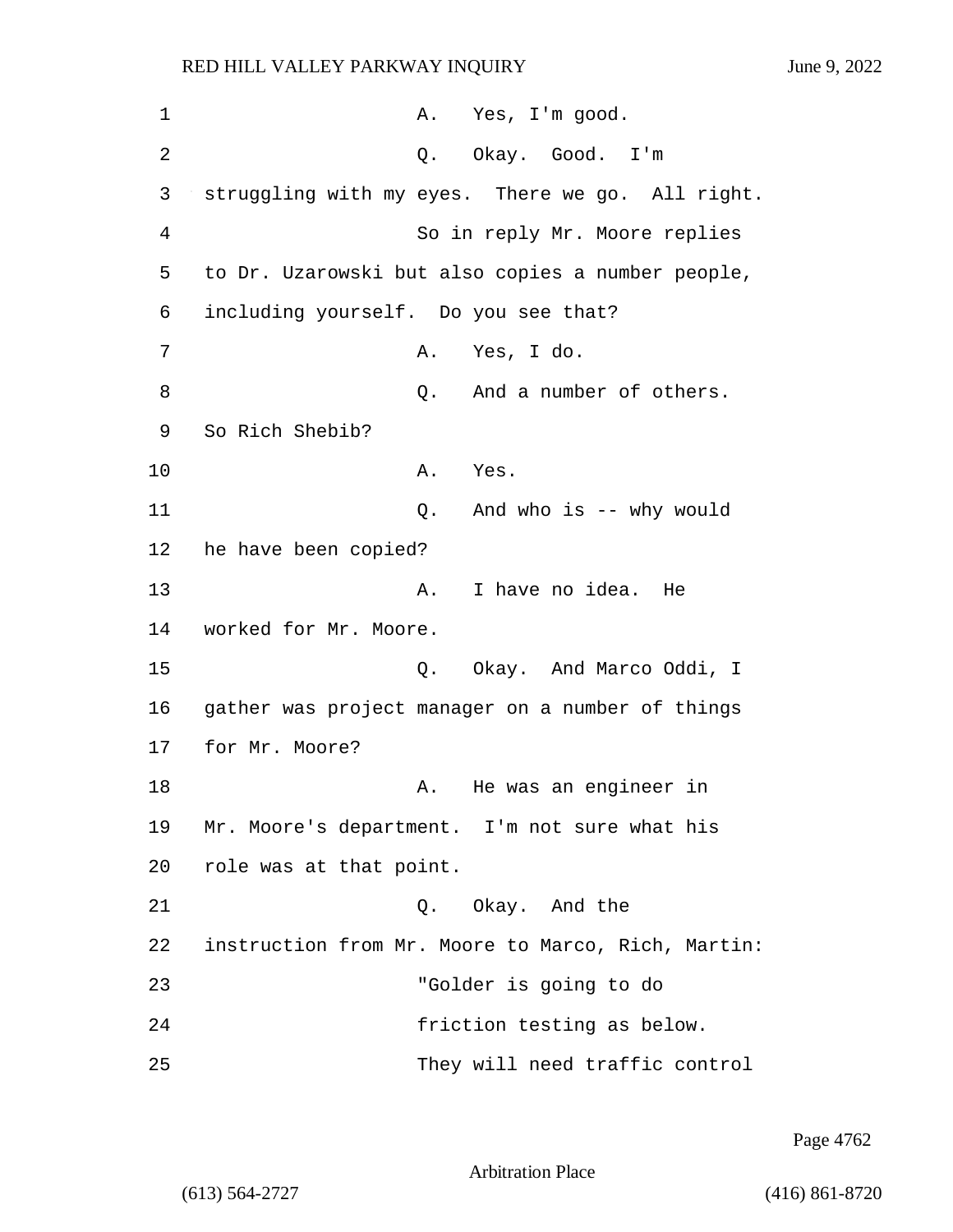| $\mathbf 1$ | coordination. Please contact                       |
|-------------|----------------------------------------------------|
| 2           | Vimy in this regard." (As                          |
| 3           | read)                                              |
| 4           | Vimy is Dr. Henderson.                             |
| 5           | And you reply, and that's the                      |
| 6           | top of this e-mail, "Thanks Gary, appreciate       |
| 7           | that." (As read). And then you've got a note       |
| 8           | saying:                                            |
| 9           | "Chris, please assist with                         |
| 10          | traffic control. Crosscheck                        |
| 11          | if required our cost. Please                       |
| 12          | coordinate with Vimy." (As                         |
| 13          | read)                                              |
| 14          | And that's at the top.                             |
| 15          | And if I understood your                           |
| 16          | evidence, it was that you forwarded this to Chris, |
| 17          | and that was his instruction to do the             |
| 18          | coordination.                                      |
| 19          | Α.<br>Correct.                                     |
| 20          | Can I ask you, please,<br>Q.                       |
| 21          | Registrar, to turn up Hamilton 36707.              |
| 22          | So this is the same e-mail                         |
| 23          | string except it has got an e-mail from Vimy,      |
| 24          | Dr. Henderson, to you as well as Mr. Moore and     |
| 25          | Dr. Uzarowski, copy Diane Cameron, Rich Shebib,    |

Page 4763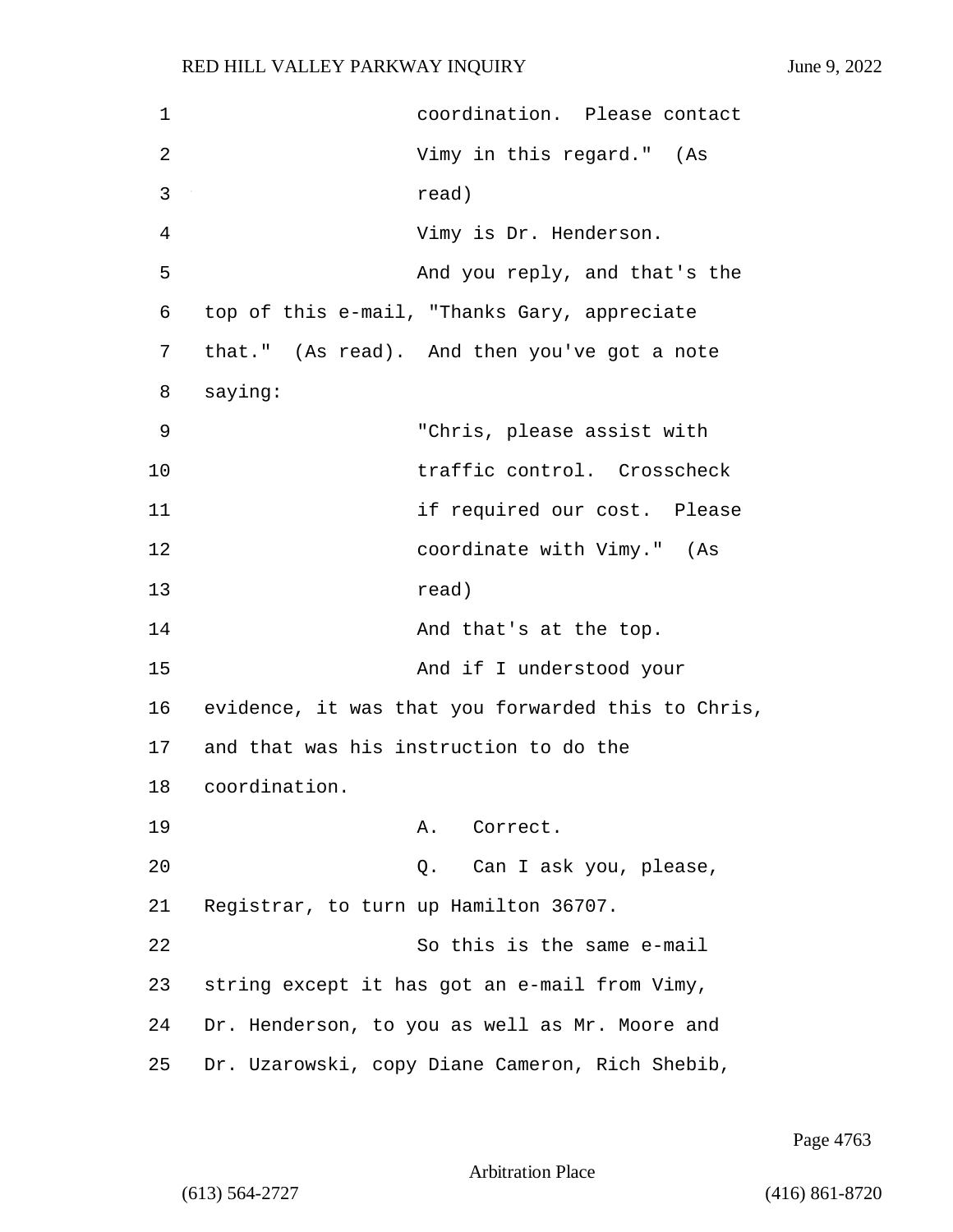| 1  | Marco Oddi, Chris Jacobson and Joe Guerretta.      |
|----|----------------------------------------------------|
| 2  | And, sorry, who is Joe                             |
| 3  | Guerretta?                                         |
| 4  | Joe Guerretta was the<br>Α.                        |
| 5  | traffic signs and markings foreman at the traffic  |
| 6  | operations centre.                                 |
| 7  | And just for clarity, who<br>Q.                    |
| 8  | is Chris Jacobson?                                 |
| 9  | Chris Jacobson is the<br>Α.                        |
| 10 | superintendent of traffic operations responsible   |
| 11 | for our field work, and the person that I had      |
| 12 | charged with assisting the consultant with         |
| 13 | providing the adequate traffic control.            |
| 14 | Okay. Okay.<br>Q.                                  |
| 15 | Can I please ask, then, to                         |
| 16 | turn up -- Registrar, could you please turn up     |
| 17 | Golder 4441.                                       |
| 18 | The evidence from Golder and                       |
| 19 | from Dr. Henderson is that these are her notes     |
| 20 | taken on November 20, 2013 of the actual friction  |
| 21 | testing. There are a number of people who have     |
| 22 | signed in on this -- on these notes. On the left   |
| 23 | Michael Hogarth and then Joe Guerretta and some -- |
| 24 | I think that's Larry Stevenson. Can you see that?  |
| 25 | Larry Stewart I believe.<br>Α.                     |

Page 4764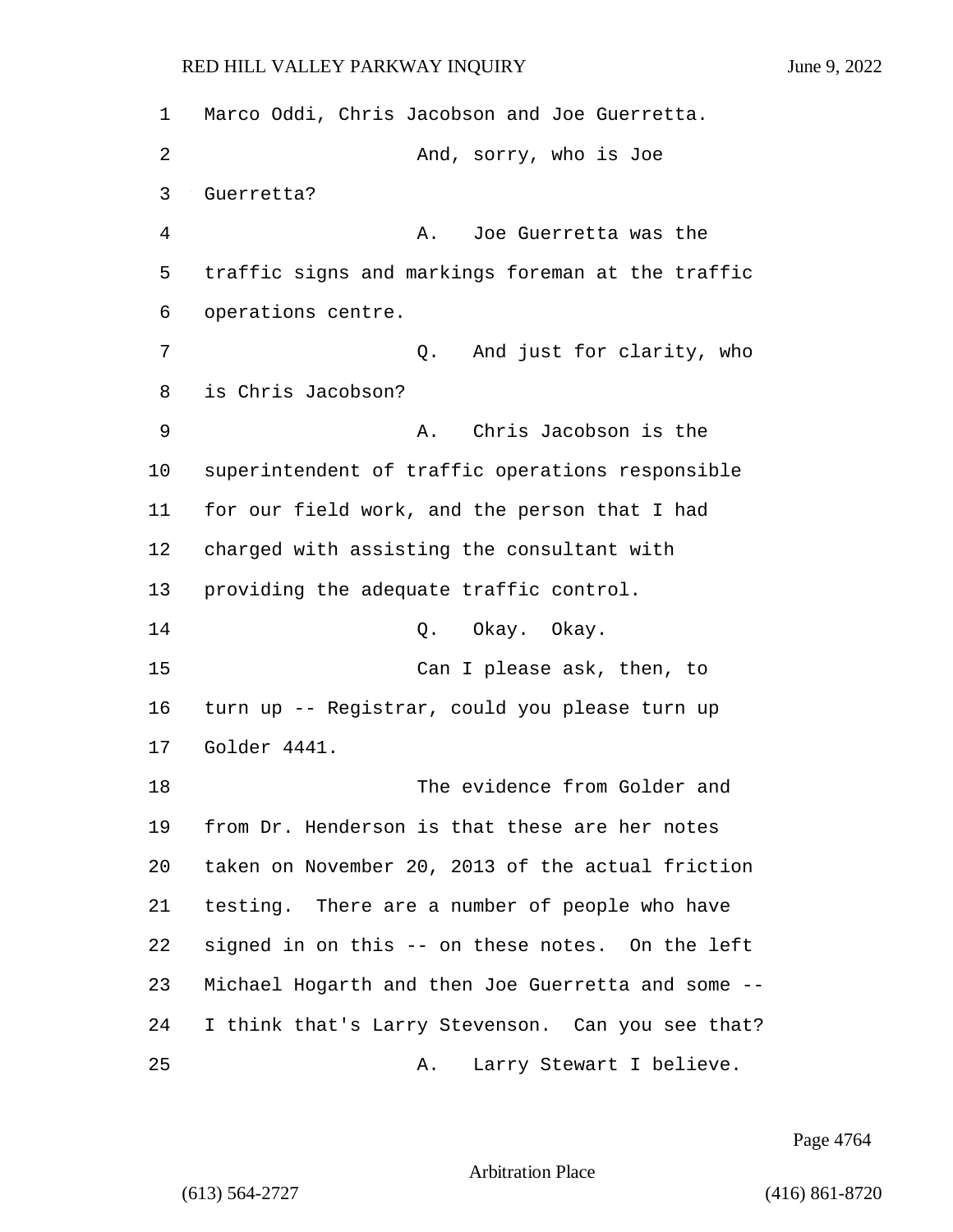| 1  | Larry Stewart and Jason<br>Q.                      |
|----|----------------------------------------------------|
| 2  | Medeiros. Larry Stewart, is he also in traffic?    |
| 3  | He was a front line<br>Α.                          |
| 4  | worker, an operator, and so was Jason Medeiros.    |
| 5  | When you say "operator,"<br>Q.                     |
| 6  | what do you mean?                                  |
| 7  | They were front line<br>Α.                         |
| 8  | labour operating vehicles and                      |
| 9  | Okay. So employed within<br>Q.                     |
| 10 | the traffic division?                              |
| 11 | Α.<br>Yes.                                         |
| 12 | Q. Okay. And did all of                            |
| 13 | these people report to you through various         |
| 14 | streams, Joe, Larry, Jason?                        |
| 15 | Larry and Jason reported<br>Α.                     |
| 16 | to Joe, Joe reported to Chris Jacobson, and Chris  |
| 17 | reported to me.                                    |
| 18 | Okay. That's the chain.<br>Q.                      |
| 19 | Thank you. Okay.                                   |
| 20 | So you'll agree with me,                           |
| 21 | though, that at this point on November 20, you've  |
| 22 | got quite a few people within the City of Hamilton |
| 23 | who know that friction testing has been conducted. |
| 24 | I'm not sure these<br>Α.                           |
| 25 | gentlemen really understood what was happening.    |

Page 4765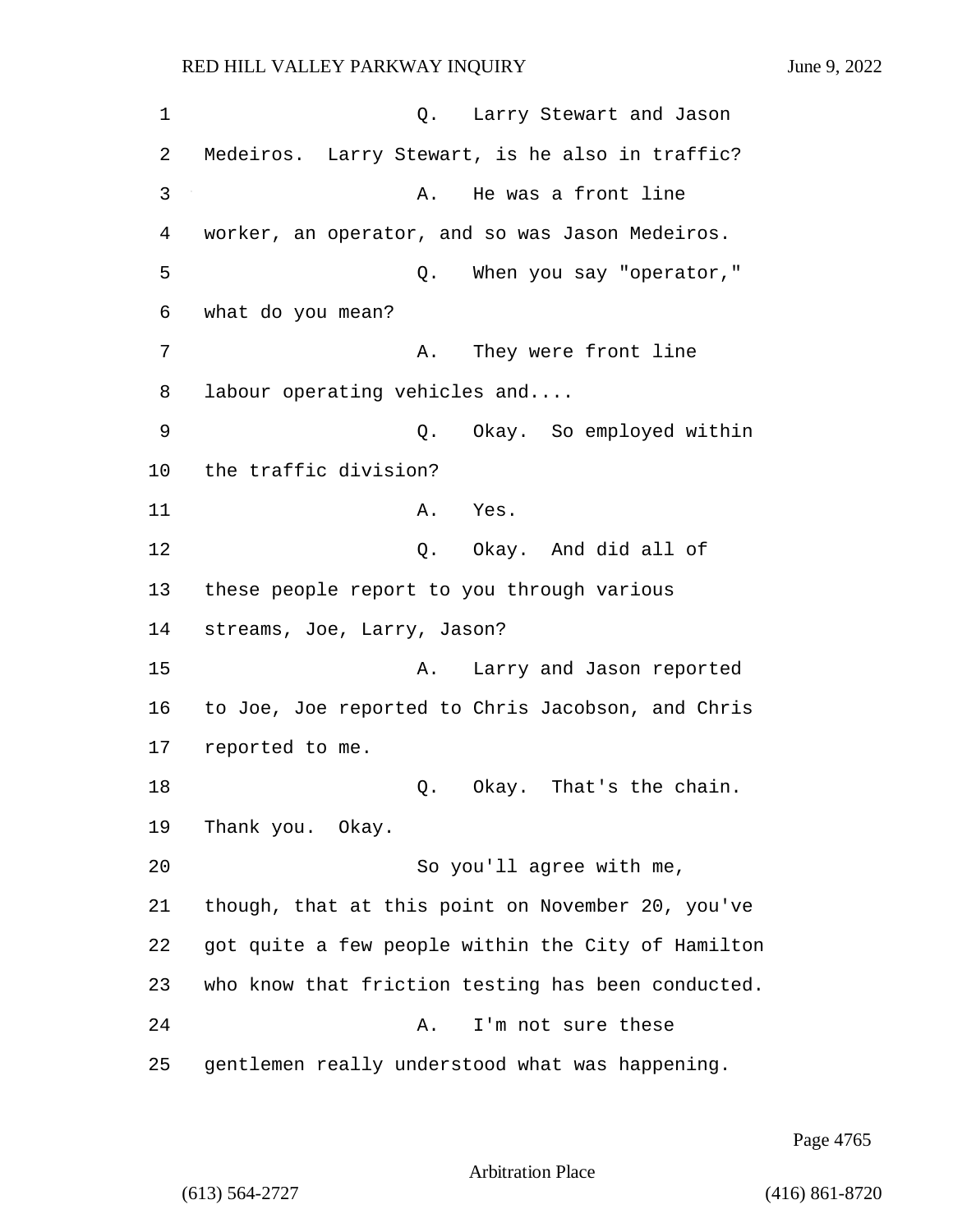| 1  | They were providing traffic control, so they would |
|----|----------------------------------------------------|
| 2  | have been operating the trucking behind them with  |
| 3  | the attenuation devices. I can't speak to whether  |
| 4  | or not they knew what the process was going on. I  |
| 5  | don't know that.                                   |
| 6  | Q. Okay. But wait a second                         |
| 7  | here. We've got Chris and Joe who have already     |
| 8  | been copied on the e-mail string that says that    |
| 9  | friction testing is going to be conducted.         |
| 10 | Α.<br>That is true. I'm just                       |
| 11 | saying, I don't know what these other gentlemen    |
| 12 | knew.                                              |
| 13 | These other gentlemen,<br>Q.                       |
| 14 | meaning Jason Medeiros and --                      |
| 15 | Α.<br>And Larry Stewart.                           |
| 16 | -- Larry Stewart --<br>Q.                          |
| 17 | Α.<br>Correct.                                     |
| 18 | Q. -- the operator. Okay.                          |
| 19 | All right. But you'll agree with me that we have   |
| 20 | Mr. Jacobson and Mr. Guerretta and yourself who    |
| 21 | all know that friction testing has been conducted  |
| 22 | on the Red Hill Valley Parkway?                    |
| 23 | I think that's relatively<br>Α.                    |
| 24 | true. When I say "relatively," I read that         |
| 25 | e-mail, flashed it off, and I don't really think I |

Page 4766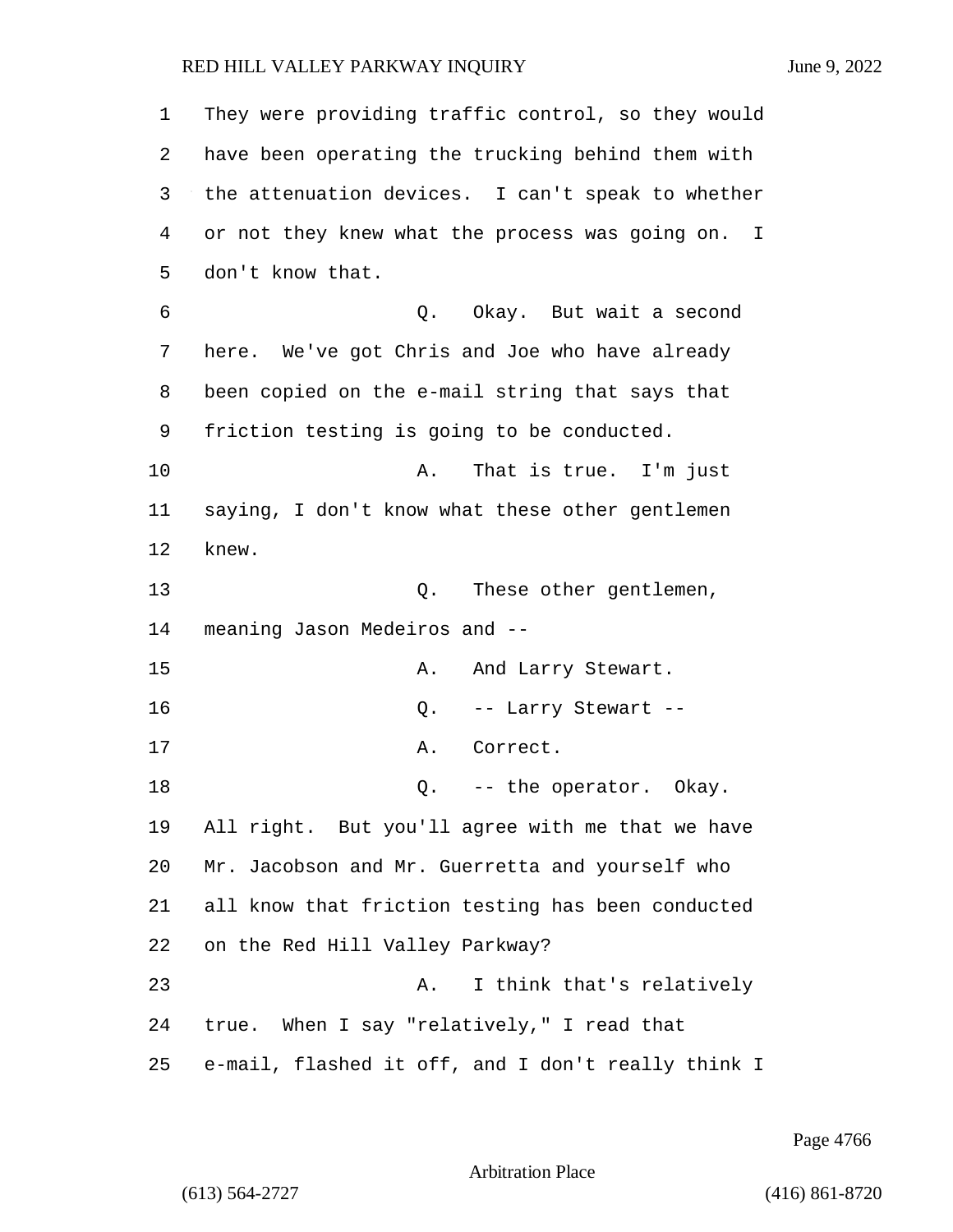| $\mathbf{1}$ | thought about it for a long time. Did I read it,   |
|--------------|----------------------------------------------------|
| 2            | yes. Did I know, yes. So if that helps, then       |
| 3            | let's -- that's the way it is.                     |
| 4            | Q. All right. And if -- but                        |
| 5            | you know one thing more than this. You also know   |
| 6            | that Golder's coordinated the testing, don't you?  |
| 7            | Yes, with Chris. That<br>Α.                        |
| 8            | was my -- that's how I wished it to be.            |
| 9            | Okay.<br>Q.                                        |
| 10           | And he spoke to the<br>Α.                          |
| 11           | person from Golder and made the arrangements. I    |
| 12           | didn't know exactly what they were, nor did I know |
| 13           | exactly what kind of devices would be required. I  |
| 14           | left to Chris to determine the scope of what he    |
| 15           | needed to do.                                      |
| 16           | Q. And you also, though,                           |
| 17           | know -- you've got contacts -- you've got -- for   |
| 18           | Golder. You've got Dr. Henderson's contact, and    |
| 19           | you've got Dr. Uzarowski's contact. That's true.   |
| 20           | Well, I have their<br>Α.                           |
| 21           | e-mails in my e-mail chain.                        |
| 22           | Q. You've got their e-mail                         |
| 23           | chains. And in your evidence, and you've been      |
| 24           | consistent on this, that you were -- you           |
| 25           | repeatedly asked Mr. Moore for friction testing,   |

Page 4767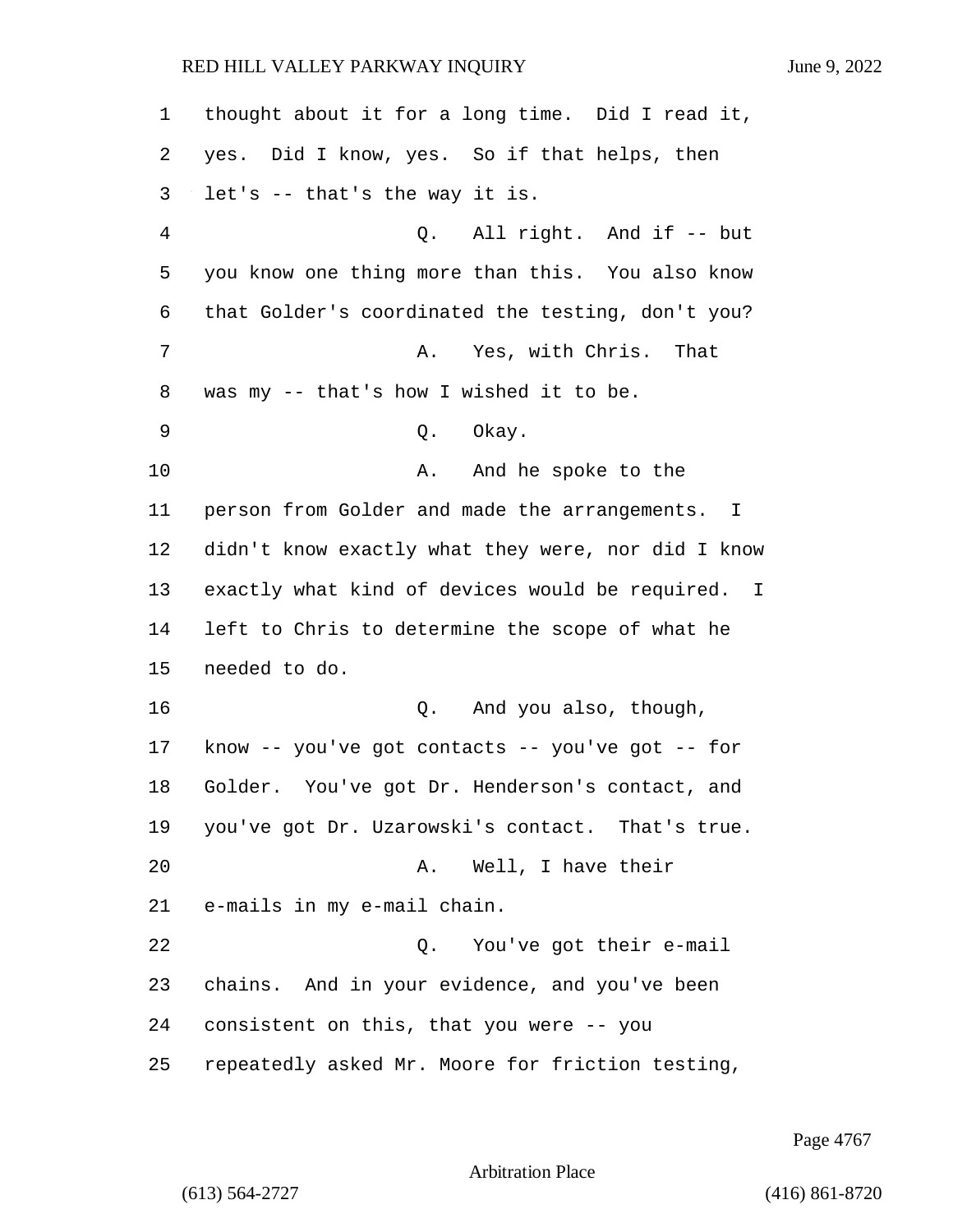and you've said that over the course of these last two days and repeatedly and consistently without response. 4 And, Mr. White, why didn't you reach out to Golder to request the results of the friction testing that was consulted on November 20th? 8 A. I never considered that an option. After not getting that information, I asked through my -- you can see some of my evidence, I put it to my bosses to go and talk to Gary. I felt that was the way I needed to proceed. 14 C. Thank you. I want to just some -- a question that's on a different line. Can we please -- well, let me ask a question -- begin this a way. 18 You were asked questions about the CIMA 2015 report and CIMA's findings of potential contributing factors. Do you remember those questions? 22 A. Yeah. Yes. 23 Q. Perhaps we can go to, Registrar, Hamilton 702, image 26, please. One of the factors identified -- let me start over.

Page 4768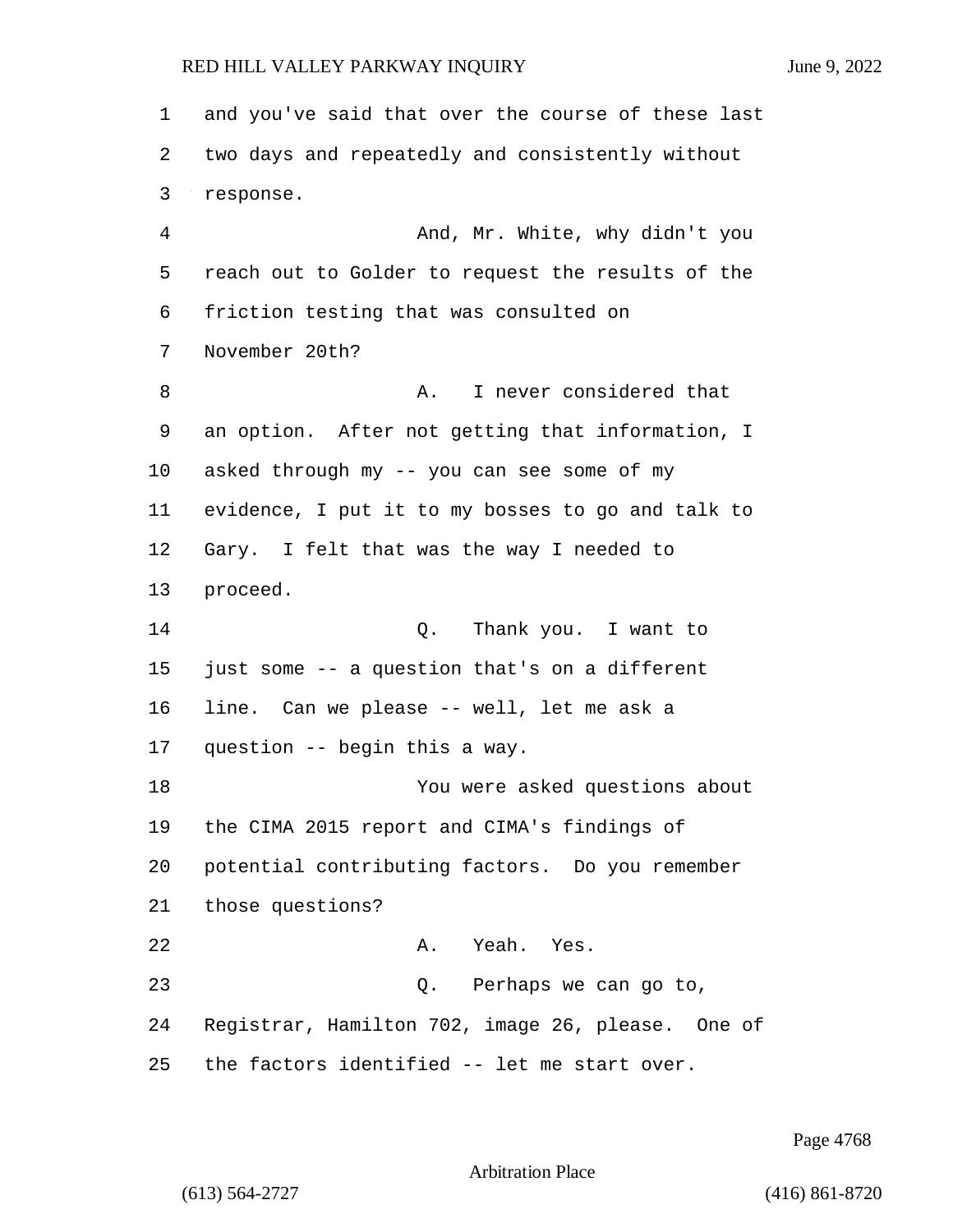| 1       | This is in the context of                          |
|---------|----------------------------------------------------|
| 2       | CIMA's finding that there's a disproportionate     |
| 3       | number of wet surface collisions on the Red Hill   |
| 4       | Valley Parkway, and then they put forward three    |
| 5       | potential contributing factors. And one of them    |
| 6       | as you see is skid resistance. You were asked      |
| 7       | about the contribution of skid resistance, and you |
| 8       | said that skid resistance was a factor, but there  |
| 9       | were -- there are others like geometry, and you    |
| $10 \,$ | referenced superelevation and grade change and     |
| 11      | speed. Do you remember that?                       |
| 12      | Yes.<br>Α.                                         |
| 13      | Q. And it's implicit in your                       |
| 14      | answer, but is your -- is the question of the wet  |
| 15      | weather collisions, is your answer that there were |
| 16      | a number of factors because the loss of friction   |
| 17      | is a function of many factors, and friction would  |
| 18      | be one, but not the only one?                      |
| 19      | A. I'm not sure I thought of                       |
| 20      | it in that context. However, when a vehicle        |
| 21      | slides is different than if it rolls. It's         |
| 22      | different than -- so I'm not -- can you maybe give |
| 23      | me something more to                               |
| 24      | Q. Sure. So we've got wet                          |
| 25      | surface collisions. We've got --                   |

Page 4769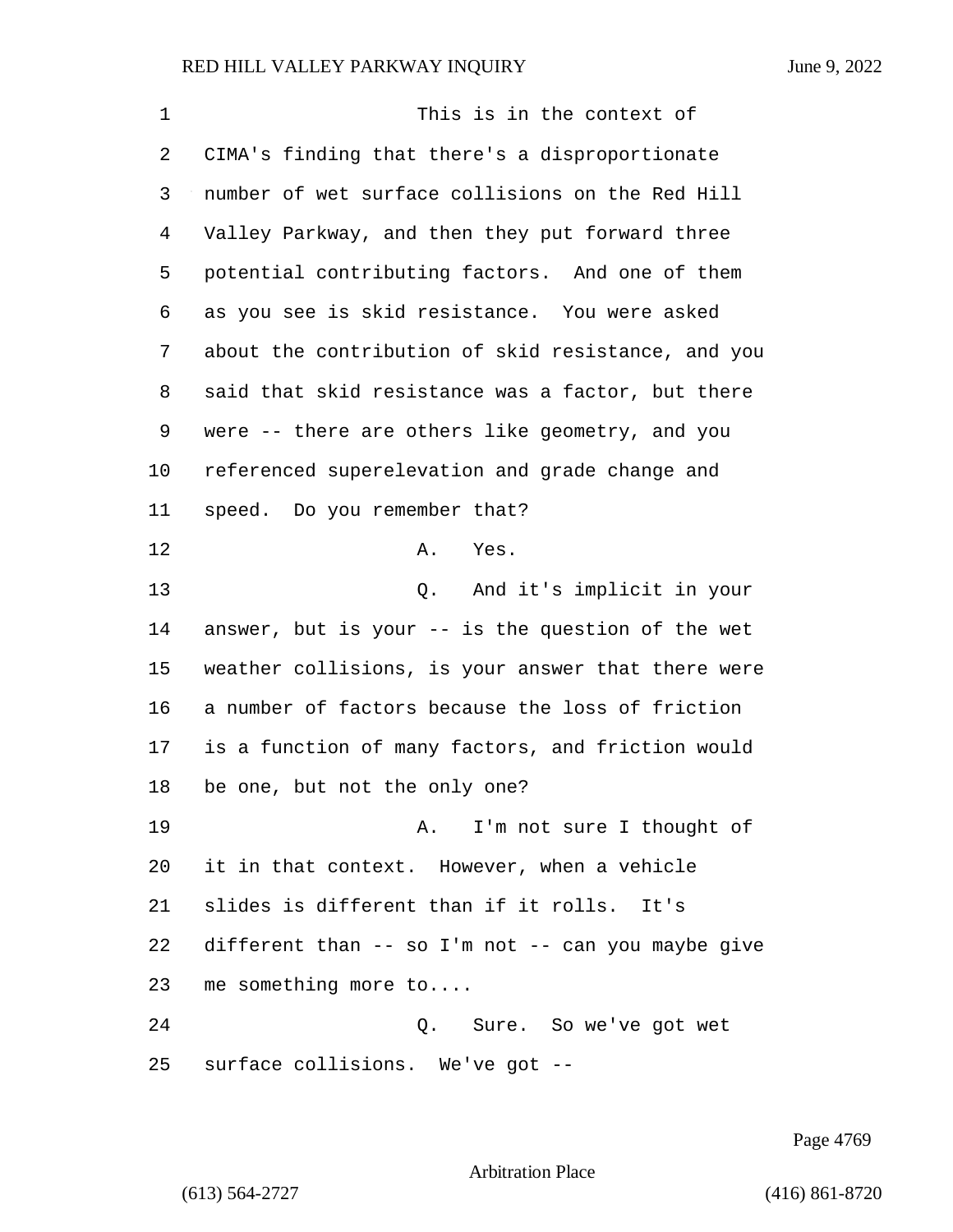| 1  | Yes, what do --<br>A.                              |
|----|----------------------------------------------------|
| 2  | $Q.$ -- the question of what                       |
| 3  | factors may be contributing, and one of them is    |
| 4  | skid resistance. And in your evidence this         |
| 5  | morning, you said, well, that's one, but it's not  |
| 6  | the only one, and I'm just pressing on that point. |
| 7  | And is that because you understood that a loss of  |
| 8  | friction is a function of a number of factors --   |
| 9  | I would say that is true.<br>Α.                    |
| 10 | -- including the ones you<br>Q.                    |
| 11 | raised? Sorry?                                     |
| 12 | I would say that is true.<br>Α.                    |
| 13 | Okay. And when you<br>Q.                           |
| 14 | raised the potential contributing factors like     |
| 15 | geometry, superelevation and grade, what is it you |
| 16 | understood of them? Like, how do you understand    |
| 17 | them to be potential contributing factors?         |
| 18 | Well, I think you have to<br>Α.                    |
| 19 | combine that with the speed of the vehicles as     |
| 20 | well, and it's no different than -- I can think of |
| 21 | several examples where the superelevation promotes |
| 22 | a vehicle to roll towards the median of the -- or  |
| 23 | the edge of the pavement. Several 403 ramps are    |
| 24 | like that, specifically in Burlington. I can       |
| 25 | think of situations where the curvature of the     |

Page 4770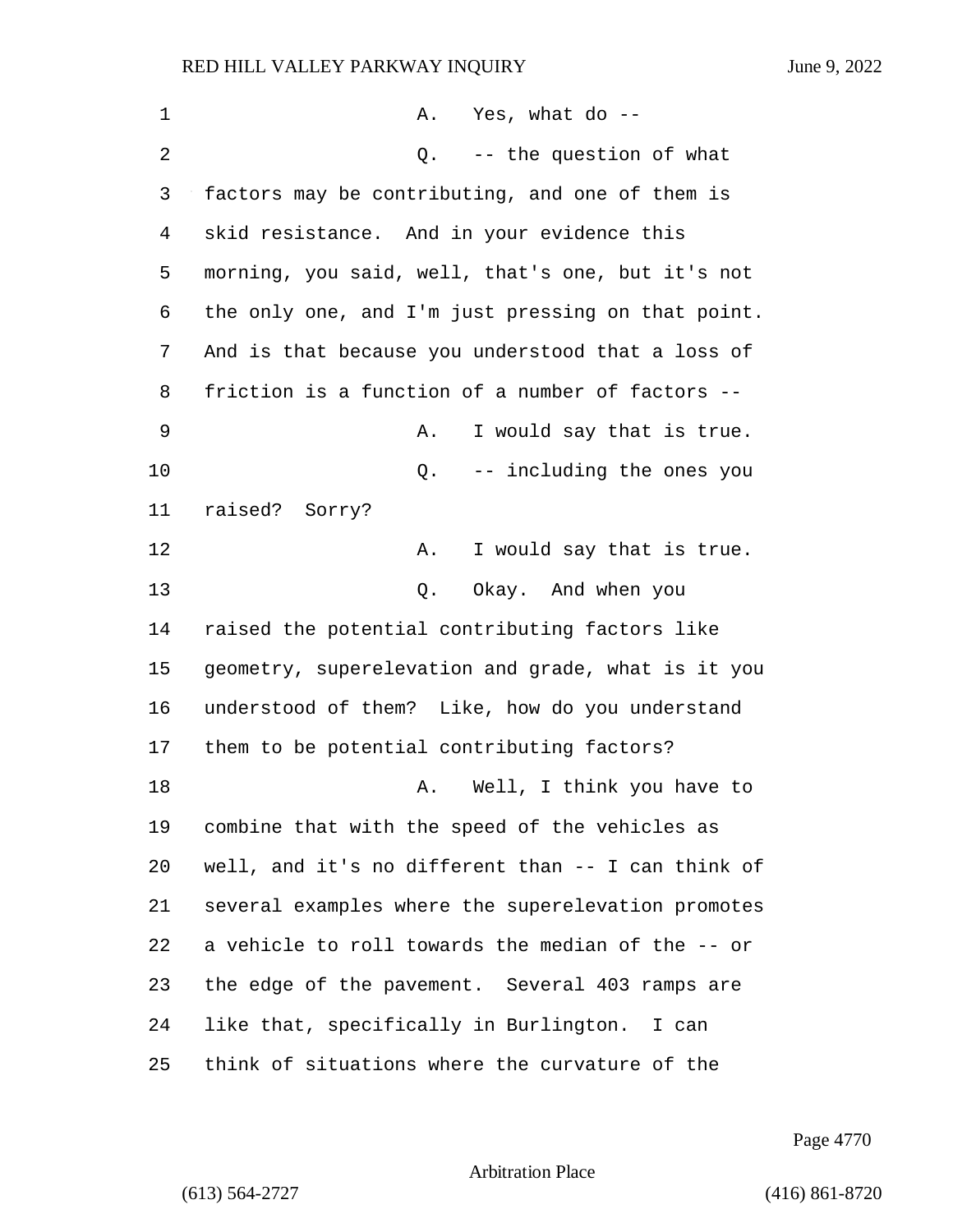| 1  | roadway, if not adequately driven properly, can    |
|----|----------------------------------------------------|
| 2  | force a vehicle to go towards the edge of the      |
| 3  | roadway depending on the speed of the vehicle.     |
| 4  | And we had seen substantial speeds when we did our |
| 5  | speed tests, speed studies on the RHVP.            |
| 6  | Q. Okay. And just let me                           |
| 7  | follow on the superelevation. My understanding of  |
| 8  | superelevation that it's the banking of a turn     |
| 9  | that's intended to assist the driver in            |
| 10 | maintaining -- in staying on the road essentially? |
| 11 | That's what $--$                                   |
| 12 | I would agree with that.<br>Α.                     |
| 13 | -- it's supposed to be.<br>Q.                      |
| 14 | Okay.                                              |
| 15 | I would agree with that.<br>Α.                     |
| 16 | Okay. And your<br>Q.                               |
| 17 | description of superelevation, is that where a     |
| 18 | superelevation actually is not correct and is --   |
| 19 | the cant or the $--$ is going the wrong way?       |
| 20 | There are, and there's a<br>Α.                     |
| 21 | corrective sign for that as well, and I've cited a |
| 22 | ramp in Burlington from the 403.                   |
| 23 | $Q.$ Okay. And $-$                                 |
| 24 | We never got into the<br>Α.                        |
| 25 | design elements here.                              |

Page 4771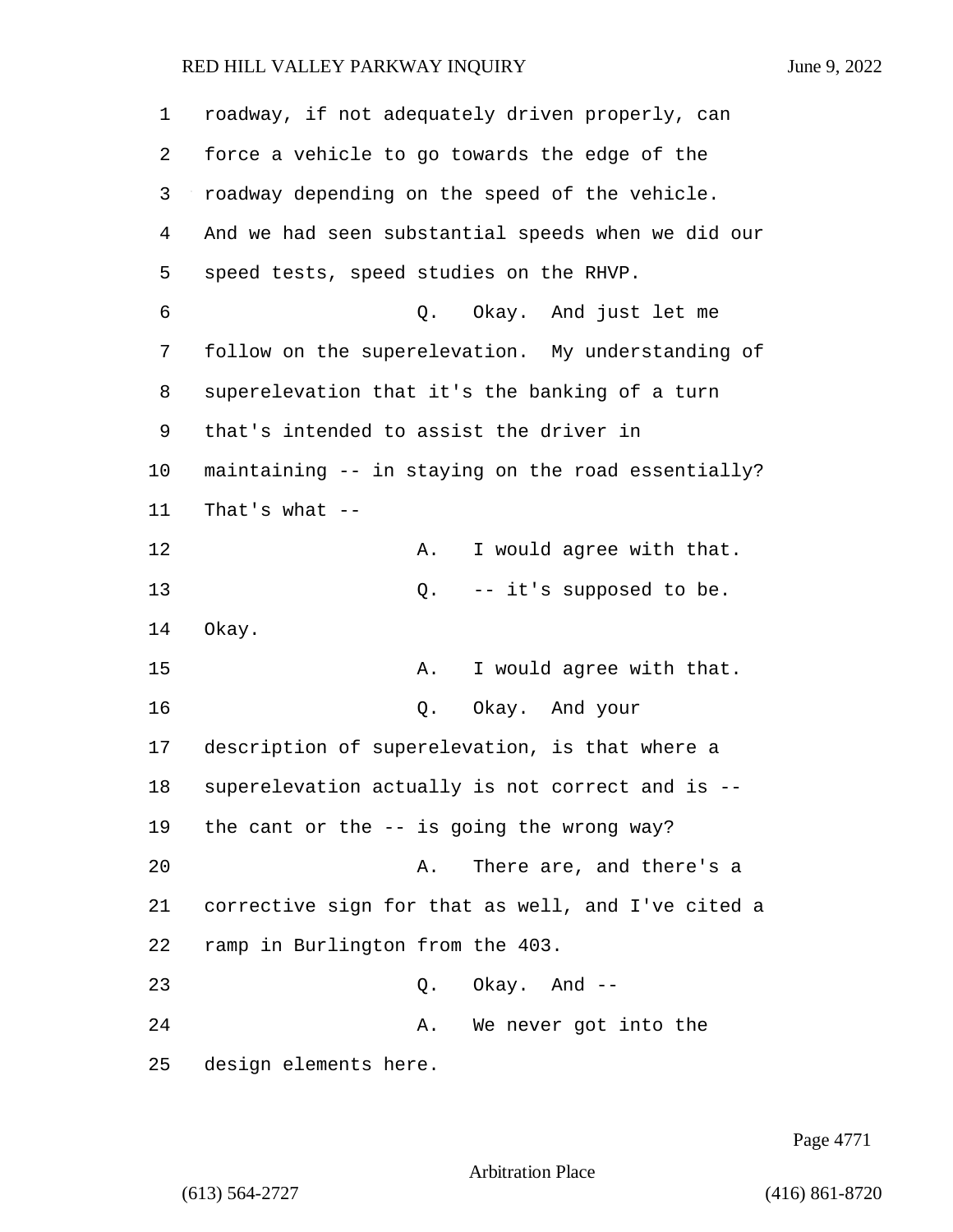1 Q. Well, that's exactly my 2 question. So have you seen the drawings for the 3 Red Hill Valley Parkway? 4 A. Not -- none. Nothing, 5 no. 6 Q. No. And were they not 7 available to traffic? 8 A. Nobody provided them. 9 I'm not sure we even asked for them. At this 10 point in time, I don't remember asking for them. 11 Q. Okay. And so your 12 reference to geometry, to the curvature and to 13 superelevations and the grade change, those are 14 comments that you make from your experience, 15 that's correct? 16 A. Yes. 17 Q. And your observations of 18 the highway? 19 A. I observed the highway on 20 a number of occasions, the parkway, yes. 21 Q. Okay. And who would you 22 expect to be the repository for the design 23 information on the Red Hill? 24 A. Well, they originated 25 with the freeway project office which was

Page 4772

Arbitration Place

(613) 564-2727 (416) 861-8720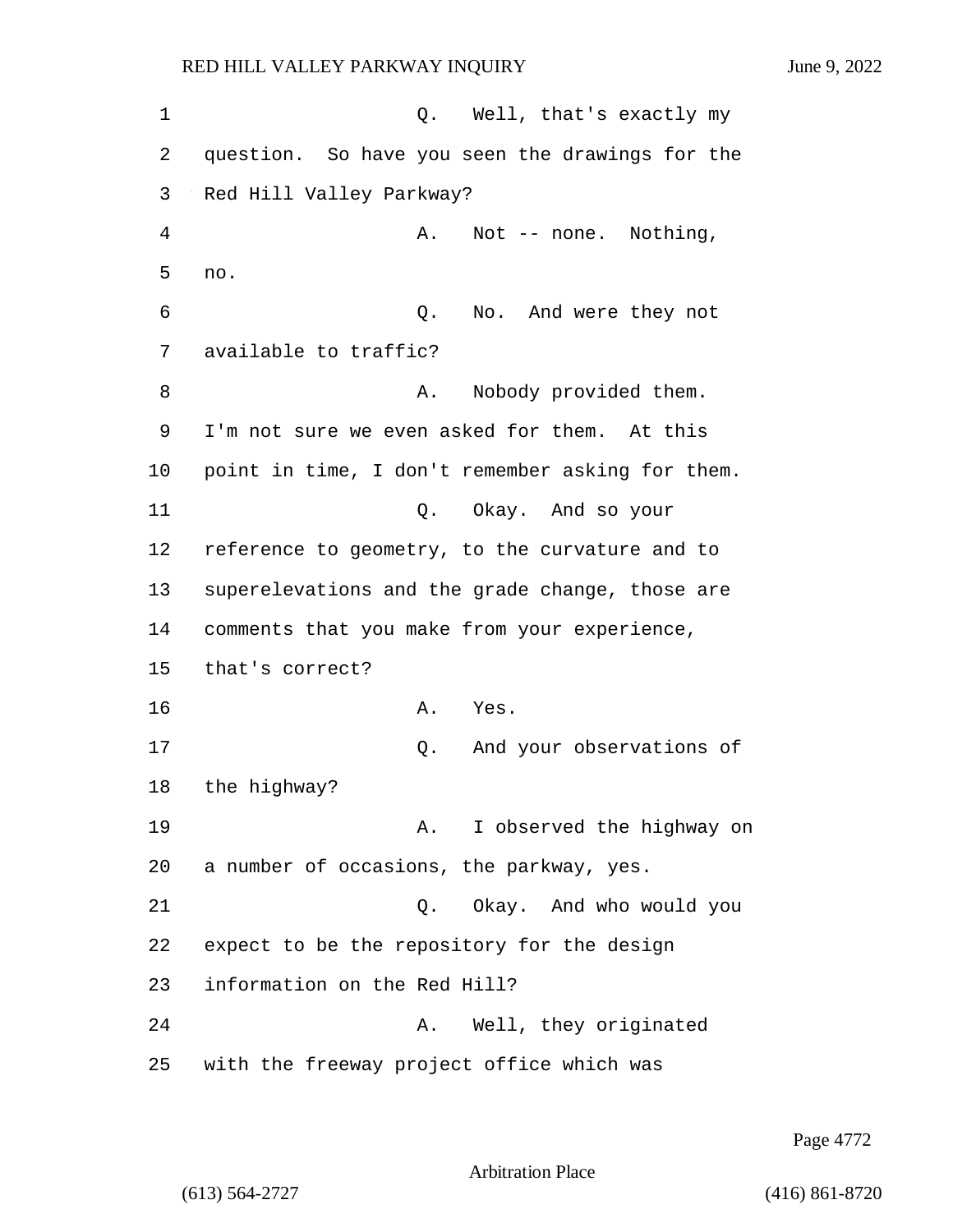amalgamated, I believe, into engineering services. 2 Q. So the engineering services department should have had the drawings and any design records for the design and construction of the Red Hill; is that true? 6 A. I can't confirm that, but I believe that to be true. 8 and you said that **8** and you said that you didn't have them. Do you remember requesting them as part of the investigation of accidents -- sorry, collisions on the Red Hill? 12 A. No. I think we were looking at them in two dimensions based on the mapping and the location of the collisions. 15 Q. Sorry, I didn't follow you there. Did you ask for them and obtain them at some point? 18 A. No. 19 Q. You didn't. Okay. And so you were aware of the curvature through the alignment, but not necessarily aware of how tight those turns were; is that accurate? 23 A. That is correct. I would say the one thing I did ask is, and I remember asking this, is what is the design speed of the

Page 4773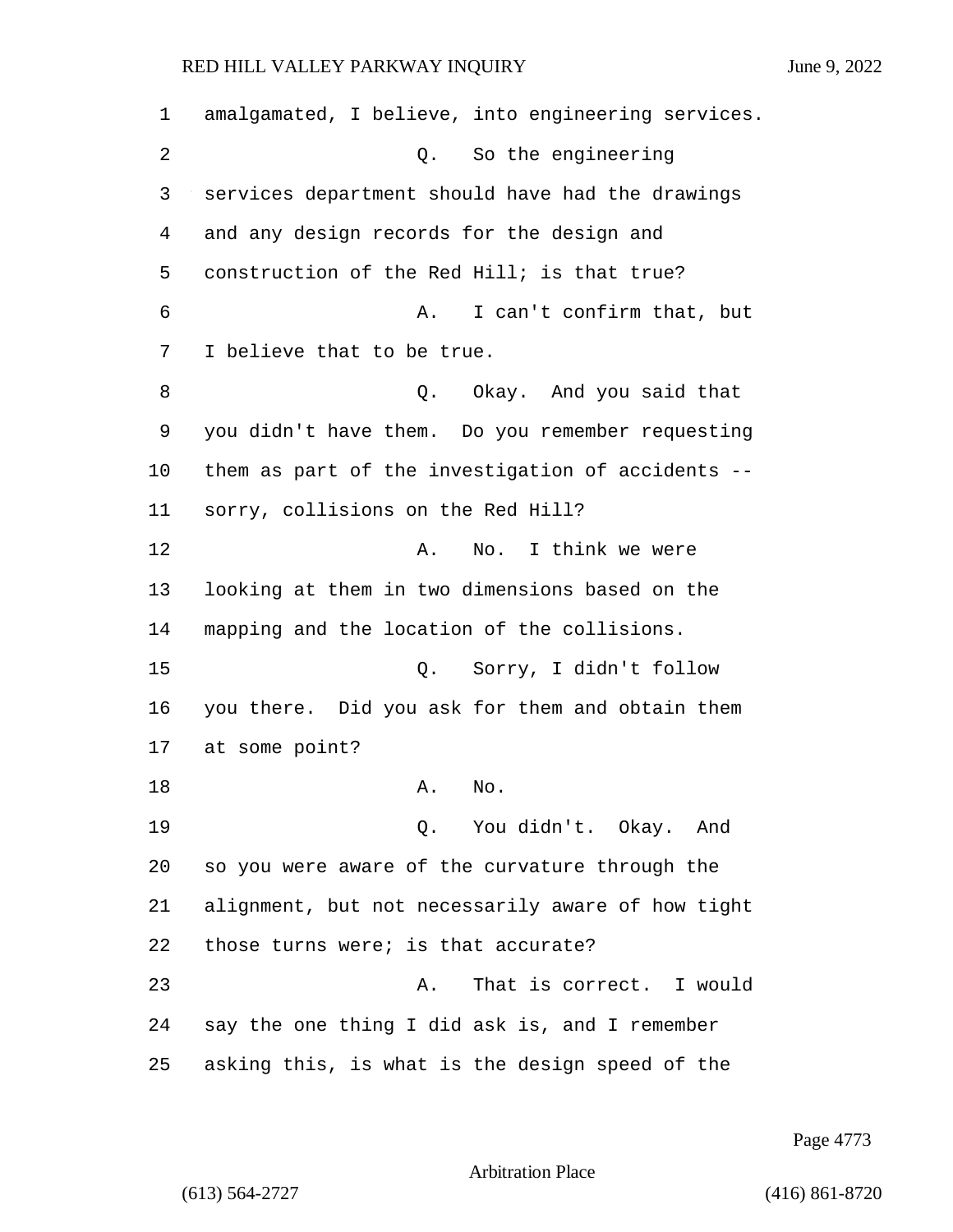facility. 2 and who did you ask that? 3 A. I'm sorry. I don't recollect who I asked it too, but I remember asking it, and it might have been to CIMA. I think it likely was to CIMA. 7 Q. Oh, I think, yes, and actually there is an e-mail, isn't there, where you ask that? 10 A. Well, probably -- 11 (Speaker overlap) 12 Q. -- go over that yesterday? 14 A. -- I'm sorry, I don't remember that specifically. I just remember that I wanted to know it. 17 Q. Right. And why did you want to know, sir? 19 A. Well, because the operating speed, the sign speed -- sorry, the signing of the roadway speed limit is related to the design speed of the facility. Generally speaking, you sign it for 20 kilometres less than the design speed. So I was trying to establish what the design speed was in order to determine if

Page 4774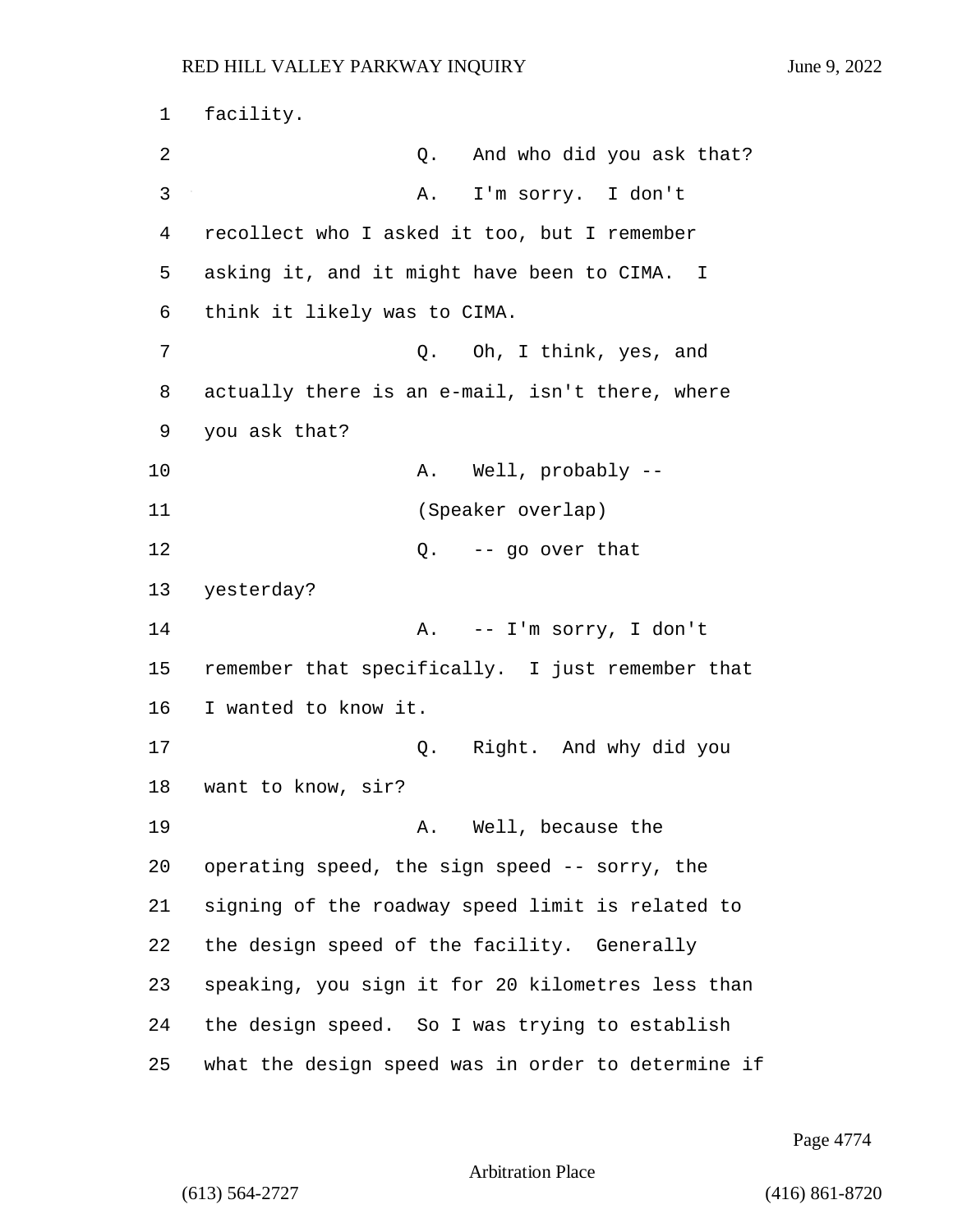the sign speed limit was appropriate. 2 Q. Right, okay. And are you aware that radius of turns is also related to design speed? 5 A. Yes. 6 Q. Okay. In other words -- 7 A. Only from my original training, but I don't have much experience with that since I graduated. 10 Q. Right. Okay. 11 Let's just go -- can we please go to the overview document 3.1, Registrar, and image 13, please. 14 And, Mr. White, is this overview document -- overview chapter 3.1 addresses the design, and Dufferin produced drawings and subsequently Hamilton as well, that have -- the details of the drawings have been pulled out in this document as well as some preliminary design records. I don't know whether you've had a chance to review it in preparation for your testimony. 23 A. No, I've never seen the document. 25 Q. Okay. So I just want to

Page 4775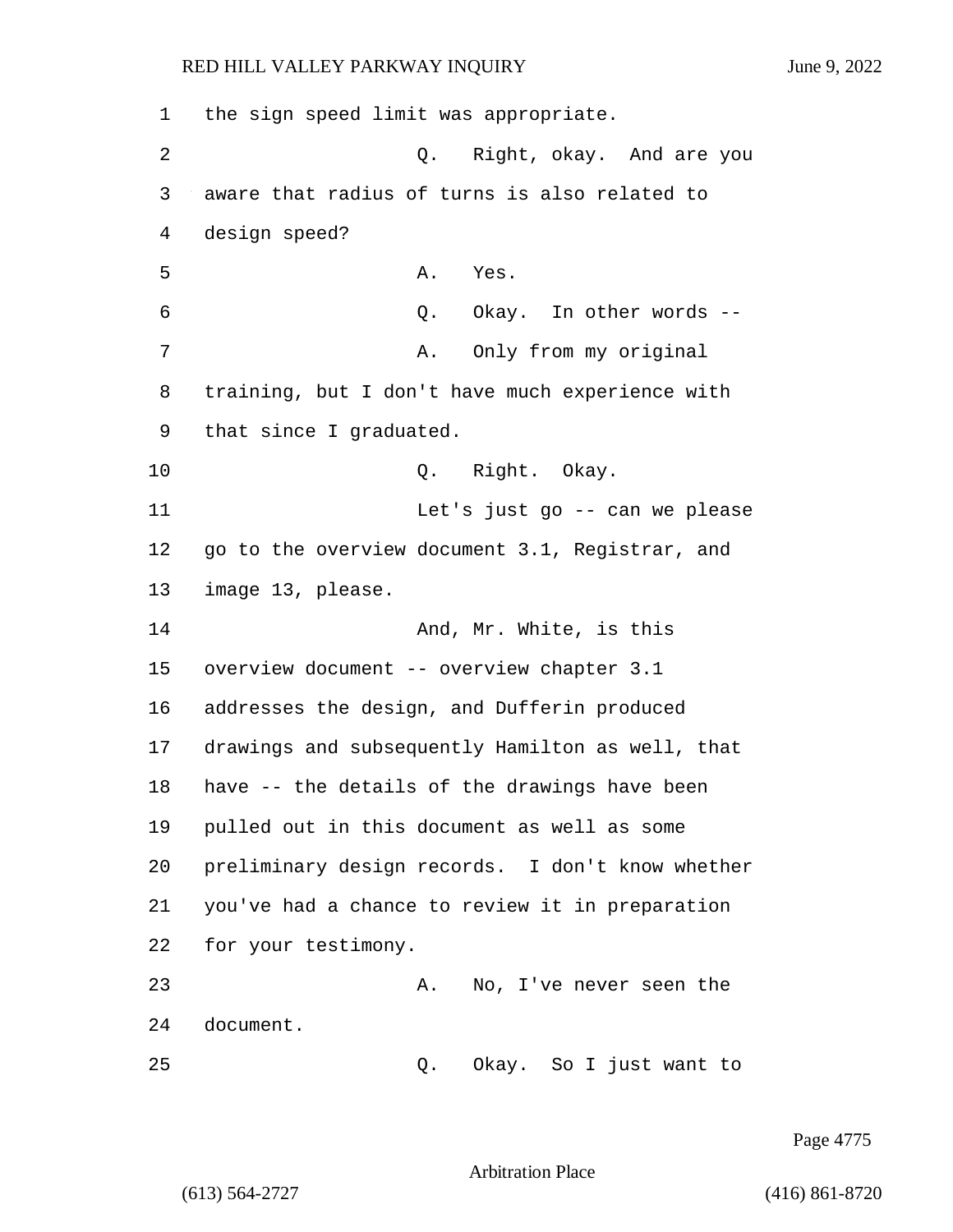call out the drawing at the top of this page. This is the middle section. And you'll agree with me this section is between Greenhill, King, and Queenston is the area of most accidents along the alignment? 6 A. Okay. 7 Q. Well, that's true, is it not, sir? 9 A. Well, this is virtually the entire length of the RHVP except for the curve at the top. So it would contain most of the collisions. 13 Q. Okay. So -- and I think CIMA specifically identifies the area in King Street and Queenston as being the area of the most accidents. Is that consistent with your understanding? 18 A. I think that's how I recollect it, yes. 20 Q. Okay. Okay. And when you talk about the geometry, I take it that you weren't aware that, in fact, the radius of the turn, if we're going northbound -- that is to the right of this drawing -- is 420 metres to another 450 and to another at 690?

Page 4776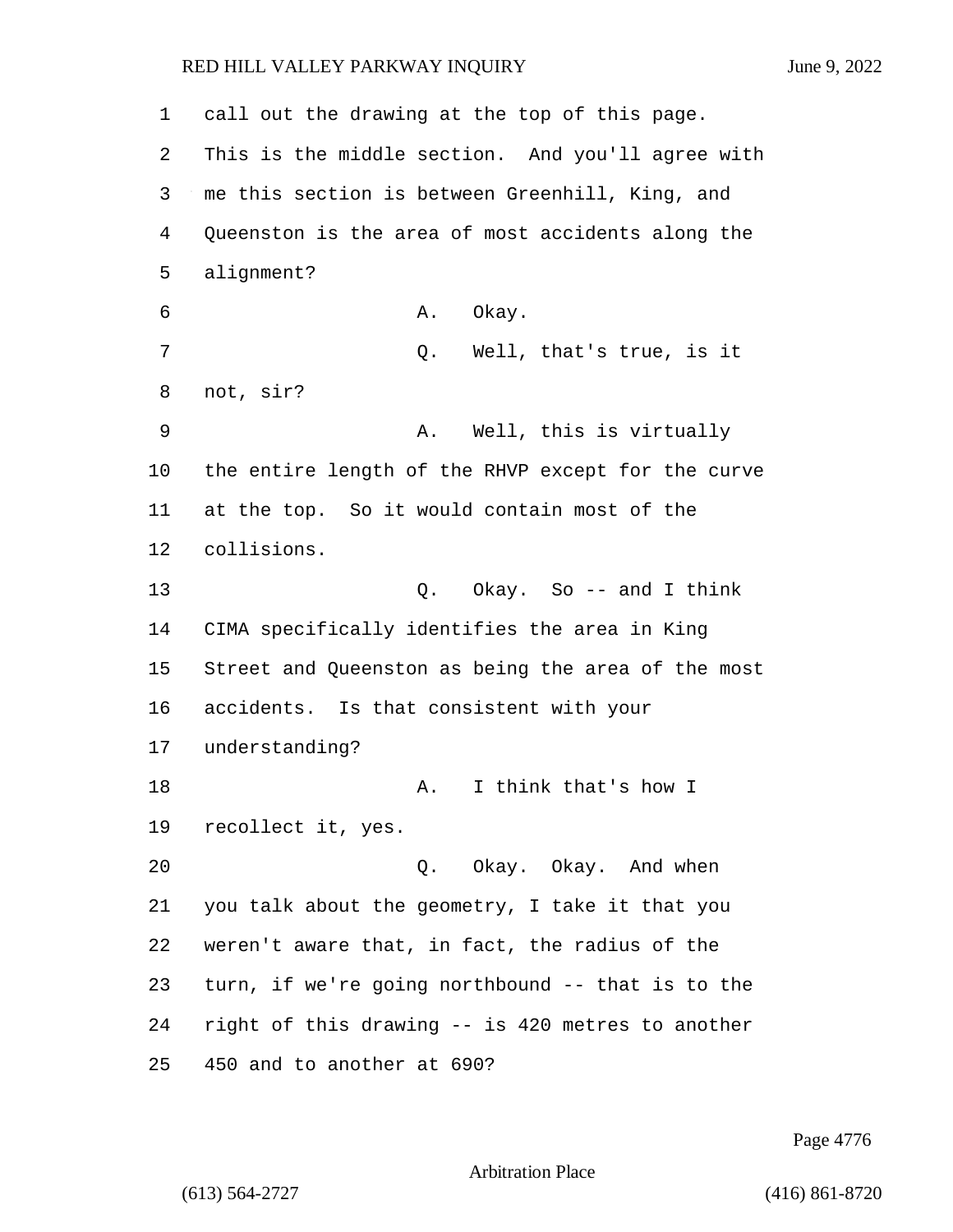1 A. No, I was not aware of the actual radiuses. 3 Q. Right. So you were aware that they were tight, but you were not aware of actually what they were? **6** A. I was aware that when you drove it, the road felt like you were switching back and forth through the alignment as you drove down through it. 10 Q. Right. And in your experience that alignment change would have been relevant as a potential contributing factor in the location and number of wet weather accidents? **A.** I think it would be, yes. 15 C. Okay. Thank you. Those are my questions, sir. Thank you for your patience. 18 MS. BRUCKNER: Okay. Commissioner, I understand that counsel for Dufferin has approximately five minutes of questions for Mr. White. Mr. Buck, is that the case? 23 MR. BUCK: That is correct. **JUSTICE WILTON-SIEGEL:** Okay. Please proceed, Mr. Buck.

Page 4777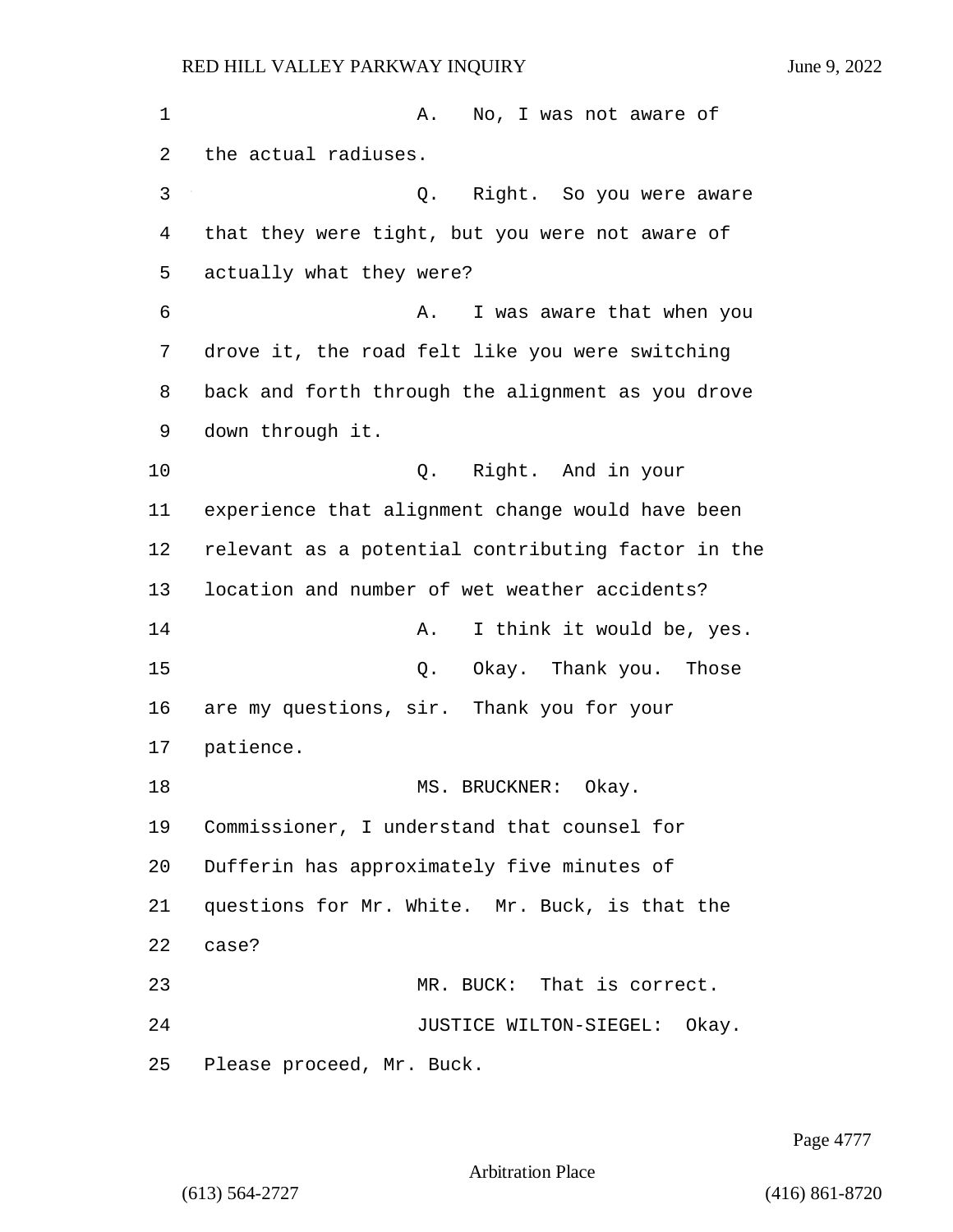EXAMINATION BY MR. BUCK: 2 Q. So, Mr. White, I have one topic of questions for you, and it's in relation to something that Ms. Bruckner asked you about yesterday in relation to an area of the Red Hill Valley Parkway near where it coincides and transitions into the Lincoln Alexander Parkway, or the LINC. 9 It's been referred to, I think, in documentation as a kink in the alignment. Is that something you're familiar with? 13 A. That was something identified by traffic engineering prior to them reporting to me, yes, and so I think Hart Solomon referred it to as the kink. 17 C. Perfect. So yesterday I think Ms. Bruckner asked you about the kink, and I think she said -- she described it as -- the location as being just past Pritchard Road, just past Pritchard Road overpass, and I believe you agreed with that statement. And I just wanted to focus in a little bit and get some more clarity of exactly where the kink was. 25 Do you recall whether the kink

Page 4778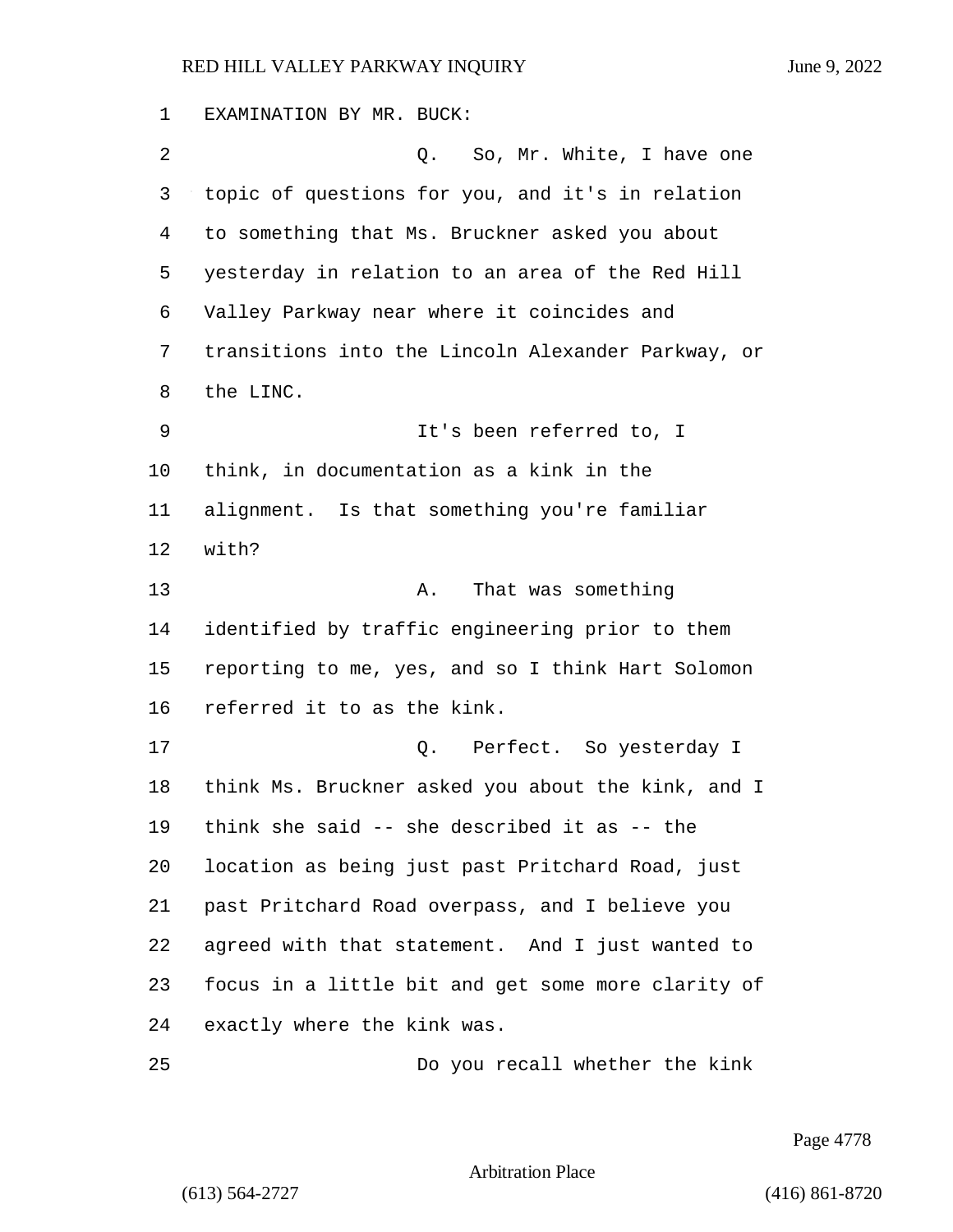that was identified by Mr. Solomon was east or west of that Dartnall Road bridge? And if it would help, I can bring up an image of that area of the parkway. 5 A. Sorry, sitting here right now I don't recollect exactly where this kink is. I know it's in that general vicinity, but I couldn't pinpoint it for you at the moment. 9 Q. Okay. And would it assist if you saw an image or not? 11 A. It may. I don't know. 12 C. So, Reqistrar, in that case can we just bring up Hamilton 41675. And I think this is the final draft from August 2013 of the CIMA 2013 report. And if we can go to image 11, I think. That's not it. It must be image 12. I beg your pardon. So if you can call out that plan view. 19 I'm not sure this may or may not assist you, but Pritchard Road is the road at the bottom which crosses -- it's the straight road that crosses the pink section in the middle. 23 A. Okay. Yes, I see that. 24 Q. And to the east of there we have the Mud Street intersection, and to the

Page 4779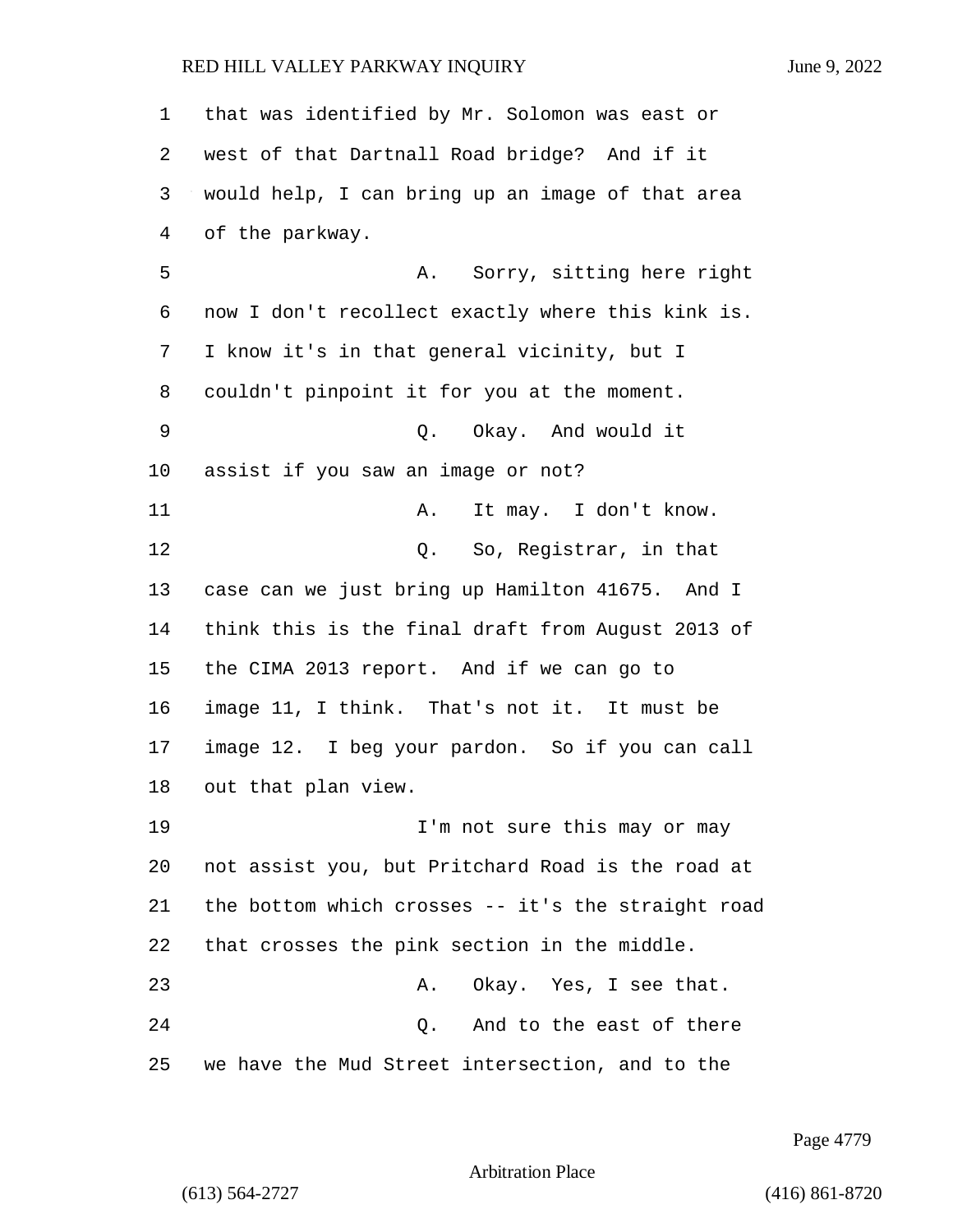1 west we have the Dartnall Road intersection? 2 A. Okay. 3 Q. Can you identify from 4 this room where the kink would be on the main 5 line? 6 A. I can't, no. 7 MR. BUCK: No, okay. In that 8 case I have no further questions. 9 MS. BRUCKNER: Commissioner, I 10 understand that counsel for the MTO has reserved 11 five minutes of questions for Mr. White. 12 Mr. Bourrier, can you confirm 13 if you have any questions? 14 MR. BOURRIER: I confirm I 15 don't have any questions for Mr. White. 16 **JUSTICE WILTON-SIEGEL:** Okay. 17 Thank you, Mr. Bourrier. 18 MS. BRUCKNER: In that case I 19 understand that Ms. Contractor for the City has an 20 hour to an hour and a half of questions for 21 Mr. White. 22 JUSTICE WILTON-SIEGEL: Okay. 23 MS. CONTRACTOR: Thank you. 24 Good afternoon, Mr. White. And Mr. Commissioner, 25 may I proceed?

Page 4780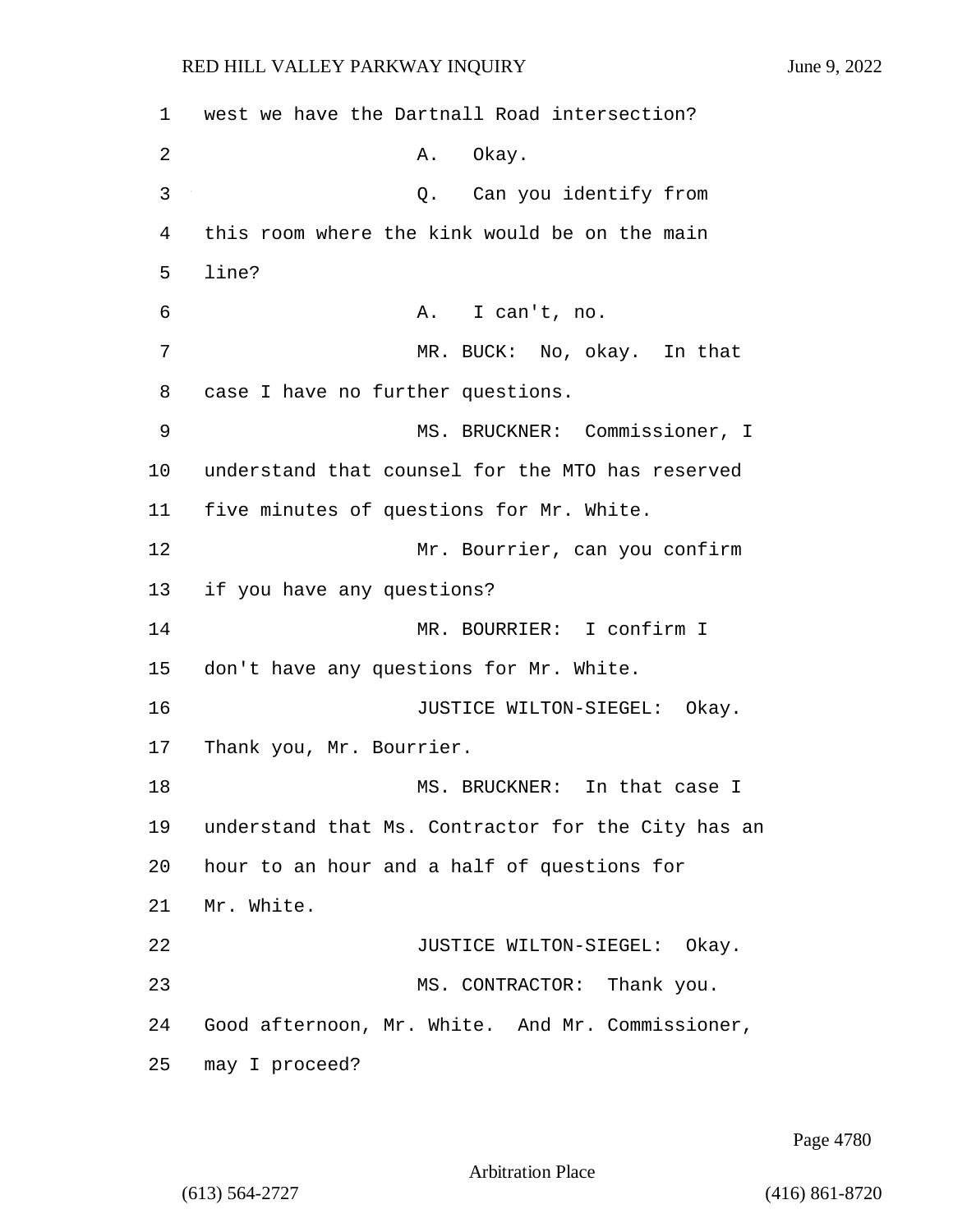1 JUSTICE WILTON-SIEGEL: Yes. Please proceed. I just note, though, that we will be taking a break at 3:30, and we would expect to close at 4:30. 5 MS. CONTRACTOR: I think I should be able to finish my questions within the hour, Mr. Commissioner. If you would like to take the break now, I'm happy to do that. 9 JUSTICE WILTON-SIEGEL: I think we should probably -- well, I'm in your hands. If it's easier for you in terms of organizing your thought to take a 15-minute break now, I'm happy to do that. 14 MS. CONTRACTOR: I'm happy to proceed. **JUSTICE WILTON-SIEGEL:** Okay. Well, then why don't you proceed. EXAMINATION BY MS. CONTRACTOR: 19 Q. And, Mr. White, I would like to start by asking questions about the division of labour between some of the departments in public works. And just to set the stage back in 2013, one of the departments in the public works group was the corporate assets and strategic planning department which included the energy,

Page 4781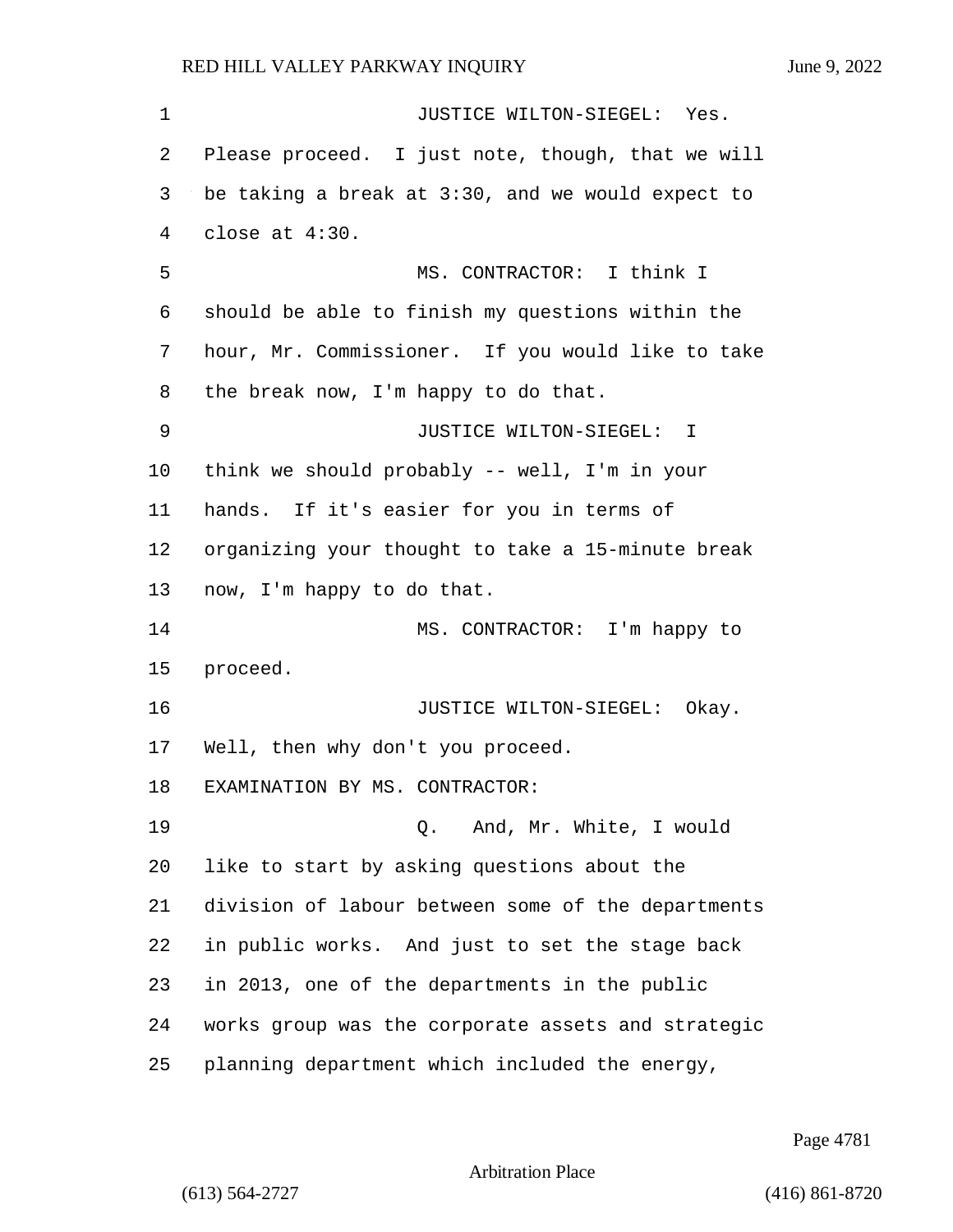1 fleet and traffic division. Do I have that right 2 so far? 3 A. Yes. 4 Q. And that division 5 included the traffic engineering operations 6 section? 7 A. No. Just the traffic 8 operations section at that time. Until we 9 re-orged again. 10 Q. Right. And you become 11 the manager of traffic operations and then 12 subsequently traffic engineering and operations; 13 is that right? 14 A. That's correct. 15 Q. And the other department 16 in public works -- one of the other departments 17 was engineering services. And that department 18 included several groups and -- including design 19 and asset management, correct? 20 A. Correct. 21 Q. I would like to 22 understand the primary difference between traffic 23 engineering which was in energy, fleet and 24 traffic, and asset management which was in 25 engineering services. And generally speaking, is

Page 4782

Arbitration Place

(613) 564-2727 (416) 861-8720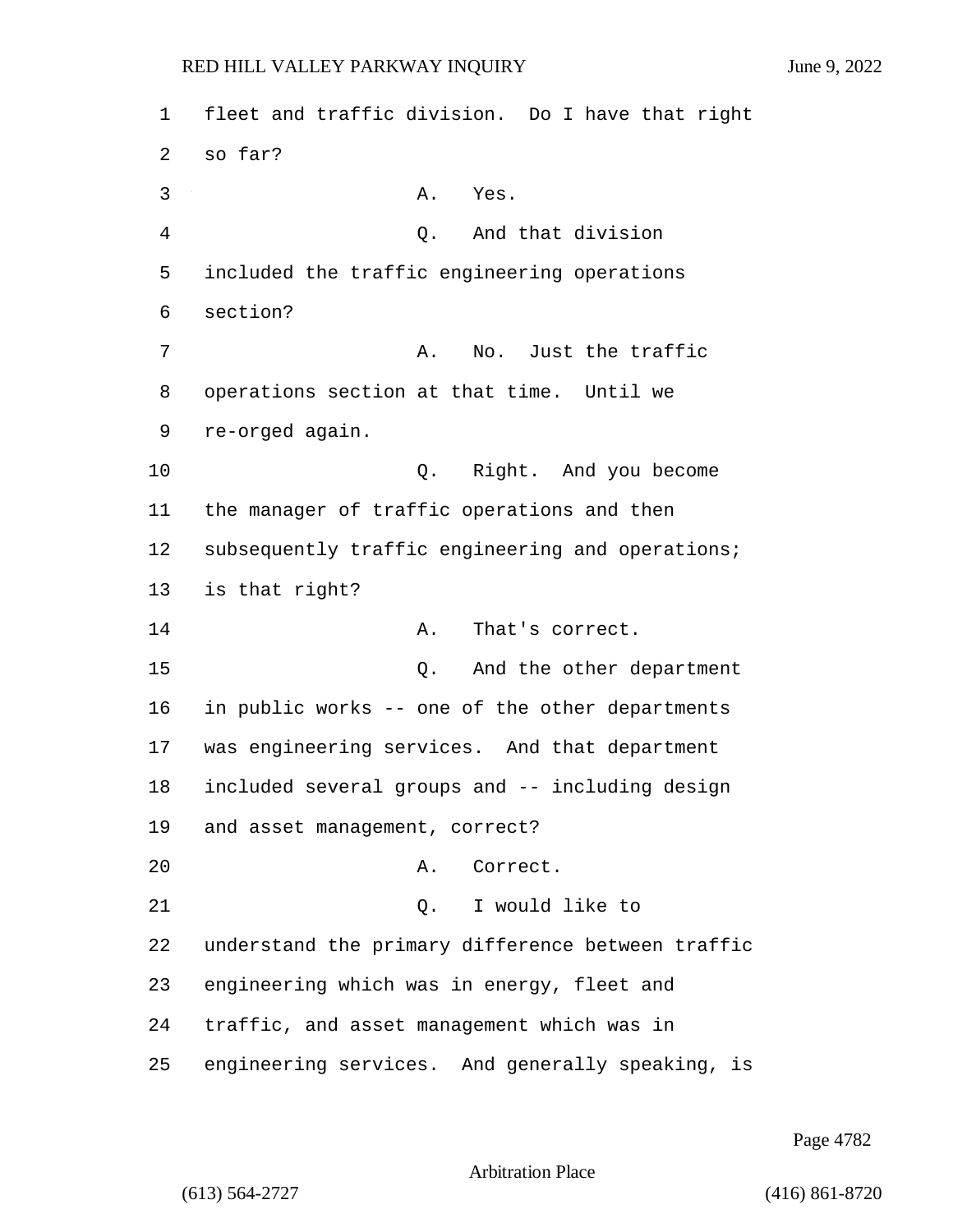| 1  | it fair to say that traffic engineering and        |
|----|----------------------------------------------------|
| 2  | operations looked after the safety of the roadway, |
| 3  | and asset management looked at the durability of   |
| 4  | roadways?                                          |
| 5  | That's a fair $-$ - that is<br>Α.                  |
| 6  | a fair statement.                                  |
| 7  | Thank you.<br>Q.                                   |
| 8  | Mr. Registrar, could we please                     |
| 9  | go to HAM41413.                                    |
| 10 | Commission counsel took you to                     |
| 11 | this e-mail which was from January 2013 between    |
| 12 | yourself and a number of other staff members       |
| 13 | discussing the scope of the 2013 motion and        |
| 14 | subsequently the CIMA report.                      |
| 15 | And commission counsel asked                       |
| 16 | you specifically whether Mr. Gallo or anyone else  |
| 17 | reporting to you advised you of the exchange, and  |
| 18 | at the top of the e-mail which says:               |
| 19 | "After discussing with Gord                        |
| 20 | and Gary, it's our opinion                         |
| 21 | that safety issues should be                       |
| 22 | reviewed holistically." (As                        |
| 23 | read)                                              |
| 24 | And you're not on the top part                     |
| 25 | of that e-mail, but you are at bottom of the       |

Page 4783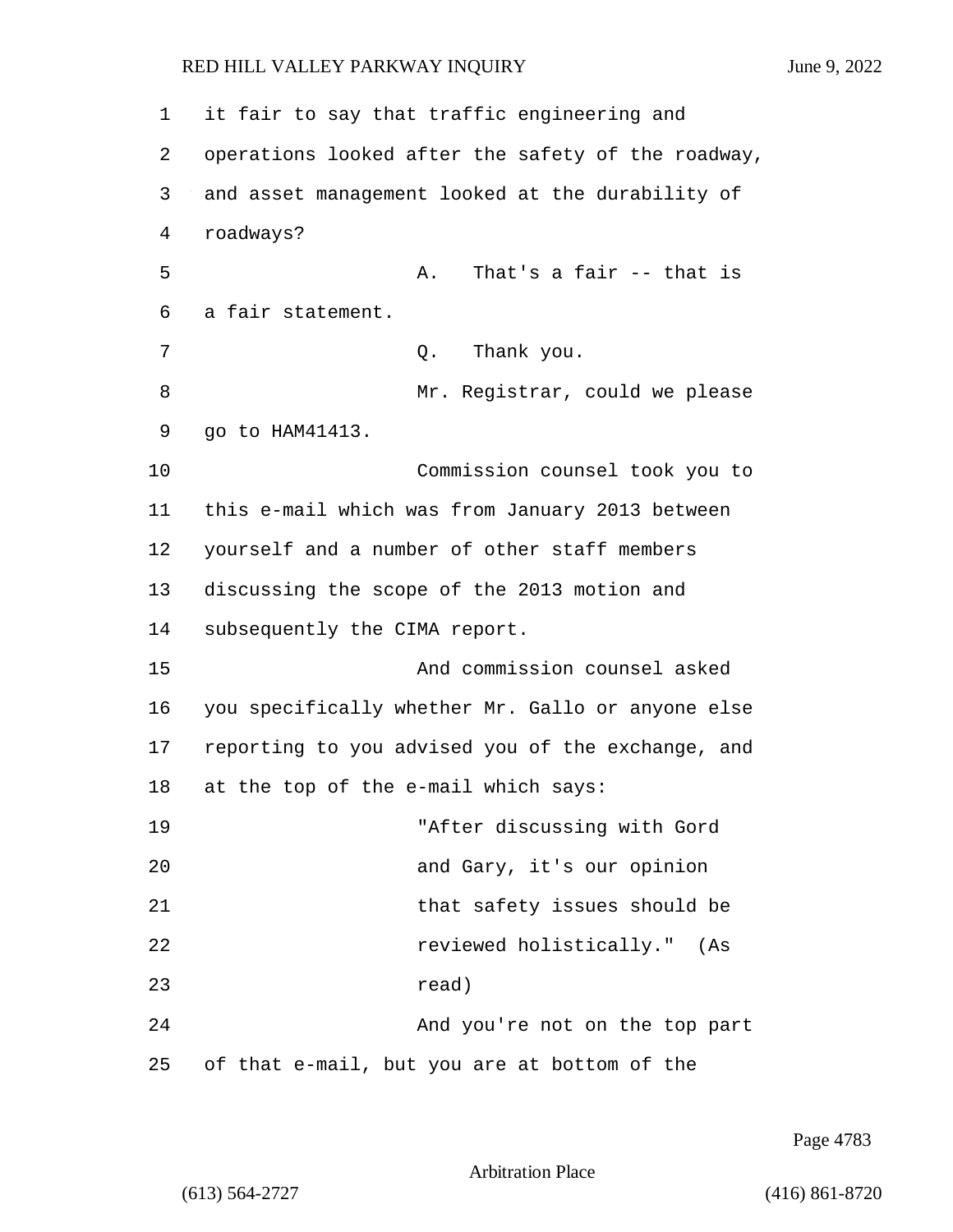chain. 2 And so she asked you whether anyone reporting to you advised you that engineering services felt safety issues should be reviewed holistically and that the consultant retained should be looking at lighting as well as the other items that you list at the bottom of the e-mail. 9 And I think your evidence was that you don't recall that happening, correct? 11 A. Correct. 12 0. Okay. 13 Actually, Mr. Commissioner -- sorry, Mr. Registrar, if you could please keep the top of that e-mail called out and also pull up OD6, image 8, paragraph 11, please. Pull out the excerpted part at paragraph 11. Thank you. 18 That of course, Mr. White, is language of the actual motion in 2013. And commission counsel also asked you about your understanding of the primary focus of the 2013 CIMA report which of course was prepared in response to this motion. And your evidence was that in your view the primary purpose was to do a safety audit of all aspects of the facility in the

Page 4784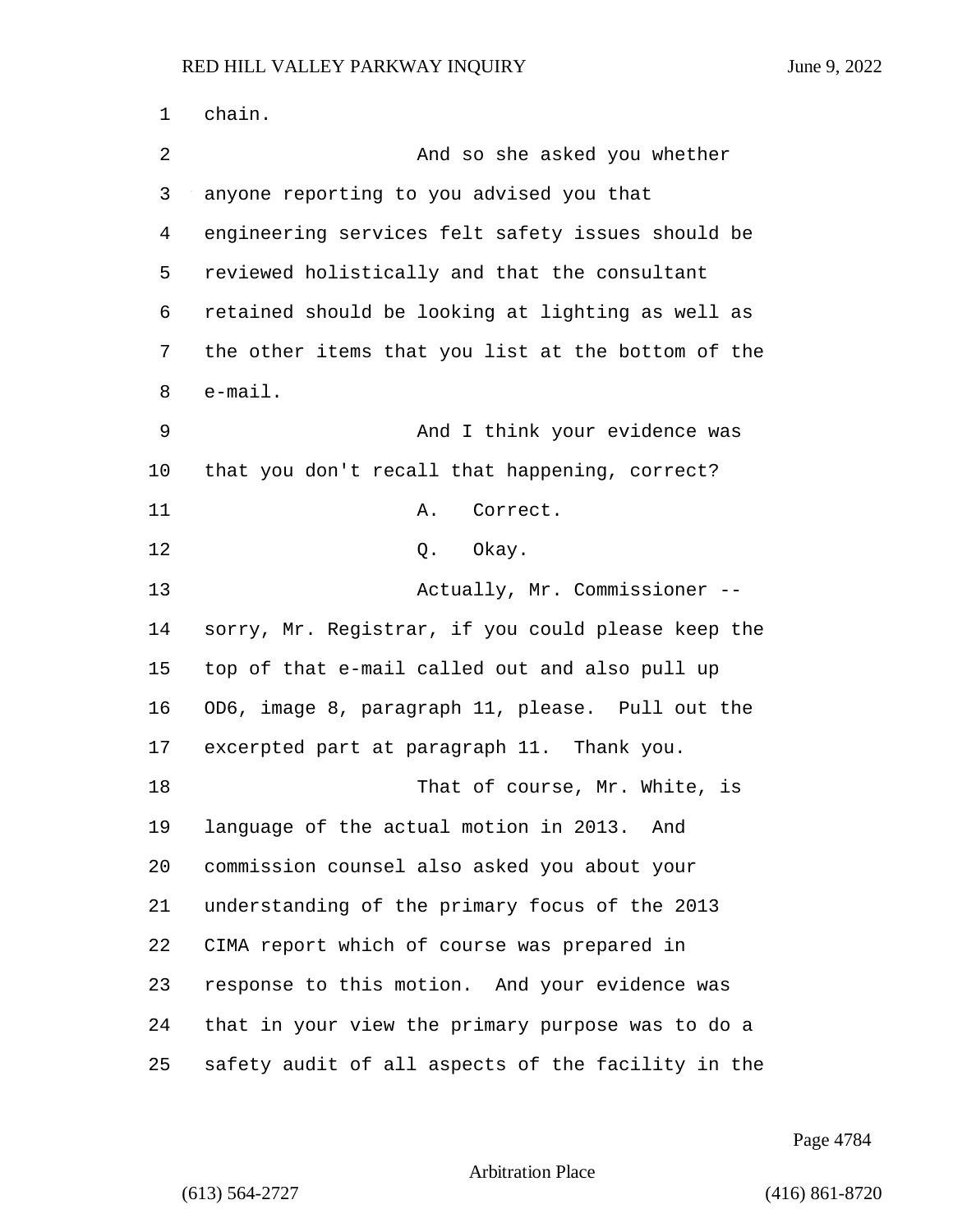| 1  | study area; is that correct?                       |
|----|----------------------------------------------------|
| 2  | That is correct.<br>Α.                             |
| 3  | In light of all that, in<br>Q.                     |
| 4  | your view, is Mr. Field's statement that or        |
| 5  | opinion that the safety issues should be reviewed  |
| 6  | holistically consistent with the language of the   |
| 7  | motion itself, which as you'll see has three parts |
| 8  | it to, the first asks staff to investigate         |
| 9  | upgrading lighting on the Red Hill in the vicinity |
| 10 | of the Mud/Stone Church interchanges, and staff -- |
| 11 | direct staff to investigate signage, lane markings |
| 12 | or other initiatives to assist motorists in the    |
| 13 | same area.                                         |
| 14 | And in your view, just taking                      |
| 15 | those top two paragraphs, is that consistent with  |
| 16 | Mr. Field's opinion that the safety issue should   |
| 17 | be reviewed holistically?                          |
| 18 | I believe so, yes.<br>А.                           |
| 19 | Thank you.<br>Q.                                   |
| 20 | Mr. Registrar, you can take                        |
| 21 | that down. If you could pull up HAM40184, please.  |
| 22 | And you were also asked about                      |
| 23 | what we're all calling the kink area, the area     |
| 24 | between the LINC and the Red Hill. And commission  |
| 25 | counsel took you to the July 21st e-mail from      |

Page 4785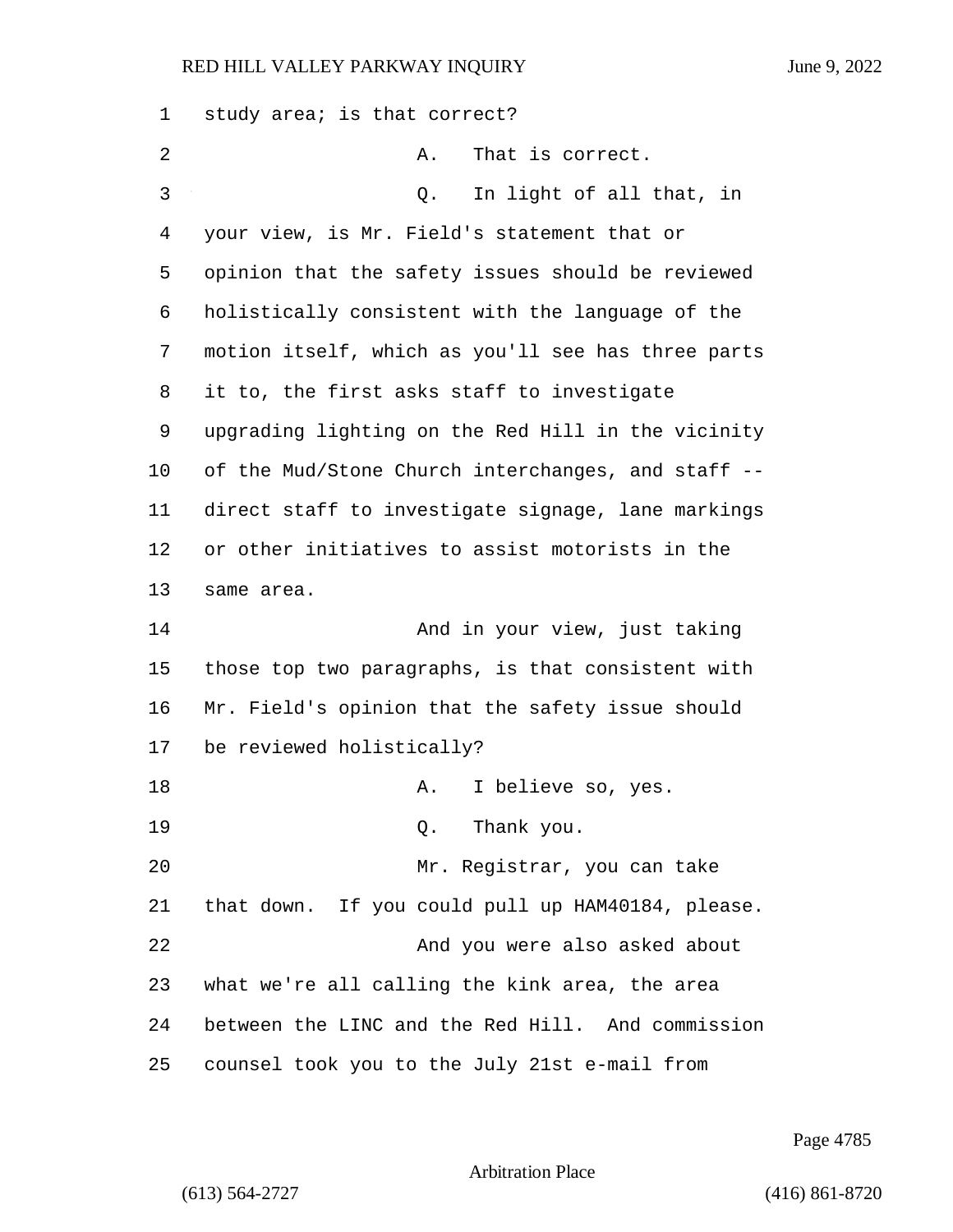1 Mr. Solomon. 2 And, Mr. Registrar, if you 3 could call that up. 4 And here Mr. Solomon 5 references a collision history analysis that was 6 completed and states that: 7 "It does not justify the cost 8 be necessary to that would be necessary to 9 address this issue." (As 10 read) 11 And commission counsel asked 12 you whether were you aware who was responsible for 13 monitoring the collisions in this area between 14 2010 and 2013. However, you were not taken to the 15 actual collision review which I think is 16 important. 17 So if you could leave that up 18 please, Mr. Registrar, and also pull up HAM40065. 19 Just the top paragraph would be fine. 20 And so this is an e-mail from 21 Mr. Spoletti to Mr. Solomon in which he's 22 detailing the collision review of the kink. And 23 you'll see that he says: 24 "Hi, Hart. We were able to

25 define a road segment in order

Page 4786

Arbitration Place

(613) 564-2727 (416) 861-8720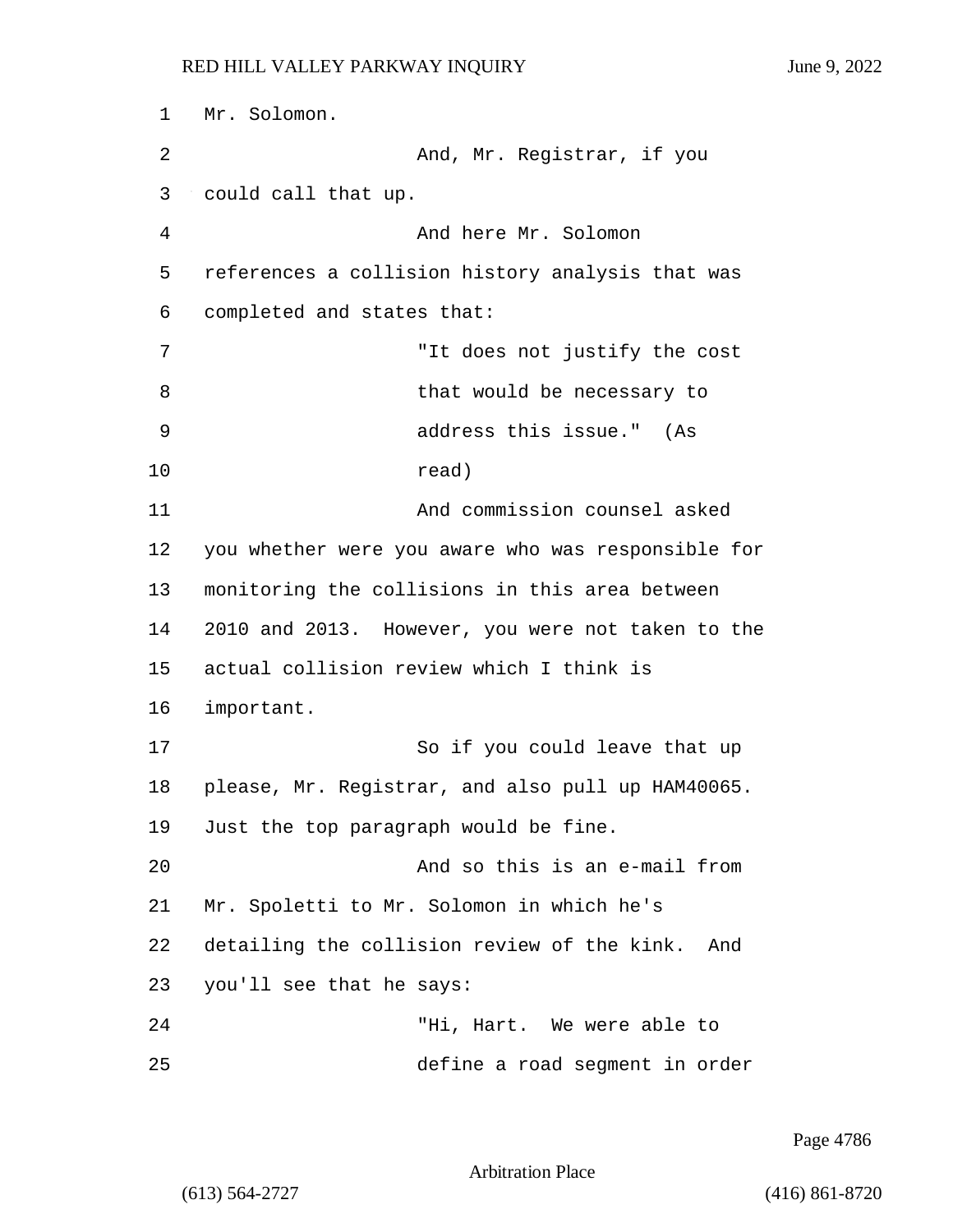| 1  | to put together a collision                        |
|----|----------------------------------------------------|
| 2  | summary for the Red Hill/LINC                      |
| 3  | transfer area. There have                          |
| 4  | been a total of five                               |
| 5  | collisions, two of which                           |
| 6  | occurred in the area of the                        |
| 7  | kink. Of these two, one                            |
| 8  | involved a motorist who was                        |
| 9  | charged with impaired driving;                     |
| 10 | the other collision involved a                     |
| 11 | motorist who lost control                          |
| 12 | along the curve on icy road                        |
| 13 | conditions. I think it would                       |
| 14 | be difficult to attribute any                      |
| 15 | collisions as a result of the                      |
| 16 | noted kink in the road." (As                       |
| 17 | read)                                              |
| 18 | And so essentially the                             |
| 19 | conclusion was that there was no collision history |
| 20 | attributable to the issue that Mr. Solomon was     |
| 21 | looking into, correct?                             |
| 22 | Well, I'm sorry, I hadn't<br>Α.                    |
| 23 | seen that e-mail before, but that appears to be    |
| 24 | the case, yes.                                     |
| 25 | Thank you.<br>Q.                                   |

Page 4787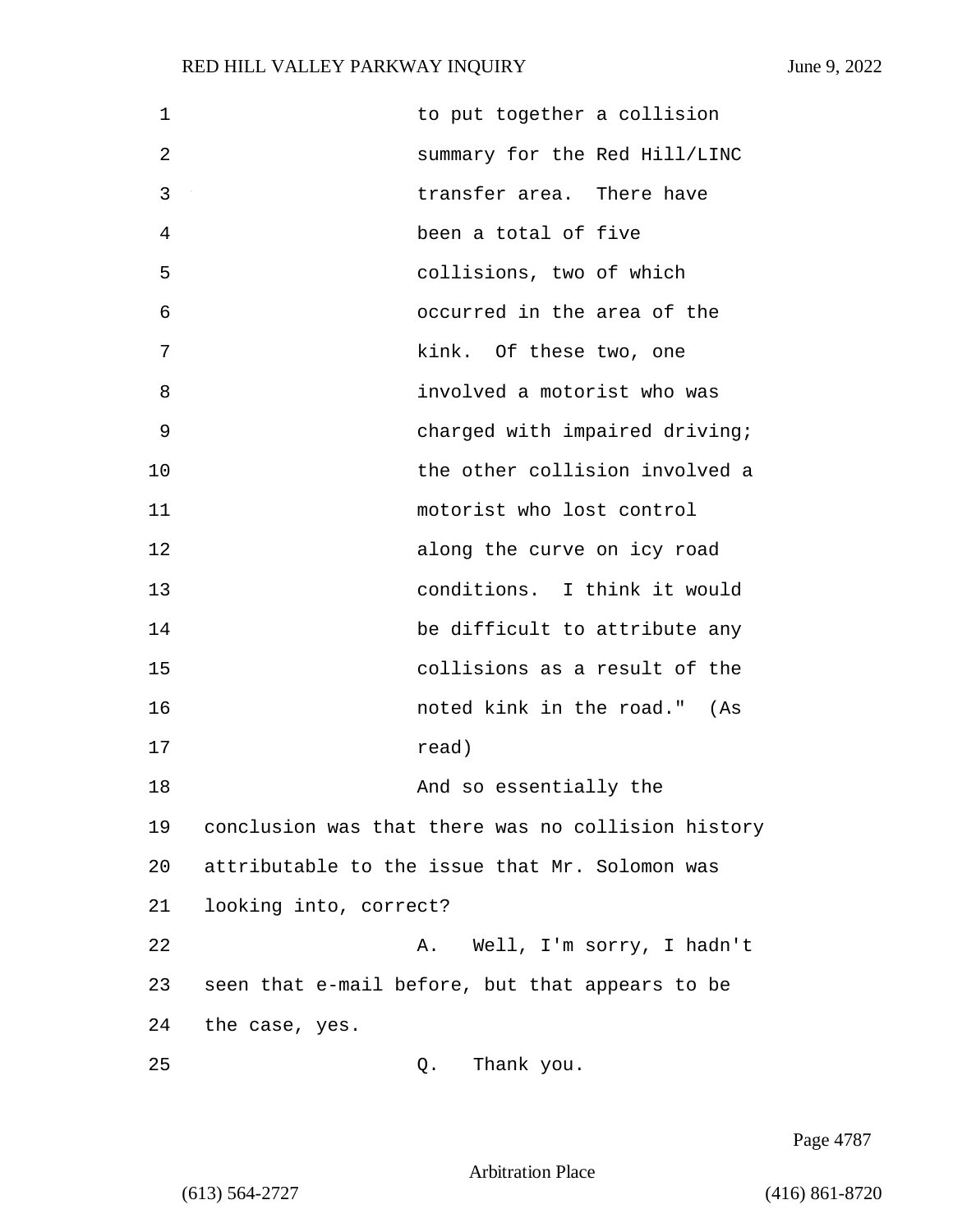| 1  | Okay. We can take that down,                         |
|----|------------------------------------------------------|
| 2  | Mr. Registrar. In the context of the 2013 CIMA       |
| 3  | report and -- you were asked about a meeting that    |
| 4  | Mr. Cooper and Mr. Ferguson had with Councillor      |
| 5  | Collins and Jackson and regarding a draft of the     |
| 6  | CIMA report that was sent to these councillors as    |
| 7  | well as Councillor Clark. If I understand your       |
| 8  | evidence, you didn't have any concerns with          |
| 9  | Mr. Cooper and Mr. Ferguson meeting with the         |
| 10 | councillors, and I believe it was because traffic    |
| 11 | had a history of open discussions with councillors   |
| 12 | and would meet with councillors on matters that      |
| 13 | are particularly relevant to their wards. Is that    |
| 14 | correct?                                             |
| 15 | That is correct.<br>Α.                               |
| 16 | And would these types of<br>Q.                       |
| 17 | status updates be helpful to councillors to          |
| 18 | provide their constituents in turn with status       |
| 19 | updates on a motion or investigation that was        |
| 20 | pending?                                             |
| 21 | Well, once they are aware<br>Α.                      |
| 22 | of the direction that we're taking, they are free    |
| 23 | to choose what they do with the information.<br>They |
| 24 | could update their constituency, or they may wish    |
| 25 | to wait until items go through committee. That's     |

Page 4788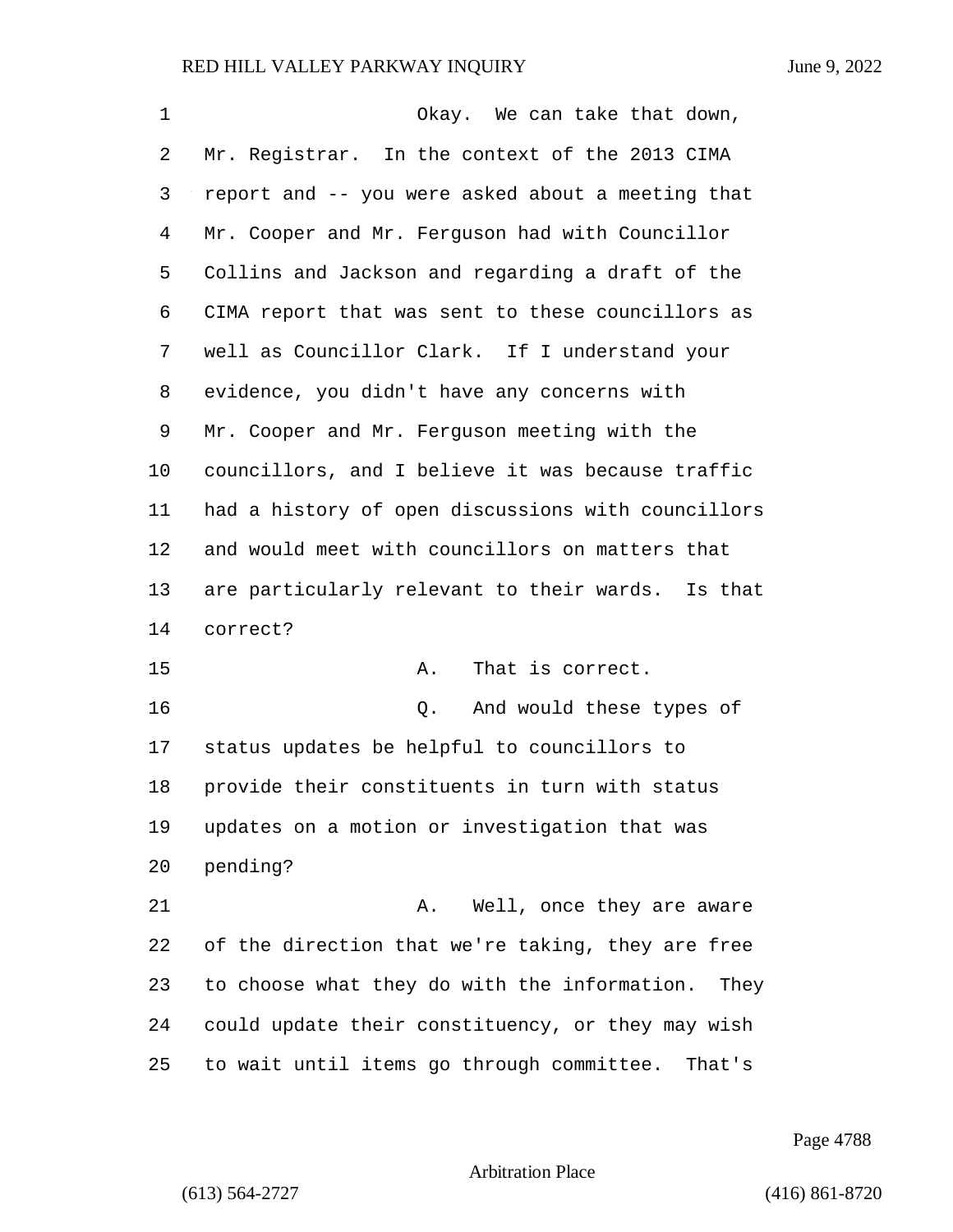| 1  | entirely up to the councillor themselves.          |
|----|----------------------------------------------------|
| 2  | Q. Okay. We know that in --                        |
| 3  | on November 19th, 2013 staff presented a report in |
| 4  | response to the motion that we were looking at     |
| 5  | moments ago, and I take it you would have been at  |
| 6  | that committee meeting, Mr. White?                 |
| 7  | I don't remember actually<br>Α.                    |
| 8  | at this point in time whether I was there or not   |
| 9  | in 2013.                                           |
| 10 | Fair enough.<br>Q.                                 |
| 11 | And, Mr. Registrar, could we                       |
| 12 | please go to RHV986.                               |
| 13 | This is a transcript of the                        |
| 14 | PWC meeting from November 18th, 2013 that          |
| 15 | commission counsel has helpfully provided. And I   |
| 16 | just want to take you through a couple of          |
| 17 | sections, and you can let me know if it helps you  |
| 18 | recall whether you were in attendance.             |
| 19 | So the first paragraph under                       |
| 20 | "Councillor Collins," you'll see that it starts    |
| 21 | with him stating:                                  |
| 22 | "Mr. Chairman, this is the                         |
| 23 | motion that I put I believe it                     |
| 24 | was last year. I just first                        |
| 25 | want to thank staff for the                        |

Page 4789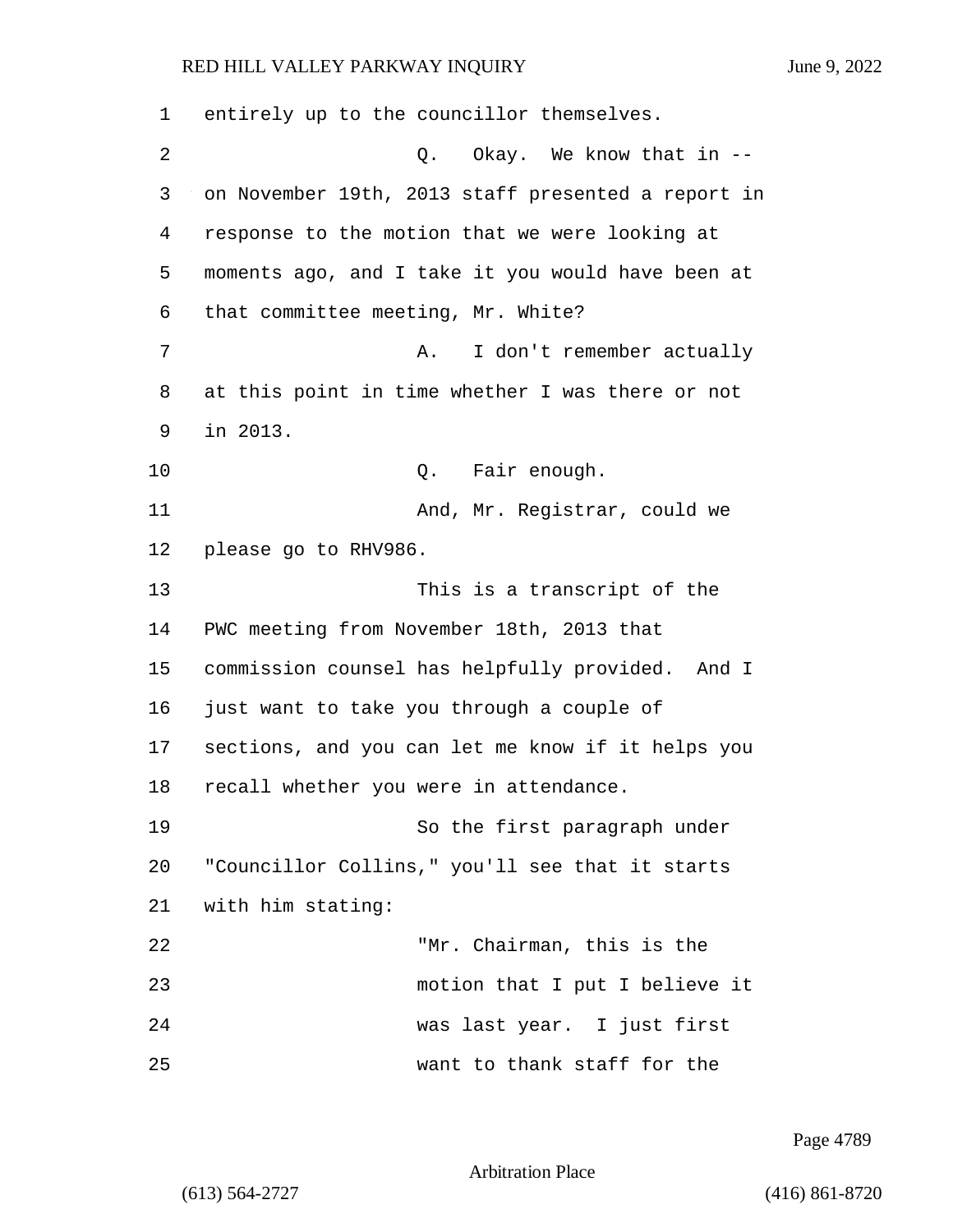| 1  | recommendations, and Steve and                    |
|----|---------------------------------------------------|
| 2  | Dave who are the authors of                       |
| 3  | the report were kind enough to                    |
| 4  | sit down with me and go over                      |
| 5  | the recommendations." (As                         |
| 6  | read)                                             |
| 7  | And here Councillor Collins is                    |
| 8  | referring to Steve Cooper and Dave Ferguson?      |
| 9  | Correct.<br>Α.                                    |
| 10 | Q. And specifically the                           |
| 11 | meeting that Mr. Ferguson and Mr. Cooper had with |
| 12 | Councillor Collins and Councillor Jackson to      |
| 13 | discuss the report?                               |
| 14 | Correct.<br>Α.                                    |
| 15 | If we go to image 3, if<br>Q.                     |
| 16 | you look at than Councillor Jackson's remarks in  |
| 17 | the first paragraph there, and the first -- or    |
| 18 | sorry, Councillor Jackson states:                 |
| 19 | "I was in the meeting for a                       |
| 20 | while with Councillor Collins                     |
| 21 | and Stephen Cooper and Dave                       |
| 22 | Ferguson, and I want to thank                     |
| 23 | Steve and Dave for their                          |
| 24 | leadership in the traffic                         |
| 25 | department and their                              |

Page 4790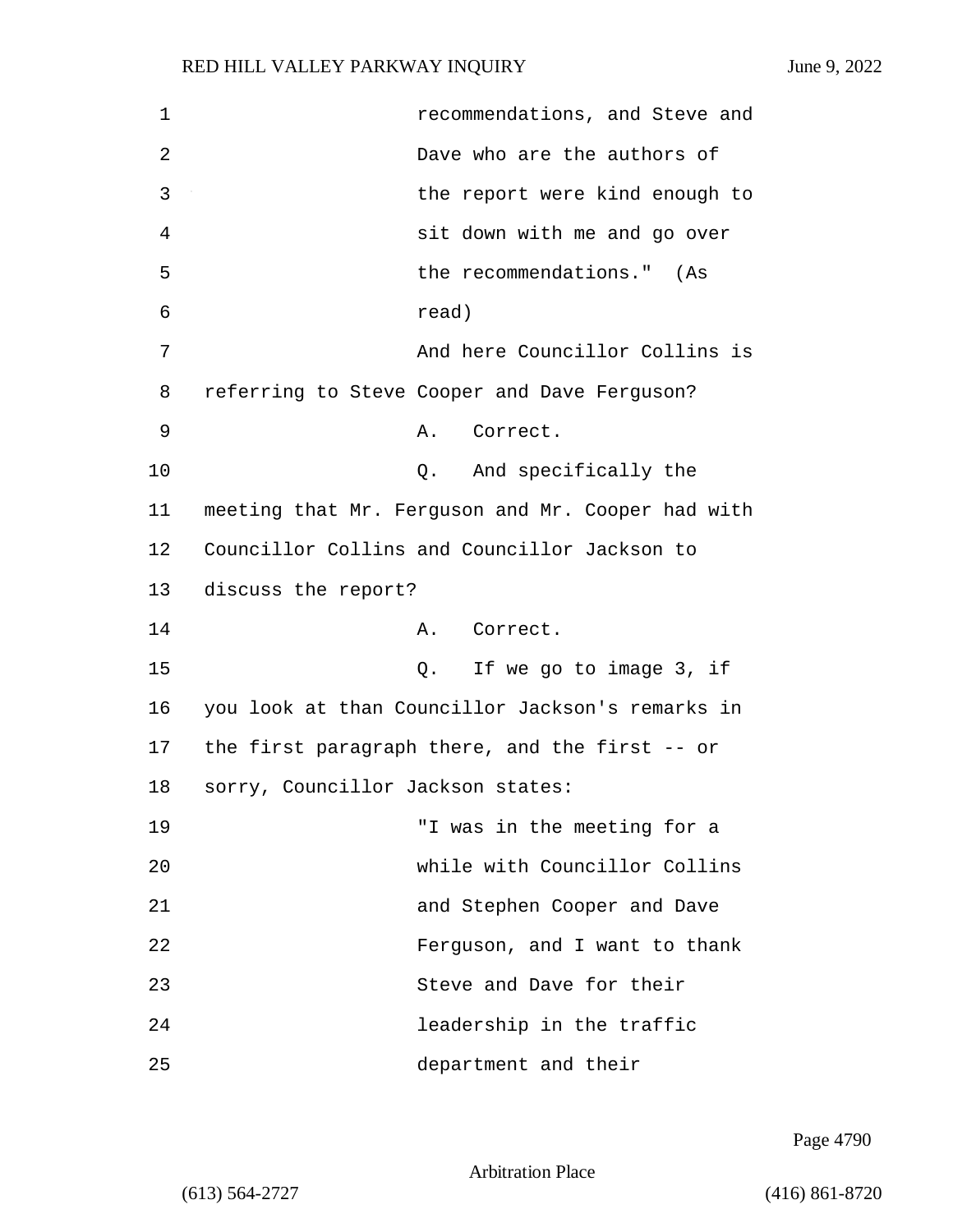| $\mathbf 1$ | availability always." (As                         |
|-------------|---------------------------------------------------|
| 2           | read)                                             |
| 3           | Similarly, this is referring                      |
| 4           | to the meeting that Mr. Cooper and Mr. Ferguson   |
| 5           | had to discuss where things were at with the CIMA |
| 6           | report and the staff report; is that correct?     |
| 7           | That's correct.<br>Α.                             |
| 8           | Q. Okay. Do you recall                            |
| 9           | whether during this committee meeting or          |
| 10          | afterwards if any of the other councillors        |
| 11          | expressed concerns that staff were discussing     |
| 12          | reports with council members whose wards were     |
| 13          | directly affected by those reports and not the    |
| 14          | other councillors?                                |
| 15          | I'm not aware of a single<br>Α.                   |
| 16          | complaint during or after the meeting --          |
| 17          | No one suggested $--$ I'm<br>Q.                   |
| 18          | sorry to cut you off, Mr. White. Please continue. |
| 19          | A. Sorry, I was finished.<br>$\perp$              |
| 20          | was not aware of any concerns expressed by any    |
| 21          | councillors before or after or during the         |
| 22          | committee meeting.                                |
| 23          | And no one suggested that<br>Q.                   |
| 24          | this was an inappropriate practice?               |
| 25          | No. Correct.<br>Α.                                |

Page 4791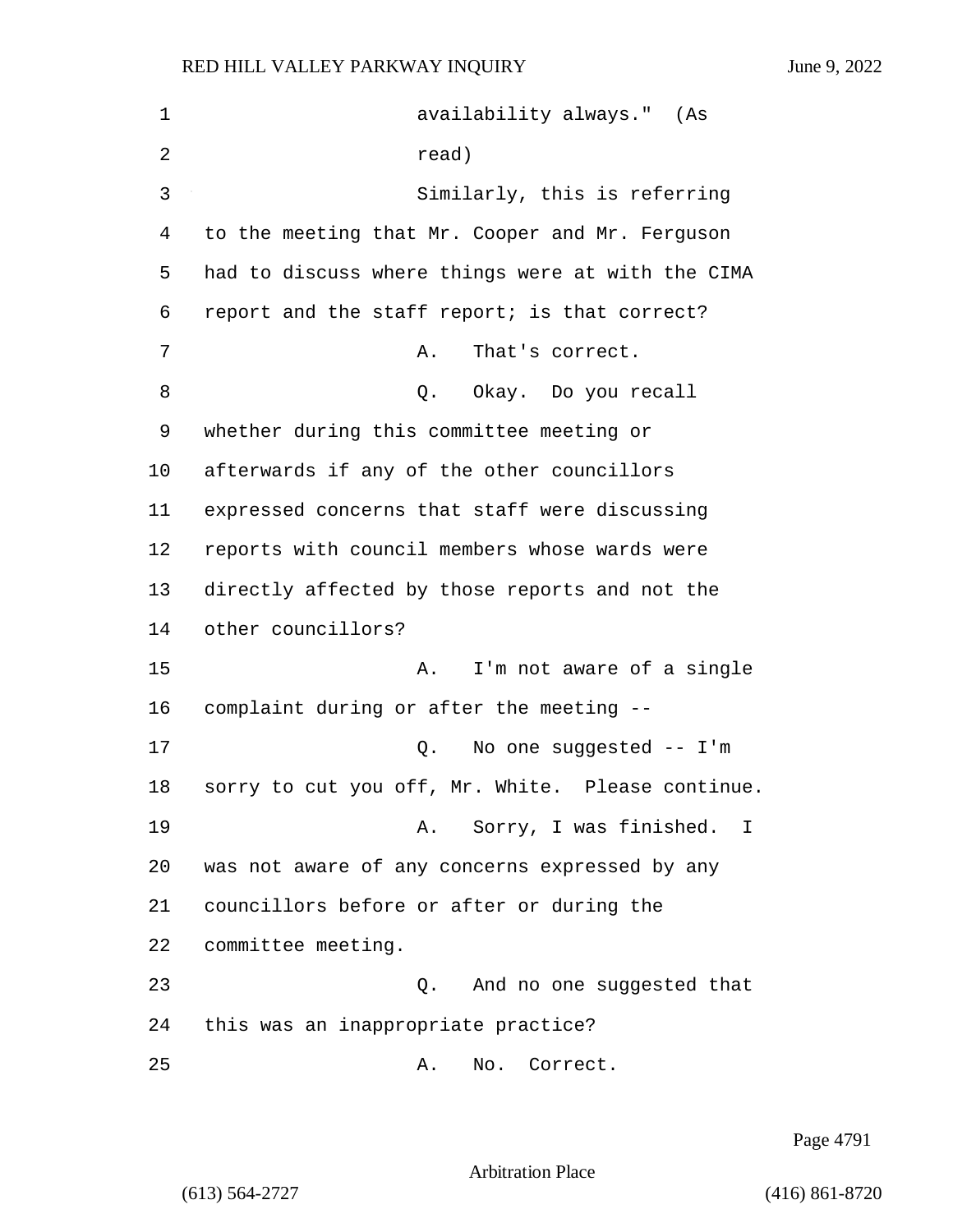| 1  | Q. Okay. Do you recall                             |
|----|----------------------------------------------------|
| 2  | whether during this committee meeting or           |
| 3  | afterwards whether Councillor Collins, Jackson or  |
| 4  | Clark, the three of whom received a draft copy of  |
| 5  | the CIMA report, suggested that staff provide a    |
| 6  | copy of the CIMA report to the other committee     |
| 7  | members?                                           |
| 8  | I don't recollect that<br>Α.                       |
| 9  | occurring.                                         |
| 10 | And I believe your<br>Q.                           |
| 11 | evidence was that certainly 2013 you had never     |
| 12 | seen a consultant report appended to a staff       |
| 13 | report at PWC?                                     |
| 14 | That is correct.<br>Α.                             |
| 15 | And commission counsel<br>Q.                       |
| 16 | asked how a member of the public could go about    |
| 17 | getting a copy of the consultant's report if it    |
| 18 | was not appended to a staff report, and you        |
| 19 | indicated that the FOI process is probably the     |
| 20 | most common process?                               |
| 21 | That is correct.<br>Α.                             |
| 22 | Q. Okay. Could members of                          |
| 23 | the public also contact their councillors directly |
| 24 | for a copy?                                        |
| 25 | Did they? I don't know<br>Α.                       |

Page 4792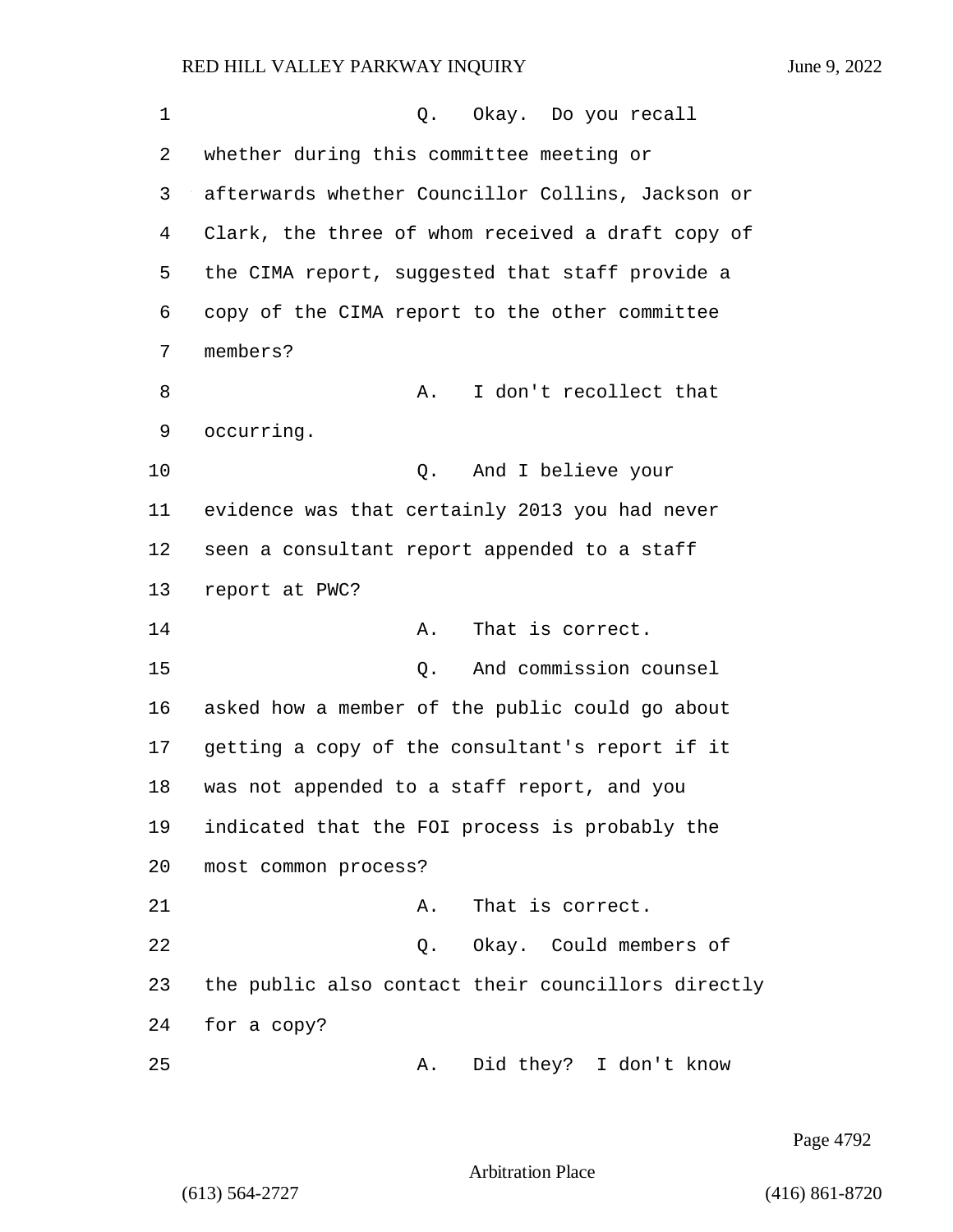| 1  | if they did. Could they?                           |
|----|----------------------------------------------------|
| 2  | Could they?<br>Q.                                  |
| 3  | They could.<br>Α.                                  |
| 4  | And a councillor could at<br>Q.                    |
| 5  | that point direct the staff -- or sorry, direct    |
| 6  | staff to provide a copy to the public if they      |
| 7  | thought it was appropriate to do so?               |
| 8  | Probably through the<br>Α.                         |
| 9  | clerk, but, yes, they could.                       |
| 10 | Thank you. I would like<br>Q.                      |
| 11 | to chat a little bit more about working with       |
| 12 | consultants. In your experience is there a         |
| 13 | difference between the use of could consider and   |
| 14 | should consider in a consultant's report?          |
| 15 | Could is questionable and<br>Α.                    |
| 16 | you don't have to, and should infers that you      |
| 17 | probably need to do it.                            |
| 18 | Q. And is it your                                  |
| 19 | expectation that a consultant would be intentional |
| 20 | in its use of those terms?                         |
| 21 | Yes, absolutely.<br>Α.                             |
| 22 | And what was your<br>Q.                            |
| 23 | expectation regarding how consultants would assign |
| 24 | timelines to a particular countermeasure?          |
| 25 | They probably would look<br>Α.                     |

Page 4793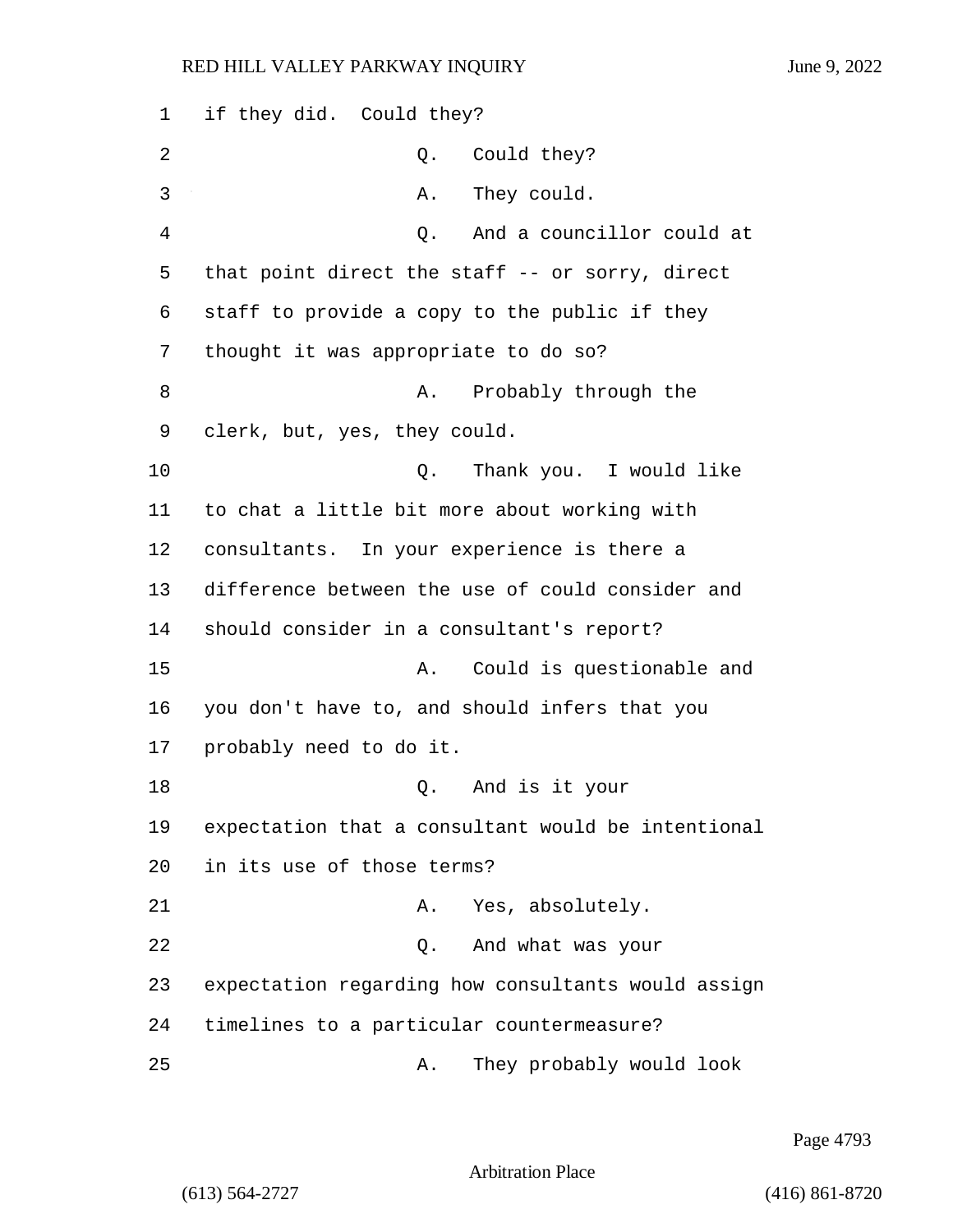| 1  | at the cost and effectiveness of the               |
|----|----------------------------------------------------|
| 2  | countermeasure and rank it that way, but probably  |
| 3  | wouldn't look at what was easy to do as opposed to |
| 4  | more time-consuming things, and so certain items   |
| 5  | might not be easy to do in a short timeframe.      |
| 6  | Q. Would you expect them to                        |
| 7  | identify investigations or countermeasures that in |
| 8  | their view needed to be done urgently on a more    |
| 9  | compressed timeline than other investigation or    |
| 10 | countermeasures that they --                       |
| 11 | Yes, absolutely I would.<br>Α.                     |
| 12 | If they noted something of extreme urgency, I      |
| 13 | would expect them to point that out immediately.   |
| 14 | Thank you. And in your<br>Q.                       |
| 15 | experience, Mr. White, is it common for City staff |
| 16 | to provide feedback to consultants with respect to |
| 17 | an ongoing engagement and report?                  |
| 18 | That is correct.<br>It's an<br>Α.                  |
| 19 | ongoing dialogue between the client and the        |
| 20 | consultant to develop a final report.              |
| 21 | And do you have any<br>О.                          |
| 22 | concerns with staff providing such feedback or     |
| 23 | recommendations to the consultant?                 |
| 24 | Not at all.<br>Α.                                  |
| 25 | Why not?<br>Q.                                     |

Page 4794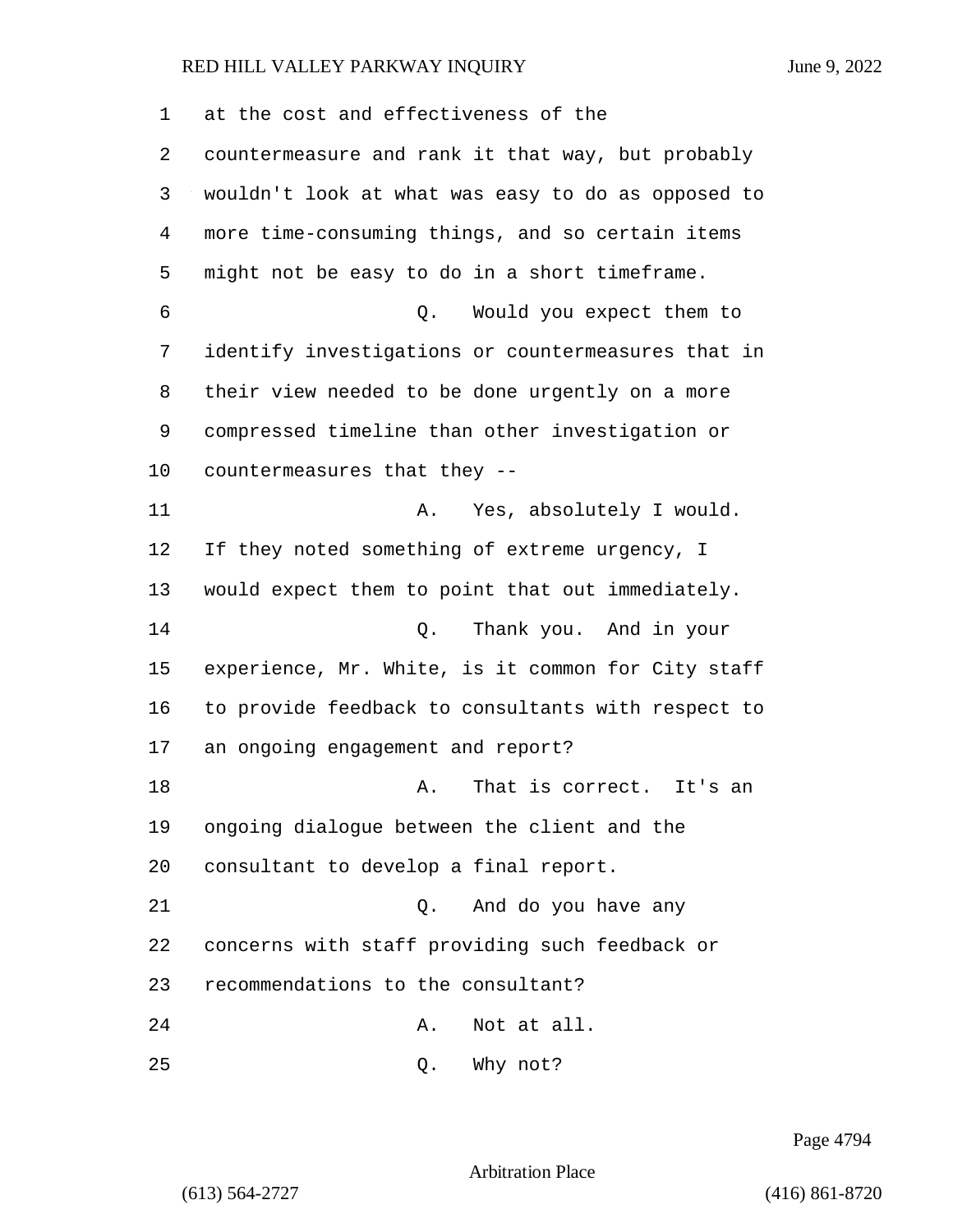1 A. Well, because it's an interactive process, and so the consultant can't move forward without hearing the opinions of the City and evaluating some of the commentary the City might have, and vice versa, the City needs to heed the consultant's conclusions. 7 and then I expect that your expectation would be that a consultant would not make any changes to a report that they didn't agree with? 11 A. I absolutely believe that. A consultant would say no, if they were being asked to describe something inappropriate; I'm sure. 15 C. Thank you. 16 And, Mr. Registrar, could you please pull up OD6, image 8, paragraph 11. And I don't know if you can also pull up another OD section at the same time, OD7, image 10, para 29. Excellent. 21 And so, Mr. White, you see before you the wording of the 2013 and the 2015 motions that gave rise to the 2013 and '15 CIMA reports. 25 A. Okay.

Page 4795

Arbitration Place

(613) 564-2727 (416) 861-8720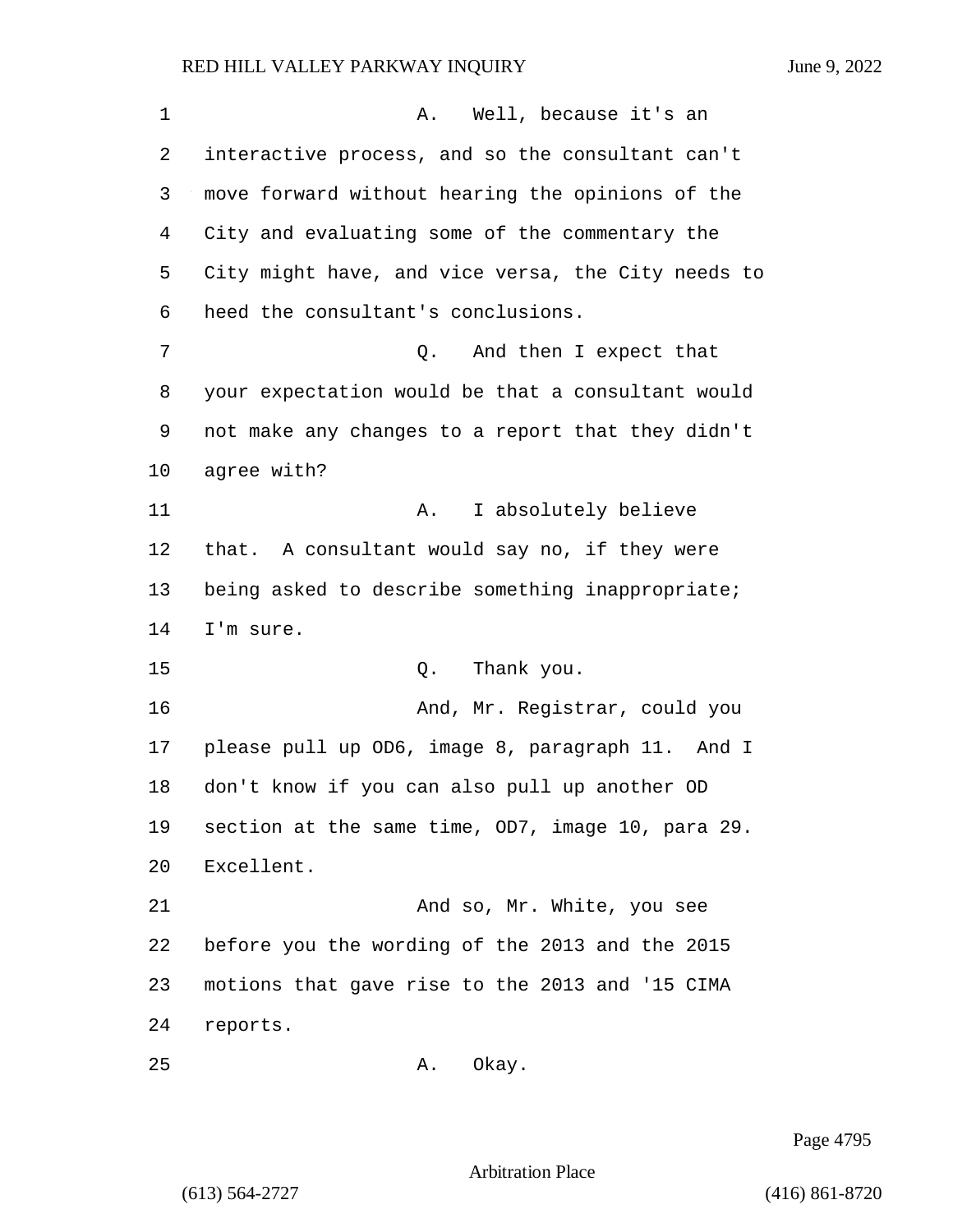1 and 1 Q. Am I correct that 2 generally when counsel brings a motion, 3 councillors are looking for staff's recommendation 4 to the issues raised in the motion? 5 A. Yes, that's 100 percent 6 true. 7 Q. And certainly that's the 8 case with the motions you see before you? 9 A. As with all motions, yes. 10 **Q.** And it may be that staff 11 wished to engage a consultant as part of 12 responding to that motion? 13 A. True. 14 Q. And we know of course 15 that that's what happened here. And when City 16 staff ask for advice from a consultant, fair to 17 say that they are relying on the consultant's 18 expertise? 19 A. Yes. 20 Q. And City staff may also 21 have their own technical expertise depending on 22 their position and area? 23 A. Yes. 24 Q. So is it expectation that 25 staff will rely on their own judgment in

Page 4796

Arbitration Place

(613) 564-2727 (416) 861-8720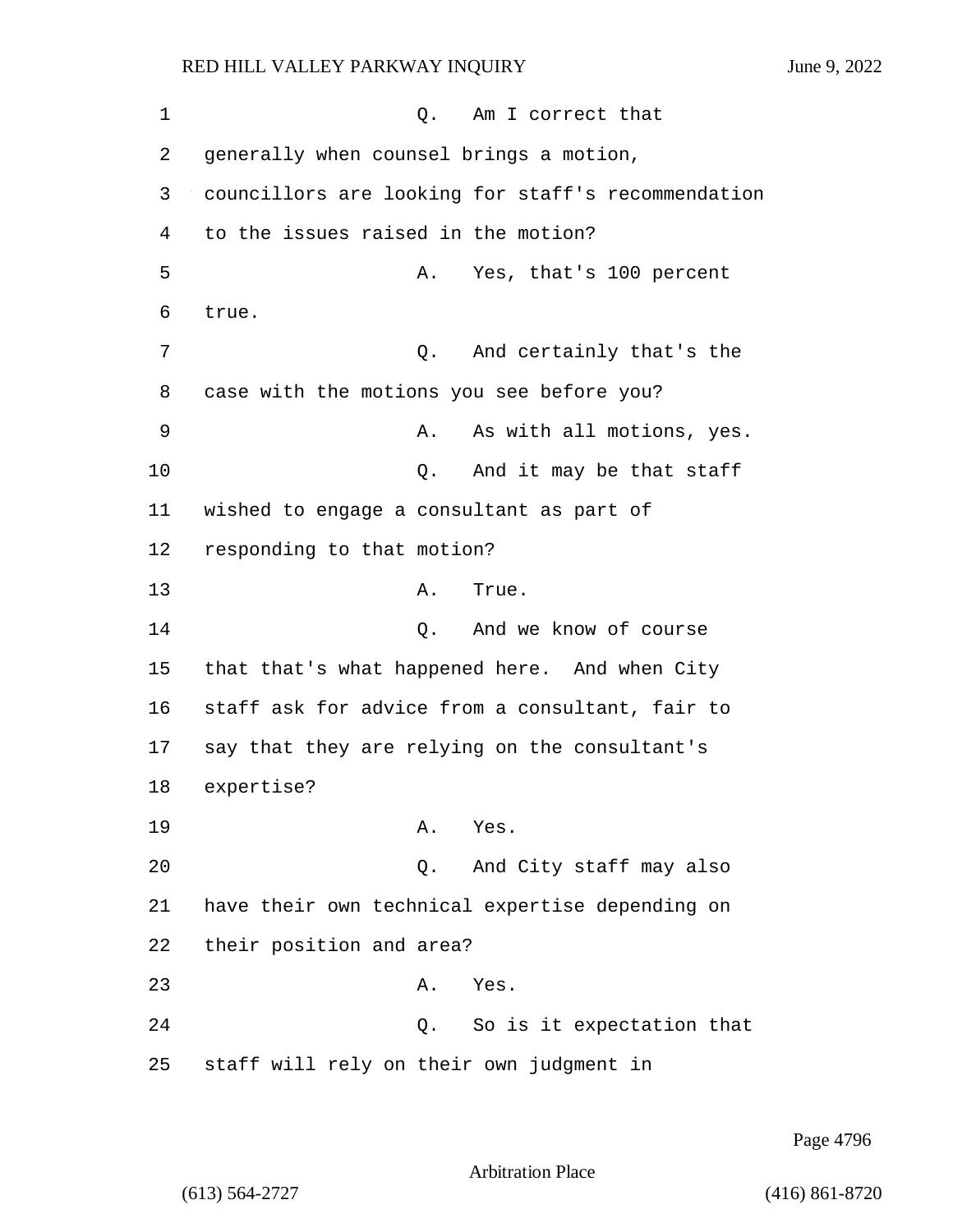conjunction with the advice from consultants when they're making decisions? 3 A. Yes. 4 Q. And would you expect that City staff and particularly staff in leadership positions would use their judgement in applying the advice that's contained in a consultant's report? 9 A. I absolutely believe that, yes. 11 Q. Right. Because ultimately what council is looking for is staff's recommendation which takes into consideration the consultant's report? 15 A. Correct. 16 Q. Commission counsel asked you a little bit about this and about the contents of staff reports in circumstances where the consultant's report is not appended to the staff report, and your evidence was that, it's important for staff to interpret the consultant report and to provide council with their best recommendations or course of action based on the data in the consultant's report, and that staff should review consultant reports to ensure they are not

Page 4797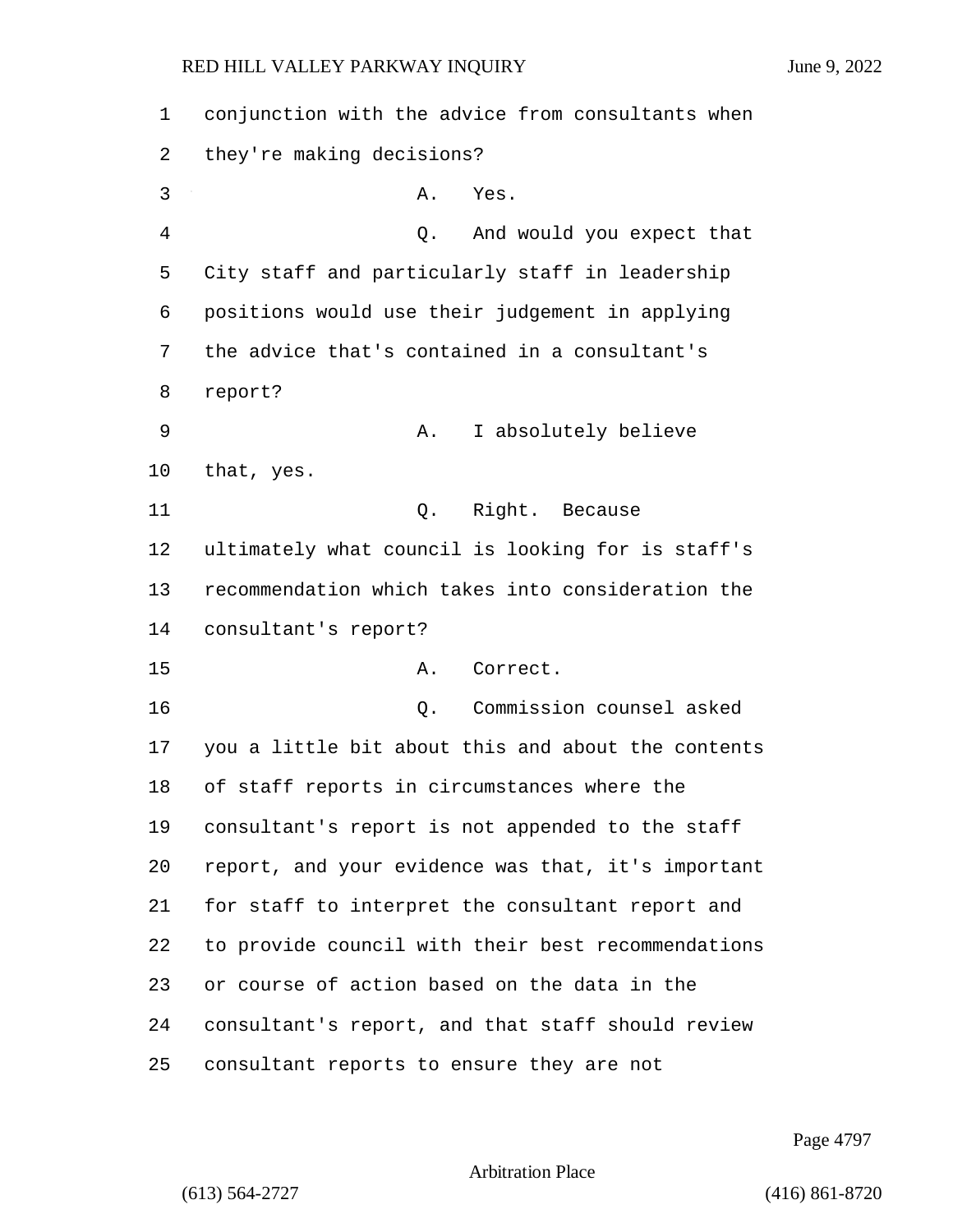recommending something that's untenable or that council has ruled out in the past; is that correct?

4 A. Correct. 5 Q. They also asked if staff are obliged to ensure that a staff report is a fair and accurate summary of the consultant's reports, including with respect to any concerns raised by the consultant, and your response was yes. To what extent would the significance of the concern raised by the consultant impact staff's discretion in determining whether to summarize those concerns in the staff report or not? 14 A. I think if it was in -- the consultant recommended something as an immediate requirement or an immediate remediation, that we would take that extremely seriously, and as you go down through the list of things, if you -- there are always a list of things at the end or usually in a consultant report that you could consider, but you don't necessarily have to consider. So it depends on the severity of the issue and the recommendation for mitigation. 24 Q. Okay. Thank you. And in your view did the 2013 CIMA report identify any

Page 4798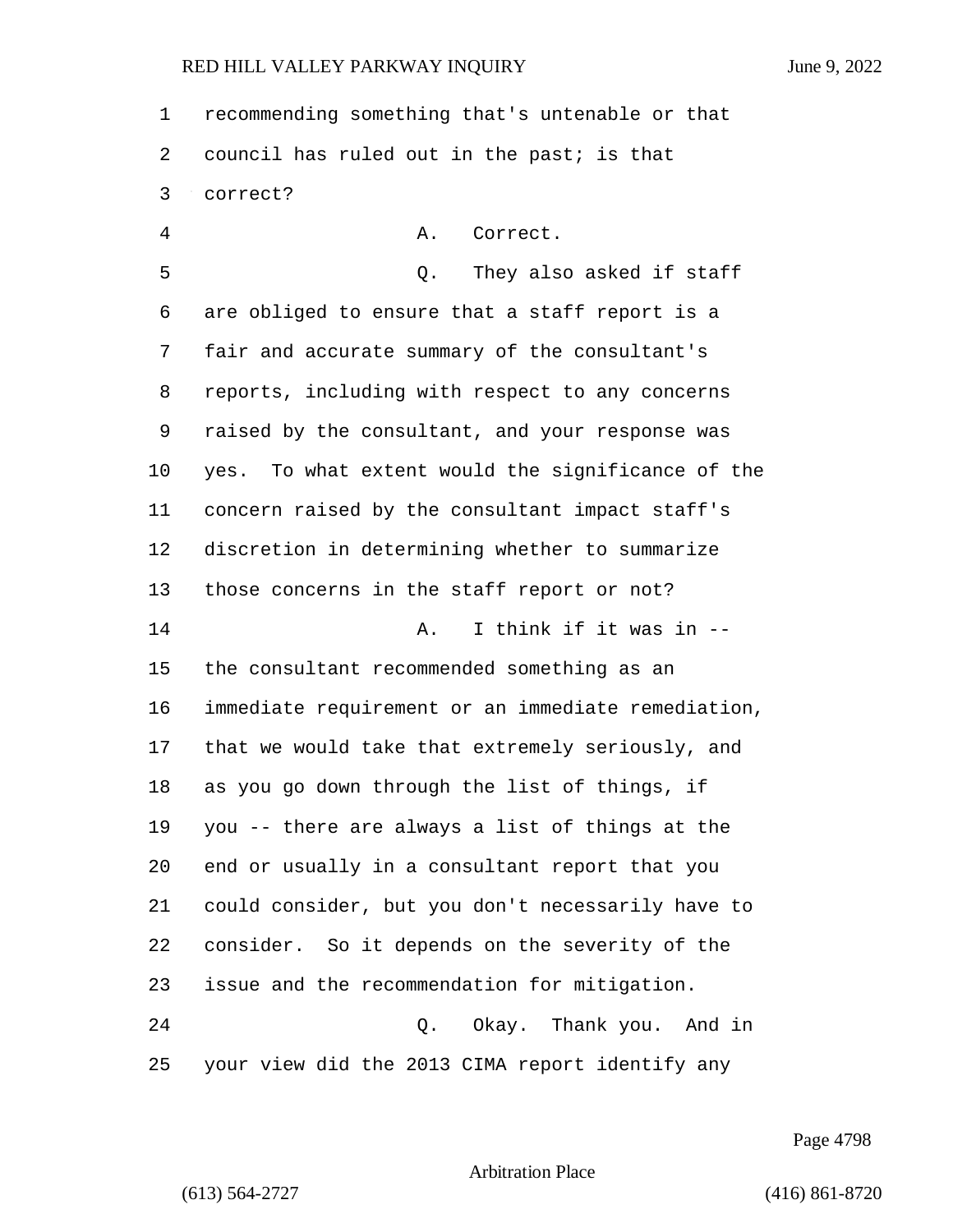| 1  | immediate or severe issue?                            |
|----|-------------------------------------------------------|
| 2  | No, I don't think it<br>Α.                            |
| 3  | really did.                                           |
| 4  | In fact, it confirmed<br>Q.                           |
| 5  | that the facility was overall operating safely        |
| 6  | when compared with other roads with similar           |
| 7  | characteristics; that's correct?                      |
| 8  | That is the wording in<br>Α.                          |
| 9  | the report, yes.                                      |
| 10 | Now, the report does<br>Q.                            |
| 11 | state that there was a higher proportion of wet       |
| 12 | weather and non daylight conditions, and I can        |
| 13 | take you to it, but -- and do you recall that that    |
| 14 | information was included in the appendix of the       |
| 15 | 2013 staff report?                                    |
| 16 | Yes.<br>Α.                                            |
| 17 | Q. Thank you.                                         |
| 18 | Mr. Registrar, could you                              |
| 19 | please go to CIM8082.0001 at image 16.                |
| 20 | JUSTICE WILTON-SIEGEL:<br>I'm                         |
| 21 | just wondering, Ms. Contractor, we're a little        |
| 22 | past 3:30.                                            |
| 23 | MS. CONTRACTOR: My apologies.                         |
| 24 | I got carried away.                                   |
| 25 | JUSTICE WILTON-SIEGEL:<br>$\mathtt{I}$ ' $\mathtt{m}$ |

Page 4799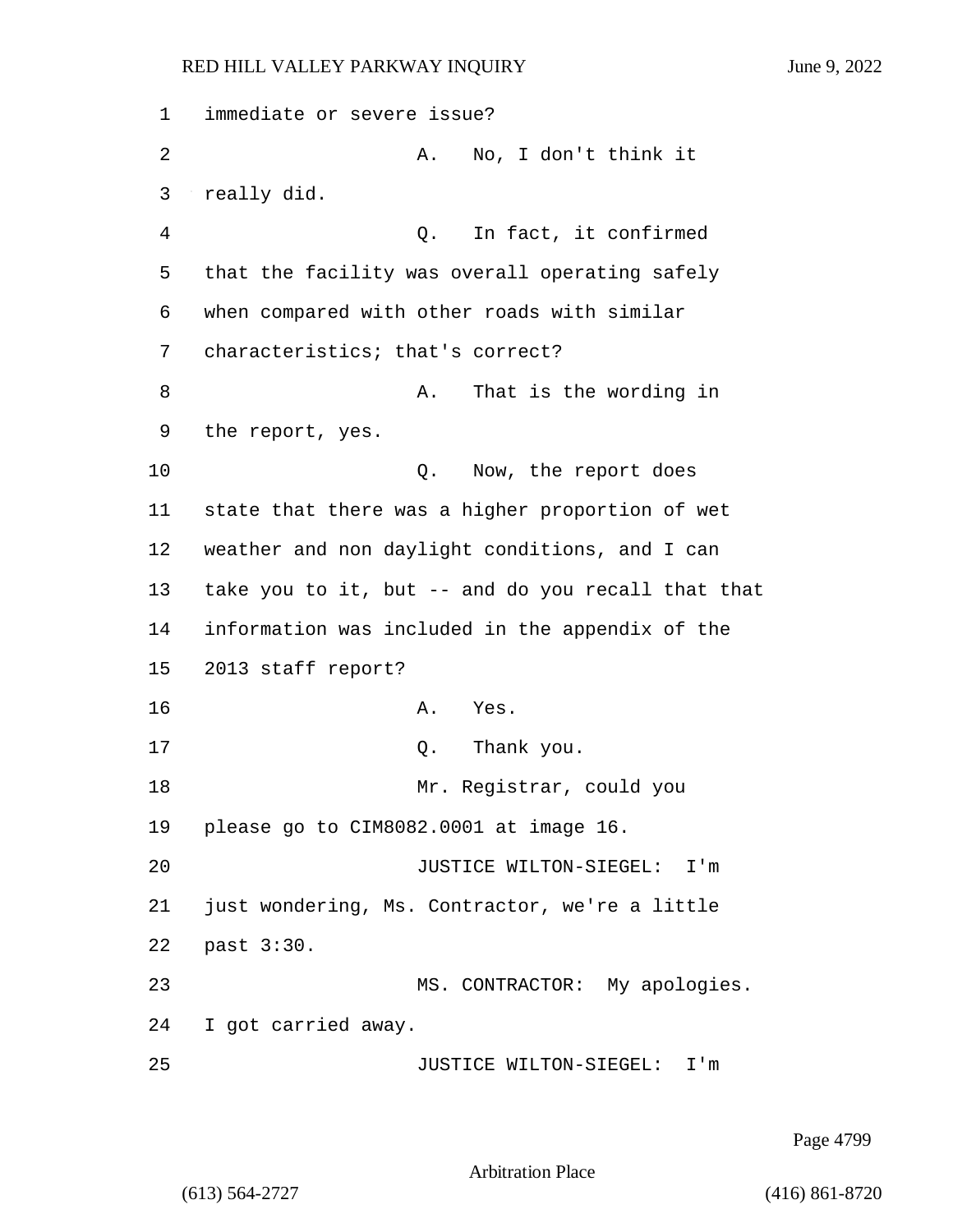wondering whether this would be an appropriate time to take our break? 3 MS. CONTRACTOR: It certainly would. Thank you. 5 JUSTICE WILTON-SIEGEL: Let's take a 15-minute break. We'll come back at quarter to 4:00, and adjourned until quarter to 4:00. --- Recess taken at 3:33 p.m. --- Upon resuming at 3:45 p.m. 11 BY MS. CONTRACTOR: 12 O. Thank you. 13 Mr. Registrar, could you please pull CIM8082.0001, image 16. Perfect. Thank you. **And, Mr. White, as part of the**  2013 CIMA report, CIMA conducted a collision analysis of the study area. 19 And if you could call out 4.1, please, Mr. Registrar. 21 And that section notes the objective of the analysis, which is to identify locations that have a higher than average number of collisions and locations where the proportion of different type of collisions are usually high.

Page 4800

Arbitration Place

(613) 564-2727 (416) 861-8720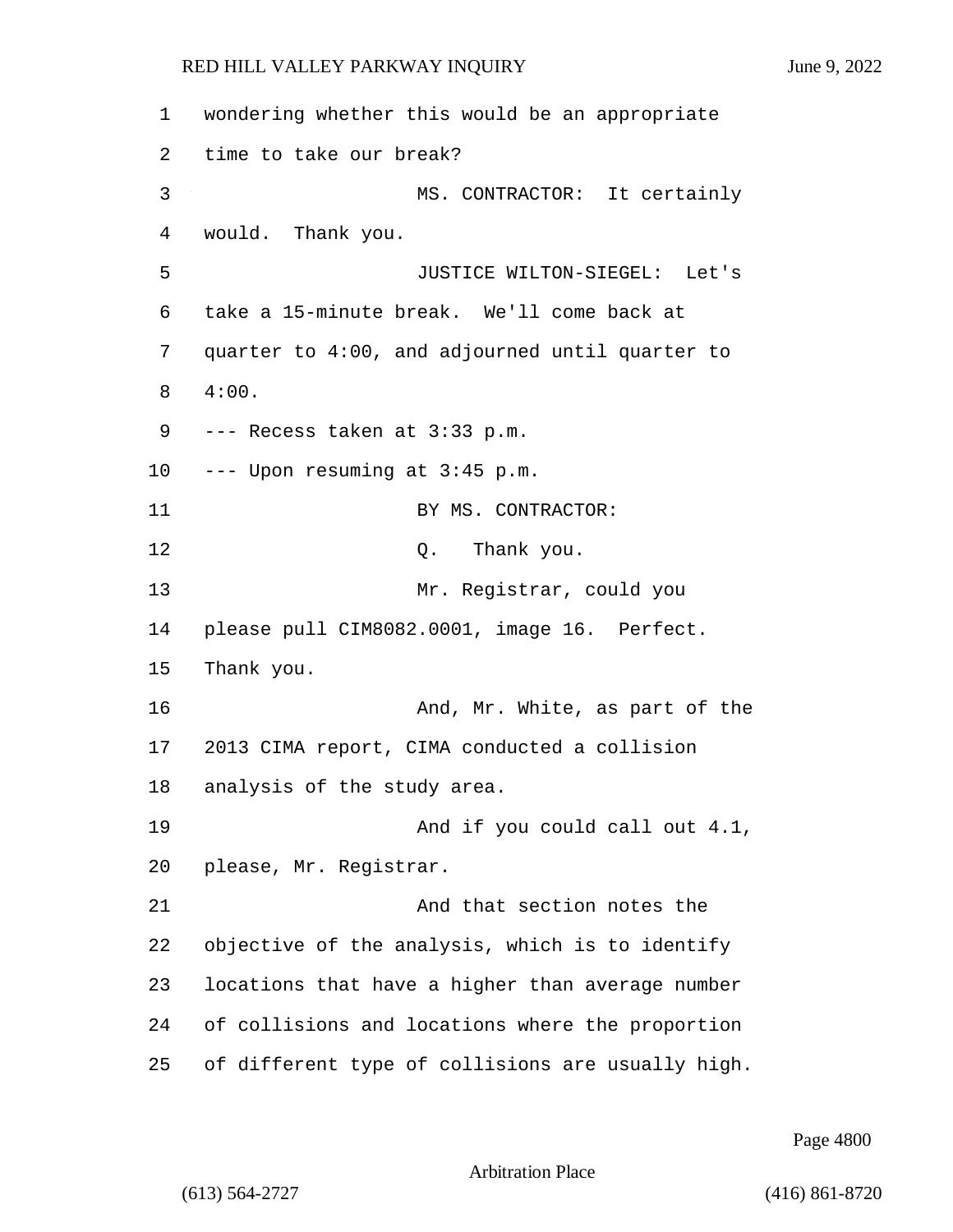| $\mathbf 1$ | Do you see that?                                   |
|-------------|----------------------------------------------------|
| 2           | Α.<br>Yes.                                         |
| 3           | In your experience why is<br>Q.                    |
| 4           | it important to understand whether different types |
| 5           | of collisions are usually high?                    |
| 6           | Well, it would provide<br>Α.                       |
| 7           | you with information about what could be happening |
| 8           | on the roadway, and it would lead you to make      |
| 9           | different conclusions regarding the rehabilitation |
| 10          | or the correction to those collision issues.       |
| 11          | And in order to assess<br>Q.                       |
| 12          | this is it important to compare the average        |
| 13          | collision numbers for similar facilities?          |
| 14          | Well, on a facility of<br>Α.                       |
| 15          | this nature we needed to get a comparative figure, |
| 16          | and so it is important to understand what the      |
| 17          | baseline is or at least what comparative           |
| 18          | facilities of the similar nature are -- what those |
| 19          | collision rates are in those facilities.           |
| 20          | And here if we go to<br>О.                         |
| 21          | image 23, the one way that CIMA provides that      |
| 22          | comparison is to look at the provincial and        |
| 23          | municipal averages to determine whether the        |
| 24          | collision numbers on the Red Hill are unusually    |
| 25          | high. And if we look at image 23, you'll see at    |

Page 4801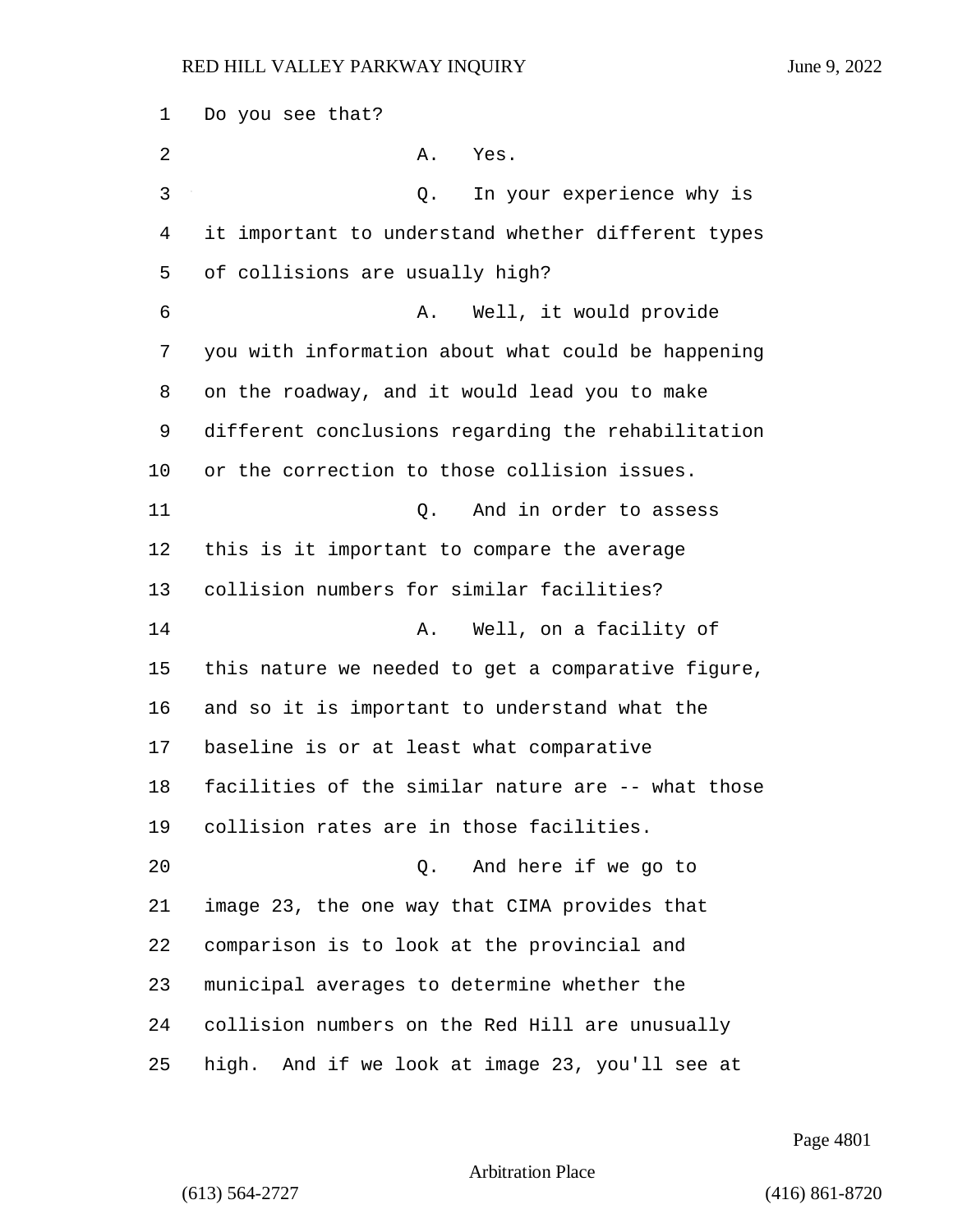1 the bottom there, it says "the study area." 2 Thank you, Mr. Registrar. 3 Here CIMA provides a breakdown 4 collision analysis by roadway surface attribute, 5 and it states the overall average of collisions 6 that occurred under wet road surface is 46 percent 7 which is higher than the provincial and municipal 8 average. 9 And you can call that down, 10 Mr. Registrar. Thank you. 11 Mr. White, are there any roads 12 that are comparable to the Red Hill in Hamilton? 13 A. No, not in Hamilton. 14 C. And would that include 15 the LINC? 16 A. The LINC didn't have the 17 same geometry as the RHVP. 18 and 2. Right. And so what does 19 the comparison to the municipal average and the 20 Red Hill tell you? 21 A. It's more of a general 22 guide of thumb rather than specifically empirical 23 data. 24 Q. And can it tell you 25 whether the collisions on the Red Hill are

Page 4802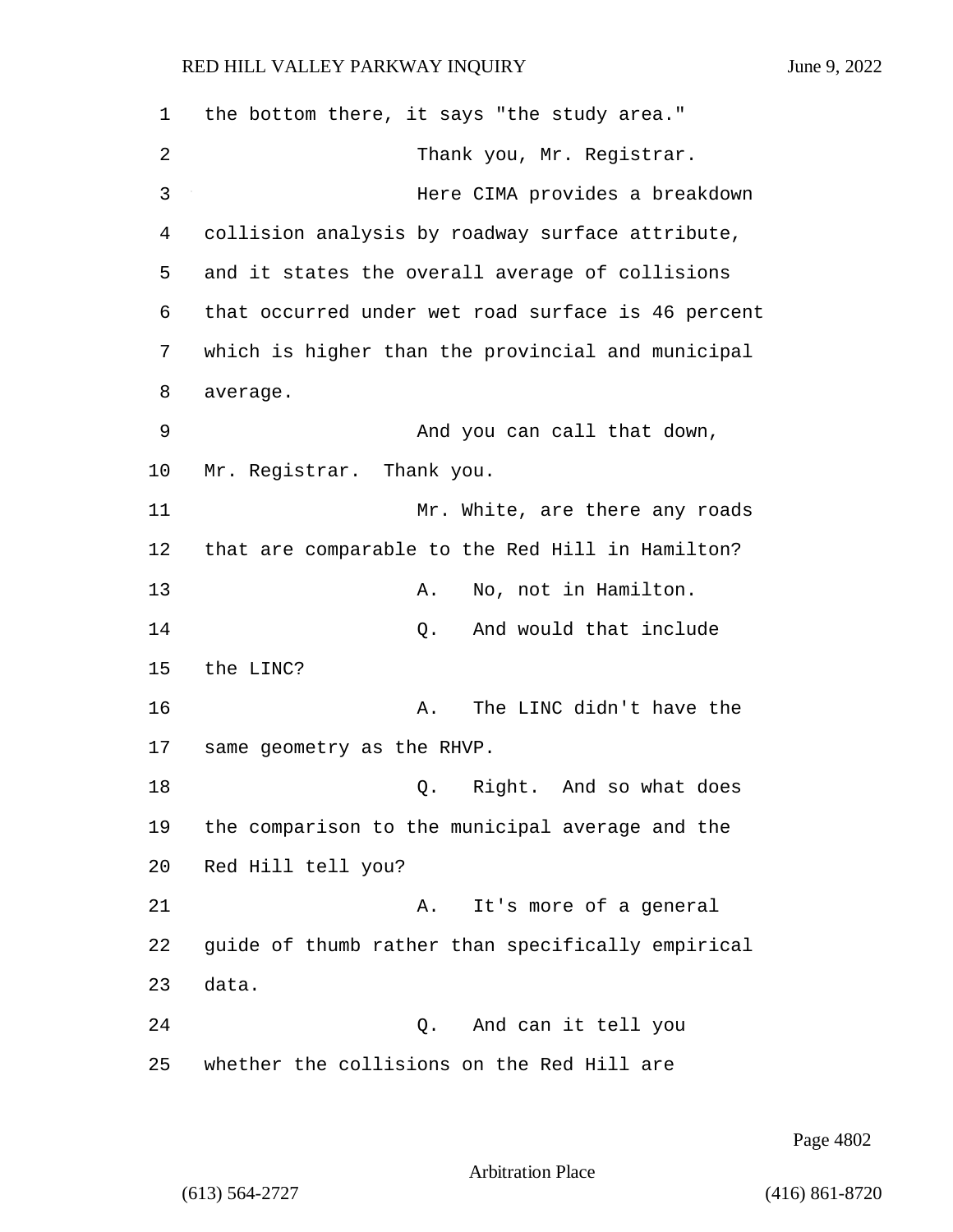unusually high? 2 A. Not in comparison to similar facilities it cannot. 4 Q. Right. And if we look at the comparison to the provincial average, which is 17.4, you see the footnote 9, and that footnote is to the Ontario Road Safety Annual Report. And as I understand it, this report provides a breakdown of all the collisions that take place in Ontario and also of provides a breakdown by road surface. 11 And the 17.4 figure that they've provided here, I understand that that is based on the number of collisions on all roads in Ontario that they had data for and that took place in wet weather conditions; is that correct? 16 A. That is my understanding. 17 Q. It's not broken down by the -- whether it's a high speed facility, whether it's a straight road, a curvy road, correct? 20 A. That is also my understanding. 22 Q. Given that, what did the comparison to the provincial average to the average number of wet weather collisions tell you here?

Page 4803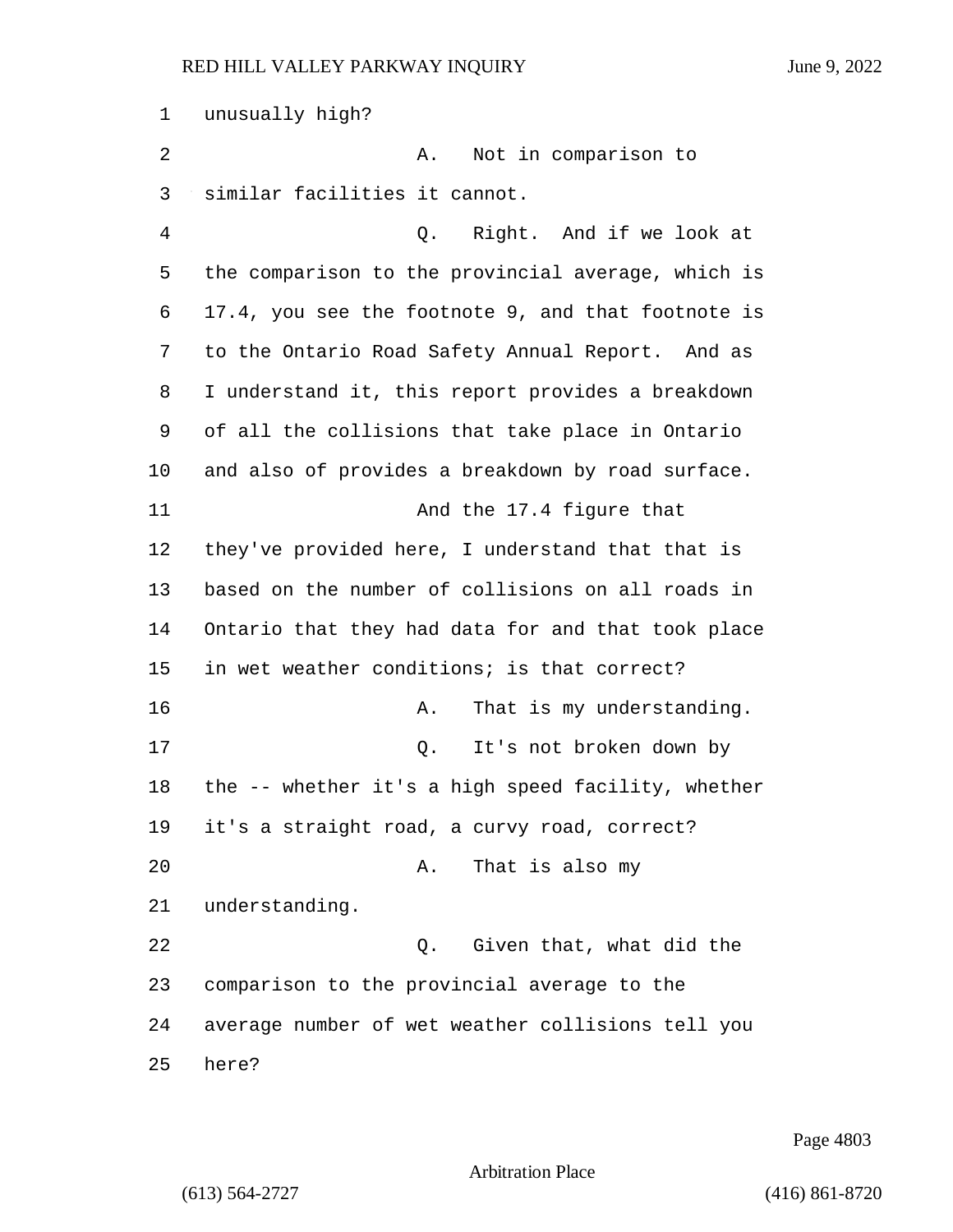1 A. Nothing. It's not really comparing apples to apples. So, again, it was just a means of looking at the collisions, but you have to factor in the fact that there's no comparative road facility when doing the data comparison. 7 Q. And just to close the loop on that then, it can't tell you whether the collisions are unusually high; is that fair? 10 A. Well, there's -- yes, that's correct. There's no baseline for the RHVP specifically. 13 Q. Thank you. And in the 2013 report CIMA provided guidance and included some countermeasures and a timeline for implementation, and we've talked a little bit or you've talked a little bit about the short-term recommendation being zero to five years. What specifically did you understand that to mean? **A.** That those collision countermeasures should be completed within a five-year timeframe. 23 Q. Okay. 24 And if we could please, Mr. Registrar, go to image 50. And if you could

Page 4804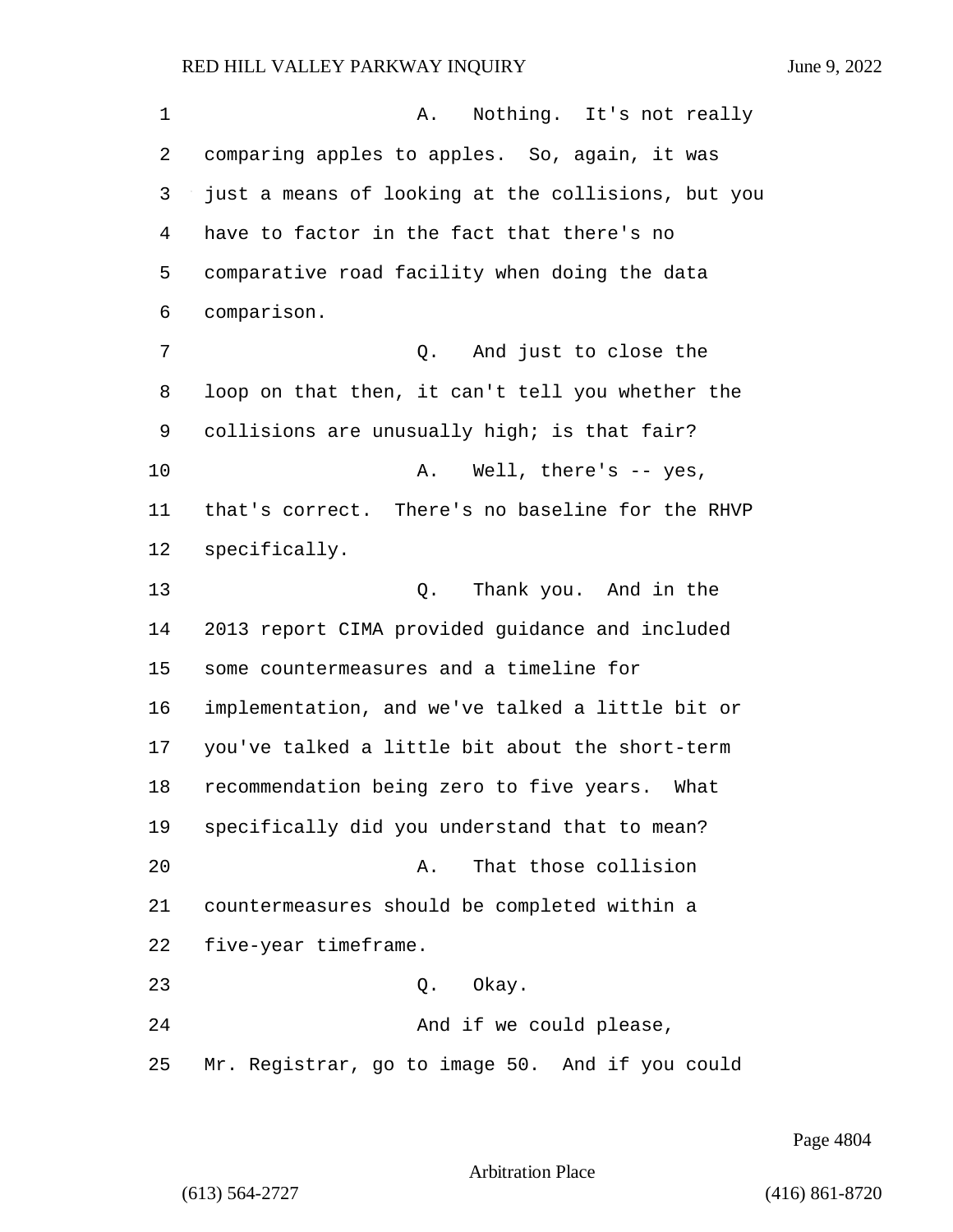| 1  | please call out 6.1.1, including the cost benefit |
|----|---------------------------------------------------|
| 2  | ratio section.                                    |
| 3  | Commission counsel took you to                    |
| 4  | this section, and specifically the last sentence  |
| 5  | of that first paragraph which states:             |
| 6  | "Because of the high                              |
| 7  | proportion of wet surface                         |
| 8  | condition and SMV collisions,                     |
| 9  | the City could consider                           |
| 10 | undertaking pavement friction                     |
| 11 | testing on the asphalt to get                     |
| 12 | a baseline friction                               |
| 13 | coefficient for which to                          |
| 14 | compare it to design                              |
| 15 | specifications." (As read)                        |
| 16 | What did CIMA's use of "could                     |
| 17 | consider" tell you about the recommendation here? |
| 18 | I essentially believe<br>Α.                       |
| 19 | that the word "could" makes that optional.        |
| 20 | Q. Okay. And under "Cost                          |
| 21 | Benefit Ratio," what is a cost benefit ratio in   |
| 22 | your view on your experience?                     |
| 23 | Well, I think there's a<br>Α.                     |
| 24 | calculation that uses the cost as a function of   |
| 25 | how much impact you would get from the, in this   |

Page 4805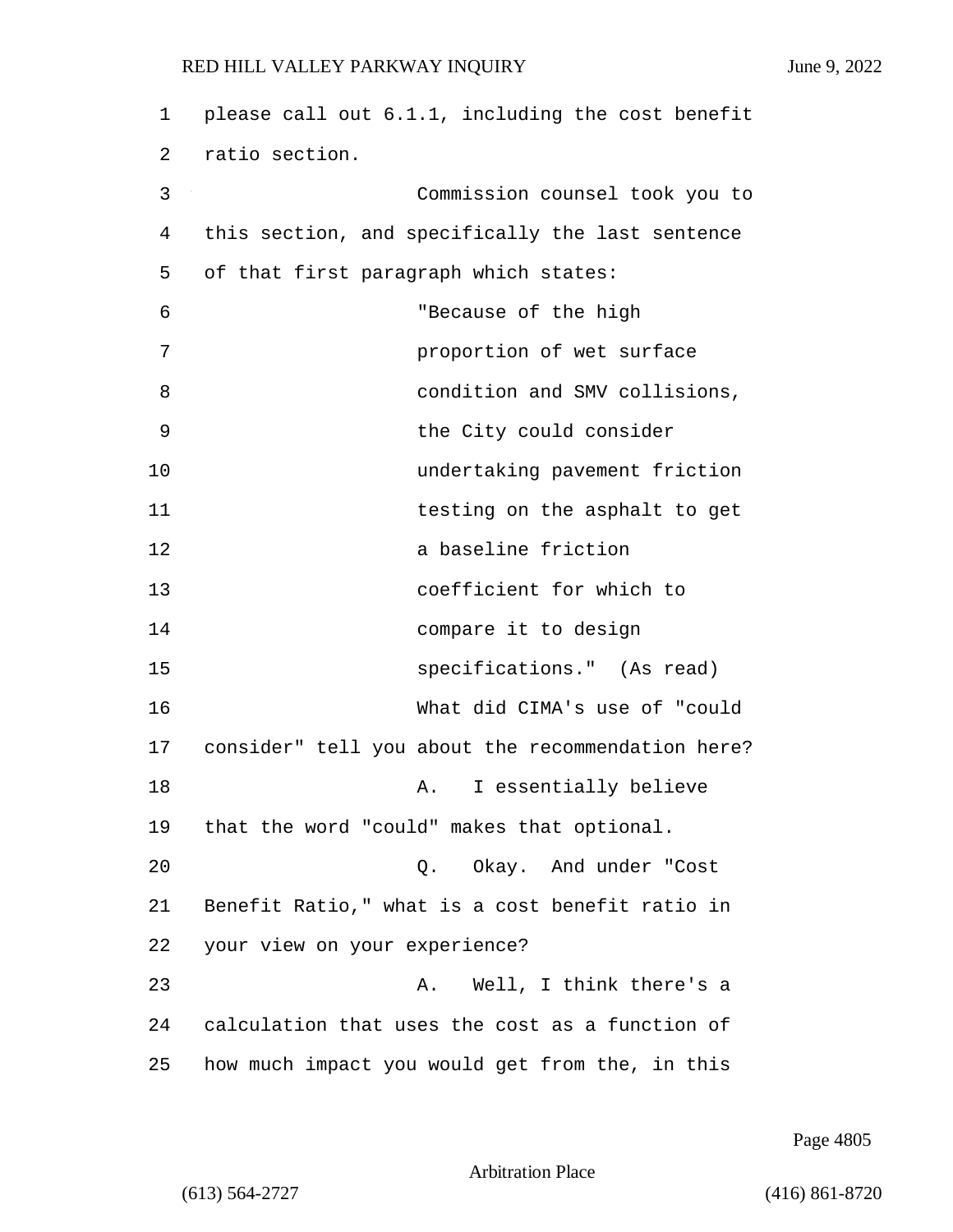1 case, the remedial measure. 2 Q. Right. And so if there's 3 a high benefit and low cost, the City is more 4 likely to undertake the recommendation? 5 A. That is correct. 6 Q. And here the cost benefit 7 results for friction testing are stated as: 8 TBased on the results, the 9 City may be in a better 10 position to determine if 11 further action is required." 12 (As read) 13 And so no -- CIMA did not 14 provide a cost benefit analysis. 15 A. That is correct. 16 Q. And you understood that 17 this recommendation was a short-term 18 recommendation which, again, was zero to five 19 years? 20 A. Correct. 21 Q. Would you have expected 22 CIMA to identify a shorter timeline or use 23 stronger language if they understood this 24 investigation was urgent or significant? 25 A. Absolutely.

Page 4806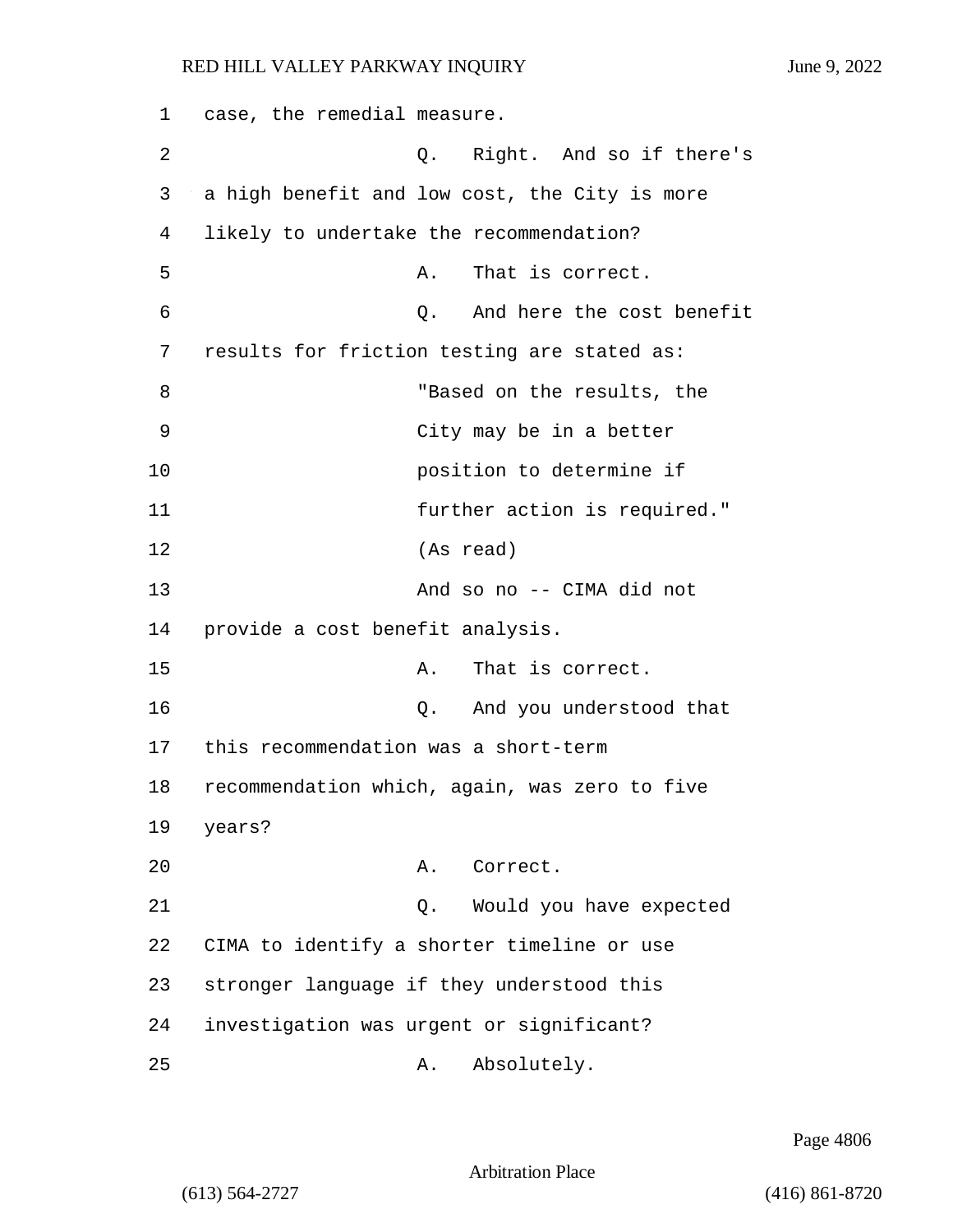1 0. Okay. 2 If we could please go to image 66 and call out the bottom "ramp 6." Thank you. I'm sorry. Just give you one moment. Hold on a sec. Bear with me, please. If we could please go to image -- it's page 46 of the report. And I apologize, I don't know exactly what the image number is. Perfect. Oh, just one over. There we go. And if you could pull out the "install high friction pavement." Thank you very much. 12 And this recommendation was with respect to ramp 6 specifically, and you'll see here CIMA uses "could consider." And I take it you interpret it in the same way as you did friction testing? 17 A. Correct. 18 as the contract of the contract of the contract of the contract of the contract of the contract of the contract of the contract of the contract of the contract of the contract of the contract of the contract of the cont optional as well? 20 A. That's what I get implied from the word "could" in that statement. 22 Q. Right. And this was also a short-term countermeasure. And so am I correct that what the guidance that CIMA is providing here is that the City could consider implementing or

Page 4807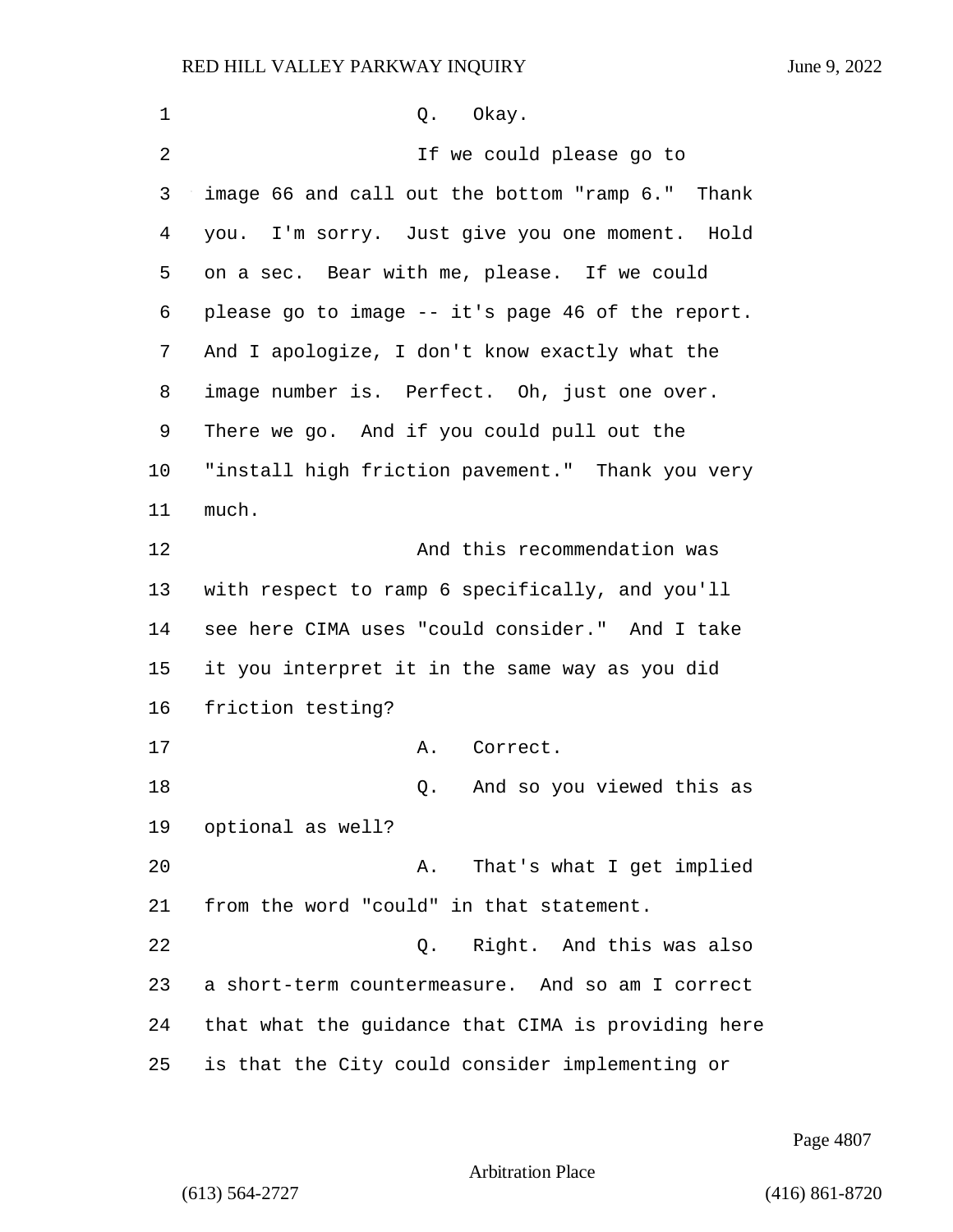1 installing high friction pavement at some point in 2 the next five years? 3 A. Yes, that is true. 4 Q. Okay. 5 And if we could go to HAM24142 6 and to image 3. 7 This is a draft staff report 8 that David Ferguson sends to Mr. Moore and 9 Mr. Field in March of 2015 providing an update on 10 the countermeasures following the 2013 CIMA 11 report. 12 **And you'll see here "install** 13 high friction pavement." That countermeasure 14 beside that the status is listed as: 15 "To be reviewed and completed 16 during future pavement -- 17 sorry -- future repaving." 18 (As read) 19 Do you see that? 20 A. Yes. 21 Q. Okay. Do you recall 22 whether that was a discussion that was had within 23 traffic that consideration of high friction 24 pavement would be reviewed during a future 25 repaving?

Page 4808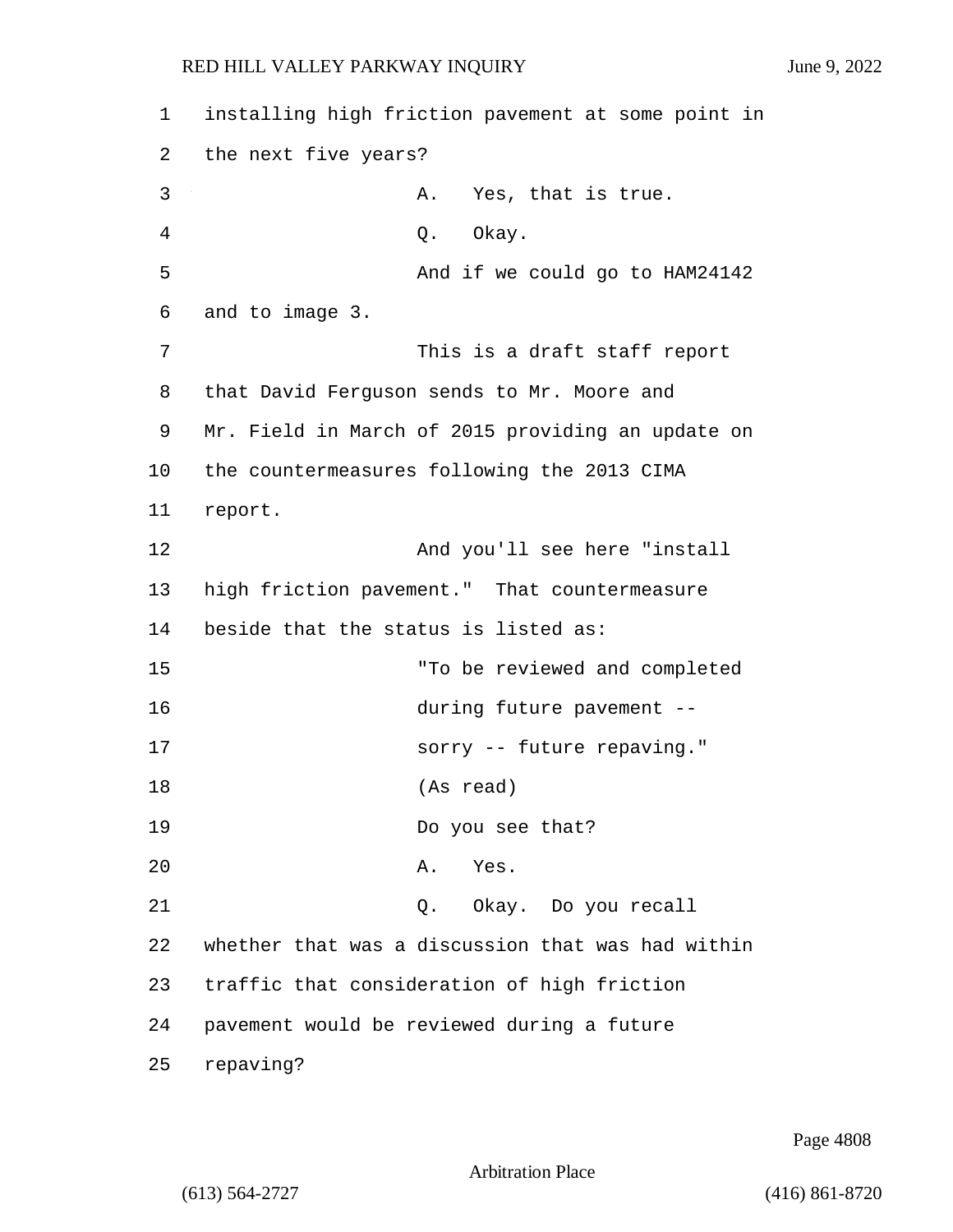1 A. I don't think it would've only been traffic. I didn't have that conversation, I think Dave did. But he would have called on the resources he was dealing with in engineering services. 6 Q. So it's something that -- 7 A. It was something we were not in control over. 9 Q. Understood. So would it be in conjunction with engineering services or at their direction, but it does appear that it was considered, and the decision was made to take a look at it during a future repaving? 14 A. That's correct. 15 Q. Did you have any concerns with that? 17 A. Not at all. 18 Q. Okay. **If we could please go to OD6,**  page 127. 21 And commission counsel asked you about the collision analysis that Mr. Ferguson had completed following the comments you received from road staff about slippery conditions on the LINC and the Red Hill. And I believe that you

Page 4809

```
Arbitration Place
```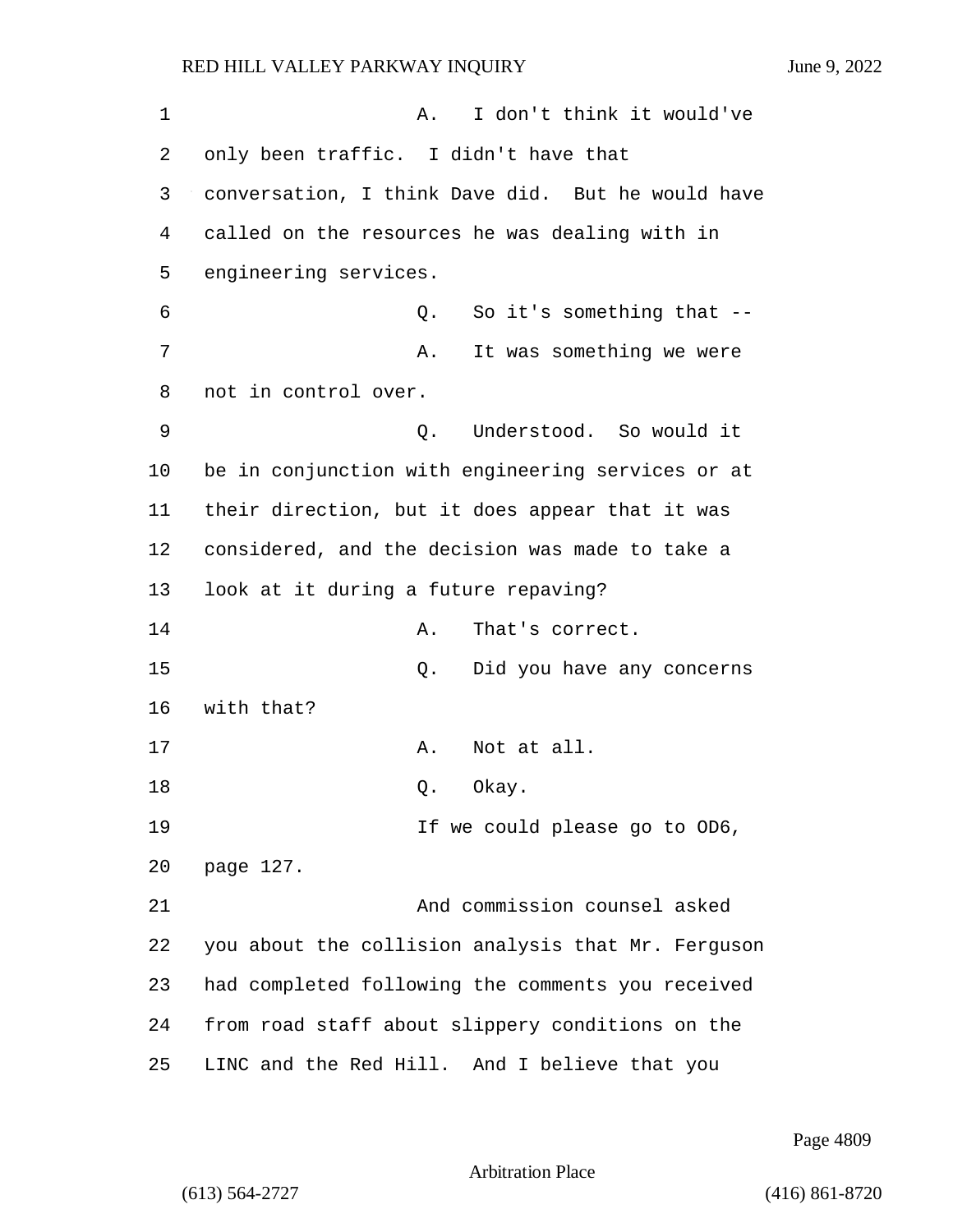1 mentioned that at some point at once collision 2 analysis was completed, it was determined that a 3 full review of the Red Hill and the LINC would be 4 completed and that that was also consistent with 5 the direction you received from Councillor 6 Collins; is that right? 7 A. That is correct. 8 and I believe you had 9 suggested that that was near the end of 2014. 10 And I just want to pull out 11 paragraph 361 if you would, Mr. Registrar. Thank 12 you. And perhaps the -- yeah. Thanks. 13 Is this the e-mail that you 14 were referring to? So this is an e-mail from 15 Mr. Mater to Mr. Davis, and it says: 16 The Manus of the Manus of the Manus of the Manus of the Manus of the Manus of the Manus of the Manus of the Manus of the Manus of the Manus of the Manus of the Manus of the Manus of the Manus of the Manus of the Manus o 17 staff have been reviewing the 18 collision history on the Red 19 Hill and LINC. While I don't 20 have the final picture yet, 21 and there is enough of a concern 22 that I believe we need to do 23 more in-depth review. As per 24 your direction, I've 25 instructed staff to begin the

Page 4810

Arbitration Place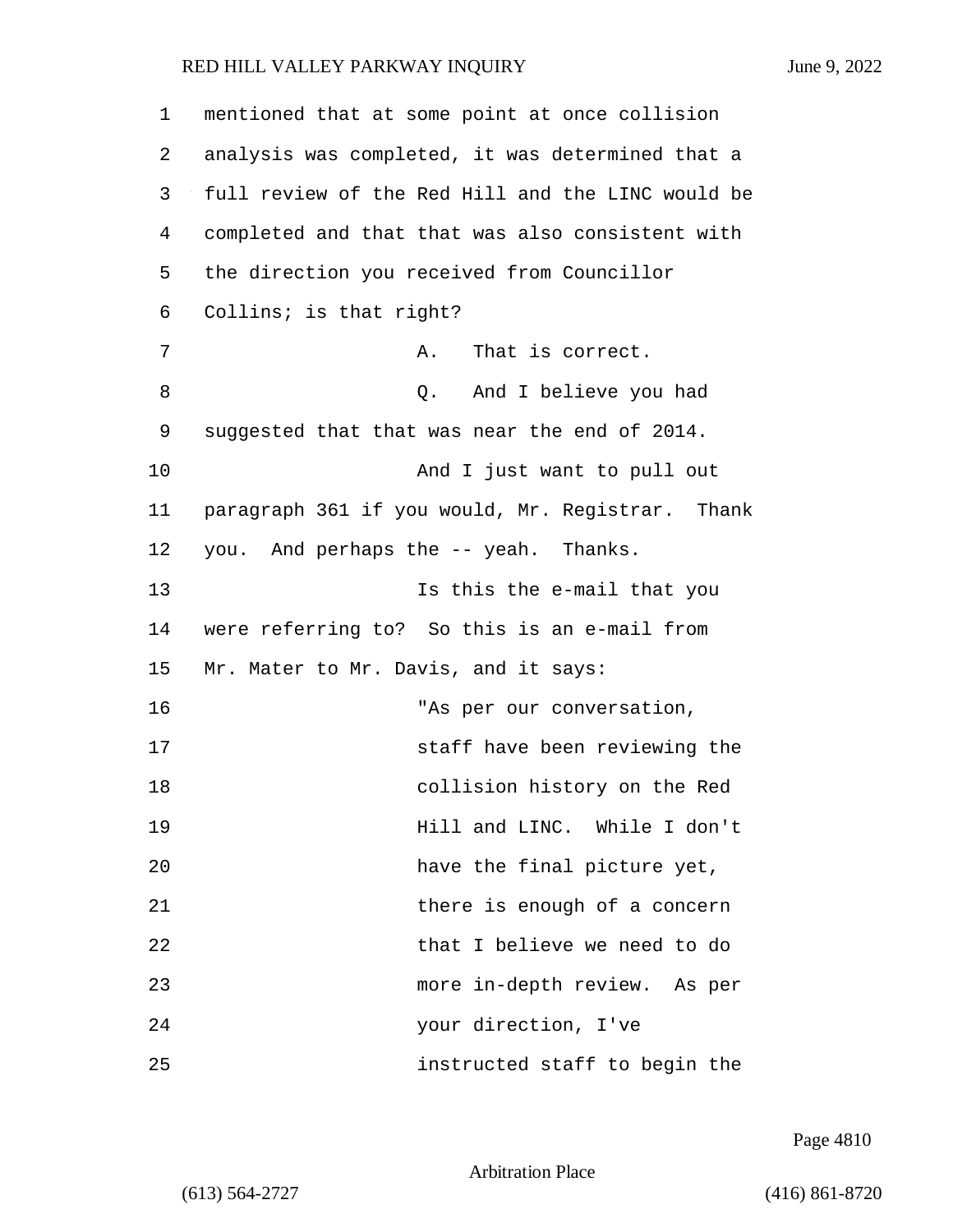| 1  | process by scoping out what we                    |
|----|---------------------------------------------------|
| 2  | would like to have done in                        |
| 3  | terms of a safety review and                      |
| 4  | begin processing -- begin the                     |
| 5  | process of selecting a third                      |
| 6  | party expertise to complete                       |
| 7  | the work." (As read)                              |
| 8  | Α.<br>Yes.                                        |
| 9  | Q. Okay. And then the last                        |
| 10 | sentence --                                       |
| 11 | And so that was the<br>Α.                         |
| 12 | collision analysis that led us to require         |
| 13 | additional work to verify what we were seeing and |
| 14 | move forward with the facility review.            |
| 15 | Thank you.<br>Q.                                  |
| 16 | And, Mr. Registrar, could we                      |
| 17 | please go to HAM702. I'm sorry, HAM24709,         |
| 18 | image 41.                                         |
| 19 | So moving forward to 2015, I                      |
| 20 | want to take a look at the guidance provided in   |
| 21 | the 2015 report with respect to friction testing. |
| 22 | And I'll take you to a couple of sections here.   |
| 23 | And so here 7.1.21, if you                        |
| 24 | could pull that out, please. And the second --    |
| 25 | the start of the second paragraph:                |

Page 4811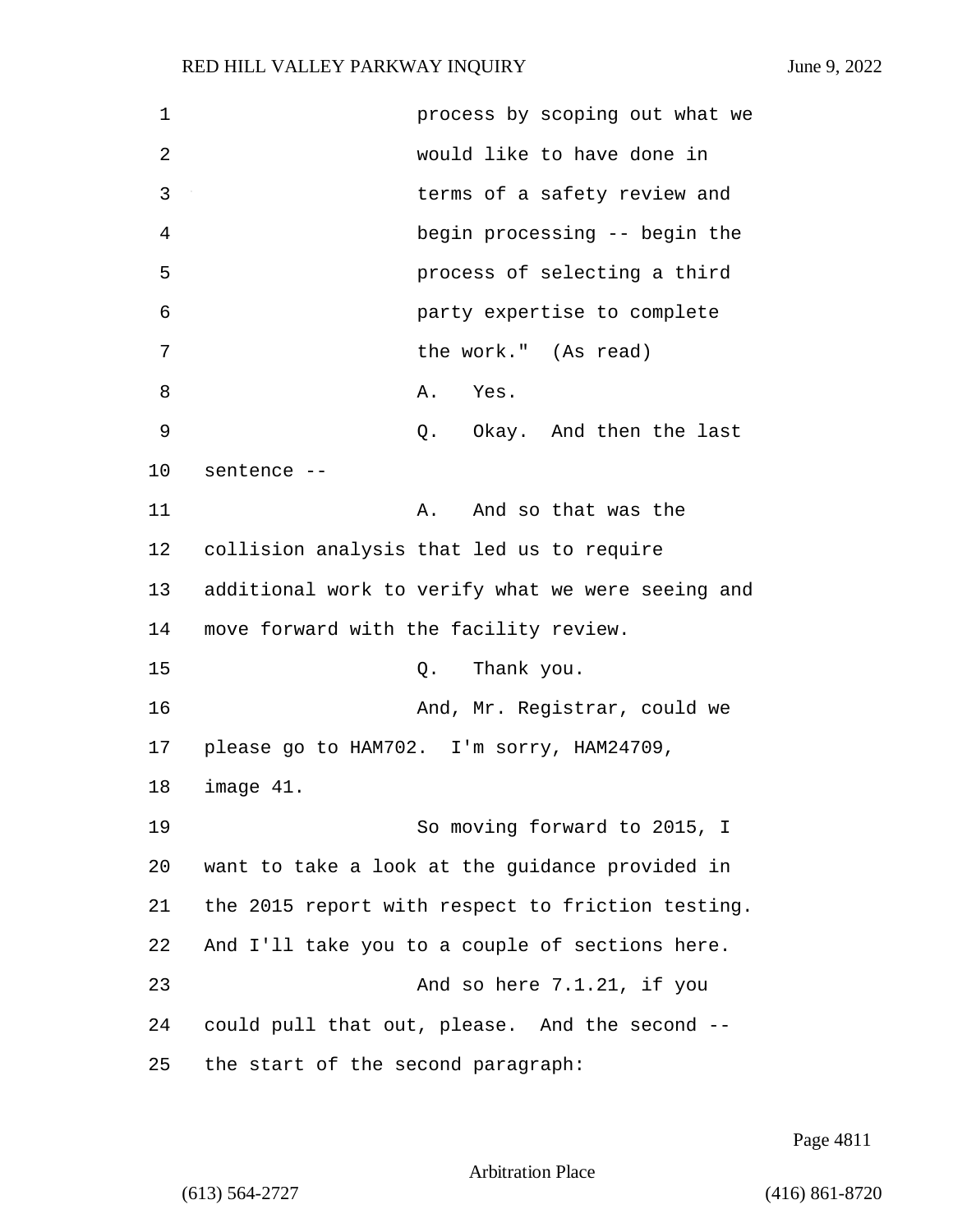| 1  | "Because of the high                               |
|----|----------------------------------------------------|
| 2  | proportion of wet surface                          |
| 3  | conditions and SMV collisions,                     |
| 4  | the City could consider                            |
| 5  | undertaking pavement friction                      |
| 6  | testing." (As read)                                |
| 7  | So exactly what we saw in the                      |
| 8  | 2013 report.                                       |
| 9  | A. Correct.                                        |
| 10 | Q. And if you could keep                           |
| 11 | that up, please, Mr. Registrar, and also pull up   |
| 12 | image 53, and at the bottom 9.1.3. And the first   |
| 13 | sentence of this paragraph states:                 |
| 14 | "In order to determine whether                     |
| 15 | low pavement friction may be                       |
| 16 | contributing to collisions the                     |
| 17 | City should consider                               |
| 18 | conducting pavement friction                       |
| 19 | tests under normal conditions                      |
| 20 | as well as under typical wet                       |
| 21 | pavement conditions." (As                          |
| 22 | well)                                              |
| 23 | And what guidance did you                          |
| 24 | understand CIMA to be providing the City with      |
| 25 | respect to friction testing in this report when it |

Page 4812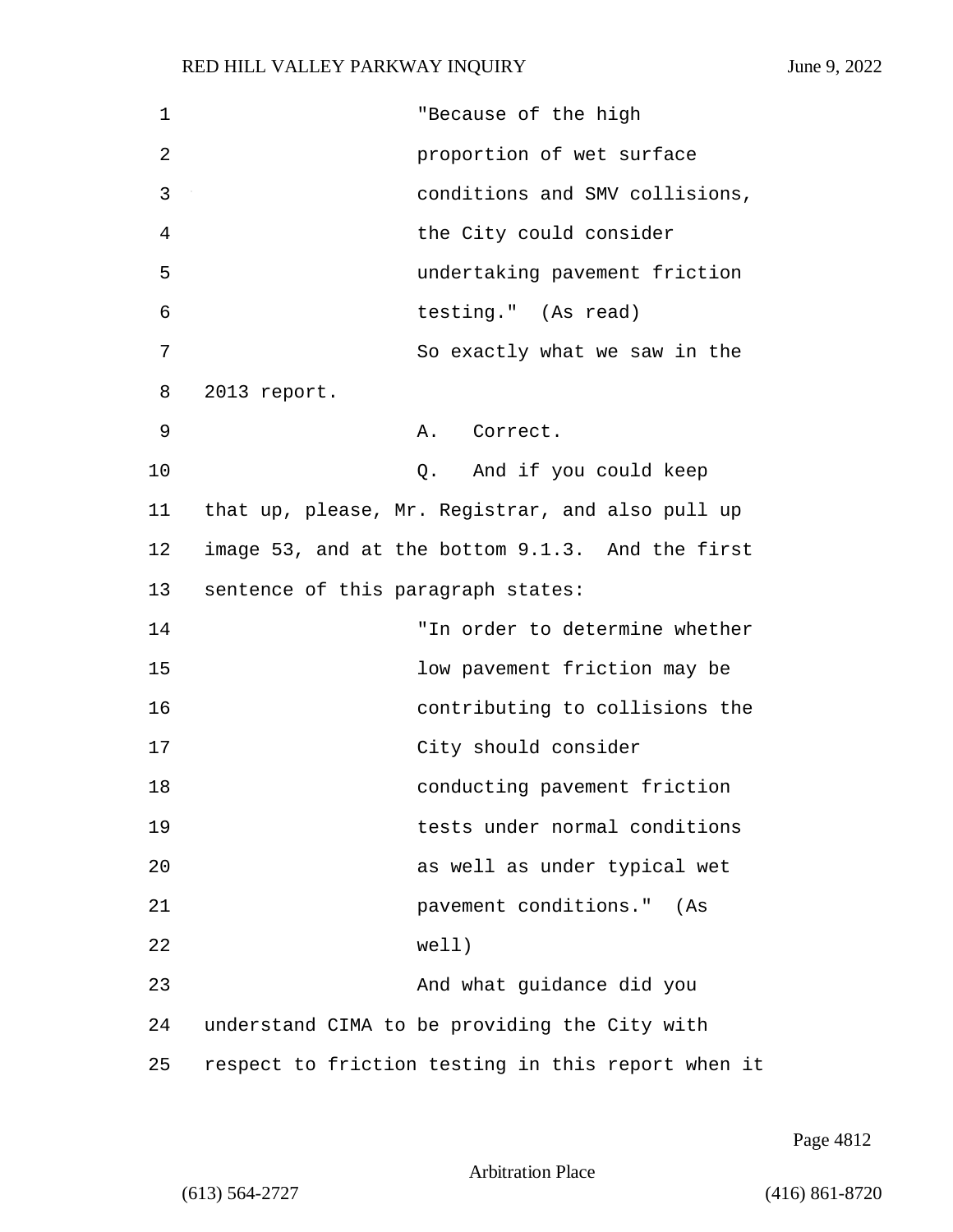| 1              | said "could consider" in 7.1.2.1, and in that      |
|----------------|----------------------------------------------------|
| 2              | section also said, you know, based on the results  |
| 3              | "the City may be in a better position to determine |
| $\overline{4}$ | if further action is required," and 9.1.3 in which |
| 5              | it says that it "should consider." How did you     |
| 6              | interpret that?                                    |
| 7              | It's slightly conflicting<br>Α.                    |
| 8              | in that "should" implies that I should go ahead    |
| 9              | and do it. But I think what they're suggesting is  |
| 10             | to establish friction testing and then create a    |
| 11             | baseline for it and continue to measure friction   |
| 12             | as we move forward. So there's a comparator of     |
| 13             | the same facility.                                 |
| 14             | Q. And so when we look at                          |
| 15             | 7.1.21, it says:                                   |
| 16             | "The City could consider                           |
| 17             | undertaking pavement friction                      |
| 18             | testing on the asphalt to get                      |
| 19             | a baseline friction                                |
| 20             | coefficient for which to                           |
| 21             | compare it to design                               |
| 22             | specifications." (As read)                         |
| 23             | Now, I don't see that it says                      |
| 24             | to get a baseline to compare to subsequent         |
| 25             | testing. Is that --                                |

Page 4813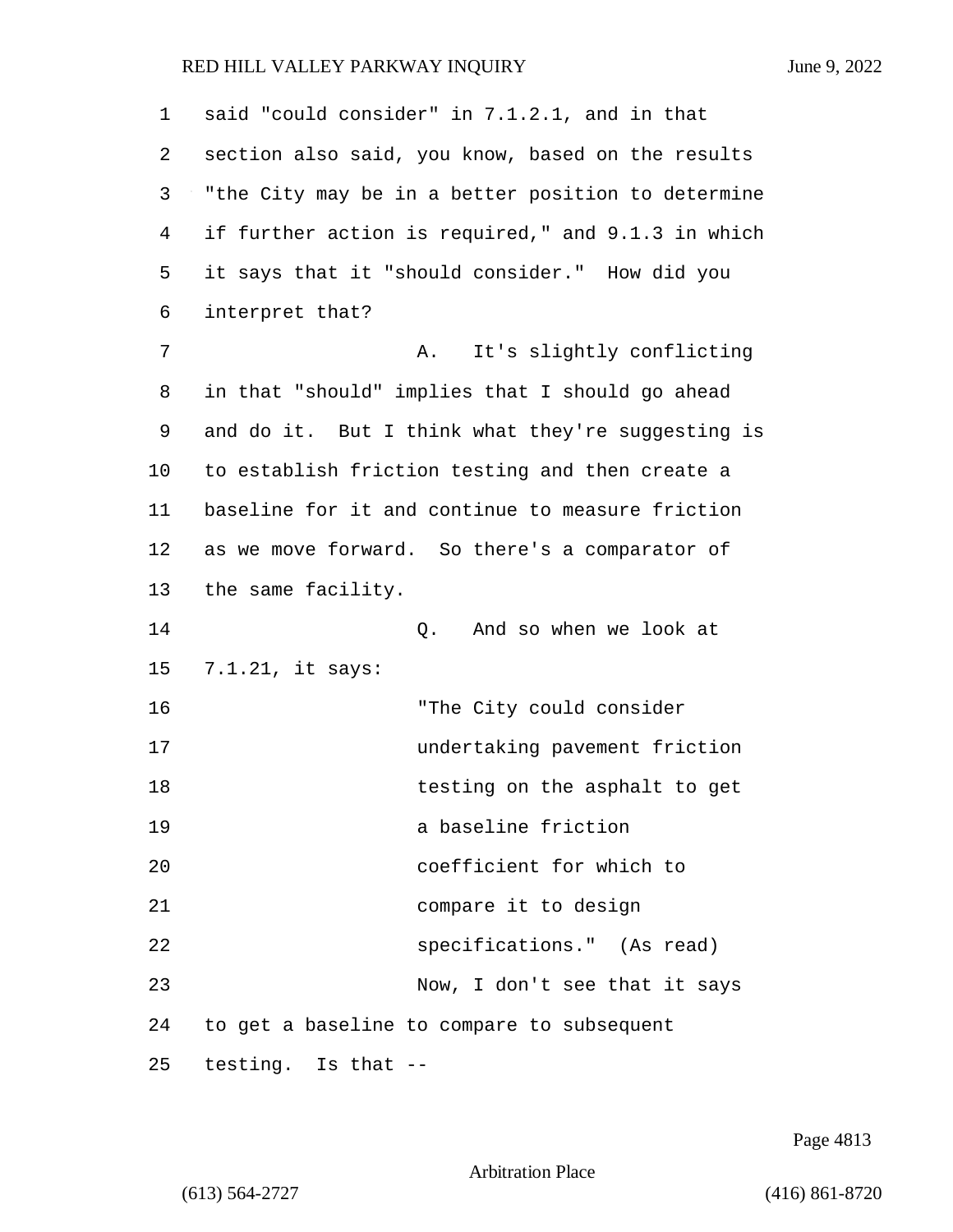| $\mathbf 1$ | Α.<br>Okay.                                          |
|-------------|------------------------------------------------------|
| 2           | Do you see that anywhere?<br>Q.                      |
| 3           | I might be missing it.                               |
| 4           | No. Sorry, I think I<br>Α.                           |
| 5           | misinterpreted that. Okay.                           |
| 6           | And we know that the<br>Q.                           |
| 7           | friction testing here was also a short-term          |
| 8           | countermeasure which you've previously indicated     |
| 9           | you understood also to be zero to five years.<br>So, |
| 10          | again, with that in mind, what guidance did you      |
| 11          | understand CIMA to be providing you with respect     |
| 12          | to friction testing in the '15 report?               |
| 13          | That we should look at<br>Α.                         |
| 14          | friction testing as one of the factors, and that     |
| 15          | it's possible that we need to do further work with   |
| 16          | it, but they weren't being specific in that          |
| 17          | direction and left it as a option really is what I   |
| 18          | read out of the should.                              |
| 19          | Did you understand it to<br>Q.                       |
| 20          | be an urgent issue the City needed to investigate?   |
| 21          | No.<br>Α.                                            |
| 22          | Okay.<br>Q.                                          |
| 23          | And if we could please go to                         |
| 24          | HAM24700.                                            |
| 25          | Commission counsel in                                |

Page 4814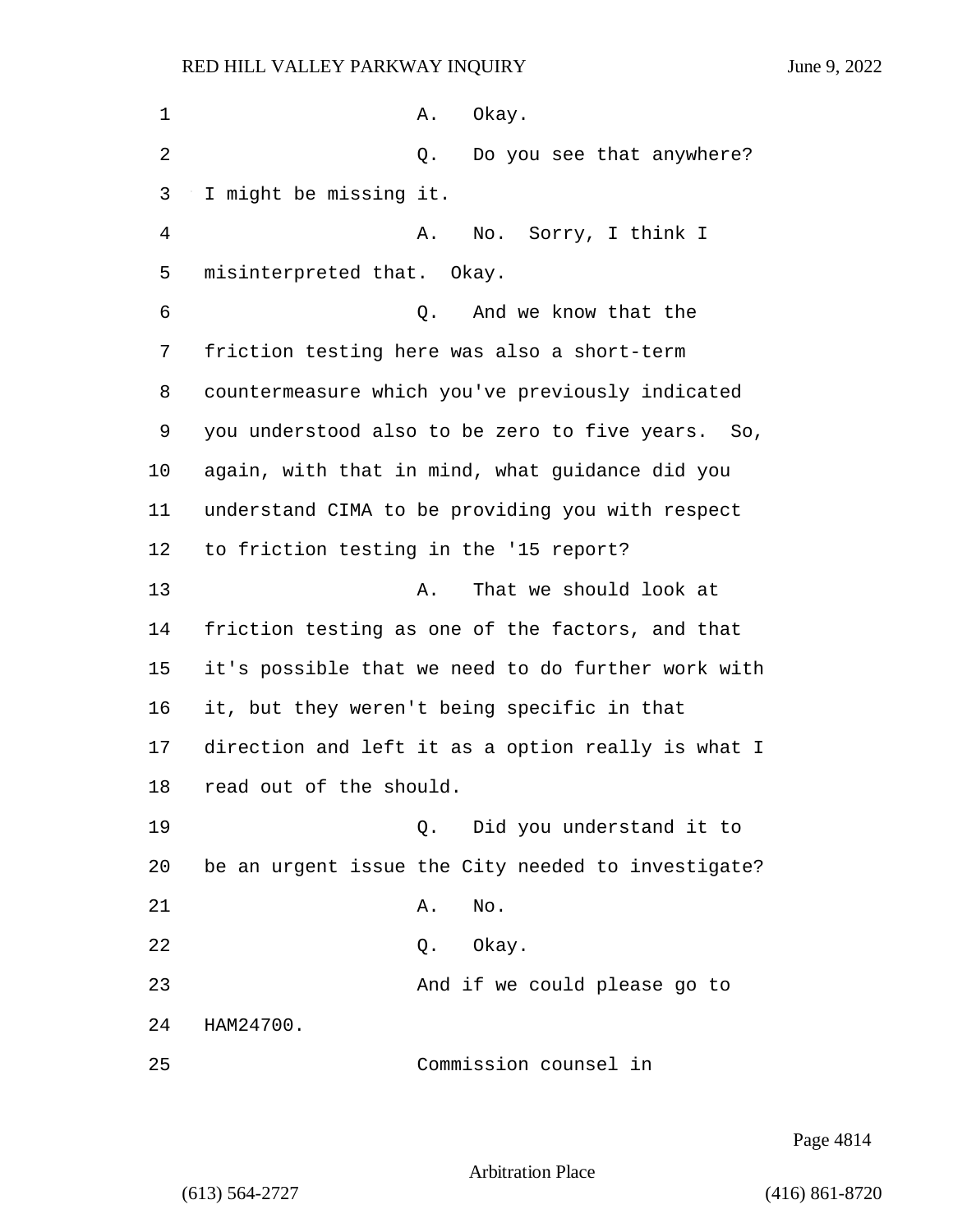discussing the 2015 staff report asked you about why friction testing was listed as a medium-term countermeasure when the CIMA report listed it as a short-term countermeasure. And I believe your response was that there was a different definition of short term and medium term. So CIMA understood -- or defined short term as zero to five, and in the staff report short term was defined as zero to two, and so really the City's medium term fit the definition of CIMA's short term. Do I have that right? 12 A. That is correct. 13 Q. And she also took you to recommendation B, that the -- which essentially states that the medium-term items, consideration of those items and long term be deferred pending the outcome of the TMP and asked whether at the time of this report you were aware if the TMP outcome or update would occur within two to five years of the staff report. And I believe your evidence was that it was almost complete but you don't quite recall.

23 And so we can keep that, Mr. Registrar, and also go to OD7, image 20 and pull out paragraph 49, please.

Page 4815

Arbitration Place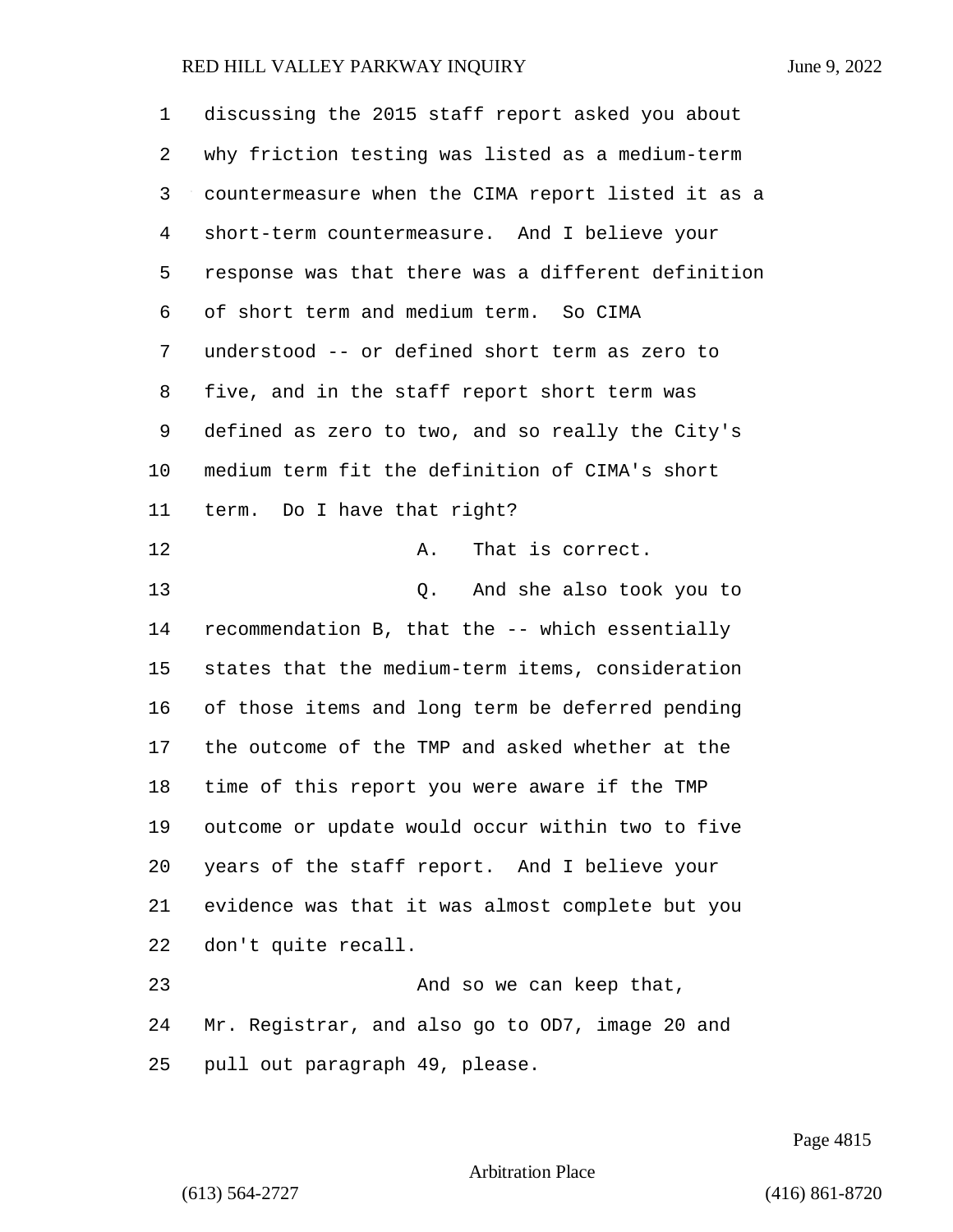1 So this paragraph -- oh, that's fine. It is an e-mail from May 25th, 2015, so months before the 2015 CIMA report is finalized, including the staff report. And this is an e-mail from Mr. Lupton to a number of your colleagues. You're not on this, but to Mr. Ferguson, Mr. Jacobson and Mr. Mater and others, and it -- Mr. Lupton is attaching an article from the Spectator which indicated that the City was considering widening the LINC and the Red Hill as part of the ongoing review of the City's transportation master plan which is expected to be finished in the next 12 months. 14 Do you recall whether you would have reviewed this article around that time? **A.** The article. I think I was off. 18 Q. You were off. Okay. Does this help refresh your recollection as -- 20 A. Yes, it does, absolutely, but I think I knew those things after the fact upon my return. 23 O. Understood. 24 If we could please go to HAM5102.

Page 4816

Arbitration Place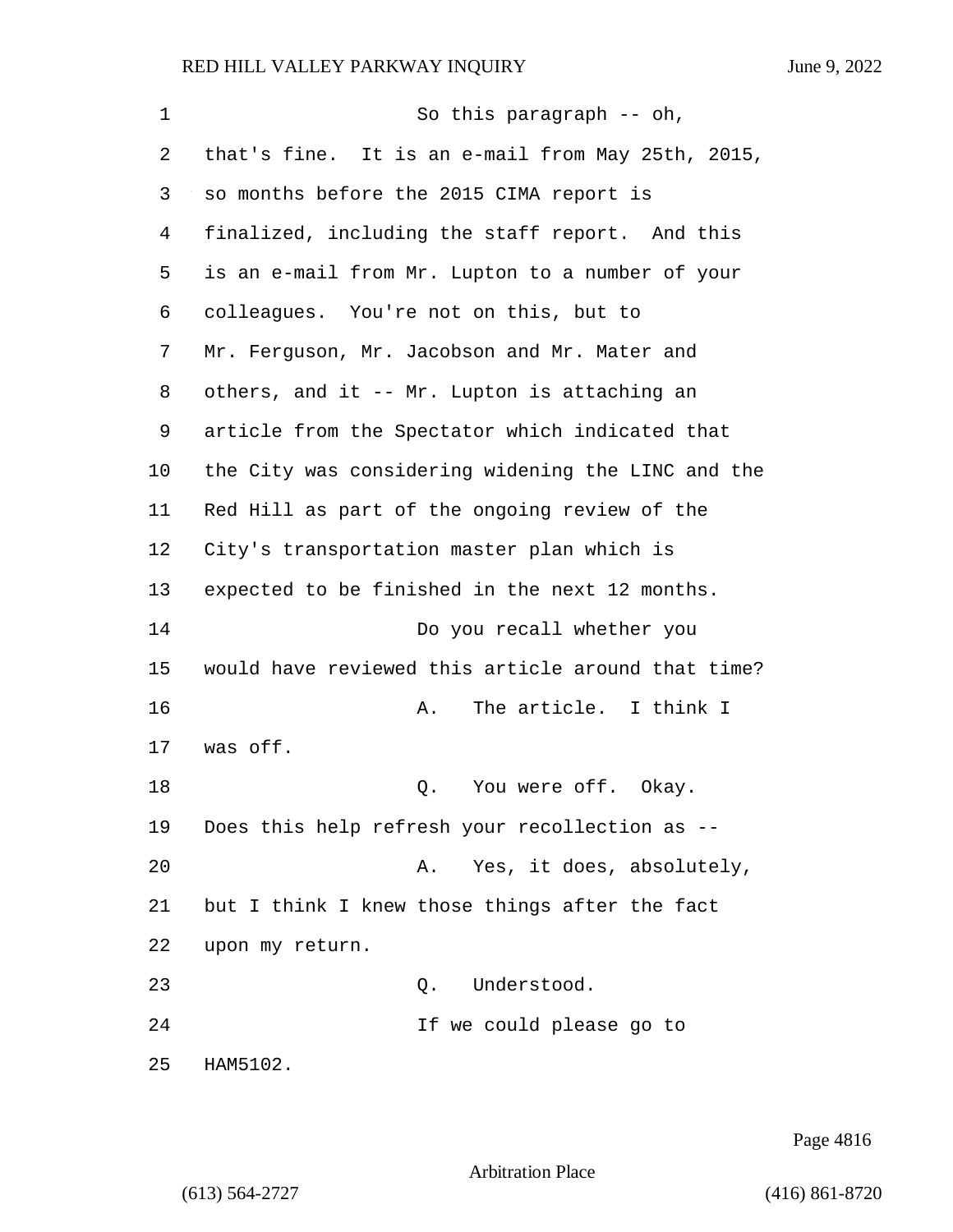| 1  | The document that                                  |
|----|----------------------------------------------------|
| 2  | Mr. Registrar is going to pull up is an            |
| 3  | information update from May 2016, so about a year  |
| 4  | after the 2015 CIMA report, and the purpose of the |
| 5  | report is to provide an update on the steps staff  |
| 6  | have taken.                                        |
| 7  | And if we could go to images 2                     |
| 8  | and 3. Is this a summary of the improvements or    |
| 9  | safety enhancements that your group would have     |
| 10 | undertaken since the 2015 report?                  |
| 11 | Α.<br>Yes.                                         |
| 12 | And you'll see that one<br>Q.                      |
| 13 | of -- the third row of the table states "install   |
| 14 | slippery when wet signs in June to July." (As      |
| 15 | read)                                              |
| 16 | That's the completion date?                        |
| 17 | That is the target date.<br>Α.                     |
| 18 | Sorry, this is the target<br>Q.                    |
| 19 | date or the completion date?                       |
| 20 | I'm not sure now. In<br>Α.                         |
| 21 | context I don't really recollect.                  |
| 22 | Q. Okay. That's fine.                              |
| 23 | Can we go back to the first                        |
| 24 | page.                                              |
| 25 | And so, sorry, is your --                          |

Page 4817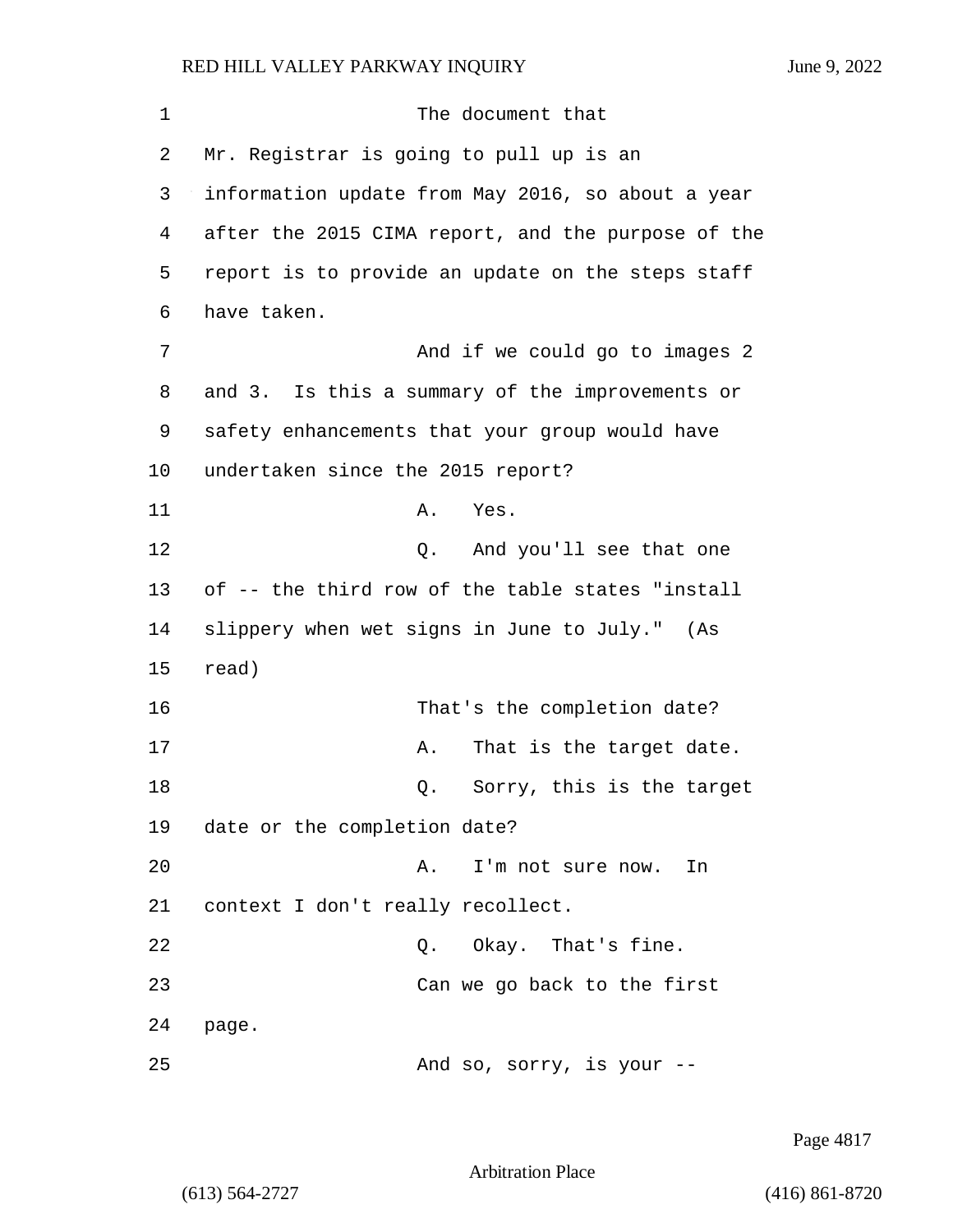| 1  | because the report is dated May 2016, you          |
|----|----------------------------------------------------|
| 2  | understand that the June to July may be a          |
| 3  | completion date and not when the work was          |
| 4  | completed, but when the work is expected to be     |
| 5  | completed.                                         |
| 6  | I think we were working<br>Α.                      |
| 7  | on all those things, and I think that was when we  |
| 8  | would have been finished, but is there any text to |
| 9  | that effect? I don't know. I think that's the      |
| 10 | completion date.                                   |
| 11 | Let me just double check<br>Q.                     |
| 12 | here. Can we have the first two pages up, please,  |
| 13 | Mr. Registrar. Right. So underneath the table it   |
| 14 | says:                                              |
| 15 | "In addition to the work noted                     |
| 16 | above, staff have been working                     |
| 17 | in partnership with Hamilton                       |
| 18 | police investigating various                       |
| 19 | types of digital radar speed                       |
| 20 | feedback signs that would meet                     |
| 21 | the need of both                                   |
| 22 | organizations." (As read)                          |
| 23 | I'm not sure if that helps                         |
| 24 | provide you with the context.                      |
| 25 | Yes. I think I read that<br>Α.                     |

Page 4818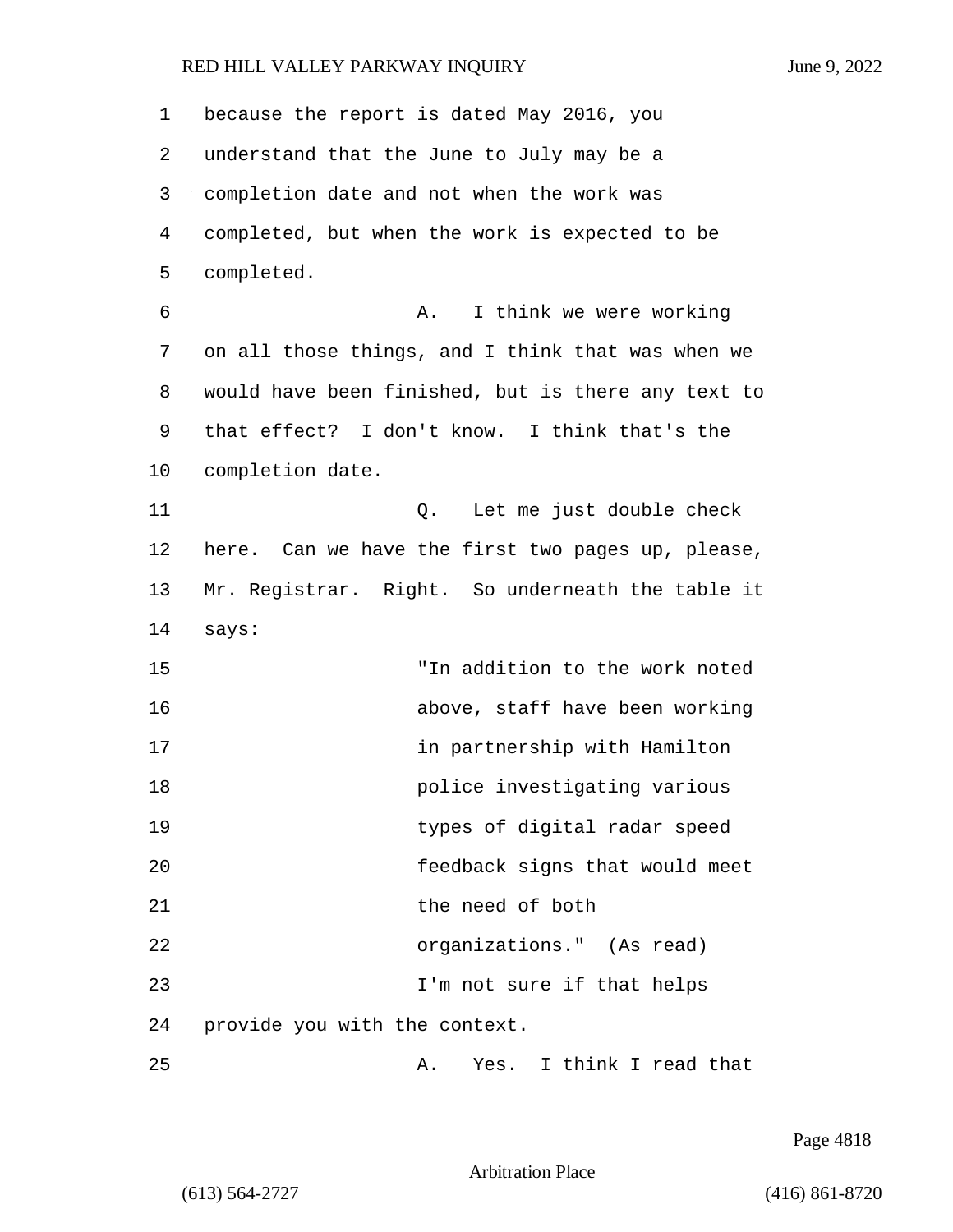| 1  | as the completion date. It would be just shortly   |
|----|----------------------------------------------------|
| 2  | after -- this is May. We're saying we're going to  |
| 3  | be finished the work in the summer. A lot of that  |
| 4  | work cannot be done in the winter.                 |
| 5  | Understood. And do you<br>Q.                       |
| 6  | know whether that work was completed?              |
| 7  | I believe it was.<br>Α.                            |
| 8  | Okay.<br>Q.                                        |
| 9  | Could we please go,                                |
| 10 | Mr. Registrar, to OD7, image 105.                  |
| 11 | And commission counsel took                        |
| 12 | you to a chain of e-mails with respect to          |
| 13 | Councillor Connelly's request for friction testing |
| 14 | from staff and specifically to your e-mail on      |
| 15 | June 5th there at paragraph at 539 where you       |
| 16 | say -- you forwarded Councillor Connelly's e-mail  |
| 17 | to Mr. Ferguson and Mr. Mater and state, "let's    |
| 18 | see what answer he gets."                          |
| 19 | And commission counsel asked                       |
| 20 | you why you stated that and your answer was you    |
| 21 | were curious because none of us had received an    |
| 22 | answer. And just to orient you in time, this is    |
| 23 | June 2017.                                         |
| 24 | Okay.<br>Α.                                        |
| 25 | And you also told us that<br>Q.                    |

Page 4819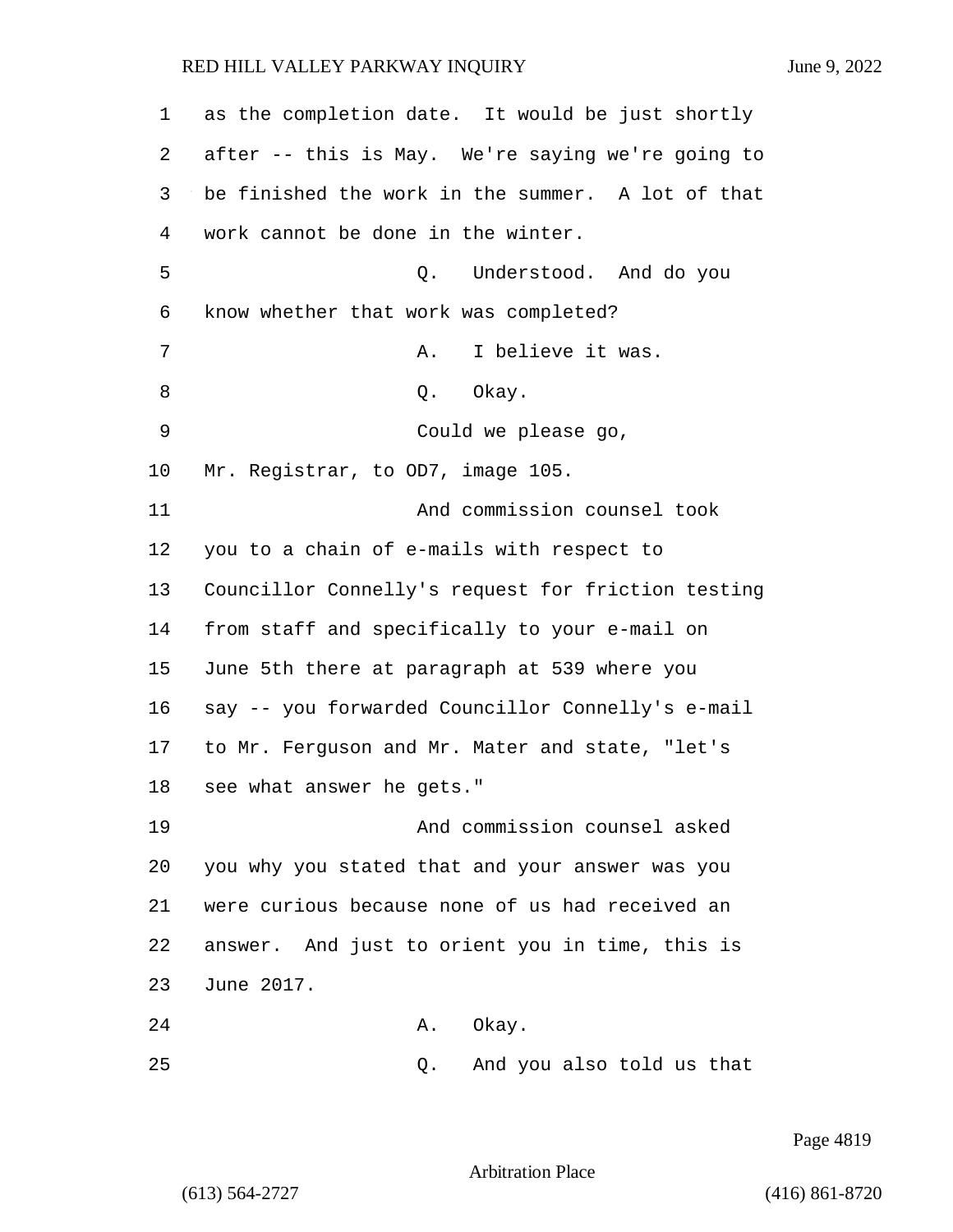1 Mr. Moore had advised you that friction testing 2 was completed, that he had received the results 3 and that he was waiting for an analysis of that 4 data to put it into context because there was no 5 standard for friction testing, or for friction 6 rather, in Ontario or in Canada; is that correct? 7 A. That's correct. 8 Q. And at the time were you 9 aware of any friction standards that were 10 applicable in Ontario or Canada? 11 A. I have -- no. Because 12 friction testing is far outside of my professional 13 knowledge, but -- 14 Q. Right. 15 A. -- I'm not aware of any 16 standards. 17 Q. Right. And I believe 18 part of your professional education was the 19 traffic safety program at Mohawk; is that right? 20 A. Yes. 21 Q. And that program did not 22 cover friction testing as part of managing roadway 23 safety? 24 A. That's correct. 25 Q. And any of the other

Page 4820

Arbitration Place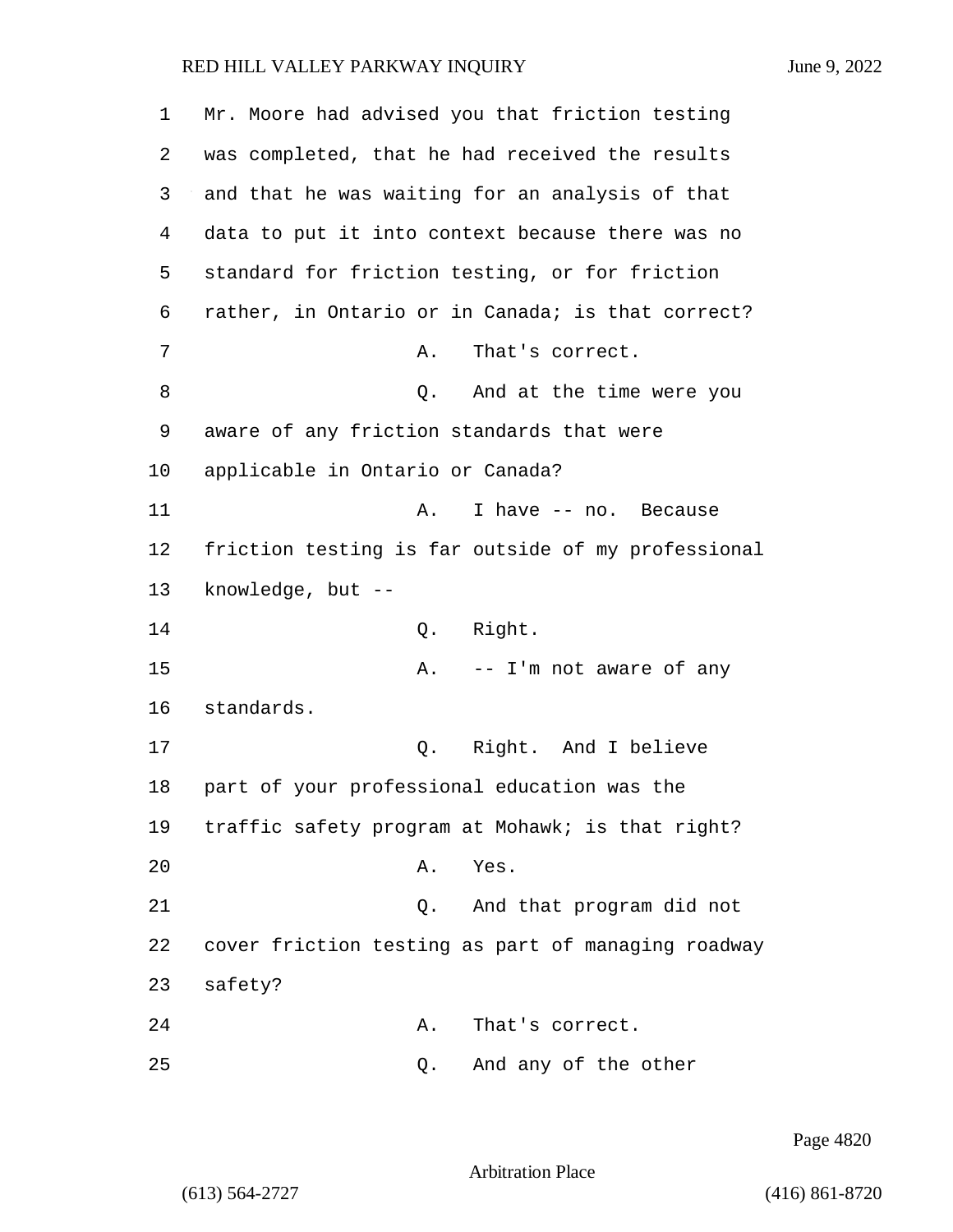continuous education programs that you may have attended with respect to roadway safety did not talk about friction testing? 4 A. That is correct. 5 Q. Oka. Mr. White, am I correct what you were looking for from Mr. Moore was not the friction testing data, but an interpretation of -- 9 JUSTICE WILTON-SIEGEL: I'm going to stop here. It seems to me that this is a leading question in an area which is relatively sensitive. So I'll ask you to rephrase the question. 14 MS. CONTRACTOR: Certainly. Thank you, Mr. Commissioner. 16 BY MS. CONTRACTOR: 17 C. Mr. White, what were you specifically looking for from Mr. Moore with respect to information regarding friction testing? 20 A. I think for me it was simply, is the test -- render the asphalt good or not good in terms of its friction. It was pretty black and White the way I was looking at it. It probably isn't that way technically, but I wanted to know, is the asphalt one of the contributing

Page 4821

Arbitration Place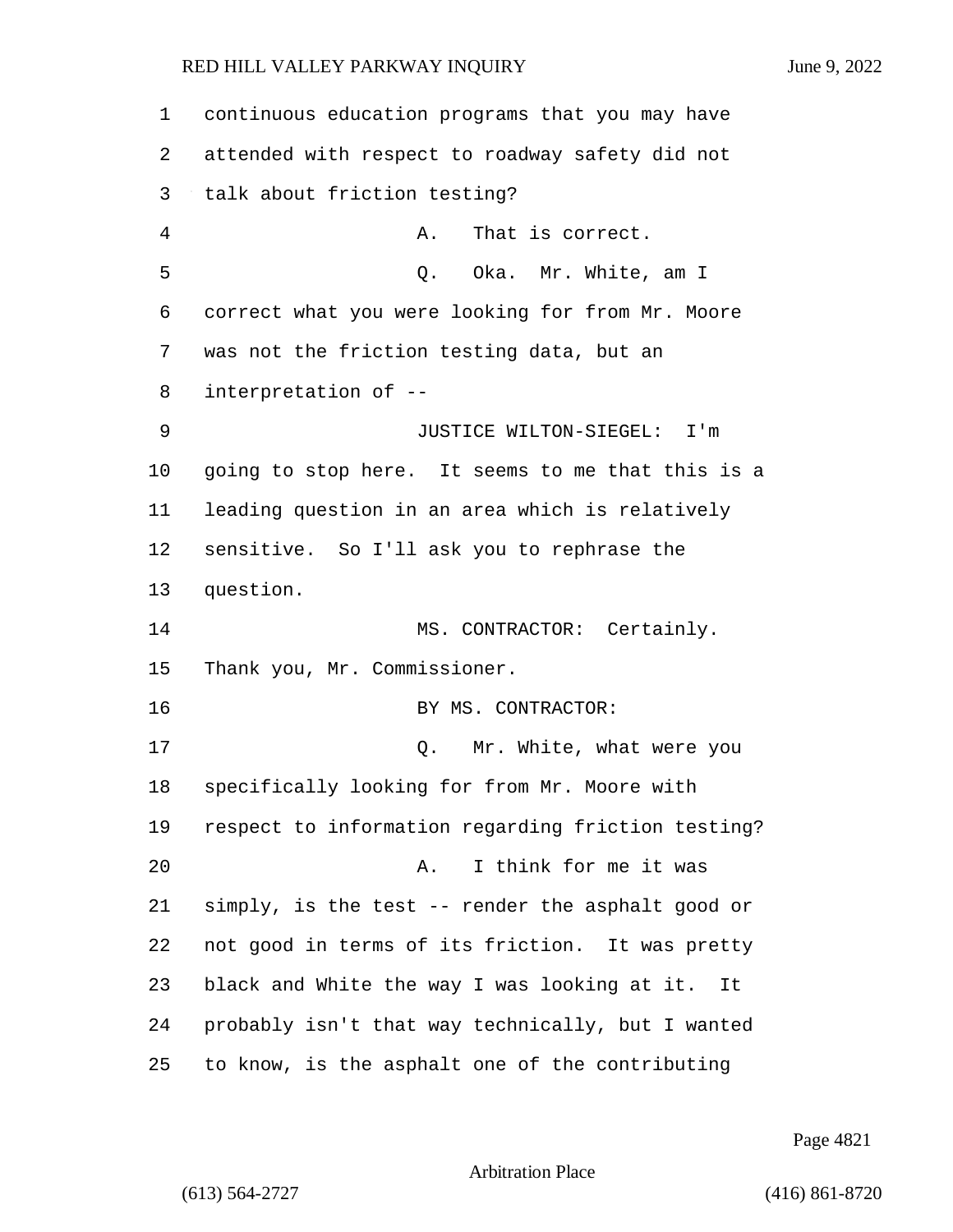factors or is it not.

2 Q. And so am I correct, then, that you weren't solely looking for numbers or dataset? 5 A. I would not be able to interpret those. I would need somebody to interpret them. 8 a Q. Thank you. I wanted to ask you about HAM35785, which was the e-mail exchange you had with Mr. Soldo with respect to whether you were aware of the Tradewind report. And I just wanted to clarify a quick point here, and I believe commission counsel asked you if you hadn't seen the Tradewind report prior to this, at this point how did you know that the reference to Tradewind -- how did you know about the reference to Tradewind or that it related to friction. And I believe your answer was, I don't know how I know, I just know by now that Tradewind was responsible for friction testing. 21 And if we could pull up Mr. Soldo's e-mail. The second paragraph he states: 24 "I need written confirmation

25 from you both on the

Page 4822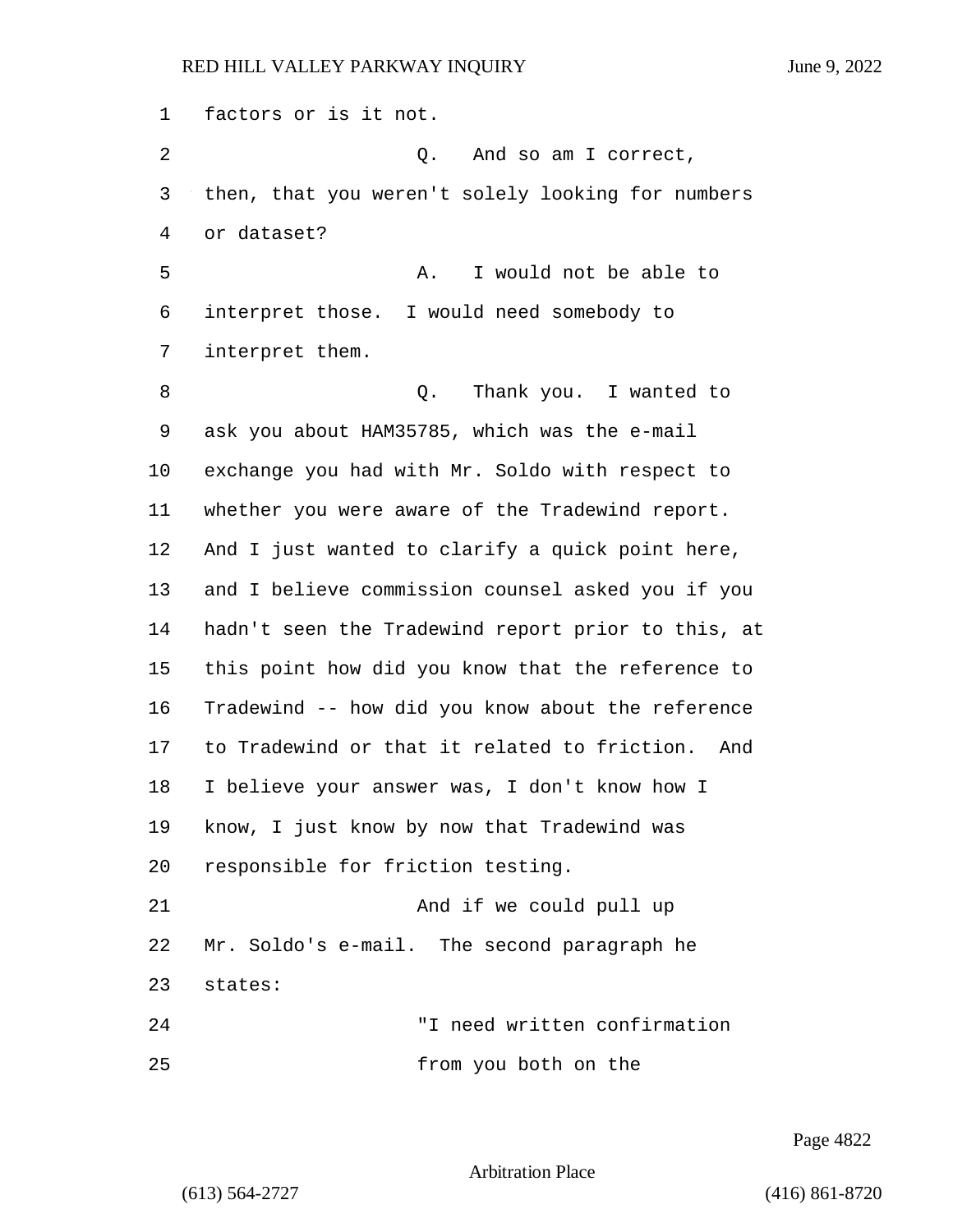1 following; that the 2013 2 Tradewinds consulting report 3 was never shared with any of 4 you -- with you or any of your 5 staff regarding the friction 6 testing." (As read) 7 And is that how you connected 8 the Tradewind report to friction testing in 2013? 9 A. Well, you know I'm angry 10 (ph) that I read 2013 friction testing, and 11 Tradewind is just a matter of fact in there. So 12 I'm reading this like, did I see any report with 13 regard to friction testing, and I did not. 14 Q. Thank you. And, 15 Mr. White, did you at any point complain to 16 Mr. Lupton or to anyone else that you found 17 Mr. Moore to be intimidating? 18 A. No, I never did that. I 19 didn't feel intimidated by Mr. Moore. 20 Q. Thank you. And you were 21 taken to a few pie charts by commission counsel 22 showing the collisions on the LINC and Red Hill, 23 and specifically showing that the percentage of 24 wet weather conditions on the Red Hill was higher 25 than the LINC. And commission counsel asked if

Page 4823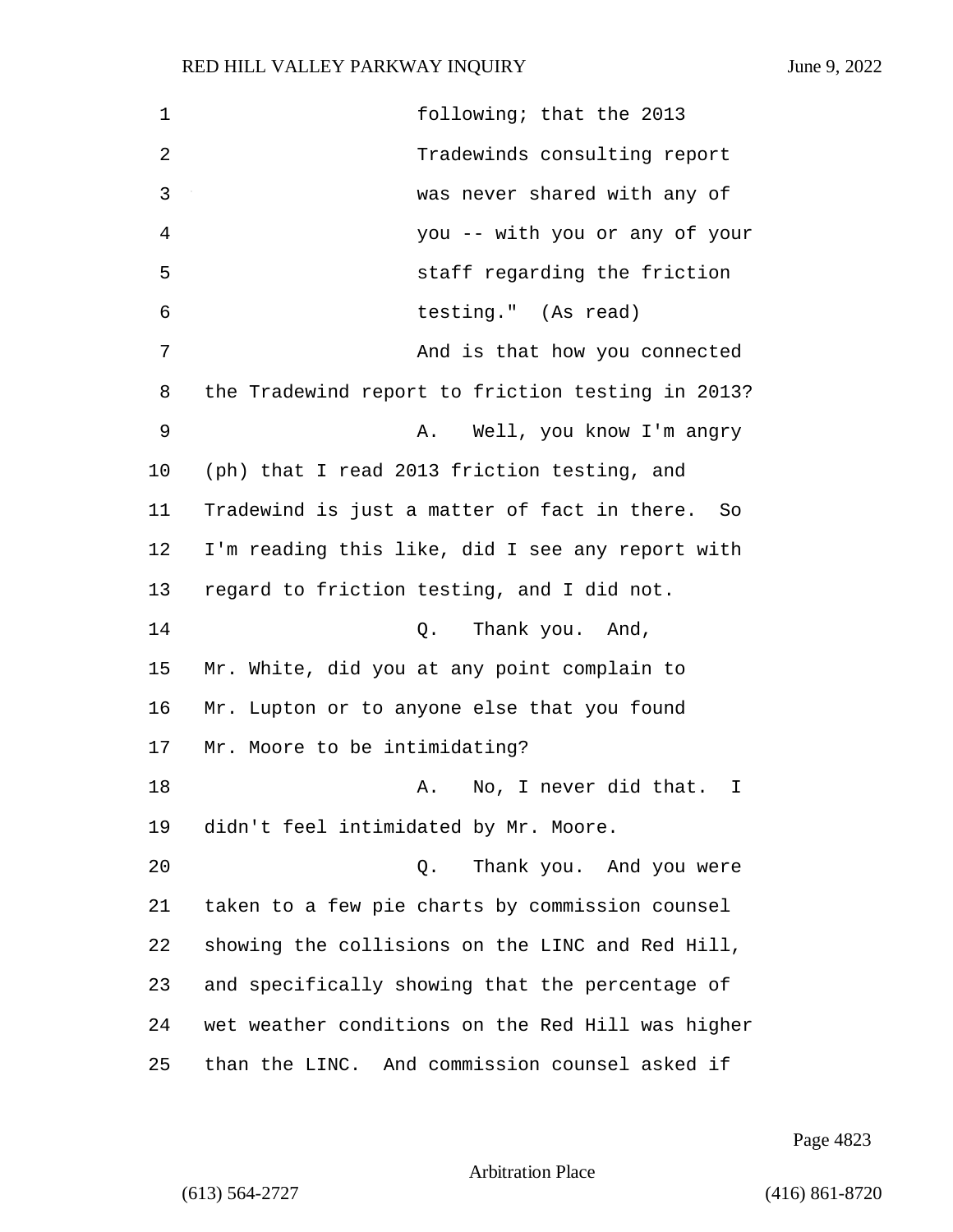| 1  | you had a sense of what was contributing to this   |
|----|----------------------------------------------------|
| 2  | on the Red Hill, and your answer was, Dave and I   |
| 3  | were looking at speed of traffic, and the police   |
| 4  | were concerned about the speed.                    |
| 5  | Mr. Registrar, could you                           |
| 6  | please go to HAM57004 and image 18 and 19.         |
| 7  | Actually why don't we stop at the first page so I  |
| 8  | can just orient Mr. White.                         |
| 9  | So this report is from the                         |
| 10 | Hamilton Police Services to the board, and it      |
| 11 | provides an analysis of fatal collisions in        |
| 12 | Hamilton for five years, and the report is dated   |
| 13 | 2017 which is also the date of the pie charts.     |
| 14 | And if we could please go to,                      |
| 15 | Mr. Registrar, image 18 and 19, please. And        |
| 16 | you'll see on the left-hand side, the bottom chart |
| 17 | says:                                              |
| 18 | "Fatality chart, contributing                      |
| 19 | factors for the Red Hill                           |
| 20 | Valley Parkway and the LINC                        |
| 21 | for the last five years." (As                      |
| 22 | read)                                              |
| 23 | And on the right-hand side it                      |
| 24 | states:                                            |
| 25 | "From figures contained in the                     |

Page 4824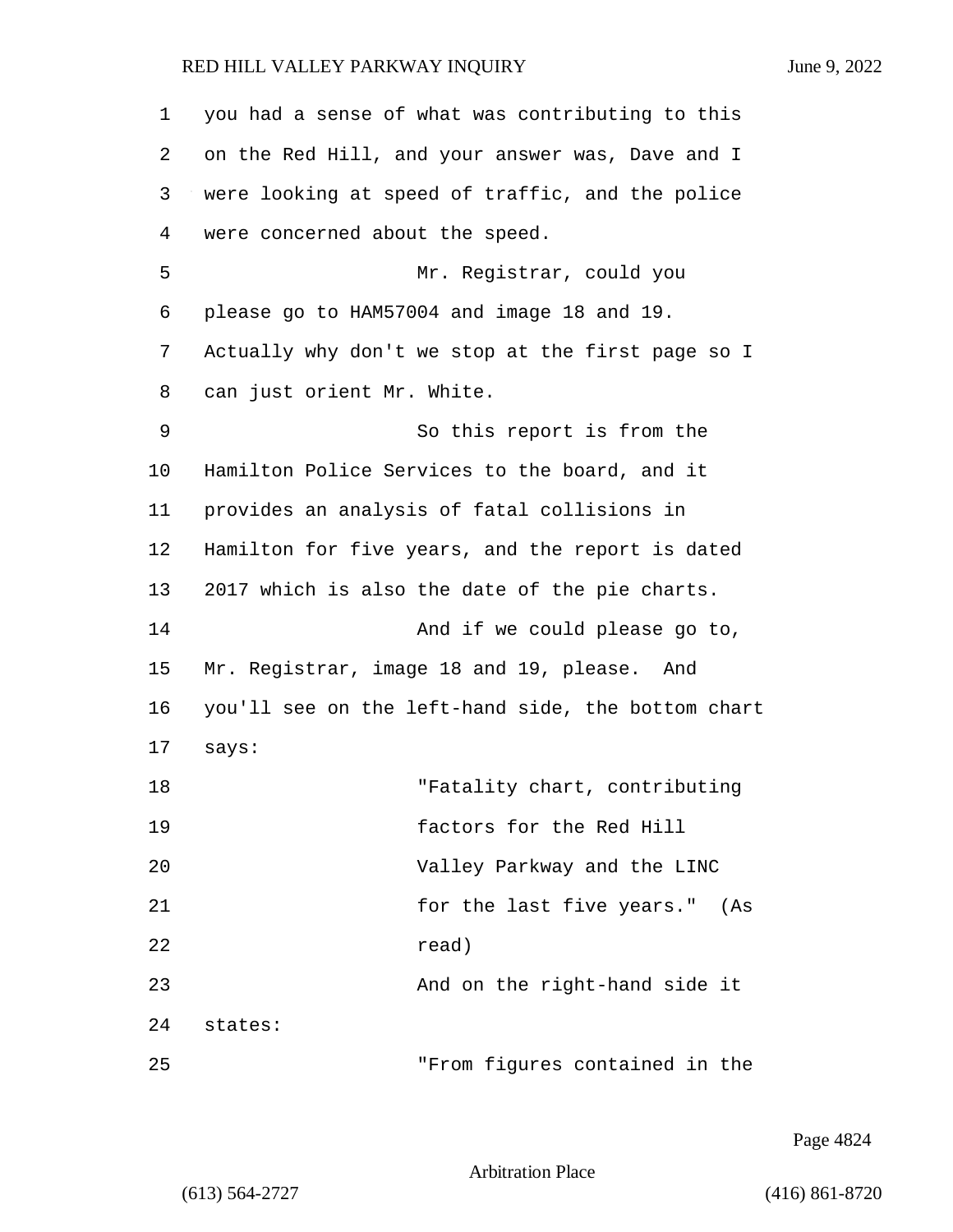| $\mathbf 1$ | stated chart the three most                       |
|-------------|---------------------------------------------------|
| 2           | common contributing factors to                    |
| 3           | a fatal collision is speed,                       |
| 4           | intoxicating substance and                        |
| 5           | inattentiveness. It's not                         |
| 6           | surprising that the three                         |
| 7           | contributing factors mentioned                    |
| 8           | above are the root cause of                       |
| 9           | fatal motor vehicle collisions                    |
| 10          | over the past five years are                      |
| 11          | getting the frontrunners of                       |
| 12          | the present 2017." (As read)                      |
| 13          | Is that consistent with the                       |
| 14          | understanding that you and Mr. Ferguson had in    |
| 15          | 2017 that speed was a primary factor in           |
| 16          | contributing to wet weather conditions on the Red |
| 17          | Hill?                                             |
| 18          | Α.<br>Yes.                                        |
| 19          | Q. Okay. Thank you,                               |
| 20          | Mr. White. Those are all of my questions.         |
| 21          | Appreciate your time today, and thank you for     |
| 22          | being flexible and reorganizing your schedule to  |
| 23          | attend earlier.                                   |
| 24          | JUSTICE WILTON-SIEGEL: Okay.                      |
| 25          | Ms. Bruckner?                                     |
|             |                                                   |

Page 4825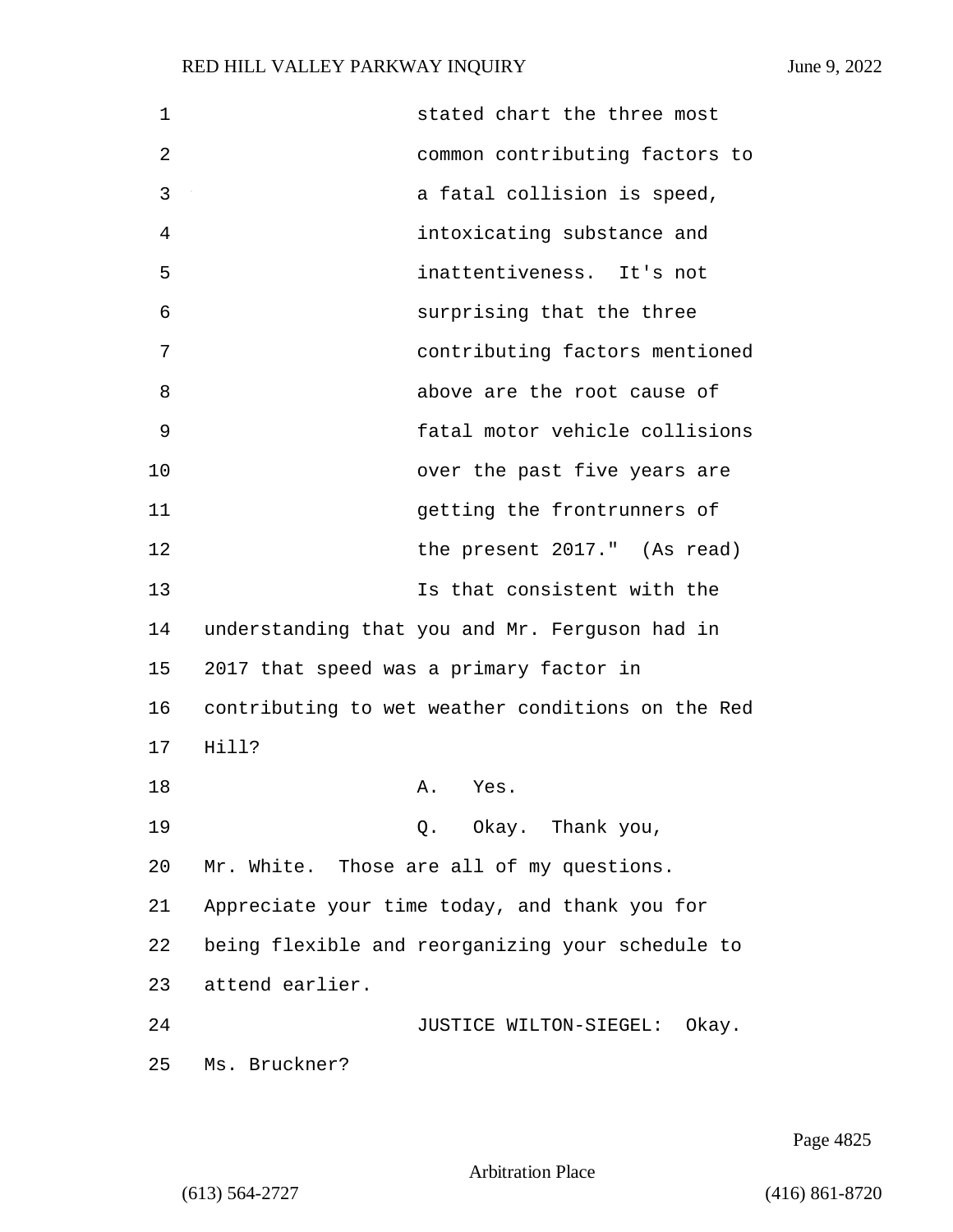1 MS. BRUCKNER: Thank you, Commissioner. I have about five minutes of re-examination for Mr. White. 4 JUSTICE WILTON-SIEGEL: Please 5 proceed. EXAMINATION BY MS. BRUCKNER (CONT'D): 7 Q. Registrar, could you please call up HAM24709 at image 41. 9 So, Mr. White, just to orient you, this is the copy of the 2015 CIMA report that Ms. Contractor put to you earlier. 12 Registrar, could you please pull up on the other side of the screen, HAM41871 at image 50. 15 And so, Mr. White, for your reference this is the 2013 CIMA report, and you'll see that we have pulled out on one side of the screen under 712 "Pavement Friction," that is the information from the 2015 report that the Ms. Contractor was speaking to you about, and under 6.1 on the other side of the screen, it's the general pavement friction testing information from the 2013 CIMA report. 24 A. Okay.

25 Q. So Ms. Contractor put the

Page 4826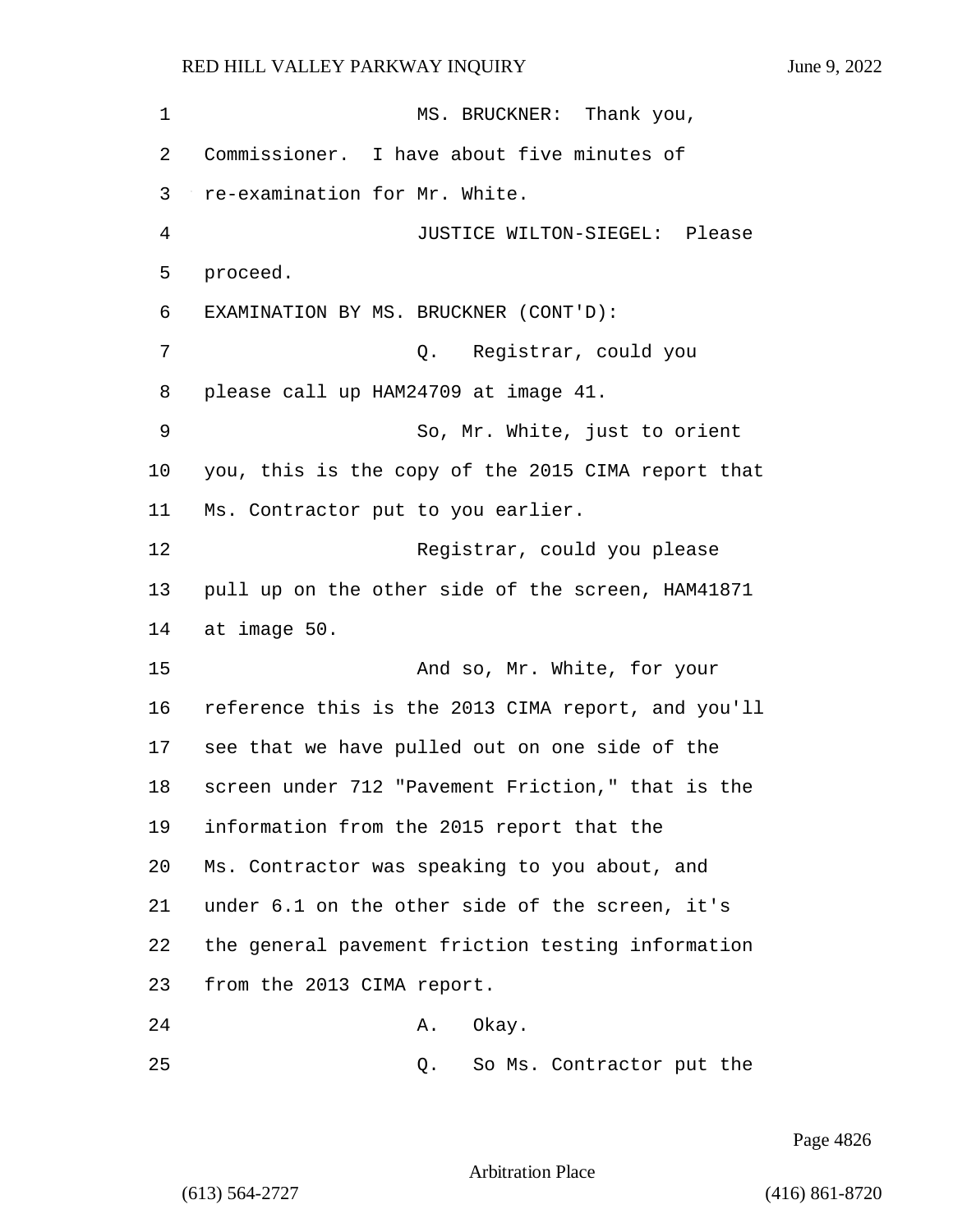| 1  | section, and, Registrar, can we call out "perform |
|----|---------------------------------------------------|
| 2  | friction testing" under 7121. She put this        |
| 3  | section of the 2015 report to you and noted that  |
| 4  | there is a line that says, that recommends that   |
| 5  | the friction testing would be for the purpose of  |
| 6  | getting a baseline friction coefficient for the   |
| 7  | Red Hill Valley Parkway.                          |
| 8  | Thank you, Registrar.                             |
| 9  | And she asked you if there was                    |
| 10 | a reference in this section of the 2015 CIMA      |
| 11 | report to comparing friction data to subsequent   |
| 12 | friction testing, which there is not. And I       |
| 13 | believe you agreed to that statement.             |
| 14 | Registrar, could you put that                     |
| 15 | down, please, and call out 6.11 from the 2013     |
| 16 | friction test -- under -- from the 2013 CIMA      |
| 17 | report. Could you please highlight the final line |
| 18 | of that paragraph:                                |
| 19 | "Because of the high                              |
| 20 | proportion of wet surface                         |
| 21 | conditions." (As read)                            |
| 22 | So you see that in 2013 CIMA                      |
| 23 | said:                                             |
| 24 | "Because of the high                              |
| 25 | proportion of wet surface                         |

Page 4827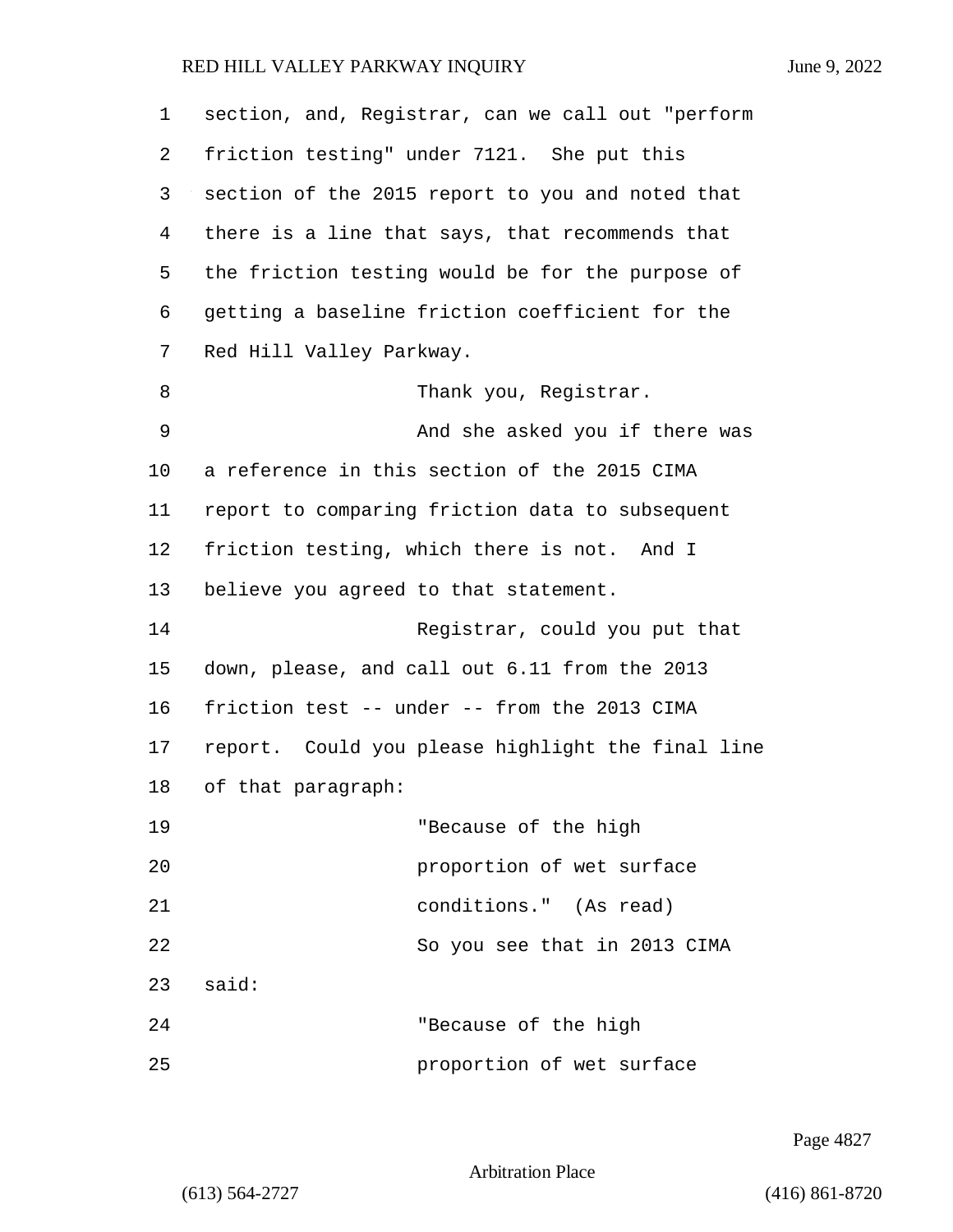| $\mathbf 1$ | conditions and SMV collisions,                     |
|-------------|----------------------------------------------------|
| 2           | the City could consider                            |
| 3           | undertaking pavement friction                      |
| 4           | testing on the asphalt to get                      |
| 5           | a baseline friction                                |
| 6           | coefficient for which to                           |
| 7           | compare to design                                  |
| 8           | specifications."                                   |
| 9           | So as of 2015 would you agree                      |
| 10          | that that's the second time that CIMA has          |
| 11          | suggested that you might want to get a baseline    |
| 12          | coefficient for the Red Hill Valley Parkway?       |
| 13          | Sorry, I'm a little<br>Α.                          |
| 14          | confused again. Again, it says "could consider."   |
| 15          | Right.<br>Q.                                       |
| 16          | So it's there in both<br>Α.                        |
| 17          | documents.                                         |
| 18          | Okay. So it's the second<br>Q.                     |
| 19          | time they have suggested that the City may want to |
| 20          | get a baseline friction coefficient for the Red    |
| 21          | Hill Valley Parkway?                               |
| 22          | It doesn't say that in<br>Α.                       |
| 23          | this piece. It says that in the other piece, I     |
| 24          | believe. This one says, compare it to the design   |
| 25          | specifications, not get a baseline --              |

Page 4828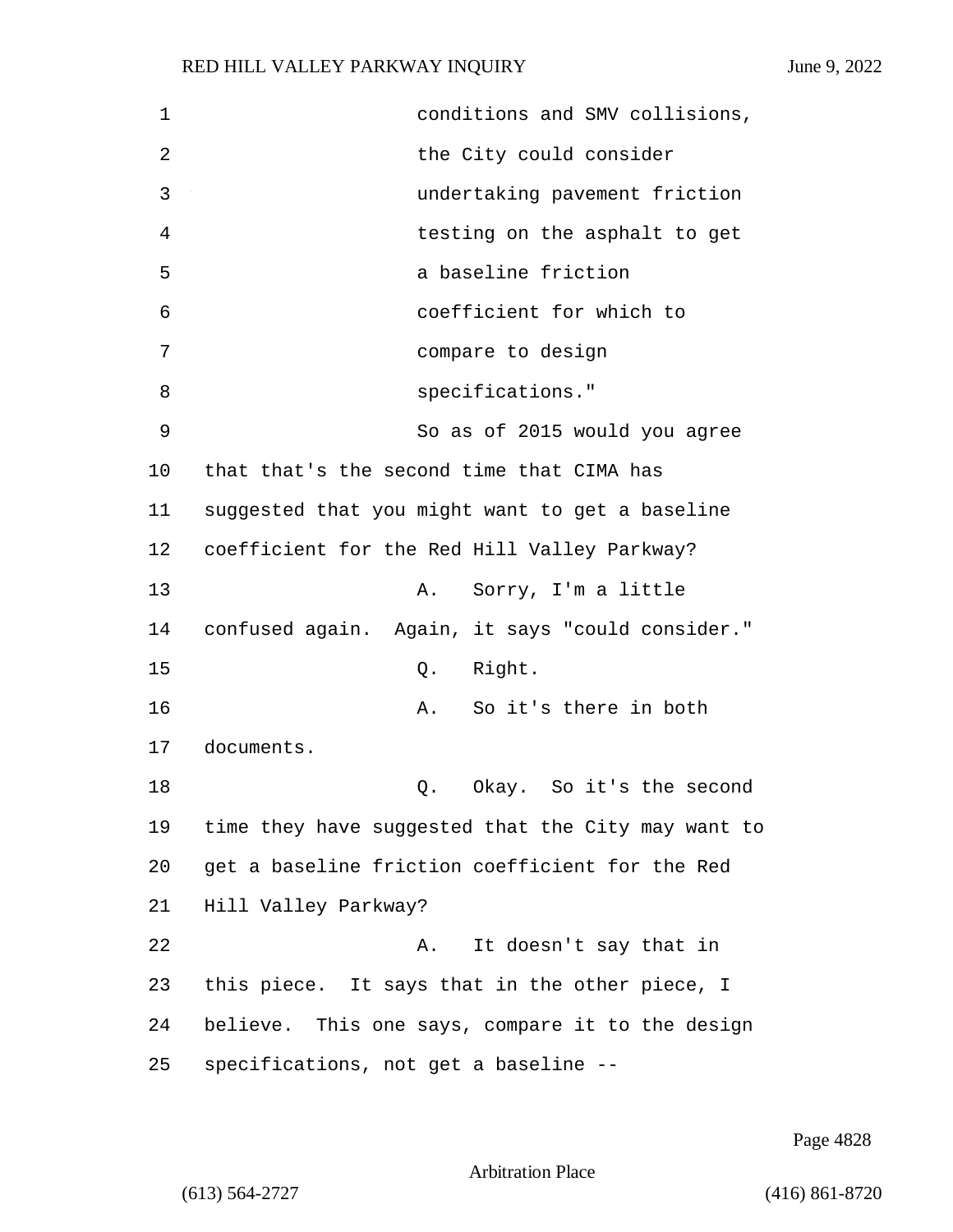| 1  | Q. Sorry, Mr. White, it                            |
|----|----------------------------------------------------|
| 2  | says:                                              |
| 3  | "On the asphalt to get a                           |
| 4  | baseline coefficient for which                     |
| 5  | to compare to design                               |
| 6  | specifications."                                   |
| 7  | Yes. Okay. So I agreed<br>Α.                       |
| 8  | with that; it says that. The design specs would    |
| 9  | have asphalt conditions I expect. I don't know     |
| 10 | anything about that sort of thing.                 |
| 11 | Q. And, Registrar, could you                       |
| 12 | pull out again under 7.2.121 the same section that |
| 13 | we were looking at. So because -- the second       |
| 14 | paragraph:                                         |
| 15 | "Because of the high                               |
| 16 | proportion of wet surface                          |
| 17 | conditions." (As read)                             |
| 18 | So you'll see it says:                             |
| 19 | "Because of the high                               |
| 20 | proportion of wet surface                          |
| 21 | condition and the single motor                     |
| 22 | vehicle collisions, the City                       |
| 23 | could consider undertaking                         |
| 24 | pavement friction testing on                       |
| 25 | the asphalt to get a baseline                      |

Page 4829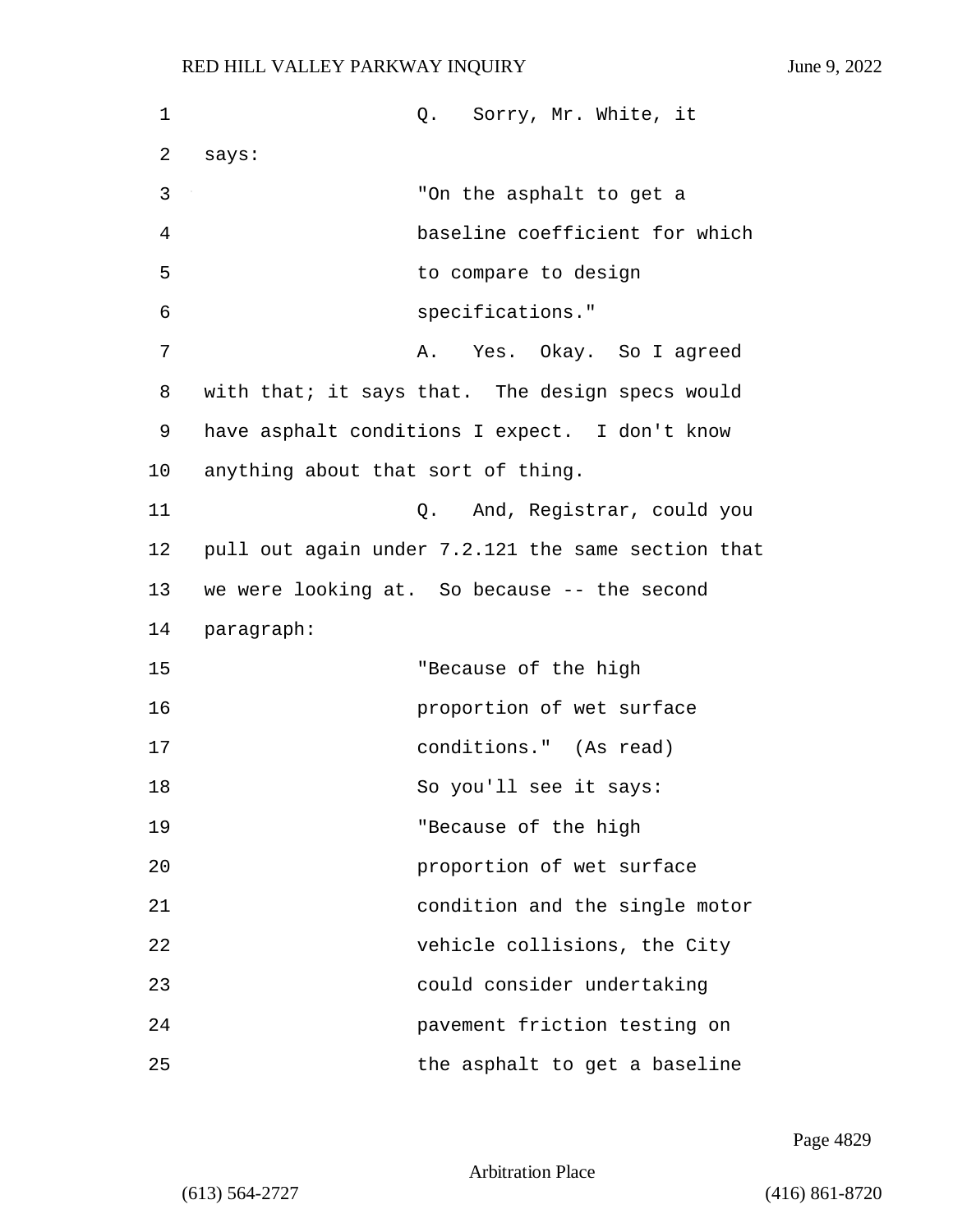1 friction coefficient for which 2 to compare to design 3 specifications." (As read) 4 A. Yes, I agree. That's the 5 same basic suggestion in both -- in both of their 6 reports? 7 C. O. Okay. To your knowledge, 8 as of 2015 had anyone at the City advised CIMA 9 that Mr. Moore had conducted friction testing on 10 the Red Hill Valley Parkway? 11 A. Well, certainly not 12 anybody from traffic because we did not have that 13 data. 14 Q. Okay. Would CIMA have 15 had enough information to propose a comparison to 16 subsequent friction testing in the 2015 report? 17 A. Sorry, again ask that. 18 Would CIMA? 19 Q. Would CIMA have had 20 enough data about friction testing in 2015 to 21 propose a comparison between friction testing 22 results from the Red Hill Valley Parkway from 23 prior dates? 24 A. I'm not aware of what 25 friction testing data they might have had or --

Page 4830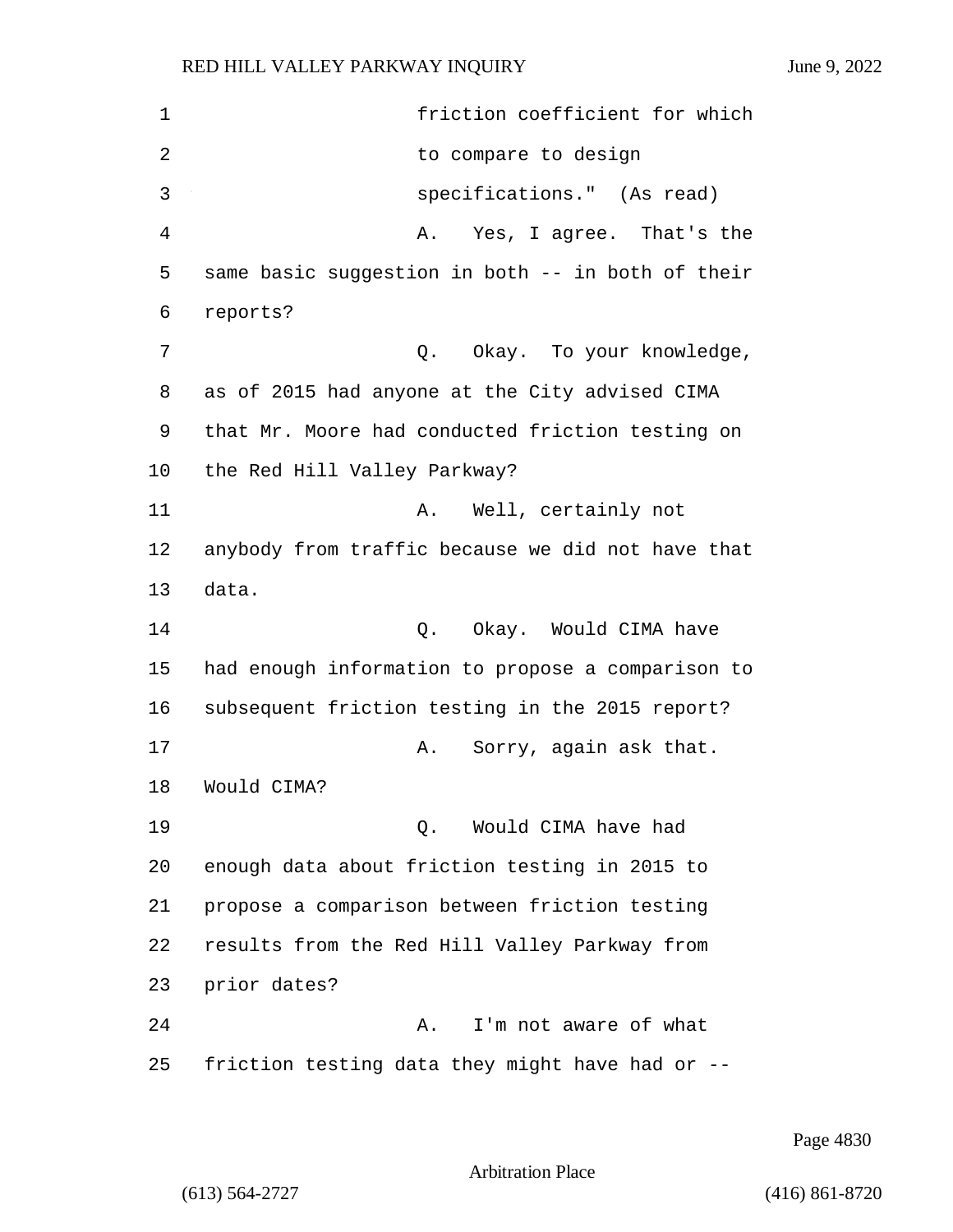nor what information was transmitted to them from outside of traffic. 3 Q. Okay. Thank you very much, Mr. White. Those are my re-examination questions. 6 JUSTICE WILTON-SIEGEL: Okay. Mr. White, thank you very much both for accommodating our schedule by appearing somewhat earlier than was originally scheduled, and also for your attendance both days today. Your evidence is appreciated, and I can say at this point, the end of the day, you're excused. 13 THE WITNESS: Thank you, Mr. Commissioner. 15 JUSTICE WILTON-SIEGEL: Thank you. I don't think there's anything else we have to address this evening. Is there, Ms. Bruckner? 18 MS. BRUCKNER: Commissioner, we may wish to note for the record that we'll be starting at 10 a.m. tomorrow as opposed to 9:30. **JUSTICE WILTON-SIEGEL:** Yes. Okay. And I understand at the request of Ms. Contractor, we may be taking an earlier than customary luncheon break; is that correct? 25 MS. BRUCKNER: That would be

Page 4831